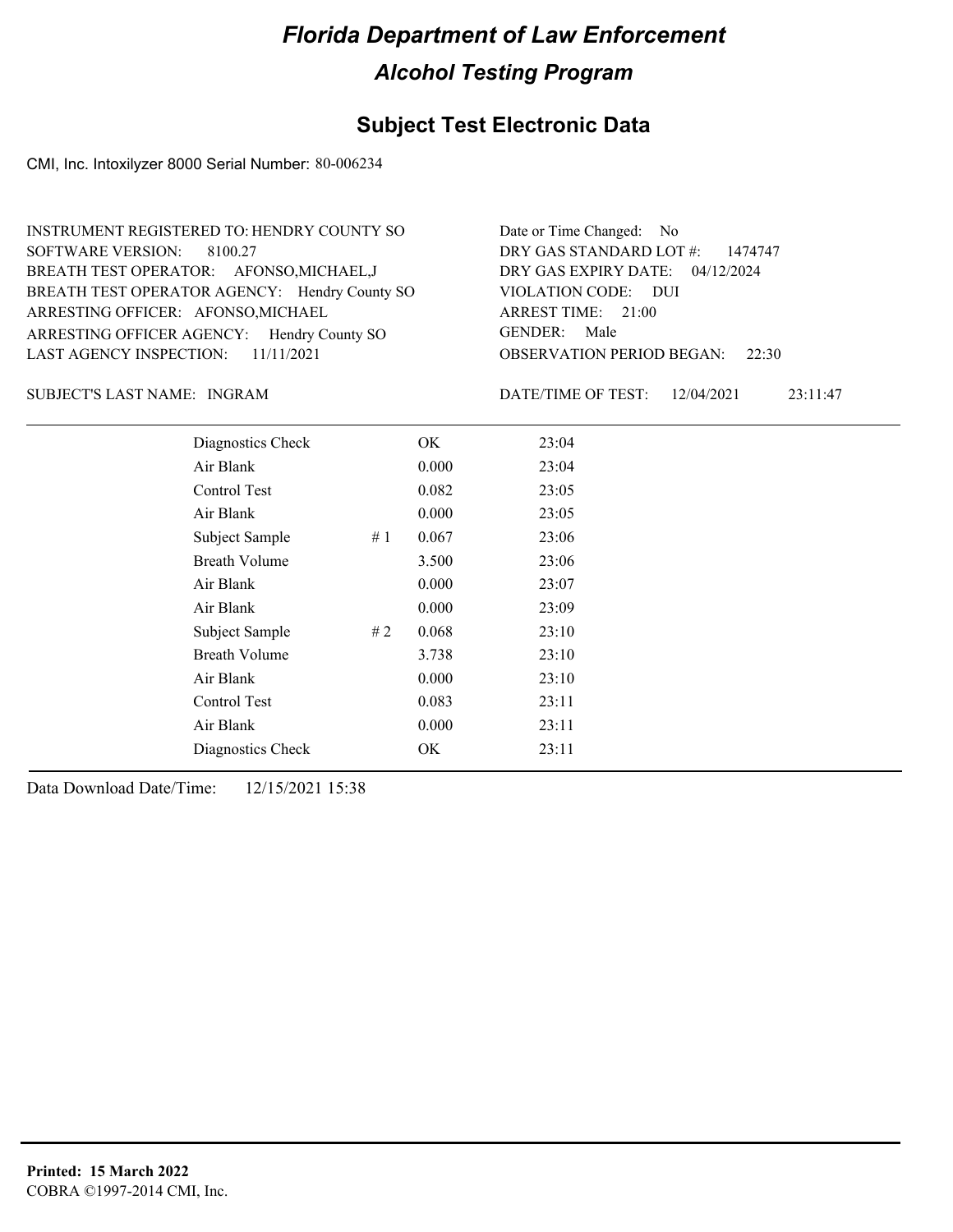## **Subject Test Electronic Data**

CMI, Inc. Intoxilyzer 8000 Serial Number: 80-006234

| INSTRUMENT REGISTERED TO: HENDRY COUNTY SO    | Date or Time Changed: No               |
|-----------------------------------------------|----------------------------------------|
| SOFTWARE VERSION: 8100.27                     | DRY GAS STANDARD LOT $\#$ : 1474747    |
| BREATH TEST OPERATOR: COLON, RAYMOND, M       | DRY GAS EXPIRY DATE: 04/12/2024        |
| BREATH TEST OPERATOR AGENCY: Hendry County SO | VIOLATION CODE: DUI                    |
| ARRESTING OFFICER: EARL, CLIFFORD             | ARREST TIME: 14:38                     |
| ARRESTING OFFICER AGENCY: Hendry County SO    | GENDER: Male                           |
| LAST AGENCY INSPECTION: $11/11/2021$          | <b>OBSERVATION PERIOD BEGAN: 14:43</b> |

#### RODRIGUEZ SUBJECT'S LAST NAME: DATE/TIME OF TEST:

DATE/TIME OF TEST: 12/06/2021 15:13:18

| Diagnostics Check    |    | OK    | 15:04 |
|----------------------|----|-------|-------|
| Air Blank            |    | 0.000 | 15:04 |
| Control Test         |    | 0.082 | 15:04 |
| Air Blank            |    | 0.000 | 15:05 |
| Subject Sample       | #1 | 0.252 | 15:08 |
| <b>Breath Volume</b> |    | 2.179 | 15:08 |
| Air Blank            |    | 0.000 | 15:08 |
| Air Blank            |    | 0.000 | 15:10 |
| Subject Sample       | #2 | 0.259 | 15:11 |
| <b>Breath Volume</b> |    | 2.179 | 15:11 |
| Air Blank            |    | 0.000 | 15:12 |
| Control Test         |    | 0.081 | 15:12 |
| Air Blank            |    | 0.000 | 15:13 |
| Diagnostics Check    |    | OK    | 15:13 |
|                      |    |       |       |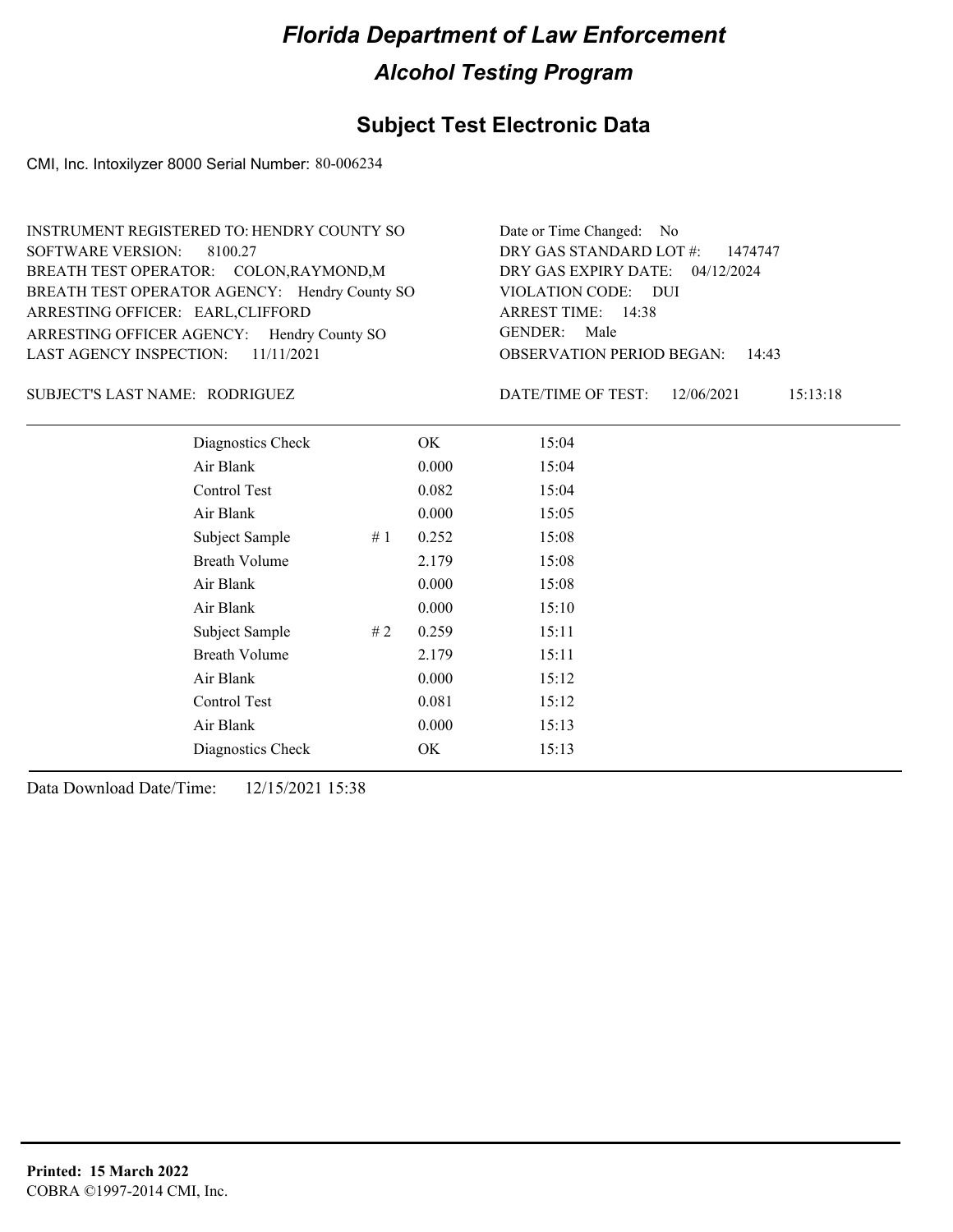## **Subject Test Electronic Data**

CMI, Inc. Intoxilyzer 8000 Serial Number: 80-006234

| <b>INSTRUMENT REGISTERED TO: HENDRY COUNTY SO</b> |       | Date or Time Changed: No           |                                           |  |  |
|---------------------------------------------------|-------|------------------------------------|-------------------------------------------|--|--|
| <b>SOFTWARE VERSION:</b><br>8100.27               |       | DRY GAS STANDARD LOT #:<br>1474747 |                                           |  |  |
| BREATH TEST OPERATOR: AFONSO, MICHAEL, J          |       | DRY GAS EXPIRY DATE:<br>04/12/2024 |                                           |  |  |
| BREATH TEST OPERATOR AGENCY: Hendry County SO     |       | VIOLATION CODE:                    | - DUI                                     |  |  |
| ARRESTING OFFICER: AFONSO, MICHAEL                |       | ARREST TIME: 19:14                 |                                           |  |  |
| ARRESTING OFFICER AGENCY: Hendry County SO        |       | <b>GENDER:</b><br>Male             |                                           |  |  |
| 11/11/2021<br>LAST AGENCY INSPECTION:             |       |                                    | <b>OBSERVATION PERIOD BEGAN:</b><br>19:20 |  |  |
| <b>SUBJECT'S LAST NAME: MARTINEZ</b>              |       | DATE/TIME OF TEST:                 | 12/08/2021<br>19:47:30                    |  |  |
| Diagnostics Check                                 | OK.   | 19:44                              |                                           |  |  |
| Air Blank                                         | 0.000 | 19:45                              |                                           |  |  |
| Control Test                                      | 0.082 | 19:45                              |                                           |  |  |
| Air Blank                                         | 0.000 | 19:45                              |                                           |  |  |
| Subject Sample                                    | #1    | 19:46                              | <b>Subject Test Refused</b>               |  |  |
| <b>Breath Volume</b>                              | 0.000 | 19:46                              |                                           |  |  |
| Air Blank                                         | 0.000 | 19:46                              |                                           |  |  |
| Control Test                                      | 0.083 | 19:46                              |                                           |  |  |
| Air Blank                                         | 0.000 |                                    |                                           |  |  |
| Diagnostics Check                                 | OK    | 19:47                              |                                           |  |  |
|                                                   |       |                                    |                                           |  |  |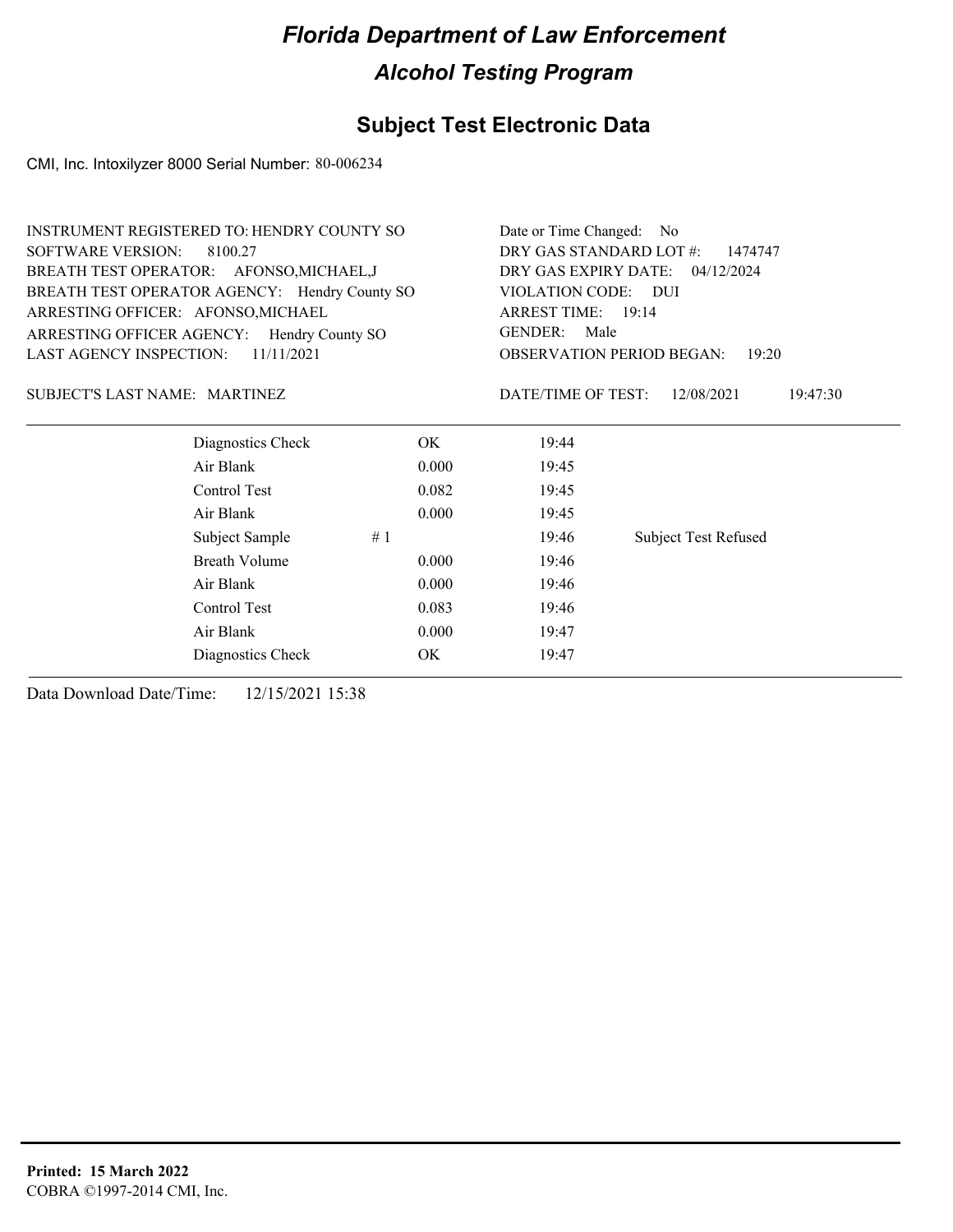## **Subject Test Electronic Data**

CMI, Inc. Intoxilyzer 8000 Serial Number: 80-006234

| INSTRUMENT REGISTERED TO: HENDRY COUNTY SO    | Date or Time Changed: No               |
|-----------------------------------------------|----------------------------------------|
| SOFTWARE VERSION: 8100.27                     | DRY GAS STANDARD LOT $\#$ : 1474747    |
| BREATH TEST OPERATOR: HULL, GARY, B           | DRY GAS EXPIRY DATE: 04/12/2024        |
| BREATH TEST OPERATOR AGENCY: Hendry County SO | VIOLATION CODE: DUI                    |
| ARRESTING OFFICER: CORONILLA, DANIEL          | ARREST TIME: 01:47                     |
| ARRESTING OFFICER AGENCY: Hendry County SO    | GENDER: Male                           |
| LAST AGENCY INSPECTION: $11/11/2021$          | <b>OBSERVATION PERIOD BEGAN: 03:00</b> |

SUBJECT'S LAST NAME: CONTRERAS RODRIGUEZ DATE/TIME OF TEST:

DATE/TIME OF TEST: 12/12/2021 03:43:25

| Diagnostics Check    |    | OK    | 03:36 |
|----------------------|----|-------|-------|
| Air Blank            |    | 0.000 | 03:36 |
| Control Test         |    | 0.083 | 03:37 |
| Air Blank            |    | 0.000 | 03:37 |
| Subject Sample       | #1 | 0.146 | 03:38 |
| <b>Breath Volume</b> |    | 3.347 | 03:38 |
| Air Blank            |    | 0.000 | 03:39 |
| Air Blank            |    | 0.000 | 03:41 |
| Subject Sample       | #2 | 0.141 | 03:41 |
| <b>Breath Volume</b> |    | 3.367 | 03:41 |
| Air Blank            |    | 0.000 | 03:42 |
| Control Test         |    | 0.078 | 03:42 |
| Air Blank            |    | 0.000 | 03:43 |
| Diagnostics Check    |    | OK    | 03:43 |
|                      |    |       |       |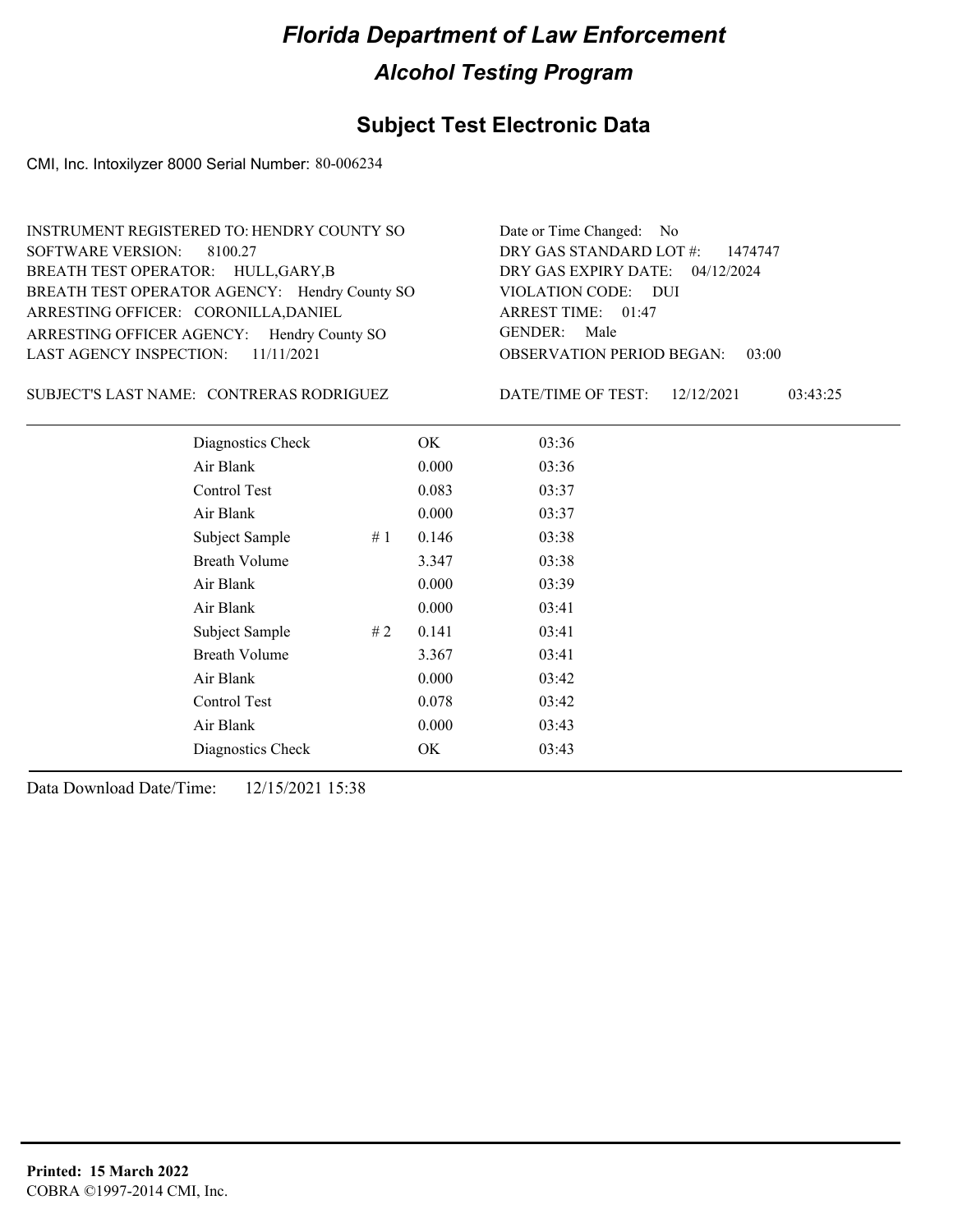## **Subject Test Electronic Data**

CMI, Inc. Intoxilyzer 8000 Serial Number: 80-006234

|                                               | <b>INSTRUMENT REGISTERED TO: HENDRY COUNTY SO</b> |       |                                              | Date or Time Changed: No                  |  |  |
|-----------------------------------------------|---------------------------------------------------|-------|----------------------------------------------|-------------------------------------------|--|--|
| <b>SOFTWARE VERSION:</b><br>8100.27           |                                                   |       | DRY GAS STANDARD LOT #:<br>1474747           |                                           |  |  |
| BREATH TEST OPERATOR: HULL, GARY, B           |                                                   |       | DRY GAS EXPIRY DATE: 04/12/2024              |                                           |  |  |
| BREATH TEST OPERATOR AGENCY: Hendry County SO |                                                   |       | VIOLATION CODE: DUI                          |                                           |  |  |
| ARRESTING OFFICER: CORONILLA, DANIEL          |                                                   |       | ARREST TIME: 00:51<br><b>GENDER:</b><br>Male |                                           |  |  |
| ARRESTING OFFICER AGENCY: Hendry County SO    |                                                   |       |                                              |                                           |  |  |
| <b>LAST AGENCY INSPECTION:</b>                | 11/11/2021                                        |       |                                              | <b>OBSERVATION PERIOD BEGAN:</b><br>01:38 |  |  |
| SUBJECT'S LAST NAME: ATKINSON                 |                                                   |       | DATE/TIME OF TEST:                           | 12/13/2021<br>02:06:17                    |  |  |
|                                               | Diagnostics Check                                 | OK.   | 02:03                                        |                                           |  |  |
|                                               | Air Blank                                         | 0.000 | 02:03                                        |                                           |  |  |
|                                               | Control Test                                      | 0.083 | 02:04                                        |                                           |  |  |
|                                               | Air Blank                                         | 0.000 | 02:04                                        |                                           |  |  |
|                                               | Subject Sample                                    | #1    | 02:04                                        | <b>Subject Test Refused</b>               |  |  |
|                                               | <b>Breath Volume</b>                              | 0.000 | 02:04                                        |                                           |  |  |
|                                               | Air Blank                                         | 0.000 | 02:05                                        |                                           |  |  |
|                                               | Control Test                                      | 0.083 | 02:05                                        |                                           |  |  |
|                                               | Air Blank                                         | 0.000 | 02:06                                        |                                           |  |  |
|                                               | Diagnostics Check                                 | OK.   | 02:06                                        |                                           |  |  |
|                                               |                                                   |       |                                              |                                           |  |  |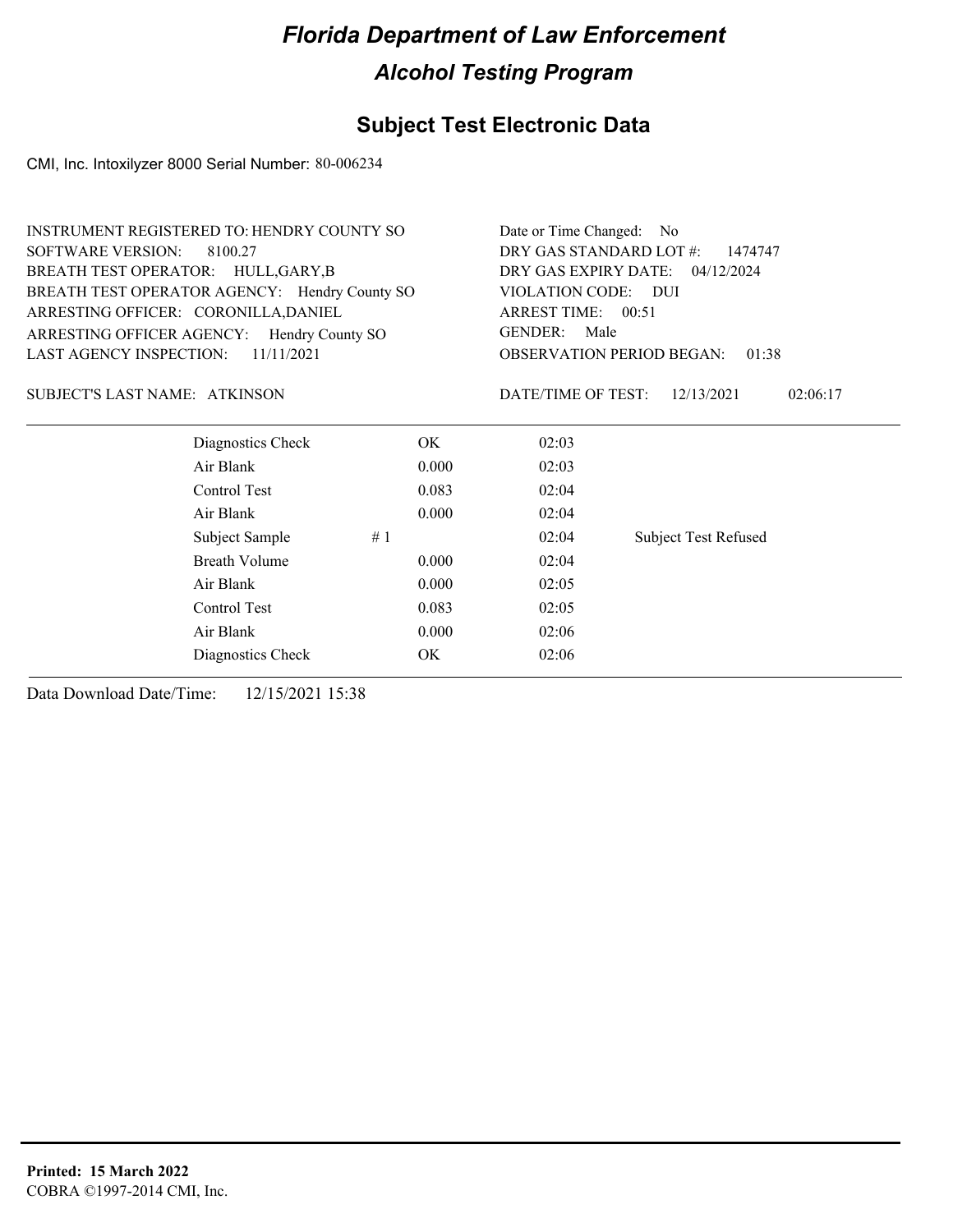## **Subject Test Electronic Data**

CMI, Inc. Intoxilyzer 8000 Serial Number: 80-006234

|                                               | INSTRUMENT REGISTERED TO: HENDRY COUNTY SO |                                       |                                           |  |
|-----------------------------------------------|--------------------------------------------|---------------------------------------|-------------------------------------------|--|
| <b>SOFTWARE VERSION:</b><br>8100.27           | DRY GAS STANDARD LOT #:<br>1474747         |                                       |                                           |  |
| BREATH TEST OPERATOR: HULL, GARY, B           | DRY GAS EXPIRY DATE: 04/12/2024            |                                       |                                           |  |
| BREATH TEST OPERATOR AGENCY: Hendry County SO |                                            | VIOLATION CODE: DUI                   |                                           |  |
| ARRESTING OFFICER: CORONILLA, DANIEL          |                                            | ARREST TIME: 01:02<br>GENDER:<br>Male |                                           |  |
| ARRESTING OFFICER AGENCY: Hendry County SO    |                                            |                                       |                                           |  |
| 12/15/2021<br>LAST AGENCY INSPECTION:         |                                            |                                       | <b>OBSERVATION PERIOD BEGAN:</b><br>01:40 |  |
| SUBJECT'S LAST NAME: JOHNSON                  |                                            | DATE/TIME OF TEST:                    | 12/16/2021<br>02:09:09                    |  |
| Diagnostics Check                             | OK.                                        | 02:06                                 |                                           |  |
| Air Blank                                     | 0.000                                      | 02:06                                 |                                           |  |
| Control Test                                  | 0.083                                      | 02:07                                 |                                           |  |
| Air Blank                                     | 0.000                                      | 02:07                                 |                                           |  |
| Subject Sample                                | #1                                         | 02:07                                 | <b>Subject Test Refused</b>               |  |
| <b>Breath Volume</b>                          | 0.000                                      | 02:07                                 |                                           |  |
| Air Blank                                     | 0.000                                      | 02:08                                 |                                           |  |
| Control Test                                  | 0.082                                      | 02:08                                 |                                           |  |
| Air Blank                                     | 0.000                                      | 02:09                                 |                                           |  |
| Diagnostics Check                             | OK                                         | 02:09                                 |                                           |  |
|                                               |                                            |                                       |                                           |  |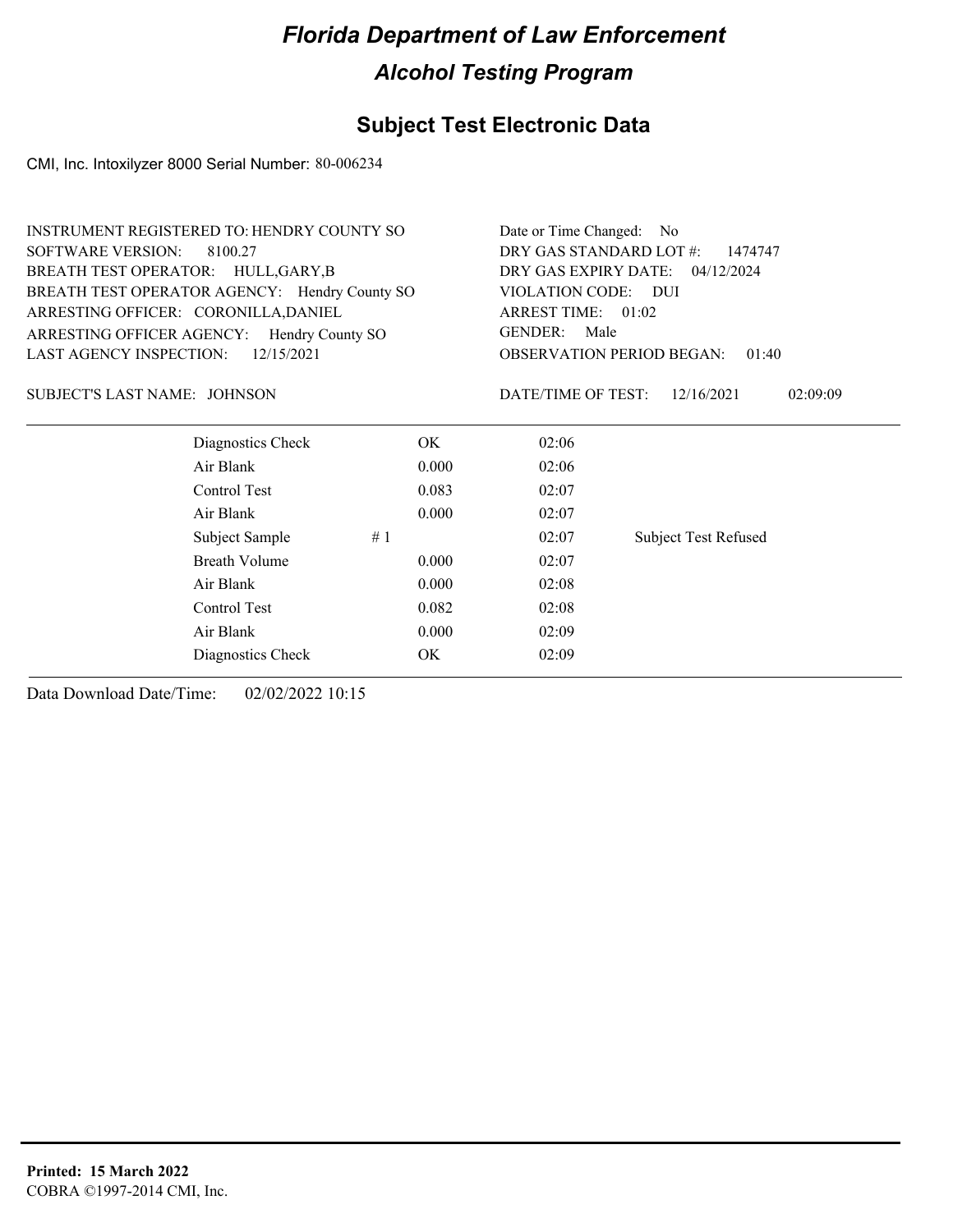## **Subject Test Electronic Data**

CMI, Inc. Intoxilyzer 8000 Serial Number: 80-006234

|                                      | INSTRUMENT REGISTERED TO: HENDRY COUNTY SO    |       |                                    | Date or Time Changed: No                  |  |  |
|--------------------------------------|-----------------------------------------------|-------|------------------------------------|-------------------------------------------|--|--|
| <b>SOFTWARE VERSION:</b><br>8100.27  |                                               |       | DRY GAS STANDARD LOT #:<br>1474747 |                                           |  |  |
|                                      | BREATH TEST OPERATOR: HULL, GARY, B           |       |                                    | DRY GAS EXPIRY DATE: 04/12/2024           |  |  |
|                                      | BREATH TEST OPERATOR AGENCY: Hendry County SO |       | VIOLATION CODE: DUI                |                                           |  |  |
| ARRESTING OFFICER: CORONILLA, DANIEL |                                               |       | ARREST TIME: 00:53                 |                                           |  |  |
|                                      | ARRESTING OFFICER AGENCY: Hendry County SO    |       | GENDER: Female                     |                                           |  |  |
| <b>LAST AGENCY INSPECTION:</b>       | 12/15/2021                                    |       |                                    | <b>OBSERVATION PERIOD BEGAN:</b><br>01:25 |  |  |
| SUBJECT'S LAST NAME: FRANCIS         |                                               |       | DATE/TIME OF TEST:                 | 12/17/2021<br>02:00:07                    |  |  |
|                                      | Diagnostics Check                             | OK.   | 01:57                              |                                           |  |  |
|                                      | Air Blank                                     | 0.000 | 01:57                              |                                           |  |  |
|                                      | Control Test                                  | 0.082 | 01:58                              |                                           |  |  |
|                                      | Air Blank                                     | 0.000 | 01:58                              |                                           |  |  |
|                                      | Subject Sample                                | #1    | 01:58                              | <b>Subject Test Refused</b>               |  |  |
|                                      | Breath Volume                                 | 0.000 | 01:58                              |                                           |  |  |
|                                      | Air Blank                                     | 0.000 | 01:59                              |                                           |  |  |
|                                      | Control Test                                  | 0.083 | 01:59                              |                                           |  |  |
|                                      | Air Blank                                     | 0.000 | 02:00                              |                                           |  |  |
|                                      | Diagnostics Check                             | OK    | 02:00                              |                                           |  |  |
|                                      |                                               |       |                                    |                                           |  |  |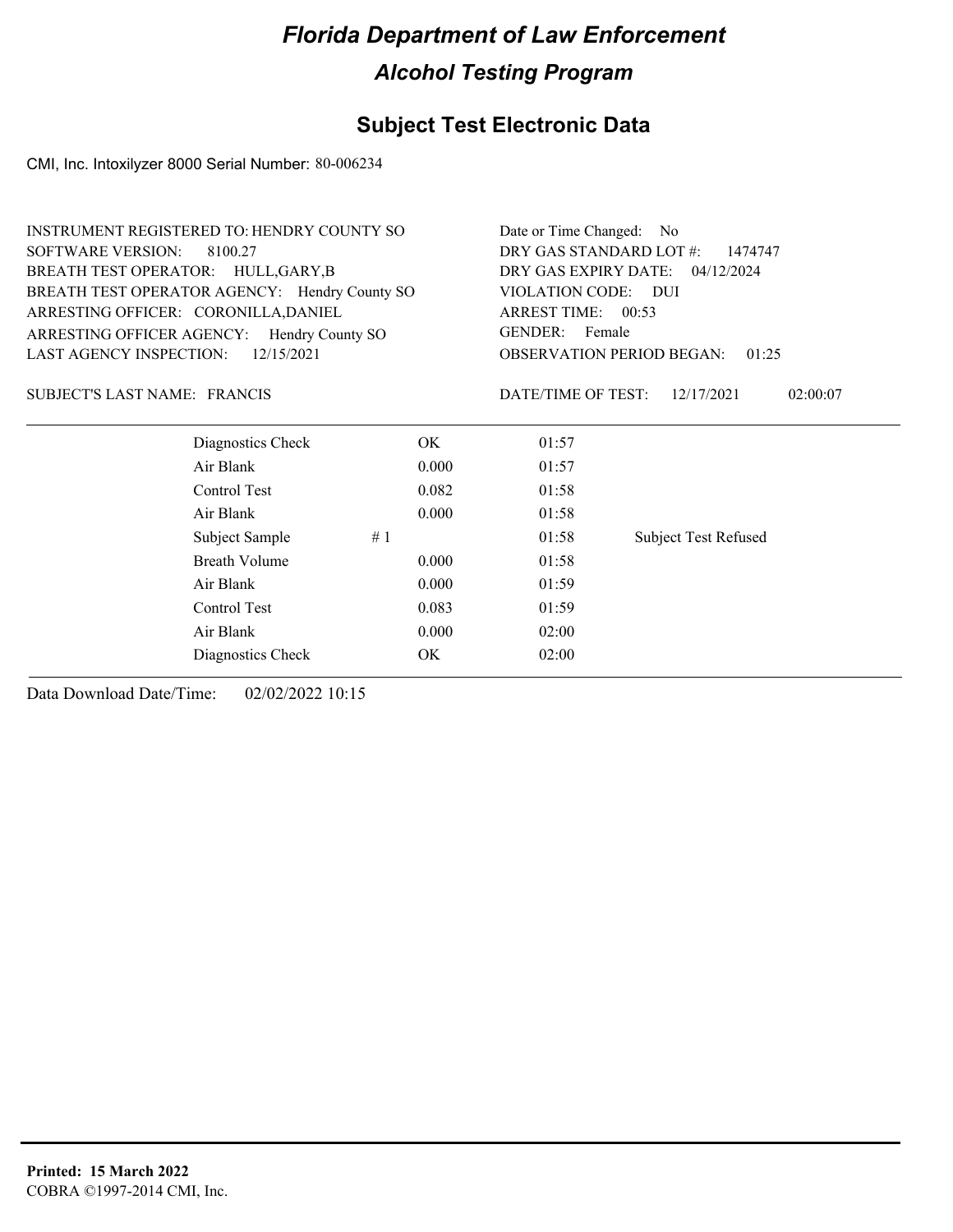## **Subject Test Electronic Data**

CMI, Inc. Intoxilyzer 8000 Serial Number: 80-006234

| INSTRUMENT REGISTERED TO: HENDRY COUNTY SO    |            | Date or Time Changed: No                                            |                                           |  |  |
|-----------------------------------------------|------------|---------------------------------------------------------------------|-------------------------------------------|--|--|
| <b>SOFTWARE VERSION:</b><br>8100.27           |            | DRY GAS STANDARD LOT #:<br>1474747                                  |                                           |  |  |
| BREATH TEST OPERATOR: AFONSO, MICHAEL, J      |            |                                                                     | DRY GAS EXPIRY DATE: 04/12/2024           |  |  |
| BREATH TEST OPERATOR AGENCY: Hendry County SO |            | VIOLATION CODE: DUI<br>ARREST TIME: 22:03<br><b>GENDER:</b><br>Male |                                           |  |  |
| ARRESTING OFFICER: ELDRIDGE, ANDREW           |            |                                                                     |                                           |  |  |
| ARRESTING OFFICER AGENCY: Hendry County SO    |            |                                                                     |                                           |  |  |
| LAST AGENCY INSPECTION:                       | 12/15/2021 |                                                                     | <b>OBSERVATION PERIOD BEGAN:</b><br>22:10 |  |  |
| SUBJECT'S LAST NAME: IXMAY VICENTE            |            | DATE/TIME OF TEST:                                                  | 12/17/2021<br>22:37:40                    |  |  |
| Diagnostics Check                             | OK.        | 22:33                                                               |                                           |  |  |
| Air Blank                                     | 0.000      | 22:34                                                               |                                           |  |  |
| Control Test                                  | 0.082      | 22:34                                                               |                                           |  |  |
| Air Blank                                     | 0.000      | 22:35                                                               |                                           |  |  |
| Subject Sample                                | #1         | 22:36                                                               | <b>Subject Test Refused</b>               |  |  |
| <b>Breath Volume</b>                          | 0.000      | 22:36                                                               |                                           |  |  |
| Air Blank                                     | 0.000      | 22:36                                                               |                                           |  |  |
| Control Test                                  | 0.083      | 22:37                                                               |                                           |  |  |
| Air Blank                                     | 0.000      | 22:37                                                               |                                           |  |  |
| Diagnostics Check                             | ОK         | 22:37                                                               |                                           |  |  |
|                                               |            |                                                                     |                                           |  |  |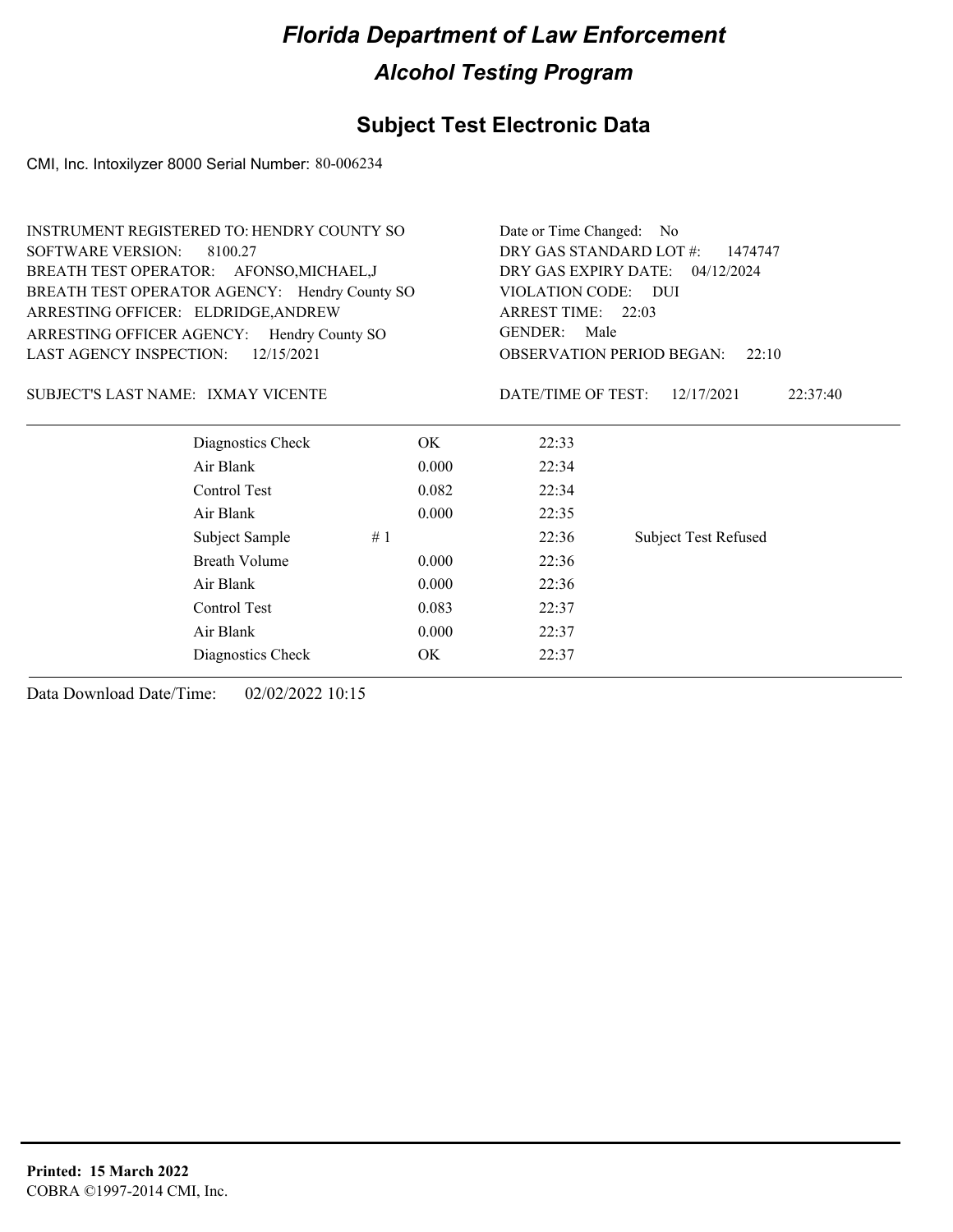### **Subject Test Electronic Data**

CMI, Inc. Intoxilyzer 8000 Serial Number: 80-006234

| INSTRUMENT REGISTERED TO: HENDRY COUNTY SO    | Date or Time Changed: No               |
|-----------------------------------------------|----------------------------------------|
| SOFTWARE VERSION: 8100.27                     | DRY GAS STANDARD LOT $\#$ : 1474747    |
| BREATH TEST OPERATOR: HULL, GARY, B           | DRY GAS EXPIRY DATE: 04/12/2024        |
| BREATH TEST OPERATOR AGENCY: Hendry County SO | VIOLATION CODE: DUI                    |
| ARRESTING OFFICER: DREW, LIAM                 | ARREST TIME: 11:53                     |
| ARRESTING OFFICER AGENCY: Hendry County SO    | GENDER: Male                           |
| LAST AGENCY INSPECTION: $12/15/2021$          | <b>OBSERVATION PERIOD BEGAN: 00:41</b> |

#### GUZMAN SUBJECT'S LAST NAME: DATE/TIME OF TEST:

DATE/TIME OF TEST: 12/21/2021 01:13:20

| Diagnostics Check    | OK    | 01:05 |
|----------------------|-------|-------|
| Air Blank            | 0.000 | 01:05 |
| Control Test         | 0.083 | 01:06 |
| Air Blank            | 0.000 | 01:06 |
| Subject Sample<br>#1 | 0.184 | 01:08 |
| <b>Breath Volume</b> | 1.945 | 01:08 |
| Air Blank            | 0.000 | 01:09 |
| Air Blank            | 0.000 | 01:11 |
| Subject Sample<br>#2 | 0.182 | 01:11 |
| <b>Breath Volume</b> | 2.804 | 01:11 |
| Air Blank            | 0.000 | 01:12 |
| Control Test         | 0.080 | 01:12 |
| Air Blank            | 0.000 | 01:13 |
| Diagnostics Check    | OK    | 01:13 |
|                      |       |       |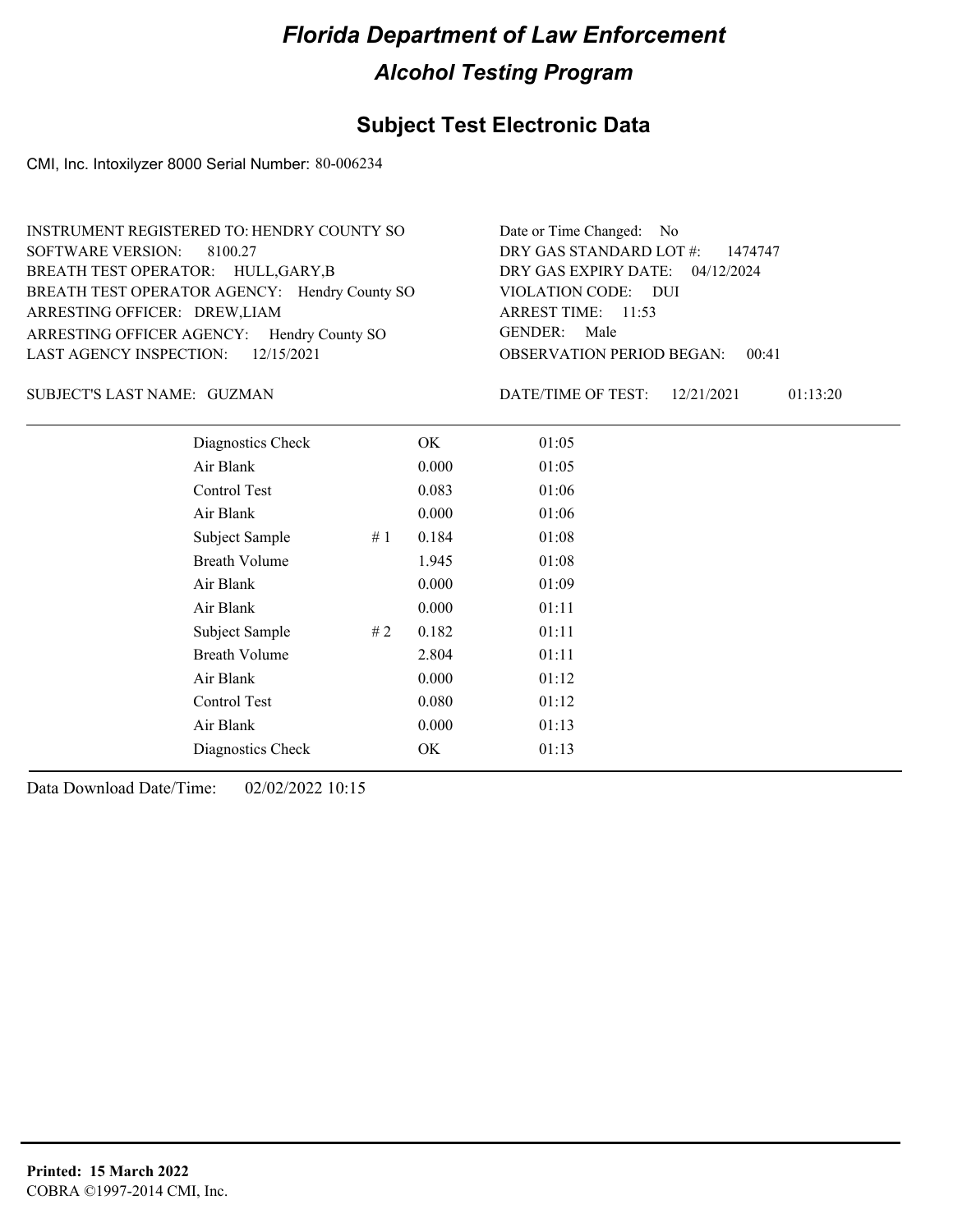## **Subject Test Electronic Data**

CMI, Inc. Intoxilyzer 8000 Serial Number: 80-006234

| INSTRUMENT REGISTERED TO: HENDRY COUNTY SO    | Date or Time Changed: No               |
|-----------------------------------------------|----------------------------------------|
| SOFTWARE VERSION: 8100.27                     | DRY GAS STANDARD LOT #: 1474747        |
| BREATH TEST OPERATOR: HULL, GARY, B           | DRY GAS EXPIRY DATE: 04/12/2024        |
| BREATH TEST OPERATOR AGENCY: Hendry County SO | VIOLATION CODE: DUI                    |
| ARRESTING OFFICER: CHAMPAGNE, ALEXANDER       | ARREST TIME: $19:30$                   |
| ARRESTING OFFICER AGENCY: Hendry County SO    | GENDER: Male                           |
| LAST AGENCY INSPECTION: $12/15/2021$          | <b>OBSERVATION PERIOD BEGAN: 19:40</b> |
|                                               |                                        |

SUBJECT'S LAST NAME: MORALES LOPEZ DATE/TIME OF TEST:

DATE/TIME OF TEST: 12/21/2021 20:51:23

| Diagnostics Check    |    | OK    | 20:45 |
|----------------------|----|-------|-------|
| Air Blank            |    | 0.000 | 20:45 |
| Control Test         |    | 0.082 | 20:45 |
| Air Blank            |    | 0.000 | 20:46 |
| Subject Sample       | #1 | 0.167 | 20:46 |
| <b>Breath Volume</b> |    | 1.132 | 20:46 |
| Air Blank            |    | 0.000 | 20:47 |
| Air Blank            |    | 0.000 | 20:49 |
| Subject Sample       | #2 | 0.174 | 20:49 |
| <b>Breath Volume</b> |    | 1.101 | 20:49 |
| Air Blank            |    | 0.000 | 20:50 |
| Control Test         |    | 0.081 | 20:50 |
| Air Blank            |    | 0.000 | 20:51 |
| Diagnostics Check    |    | OK    | 20:51 |
|                      |    |       |       |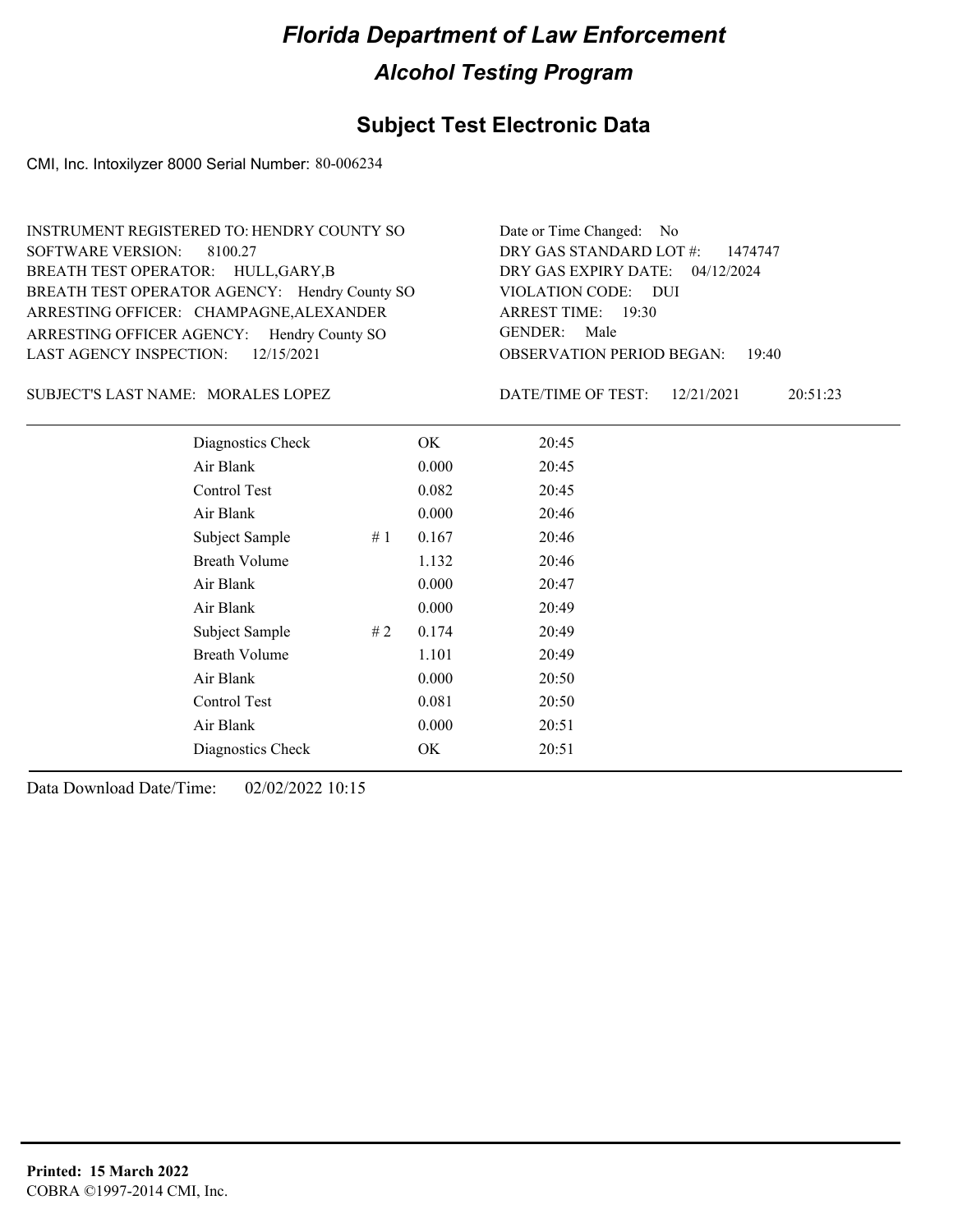## **Subject Test Electronic Data**

CMI, Inc. Intoxilyzer 8000 Serial Number: 80-006234

| DRY GAS STANDARD LOT #:<br><b>SOFTWARE VERSION:</b><br>8100.27<br>1474747<br>DRY GAS EXPIRY DATE: 04/12/2024<br>BREATH TEST OPERATOR: HULL, GARY, B<br>BREATH TEST OPERATOR AGENCY: Hendry County SO<br>VIOLATION CODE: DUI<br>ARRESTING OFFICER: RAMIREZ-REYNA, MAYRA<br>ARREST TIME: 23:25<br><b>GENDER:</b><br>Male<br>ARRESTING OFFICER AGENCY: Hendry County SO<br><b>LAST AGENCY INSPECTION:</b><br>12/15/2021<br><b>OBSERVATION PERIOD BEGAN:</b><br>23:35<br>DATE/TIME OF TEST:<br>SUBJECT'S LAST NAME: SINGH<br>12/25/2021<br>00:04:46<br>Diagnostics Check<br>OK.<br>00:01<br>Air Blank<br>00:02<br>0.000<br>Control Test<br>0.083<br>00:02<br>Air Blank<br>0.000<br>00:03<br>#1<br><b>RFI</b> Detect<br>Subject Sample<br>00:03<br><b>Breath Volume</b><br>0.000<br>00:03<br>Air Blank<br>0.000<br>00:03<br>Control Test<br>0.083<br>00:04<br>Air Blank<br>0.000<br>00:04<br><b>OK</b><br>00:04<br>Diagnostics Check | <b>INSTRUMENT REGISTERED TO: HENDRY COUNTY SO</b> | Date or Time Changed: No |  |  |  |  |  |
|---------------------------------------------------------------------------------------------------------------------------------------------------------------------------------------------------------------------------------------------------------------------------------------------------------------------------------------------------------------------------------------------------------------------------------------------------------------------------------------------------------------------------------------------------------------------------------------------------------------------------------------------------------------------------------------------------------------------------------------------------------------------------------------------------------------------------------------------------------------------------------------------------------------------------------|---------------------------------------------------|--------------------------|--|--|--|--|--|
|                                                                                                                                                                                                                                                                                                                                                                                                                                                                                                                                                                                                                                                                                                                                                                                                                                                                                                                                 |                                                   |                          |  |  |  |  |  |
|                                                                                                                                                                                                                                                                                                                                                                                                                                                                                                                                                                                                                                                                                                                                                                                                                                                                                                                                 |                                                   |                          |  |  |  |  |  |
|                                                                                                                                                                                                                                                                                                                                                                                                                                                                                                                                                                                                                                                                                                                                                                                                                                                                                                                                 |                                                   |                          |  |  |  |  |  |
|                                                                                                                                                                                                                                                                                                                                                                                                                                                                                                                                                                                                                                                                                                                                                                                                                                                                                                                                 |                                                   |                          |  |  |  |  |  |
|                                                                                                                                                                                                                                                                                                                                                                                                                                                                                                                                                                                                                                                                                                                                                                                                                                                                                                                                 |                                                   |                          |  |  |  |  |  |
|                                                                                                                                                                                                                                                                                                                                                                                                                                                                                                                                                                                                                                                                                                                                                                                                                                                                                                                                 |                                                   |                          |  |  |  |  |  |
|                                                                                                                                                                                                                                                                                                                                                                                                                                                                                                                                                                                                                                                                                                                                                                                                                                                                                                                                 |                                                   |                          |  |  |  |  |  |
|                                                                                                                                                                                                                                                                                                                                                                                                                                                                                                                                                                                                                                                                                                                                                                                                                                                                                                                                 |                                                   |                          |  |  |  |  |  |
|                                                                                                                                                                                                                                                                                                                                                                                                                                                                                                                                                                                                                                                                                                                                                                                                                                                                                                                                 |                                                   |                          |  |  |  |  |  |
|                                                                                                                                                                                                                                                                                                                                                                                                                                                                                                                                                                                                                                                                                                                                                                                                                                                                                                                                 |                                                   |                          |  |  |  |  |  |
|                                                                                                                                                                                                                                                                                                                                                                                                                                                                                                                                                                                                                                                                                                                                                                                                                                                                                                                                 |                                                   |                          |  |  |  |  |  |
|                                                                                                                                                                                                                                                                                                                                                                                                                                                                                                                                                                                                                                                                                                                                                                                                                                                                                                                                 |                                                   |                          |  |  |  |  |  |
|                                                                                                                                                                                                                                                                                                                                                                                                                                                                                                                                                                                                                                                                                                                                                                                                                                                                                                                                 |                                                   |                          |  |  |  |  |  |
|                                                                                                                                                                                                                                                                                                                                                                                                                                                                                                                                                                                                                                                                                                                                                                                                                                                                                                                                 |                                                   |                          |  |  |  |  |  |
|                                                                                                                                                                                                                                                                                                                                                                                                                                                                                                                                                                                                                                                                                                                                                                                                                                                                                                                                 |                                                   |                          |  |  |  |  |  |
|                                                                                                                                                                                                                                                                                                                                                                                                                                                                                                                                                                                                                                                                                                                                                                                                                                                                                                                                 |                                                   |                          |  |  |  |  |  |
|                                                                                                                                                                                                                                                                                                                                                                                                                                                                                                                                                                                                                                                                                                                                                                                                                                                                                                                                 |                                                   |                          |  |  |  |  |  |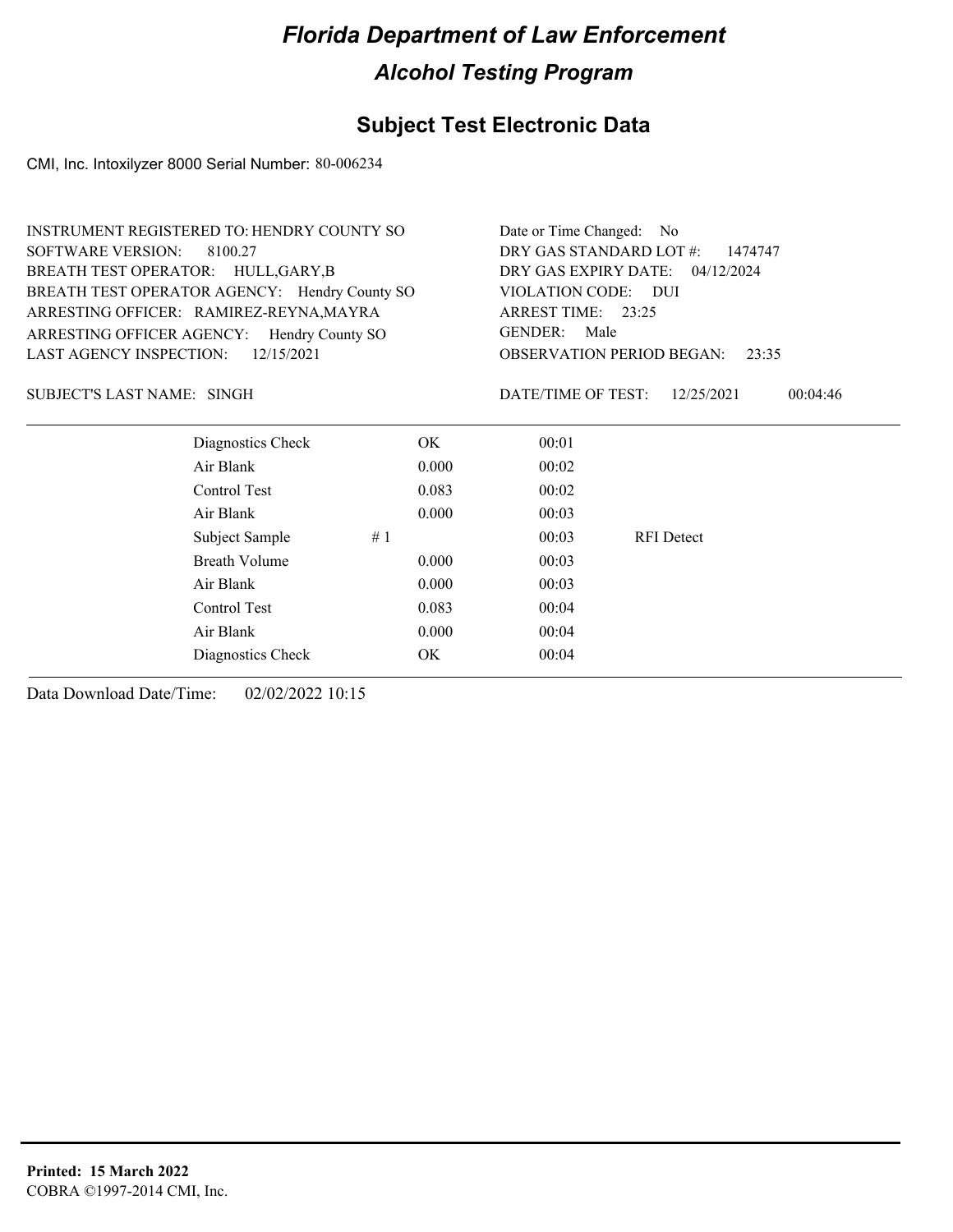### **Subject Test Electronic Data**

CMI, Inc. Intoxilyzer 8000 Serial Number: 80-006234

| INSTRUMENT REGISTERED TO: HENDRY COUNTY SO    | Date or Time Changed: No               |
|-----------------------------------------------|----------------------------------------|
| SOFTWARE VERSION: 8100.27                     | DRY GAS STANDARD LOT #: 1474747        |
| BREATH TEST OPERATOR: HULL, GARY, B           | DRY GAS EXPIRY DATE: 04/12/2024        |
| BREATH TEST OPERATOR AGENCY: Hendry County SO | VIOLATION CODE: DUI                    |
| ARRESTING OFFICER: RAMIREZ-REYNA, MAYRA       | ARREST TIME: $23:25$                   |
| ARRESTING OFFICER AGENCY: Hendry County SO    | GENDER: Male                           |
| LAST AGENCY INSPECTION: $12/15/2021$          | <b>OBSERVATION PERIOD BEGAN:</b> 23:35 |
|                                               |                                        |

SINGH SUBJECT'S LAST NAME: DATE/TIME OF TEST:

DATE/TIME OF TEST: 12/25/2021 00:14:21

| Diagnostics Check    |    | OK    | 00:06 |  |
|----------------------|----|-------|-------|--|
| Air Blank            |    | 0.000 | 00:06 |  |
| Control Test         |    | 0.082 | 00:06 |  |
| Air Blank            |    | 0.000 | 00:07 |  |
| Subject Sample       | #1 | 0.248 | 00:09 |  |
| <b>Breath Volume</b> |    | 1.750 | 00:09 |  |
| Air Blank            |    | 0.000 | 00:10 |  |
| Air Blank            |    | 0.000 | 00:11 |  |
| Subject Sample       | #2 | 0.248 | 00:12 |  |
| <b>Breath Volume</b> |    | 1.519 | 00:12 |  |
| Air Blank            |    | 0.000 | 00:13 |  |
| Control Test         |    | 0.078 | 00:13 |  |
| Air Blank            |    | 0.000 | 00:14 |  |
| Diagnostics Check    |    | OK    | 00:14 |  |
|                      |    |       |       |  |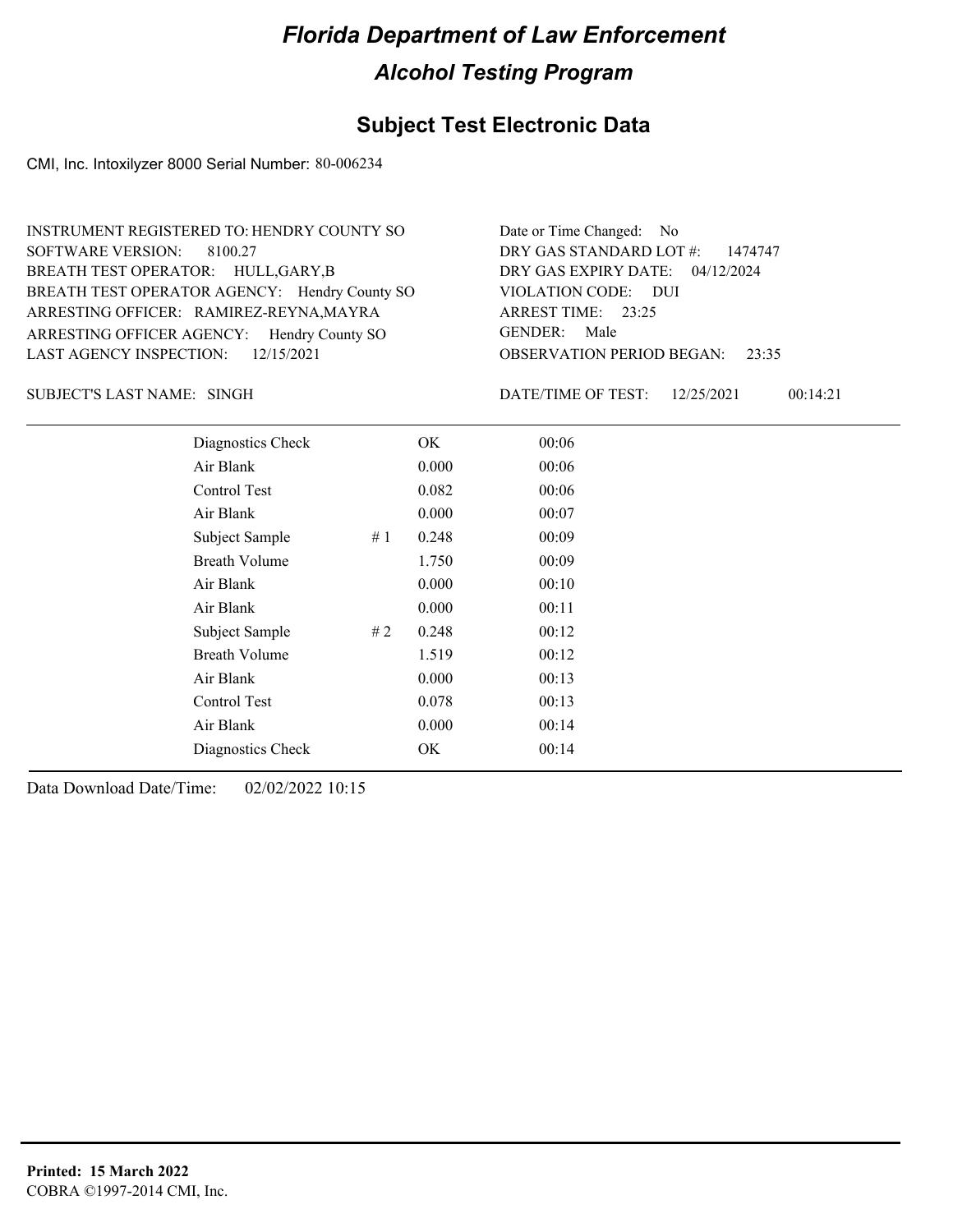## **Subject Test Electronic Data**

CMI, Inc. Intoxilyzer 8000 Serial Number: 80-006234

| INSTRUMENT REGISTERED TO: HENDRY COUNTY SO    | Date or Time Changed: No               |
|-----------------------------------------------|----------------------------------------|
| SOFTWARE VERSION: 8100.27                     | DRY GAS STANDARD LOT #: 1474747        |
| BREATH TEST OPERATOR: HULL, GARY, B           | DRY GAS EXPIRY DATE: 04/12/2024        |
| BREATH TEST OPERATOR AGENCY: Hendry County SO | VIOLATION CODE: DUI                    |
| ARRESTING OFFICER: GEORGE, SHAQWAN            | ARREST TIME: 17:05                     |
| ARRESTING OFFICER AGENCY: Hendry County SO    | GENDER: Male                           |
| LAST AGENCY INSPECTION: 12/15/2021            | <b>OBSERVATION PERIOD BEGAN: 18:30</b> |
|                                               |                                        |

SALVADOR CRUZ PALMA SUBJECT'S LAST NAME: DATE/TIME OF TEST:

DATE/TIME OF TEST: 12/25/2021 19:06:31

| Diagnostics Check    |    | OK    | 19:00 |  |
|----------------------|----|-------|-------|--|
| Air Blank            |    | 0.000 | 19:00 |  |
| Control Test         |    | 0.082 | 19:00 |  |
| Air Blank            |    | 0.000 | 19:01 |  |
| Subject Sample       | #1 | 0.223 | 19:02 |  |
| <b>Breath Volume</b> |    | 2.027 | 19:02 |  |
| Air Blank            |    | 0.000 | 19:02 |  |
| Air Blank            |    | 0.000 | 19:04 |  |
| Subject Sample       | #2 | 0.213 | 19:04 |  |
| <b>Breath Volume</b> |    | 1.226 | 19:04 |  |
| Air Blank            |    | 0.000 | 19:05 |  |
| Control Test         |    | 0.079 | 19:05 |  |
| Air Blank            |    | 0.000 | 19:06 |  |
| Diagnostics Check    |    | OK    | 19:06 |  |
|                      |    |       |       |  |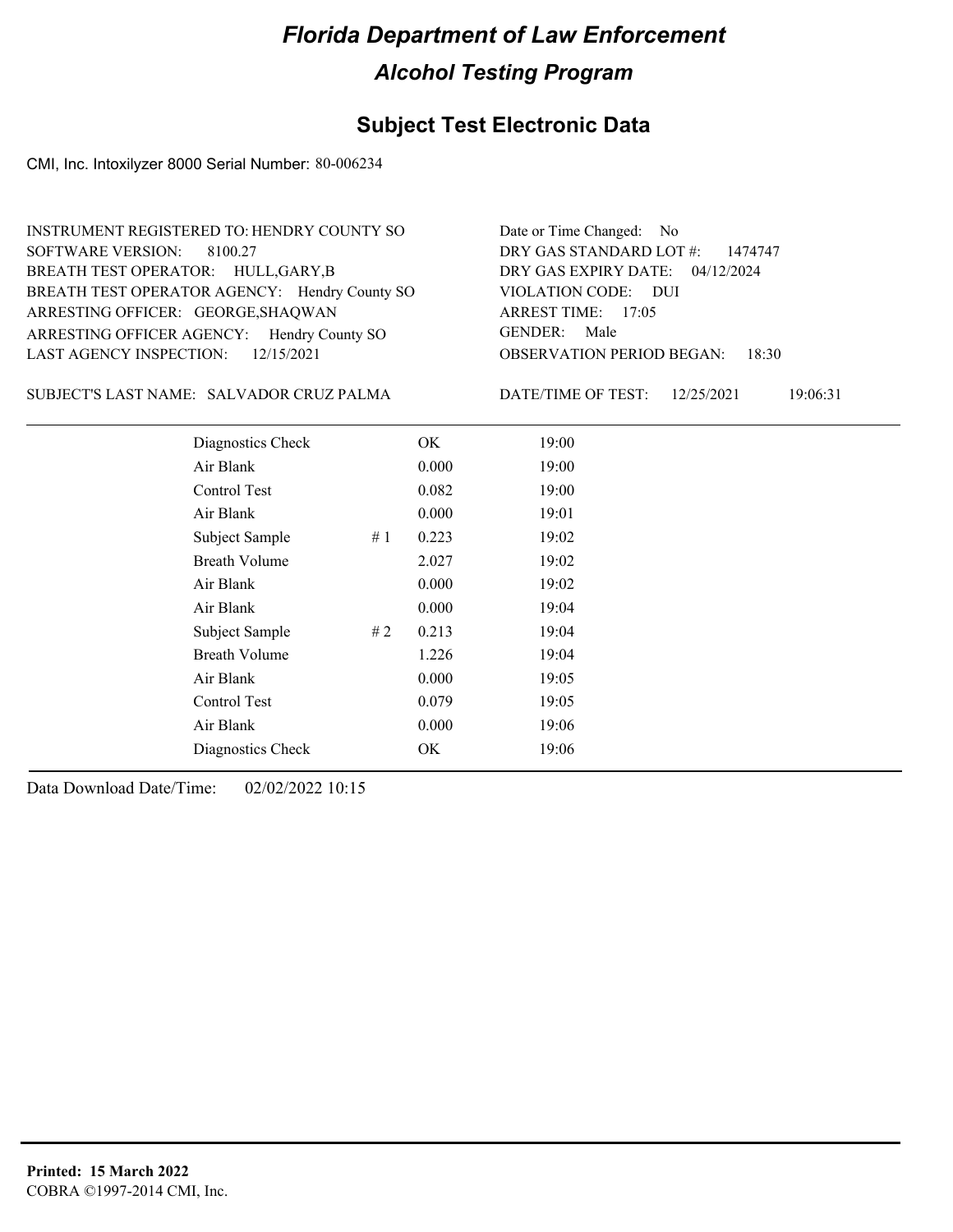## **Subject Test Electronic Data**

CMI, Inc. Intoxilyzer 8000 Serial Number: 80-006234

| <b>INSTRUMENT REGISTERED TO: HENDRY COUNTY SO</b> |                      |       | Date or Time Changed: No           |                             |  |  |
|---------------------------------------------------|----------------------|-------|------------------------------------|-----------------------------|--|--|
| <b>SOFTWARE VERSION:</b>                          | 8100.27              |       | DRY GAS STANDARD LOT #:<br>1474747 |                             |  |  |
| BREATH TEST OPERATOR: HULL, GARY, B               |                      |       | DRY GAS EXPIRY DATE: 04/12/2024    |                             |  |  |
| BREATH TEST OPERATOR AGENCY: Hendry County SO     |                      |       | VIOLATION CODE: DUI                |                             |  |  |
| ARRESTING OFFICER: RAMIREZ-REYNA, MAYRA           |                      |       | ARREST TIME: 00:45                 |                             |  |  |
| ARRESTING OFFICER AGENCY: Hendry County SO        |                      |       | GENDER: Female                     |                             |  |  |
| <b>LAST AGENCY INSPECTION:</b>                    | 12/15/2021           |       | <b>OBSERVATION PERIOD BEGAN:</b>   | 00:56                       |  |  |
| SUBJECT'S LAST NAME: SHEPARD                      |                      |       | DATE/TIME OF TEST:                 | 12/26/2021<br>01:25:48      |  |  |
|                                                   | Diagnostics Check    | OK.   | 01:22                              |                             |  |  |
|                                                   | Air Blank            | 0.000 | 01:23                              |                             |  |  |
|                                                   | Control Test         | 0.083 | 01:23                              |                             |  |  |
|                                                   | Air Blank            | 0.000 | 01:24                              |                             |  |  |
|                                                   | Subject Sample<br>#1 |       | 01:24                              | <b>Subject Test Refused</b> |  |  |
|                                                   | <b>Breath Volume</b> | 0.000 | 01:24                              |                             |  |  |
|                                                   | Air Blank            | 0.000 | 01:24                              |                             |  |  |
|                                                   | Control Test         | 0.082 | 01:25                              |                             |  |  |
| Air Blank<br>0.000                                |                      |       | 01:25                              |                             |  |  |
|                                                   | Diagnostics Check    | OK    | 01:25                              |                             |  |  |
|                                                   |                      |       |                                    |                             |  |  |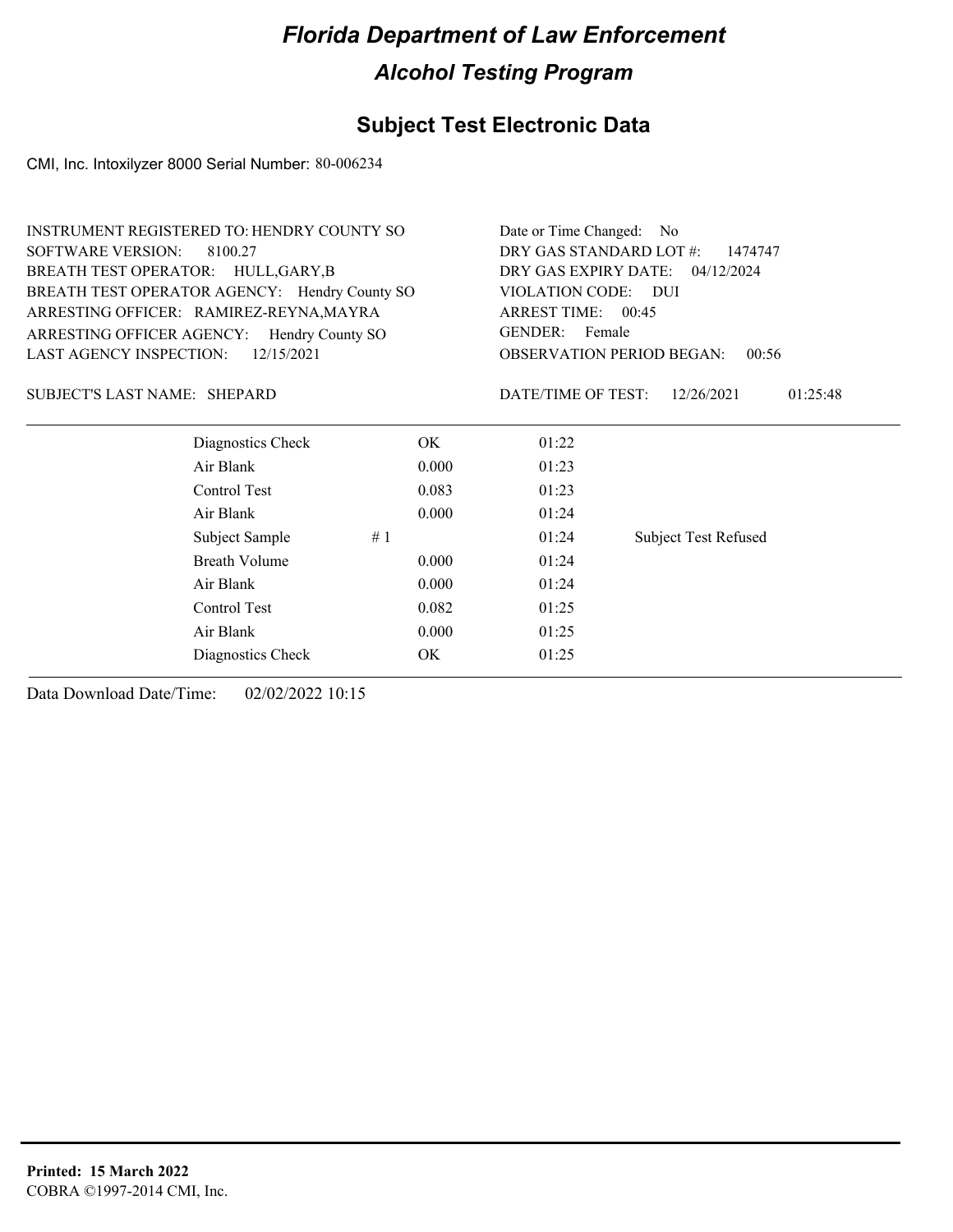## **Subject Test Electronic Data**

CMI, Inc. Intoxilyzer 8000 Serial Number: 80-006234

|                                     | INSTRUMENT REGISTERED TO: HENDRY COUNTY SO    |           | Date or Time Changed: No           |                                           |  |  |
|-------------------------------------|-----------------------------------------------|-----------|------------------------------------|-------------------------------------------|--|--|
| <b>SOFTWARE VERSION:</b>            | 8100.27                                       |           | DRY GAS STANDARD LOT #:<br>1474747 |                                           |  |  |
| BREATH TEST OPERATOR: HULL, GARY, B |                                               |           | DRY GAS EXPIRY DATE: 04/12/2024    |                                           |  |  |
|                                     | BREATH TEST OPERATOR AGENCY: Hendry County SO |           | VIOLATION CODE:                    | <b>DUI</b>                                |  |  |
|                                     | ARRESTING OFFICER: RAMIREZ-REYNA, MAYRA       |           | ARREST TIME: 00:45                 |                                           |  |  |
| ARRESTING OFFICER AGENCY:           | Hendry County SO                              |           | GENDER: Female                     |                                           |  |  |
| LAST AGENCY INSPECTION:             | 12/15/2021                                    |           |                                    | <b>OBSERVATION PERIOD BEGAN:</b><br>00:56 |  |  |
| SUBJECT'S LAST NAME: SHEPARD        |                                               |           | DATE/TIME OF TEST:                 | 01:31:50<br>12/26/2021                    |  |  |
|                                     | Diagnostics Check                             | OK.       | 01:28                              |                                           |  |  |
|                                     | Air Blank                                     | 0.000     | 01:29                              |                                           |  |  |
|                                     | Control Test                                  | 0.082     | 01:29                              |                                           |  |  |
|                                     | Air Blank                                     | 0.000     | 01:30                              |                                           |  |  |
|                                     | Subject Sample                                | #1        | 01:30                              | <b>Subject Test Refused</b>               |  |  |
|                                     | <b>Breath Volume</b>                          | 0.000     | 01:30                              |                                           |  |  |
|                                     | Air Blank                                     | 0.000     | 01:30                              |                                           |  |  |
|                                     | Control Test                                  | 0.083     | 01:31                              |                                           |  |  |
| Air Blank<br>0.000                  |                                               |           | 01:31                              |                                           |  |  |
|                                     | Diagnostics Check                             | <b>OK</b> | 01:31                              |                                           |  |  |
|                                     |                                               |           |                                    |                                           |  |  |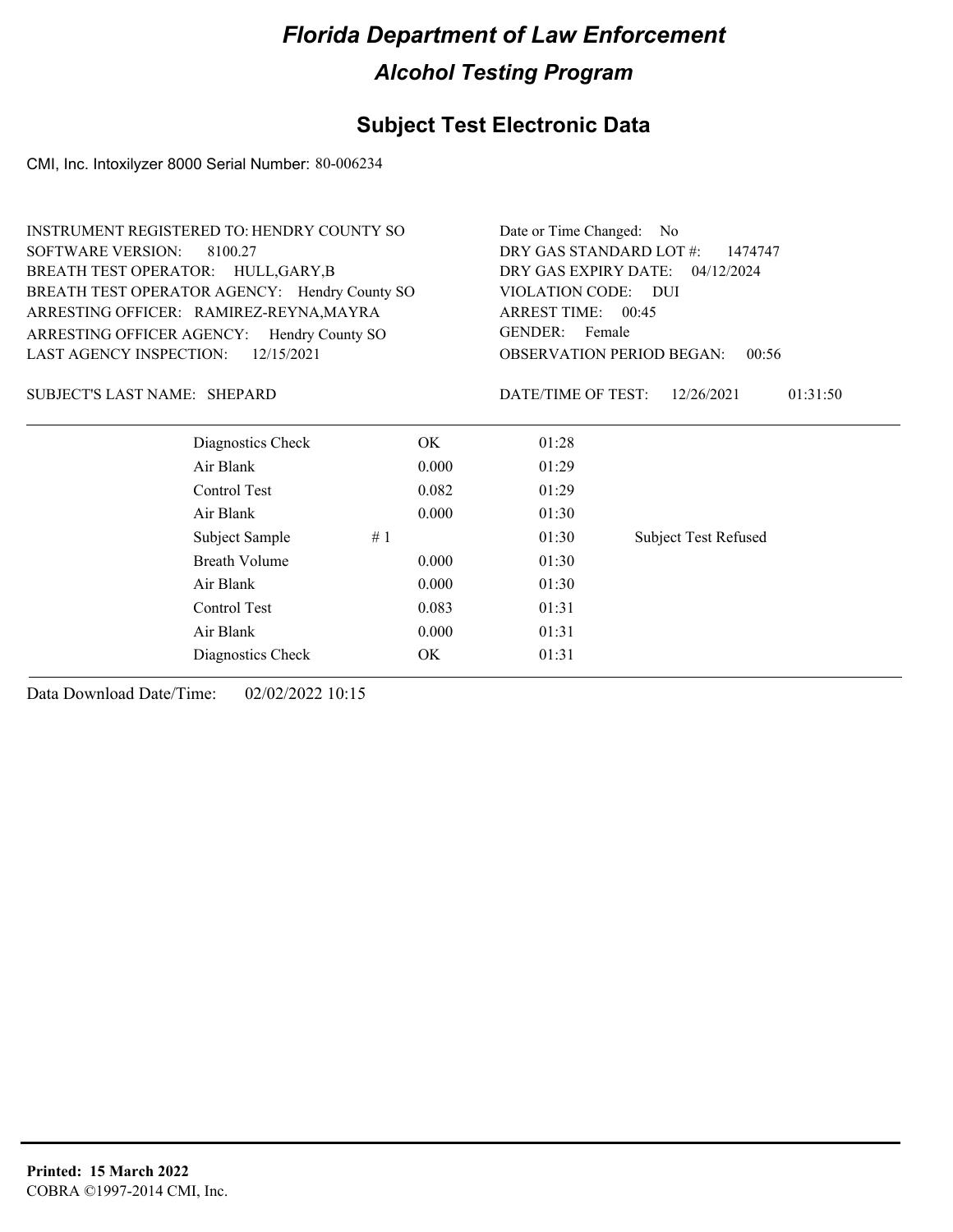## **Subject Test Electronic Data**

CMI, Inc. Intoxilyzer 8000 Serial Number: 80-006234

| INSTRUMENT REGISTERED TO: HENDRY COUNTY SO    |                      | Date or Time Changed: No           |                     |                                           |
|-----------------------------------------------|----------------------|------------------------------------|---------------------|-------------------------------------------|
| <b>SOFTWARE VERSION:</b><br>8100.27           |                      | DRY GAS STANDARD LOT #:<br>1474747 |                     |                                           |
| BREATH TEST OPERATOR: HULL, GARY, B           |                      | DRY GAS EXPIRY DATE: 04/12/2024    |                     |                                           |
| BREATH TEST OPERATOR AGENCY: Hendry County SO |                      |                                    | VIOLATION CODE: DUI |                                           |
| ARRESTING OFFICER: CORONILLA, DANIEL          |                      |                                    | ARREST TIME: 01:12  |                                           |
| ARRESTING OFFICER AGENCY: Hendry County SO    |                      |                                    | GENDER: Male        |                                           |
| LAST AGENCY INSPECTION:                       | 12/15/2021           |                                    |                     | <b>OBSERVATION PERIOD BEGAN:</b><br>01:50 |
| <b>SUBJECT'S LAST NAME: MORALES</b>           |                      |                                    | DATE/TIME OF TEST:  | 12/26/2021<br>02:23:58                    |
|                                               | Diagnostics Check    | OK.                                | 02:21               |                                           |
| Air Blank                                     |                      | 0.000                              | 02:21               |                                           |
| Control Test                                  |                      | 0.083                              | 02:21               |                                           |
| Air Blank                                     |                      | 0.000                              | 02:22               |                                           |
|                                               | #1<br>Subject Sample |                                    | 02:22               | <b>Subject Test Refused</b>               |
|                                               | <b>Breath Volume</b> | 0.000                              | 02:22               |                                           |
| Air Blank                                     |                      | 0.000                              | 02:23               |                                           |
| Control Test                                  |                      | 0.082                              | 02:23               |                                           |
| Air Blank<br>0.000                            |                      |                                    | 02:23               |                                           |
|                                               | Diagnostics Check    | OK                                 | 02:23               |                                           |
|                                               |                      |                                    |                     |                                           |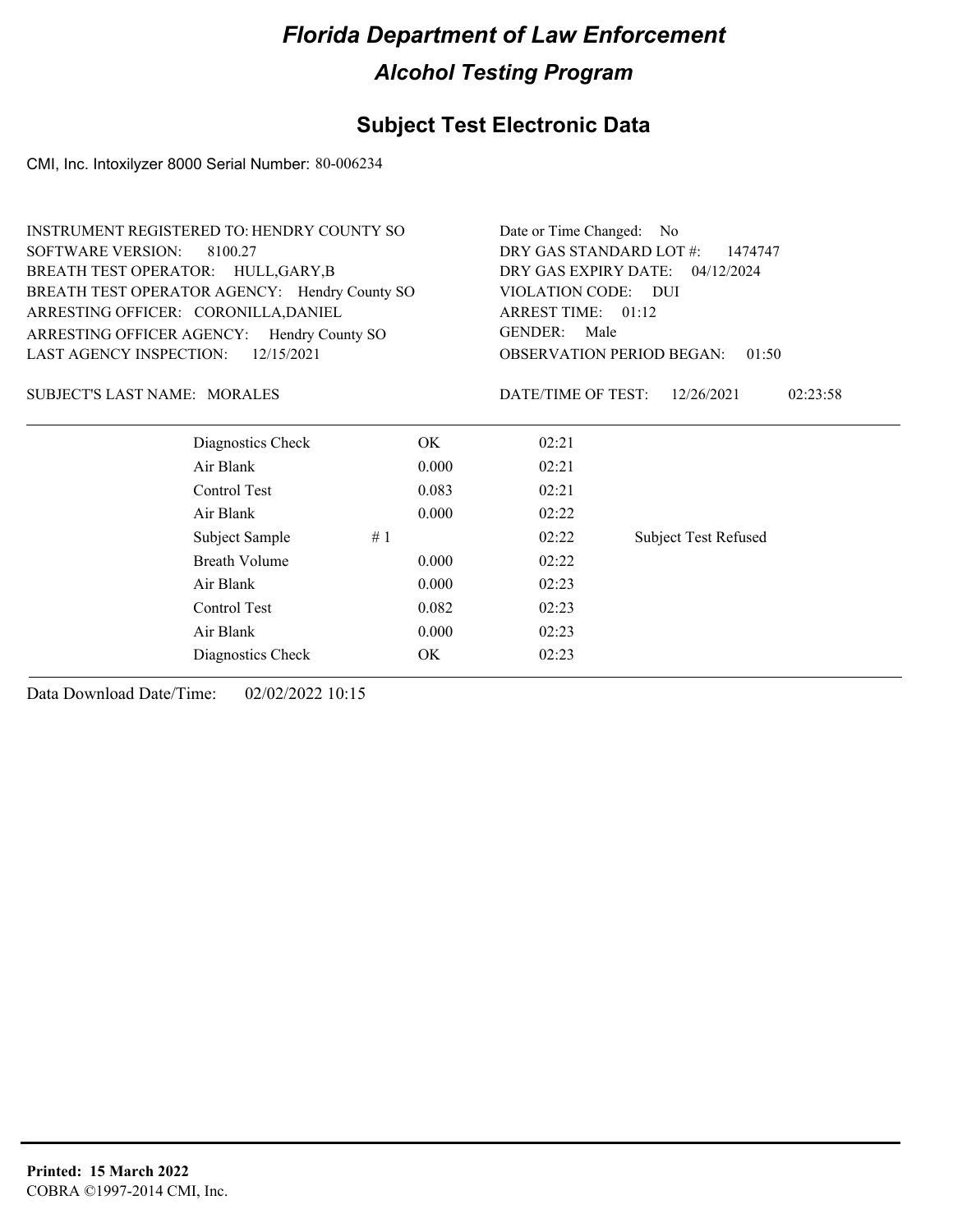## **Subject Test Electronic Data**

CMI, Inc. Intoxilyzer 8000 Serial Number: 80-006237

| <b>INSTRUMENT REGISTERED TO: CLAY COUNTY SO</b><br><b>SOFTWARE VERSION:</b><br>8100.27<br>BREATH TEST OPERATOR: VILLARIN, MISTY, D<br>BREATH TEST OPERATOR AGENCY: Clay County SO<br>ARRESTING OFFICER: RILRY, R<br>ARRESTING OFFICER AGENCY:<br>Clay County SO<br>11/22/2021<br><b>LAST AGENCY INSPECTION:</b> |                      |    | Date or Time Changed: No<br>DRY GAS STANDARD LOT #:<br>22620080A2<br>DRY GAS EXPIRY DATE:<br>10/05/2022<br>VIOLATION CODE: DUI<br>ARREST TIME: 02:39<br>GENDER: Female<br><b>OBSERVATION PERIOD BEGAN:</b><br>02:59 |                                              |                             |  |
|-----------------------------------------------------------------------------------------------------------------------------------------------------------------------------------------------------------------------------------------------------------------------------------------------------------------|----------------------|----|---------------------------------------------------------------------------------------------------------------------------------------------------------------------------------------------------------------------|----------------------------------------------|-----------------------------|--|
| <b>SUBJECT'S LAST NAME: TATE</b>                                                                                                                                                                                                                                                                                |                      |    |                                                                                                                                                                                                                     | DATE/TIME OF TEST:<br>12/18/2021<br>03:31:26 |                             |  |
|                                                                                                                                                                                                                                                                                                                 | Diagnostics Check    |    | OK.                                                                                                                                                                                                                 | 03:22                                        |                             |  |
|                                                                                                                                                                                                                                                                                                                 | Air Blank            |    | 0.000                                                                                                                                                                                                               | 03:23                                        |                             |  |
|                                                                                                                                                                                                                                                                                                                 | Control Test         |    | 0.080                                                                                                                                                                                                               | 03:23                                        |                             |  |
|                                                                                                                                                                                                                                                                                                                 | Air Blank            |    | 0.000                                                                                                                                                                                                               | 03:24                                        |                             |  |
|                                                                                                                                                                                                                                                                                                                 | Subject Sample       | #1 |                                                                                                                                                                                                                     | 03:27                                        | No Sample Provided          |  |
|                                                                                                                                                                                                                                                                                                                 | <b>Breath Volume</b> |    | 0.000                                                                                                                                                                                                               | 03:27                                        |                             |  |
|                                                                                                                                                                                                                                                                                                                 | Air Blank            |    | 0.000                                                                                                                                                                                                               | 03:27                                        |                             |  |
|                                                                                                                                                                                                                                                                                                                 | Air Blank            |    | 0.000                                                                                                                                                                                                               | 03:29                                        |                             |  |
|                                                                                                                                                                                                                                                                                                                 | Subject Sample       | #2 |                                                                                                                                                                                                                     | 03:30                                        | <b>Subject Test Refused</b> |  |
|                                                                                                                                                                                                                                                                                                                 | <b>Breath Volume</b> |    | 0.000                                                                                                                                                                                                               | 03:30                                        |                             |  |
|                                                                                                                                                                                                                                                                                                                 | Air Blank            |    | 0.000                                                                                                                                                                                                               | 03:30                                        |                             |  |
| Control Test<br>0.080                                                                                                                                                                                                                                                                                           |                      |    | 03:30                                                                                                                                                                                                               |                                              |                             |  |
|                                                                                                                                                                                                                                                                                                                 | Air Blank            |    | 0.000                                                                                                                                                                                                               | 03:31                                        |                             |  |
|                                                                                                                                                                                                                                                                                                                 | Diagnostics Check    |    | OK                                                                                                                                                                                                                  | 03:31                                        |                             |  |
|                                                                                                                                                                                                                                                                                                                 |                      |    |                                                                                                                                                                                                                     |                                              |                             |  |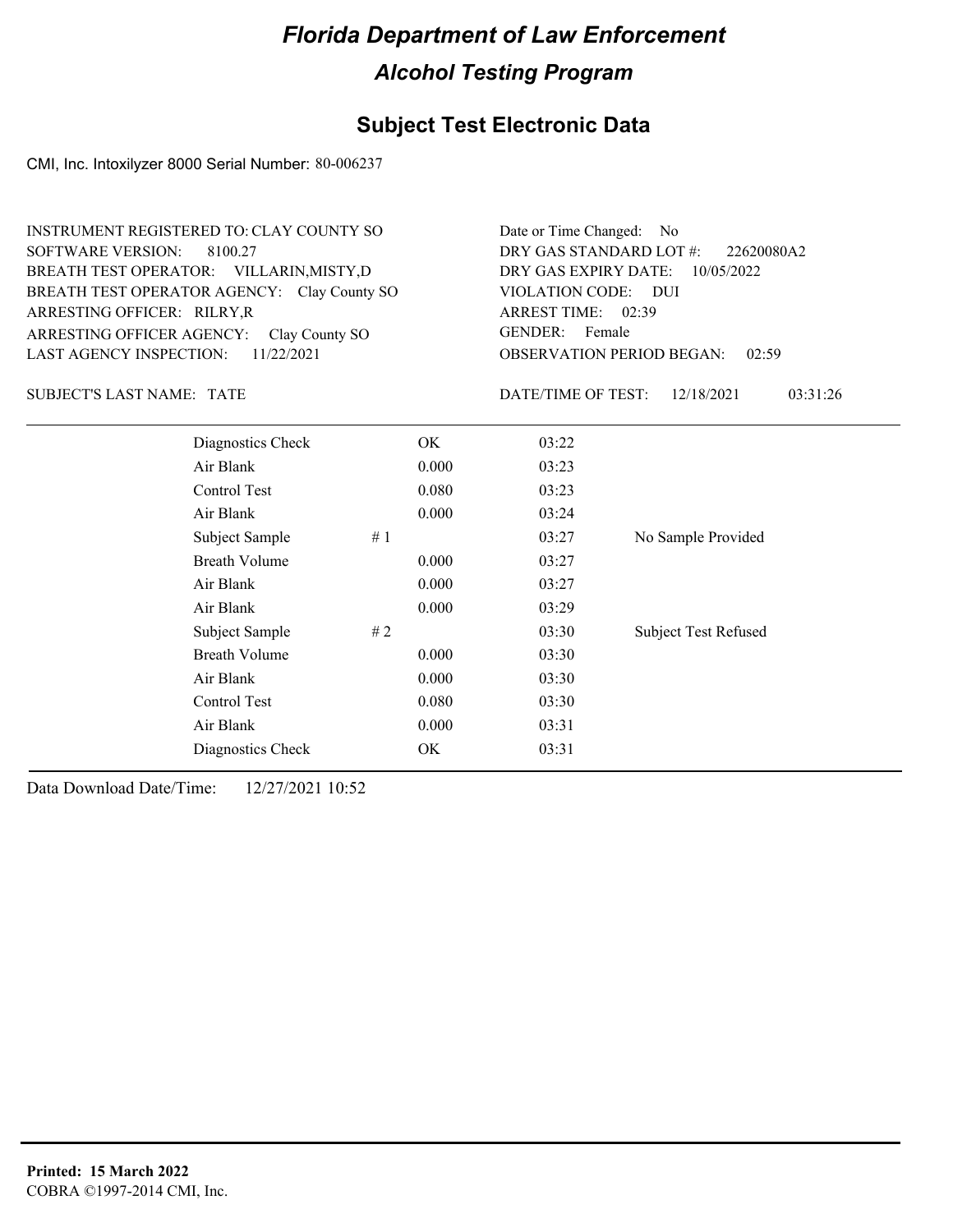## **Subject Test Electronic Data**

CMI, Inc. Intoxilyzer 8000 Serial Number: 80-006238

| INSTRUMENT REGISTERED TO: PALM BEACH CO SO        | Date or Time Changed: No               |
|---------------------------------------------------|----------------------------------------|
| SOFTWARE VERSION: 8100.27                         | DRY GAS STANDARD LOT #: 02021080A1     |
| BREATH TEST OPERATOR: RAGIN, RENEE, M             | DRY GAS EXPIRY DATE: 03/05/2023        |
| BREATH TEST OPERATOR AGENCY: Palm Beach County SO | VIOLATION CODE: DUI                    |
| ARRESTING OFFICER: MCGILLICUDDY, STEVEN           | ARREST TIME: 22:50                     |
| ARRESTING OFFICER AGENCY: Jupiter PD              | GENDER: Female                         |
| LAST AGENCY INSPECTION: $11/12/2021$              | <b>OBSERVATION PERIOD BEGAN: 23:31</b> |
|                                                   |                                        |

SUBJECT'S LAST NAME: NUNN CONTROL DATE/TIME OF TEST:

DATE/TIME OF TEST: 12/02/2021 00:03:24

| Diagnostics Check    |    | OK.   | 23:57 |
|----------------------|----|-------|-------|
| Air Blank            |    | 0.000 | 23:57 |
| Control Test         |    | 0.080 | 23:58 |
| Air Blank            |    | 0.000 | 23:58 |
| Subject Sample       | #2 | 0.094 | 23:58 |
| <b>Breath Volume</b> |    | 1.199 | 23:58 |
| Air Blank            |    | 0.000 | 23:59 |
| Air Blank            |    | 0.000 | 00:01 |
| Subject Sample       | #1 | 0.093 | 00:01 |
| <b>Breath Volume</b> |    | 1.613 | 00:01 |
| Air Blank            |    | 0.000 | 00:02 |
| Control Test         |    | 0.080 | 00:02 |
| Air Blank            |    | 0.000 | 00:03 |
| Diagnostics Check    |    | OK    | 00:03 |
|                      |    |       |       |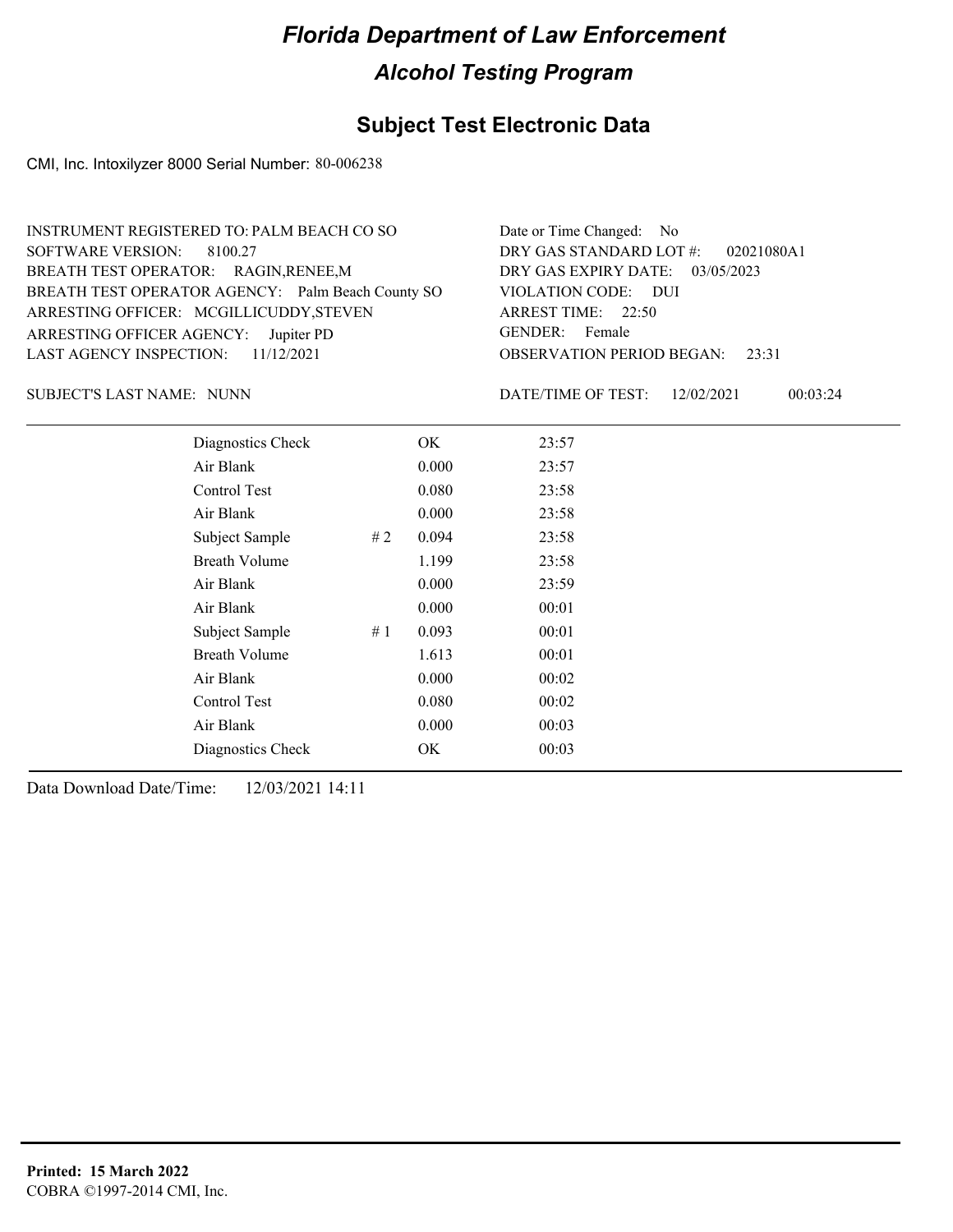### **Subject Test Electronic Data**

CMI, Inc. Intoxilyzer 8000 Serial Number: 80-006238

| INSTRUMENT REGISTERED TO: PALM BEACH CO SO        | Date or Time Changed: No               |
|---------------------------------------------------|----------------------------------------|
| SOFTWARE VERSION: 8100.27                         | DRY GAS STANDARD LOT #: 02021080A1     |
| BREATH TEST OPERATOR: RAGIN, RENEE, M             | DRY GAS EXPIRY DATE: $03/05/2023$      |
| BREATH TEST OPERATOR AGENCY: Palm Beach County SO | VIOLATION CODE: DUI                    |
| ARRESTING OFFICER: CISSON, JACKIE                 | ARREST TIME: 21:24                     |
| ARRESTING OFFICER AGENCY: Palm Beach County SO    | GENDER: Male                           |
| LAST AGENCY INSPECTION: $11/12/2021$              | <b>OBSERVATION PERIOD BEGAN:</b> 22:53 |
|                                                   |                                        |

VAZQUEZ SUBJECT'S LAST NAME: DATE/TIME OF TEST:

DATE/TIME OF TEST: 12/02/2021 23:30:41

| Diagnostics Check    |    | OK    | 23:23 |
|----------------------|----|-------|-------|
| Air Blank            |    | 0.000 | 23:23 |
| Control Test         |    | 0.080 | 23:23 |
| Air Blank            |    | 0.000 | 23:24 |
| Subject Sample       | #1 | 0.245 | 23:26 |
| <b>Breath Volume</b> |    | 1.679 | 23:26 |
| Air Blank            |    | 0.000 | 23:26 |
| Air Blank            |    | 0.000 | 23:28 |
| Subject Sample       | #2 | 0.240 | 23:29 |
| <b>Breath Volume</b> |    | 1.105 | 23:29 |
| Air Blank            |    | 0.000 | 23:29 |
| Control Test         |    | 0.078 | 23:30 |
| Air Blank            |    | 0.000 | 23:30 |
| Diagnostics Check    |    | OK    | 23:30 |
|                      |    |       |       |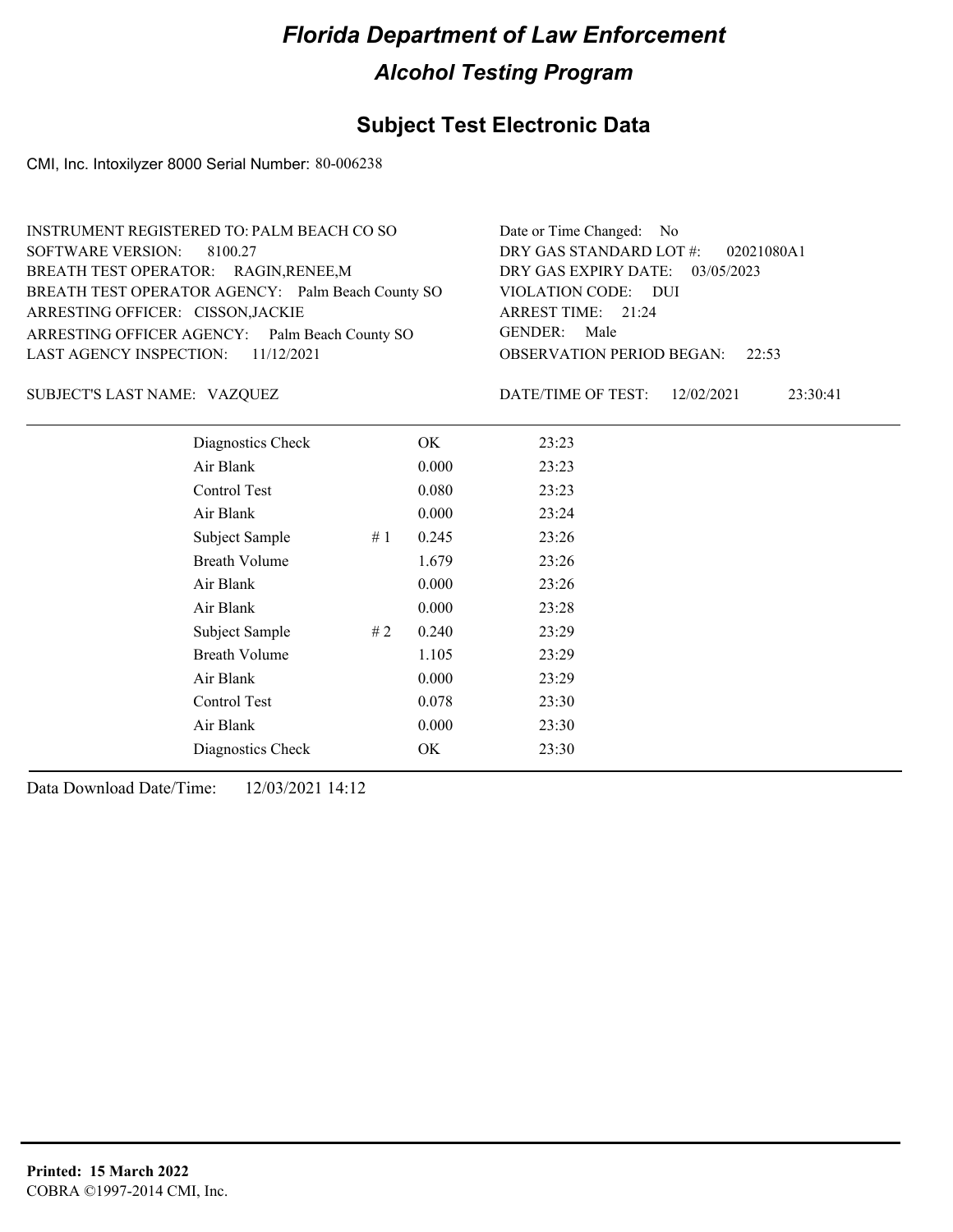### **Subject Test Electronic Data**

CMI, Inc. Intoxilyzer 8000 Serial Number: 80-006238

| INSTRUMENT REGISTERED TO: PALM BEACH CO SO        | Date or Time Changed: No               |
|---------------------------------------------------|----------------------------------------|
| SOFTWARE VERSION: 8100.27                         | DRY GAS STANDARD LOT #: 02021080A1     |
| BREATH TEST OPERATOR: RAGIN, RENEE, M             | DRY GAS EXPIRY DATE: 03/05/2023        |
| BREATH TEST OPERATOR AGENCY: Palm Beach County SO | VIOLATION CODE: DUI                    |
| ARRESTING OFFICER: LOPEZ, BRIAN                   | ARREST TIME: 01:26                     |
| ARRESTING OFFICER AGENCY: Delray Beach PD         | GENDER: Female                         |
| LAST AGENCY INSPECTION: $11/12/2021$              | <b>OBSERVATION PERIOD BEGAN: 02:01</b> |
|                                                   |                                        |

SUBJECT'S LAST NAME: VONDELL DATE/TIME OF TEST:

DATE/TIME OF TEST: 12/03/2021 02:36:50

| Diagnostics Check    |    | OK    | 02:29 |
|----------------------|----|-------|-------|
| Air Blank            |    | 0.000 | 02:30 |
| Control Test         |    | 0.080 | 02:30 |
| Air Blank            |    | 0.000 | 02:30 |
| Subject Sample       | #1 | 0.229 | 02:31 |
| <b>Breath Volume</b> |    | 1.214 | 02:31 |
| Air Blank            |    | 0.000 | 02:32 |
| Air Blank            |    | 0.000 | 02:34 |
| Subject Sample       | #2 | 0.213 | 02:35 |
| <b>Breath Volume</b> |    | 2.359 | 02:35 |
| Air Blank            |    | 0.000 | 02:35 |
| Control Test         |    | 0.078 | 02:36 |
| Air Blank            |    | 0.000 | 02:36 |
| Diagnostics Check    |    | OK    | 02:36 |
|                      |    |       |       |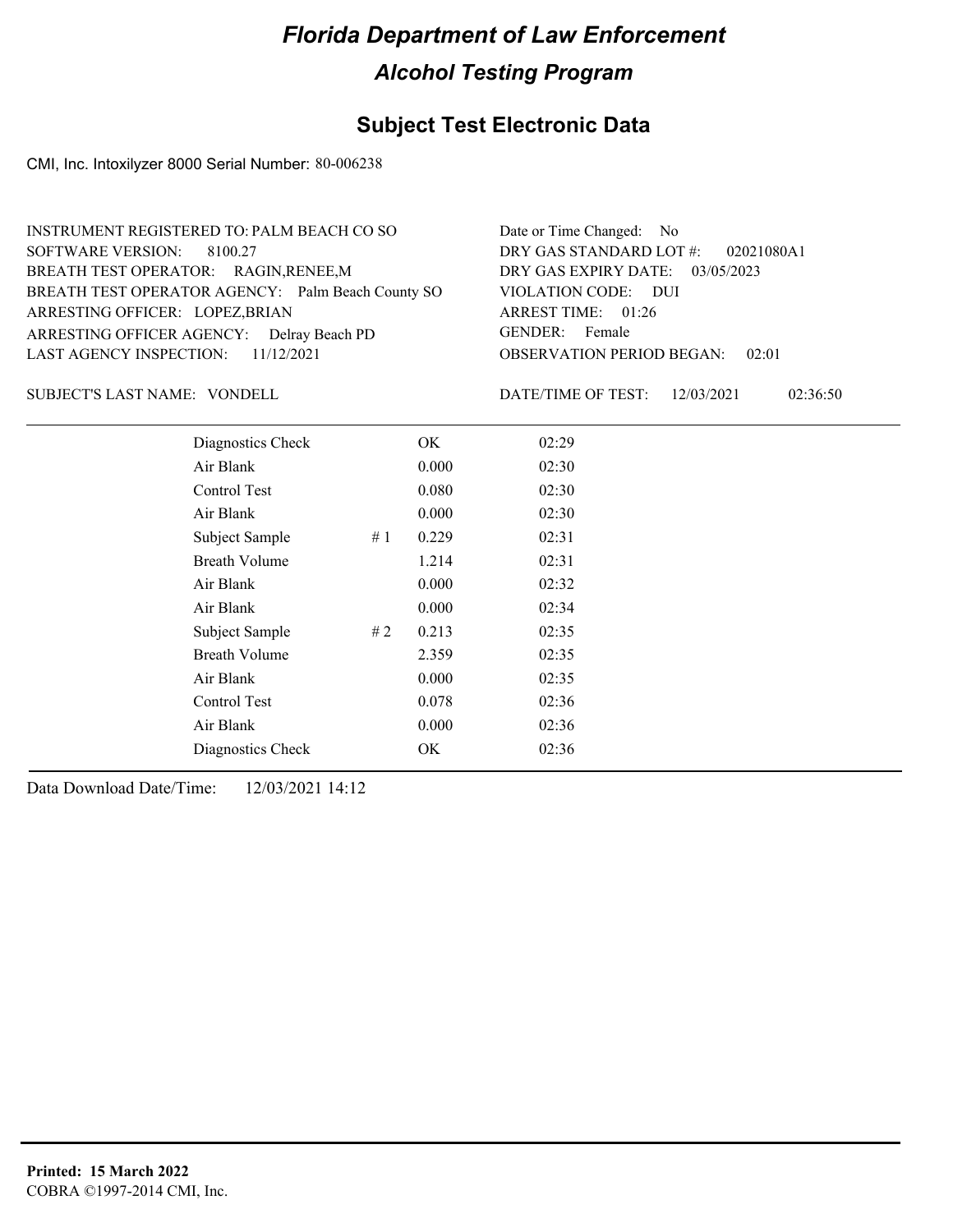### **Subject Test Electronic Data**

CMI, Inc. Intoxilyzer 8000 Serial Number: 80-006239

| INSTRUMENT REGISTERED TO: PALM BEACH CO SO        | Date or Time Changed: No               |
|---------------------------------------------------|----------------------------------------|
| SOFTWARE VERSION: 8100.27                         | DRY GAS STANDARD LOT $\#$ : 19021080A2 |
| BREATH TEST OPERATOR: RAGIN, RENEE, M             | DRY GAS EXPIRY DATE: 09/05/2023        |
| BREATH TEST OPERATOR AGENCY: Palm Beach County SO | VIOLATION CODE: DUI                    |
| ARRESTING OFFICER: HOWARD, EDWARD                 | ARREST TIME: 01:03                     |
| ARRESTING OFFICER AGENCY: West Palm Beach PD      | GENDER: Female                         |
| LAST AGENCY INSPECTION: $11/05/2021$              | <b>OBSERVATION PERIOD BEGAN: 01:20</b> |
|                                                   |                                        |

SUBJECT'S LAST NAME: GREY **Example 20** OATE/TIME OF TEST:

DATE/TIME OF TEST: 12/01/2021 01:57:33

| Diagnostics Check    | OK    | 01:49 |
|----------------------|-------|-------|
| Air Blank            | 0.000 | 01:49 |
| Control Test         | 0.080 | 01:49 |
| Air Blank            | 0.000 | 01:50 |
| Subject Sample<br>#1 | 0.036 | 01:51 |
| <b>Breath Volume</b> | 1.449 | 01:51 |
| Air Blank            | 0.000 | 01:51 |
| Air Blank            | 0.000 | 01:53 |
| Subject Sample<br>#2 | 0.036 | 01:56 |
| <b>Breath Volume</b> | 1.617 | 01:56 |
| Air Blank            | 0.000 | 01:56 |
| Control Test         | 0.080 | 01:56 |
| Air Blank            | 0.000 | 01:57 |
| Diagnostics Check    | OK    | 01:57 |
|                      |       |       |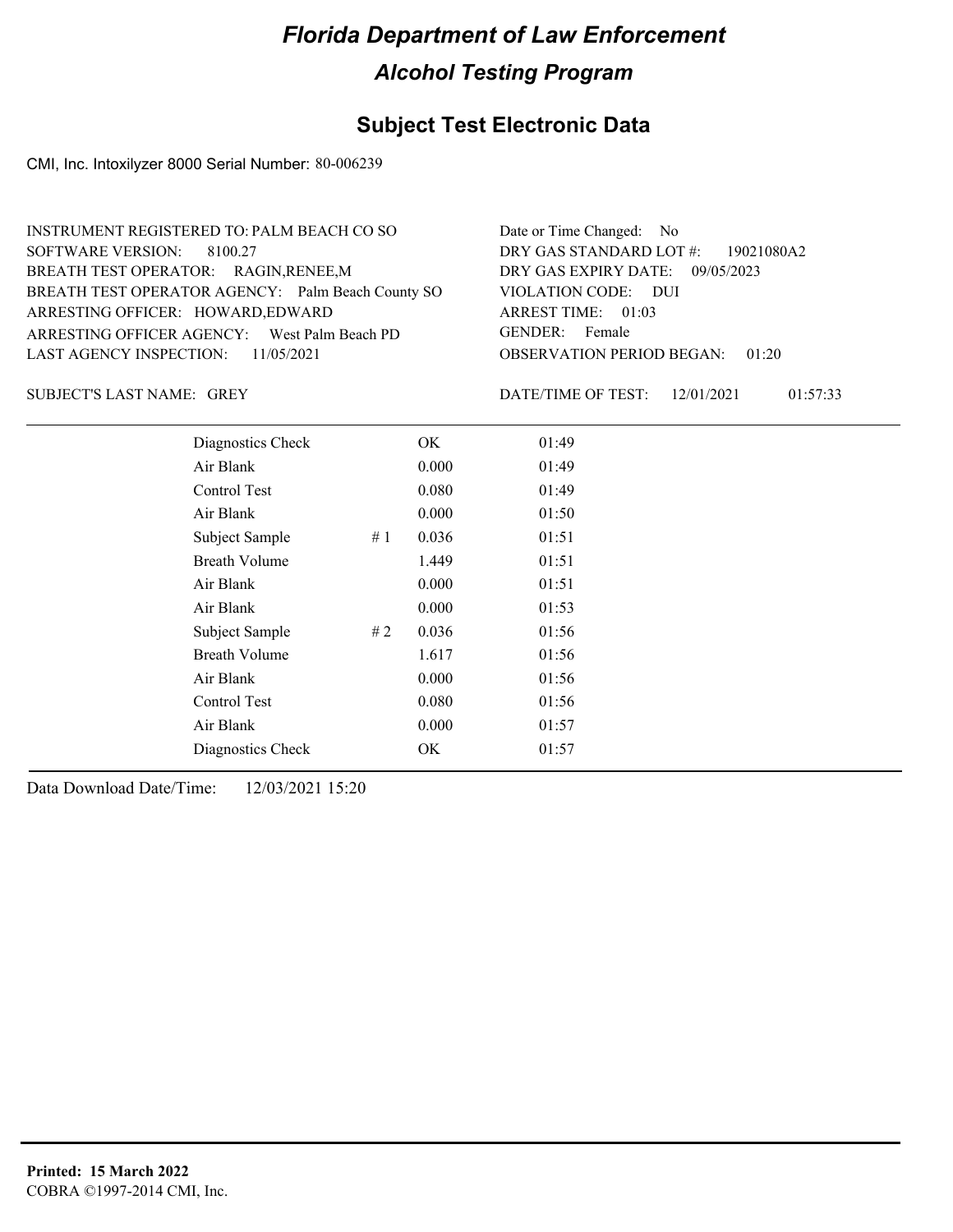### **Subject Test Electronic Data**

CMI, Inc. Intoxilyzer 8000 Serial Number: 80-006239

| INSTRUMENT REGISTERED TO: PALM BEACH CO SO        | Date or Time Changed: No               |
|---------------------------------------------------|----------------------------------------|
| SOFTWARE VERSION: 8100.27                         | DRY GAS STANDARD LOT #: 19021080A2     |
| BREATH TEST OPERATOR: RAGIN, RENEE, M             | DRY GAS EXPIRY DATE: 09/05/2023        |
| BREATH TEST OPERATOR AGENCY: Palm Beach County SO | VIOLATION CODE: DUI                    |
| ARRESTING OFFICER: MCGILLICUDDY, STEVEN           | ARREST TIME: 01:42                     |
| ARRESTING OFFICER AGENCY: Jupiter PD              | GENDER: Male                           |
| LAST AGENCY INSPECTION: 11/05/2021                | <b>OBSERVATION PERIOD BEGAN: 02:13</b> |
|                                                   |                                        |

SUBJECT'S LAST NAME: COLON DATE/TIME OF TEST:

DATE/TIME OF TEST: 12/01/2021 02:49:44

| Diagnostics Check    |    | OK    | 02:42 |
|----------------------|----|-------|-------|
| Air Blank            |    | 0.000 | 02:43 |
| Control Test         |    | 0.080 | 02:43 |
| Air Blank            |    | 0.000 | 02:43 |
| Subject Sample       | #1 | 0.142 | 02:44 |
| <b>Breath Volume</b> |    | 1.218 | 02:44 |
| Air Blank            |    | 0.000 | 02:45 |
| Air Blank            |    | 0.000 | 02:47 |
| Subject Sample       | #2 | 0.138 | 02:48 |
| <b>Breath Volume</b> |    | 1.679 | 02:48 |
| Air Blank            |    | 0.000 | 02:48 |
| Control Test         |    | 0.079 | 02:49 |
| Air Blank            |    | 0.000 | 02:49 |
| Diagnostics Check    |    | OK    | 02:49 |
|                      |    |       |       |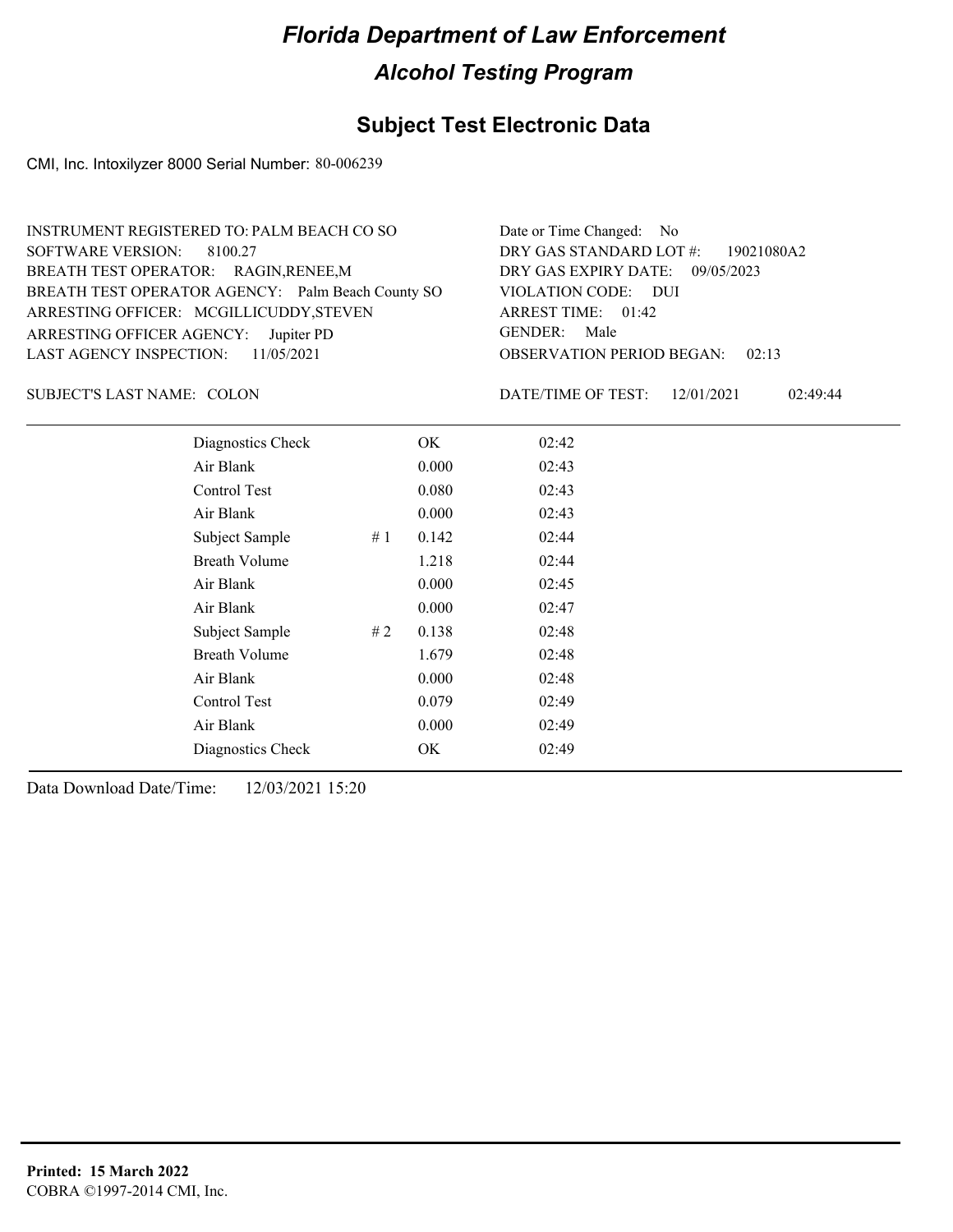### **Subject Test Electronic Data**

CMI, Inc. Intoxilyzer 8000 Serial Number: 80-006239

| INSTRUMENT REGISTERED TO: PALM BEACH CO SO        | Date or Time Changed: No               |
|---------------------------------------------------|----------------------------------------|
| SOFTWARE VERSION: 8100.27                         | DRY GAS STANDARD LOT $\#$ : 19021080A2 |
| BREATH TEST OPERATOR: POUND, PARIS, D             | DRY GAS EXPIRY DATE: 09/05/2023        |
| BREATH TEST OPERATOR AGENCY: Palm Beach County SO | VIOLATION CODE: DUI                    |
| ARRESTING OFFICER: ROSAS, DESIREE                 | ARREST TIME: 23:09                     |
| ARRESTING OFFICER AGENCY: Boynton Beach PD        | GENDER: Male                           |
| LAST AGENCY INSPECTION: 11/05/2021                | <b>OBSERVATION PERIOD BEGAN: 23:30</b> |
|                                                   |                                        |

SUBJECT'S LAST NAME: WADE **Example 20** DATE/TIME OF TEST:

DATE/TIME OF TEST: 12/02/2021 00:04:15

| Diagnostics Check    | OK    | 23:57 |
|----------------------|-------|-------|
| Air Blank            | 0.000 | 23:57 |
| Control Test         | 0.080 | 23:57 |
| Air Blank            | 0.000 | 23:58 |
| Subject Sample<br>#2 | 0.106 | 23:59 |
| <b>Breath Volume</b> | 1.511 | 23:59 |
| Air Blank            | 0.000 | 00:00 |
| Air Blank            | 0.000 | 00:01 |
| Subject Sample<br>#1 | 0.101 | 00:02 |
| <b>Breath Volume</b> | 1.140 | 00:02 |
| Air Blank            | 0.000 | 00:03 |
| Control Test         | 0.079 | 00:03 |
| Air Blank            | 0.000 | 00:04 |
| Diagnostics Check    | OK    | 00:04 |
|                      |       |       |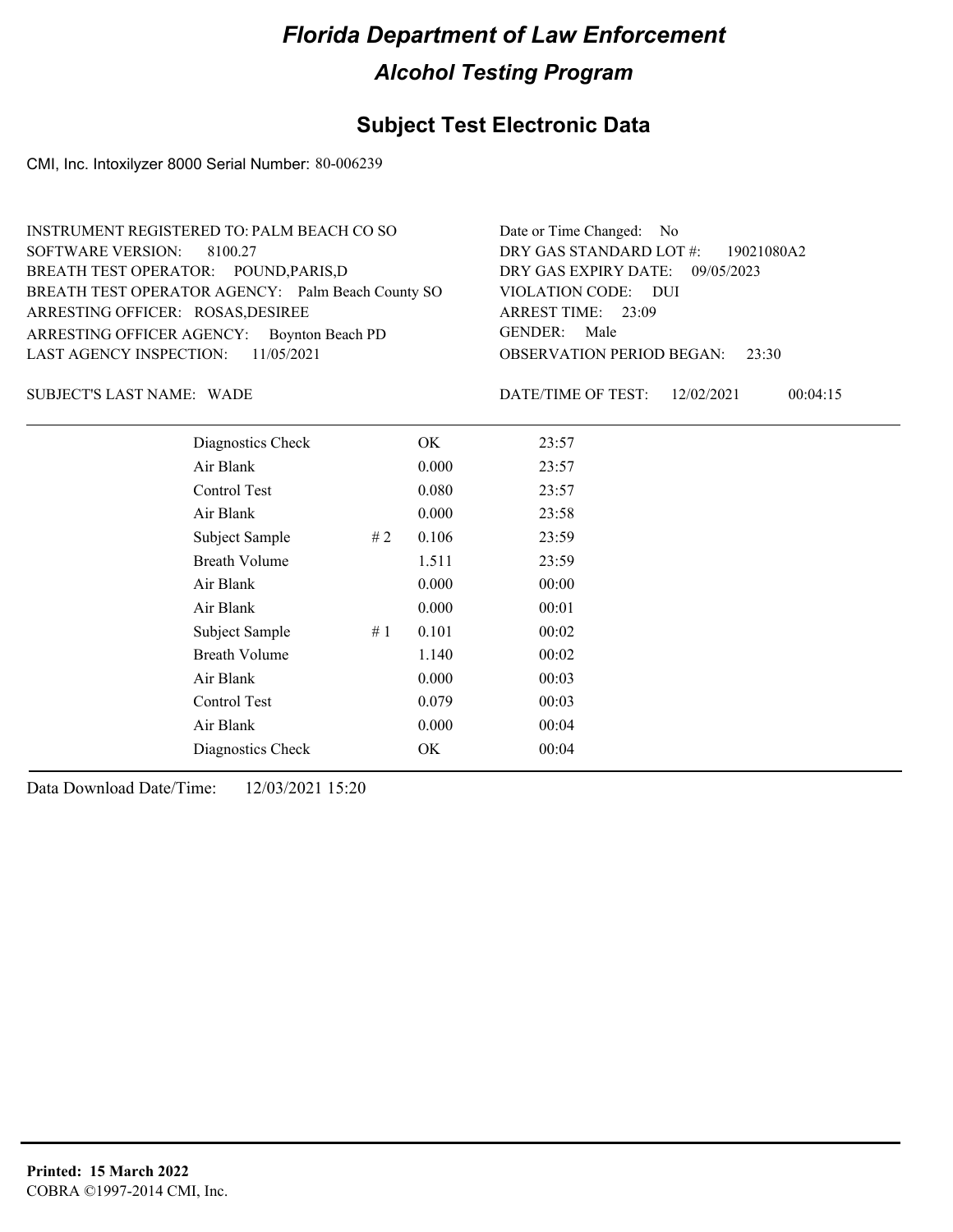### **Subject Test Electronic Data**

CMI, Inc. Intoxilyzer 8000 Serial Number: 80-006239

| INSTRUMENT REGISTERED TO: PALM BEACH CO SO        | Date or Time Changed: No               |
|---------------------------------------------------|----------------------------------------|
| SOFTWARE VERSION: 8100.27                         | DRY GAS STANDARD LOT $\#$ : 19021080A2 |
| BREATH TEST OPERATOR: RAGIN, RENEE, M             | DRY GAS EXPIRY DATE: 09/05/2023        |
| BREATH TEST OPERATOR AGENCY: Palm Beach County SO | VIOLATION CODE: DUI                    |
| ARRESTING OFFICER: BENNETT, JONATHAN              | ARREST TIME: 04:11                     |
| ARRESTING OFFICER AGENCY: Riviera Beach PD        | GENDER: Female                         |
| LAST AGENCY INSPECTION: $11/05/2021$              | <b>OBSERVATION PERIOD BEGAN: 04:41</b> |
|                                                   |                                        |

SUBJECT'S LAST NAME: MILES SUBJECT'S LAST NAME: MILES

DATE/TIME OF TEST: 12/02/2021 05:21:33

| Diagnostics Check    |    | OK    | 05:15 |
|----------------------|----|-------|-------|
| Air Blank            |    | 0.000 | 05:15 |
| Control Test         |    | 0.080 | 05:16 |
| Air Blank            |    | 0.000 | 05:16 |
| Subject Sample       | #1 | 0.153 | 05:17 |
| <b>Breath Volume</b> |    | 1.230 | 05:17 |
| Air Blank            |    | 0.000 | 05:17 |
| Air Blank            |    | 0.000 | 05:19 |
| Subject Sample       | #2 | 0.144 | 05:19 |
| <b>Breath Volume</b> |    | 1.199 | 05:19 |
| Air Blank            |    | 0.000 | 05:20 |
| Control Test         |    | 0.080 | 05:20 |
| Air Blank            |    | 0.000 | 05:21 |
| Diagnostics Check    |    | OK    | 05:21 |
|                      |    |       |       |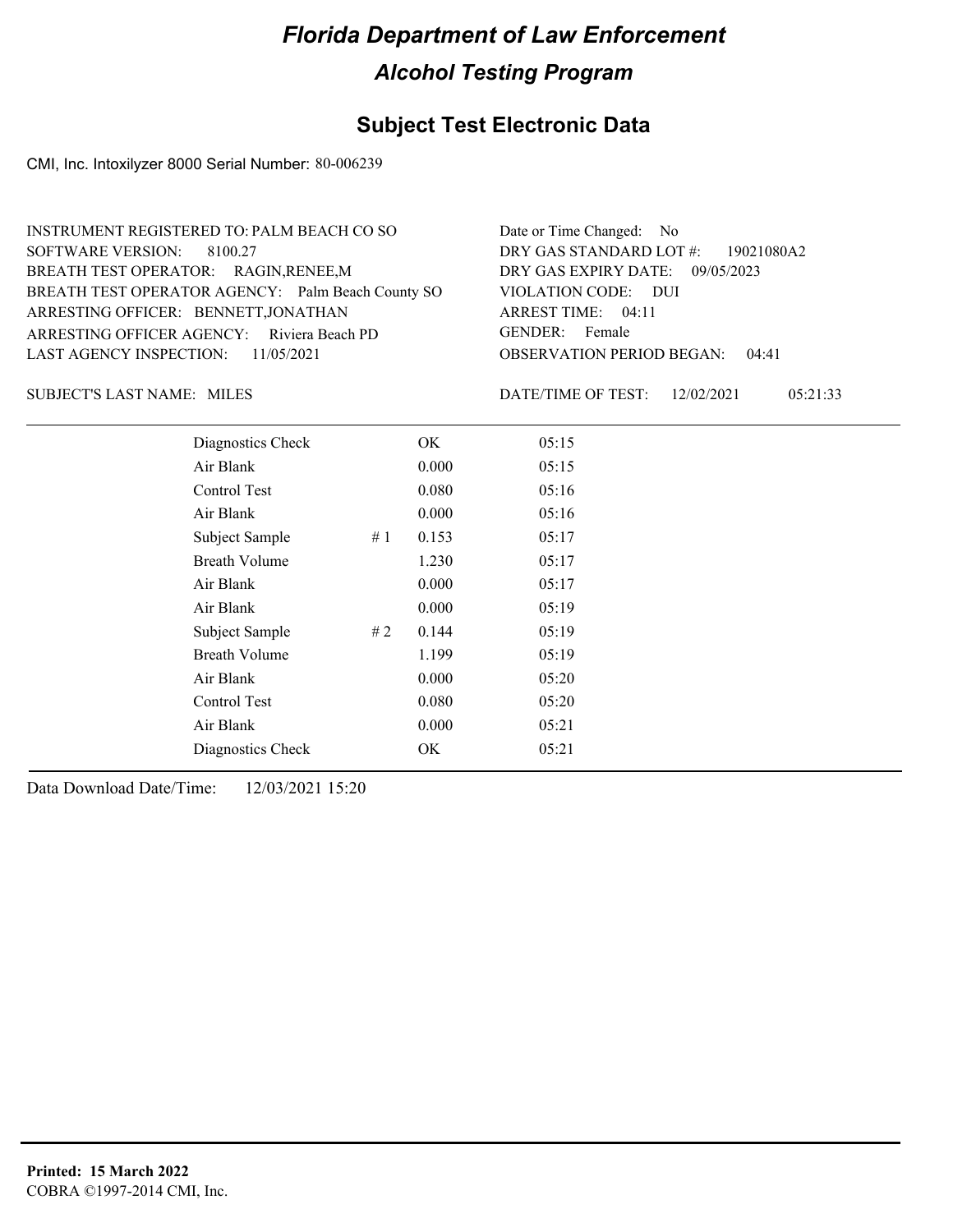## **Subject Test Electronic Data**

CMI, Inc. Intoxilyzer 8000 Serial Number: 80-006239

| INSTRUMENT REGISTERED TO: PALM BEACH CO SO        | Date or Time Changed: No               |
|---------------------------------------------------|----------------------------------------|
| SOFTWARE VERSION: 8100.27                         | DRY GAS STANDARD LOT #: 19021080A2     |
| BREATH TEST OPERATOR: POUND, PARIS, D             | DRY GAS EXPIRY DATE: 09/05/2023        |
| BREATH TEST OPERATOR AGENCY: Palm Beach County SO | VIOLATION CODE: DUI                    |
| ARRESTING OFFICER: SOLOWAY, ALAN                  | ARREST TIME: 00:13                     |
| ARRESTING OFFICER AGENCY: Palm Beach County SO    | GENDER: Male                           |
| LAST AGENCY INSPECTION: 11/05/2021                | <b>OBSERVATION PERIOD BEGAN: 00:26</b> |
|                                                   |                                        |

#### RAMIREZ LUGO SUBJECT'S LAST NAME: DATE/TIME OF TEST:

DATE/TIME OF TEST: 12/03/2021 01:13:43

| Diagnostics Check    |    | OK    | 01:06 |
|----------------------|----|-------|-------|
| Air Blank            |    | 0.000 | 01:07 |
| Control Test         |    | 0.080 | 01:07 |
| Air Blank            |    | 0.000 | 01:08 |
| Subject Sample       | #1 | 0.150 | 01:09 |
| <b>Breath Volume</b> |    | 1.804 | 01:09 |
| Air Blank            |    | 0.000 | 01:09 |
| Air Blank            |    | 0.000 | 01:11 |
| Subject Sample       | #2 | 0.149 | 01:12 |
| <b>Breath Volume</b> |    | 2.000 | 01:12 |
| Air Blank            |    | 0.000 | 01:12 |
| Control Test         |    | 0.079 | 01:13 |
| Air Blank            |    | 0.000 | 01:13 |
| Diagnostics Check    |    | OK    | 01:13 |
|                      |    |       |       |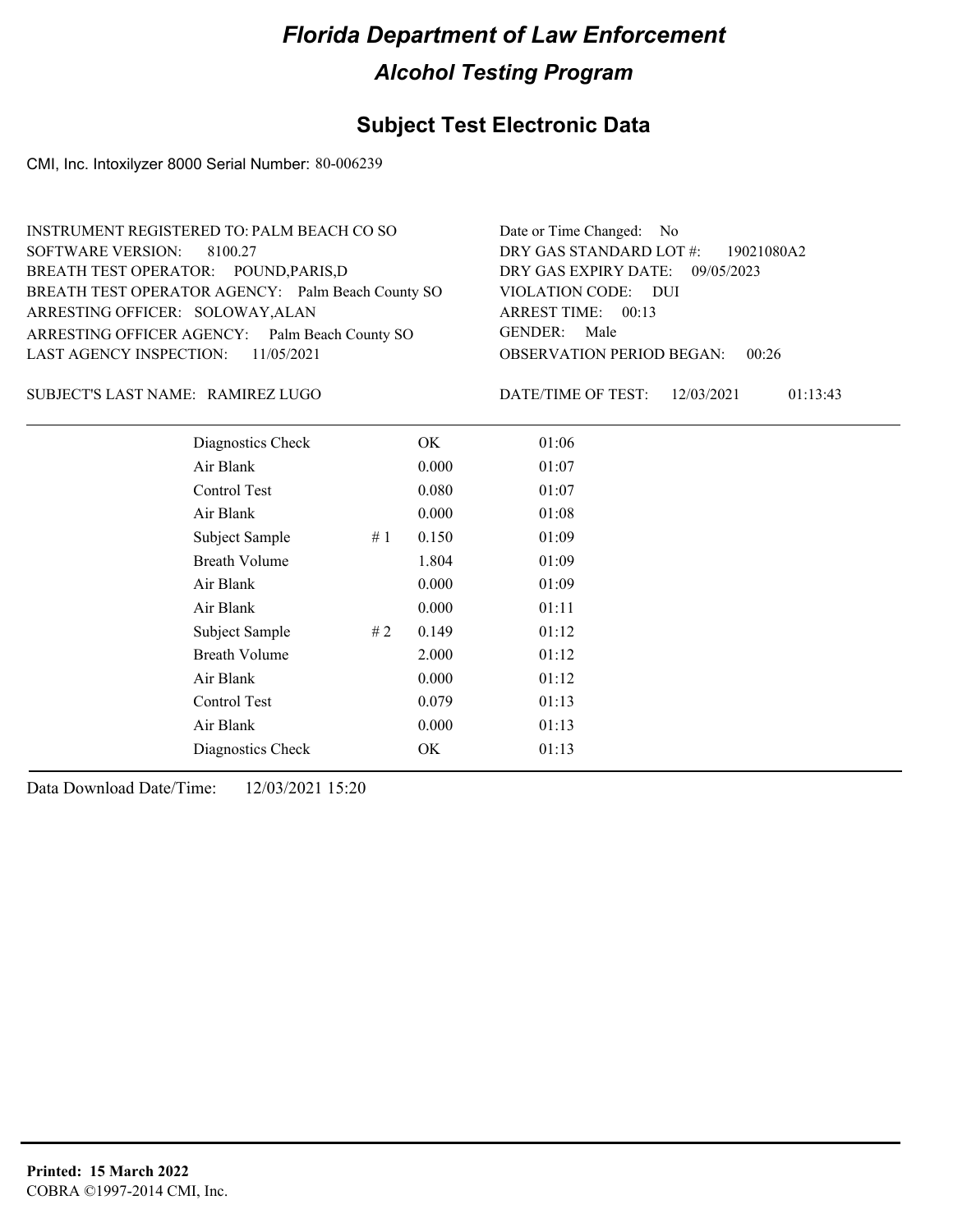### **Subject Test Electronic Data**

CMI, Inc. Intoxilyzer 8000 Serial Number: 80-006239

| INSTRUMENT REGISTERED TO: PALM BEACH CO SO        | Date or Time Changed: No               |
|---------------------------------------------------|----------------------------------------|
| SOFTWARE VERSION: 8100.27                         | DRY GAS STANDARD LOT #: 19021080A2     |
| BREATH TEST OPERATOR: LEAHEY, THOMAS, H           | DRY GAS EXPIRY DATE: 09/05/2023        |
| BREATH TEST OPERATOR AGENCY: Palm Beach County SO | VIOLATION CODE: DUI                    |
| ARRESTING OFFICER: BENNETT, JONATHAN              | ARREST TIME: 23:34                     |
| ARRESTING OFFICER AGENCY: Riviera Beach PD        | GENDER: Female                         |
| LAST AGENCY INSPECTION: 12/03/2021                | <b>OBSERVATION PERIOD BEGAN: 02:02</b> |
|                                                   |                                        |

SUBJECT'S LAST NAME: SHEER DATE/TIME OF TEST:

DATE/TIME OF TEST: 12/10/2021 02:39:44

| Diagnostics Check    |    | OK    | 02:33 |  |
|----------------------|----|-------|-------|--|
| Air Blank            |    | 0.000 | 02:33 |  |
| Control Test         |    | 0.080 | 02:34 |  |
| Air Blank            |    | 0.000 | 02:34 |  |
| Subject Sample       | #1 | 0.000 | 02:35 |  |
| <b>Breath Volume</b> |    | 1.261 | 02:35 |  |
| Air Blank            |    | 0.000 | 02:35 |  |
| Air Blank            |    | 0.000 | 02:37 |  |
| Subject Sample       | #2 | 0.000 | 02:38 |  |
| <b>Breath Volume</b> |    | 1.929 | 02:38 |  |
| Air Blank            |    | 0.000 | 02:38 |  |
| Control Test         |    | 0.080 | 02:39 |  |
| Air Blank            |    | 0.000 | 02:39 |  |
| Diagnostics Check    |    | OK    | 02:39 |  |
|                      |    |       |       |  |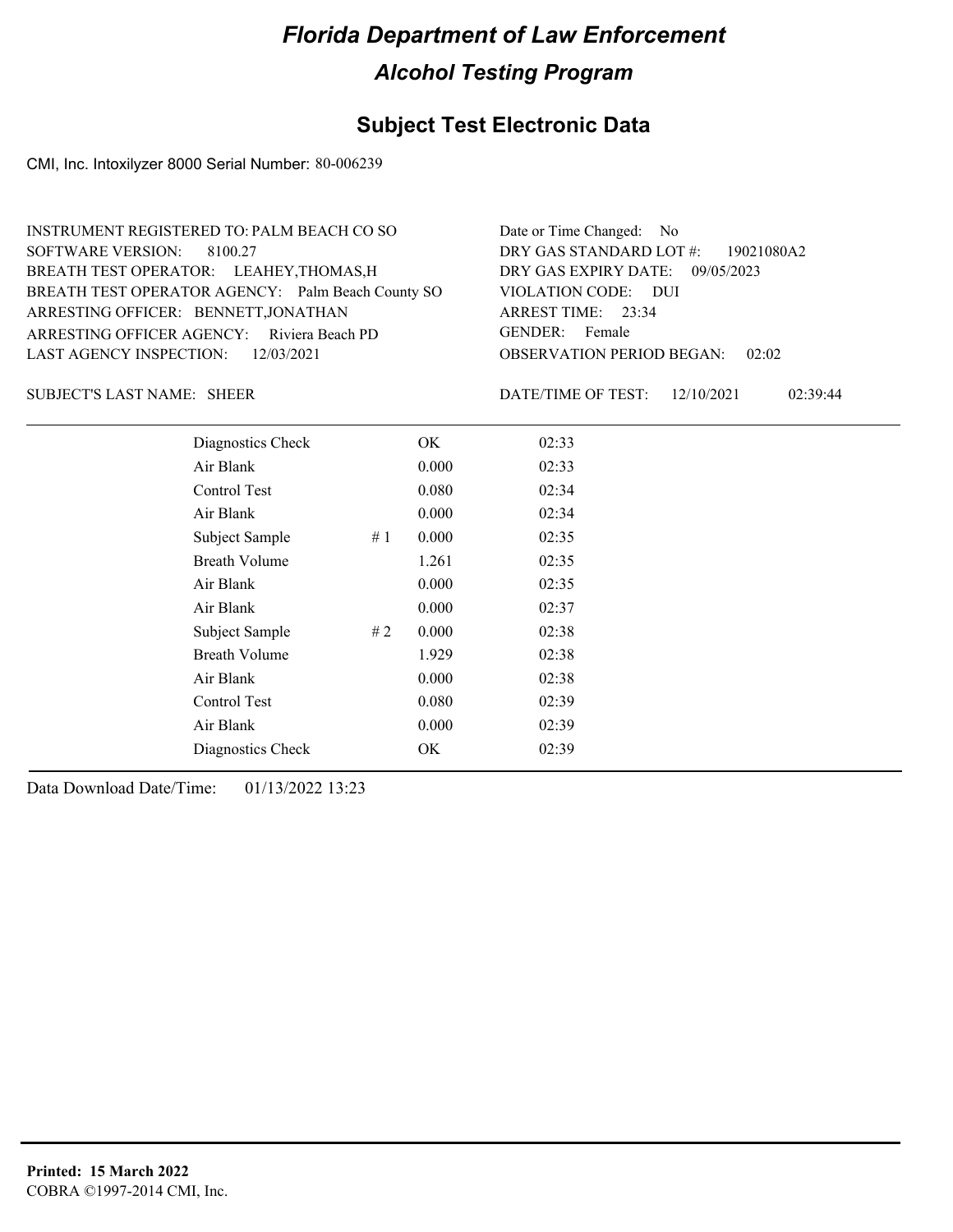## **Subject Test Electronic Data**

CMI, Inc. Intoxilyzer 8000 Serial Number: 80-006239

| INSTRUMENT REGISTERED TO: PALM BEACH CO SO        | Date or Time Changed: No               |
|---------------------------------------------------|----------------------------------------|
| SOFTWARE VERSION: 8100.27                         | DRY GAS STANDARD LOT $\#$ : 19021080A2 |
| BREATH TEST OPERATOR: LEAHEY, THOMAS, H           | DRY GAS EXPIRY DATE: 09/05/2023        |
| BREATH TEST OPERATOR AGENCY: Palm Beach County SO | VIOLATION CODE: DUI                    |
| ARRESTING OFFICER: JENNINGS, DAVON                | ARREST TIME: 00:15                     |
| ARRESTING OFFICER AGENCY: Boynton Beach PD        | GENDER: Male                           |
| LAST AGENCY INSPECTION: $12/03/2021$              | <b>OBSERVATION PERIOD BEGAN: 00:37</b> |
|                                                   |                                        |

#### BLACKBURN SUBJECT'S LAST NAME: DATE/TIME OF TEST:

DATE/TIME OF TEST: 12/11/2021 01:14:13

| Diagnostics Check    |    | OK    | 01:05 |
|----------------------|----|-------|-------|
| Air Blank            |    | 0.000 | 01:05 |
| Control Test         |    | 0.080 | 01:06 |
| Air Blank            |    | 0.000 | 01:06 |
| Subject Sample       | #1 | 0.120 | 01:09 |
| <b>Breath Volume</b> |    | 3.046 | 01:09 |
| Air Blank            |    | 0.000 | 01:10 |
| Air Blank            |    | 0.000 | 01:11 |
| Subject Sample       | #2 | 0.105 | 01:12 |
| <b>Breath Volume</b> |    | 1.542 | 01:12 |
| Air Blank            |    | 0.000 | 01:13 |
| Control Test         |    | 0.078 | 01:13 |
| Air Blank            |    | 0.000 | 01:14 |
| Diagnostics Check    |    | OK    | 01:14 |
|                      |    |       |       |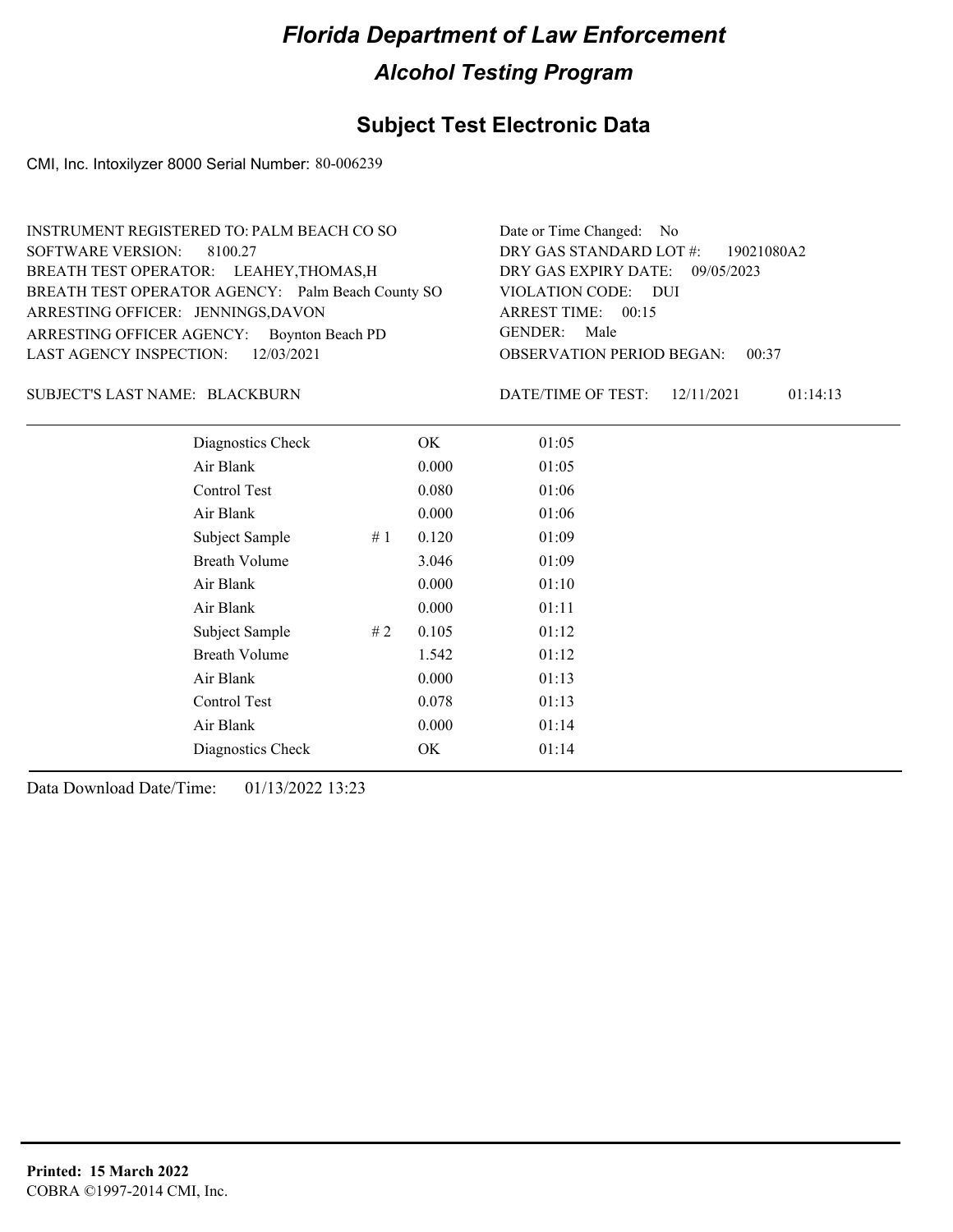### **Subject Test Electronic Data**

CMI, Inc. Intoxilyzer 8000 Serial Number: 80-006239

| INSTRUMENT REGISTERED TO: PALM BEACH CO SO        | Date or Time Changed: No               |
|---------------------------------------------------|----------------------------------------|
| SOFTWARE VERSION: 8100.27                         | DRY GAS STANDARD LOT $\#$ : 19021080A2 |
| BREATH TEST OPERATOR: LEAHEY, THOMAS, H           | DRY GAS EXPIRY DATE: 09/05/2023        |
| BREATH TEST OPERATOR AGENCY: Palm Beach County SO | VIOLATION CODE: DUI                    |
| ARRESTING OFFICER: POINTU, PATRICK                | ARREST TIME: 01:29                     |
| ARRESTING OFFICER AGENCY: Palm Beach County SO    | GENDER: Male                           |
| LAST AGENCY INSPECTION: 12/03/2021                | <b>OBSERVATION PERIOD BEGAN: 01:41</b> |
|                                                   |                                        |

#### SUBJECT'S LAST NAME: RAMIREZ PEREZ DERET: DATE/TIME OF TEST:

DATE/TIME OF TEST: 12/11/2021 02:17:41

| Diagnostics Check    |       | OK    | 02:07 |
|----------------------|-------|-------|-------|
| Air Blank            |       | 0.000 | 02:07 |
| Control Test         |       | 0.080 | 02:08 |
| Air Blank            |       | 0.000 | 02:08 |
| Subject Sample       | #1    | 0.219 | 02:10 |
| <b>Breath Volume</b> |       | 2.363 | 02:10 |
| Air Blank            |       | 0.000 | 02:10 |
| Air Blank            |       | 0.000 | 02:12 |
| Subject Sample       | # 2   | 0.197 | 02:13 |
| <b>Breath Volume</b> |       | 1.300 | 02:13 |
| Air Blank            |       | 0.000 | 02:13 |
| Air Blank            |       | 0.000 | 02:15 |
| Subject Sample       | # $3$ | 0.211 | 02:16 |
| <b>Breath Volume</b> |       | 1.328 | 02:16 |
| Air Blank            |       | 0.000 | 02:16 |
| Control Test         |       | 0.079 | 02:17 |
| Air Blank            |       | 0.000 | 02:17 |
| Diagnostics Check    |       | OK    | 02:17 |
|                      |       |       |       |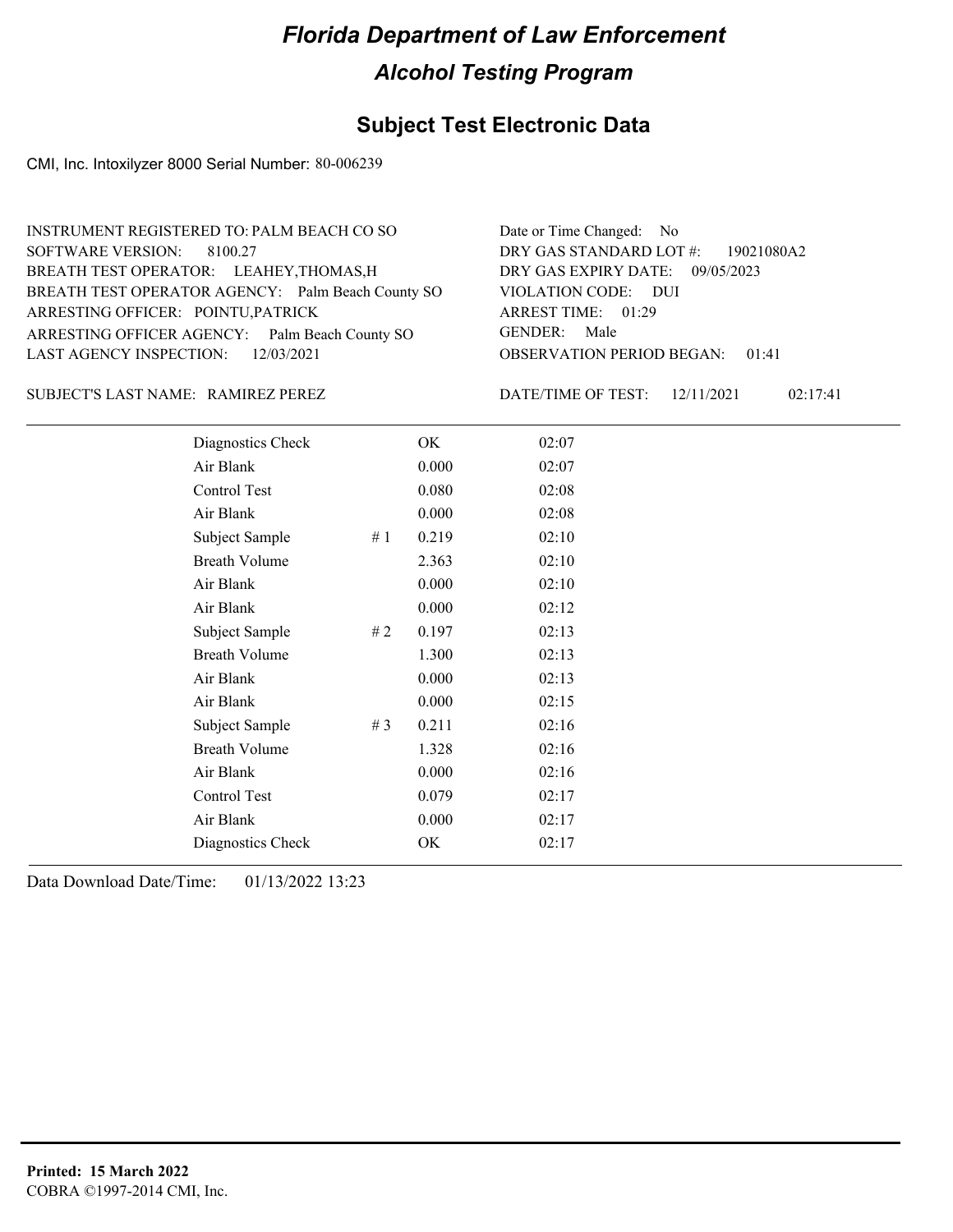## **Subject Test Electronic Data**

CMI, Inc. Intoxilyzer 8000 Serial Number: 80-006239

| INSTRUMENT REGISTERED TO: PALM BEACH CO SO        | Date or Time Changed: No               |
|---------------------------------------------------|----------------------------------------|
| SOFTWARE VERSION: 8100.27                         | DRY GAS STANDARD LOT $\#$ : 19021080A2 |
| BREATH TEST OPERATOR: LEAHEY, THOMAS, H           | DRY GAS EXPIRY DATE: 09/05/2023        |
| BREATH TEST OPERATOR AGENCY: Palm Beach County SO | VIOLATION CODE: DUI                    |
| ARRESTING OFFICER: CISSON, JACKIE                 | ARREST TIME: 04:16                     |
| ARRESTING OFFICER AGENCY: Palm Beach County SO    | GENDER: Male                           |
| LAST AGENCY INSPECTION: 12/03/2021                | <b>OBSERVATION PERIOD BEGAN: 04:30</b> |
|                                                   |                                        |

TAHAY TZOC SUBJECT'S LAST NAME: DATE/TIME OF TEST:

DATE/TIME OF TEST: 12/11/2021 05:03:47

| Diagnostics Check    |    | OK    | 04:56 |
|----------------------|----|-------|-------|
| Air Blank            |    | 0.000 | 04:57 |
| Control Test         |    | 0.080 | 04:57 |
| Air Blank            |    | 0.000 | 04:57 |
| Subject Sample       | #1 | 0.187 | 04:59 |
| <b>Breath Volume</b> |    | 2.558 | 04:59 |
| Air Blank            |    | 0.000 | 04:59 |
| Air Blank            |    | 0.000 | 05:01 |
| Subject Sample       | #2 | 0.186 | 05:02 |
| <b>Breath Volume</b> |    | 2.253 | 05:02 |
| Air Blank            |    | 0.000 | 05:02 |
| Control Test         |    | 0.079 | 05:03 |
| Air Blank            |    | 0.000 | 05:03 |
| Diagnostics Check    |    | OK    | 05:03 |
|                      |    |       |       |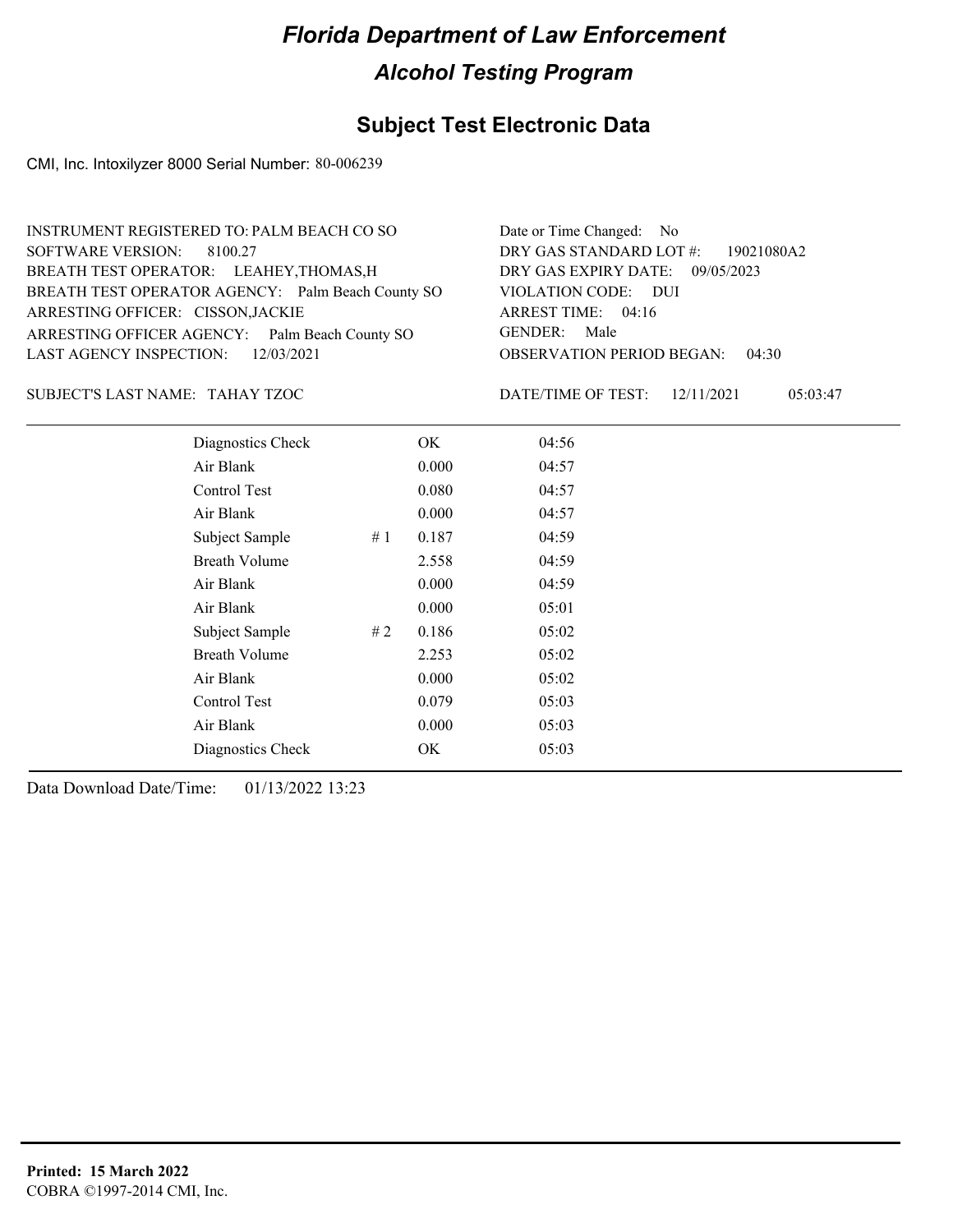### **Subject Test Electronic Data**

CMI, Inc. Intoxilyzer 8000 Serial Number: 80-006239

| INSTRUMENT REGISTERED TO: PALM BEACH CO SO        | Date or Time Changed: No               |
|---------------------------------------------------|----------------------------------------|
| SOFTWARE VERSION: 8100.27                         | DRY GAS STANDARD LOT #: 19021080A2     |
| BREATH TEST OPERATOR: LEAHEY, THOMAS, H           | DRY GAS EXPIRY DATE: 09/05/2023        |
| BREATH TEST OPERATOR AGENCY: Palm Beach County SO | VIOLATION CODE: DUI                    |
| ARRESTING OFFICER: AMADON, WILL                   | ARREST TIME: 22:48                     |
| ARRESTING OFFICER AGENCY: Palm Beach County SO    | GENDER: Male                           |
| LAST AGENCY INSPECTION: 12/03/2021                | <b>OBSERVATION PERIOD BEGAN: 23:04</b> |
|                                                   |                                        |

#### SUBJECT'S LAST NAME: AGUSTIN RAMIREZ DATE/TIME OF TEST:

DATE/TIME OF TEST: 12/11/2021 23:42:28

| Diagnostics Check    |       | OK    | 23:34 |  |
|----------------------|-------|-------|-------|--|
| Air Blank            |       | 0.000 | 23:34 |  |
| Control Test         |       | 0.080 | 23:34 |  |
| Air Blank            |       | 0.000 | 23:35 |  |
| Subject Sample       | #1    | 0.226 | 23:36 |  |
| <b>Breath Volume</b> |       | 2.214 | 23:36 |  |
| Air Blank            |       | 0.000 | 23:37 |  |
| Air Blank            |       | 0.000 | 23:39 |  |
| Subject Sample       | # $2$ | 0.218 | 23:40 |  |
| <b>Breath Volume</b> |       | 1.789 | 23:40 |  |
| Air Blank            |       | 0.000 | 23:41 |  |
| Control Test         |       | 0.080 | 23:41 |  |
| Air Blank            |       | 0.000 | 23:42 |  |
| Diagnostics Check    |       | OK    | 23:42 |  |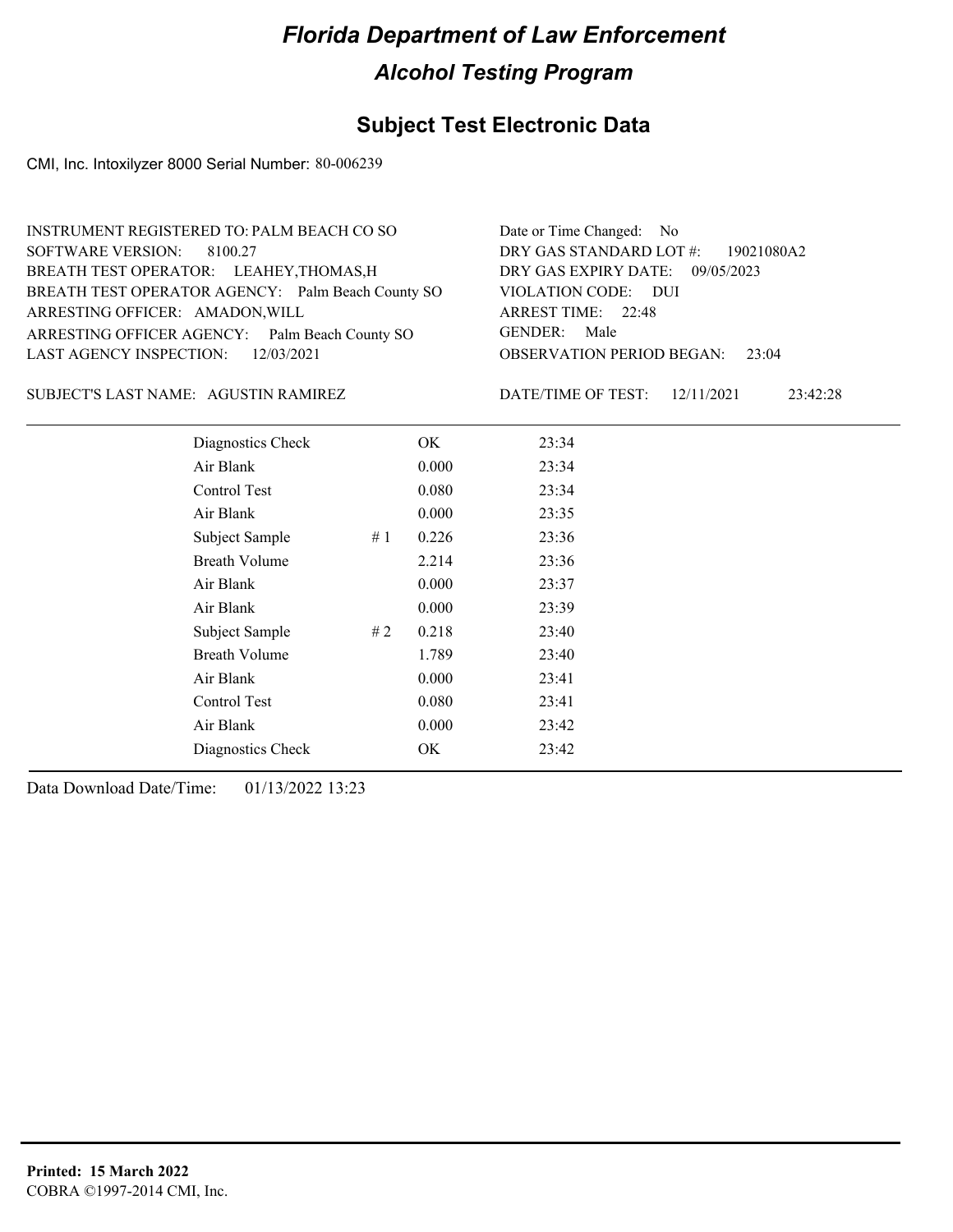### **Subject Test Electronic Data**

CMI, Inc. Intoxilyzer 8000 Serial Number: 80-006239

| INSTRUMENT REGISTERED TO: PALM BEACH CO SO        | Date or Time Changed: No               |
|---------------------------------------------------|----------------------------------------|
| SOFTWARE VERSION: 8100.27                         | DRY GAS STANDARD LOT #: 19021080A2     |
| BREATH TEST OPERATOR: O'NEAL, SHARI, L            | DRY GAS EXPIRY DATE: $09/05/2023$      |
| BREATH TEST OPERATOR AGENCY: Palm Beach County SO | VIOLATION CODE: DUI                    |
| ARRESTING OFFICER: WINDSOR, NICHOLAS              | ARREST TIME: 00:11                     |
| ARRESTING OFFICER AGENCY: Delray Beach PD         | GENDER: Male                           |
| LAST AGENCY INSPECTION: $12/03/2021$              | <b>OBSERVATION PERIOD BEGAN: 00:35</b> |
|                                                   |                                        |

BAKER SUBJECT'S LAST NAME: DATE/TIME OF TEST:

DATE/TIME OF TEST: 12/12/2021 01:09:48

| Diagnostics Check    |    | OK.   | 01:03 |
|----------------------|----|-------|-------|
| Air Blank            |    | 0.000 | 01:04 |
| Control Test         |    | 0.080 | 01:04 |
| Air Blank            |    | 0.000 | 01:04 |
| Subject Sample       | #1 | 0.154 | 01:05 |
| <b>Breath Volume</b> |    | 1.726 | 01:05 |
| Air Blank            |    | 0.000 | 01:06 |
| Air Blank            |    | 0.000 | 01:07 |
| Subject Sample       | #2 | 0.145 | 01:08 |
| <b>Breath Volume</b> |    | 1.691 | 01:08 |
| Air Blank            |    | 0.000 | 01:08 |
| Control Test         |    | 0.079 | 01:09 |
| Air Blank            |    | 0.000 | 01:09 |
| Diagnostics Check    |    | OK    | 01:09 |
|                      |    |       |       |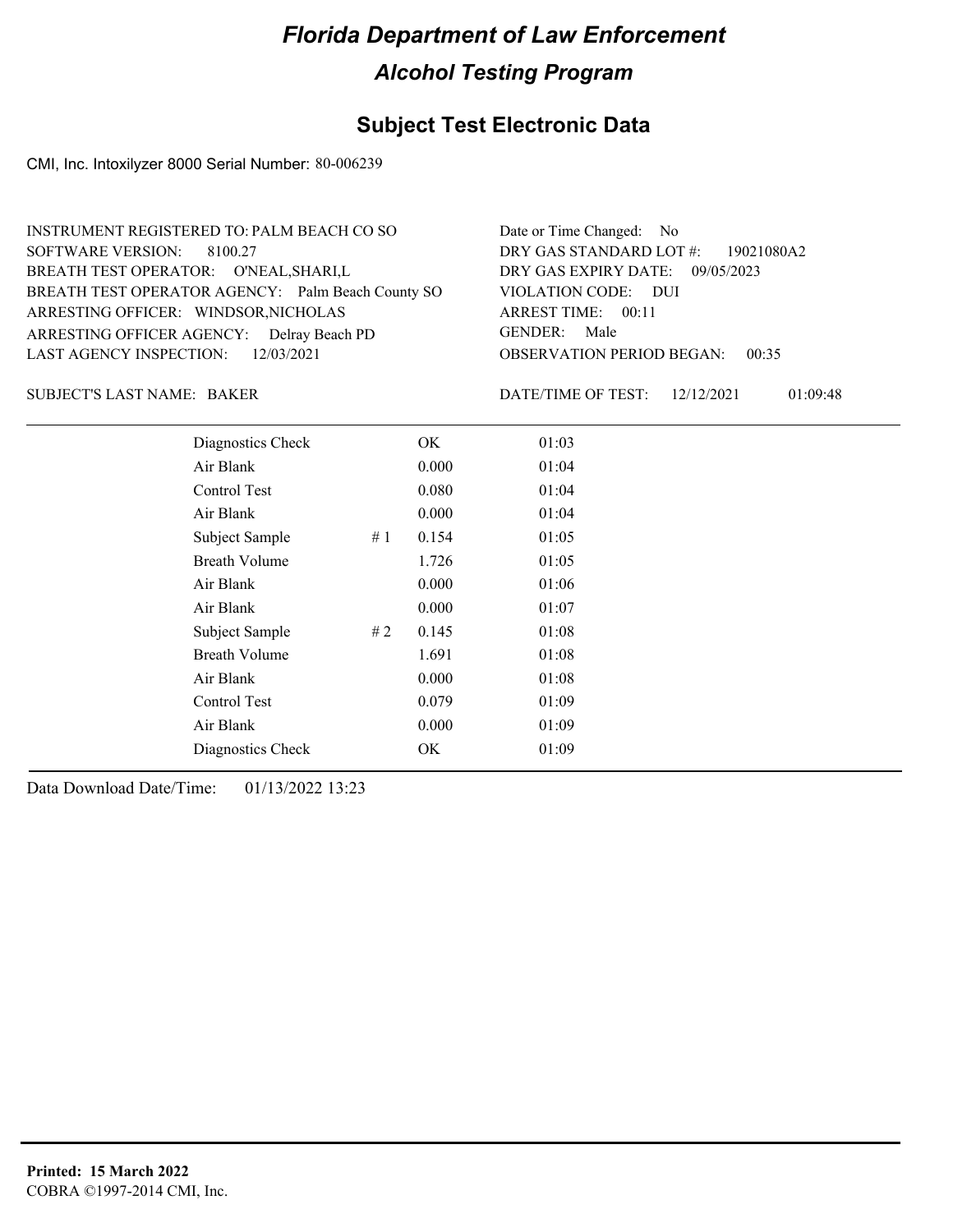## **Subject Test Electronic Data**

CMI, Inc. Intoxilyzer 8000 Serial Number: 80-006239

| INSTRUMENT REGISTERED TO: PALM BEACH CO SO        | Date or Time Changed: No               |
|---------------------------------------------------|----------------------------------------|
| SOFTWARE VERSION: 8100.27                         | DRY GAS STANDARD LOT #: 19021080A2     |
| BREATH TEST OPERATOR: LEAHEY, THOMAS, H           | DRY GAS EXPIRY DATE: 09/05/2023        |
| BREATH TEST OPERATOR AGENCY: Palm Beach County SO | VIOLATION CODE: DUI                    |
| ARRESTING OFFICER: KYSOR, MITCHEL                 | ARREST TIME: 23:40                     |
| ARRESTING OFFICER AGENCY: Palm Beach County SO    | GENDER: Male                           |
| LAST AGENCY INSPECTION: 12/03/2021                | <b>OBSERVATION PERIOD BEGAN: 00:50</b> |
|                                                   |                                        |

SUBJECT'S LAST NAME: GONZALEZ PEREZ DATE/TIME OF TEST:

DATE/TIME OF TEST: 12/13/2021 01:26:38

| Diagnostics Check     | OK    | 01:18 |
|-----------------------|-------|-------|
| Air Blank             | 0.000 | 01:19 |
| Control Test          | 0.080 | 01:19 |
| Air Blank             | 0.000 | 01:19 |
| Subject Sample<br>#1  | 0.143 | 01:21 |
| <b>Breath Volume</b>  | 2.191 | 01:21 |
| Air Blank             | 0.000 | 01:21 |
| Air Blank             | 0.000 | 01:23 |
| # 2<br>Subject Sample | 0.140 | 01:25 |
| <b>Breath Volume</b>  | 2.054 | 01:25 |
| Air Blank             | 0.000 | 01:25 |
| Control Test          | 0.079 | 01:26 |
| Air Blank             | 0.000 | 01:26 |
| Diagnostics Check     | OK    | 01:26 |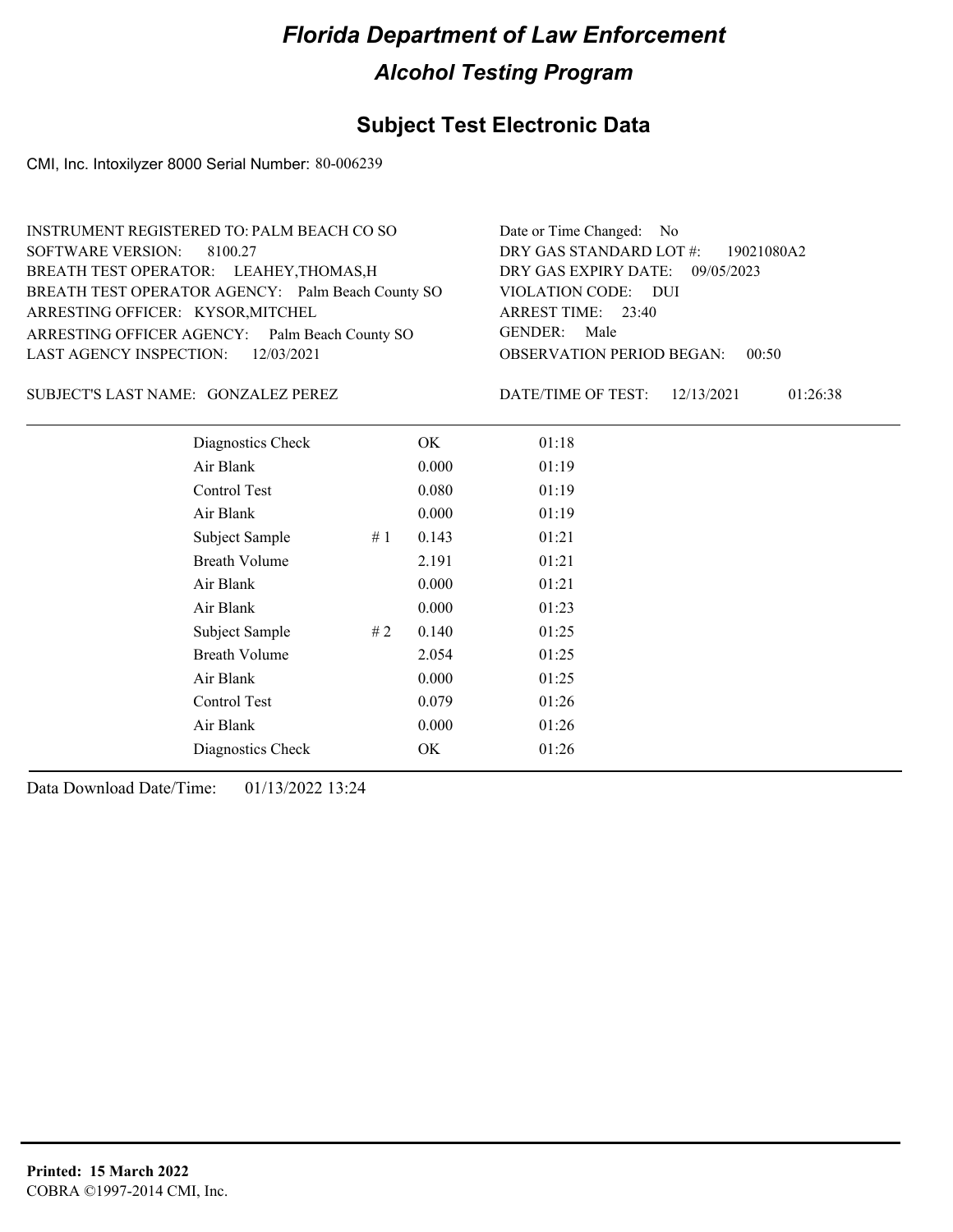## **Subject Test Electronic Data**

CMI, Inc. Intoxilyzer 8000 Serial Number: 80-006239

| INSTRUMENT REGISTERED TO: PALM BEACH CO SO        | Date or Time Changed: No               |
|---------------------------------------------------|----------------------------------------|
| SOFTWARE VERSION: 8100.27                         | DRY GAS STANDARD LOT #: 19021080A2     |
| BREATH TEST OPERATOR: OWEN, SUE,                  | DRY GAS EXPIRY DATE: 09/05/2023        |
| BREATH TEST OPERATOR AGENCY: Palm Beach County SO | VIOLATION CODE: DUI                    |
| ARRESTING OFFICER: ALEXANDRE, DOMINIC             | ARREST TIME: 16:47                     |
| ARRESTING OFFICER AGENCY: FHP Troop L             | GENDER: Male                           |
| LAST AGENCY INSPECTION: 12/03/2021                | <b>OBSERVATION PERIOD BEGAN: 17:25</b> |
|                                                   |                                        |

#### LISHINSKY SUBJECT'S LAST NAME: DATE/TIME OF TEST:

DATE/TIME OF TEST: 12/13/2021 17:56:20

| Diagnostics Check    |    | OK    | 17:49 |
|----------------------|----|-------|-------|
| Air Blank            |    | 0.000 | 17:49 |
| Control Test         |    | 0.080 | 17:50 |
| Air Blank            |    | 0.000 | 17:50 |
| Subject Sample       | #1 | 0.125 | 17:51 |
| <b>Breath Volume</b> |    | 1.476 | 17:51 |
| Air Blank            |    | 0.000 | 17:52 |
| Air Blank            |    | 0.000 | 17:53 |
| Subject Sample       | #2 | 0.124 | 17:54 |
| <b>Breath Volume</b> |    | 1.828 | 17:54 |
| Air Blank            |    | 0.000 | 17:55 |
| Control Test         |    | 0.079 | 17:55 |
| Air Blank            |    | 0.000 | 17:56 |
| Diagnostics Check    |    | OK    | 17:56 |
|                      |    |       |       |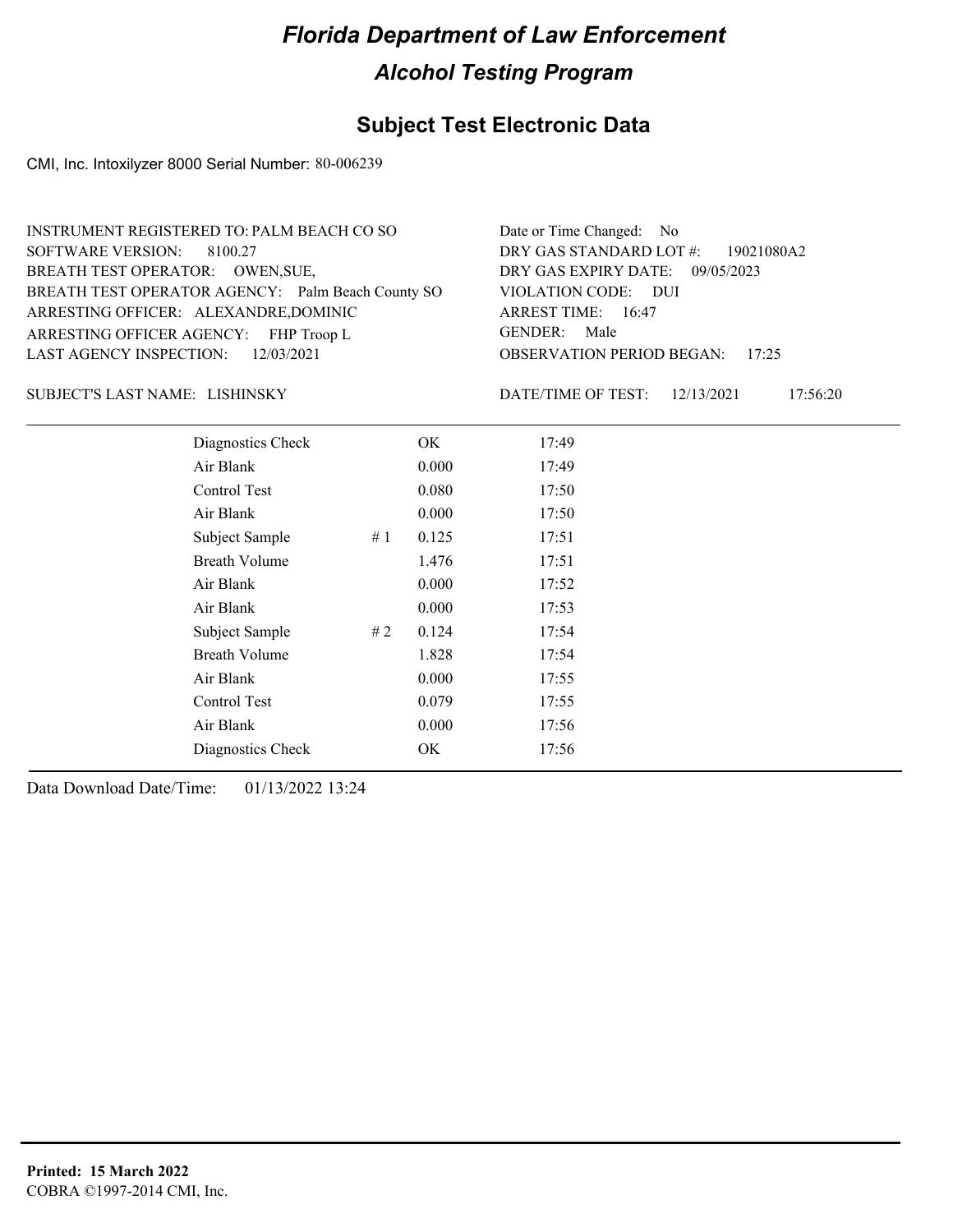### **Subject Test Electronic Data**

CMI, Inc. Intoxilyzer 8000 Serial Number: 80-006239

| INSTRUMENT REGISTERED TO: PALM BEACH CO SO        | Date or Time Changed: No               |
|---------------------------------------------------|----------------------------------------|
| SOFTWARE VERSION: 8100.27                         | DRY GAS STANDARD LOT #: 19021080A2     |
| BREATH TEST OPERATOR: OWEN, SUE,                  | DRY GAS EXPIRY DATE: $09/05/2023$      |
| BREATH TEST OPERATOR AGENCY: Palm Beach County SO | VIOLATION CODE: DUI                    |
| ARRESTING OFFICER: FISHER, CHRISTOPHER            | ARREST TIME: 18:19                     |
| ARRESTING OFFICER AGENCY: West Palm Beach PD      | GENDER: Male                           |
| LAST AGENCY INSPECTION: $12/03/2021$              | <b>OBSERVATION PERIOD BEGAN: 18:50</b> |
|                                                   |                                        |

#### SERGEYEV SUBJECT'S LAST NAME: DATE/TIME OF TEST:

DATE/TIME OF TEST: 12/13/2021 19:27:26

| Diagnostics Check    |    | OK    | 19:20 |
|----------------------|----|-------|-------|
| Air Blank            |    | 0.000 | 19:21 |
| Control Test         |    | 0.079 | 19:21 |
| Air Blank            |    | 0.000 | 19:21 |
| Subject Sample       | #1 | 0.000 | 19:22 |
| <b>Breath Volume</b> |    | 2.316 | 19:22 |
| Air Blank            |    | 0.000 | 19:23 |
| Air Blank            |    | 0.000 | 19:25 |
| Subject Sample       | #2 | 0.000 | 19:26 |
| <b>Breath Volume</b> |    | 2.570 | 19:26 |
| Air Blank            |    | 0.000 | 19:26 |
| Control Test         |    | 0.079 | 19:26 |
| Air Blank            |    | 0.000 | 19:27 |
| Diagnostics Check    |    | OK    | 19:27 |
|                      |    |       |       |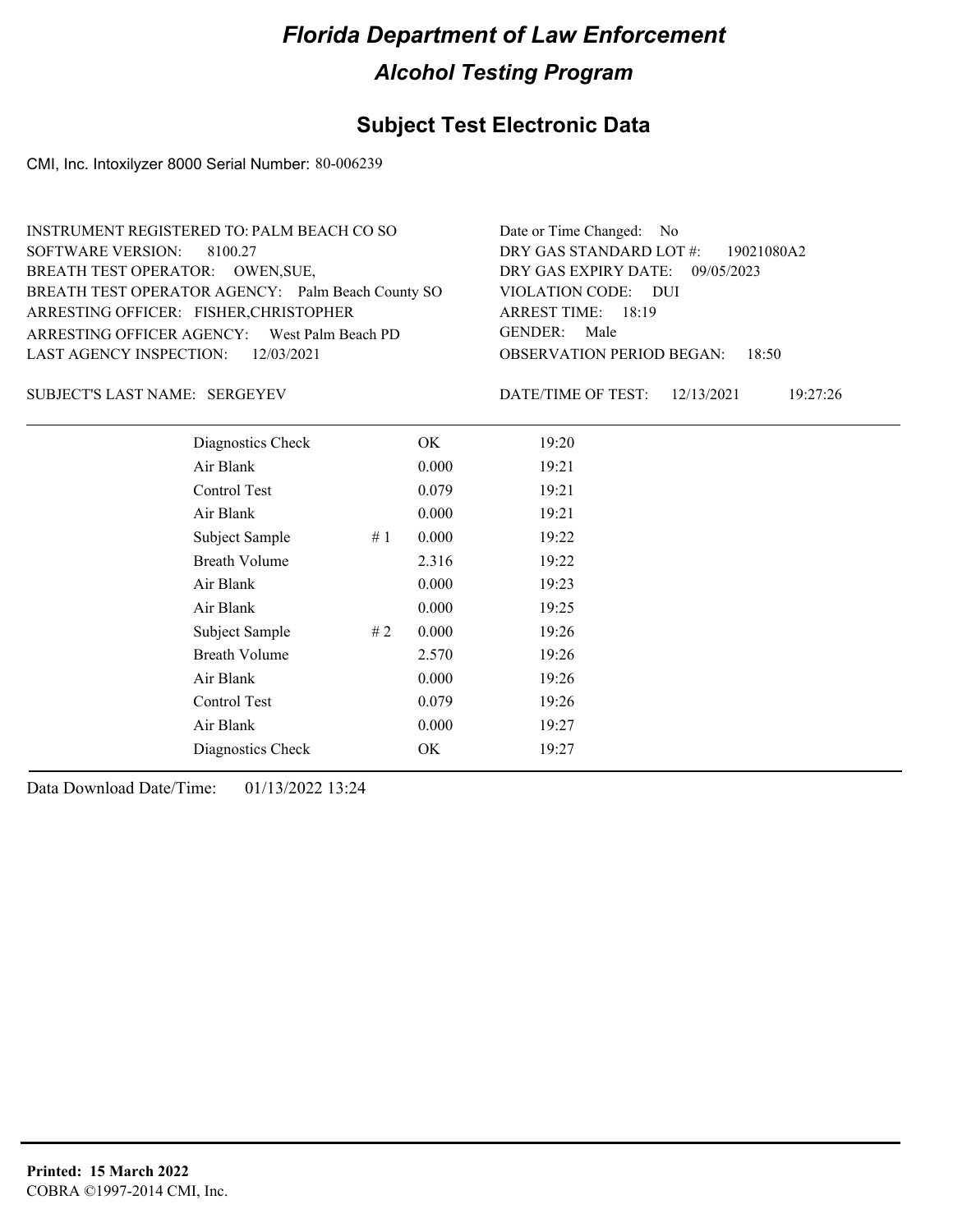### **Subject Test Electronic Data**

CMI, Inc. Intoxilyzer 8000 Serial Number: 80-006239

| INSTRUMENT REGISTERED TO: PALM BEACH CO SO        | Date or Time Changed: No               |
|---------------------------------------------------|----------------------------------------|
| SOFTWARE VERSION: 8100.27                         | DRY GAS STANDARD LOT $\#$ : 19021080A2 |
| BREATH TEST OPERATOR: OWEN, SUE,                  | DRY GAS EXPIRY DATE: 09/05/2023        |
| BREATH TEST OPERATOR AGENCY: Palm Beach County SO | VIOLATION CODE: DUI                    |
| ARRESTING OFFICER: FLINK, ANDREW                  | ARREST TIME: 19:42                     |
| ARRESTING OFFICER AGENCY: Palm Beach Gardens      | GENDER: Female                         |
| LAST AGENCY INSPECTION: 12/03/2021                | <b>OBSERVATION PERIOD BEGAN: 20:25</b> |
|                                                   |                                        |

SUBJECT'S LAST NAME: YOUNG DATE/TIME OF TEST:

DATE/TIME OF TEST: 12/13/2021 20:55:38

| Diagnostics Check    |    | OK    | 20:49 |
|----------------------|----|-------|-------|
| Air Blank            |    | 0.000 | 20:49 |
| Control Test         |    | 0.079 | 20:50 |
| Air Blank            |    | 0.000 | 20:50 |
| Subject Sample       | #1 | 0.000 | 20:51 |
| <b>Breath Volume</b> |    | 1.882 | 20:51 |
| Air Blank            |    | 0.000 | 20:51 |
| Air Blank            |    | 0.000 | 20:53 |
| Subject Sample       | #2 | 0.000 | 20:54 |
| <b>Breath Volume</b> |    | 1.644 | 20:54 |
| Air Blank            |    | 0.000 | 20:54 |
| Control Test         |    | 0.079 | 20:55 |
| Air Blank            |    | 0.000 | 20:55 |
| Diagnostics Check    |    | OK    | 20:55 |
|                      |    |       |       |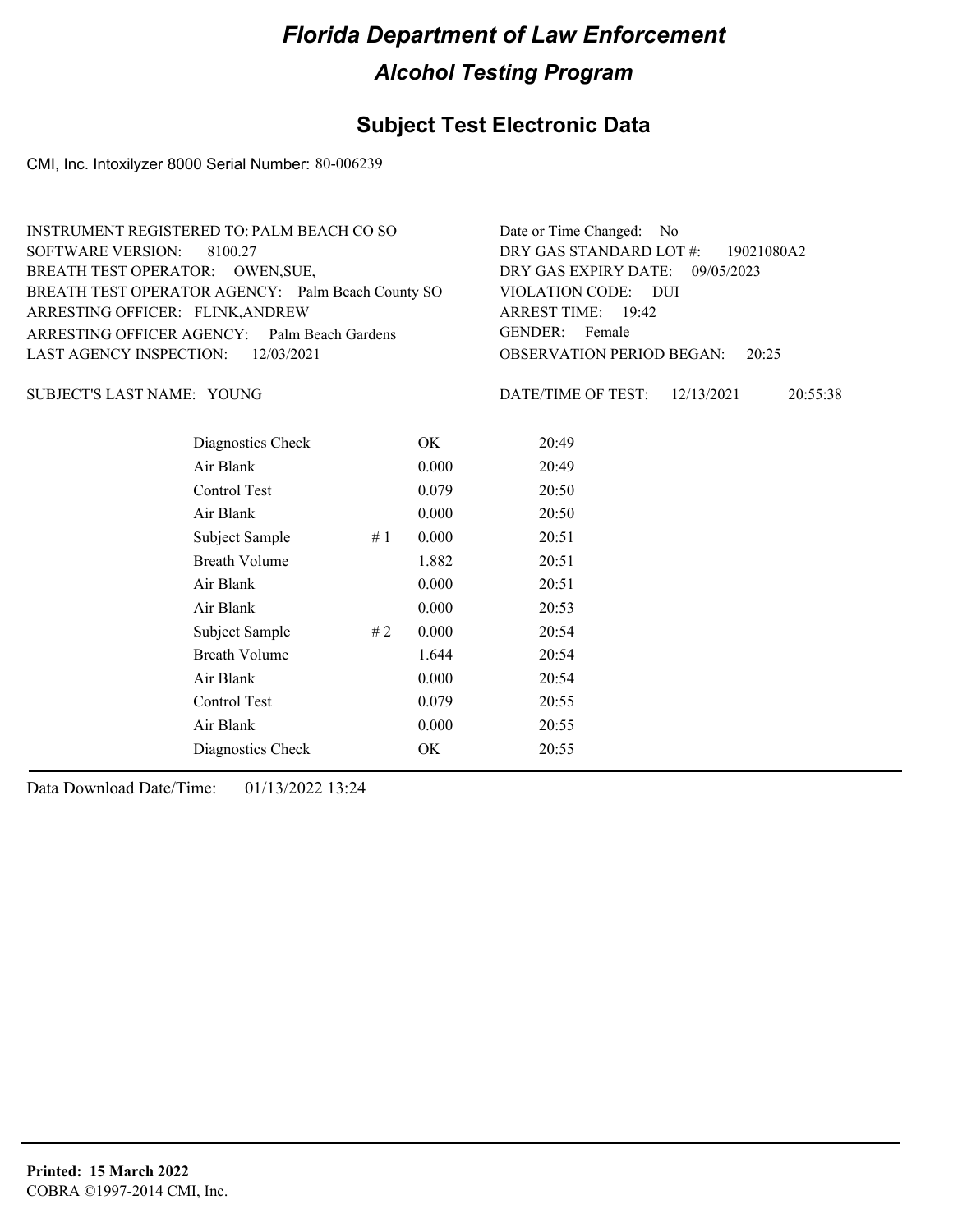### **Subject Test Electronic Data**

CMI, Inc. Intoxilyzer 8000 Serial Number: 80-006239

| INSTRUMENT REGISTERED TO: PALM BEACH CO SO        | Date or Time Changed: No               |
|---------------------------------------------------|----------------------------------------|
| SOFTWARE VERSION: 8100.27                         | DRY GAS STANDARD LOT #: 19021080A2     |
| BREATH TEST OPERATOR: O'NEAL, SHARI, L            | DRY GAS EXPIRY DATE: 09/05/2023        |
| BREATH TEST OPERATOR AGENCY: Palm Beach County SO | VIOLATION CODE: DUI                    |
| ARRESTING OFFICER: CISSON, JACKIE                 | ARREST TIME: 21:29                     |
| ARRESTING OFFICER AGENCY: Palm Beach County SO    | GENDER: Male                           |
| LAST AGENCY INSPECTION: $12/03/2021$              | <b>OBSERVATION PERIOD BEGAN: 21:58</b> |
|                                                   |                                        |

VELLONE JR. SUBJECT'S LAST NAME: DATE/TIME OF TEST:

DATE/TIME OF TEST: 12/13/2021 22:35:40

| Diagnostics Check    |    | OK    | 22:29 |
|----------------------|----|-------|-------|
| Air Blank            |    | 0.000 | 22:29 |
| Control Test         |    | 0.080 | 22:30 |
| Air Blank            |    | 0.000 | 22:30 |
| Subject Sample       | #1 | 0.057 | 22:31 |
| <b>Breath Volume</b> |    | 2.140 | 22:31 |
| Air Blank            |    | 0.000 | 22:31 |
| Air Blank            |    | 0.000 | 22:33 |
| Subject Sample       | #2 | 0.055 | 22:34 |
| <b>Breath Volume</b> |    | 2.386 | 22:34 |
| Air Blank            |    | 0.000 | 22:34 |
| Control Test         |    | 0.080 | 22:35 |
| Air Blank            |    | 0.000 | 22:35 |
| Diagnostics Check    |    | OK    | 22:35 |
|                      |    |       |       |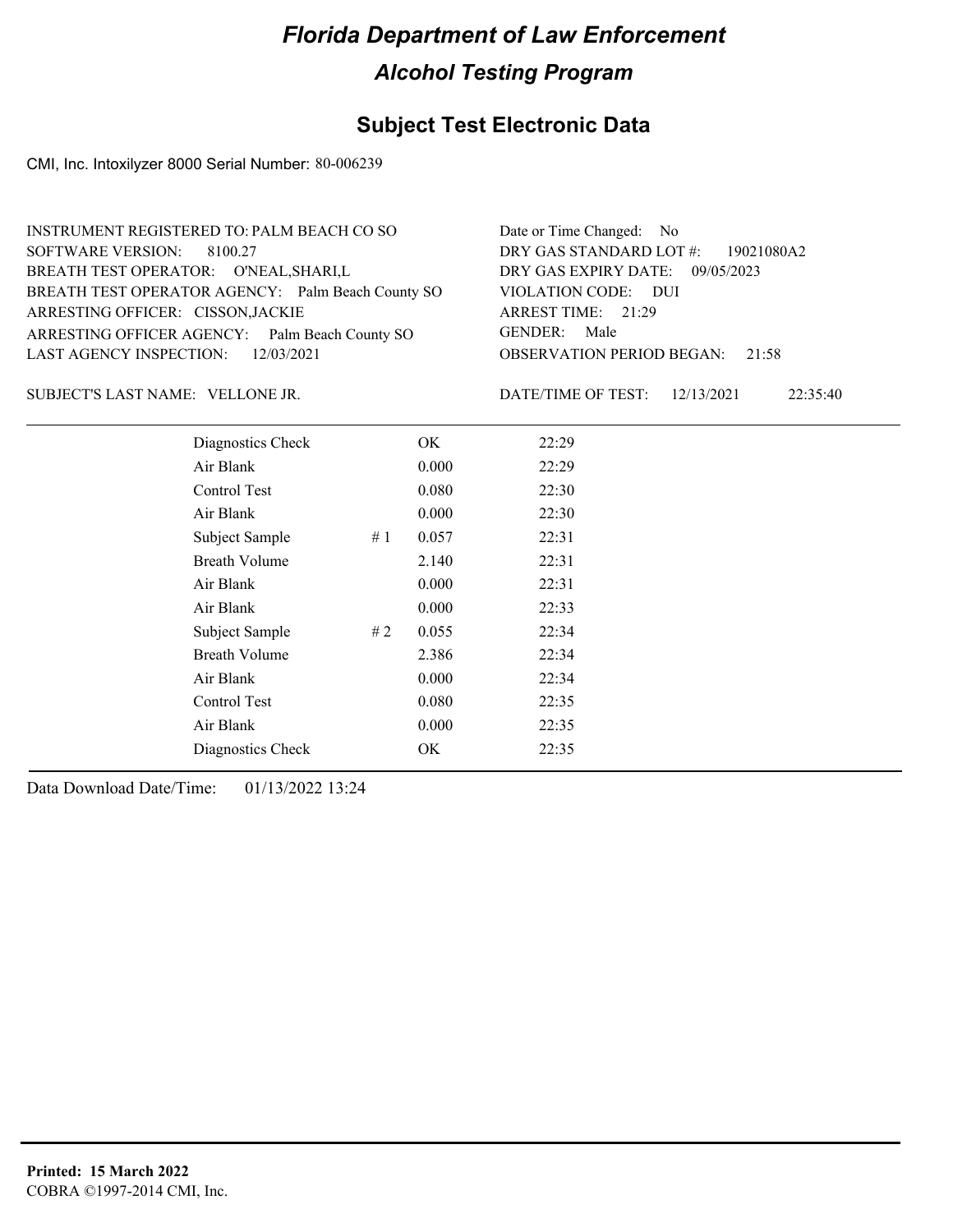## **Subject Test Electronic Data**

CMI, Inc. Intoxilyzer 8000 Serial Number: 80-006239

| INSTRUMENT REGISTERED TO: PALM BEACH CO SO        | Date or Time Changed: No               |
|---------------------------------------------------|----------------------------------------|
| SOFTWARE VERSION: 8100.27                         | DRY GAS STANDARD LOT #: 19021080A2     |
| BREATH TEST OPERATOR: LEAHEY, THOMAS, H           | DRY GAS EXPIRY DATE: 09/05/2023        |
| BREATH TEST OPERATOR AGENCY: Palm Beach County SO | VIOLATION CODE: DUI                    |
| ARRESTING OFFICER: FLINK, ANDREW                  | ARREST TIME: 00:32                     |
| ARRESTING OFFICER AGENCY: Palm Beach Gardens      | GENDER: Female                         |
| LAST AGENCY INSPECTION: 12/03/2021                | <b>OBSERVATION PERIOD BEGAN: 01:15</b> |
|                                                   |                                        |

SUBJECT'S LAST NAME: ARABIAT DATE/TIME OF TEST:

DATE/TIME OF TEST: 12/16/2021 01:47:52

| Diagnostics Check    |    | OK    | 01:41 |
|----------------------|----|-------|-------|
| Air Blank            |    | 0.000 | 01:41 |
| Control Test         |    | 0.080 | 01:41 |
| Air Blank            |    | 0.000 | 01:42 |
| Subject Sample       | #1 | 0.068 | 01:43 |
| <b>Breath Volume</b> |    | 1.332 | 01:43 |
| Air Blank            |    | 0.000 | 01:43 |
| Air Blank            |    | 0.000 | 01:45 |
| Subject Sample       | #2 | 0.067 | 01:46 |
| <b>Breath Volume</b> |    | 1.277 | 01:46 |
| Air Blank            |    | 0.000 | 01:46 |
| Control Test         |    | 0.080 | 01:47 |
| Air Blank            |    | 0.000 | 01:47 |
| Diagnostics Check    |    | OK    | 01:47 |
|                      |    |       |       |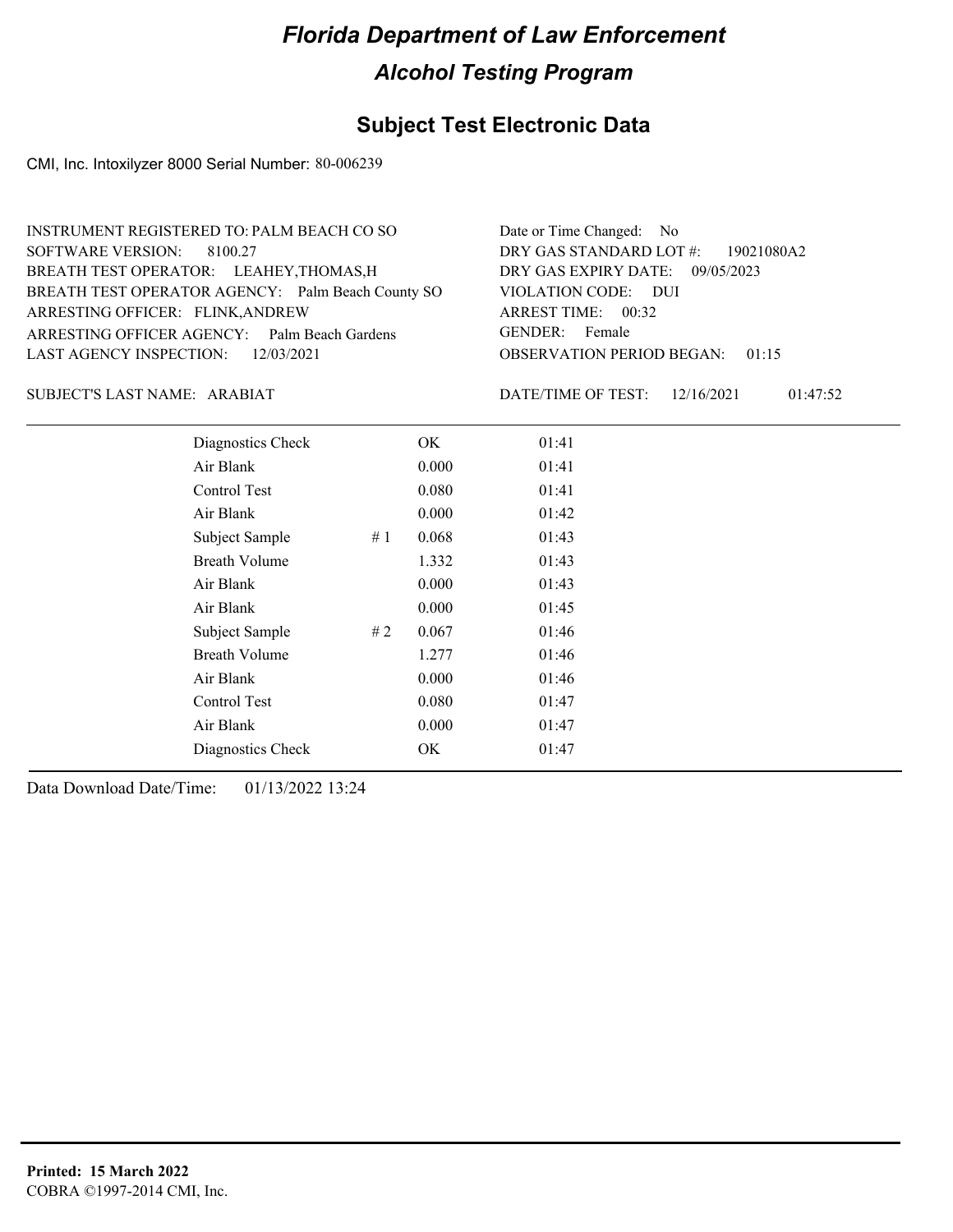## **Subject Test Electronic Data**

CMI, Inc. Intoxilyzer 8000 Serial Number: 80-006239

| INSTRUMENT REGISTERED TO: PALM BEACH CO SO        | Date or Time Changed: No               |
|---------------------------------------------------|----------------------------------------|
| SOFTWARE VERSION: 8100.27                         | DRY GAS STANDARD LOT #: 19021080A2     |
| BREATH TEST OPERATOR: BELL, JOSHUA, J             | DRY GAS EXPIRY DATE: 09/05/2023        |
| BREATH TEST OPERATOR AGENCY: Palm Beach County SO | VIOLATION CODE: DUI                    |
| ARRESTING OFFICER: TEJEDA, ANTHONY                | ARREST TIME: $23:42$                   |
| ARRESTING OFFICER AGENCY: Palm Beach County SO    | GENDER: Male                           |
| LAST AGENCY INSPECTION: 12/03/2021                | <b>OBSERVATION PERIOD BEGAN: 23:58</b> |
|                                                   |                                        |

SUBJECT'S LAST NAME: JOYCE DATE/TIME OF TEST:

DATE/TIME OF TEST: 12/17/2021 00:36:09

| Diagnostics Check    |    | OK    | 00:29 |
|----------------------|----|-------|-------|
| Air Blank            |    | 0.000 | 00:30 |
| Control Test         |    | 0.080 | 00:30 |
| Air Blank            |    | 0.000 | 00:30 |
| Subject Sample       | #1 | 0.189 | 00:31 |
| <b>Breath Volume</b> |    | 1.539 | 00:31 |
| Air Blank            |    | 0.000 | 00:32 |
| Air Blank            |    | 0.000 | 00:34 |
| Subject Sample       | #2 | 0.190 | 00:34 |
| <b>Breath Volume</b> |    | 1.589 | 00:34 |
| Air Blank            |    | 0.000 | 00:35 |
| Control Test         |    | 0.080 | 00:35 |
| Air Blank            |    | 0.000 | 00:36 |
| Diagnostics Check    |    | OK    | 00:36 |
|                      |    |       |       |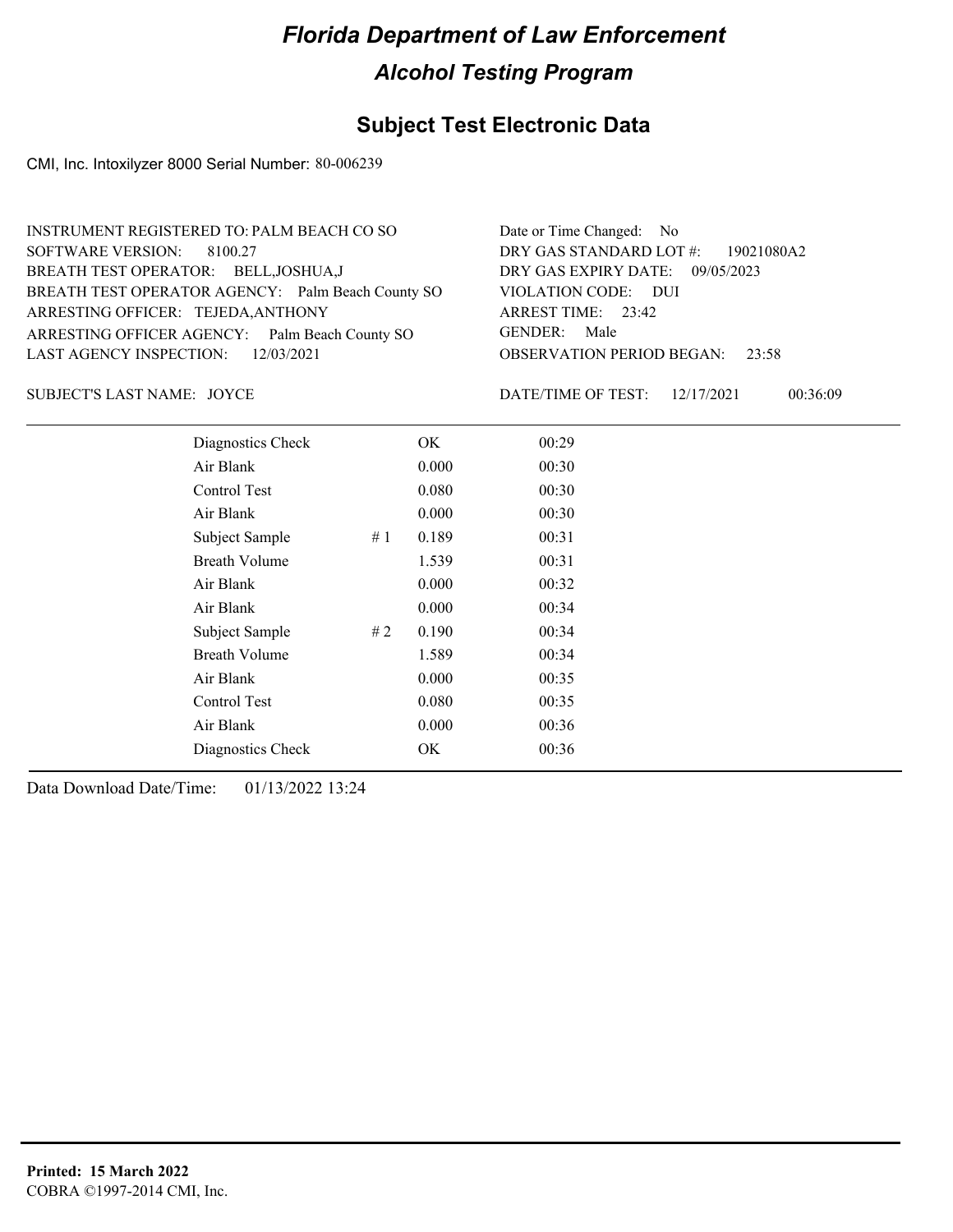## **Subject Test Electronic Data**

CMI, Inc. Intoxilyzer 8000 Serial Number: 80-006239

| INSTRUMENT REGISTERED TO: PALM BEACH CO SO        | Date or Time Changed: No               |
|---------------------------------------------------|----------------------------------------|
| SOFTWARE VERSION: 8100.27                         | DRY GAS STANDARD LOT #: 19021080A2     |
| BREATH TEST OPERATOR: BELL, JOSHUA, J             | DRY GAS EXPIRY DATE: 09/05/2023        |
| BREATH TEST OPERATOR AGENCY: Palm Beach County SO | VIOLATION CODE: DUI                    |
| ARRESTING OFFICER: GONZALEZ, MARQUIS              | ARREST TIME: 23:45                     |
| ARRESTING OFFICER AGENCY: FHP Troop L             | GENDER: Female                         |
| LAST AGENCY INSPECTION: 12/03/2021                | <b>OBSERVATION PERIOD BEGAN: 00:25</b> |
|                                                   |                                        |

#### RODRIGUEZ SUBJECT'S LAST NAME: DATE/TIME OF TEST:

DATE/TIME OF TEST: 12/17/2021 01:19:25

| Diagnostics Check    |       | OK    | 01:06 |                 |
|----------------------|-------|-------|-------|-----------------|
| Air Blank            |       | 0.000 | 01:07 |                 |
| Control Test         |       | 0.080 | 01:07 |                 |
| Air Blank            |       | 0.000 | 01:08 |                 |
| Subject Sample       | #1    | 0.210 | 01:11 | Slope Not Level |
| <b>Breath Volume</b> |       | 1.968 | 01:11 |                 |
| Air Blank            |       | 0.000 | 01:11 |                 |
| Air Blank            |       | 0.000 | 01:13 |                 |
| Subject Sample       | # 2   | 0.213 | 01:14 |                 |
| <b>Breath Volume</b> |       | 2.515 | 01:14 |                 |
| Air Blank            |       | 0.000 | 01:15 |                 |
| Air Blank            |       | 0.000 | 01:17 |                 |
| Subject Sample       | # $3$ | 0.209 | 01:17 |                 |
| <b>Breath Volume</b> |       | 1.921 | 01:17 |                 |
| Air Blank            |       | 0.000 | 01:18 |                 |
| Control Test         |       | 0.078 | 01:18 |                 |
| Air Blank            |       | 0.000 | 01:19 |                 |
| Diagnostics Check    |       | OK    | 01:19 |                 |
|                      |       |       |       |                 |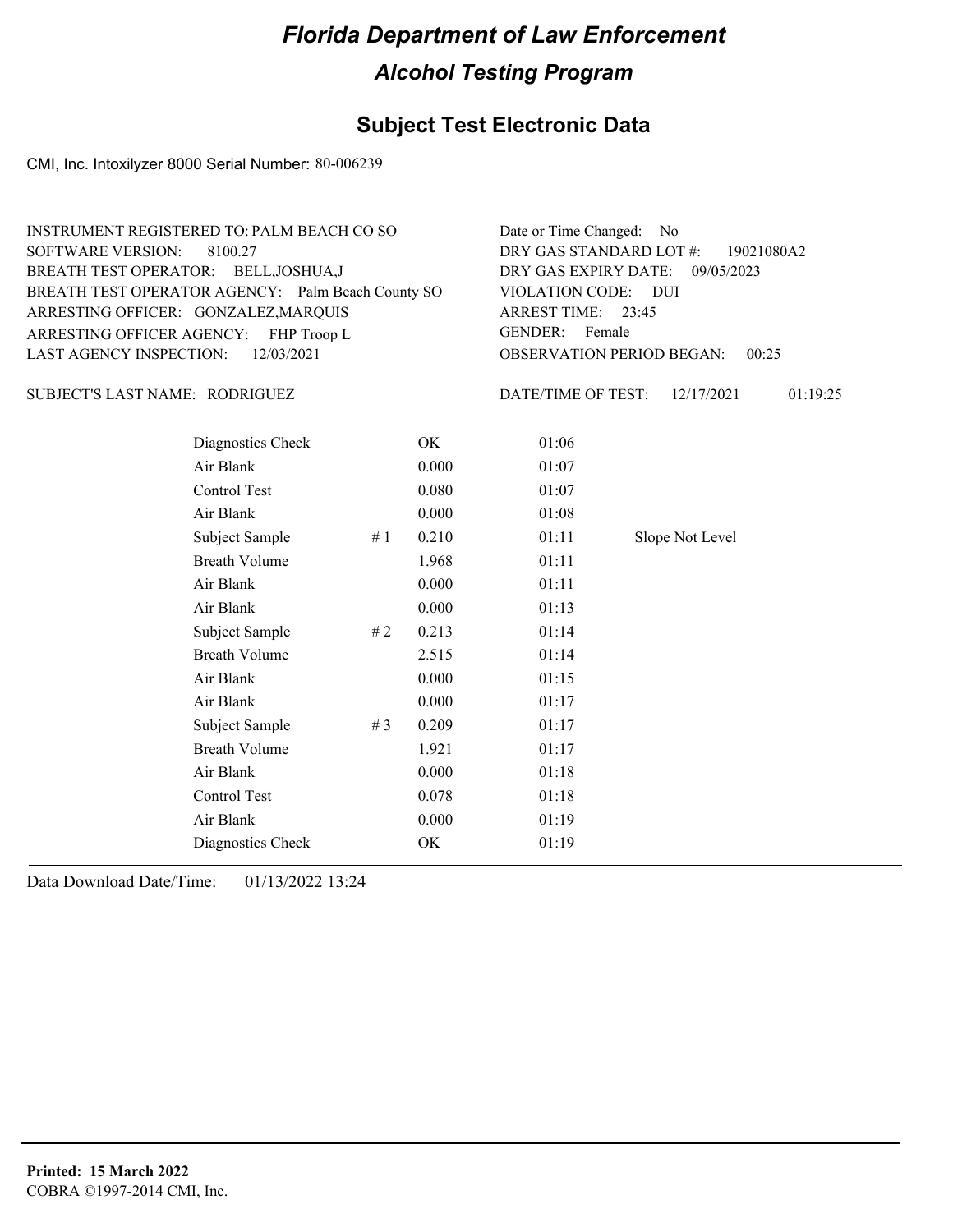## **Subject Test Electronic Data**

CMI, Inc. Intoxilyzer 8000 Serial Number: 80-006239

| INSTRUMENT REGISTERED TO: PALM BEACH CO SO        | Date or Time Changed: No               |
|---------------------------------------------------|----------------------------------------|
| SOFTWARE VERSION: 8100.27                         | DRY GAS STANDARD LOT #: 19021080A2     |
| BREATH TEST OPERATOR: LEAHEY, THOMAS, H           | DRY GAS EXPIRY DATE: 09/05/2023        |
| BREATH TEST OPERATOR AGENCY: Palm Beach County SO | VIOLATION CODE: DUI                    |
| ARRESTING OFFICER: WHITE, EDWARD                  | ARREST TIME: 02:43                     |
| ARRESTING OFFICER AGENCY: Palm Beach County SO    | GENDER: Male                           |
| LAST AGENCY INSPECTION: 12/03/2021                | <b>OBSERVATION PERIOD BEGAN: 03:07</b> |
|                                                   |                                        |

SUBJECT'S LAST NAME: MILLER DATE/TIME OF TEST:

DATE/TIME OF TEST: 12/17/2021 03:39:51

| Diagnostics Check    |    | OK    | 03:31 |
|----------------------|----|-------|-------|
| Air Blank            |    | 0.000 | 03:32 |
| Control Test         |    | 0.079 | 03:32 |
| Air Blank            |    | 0.000 | 03:33 |
| Subject Sample       | #1 | 0.135 | 03:34 |
| <b>Breath Volume</b> |    | 1.402 | 03:34 |
| Air Blank            |    | 0.000 | 03:35 |
| Air Blank            |    | 0.000 | 03:36 |
| Subject Sample       | #2 | 0.135 | 03:38 |
| <b>Breath Volume</b> |    | 1.785 | 03:38 |
| Air Blank            |    | 0.000 | 03:38 |
| <b>Control Test</b>  |    | 0.079 | 03:39 |
| Air Blank            |    | 0.000 | 03:39 |
| Diagnostics Check    |    | OK    | 03:39 |
|                      |    |       |       |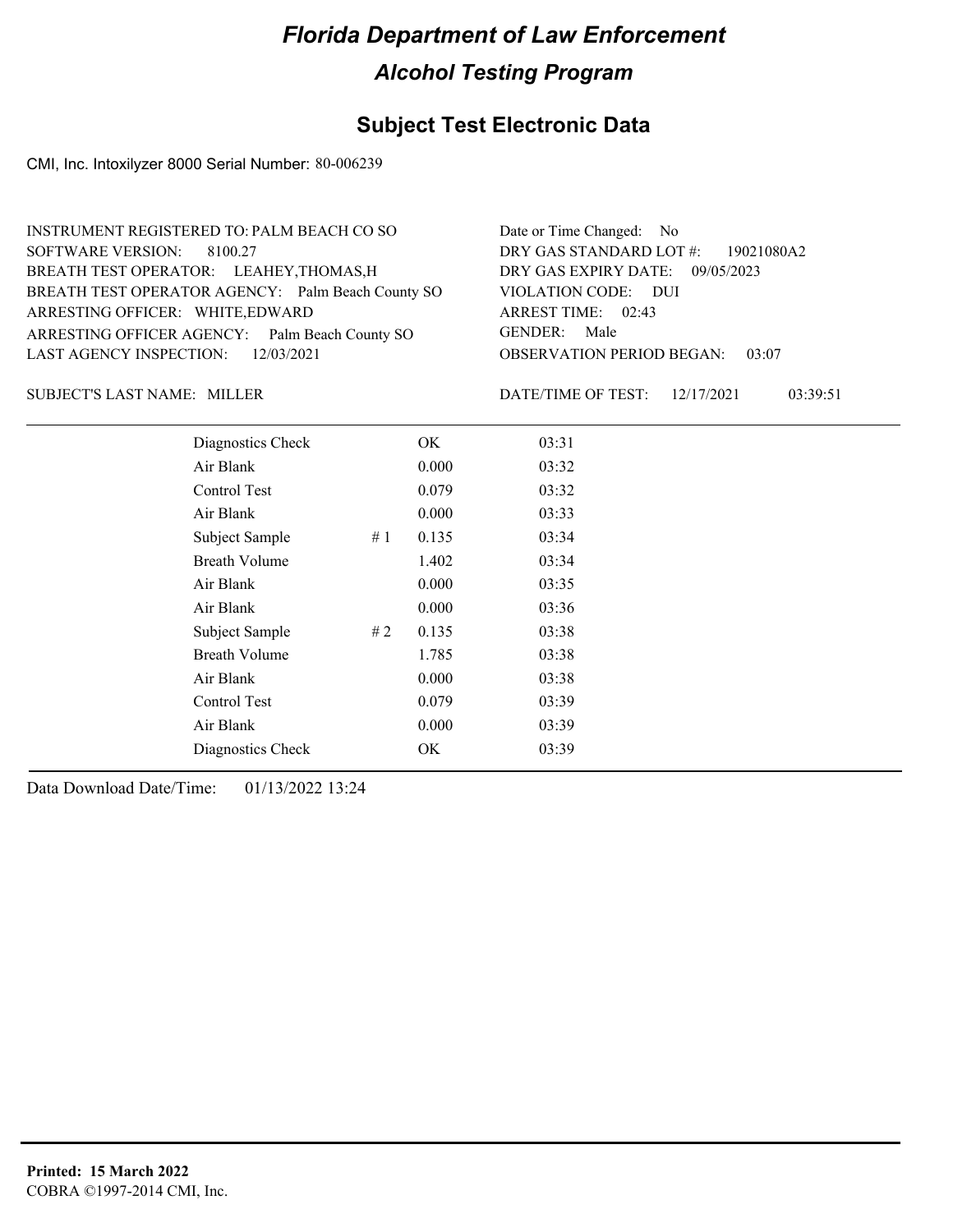## **Subject Test Electronic Data**

CMI, Inc. Intoxilyzer 8000 Serial Number: 80-006239

| INSTRUMENT REGISTERED TO: PALM BEACH CO SO        | Date or Time Changed: No               |
|---------------------------------------------------|----------------------------------------|
| SOFTWARE VERSION: 8100.27                         | DRY GAS STANDARD LOT #: 19021080A2     |
| BREATH TEST OPERATOR: LEAHEY, THOMAS, H           | DRY GAS EXPIRY DATE: 09/05/2023        |
| BREATH TEST OPERATOR AGENCY: Palm Beach County SO | VIOLATION CODE: DUI                    |
| ARRESTING OFFICER: SOLOWAY, ALAN                  | ARREST TIME: 22:24                     |
| ARRESTING OFFICER AGENCY: Palm Beach County SO    | GENDER: Male                           |
| LAST AGENCY INSPECTION: 12/03/2021                | <b>OBSERVATION PERIOD BEGAN:</b> 22:42 |
|                                                   |                                        |

#### DESSALINES SUBJECT'S LAST NAME: DATE/TIME OF TEST:

DATE/TIME OF TEST: 12/17/2021 23:14:52

| Diagnostics Check    |    | OK    | 23:08 |
|----------------------|----|-------|-------|
| Air Blank            |    | 0.000 | 23:08 |
| Control Test         |    | 0.080 | 23:08 |
| Air Blank            |    | 0.000 | 23:09 |
| Subject Sample       | #1 | 0.000 | 23:10 |
| <b>Breath Volume</b> |    | 2.921 | 23:10 |
| Air Blank            |    | 0.000 | 23:10 |
| Air Blank            |    | 0.000 | 23:12 |
| Subject Sample       | #2 | 0.000 | 23:13 |
| <b>Breath Volume</b> |    | 2.179 | 23:13 |
| Air Blank            |    | 0.000 | 23:13 |
| Control Test         |    | 0.079 | 23:14 |
| Air Blank            |    | 0.000 | 23:14 |
| Diagnostics Check    |    | OK    | 23:14 |
|                      |    |       |       |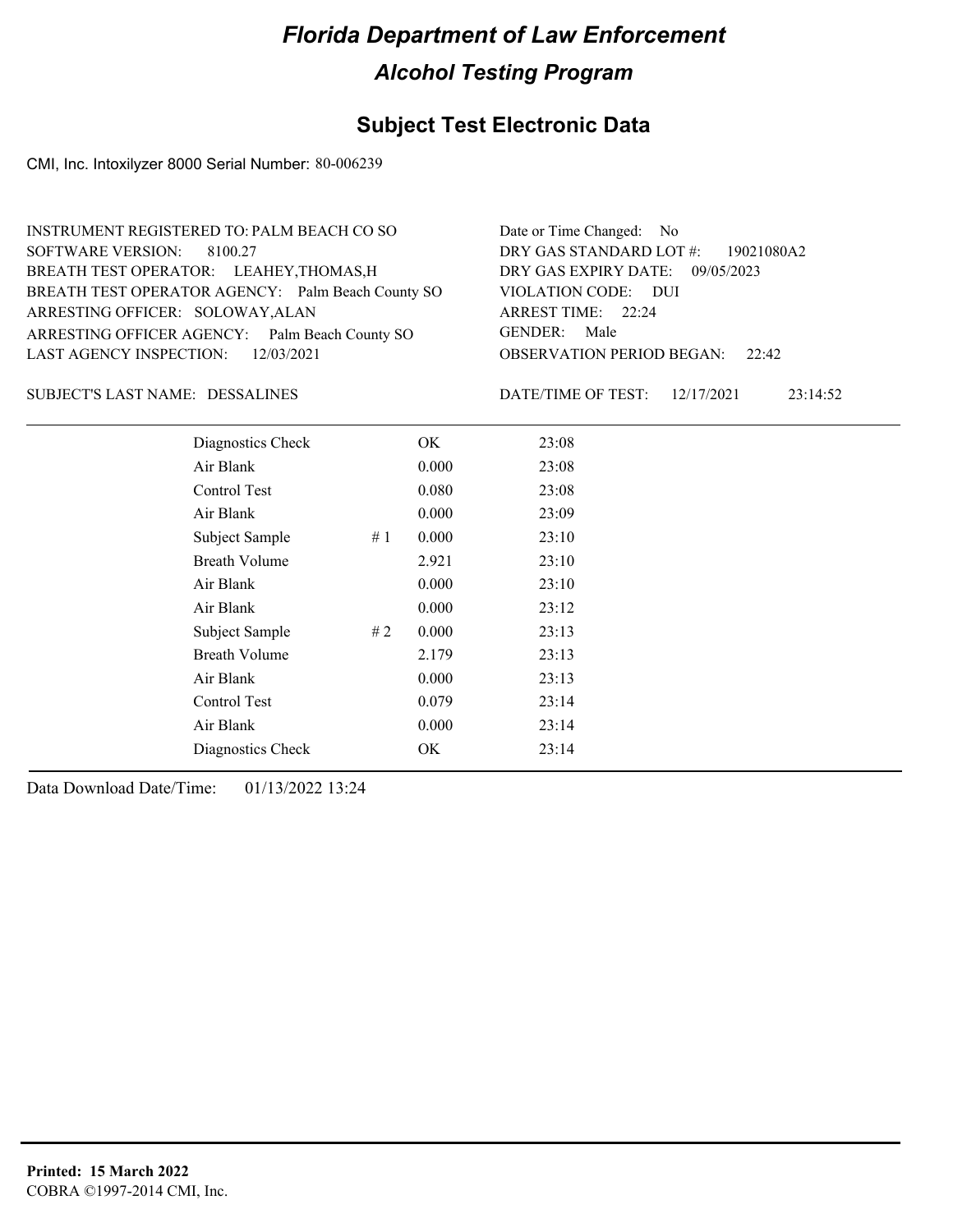## **Subject Test Electronic Data**

CMI, Inc. Intoxilyzer 8000 Serial Number: 80-006239

| INSTRUMENT REGISTERED TO: PALM BEACH CO SO        | Date or Time Changed: No               |
|---------------------------------------------------|----------------------------------------|
| SOFTWARE VERSION: 8100.27                         | DRY GAS STANDARD LOT $\#$ : 19021080A2 |
| BREATH TEST OPERATOR: LEAHEY, THOMAS, H           | DRY GAS EXPIRY DATE: 09/05/2023        |
| BREATH TEST OPERATOR AGENCY: Palm Beach County SO | VIOLATION CODE: DUI                    |
| ARRESTING OFFICER: WHITE, EDWARD                  | ARREST TIME: 00:03                     |
| ARRESTING OFFICER AGENCY: Palm Beach County SO    | GENDER: Male                           |
| LAST AGENCY INSPECTION: 12/03/2021                | <b>OBSERVATION PERIOD BEGAN: 01:03</b> |
|                                                   |                                        |

#### SUBJECT'S LAST NAME: ARGUETA RAMIREZ DATE/TIME OF TEST:

DATE/TIME OF TEST: 12/18/2021 01:43:33

| Diagnostics Check    |       | OK    | 01:28 |                 |
|----------------------|-------|-------|-------|-----------------|
| Air Blank            |       | 0.000 | 01:29 |                 |
| Control Test         |       | 0.080 | 01:29 |                 |
| Air Blank            |       | 0.000 | 01:30 |                 |
| Subject Sample       | #1    | 0.208 | 01:33 | Slope Not Level |
| <b>Breath Volume</b> |       | 1.527 | 01:33 |                 |
| Air Blank            |       | 0.000 | 01:34 |                 |
| Air Blank            |       | 0.000 | 01:35 |                 |
| Subject Sample       | #2    | 0.193 | 01:37 |                 |
| <b>Breath Volume</b> |       | 1.453 | 01:37 |                 |
| Air Blank            |       | 0.000 | 01:38 |                 |
| Air Blank            |       | 0.000 | 01:40 |                 |
| Subject Sample       | # $3$ | 0.200 | 01:41 |                 |
| <b>Breath Volume</b> |       | 2.191 | 01:41 |                 |
| Air Blank            |       | 0.000 | 01:42 |                 |
| Control Test         |       | 0.077 | 01:42 |                 |
| Air Blank            |       | 0.000 | 01:43 |                 |
| Diagnostics Check    |       | OK    | 01:43 |                 |
|                      |       |       |       |                 |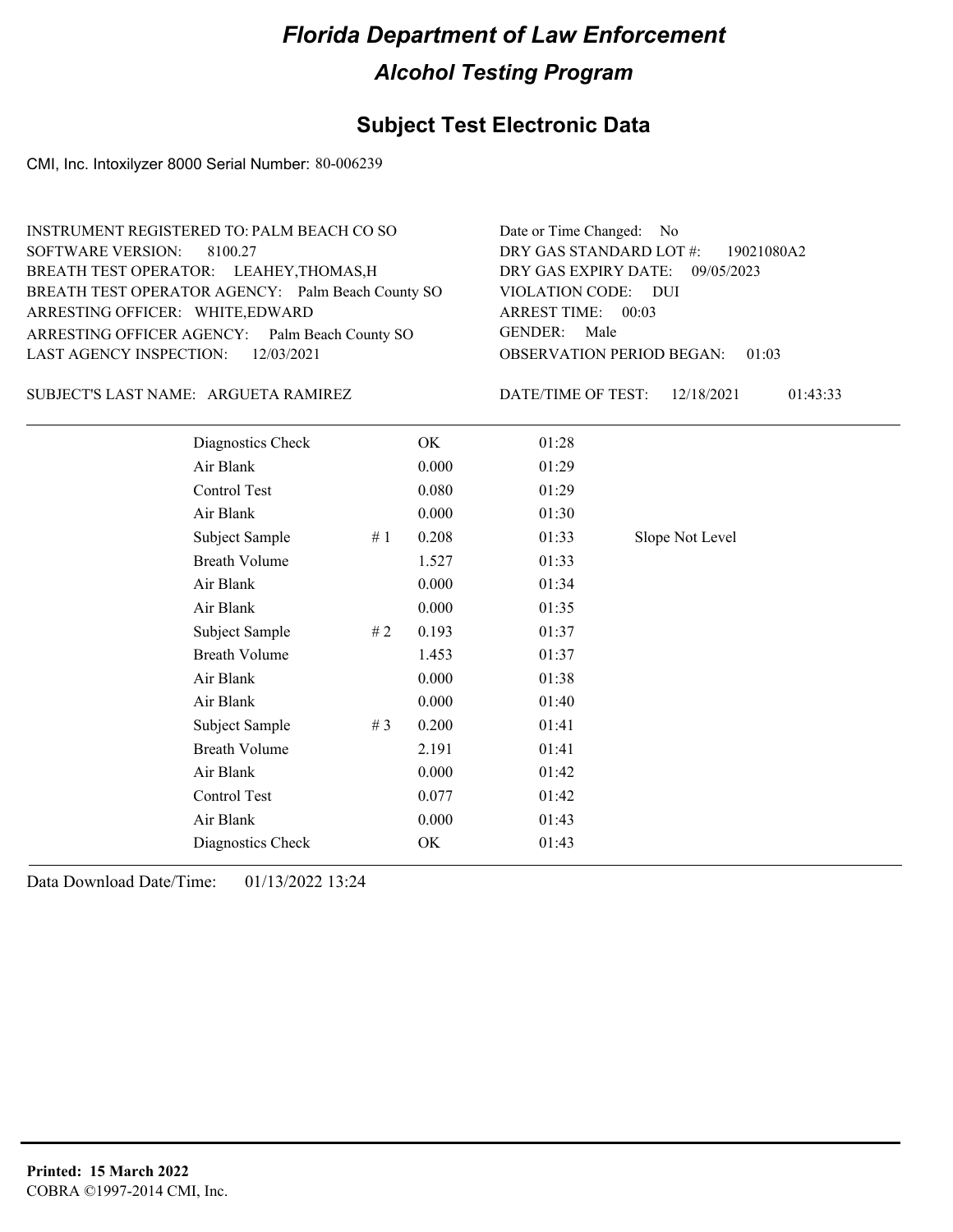#### **Subject Test Electronic Data**

CMI, Inc. Intoxilyzer 8000 Serial Number: 80-006239

|                                    | <b>INSTRUMENT REGISTERED TO: PALM BEACH CO SO</b> |       | Date or Time Changed: No                  |                        |  |
|------------------------------------|---------------------------------------------------|-------|-------------------------------------------|------------------------|--|
| SOFTWARE VERSION:<br>8100.27       |                                                   |       | DRY GAS STANDARD LOT #:<br>19021080A2     |                        |  |
|                                    | BREATH TEST OPERATOR: LEAHEY, THOMAS, H           |       | DRY GAS EXPIRY DATE:<br>09/05/2023        |                        |  |
|                                    | BREATH TEST OPERATOR AGENCY: Palm Beach County SO |       | VIOLATION CODE: DUI                       |                        |  |
| ARRESTING OFFICER: MULHAM, DONALD  |                                                   |       | ARREST TIME: 16:44                        |                        |  |
|                                    | ARRESTING OFFICER AGENCY: Palm Beach PD           |       | GENDER: Female                            |                        |  |
| LAST AGENCY INSPECTION:            | 12/03/2021                                        |       | <b>OBSERVATION PERIOD BEGAN:</b><br>17:44 |                        |  |
| <b>SUBJECT'S LAST NAME: NIEVES</b> |                                                   |       | DATE/TIME OF TEST:                        | 12/18/2021<br>18:22:24 |  |
|                                    | Diagnostics Check                                 | OK.   | 18:13                                     |                        |  |
|                                    | Air Blank                                         | 0.000 | 18:14                                     |                        |  |
|                                    | Control Test                                      | 0.080 | 18:14                                     |                        |  |
|                                    | Air Blank                                         | 0.000 | 18:15                                     |                        |  |
|                                    | Subject Sample                                    | #1    | 18:18                                     | No Sample Provided     |  |
|                                    | <b>Breath Volume</b>                              | 0.000 | 18:18                                     |                        |  |
| Air Blank<br>0.000                 |                                                   |       | 18:18                                     |                        |  |
|                                    | Air Blank                                         | 0.000 | 18:20                                     |                        |  |

Subject Sample # 2  $\qquad$  18:21 Subject Test Refused

Breath Volume 0.000 18:21 Air Blank 0.000 18:21 Control Test 0.080 18:21 Air Blank 0.000 18:22 Diagnostics Check OK 18:22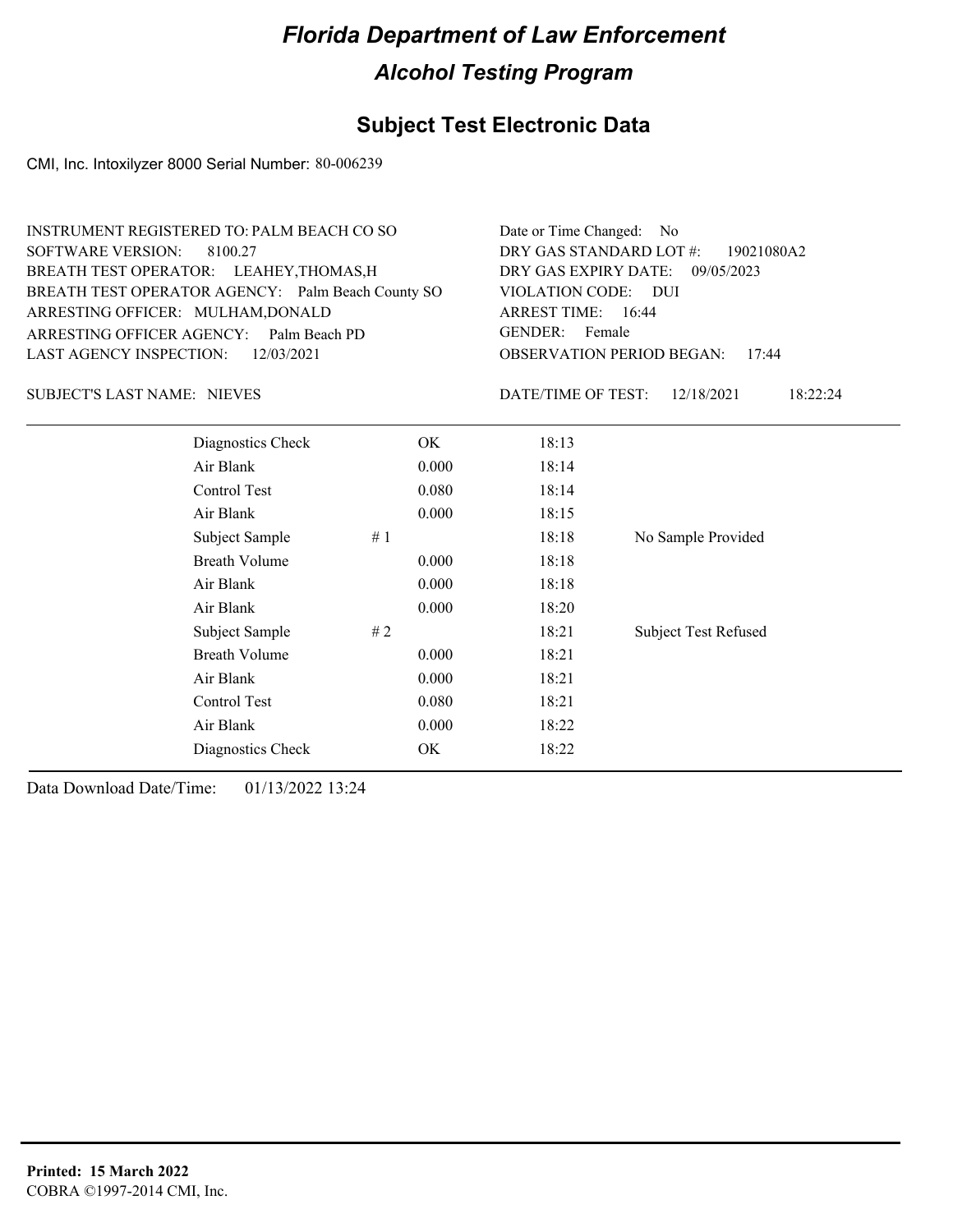## **Subject Test Electronic Data**

CMI, Inc. Intoxilyzer 8000 Serial Number: 80-006239

| INSTRUMENT REGISTERED TO: PALM BEACH CO SO        | Date or Time Changed: No               |
|---------------------------------------------------|----------------------------------------|
| SOFTWARE VERSION: 8100.27                         | DRY GAS STANDARD LOT #: 19021080A2     |
| BREATH TEST OPERATOR: LEAHEY, THOMAS, H           | DRY GAS EXPIRY DATE: 09/05/2023        |
| BREATH TEST OPERATOR AGENCY: Palm Beach County SO | VIOLATION CODE: DUI                    |
| ARRESTING OFFICER: MEDINA, CHRISTIAN              | ARREST TIME: $21:02$                   |
| ARRESTING OFFICER AGENCY: Palm Beach Gardens      | GENDER: Male                           |
| LAST AGENCY INSPECTION: 12/03/2021                | <b>OBSERVATION PERIOD BEGAN:</b> 21:57 |
|                                                   |                                        |

STENZEL SUBJECT'S LAST NAME: DATE/TIME OF TEST:

DATE/TIME OF TEST: 12/18/2021 22:27:53

| Diagnostics Check    |    | OK    | 22:21 |
|----------------------|----|-------|-------|
| Air Blank            |    | 0.000 | 22:22 |
| Control Test         |    | 0.080 | 22:22 |
| Air Blank            |    | 0.000 | 22:22 |
| Subject Sample       | #1 | 0.177 | 22:23 |
| <b>Breath Volume</b> |    | 1.457 | 22:23 |
| Air Blank            |    | 0.000 | 22:24 |
| Air Blank            |    | 0.000 | 22:25 |
| Subject Sample       | #2 | 0.181 | 22:26 |
| <b>Breath Volume</b> |    | 2.132 | 22:26 |
| Air Blank            |    | 0.000 | 22:26 |
| Control Test         |    | 0.080 | 22:27 |
| Air Blank            |    | 0.000 | 22:27 |
| Diagnostics Check    |    | OK    | 22:27 |
|                      |    |       |       |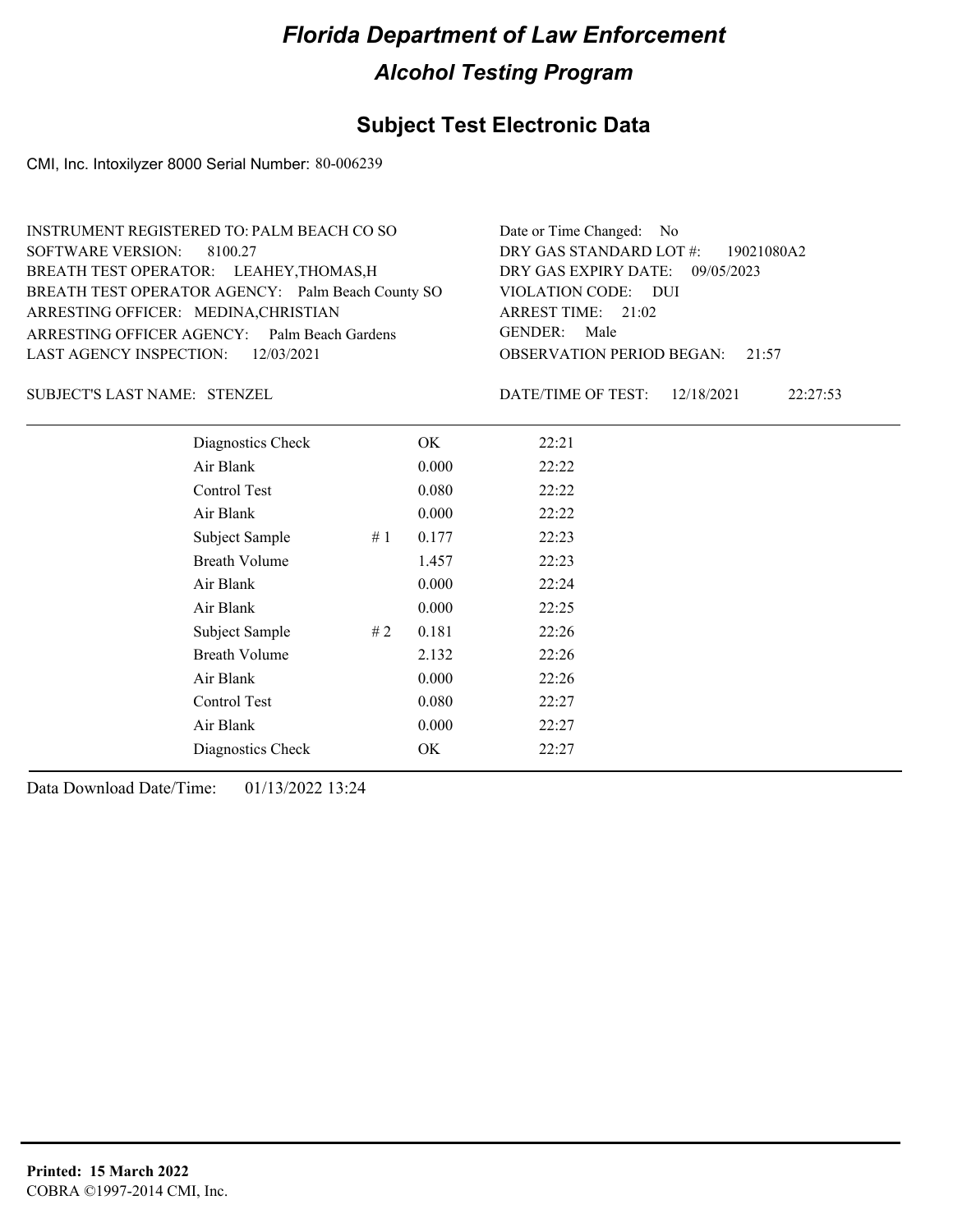## **Subject Test Electronic Data**

CMI, Inc. Intoxilyzer 8000 Serial Number: 80-006239

| INSTRUMENT REGISTERED TO: PALM BEACH CO SO        | Date or Time Changed: No               |
|---------------------------------------------------|----------------------------------------|
| SOFTWARE VERSION: 8100.27                         | DRY GAS STANDARD LOT #: 19021080A2     |
| BREATH TEST OPERATOR: LEAHEY, THOMAS, H           | DRY GAS EXPIRY DATE: 09/05/2023        |
| BREATH TEST OPERATOR AGENCY: Palm Beach County SO | VIOLATION CODE: DUI                    |
| ARRESTING OFFICER: WINDSOR, NICHOLAS              | ARREST TIME: 22:59                     |
| ARRESTING OFFICER AGENCY: Delray Beach PD         | GENDER: Male                           |
| LAST AGENCY INSPECTION: 12/03/2021                | <b>OBSERVATION PERIOD BEGAN: 23:28</b> |
|                                                   |                                        |

#### ROBERTS SUBJECT'S LAST NAME: DATE/TIME OF TEST:

DATE/TIME OF TEST: 12/19/2021 00:01:43

| Diagnostics Check    |       | OK    | 23:54 |
|----------------------|-------|-------|-------|
| Air Blank            |       | 0.000 | 23:55 |
| Control Test         |       | 0.080 | 23:55 |
| Air Blank            |       | 0.000 | 23:56 |
| Subject Sample       | #2    | 0.000 | 23:57 |
| <b>Breath Volume</b> |       | 1.238 | 23:57 |
| Air Blank            |       | 0.000 | 23:57 |
| Air Blank            |       | 0.000 | 23:59 |
| Subject Sample       | # $1$ | 0.000 | 00:00 |
| <b>Breath Volume</b> |       | 1.226 | 00:00 |
| Air Blank            |       | 0.000 | 00:00 |
| Control Test         |       | 0.080 | 00:01 |
| Air Blank            |       | 0.000 | 00:01 |
| Diagnostics Check    |       | OK    | 00:01 |
|                      |       |       |       |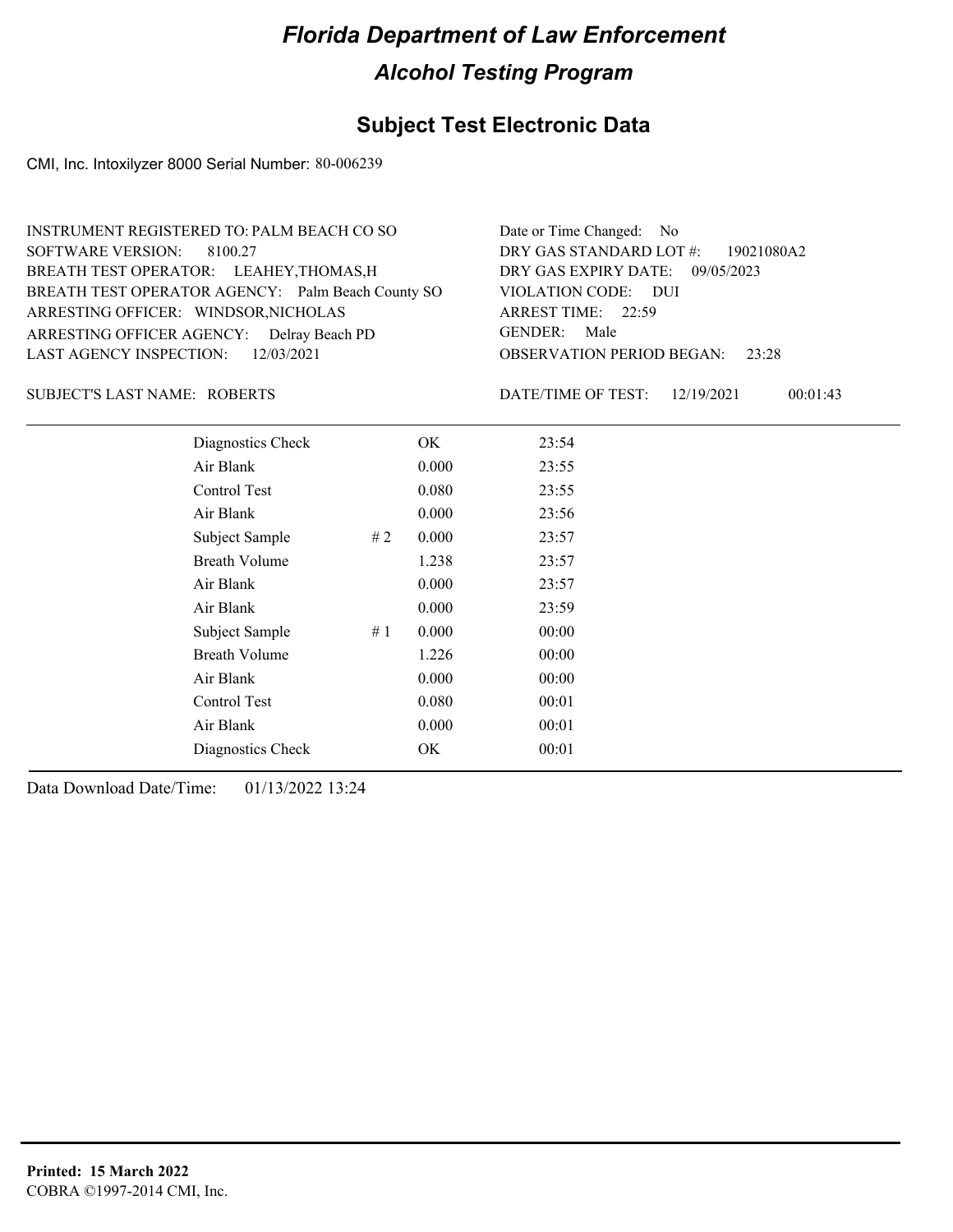## **Subject Test Electronic Data**

CMI, Inc. Intoxilyzer 8000 Serial Number: 80-006239

| INSTRUMENT REGISTERED TO: PALM BEACH CO SO        | Date or Time Changed: No               |
|---------------------------------------------------|----------------------------------------|
| SOFTWARE VERSION: 8100.27                         | DRY GAS STANDARD LOT $\#$ : 19021080A2 |
| BREATH TEST OPERATOR: OWEN, SUE,                  | DRY GAS EXPIRY DATE: 09/05/2023        |
| BREATH TEST OPERATOR AGENCY: Palm Beach County SO | VIOLATION CODE: DUI                    |
| ARRESTING OFFICER: CLAUDIO, JOSE                  | ARREST TIME: 07:48                     |
| ARRESTING OFFICER AGENCY: Palm Beach County SO    | GENDER: Male                           |
| LAST AGENCY INSPECTION: 12/03/2021                | <b>OBSERVATION PERIOD BEGAN: 09:10</b> |
|                                                   |                                        |

CALLAHAN SUBJECT'S LAST NAME: DATE/TIME OF TEST:

DATE/TIME OF TEST: 12/19/2021 10:16:10

| Diagnostics Check    |    | OK    | 10:08 |
|----------------------|----|-------|-------|
| Air Blank            |    | 0.000 | 10:09 |
| Control Test         |    | 0.079 | 10:09 |
| Air Blank            |    | 0.000 | 10:10 |
| Subject Sample       | #1 | 0.145 | 10:11 |
| <b>Breath Volume</b> |    | 1.210 | 10:11 |
| Air Blank            |    | 0.000 | 10:12 |
| Air Blank            |    | 0.000 | 10:14 |
| Subject Sample       | #2 | 0.160 | 10:14 |
| <b>Breath Volume</b> |    | 2.007 | 10:14 |
| Air Blank            |    | 0.000 | 10:15 |
| Control Test         |    | 0.078 | 10:15 |
| Air Blank            |    | 0.000 | 10:16 |
| Diagnostics Check    |    | OK    | 10:16 |
|                      |    |       |       |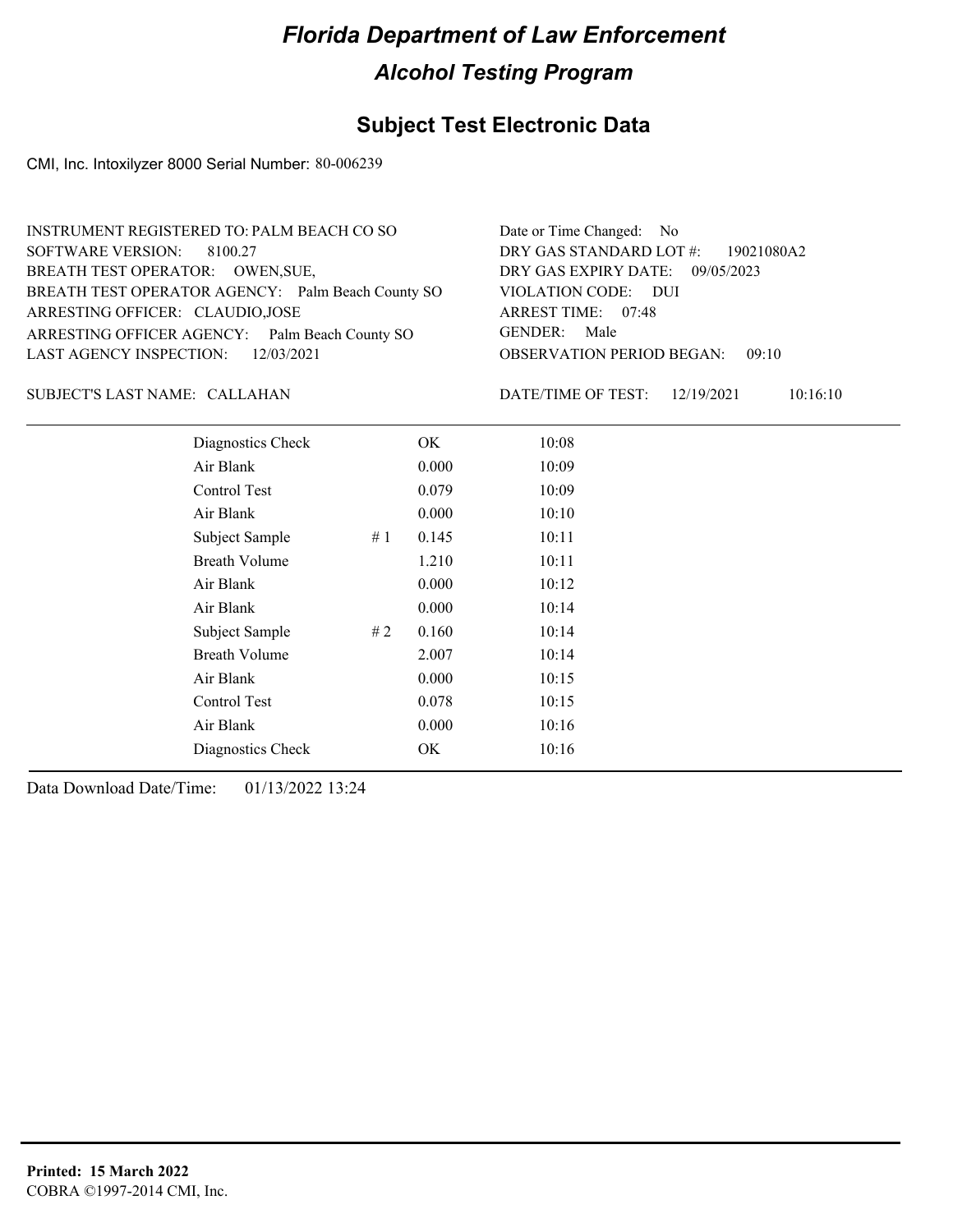## **Subject Test Electronic Data**

CMI, Inc. Intoxilyzer 8000 Serial Number: 80-006239

| INSTRUMENT REGISTERED TO: PALM BEACH CO SO        | Date or Time Changed: No               |
|---------------------------------------------------|----------------------------------------|
| SOFTWARE VERSION: 8100.27                         | DRY GAS STANDARD LOT #: 19021080A2     |
| BREATH TEST OPERATOR: OWEN, SUE,                  | DRY GAS EXPIRY DATE: $09/05/2023$      |
| BREATH TEST OPERATOR AGENCY: Palm Beach County SO | VIOLATION CODE: DUI                    |
| ARRESTING OFFICER: POINTU, PATRICK                | ARREST TIME: 20:00                     |
| ARRESTING OFFICER AGENCY: Palm Beach County SO    | GENDER: Male                           |
| LAST AGENCY INSPECTION: 12/03/2021                | <b>OBSERVATION PERIOD BEGAN: 20:20</b> |
|                                                   |                                        |

FIGUEROA JR SUBJECT'S LAST NAME: DATE/TIME OF TEST:

DATE/TIME OF TEST: 12/20/2021 20:51:15

| Diagnostics Check    |    | OK    | 20:44 |
|----------------------|----|-------|-------|
| Air Blank            |    | 0.000 | 20:44 |
| Control Test         |    | 0.079 | 20:45 |
| Air Blank            |    | 0.000 | 20:45 |
| Subject Sample       | #1 | 0.284 | 20:46 |
| <b>Breath Volume</b> |    | 2.292 | 20:46 |
| Air Blank            |    | 0.000 | 20:47 |
| Air Blank            |    | 0.000 | 20:49 |
| Subject Sample       | #2 | 0.282 | 20:49 |
| <b>Breath Volume</b> |    | 1.523 | 20:49 |
| Air Blank            |    | 0.000 | 20:50 |
| Control Test         |    | 0.078 | 20:50 |
| Air Blank            |    | 0.000 | 20:51 |
| Diagnostics Check    |    | OK    | 20:51 |
|                      |    |       |       |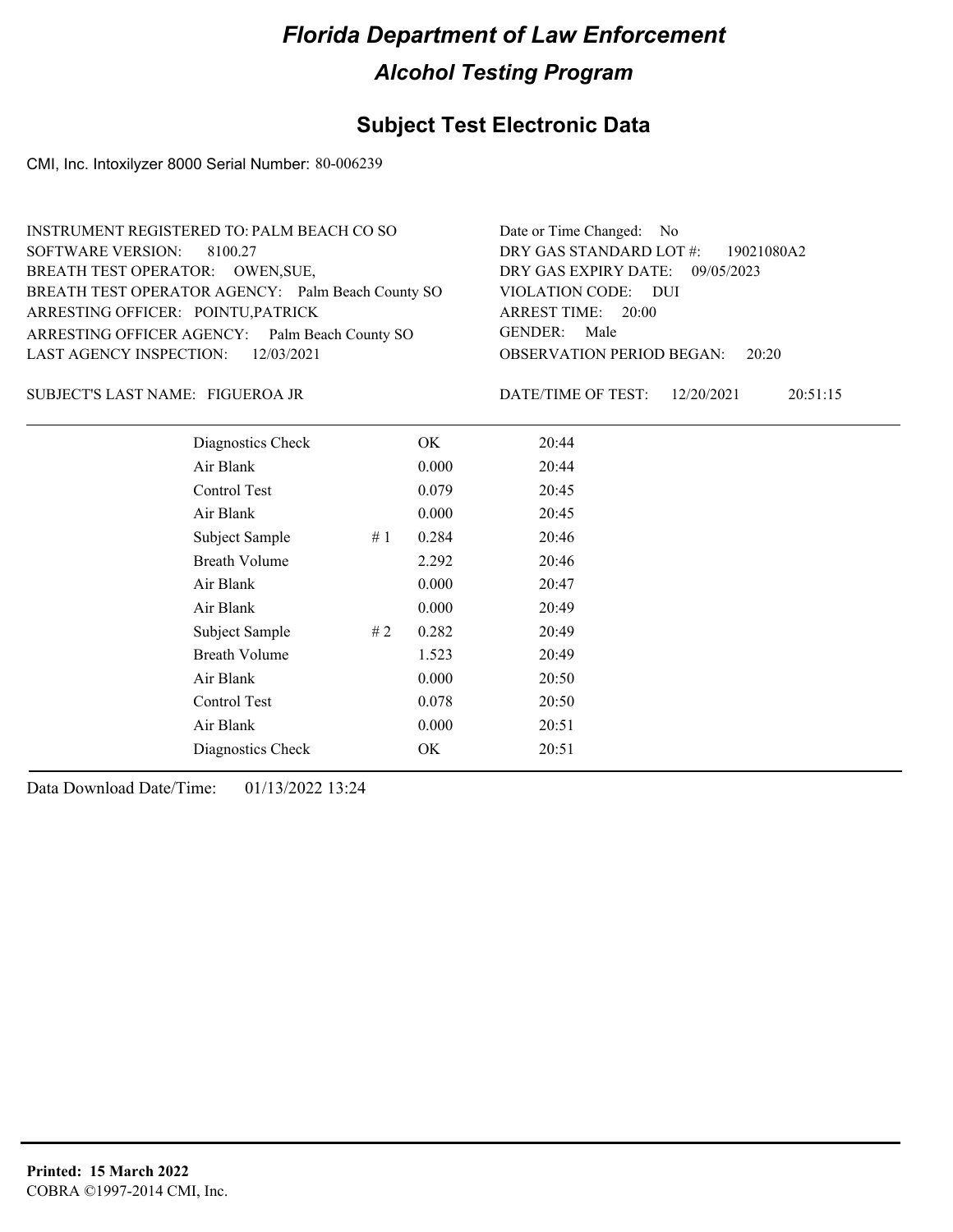## **Subject Test Electronic Data**

CMI, Inc. Intoxilyzer 8000 Serial Number: 80-006239

| INSTRUMENT REGISTERED TO: PALM BEACH CO SO        | Date or Time Changed: No               |
|---------------------------------------------------|----------------------------------------|
| SOFTWARE VERSION: 8100.27                         | DRY GAS STANDARD LOT #: 19021080A2     |
| BREATH TEST OPERATOR: RAGIN, RENEE, M             | DRY GAS EXPIRY DATE: 09/05/2023        |
| BREATH TEST OPERATOR AGENCY: Palm Beach County SO | VIOLATION CODE: DUI                    |
| ARRESTING OFFICER: CISSON, JACKIE                 | ARREST TIME: 01:43                     |
| ARRESTING OFFICER AGENCY: Palm Beach County SO    | GENDER: Male                           |
| LAST AGENCY INSPECTION: 12/03/2021                | <b>OBSERVATION PERIOD BEGAN: 02:00</b> |
|                                                   |                                        |

#### MURILLO SUBJECT'S LAST NAME: DATE/TIME OF TEST:

DATE/TIME OF TEST: 12/21/2021 02:38:17

| Diagnostics Check    |    | OK    | 02:26 |                |
|----------------------|----|-------|-------|----------------|
| Air Blank            |    | 0.000 | 02:27 |                |
| Control Test         |    | 0.079 | 02:27 |                |
| Air Blank            |    | 0.000 | 02:27 |                |
| Subject Sample       | #1 | 0.094 | 02:31 | Volume Not Met |
| <b>Breath Volume</b> |    | 0.390 | 02:31 |                |
| Air Blank            |    | 0.000 | 02:31 |                |
| Air Blank            |    | 0.000 | 02:33 |                |
| Subject Sample       | #2 | 0.095 | 02:36 | Volume Not Met |
| <b>Breath Volume</b> |    | 0.949 | 02:36 |                |
| Air Blank            |    | 0.000 | 02:37 |                |
| Control Test         |    | 0.078 | 02:37 |                |
| Air Blank            |    | 0.000 | 02:38 |                |
| Diagnostics Check    |    | OK    | 02:38 |                |
|                      |    |       |       |                |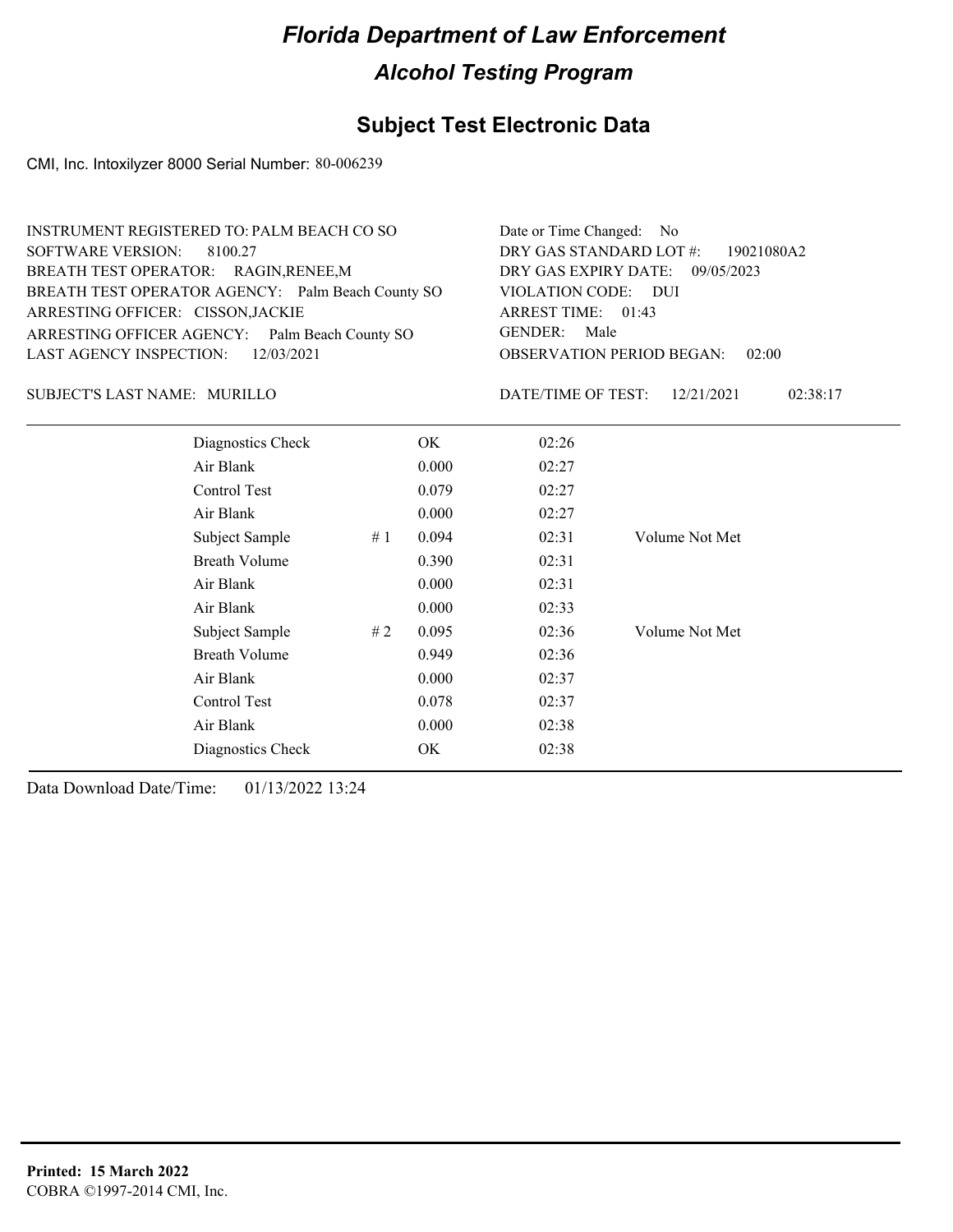## **Subject Test Electronic Data**

CMI, Inc. Intoxilyzer 8000 Serial Number: 80-006239

| INSTRUMENT REGISTERED TO: PALM BEACH CO SO        | Date or Time Changed: No               |
|---------------------------------------------------|----------------------------------------|
| SOFTWARE VERSION: 8100.27                         | DRY GAS STANDARD LOT #: 19021080A2     |
| BREATH TEST OPERATOR: OWEN, SUE,                  | DRY GAS EXPIRY DATE: 09/05/2023        |
| BREATH TEST OPERATOR AGENCY: Palm Beach County SO | VIOLATION CODE: DUI                    |
| ARRESTING OFFICER: TEJEDA, ANTHONY                | ARREST TIME: 21:47                     |
| ARRESTING OFFICER AGENCY: Palm Beach County SO    | GENDER: Male                           |
| LAST AGENCY INSPECTION: 12/03/2021                | <b>OBSERVATION PERIOD BEGAN:</b> 22:10 |
|                                                   |                                        |

LENGYEL SUBJECT'S LAST NAME: DATE/TIME OF TEST:

DATE/TIME OF TEST: 12/21/2021 22:41:40

| Diagnostics Check    |    | OK    | 22:34 |
|----------------------|----|-------|-------|
| Air Blank            |    | 0.000 | 22:35 |
| Control Test         |    | 0.080 | 22:35 |
| Air Blank            |    | 0.000 | 22:36 |
| Subject Sample       | #1 | 0.202 | 22:37 |
| <b>Breath Volume</b> |    | 4.082 | 22:37 |
| Air Blank            |    | 0.000 | 22:37 |
| Air Blank            |    | 0.000 | 22:39 |
| Subject Sample       | #2 | 0.203 | 22:40 |
| <b>Breath Volume</b> |    | 3.902 | 22:40 |
| Air Blank            |    | 0.000 | 22:40 |
| <b>Control Test</b>  |    | 0.079 | 22:41 |
| Air Blank            |    | 0.000 | 22:41 |
| Diagnostics Check    |    | OK    | 22:41 |
|                      |    |       |       |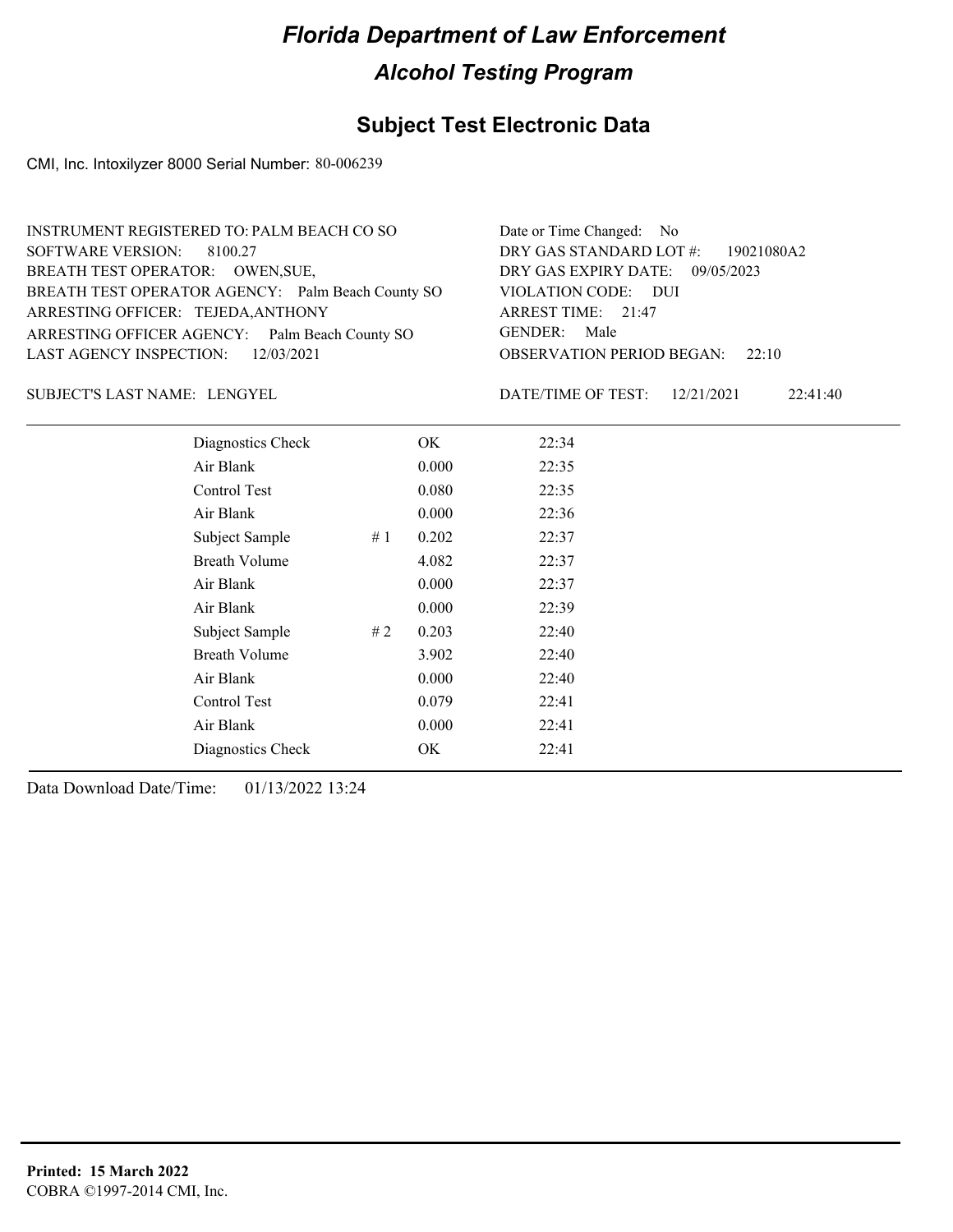## **Subject Test Electronic Data**

CMI, Inc. Intoxilyzer 8000 Serial Number: 80-006239

| INSTRUMENT REGISTERED TO: PALM BEACH CO SO        | Date or Time Changed: No               |
|---------------------------------------------------|----------------------------------------|
| SOFTWARE VERSION: 8100.27                         | DRY GAS STANDARD LOT $\#$ : 19021080A2 |
| BREATH TEST OPERATOR: LEAHEY, THOMAS, H           | DRY GAS EXPIRY DATE: 09/05/2023        |
| BREATH TEST OPERATOR AGENCY: Palm Beach County SO | VIOLATION CODE: DUI                    |
| ARRESTING OFFICER: KYSOR, MICHELL                 | ARREST TIME: 23:31                     |
| ARRESTING OFFICER AGENCY: Palm Beach County SO    | GENDER: Male                           |
| LAST AGENCY INSPECTION: 12/03/2021                | <b>OBSERVATION PERIOD BEGAN: 00:31</b> |
|                                                   |                                        |

SUBJECT'S LAST NAME: ALPIZAR FLORES DATE/TIME OF TEST:

DATE/TIME OF TEST: 12/23/2021 01:03:38

| Diagnostics Check    |       | OK    | 00:56 |  |
|----------------------|-------|-------|-------|--|
| Air Blank            |       | 0.000 | 00:57 |  |
| Control Test         |       | 0.080 | 00:57 |  |
| Air Blank            |       | 0.000 | 00:57 |  |
| Subject Sample       | #1    | 0.132 | 00:58 |  |
| <b>Breath Volume</b> |       | 1.175 | 00:58 |  |
| Air Blank            |       | 0.000 | 00:59 |  |
| Air Blank            |       | 0.000 | 01:00 |  |
| Subject Sample       | # $2$ | 0.140 | 01:02 |  |
| <b>Breath Volume</b> |       | 1.695 | 01:02 |  |
| Air Blank            |       | 0.000 | 01:02 |  |
| Control Test         |       | 0.080 | 01:03 |  |
| Air Blank            |       | 0.000 | 01:03 |  |
| Diagnostics Check    |       | OK    | 01:03 |  |
|                      |       |       |       |  |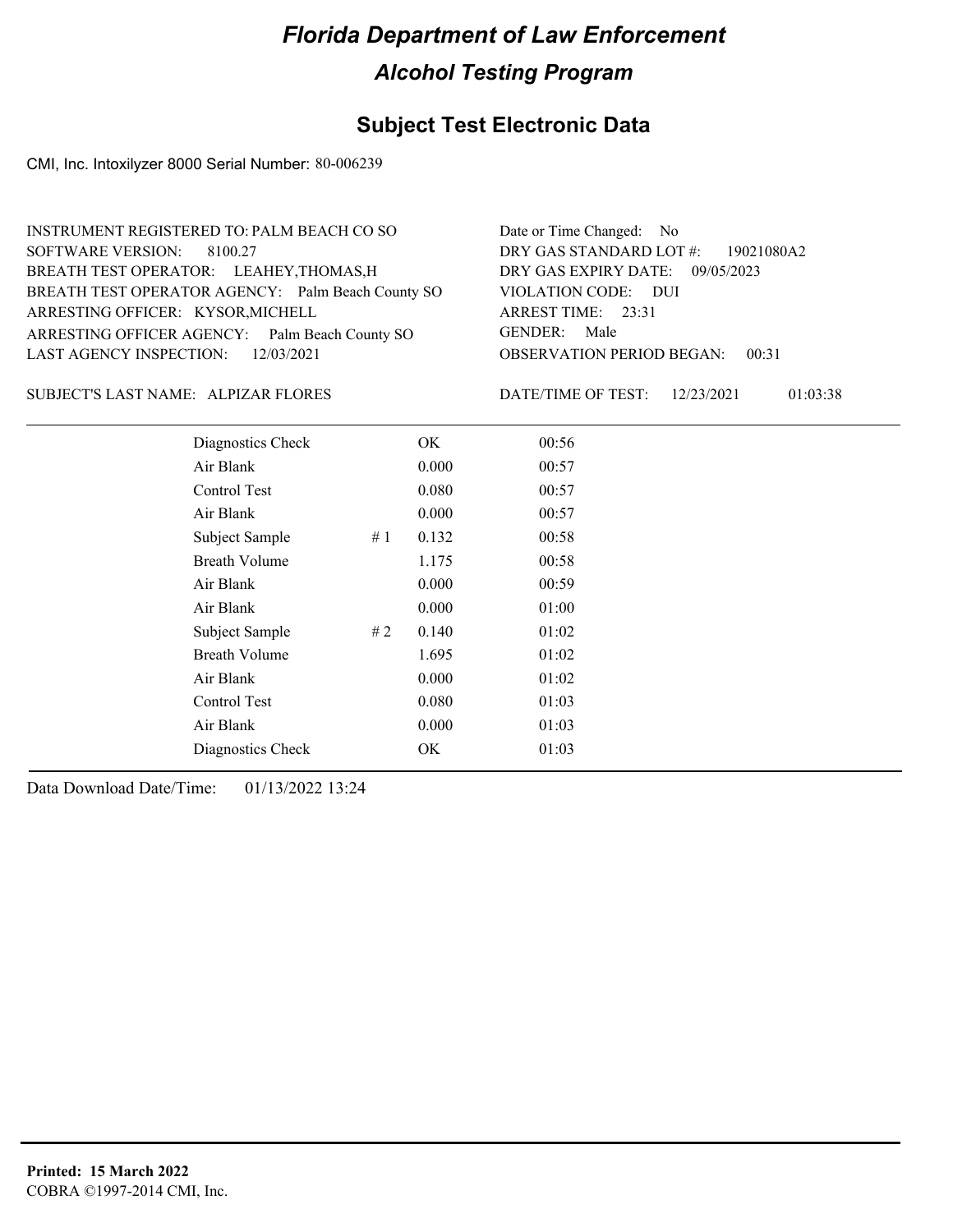## **Subject Test Electronic Data**

CMI, Inc. Intoxilyzer 8000 Serial Number: 80-006239

| INSTRUMENT REGISTERED TO: PALM BEACH CO SO        | Date or Time Changed: No               |
|---------------------------------------------------|----------------------------------------|
| SOFTWARE VERSION: 8100.27                         | DRY GAS STANDARD LOT #: 19021080A2     |
| BREATH TEST OPERATOR: LEAHEY, THOMAS, H           | DRY GAS EXPIRY DATE: 09/05/2023        |
| BREATH TEST OPERATOR AGENCY: Palm Beach County SO | VIOLATION CODE: DUI                    |
| ARRESTING OFFICER: MARCH, THOMAS                  | ARREST TIME: 00:35                     |
| ARRESTING OFFICER AGENCY: Palm Beach PD           | GENDER: Male                           |
| LAST AGENCY INSPECTION: 12/03/2021                | <b>OBSERVATION PERIOD BEGAN: 00:56</b> |
|                                                   |                                        |

SUBJECT'S LAST NAME: MENDEZ DATE/TIME OF TEST:

DATE/TIME OF TEST: 12/23/2021 01:46:00

| Diagnostics Check    |    | OK    | 01:39 |
|----------------------|----|-------|-------|
| Air Blank            |    | 0.000 | 01:39 |
| Control Test         |    | 0.080 | 01:40 |
| Air Blank            |    | 0.000 | 01:40 |
| Subject Sample       | #1 | 0.000 | 01:41 |
| <b>Breath Volume</b> |    | 2.488 | 01:41 |
| Air Blank            |    | 0.000 | 01:42 |
| Air Blank            |    | 0.000 | 01:44 |
| Subject Sample       | #2 | 0.000 | 01:44 |
| <b>Breath Volume</b> |    | 2.550 | 01:44 |
| Air Blank            |    | 0.000 | 01:45 |
| Control Test         |    | 0.080 | 01:45 |
| Air Blank            |    | 0.000 | 01:45 |
| Diagnostics Check    |    | OK    | 01:46 |
|                      |    |       |       |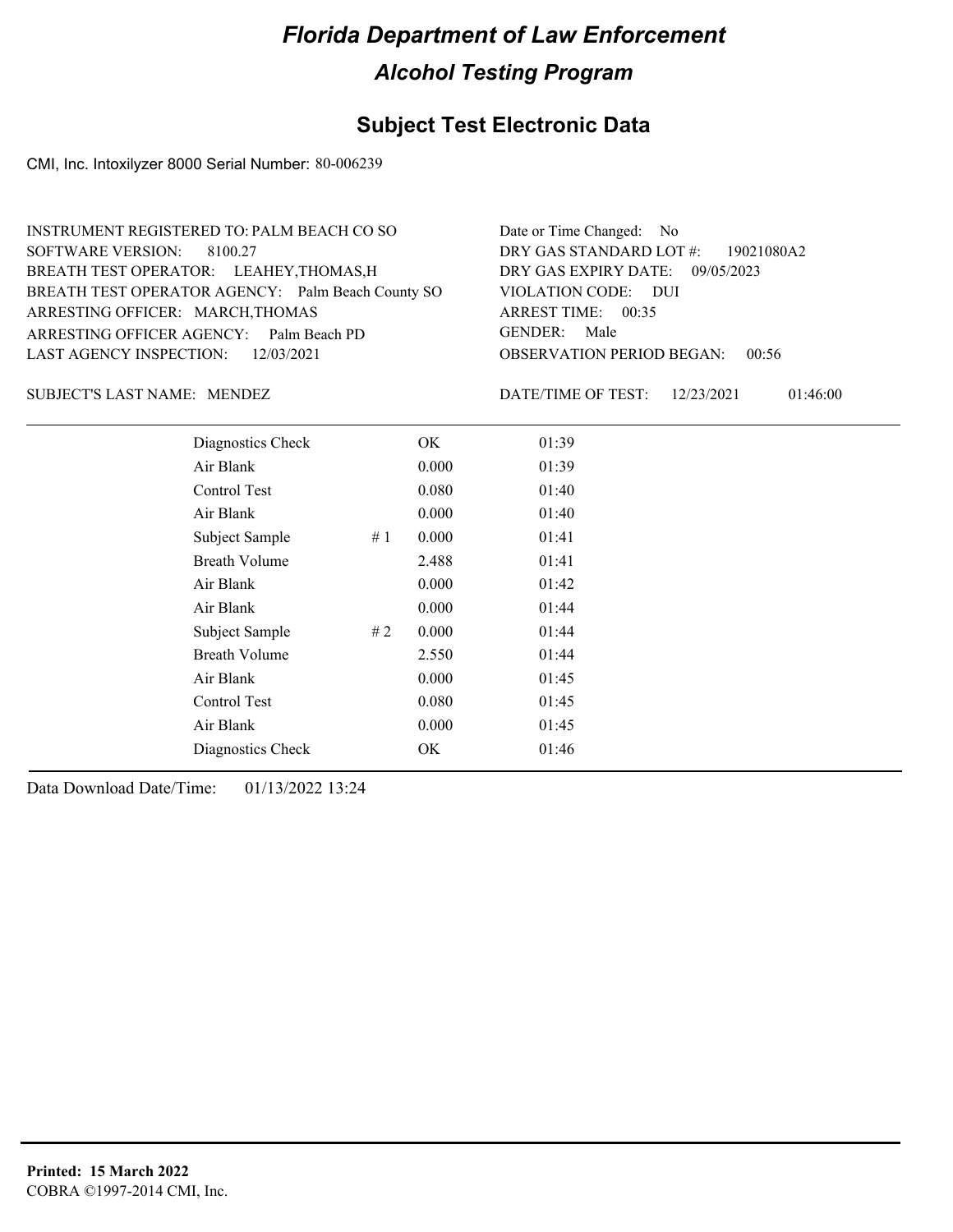## **Subject Test Electronic Data**

CMI, Inc. Intoxilyzer 8000 Serial Number: 80-006239

| INSTRUMENT REGISTERED TO: PALM BEACH CO SO        | Date or Time Changed: No               |
|---------------------------------------------------|----------------------------------------|
| SOFTWARE VERSION: 8100.27                         | DRY GAS STANDARD LOT #: 19021080A2     |
| BREATH TEST OPERATOR: LEAHEY, THOMAS, H           | DRY GAS EXPIRY DATE: 09/05/2023        |
| BREATH TEST OPERATOR AGENCY: Palm Beach County SO | VIOLATION CODE: DUI                    |
| ARRESTING OFFICER: WHITE, EDWARD                  | ARREST TIME: 21:50                     |
| ARRESTING OFFICER AGENCY: Palm Beach County SO    | GENDER: Male                           |
| LAST AGENCY INSPECTION: 12/03/2021                | <b>OBSERVATION PERIOD BEGAN: 22:45</b> |
|                                                   |                                        |

#### GASPAR JACINTO SUBJECT'S LAST NAME: DATE/TIME OF TEST:

DATE/TIME OF TEST: 12/23/2021 23:17:22

| Diagnostics Check    |    | OK    | 23:10 |
|----------------------|----|-------|-------|
| Air Blank            |    | 0.000 | 23:11 |
| Control Test         |    | 0.080 | 23:11 |
| Air Blank            |    | 0.000 | 23:11 |
| Subject Sample       | #1 | 0.238 | 23:12 |
| <b>Breath Volume</b> |    | 3.632 | 23:12 |
| Air Blank            |    | 0.000 | 23:13 |
| Air Blank            |    | 0.000 | 23:15 |
| Subject Sample       | #2 | 0.238 | 23:15 |
| <b>Breath Volume</b> |    | 3.648 | 23:15 |
| Air Blank            |    | 0.000 | 23:16 |
| Control Test         |    | 0.080 | 23:16 |
| Air Blank            |    | 0.000 | 23:17 |
| Diagnostics Check    |    | OK    | 23:17 |
|                      |    |       |       |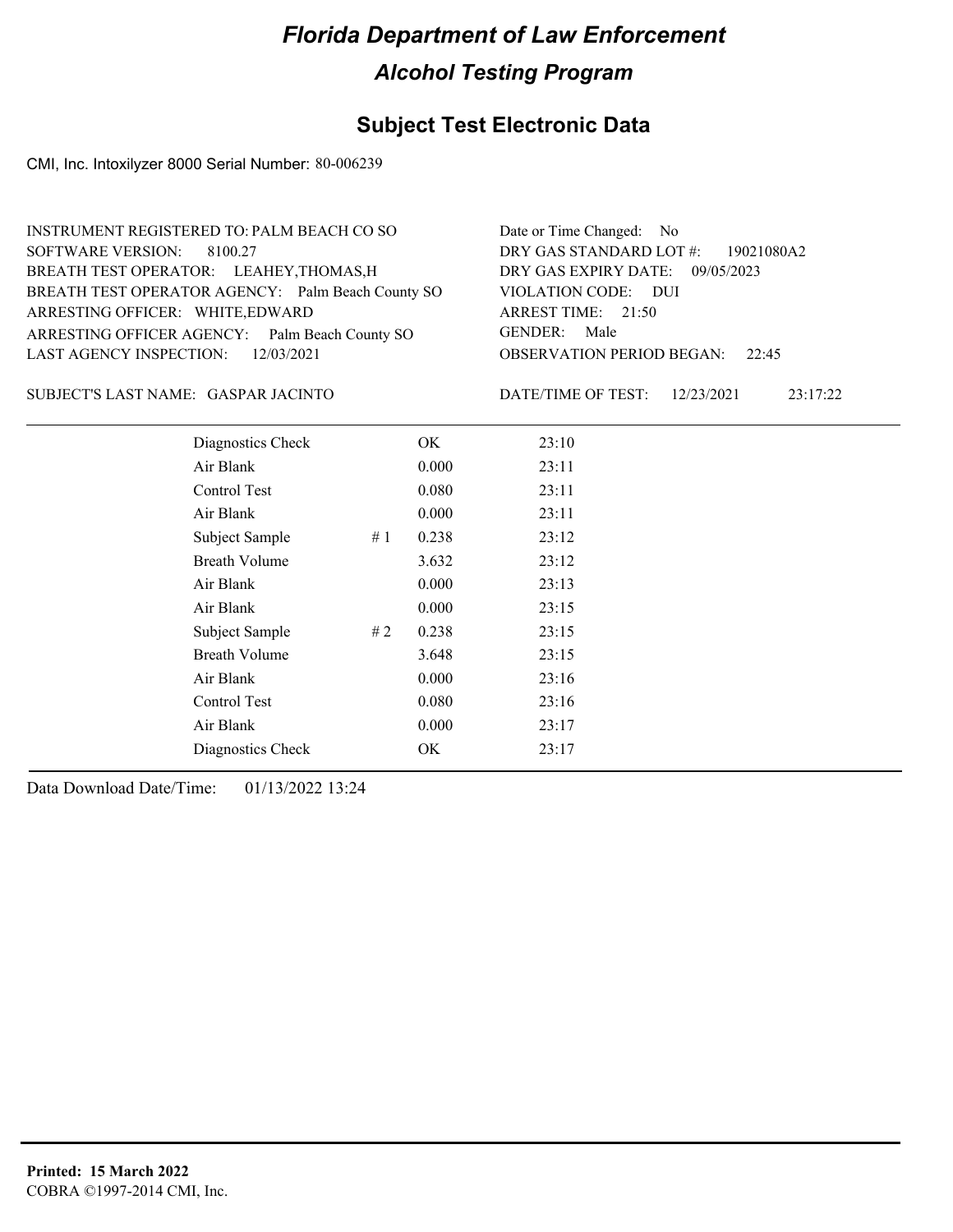## **Subject Test Electronic Data**

CMI, Inc. Intoxilyzer 8000 Serial Number: 80-006239

| INSTRUMENT REGISTERED TO: PALM BEACH CO SO        | Date or Time Changed: No                    |
|---------------------------------------------------|---------------------------------------------|
| SOFTWARE VERSION: 8100.27                         | DRY GAS STANDARD LOT #:<br>19021080A2       |
| BREATH TEST OPERATOR: LEAHEY, THOMAS, H           | DRY GAS EXPIRY DATE: 09/05/2023             |
| BREATH TEST OPERATOR AGENCY: Palm Beach County SO | VIOLATION CODE: DUI                         |
| ARRESTING OFFICER: POINTU, PATRICK                | ARREST TIME: 19:09                          |
| ARRESTING OFFICER AGENCY: Palm Beach County SO    | Male<br>GENDER:                             |
| LAST AGENCY INSPECTION: 12/03/2021                | <b>OBSERVATION PERIOD BEGAN: 19:32</b>      |
| SUBJECT'S LAST NAME: DAKOTA                       | DATE/TIME OF TEST: $12/24/2021$<br>20:08:39 |

| Diagnostics Check    |    | OK    | 19:57 |                             |
|----------------------|----|-------|-------|-----------------------------|
| Air Blank            |    | 0.000 | 19:58 |                             |
| Control Test         |    | 0.081 | 19:58 |                             |
| Air Blank            |    | 0.000 | 19:59 |                             |
| Subject Sample       | #1 | 0.116 | 20:02 | Volume Not Met              |
| <b>Breath Volume</b> |    | 0.015 | 20:02 |                             |
| Air Blank            |    | 0.000 | 20:02 |                             |
| Air Blank            |    | 0.000 | 20:04 |                             |
| Subject Sample       | #2 |       | 20:07 | <b>Subject Test Refused</b> |
| <b>Breath Volume</b> |    | 0.035 | 20:07 |                             |
| Air Blank            |    | 0.000 | 20:07 |                             |
| Control Test         |    | 0.079 | 20:08 |                             |
| Air Blank            |    | 0.000 | 20:08 |                             |
| Diagnostics Check    |    | OK.   | 20:08 |                             |
|                      |    |       |       |                             |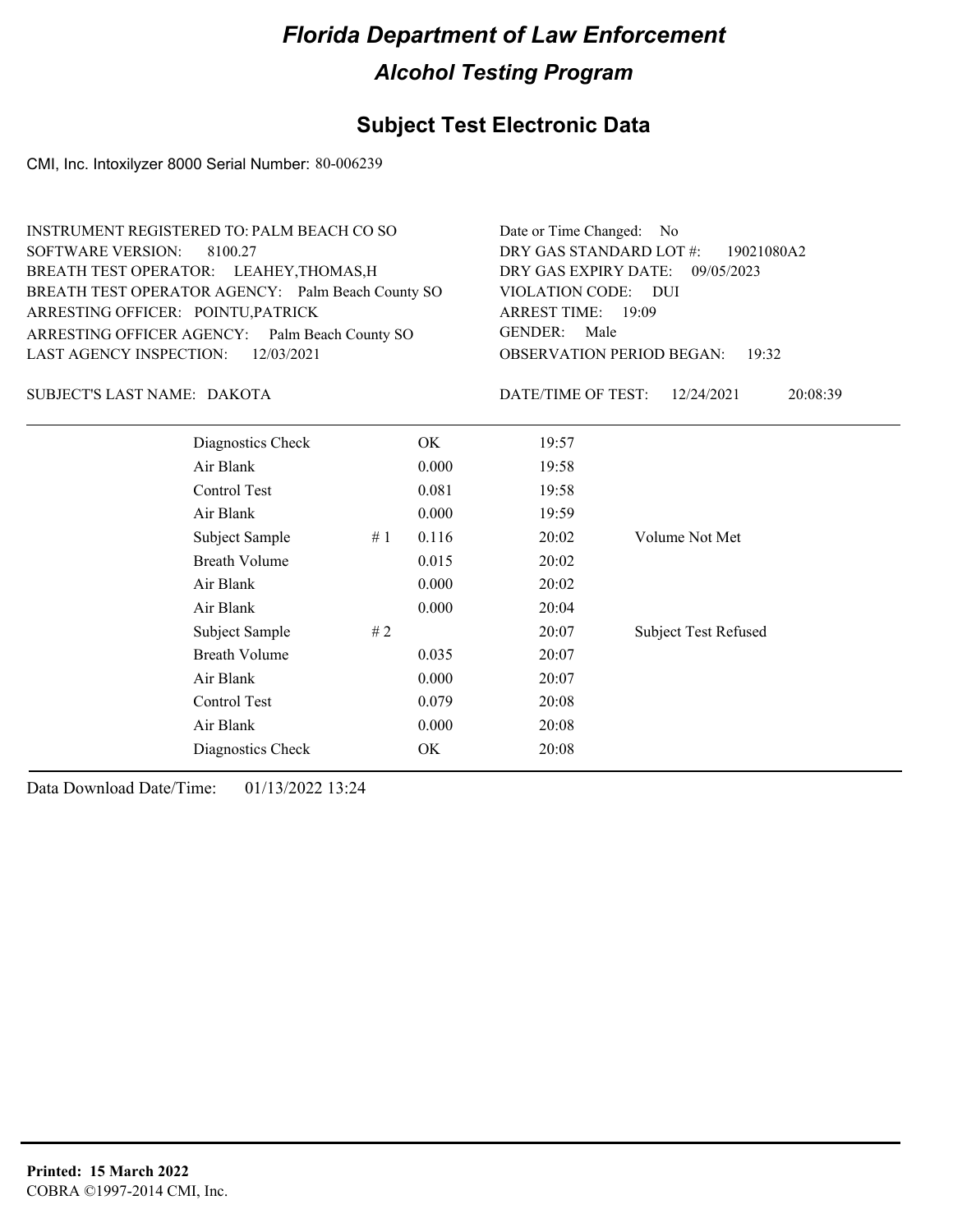## **Subject Test Electronic Data**

CMI, Inc. Intoxilyzer 8000 Serial Number: 80-006239

| INSTRUMENT REGISTERED TO: PALM BEACH CO SO        | Date or Time Changed: No               |
|---------------------------------------------------|----------------------------------------|
| SOFTWARE VERSION: 8100.27                         | DRY GAS STANDARD LOT #: 19021080A2     |
| BREATH TEST OPERATOR: LEAHEY, THOMAS, H           | DRY GAS EXPIRY DATE: 09/05/2023        |
| BREATH TEST OPERATOR AGENCY: Palm Beach County SO | VIOLATION CODE: DUI                    |
| ARRESTING OFFICER: FLINK, ANDREW                  | ARREST TIME: 21:19                     |
| ARRESTING OFFICER AGENCY: Palm Beach Gardens      | GENDER: Male                           |
| LAST AGENCY INSPECTION: 12/03/2021                | <b>OBSERVATION PERIOD BEGAN: 21:44</b> |
|                                                   |                                        |

#### ROBERTSON SUBJECT'S LAST NAME: DATE/TIME OF TEST:

DATE/TIME OF TEST: 12/24/2021 22:15:33

| Diagnostics Check    |    | OK    | 22:09 |  |
|----------------------|----|-------|-------|--|
| Air Blank            |    | 0.000 | 22:09 |  |
| Control Test         |    | 0.080 | 22:10 |  |
| Air Blank            |    | 0.000 | 22:10 |  |
| Subject Sample       | #1 | 0.031 | 22:11 |  |
| <b>Breath Volume</b> |    | 3.937 | 22:11 |  |
| Air Blank            |    | 0.000 | 22:11 |  |
| Air Blank            |    | 0.000 | 22:13 |  |
| Subject Sample       | #2 | 0.031 | 22:14 |  |
| <b>Breath Volume</b> |    | 4.710 | 22:14 |  |
| Air Blank            |    | 0.000 | 22:14 |  |
| Control Test         |    | 0.080 | 22:14 |  |
| Air Blank            |    | 0.000 | 22:15 |  |
| Diagnostics Check    |    | OK    | 22:15 |  |
|                      |    |       |       |  |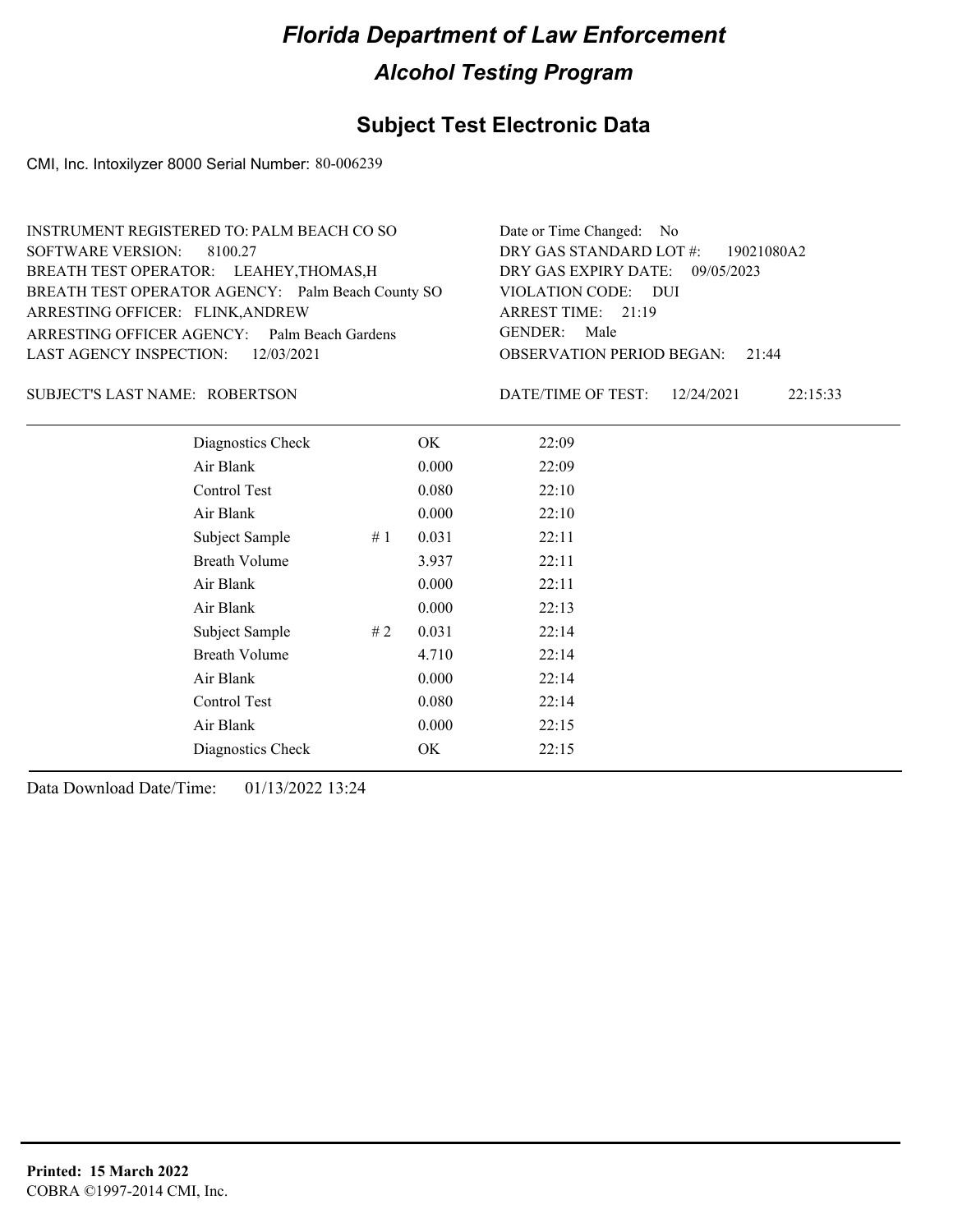## **Subject Test Electronic Data**

CMI, Inc. Intoxilyzer 8000 Serial Number: 80-006239

| INSTRUMENT REGISTERED TO: PALM BEACH CO SO        | Date or Time Changed: No               |
|---------------------------------------------------|----------------------------------------|
| SOFTWARE VERSION: 8100.27                         | DRY GAS STANDARD LOT $\#$ : 19021080A2 |
| BREATH TEST OPERATOR: LEAHEY, THOMAS, H           | DRY GAS EXPIRY DATE: 09/05/2023        |
| BREATH TEST OPERATOR AGENCY: Palm Beach County SO | VIOLATION CODE: DUI                    |
| ARRESTING OFFICER: WHITE, EDWARD                  | ARREST TIME: 23:39                     |
| ARRESTING OFFICER AGENCY: Palm Beach County SO    | GENDER: Male                           |
| LAST AGENCY INSPECTION: 12/03/2021                | <b>OBSERVATION PERIOD BEGAN: 00:18</b> |
|                                                   |                                        |

JOHNSON SUBJECT'S LAST NAME: DATE/TIME OF TEST:

DATE/TIME OF TEST: 12/25/2021 00:49:50

| Diagnostics Check    |       | OK    | 00:43 |
|----------------------|-------|-------|-------|
| Air Blank            |       | 0.000 | 00:43 |
| Control Test         |       | 0.080 | 00:44 |
| Air Blank            |       | 0.000 | 00:44 |
| Subject Sample       | #1    | 0.101 | 00:44 |
| <b>Breath Volume</b> |       | 2.644 | 00:44 |
| Air Blank            |       | 0.000 | 00:45 |
| Air Blank            |       | 0.000 | 00:47 |
| Subject Sample       | # $2$ | 0.102 | 00:48 |
| <b>Breath Volume</b> |       | 2.601 | 00:48 |
| Air Blank            |       | 0.000 | 00:48 |
| Control Test         |       | 0.080 | 00:49 |
| Air Blank            |       | 0.000 | 00:49 |
| Diagnostics Check    |       | OK    | 00:49 |
|                      |       |       |       |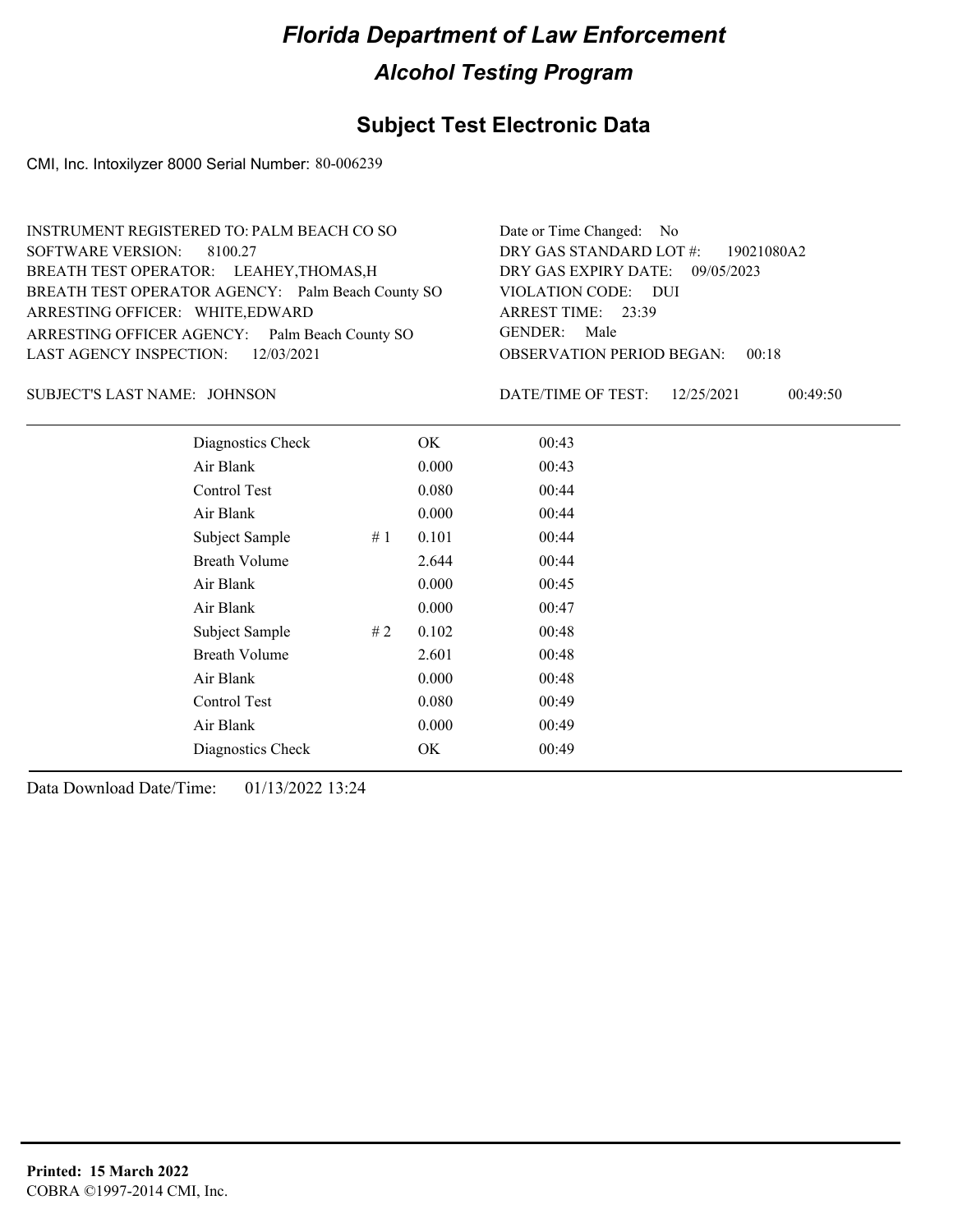## **Subject Test Electronic Data**

CMI, Inc. Intoxilyzer 8000 Serial Number: 80-006239

| INSTRUMENT REGISTERED TO: PALM BEACH CO SO        | Date or Time Changed: No               |
|---------------------------------------------------|----------------------------------------|
| SOFTWARE VERSION: 8100.27                         | DRY GAS STANDARD LOT $\#$ : 19021080A2 |
| BREATH TEST OPERATOR: LEAHEY, THOMAS, H           | DRY GAS EXPIRY DATE: 09/05/2023        |
| BREATH TEST OPERATOR AGENCY: Palm Beach County SO | VIOLATION CODE: DUI                    |
| ARRESTING OFFICER: SOLOWAY, ALAN                  | ARREST TIME: 02:51                     |
| ARRESTING OFFICER AGENCY: Palm Beach County SO    | GENDER: Male                           |
| LAST AGENCY INSPECTION: 12/03/2021                | <b>OBSERVATION PERIOD BEGAN: 03:02</b> |
|                                                   |                                        |

SUBJECT'S LAST NAME: GOMEZ SANCHEZ DATE/TIME OF TEST:

DATE/TIME OF TEST: 12/25/2021 03:52:14

| Diagnostics Check    |       | OK    | 03:42 |
|----------------------|-------|-------|-------|
| Air Blank            |       | 0.000 | 03:43 |
| Control Test         |       | 0.080 | 03:43 |
| Air Blank            |       | 0.000 | 03:44 |
| Subject Sample       | #1    | 0.151 | 03:44 |
| <b>Breath Volume</b> |       | 2.433 | 03:44 |
| Air Blank            |       | 0.000 | 03:45 |
| Air Blank            |       | 0.000 | 03:47 |
| Subject Sample       | # 2   | 0.119 | 03:47 |
| <b>Breath Volume</b> |       | 1.535 | 03:47 |
| Air Blank            |       | 0.000 | 03:48 |
| Air Blank            |       | 0.000 | 03:50 |
| Subject Sample       | # $3$ | 0.141 | 03:50 |
| <b>Breath Volume</b> |       | 3.457 | 03:50 |
| Air Blank            |       | 0.000 | 03:51 |
| Control Test         |       | 0.079 | 03:51 |
| Air Blank            |       | 0.000 | 03:52 |
| Diagnostics Check    |       | OK    | 03:52 |
|                      |       |       |       |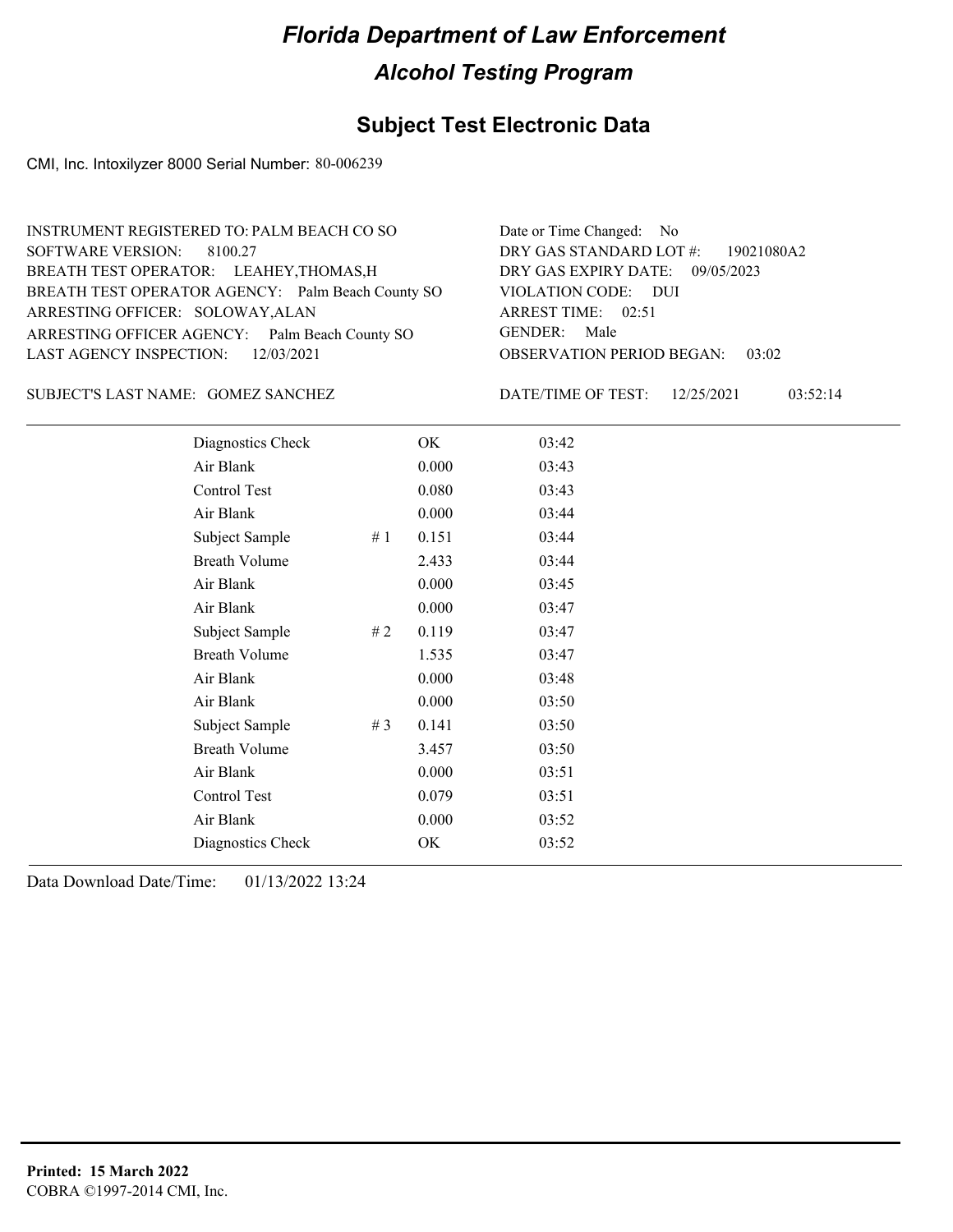## **Subject Test Electronic Data**

CMI, Inc. Intoxilyzer 8000 Serial Number: 80-006239

| INSTRUMENT REGISTERED TO: PALM BEACH CO SO        | Date or Time Changed: No               |
|---------------------------------------------------|----------------------------------------|
| SOFTWARE VERSION: 8100.27                         | DRY GAS STANDARD LOT #: 19021080A2     |
| BREATH TEST OPERATOR: LEAHEY, THOMAS, H           | DRY GAS EXPIRY DATE: 09/05/2023        |
| BREATH TEST OPERATOR AGENCY: Palm Beach County SO | VIOLATION CODE: DUI                    |
| ARRESTING OFFICER: GONZALEZ, ROBERTO              | ARREST TIME: 02:04                     |
| ARRESTING OFFICER AGENCY: Palm Beach County SO    | GENDER: Male                           |
| LAST AGENCY INSPECTION: $12/03/2021$              | <b>OBSERVATION PERIOD BEGAN: 03:32</b> |
|                                                   |                                        |

SUBJECT'S LAST NAME: CONVISER DATE/TIME OF TEST:

DATE/TIME OF TEST: 12/25/2021 04:15:00

| Diagnostics Check    |    | OK    | 04:07 |
|----------------------|----|-------|-------|
| Air Blank            |    | 0.000 | 04:08 |
| Control Test         |    | 0.079 | 04:08 |
| Air Blank            |    | 0.000 | 04:09 |
| Subject Sample       | #1 | 0.117 | 04:10 |
| <b>Breath Volume</b> |    | 1.937 | 04:10 |
| Air Blank            |    | 0.000 | 04:11 |
| Air Blank            |    | 0.000 | 04:12 |
| Subject Sample       | #2 | 0.113 | 04:13 |
| <b>Breath Volume</b> |    | 1.843 | 04:13 |
| Air Blank            |    | 0.000 | 04:14 |
| <b>Control Test</b>  |    | 0.079 | 04:14 |
| Air Blank            |    | 0.000 | 04:14 |
| Diagnostics Check    |    | OK    | 04:15 |
|                      |    |       |       |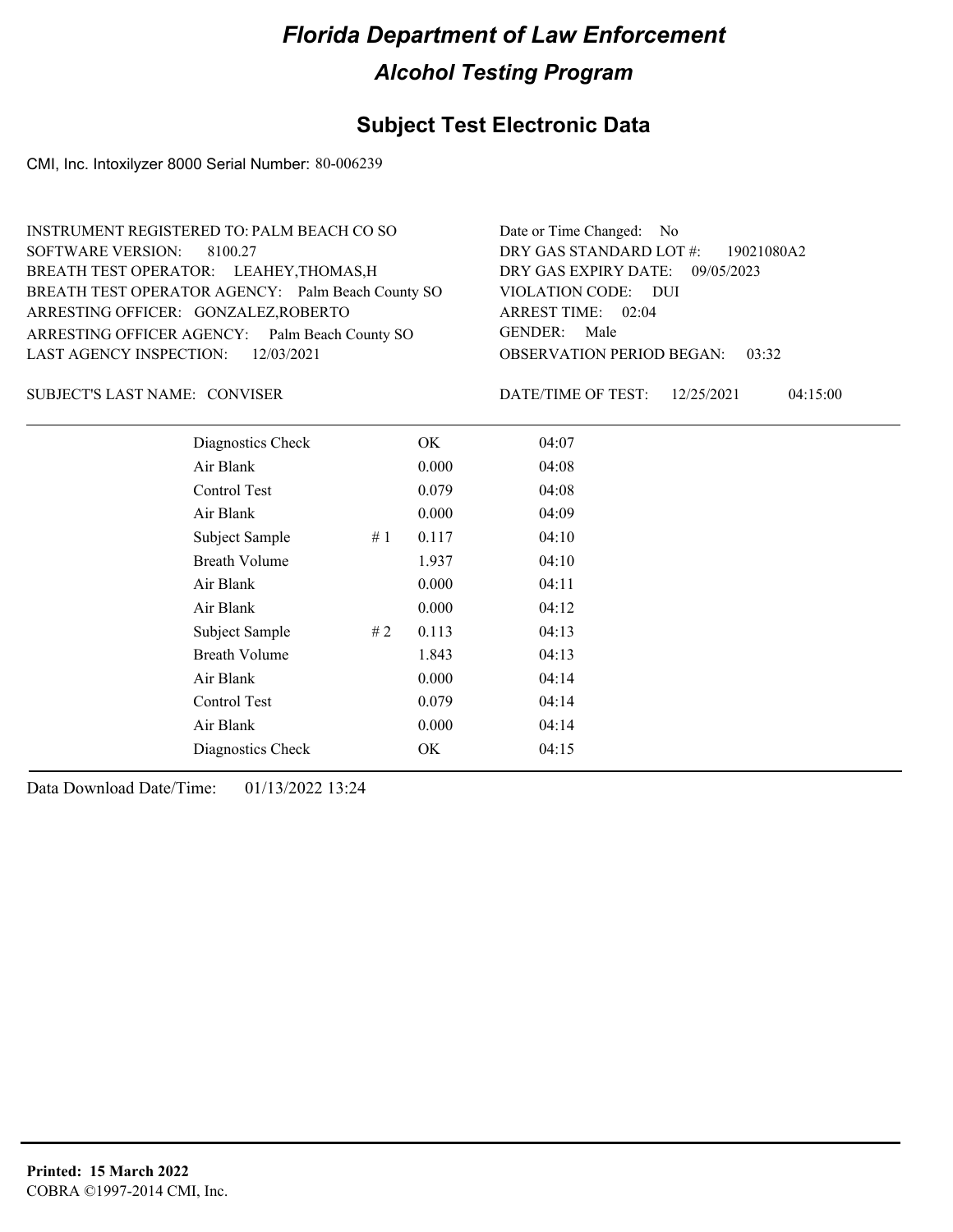## **Subject Test Electronic Data**

CMI, Inc. Intoxilyzer 8000 Serial Number: 80-006239

| INSTRUMENT REGISTERED TO: PALM BEACH CO SO        | Date or Time Changed: No               |
|---------------------------------------------------|----------------------------------------|
| SOFTWARE VERSION: 8100.27                         | DRY GAS STANDARD LOT $\#$ : 19021080A2 |
| BREATH TEST OPERATOR: LEAHEY, THOMAS, H           | DRY GAS EXPIRY DATE: 09/05/2023        |
| BREATH TEST OPERATOR AGENCY: Palm Beach County SO | VIOLATION CODE: DUI                    |
| ARRESTING OFFICER: POINTU, PATRICK                | ARREST TIME: 23:21                     |
| ARRESTING OFFICER AGENCY: Palm Beach County SO    | GENDER: Male                           |
| LAST AGENCY INSPECTION: 12/03/2021                | <b>OBSERVATION PERIOD BEGAN: 23:37</b> |
|                                                   |                                        |

SUBJECT'S LAST NAME: REMY NAME OF TEST:

DATE/TIME OF TEST: 12/26/2021 00:13:08

| Diagnostics Check    | OK    | 00:04 |
|----------------------|-------|-------|
| Air Blank            | 0.000 | 00:04 |
| Control Test         | 0.081 | 00:04 |
| Air Blank            | 0.000 | 00:05 |
| Subject Sample<br>#1 | 0.116 | 00:07 |
| <b>Breath Volume</b> | 1.234 | 00:07 |
| Air Blank            | 0.000 | 00:08 |
| Air Blank            | 0.000 | 00:10 |
| Subject Sample<br>#2 | 0.124 | 00:11 |
| <b>Breath Volume</b> | 1.644 | 00:11 |
| Air Blank            | 0.000 | 00:12 |
| Control Test         | 0.078 | 00:12 |
| Air Blank            | 0.000 | 00:13 |
| Diagnostics Check    | OK    | 00:13 |
|                      |       |       |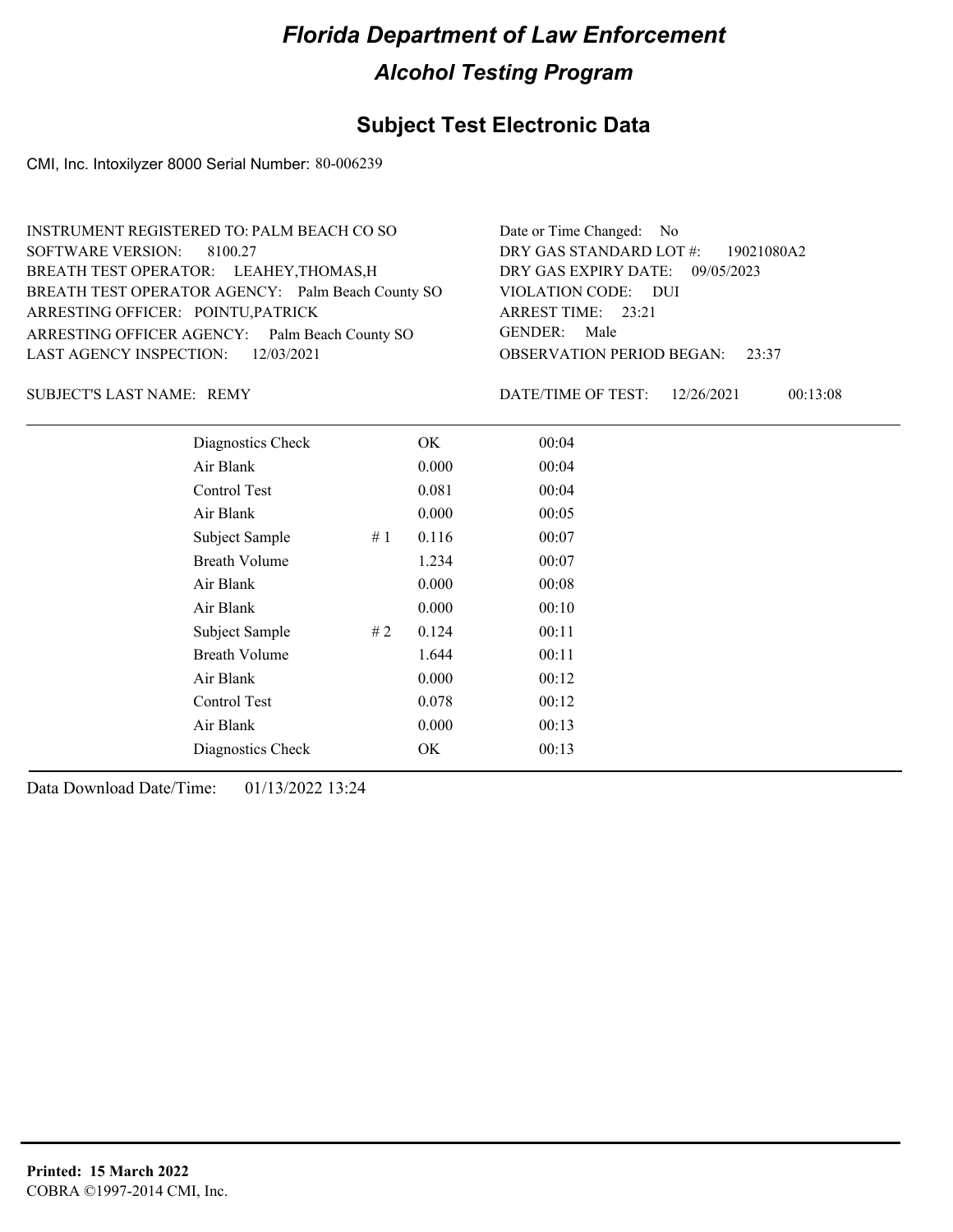## **Subject Test Electronic Data**

CMI, Inc. Intoxilyzer 8000 Serial Number: 80-006239

| INSTRUMENT REGISTERED TO: PALM BEACH CO SO        | Date or Time Changed: No               |
|---------------------------------------------------|----------------------------------------|
| SOFTWARE VERSION: 8100.27                         | DRY GAS STANDARD LOT $\#$ : 19021080A2 |
| BREATH TEST OPERATOR: LEAHEY, THOMAS, H           | DRY GAS EXPIRY DATE: 09/05/2023        |
| BREATH TEST OPERATOR AGENCY: Palm Beach County SO | VIOLATION CODE: DUI                    |
| ARRESTING OFFICER: BARRERAS, ANTHONY              | ARREST TIME: 22:20                     |
| ARRESTING OFFICER AGENCY: Palm Beach County SO    | GENDER: Male                           |
| LAST AGENCY INSPECTION: 12/03/2021                | <b>OBSERVATION PERIOD BEGAN: 23:58</b> |
|                                                   |                                        |

LAZARO RECENDIZ SUBJECT'S LAST NAME: DATE/TIME OF TEST:

DATE/TIME OF TEST: 12/26/2021 00:41:46

| Diagnostics Check    |    | OK    | 00:35 |
|----------------------|----|-------|-------|
| Air Blank            |    | 0.000 | 00:35 |
| Control Test         |    | 0.079 | 00:35 |
| Air Blank            |    | 0.000 | 00:36 |
| Subject Sample       | #1 | 0.104 | 00:37 |
| <b>Breath Volume</b> |    | 2.082 | 00:37 |
| Air Blank            |    | 0.000 | 00:37 |
| Air Blank            |    | 0.000 | 00:39 |
| Subject Sample       | #2 | 0.106 | 00:40 |
| <b>Breath Volume</b> |    | 2.671 | 00:40 |
| Air Blank            |    | 0.000 | 00:40 |
| Control Test         |    | 0.079 | 00:41 |
| Air Blank            |    | 0.000 | 00:41 |
| Diagnostics Check    |    | OK    | 00:41 |
|                      |    |       |       |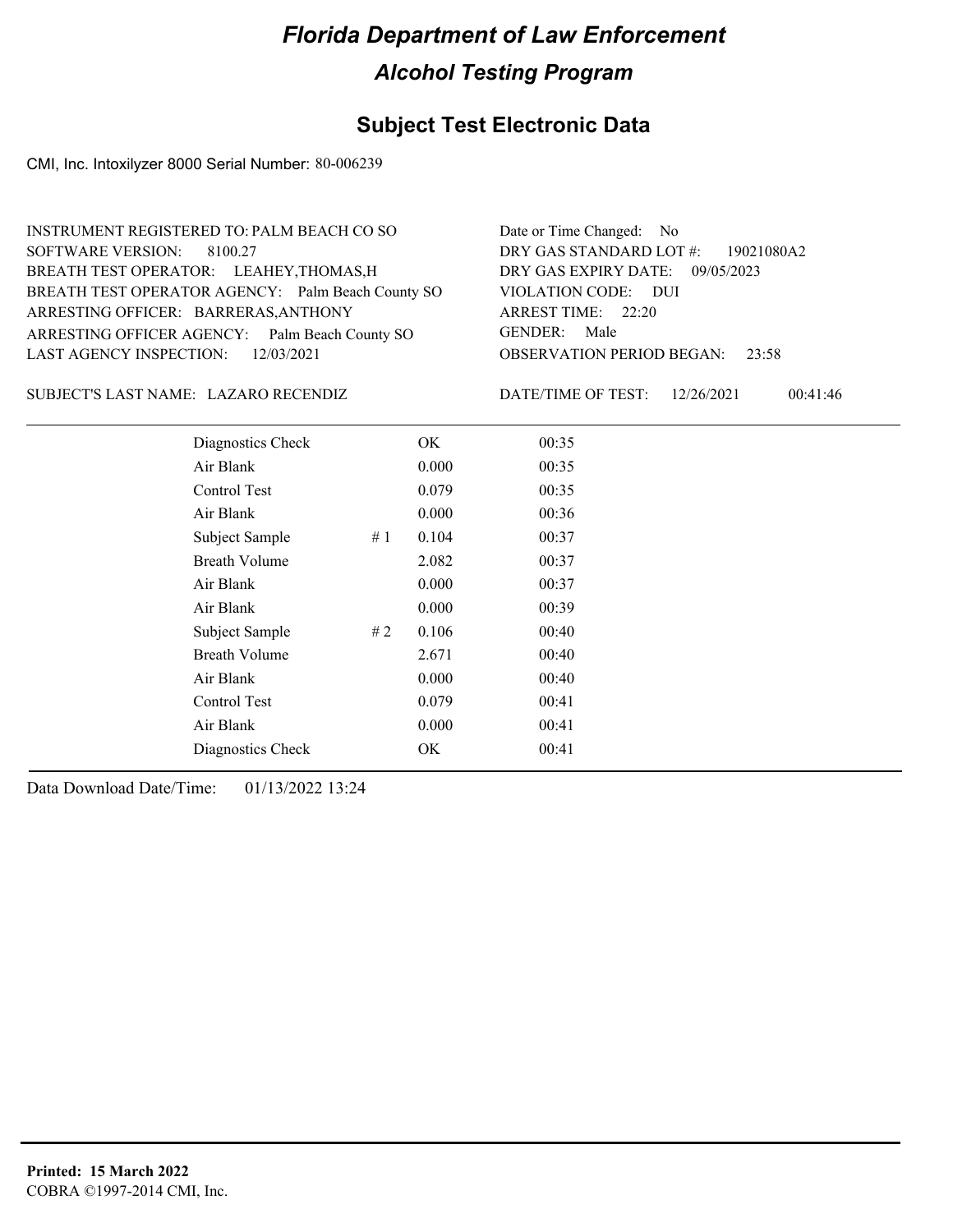## **Subject Test Electronic Data**

CMI, Inc. Intoxilyzer 8000 Serial Number: 80-006239

| INSTRUMENT REGISTERED TO: PALM BEACH CO SO        | Date or Time Changed: No               |
|---------------------------------------------------|----------------------------------------|
| SOFTWARE VERSION: 8100.27                         | DRY GAS STANDARD LOT $\#$ : 19021080A2 |
| BREATH TEST OPERATOR: OWEN, SUE,                  | DRY GAS EXPIRY DATE: 09/05/2023        |
| BREATH TEST OPERATOR AGENCY: Palm Beach County SO | VIOLATION CODE: DUI                    |
| ARRESTING OFFICER: POINTU, PATRICK                | ARREST TIME: 20:11                     |
| ARRESTING OFFICER AGENCY: Palm Beach County SO    | GENDER: Male                           |
| LAST AGENCY INSPECTION: 12/03/2021                | <b>OBSERVATION PERIOD BEGAN: 20:35</b> |
|                                                   |                                        |

SUBJECT'S LAST NAME: MORALES BERDUO DATE/TIME OF TEST:

DATE/TIME OF TEST: 12/26/2021 21:10:43

| Diagnostics Check    |    | OK    | 21:03 |
|----------------------|----|-------|-------|
| Air Blank            |    | 0.000 | 21:03 |
| Control Test         |    | 0.080 | 21:03 |
| Air Blank            |    | 0.000 | 21:04 |
| Subject Sample       | #1 | 0.202 | 21:06 |
| <b>Breath Volume</b> |    | 2.523 | 21:06 |
| Air Blank            |    | 0.000 | 21:06 |
| Air Blank            |    | 0.000 | 21:08 |
| Subject Sample       | #2 | 0.203 | 21:09 |
| <b>Breath Volume</b> |    | 1.824 | 21:09 |
| Air Blank            |    | 0.000 | 21:09 |
| Control Test         |    | 0.080 | 21:10 |
| Air Blank            |    | 0.000 | 21:10 |
| Diagnostics Check    |    | OK    | 21:10 |
|                      |    |       |       |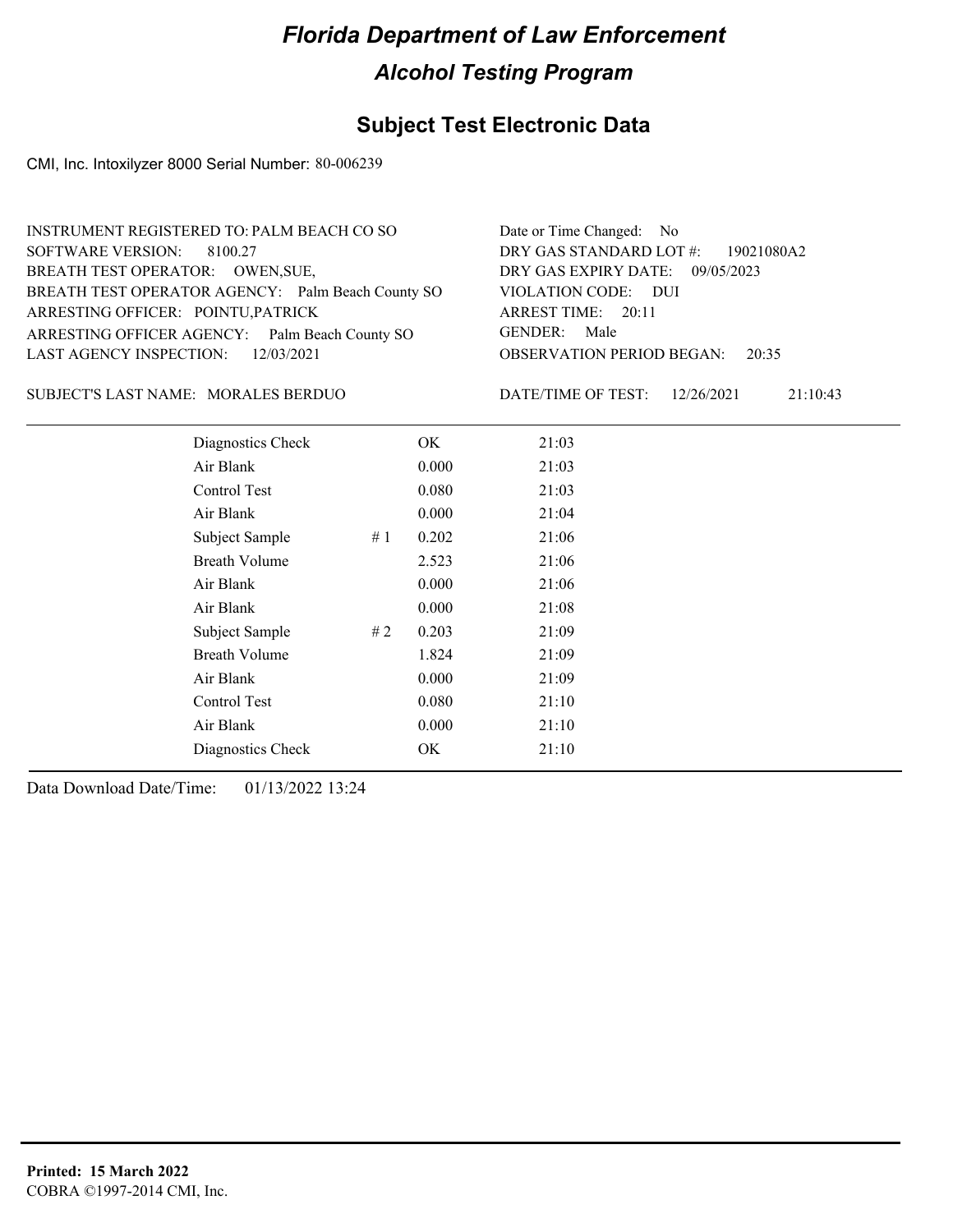## **Subject Test Electronic Data**

CMI, Inc. Intoxilyzer 8000 Serial Number: 80-006239

| INSTRUMENT REGISTERED TO: PALM BEACH CO SO        | Date or Time Changed: No               |
|---------------------------------------------------|----------------------------------------|
| SOFTWARE VERSION: 8100.27                         | DRY GAS STANDARD LOT $\#$ : 19021080A2 |
| BREATH TEST OPERATOR: RAGIN, RENEE, M             | DRY GAS EXPIRY DATE: 09/05/2023        |
| BREATH TEST OPERATOR AGENCY: Palm Beach County SO | VIOLATION CODE: DUI                    |
| ARRESTING OFFICER: ODEA, PATRICK                  | ARREST TIME: 03:08                     |
| ARRESTING OFFICER AGENCY: Palm Beach PD           | GENDER: Male                           |
| LAST AGENCY INSPECTION: $12/03/2021$              | <b>OBSERVATION PERIOD BEGAN: 04:20</b> |
|                                                   |                                        |

HAYES SUBJECT'S LAST NAME: DATE/TIME OF TEST:

DATE/TIME OF TEST: 12/27/2021 04:56:22

| Diagnostics Check    |    | OK    | 04:49 |
|----------------------|----|-------|-------|
| Air Blank            |    | 0.000 | 04:50 |
| Control Test         |    | 0.080 | 04:50 |
| Air Blank            |    | 0.000 | 04:50 |
| Subject Sample       | #1 | 0.148 | 04:52 |
| <b>Breath Volume</b> |    | 2.871 | 04:52 |
| Air Blank            |    | 0.000 | 04:52 |
| Air Blank            |    | 0.000 | 04:54 |
| Subject Sample       | #2 | 0.148 | 04:54 |
| <b>Breath Volume</b> |    | 1.636 | 04:54 |
| Air Blank            |    | 0.000 | 04:55 |
| <b>Control Test</b>  |    | 0.079 | 04:55 |
| Air Blank            |    | 0.000 | 04:56 |
| Diagnostics Check    |    | OK    | 04:56 |
|                      |    |       |       |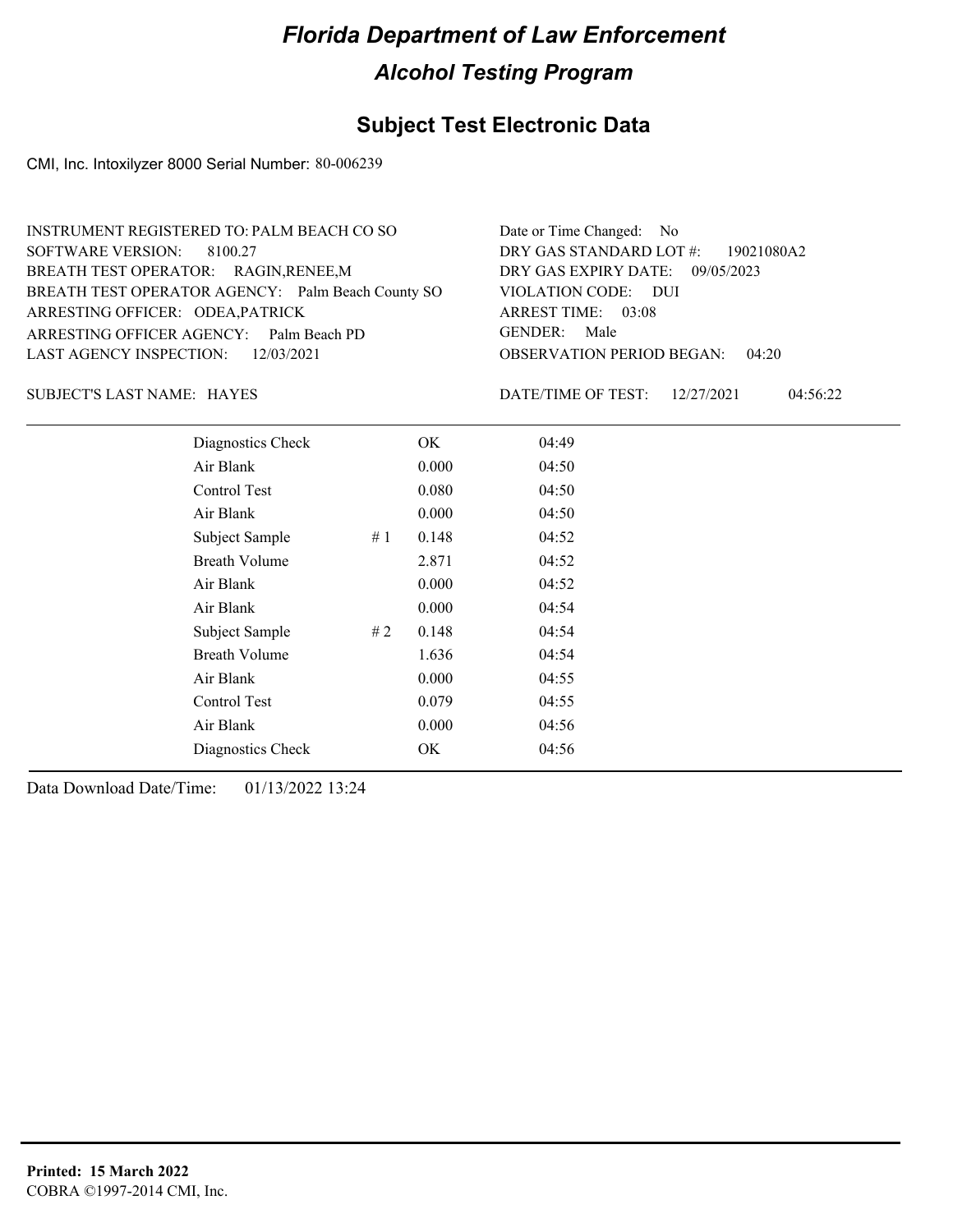## **Subject Test Electronic Data**

CMI, Inc. Intoxilyzer 8000 Serial Number: 80-006239

| INSTRUMENT REGISTERED TO: PALM BEACH CO SO        | Date or Time Changed: No               |
|---------------------------------------------------|----------------------------------------|
| SOFTWARE VERSION: 8100.27                         | DRY GAS STANDARD LOT #: 19021080A2     |
| BREATH TEST OPERATOR: RAGIN, RENEE, M             | DRY GAS EXPIRY DATE: 09/05/2023        |
| BREATH TEST OPERATOR AGENCY: Palm Beach County SO | VIOLATION CODE: DUI                    |
| ARRESTING OFFICER: WALKER, JODI                   | ARREST TIME: 22:57                     |
| ARRESTING OFFICER AGENCY: Palm Beach County SO    | GENDER: Male                           |
| LAST AGENCY INSPECTION: 12/03/2021                | <b>OBSERVATION PERIOD BEGAN:</b> 23:18 |
|                                                   |                                        |

SUBJECT'S LAST NAME: POL TOL **Example 20 SUBJECT'S LAST NAME:** POL TOL

DATE/TIME OF TEST: 12/28/2021 23:51:13

| Diagnostics Check    |    | OK    | 23:44 |
|----------------------|----|-------|-------|
| Air Blank            |    | 0.000 | 23:45 |
| Control Test         |    | 0.080 | 23:45 |
| Air Blank            |    | 0.000 | 23:45 |
| Subject Sample       | #1 | 0.262 | 23:46 |
| <b>Breath Volume</b> |    | 2.054 | 23:46 |
| Air Blank            |    | 0.000 | 23:47 |
| Air Blank            |    | 0.000 | 23:49 |
| Subject Sample       | #2 | 0.269 | 23:49 |
| <b>Breath Volume</b> |    | 1.843 | 23:49 |
| Air Blank            |    | 0.000 | 23:50 |
| Control Test         |    | 0.079 | 23:50 |
| Air Blank            |    | 0.000 | 23:51 |
| Diagnostics Check    |    | OK    | 23:51 |
|                      |    |       |       |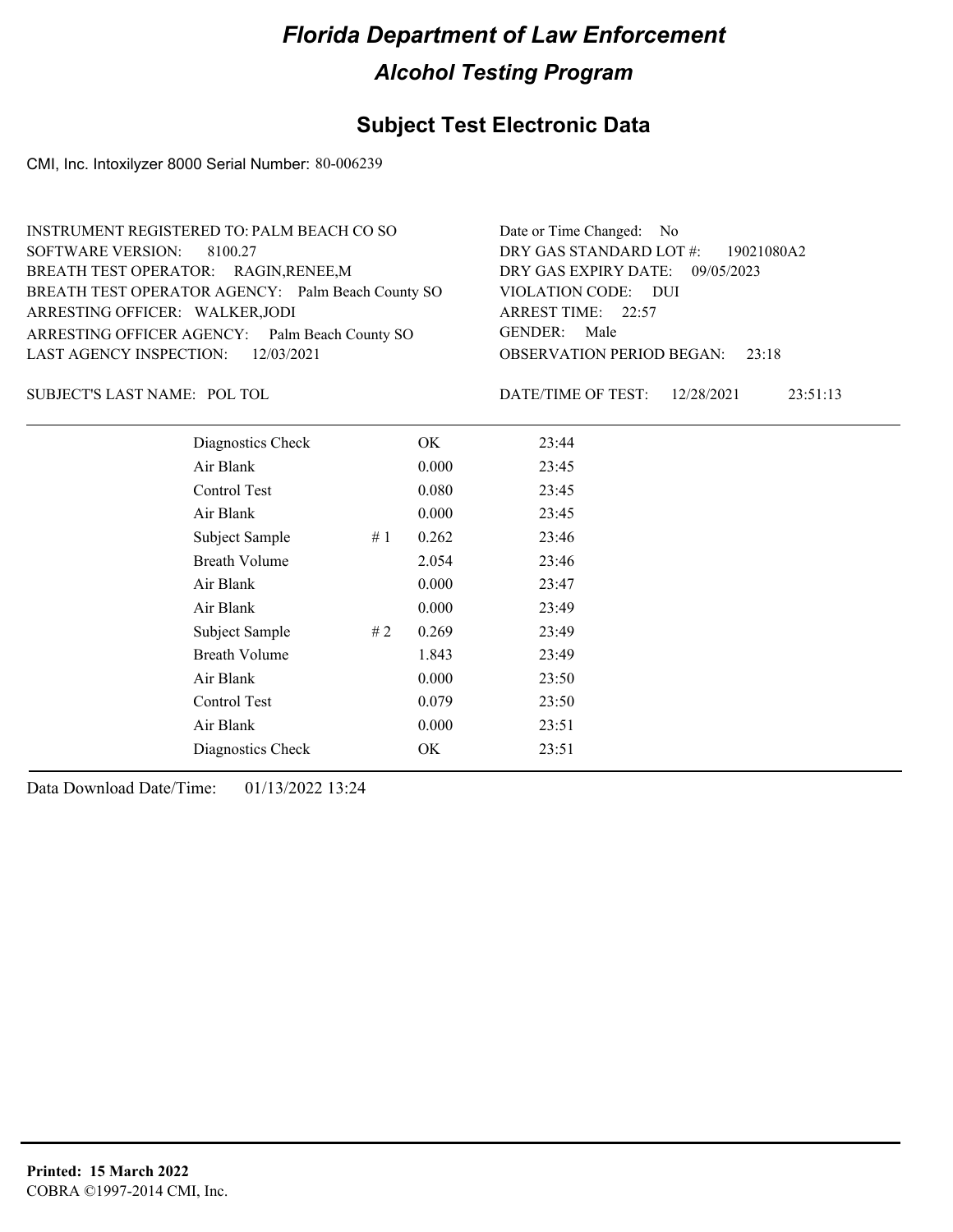## **Subject Test Electronic Data**

CMI, Inc. Intoxilyzer 8000 Serial Number: 80-006239

| INSTRUMENT REGISTERED TO: PALM BEACH CO SO        | Date or Time Changed: No               |
|---------------------------------------------------|----------------------------------------|
| SOFTWARE VERSION: 8100.27                         | DRY GAS STANDARD LOT #: 19021080A2     |
| BREATH TEST OPERATOR: LEAHEY, THOMAS, H           | DRY GAS EXPIRY DATE: 09/05/2023        |
| BREATH TEST OPERATOR AGENCY: Palm Beach County SO | VIOLATION CODE: DUI                    |
| ARRESTING OFFICER: THOMAS, MICAH                  | ARREST TIME: 23:20                     |
| ARRESTING OFFICER AGENCY: Palm Beach County SO    | GENDER: Male                           |
| LAST AGENCY INSPECTION: $12/03/2021$              | <b>OBSERVATION PERIOD BEGAN: 00:00</b> |
|                                                   |                                        |

#### SUBJECT'S LAST NAME: SANCHEZ SANCHEZ DATE/TIME OF TEST:

DATE/TIME OF TEST: 12/30/2021 00:36:25

| Diagnostics Check    | OK    | 00:27 |  |
|----------------------|-------|-------|--|
| Air Blank            | 0.000 | 00:27 |  |
| Control Test         | 0.080 | 00:28 |  |
| Air Blank            | 0.000 | 00:28 |  |
| Subject Sample<br>#1 | 0.046 | 00:31 |  |
| <b>Breath Volume</b> | 1.277 | 00:31 |  |
| Air Blank            | 0.000 | 00:32 |  |
| Air Blank            | 0.000 | 00:33 |  |
| Subject Sample<br>#2 | 0.044 | 00:34 |  |
| <b>Breath Volume</b> | 1.351 | 00:34 |  |
| Air Blank            | 0.000 | 00:35 |  |
| Control Test         | 0.079 | 00:35 |  |
| Air Blank            | 0.000 | 00:36 |  |
| Diagnostics Check    | OK    | 00:36 |  |
|                      |       |       |  |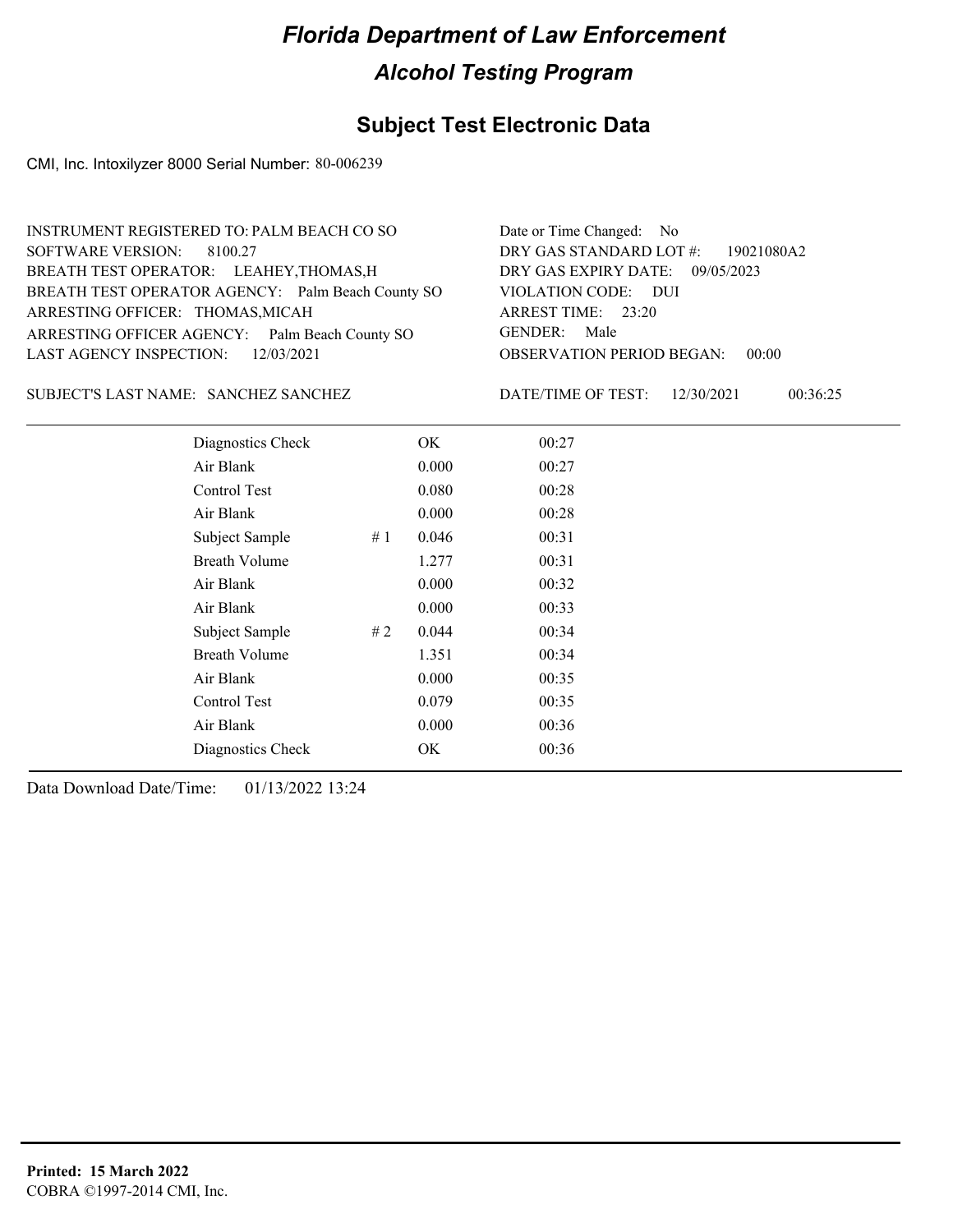## **Subject Test Electronic Data**

CMI, Inc. Intoxilyzer 8000 Serial Number: 80-006239

| INSTRUMENT REGISTERED TO: PALM BEACH CO SO        | Date or Time Changed: No               |
|---------------------------------------------------|----------------------------------------|
| SOFTWARE VERSION: 8100.27                         | DRY GAS STANDARD LOT #: 19021080A2     |
| BREATH TEST OPERATOR: LEAHEY, THOMAS, H           | DRY GAS EXPIRY DATE: 09/05/2023        |
| BREATH TEST OPERATOR AGENCY: Palm Beach County SO | VIOLATION CODE: DUI                    |
| ARRESTING OFFICER: BENNETT, JONATHAN              | ARREST TIME: 02:24                     |
| ARRESTING OFFICER AGENCY: Riviera Beach PD        | GENDER: Male                           |
| LAST AGENCY INSPECTION: 12/03/2021                | <b>OBSERVATION PERIOD BEGAN: 02:49</b> |
|                                                   |                                        |

#### SUBJECT'S LAST NAME: HULCOLM DATE/TIME OF TEST:

DATE/TIME OF TEST: 12/30/2021 03:21:11

| Diagnostics Check    |    | OK    | 03:14 |
|----------------------|----|-------|-------|
| Air Blank            |    | 0.000 | 03:15 |
| Control Test         |    | 0.080 | 03:15 |
| Air Blank            |    | 0.000 | 03:15 |
| Subject Sample       | #1 | 0.000 | 03:16 |
| <b>Breath Volume</b> |    | 1.914 | 03:16 |
| Air Blank            |    | 0.000 | 03:17 |
| Air Blank            |    | 0.000 | 03:19 |
| Subject Sample       | #2 | 0.000 | 03:19 |
| <b>Breath Volume</b> |    | 1.875 | 03:19 |
| Air Blank            |    | 0.000 | 03:20 |
| Control Test         |    | 0.080 | 03:20 |
| Air Blank            |    | 0.000 | 03:21 |
| Diagnostics Check    |    | OK    | 03:21 |
|                      |    |       |       |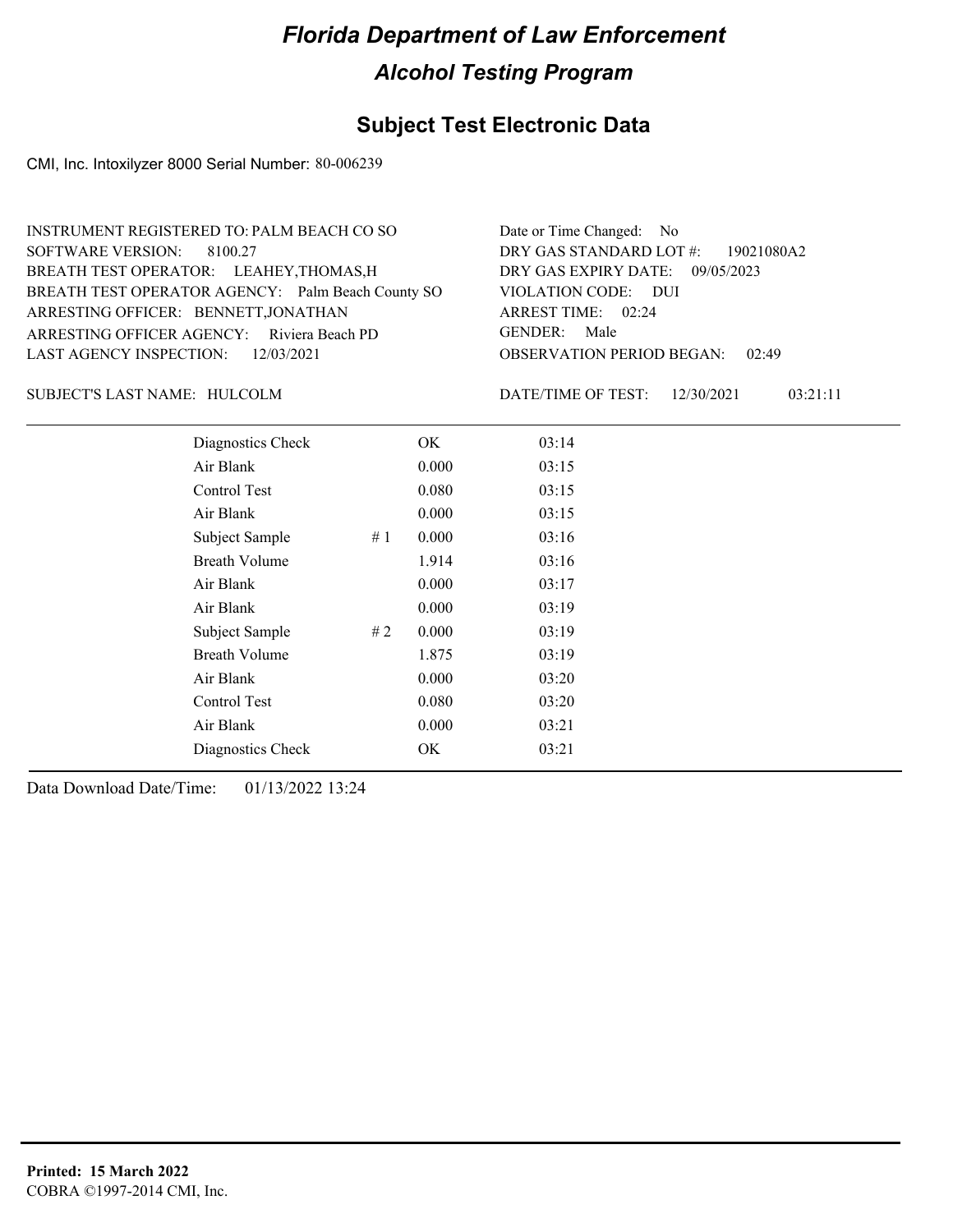## **Subject Test Electronic Data**

CMI, Inc. Intoxilyzer 8000 Serial Number: 80-006239

| INSTRUMENT REGISTERED TO: PALM BEACH CO SO        | Date or Time Changed: No               |
|---------------------------------------------------|----------------------------------------|
| SOFTWARE VERSION: 8100.27                         | DRY GAS STANDARD LOT #: 19021080A2     |
| BREATH TEST OPERATOR: LEAHEY, THOMAS, H           | DRY GAS EXPIRY DATE: 09/05/2023        |
| BREATH TEST OPERATOR AGENCY: Palm Beach County SO | VIOLATION CODE: DUI                    |
| ARRESTING OFFICER: FLINK, ANDREW                  | ARREST TIME: 22:05                     |
| ARRESTING OFFICER AGENCY: Palm Beach Gardens      | GENDER: Male                           |
| LAST AGENCY INSPECTION: 12/03/2021                | <b>OBSERVATION PERIOD BEGAN:</b> 22:35 |
|                                                   |                                        |

SKAAR SUBJECT'S LAST NAME: DATE/TIME OF TEST:

DATE/TIME OF TEST: 12/30/2021 23:06:46

| Diagnostics Check    |    | OK    | 23:00 |
|----------------------|----|-------|-------|
| Air Blank            |    | 0.000 | 23:00 |
| Control Test         |    | 0.079 | 23:01 |
| Air Blank            |    | 0.000 | 23:01 |
| Subject Sample       | #1 | 0.167 | 23:02 |
| <b>Breath Volume</b> |    | 3.187 | 23:02 |
| Air Blank            |    | 0.000 | 23:02 |
| Air Blank            |    | 0.000 | 23:04 |
| Subject Sample       | #2 | 0.163 | 23:05 |
| <b>Breath Volume</b> |    | 2.863 | 23:05 |
| Air Blank            |    | 0.000 | 23:05 |
| <b>Control Test</b>  |    | 0.080 | 23:06 |
| Air Blank            |    | 0.000 | 23:06 |
| Diagnostics Check    |    | OK    | 23:06 |
|                      |    |       |       |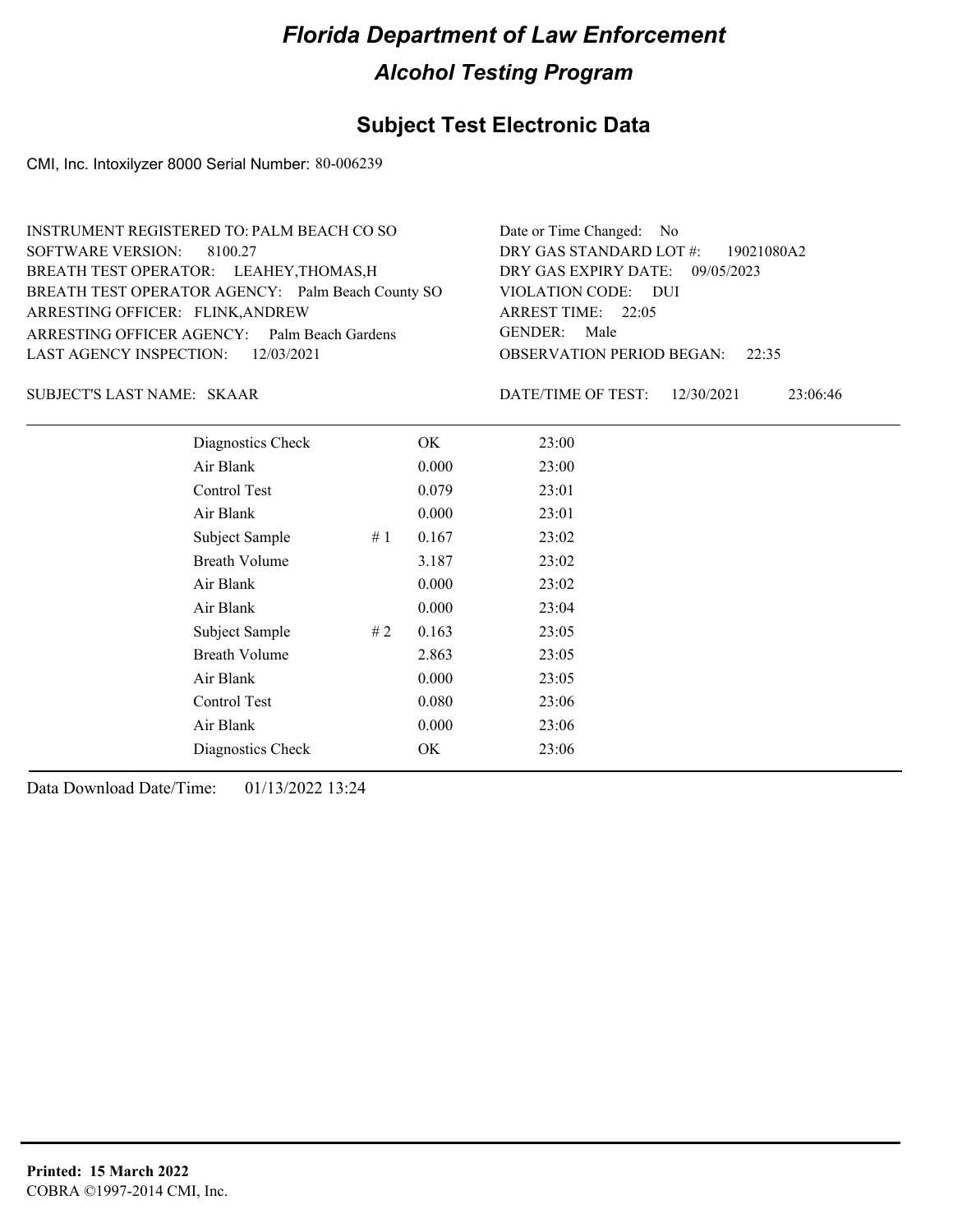## **Subject Test Electronic Data**

CMI, Inc. Intoxilyzer 8000 Serial Number: 80-006239

| INSTRUMENT REGISTERED TO: PALM BEACH CO SO        | Date or Time Changed: No               |
|---------------------------------------------------|----------------------------------------|
| SOFTWARE VERSION: 8100.27                         | DRY GAS STANDARD LOT $\#$ : 19021080A2 |
| BREATH TEST OPERATOR: LEAHEY, THOMAS, H           | DRY GAS EXPIRY DATE: 09/05/2023        |
| BREATH TEST OPERATOR AGENCY: Palm Beach County SO | VIOLATION CODE: DUI                    |
| ARRESTING OFFICER: KYSOR, MITCHELL                | ARREST TIME: 23:13                     |
| ARRESTING OFFICER AGENCY: Palm Beach County SO    | GENDER: Male                           |
| LAST AGENCY INSPECTION: $12/03/2021$              | <b>OBSERVATION PERIOD BEGAN: 00:16</b> |
|                                                   |                                        |

CALIHUA SANDOVAL SUBJECT'S LAST NAME: DATE/TIME OF TEST:

DATE/TIME OF TEST: 12/31/2021 00:51:01

| Diagnostics Check    |    | OK    | 00:42 |  |
|----------------------|----|-------|-------|--|
| Air Blank            |    | 0.000 | 00:42 |  |
| Control Test         |    | 0.080 | 00:42 |  |
| Air Blank            |    | 0.000 | 00:43 |  |
| Subject Sample       | #1 | 0.222 | 00:45 |  |
| <b>Breath Volume</b> |    | 2.300 | 00:45 |  |
| Air Blank            |    | 0.000 | 00:46 |  |
| Air Blank            |    | 0.000 | 00:48 |  |
| Subject Sample       | #2 | 0.221 | 00:49 |  |
| <b>Breath Volume</b> |    | 2.566 | 00:49 |  |
| Air Blank            |    | 0.000 | 00:50 |  |
| Control Test         |    | 0.079 | 00:50 |  |
| Air Blank            |    | 0.000 | 00:50 |  |
| Diagnostics Check    |    | OK    | 00:51 |  |
|                      |    |       |       |  |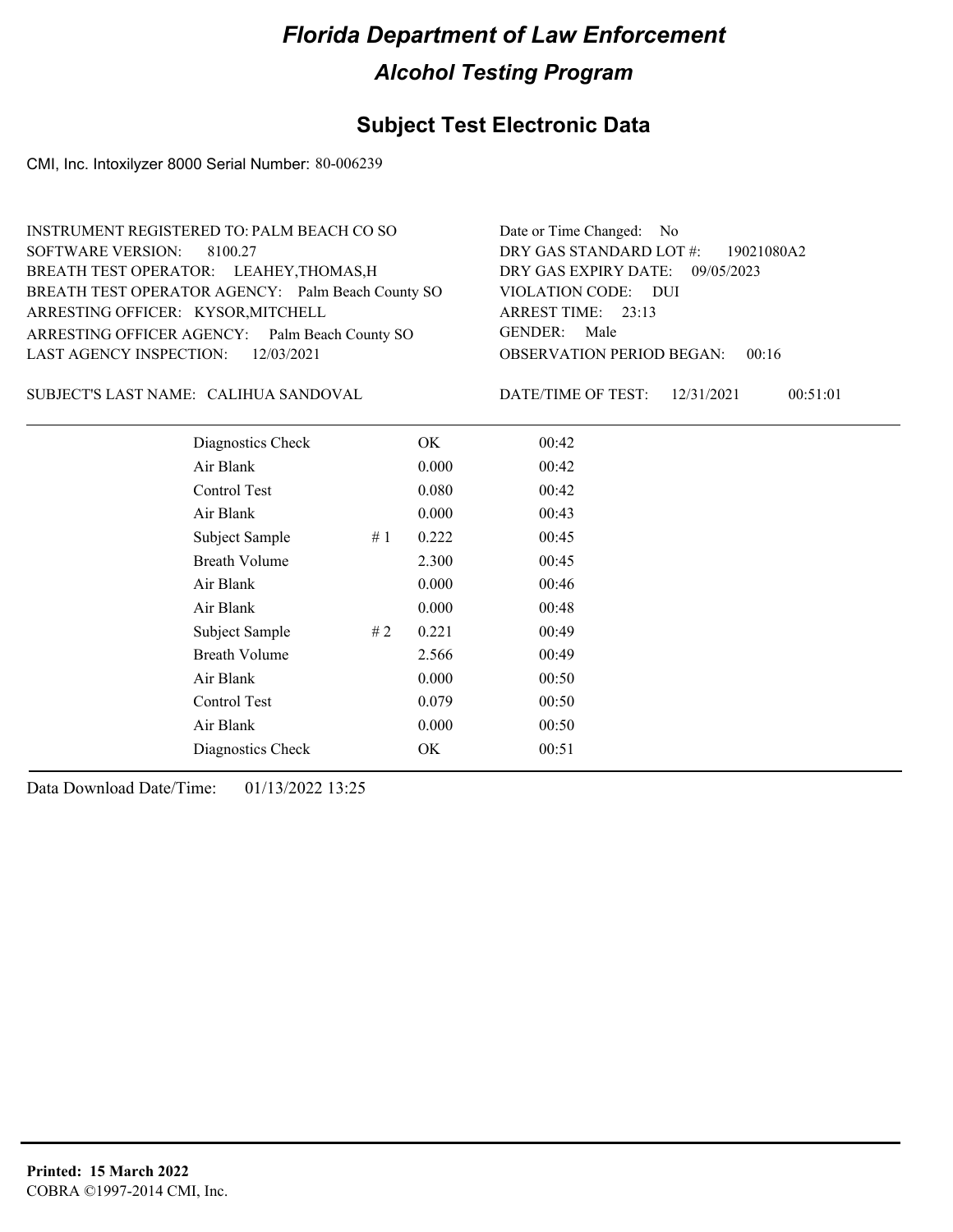## **Subject Test Electronic Data**

CMI, Inc. Intoxilyzer 8000 Serial Number: 80-006239

| INSTRUMENT REGISTERED TO: PALM BEACH CO SO        | Date or Time Changed: No               |
|---------------------------------------------------|----------------------------------------|
| SOFTWARE VERSION: 8100.27                         | DRY GAS STANDARD LOT #: 19021080A2     |
| BREATH TEST OPERATOR: LEAHEY, THOMAS, H           | DRY GAS EXPIRY DATE: 09/05/2023        |
| BREATH TEST OPERATOR AGENCY: Palm Beach County SO | VIOLATION CODE: DUI                    |
| ARRESTING OFFICER: POINTU, PATRICK                | ARREST TIME: 01:06                     |
| ARRESTING OFFICER AGENCY: Palm Beach County SO    | GENDER: Male                           |
| LAST AGENCY INSPECTION: $12/03/2021$              | <b>OBSERVATION PERIOD BEGAN: 01:44</b> |
|                                                   |                                        |

#### SUBJECT'S LAST NAME: WHEELER DATE/TIME OF TEST:

DATE/TIME OF TEST: 12/31/2021 02:16:00

| Diagnostics Check    |    | OK    | 02:09 |
|----------------------|----|-------|-------|
| Air Blank            |    | 0.000 | 02:09 |
| Control Test         |    | 0.080 | 02:10 |
| Air Blank            |    | 0.000 | 02:10 |
| Subject Sample       | #1 | 0.190 | 02:11 |
| <b>Breath Volume</b> |    | 2.292 | 02:11 |
| Air Blank            |    | 0.000 | 02:12 |
| Air Blank            |    | 0.000 | 02:13 |
| Subject Sample       | #2 | 0.203 | 02:14 |
| <b>Breath Volume</b> |    | 2.152 | 02:14 |
| Air Blank            |    | 0.000 | 02:15 |
| Control Test         |    | 0.079 | 02:15 |
| Air Blank            |    | 0.000 | 02:15 |
| Diagnostics Check    |    | OK    | 02:16 |
|                      |    |       |       |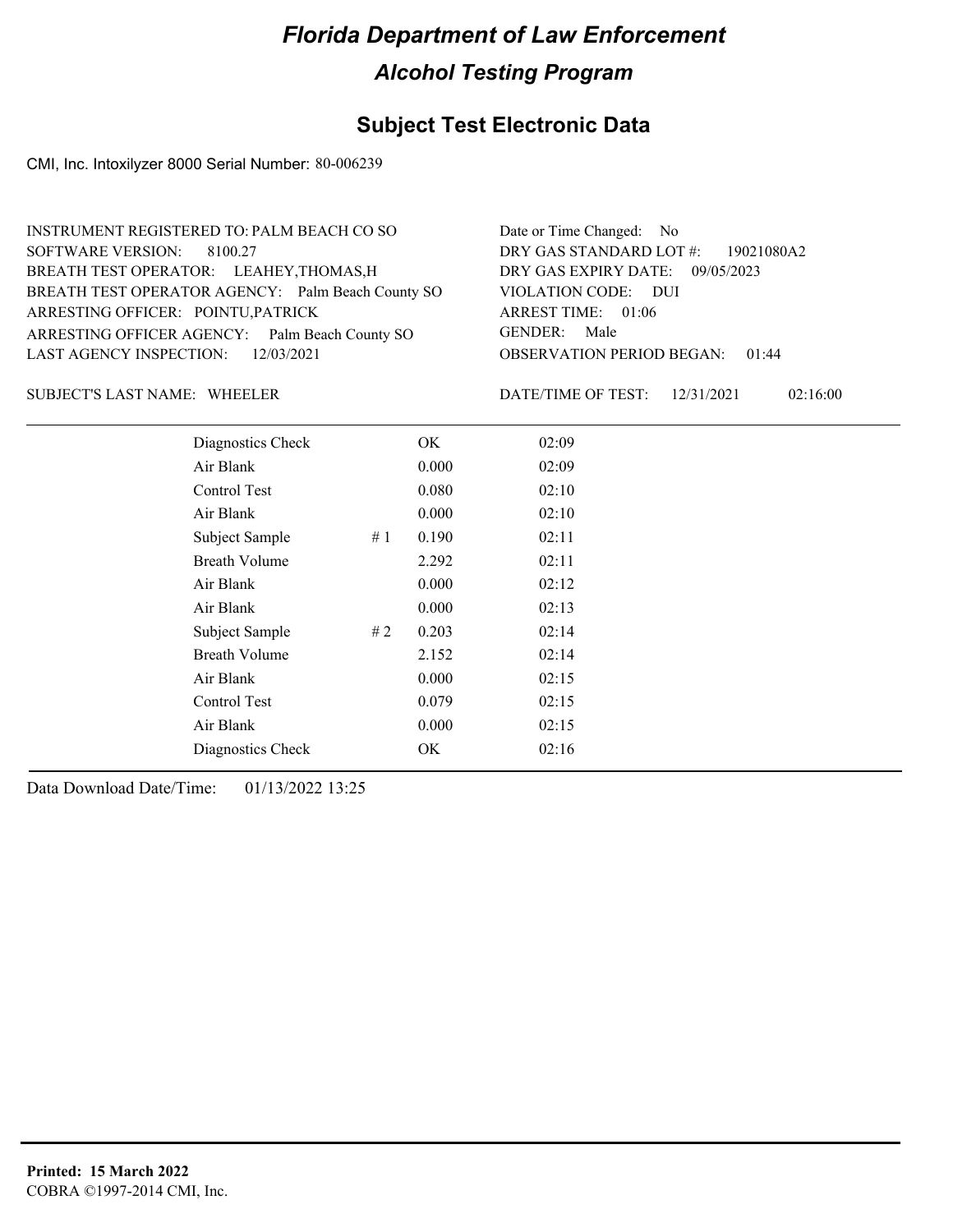## **Subject Test Electronic Data**

CMI, Inc. Intoxilyzer 8000 Serial Number: 80-006239

| INSTRUMENT REGISTERED TO: PALM BEACH CO SO        | Date or Time Changed: No               |
|---------------------------------------------------|----------------------------------------|
| SOFTWARE VERSION: 8100.27                         | DRY GAS STANDARD LOT #: 19021080A2     |
| BREATH TEST OPERATOR: LEAHEY, THOMAS, H           | DRY GAS EXPIRY DATE: 09/05/2023        |
| BREATH TEST OPERATOR AGENCY: Palm Beach County SO | VIOLATION CODE: DUI                    |
| ARRESTING OFFICER: WHITE, EDWARD                  | ARREST TIME: 03:41                     |
| ARRESTING OFFICER AGENCY: Palm Beach County SO    | GENDER: Female                         |
| LAST AGENCY INSPECTION: $12/03/2021$              | <b>OBSERVATION PERIOD BEGAN: 03:50</b> |
|                                                   |                                        |

#### CAPETILLO SUBJECT'S LAST NAME: DATE/TIME OF TEST:

DATE/TIME OF TEST: 12/31/2021 04:21:52

| Diagnostics Check    |    | OK    | 04:14 |
|----------------------|----|-------|-------|
| Air Blank            |    | 0.000 | 04:15 |
| Control Test         |    | 0.080 | 04:15 |
| Air Blank            |    | 0.000 | 04:16 |
| Subject Sample       | #1 | 0.132 | 04:17 |
| <b>Breath Volume</b> |    | 1.742 | 04:17 |
| Air Blank            |    | 0.000 | 04:18 |
| Air Blank            |    | 0.000 | 04:19 |
| Subject Sample       | #2 | 0.130 | 04:20 |
| <b>Breath Volume</b> |    | 1.867 | 04:20 |
| Air Blank            |    | 0.000 | 04:20 |
| Control Test         |    | 0.080 | 04:21 |
| Air Blank            |    | 0.000 | 04:21 |
| Diagnostics Check    |    | OK    | 04:21 |
|                      |    |       |       |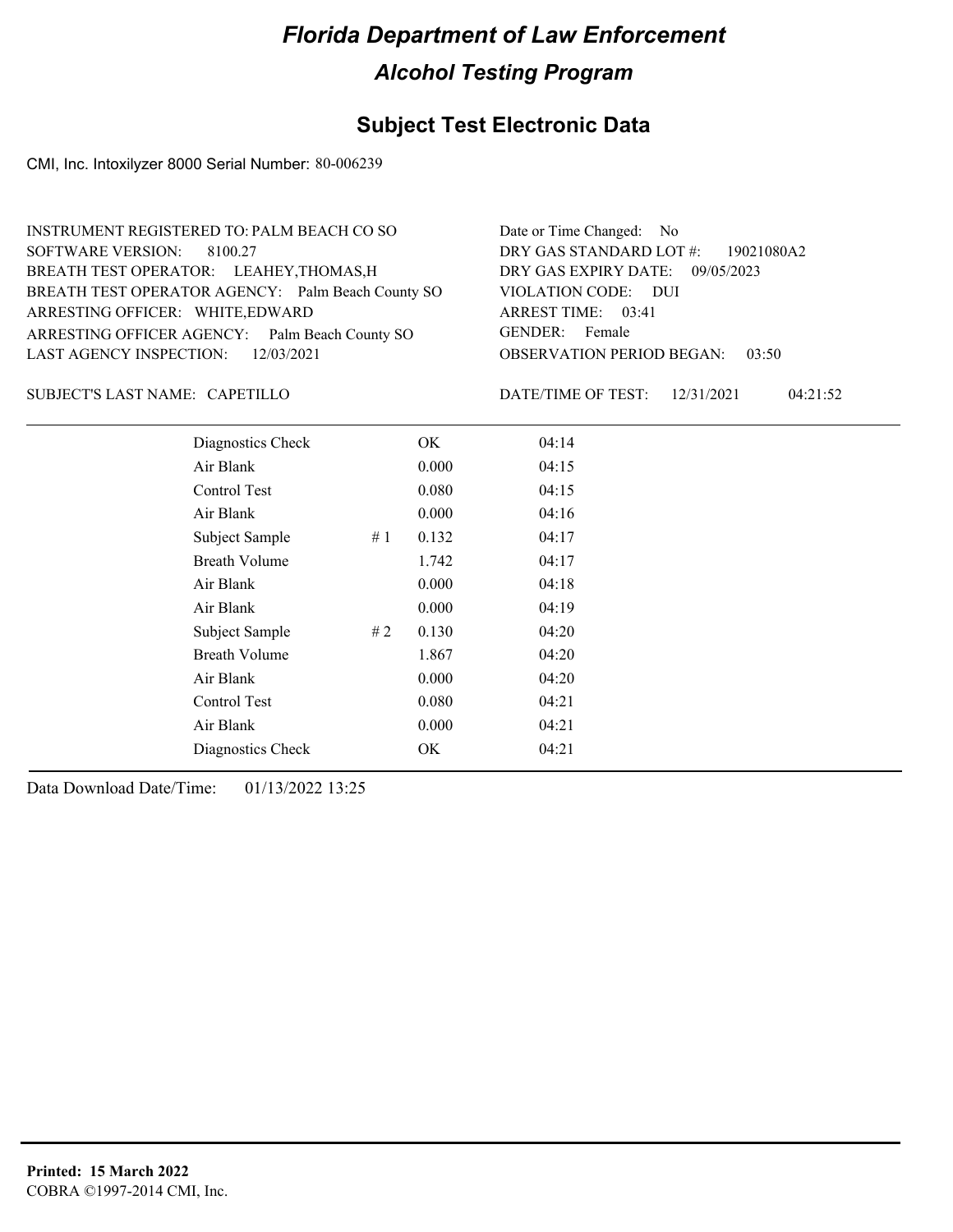#### **Subject Test Electronic Data**

CMI, Inc. Intoxilyzer 8000 Serial Number: 80-006260

ARRESTING OFFICER AGENCY: FHP Troop F GENDER: BREATH TEST OPERATOR AGENCY: FHP Troop F VIOLATION CODE: SOFTWARE VERSION: ARRESTING OFFICER: LEMEN,LOGAN BREATH TEST OPERATOR: LEMEN,LOGAN,C LAST AGENCY INSPECTION: 12/13/2021 8100.27 INSTRUMENT REGISTERED TO: FHP TROOP F

OBSERVATION PERIOD BEGAN: 00:16 VIOLATION CODE: DUI ARREST TIME: 00:14 DRY GAS EXPIRY DATE: 07/02/2022 DRY GAS STANDARD LOT #: 1167545 Date or Time Changed: No GENDER: Female

SUBJECT'S LAST NAME: HUMPHREY DATE/TIME OF TEST:

DATE/TIME OF TEST: 12/30/2021 00:47:24

| Diagnostics Check    |       | OK    | 00:36 |
|----------------------|-------|-------|-------|
| Air Blank            |       | 0.000 | 00:36 |
| Control Test         |       | 0.077 | 00:37 |
| Air Blank            |       | 0.000 | 00:37 |
| Subject Sample       | #1    | 0.180 | 00:38 |
| <b>Breath Volume</b> |       | 1.503 | 00:38 |
| Air Blank            |       | 0.000 | 00:39 |
| Air Blank            |       | 0.000 | 00:40 |
| Subject Sample       | #2    | 0.211 | 00:42 |
| <b>Breath Volume</b> |       | 1.246 | 00:42 |
| Air Blank            |       | 0.000 | 00:43 |
| Air Blank            |       | 0.000 | 00:44 |
| Subject Sample       | # $3$ | 0.197 | 00:45 |
| <b>Breath Volume</b> |       | 2.027 | 00:45 |
| Air Blank            |       | 0.000 | 00:46 |
| Control Test         |       | 0.078 | 00:46 |
| Air Blank            |       | 0.000 | 00:47 |
| Diagnostics Check    |       | OK    | 00:47 |
|                      |       |       |       |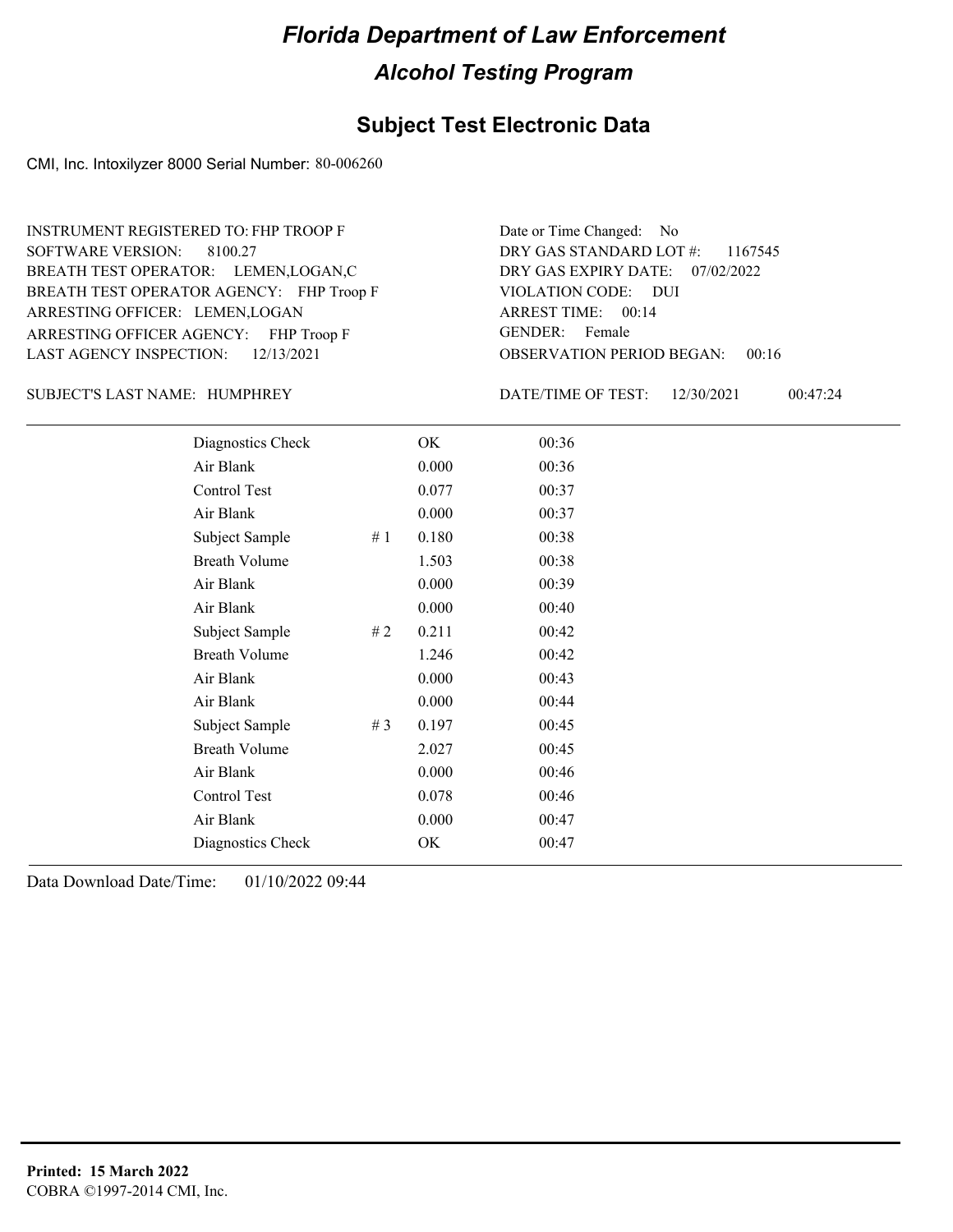## **Subject Test Electronic Data**

CMI, Inc. Intoxilyzer 8000 Serial Number: 80-006261

| <b>SOFTWARE VERSION:</b><br>DRY GAS STANDARD LOT #:<br>8100.27<br>35019080A3<br>DRY GAS EXPIRY DATE: 02/05/2022<br>BREATH TEST OPERATOR: MILLS, SCOTT, T<br>BREATH TEST OPERATOR AGENCY: FHP Troop G<br>VIOLATION CODE: DUI<br>ARREST TIME: 11:39<br>ARRESTING OFFICER: MILLS, SCOTT<br>GENDER: Female<br>ARRESTING OFFICER AGENCY: FHP Troop G<br><b>LAST AGENCY INSPECTION:</b><br>12/14/2021<br><b>OBSERVATION PERIOD BEGAN:</b><br>11:09<br>SUBJECT'S LAST NAME: ARNOLD<br>DATE/TIME OF TEST:<br>12/19/2021<br>11:44:48<br>Diagnostics Check<br>OK.<br>11:41<br>Air Blank<br>0.000<br>11:42<br>Control Test<br>0.078<br>11:42<br>Air Blank<br>0.000<br>11:43<br>Subject Sample<br>#1<br>11:43<br><b>RFI</b> Detect<br><b>Breath Volume</b><br>0.000<br>11:43<br>Air Blank<br>0.000<br>11:43<br>Control Test<br>0.080<br>11:44<br>Air Blank<br>0.000<br>11:44<br><b>OK</b><br>Diagnostics Check<br>11:44 | <b>INSTRUMENT REGISTERED TO: FL HIGHWAY PATROL</b> | Date or Time Changed: No |  |  |  |
|-------------------------------------------------------------------------------------------------------------------------------------------------------------------------------------------------------------------------------------------------------------------------------------------------------------------------------------------------------------------------------------------------------------------------------------------------------------------------------------------------------------------------------------------------------------------------------------------------------------------------------------------------------------------------------------------------------------------------------------------------------------------------------------------------------------------------------------------------------------------------------------------------------------|----------------------------------------------------|--------------------------|--|--|--|
|                                                                                                                                                                                                                                                                                                                                                                                                                                                                                                                                                                                                                                                                                                                                                                                                                                                                                                             |                                                    |                          |  |  |  |
|                                                                                                                                                                                                                                                                                                                                                                                                                                                                                                                                                                                                                                                                                                                                                                                                                                                                                                             |                                                    |                          |  |  |  |
|                                                                                                                                                                                                                                                                                                                                                                                                                                                                                                                                                                                                                                                                                                                                                                                                                                                                                                             |                                                    |                          |  |  |  |
|                                                                                                                                                                                                                                                                                                                                                                                                                                                                                                                                                                                                                                                                                                                                                                                                                                                                                                             |                                                    |                          |  |  |  |
|                                                                                                                                                                                                                                                                                                                                                                                                                                                                                                                                                                                                                                                                                                                                                                                                                                                                                                             |                                                    |                          |  |  |  |
|                                                                                                                                                                                                                                                                                                                                                                                                                                                                                                                                                                                                                                                                                                                                                                                                                                                                                                             |                                                    |                          |  |  |  |
|                                                                                                                                                                                                                                                                                                                                                                                                                                                                                                                                                                                                                                                                                                                                                                                                                                                                                                             |                                                    |                          |  |  |  |
|                                                                                                                                                                                                                                                                                                                                                                                                                                                                                                                                                                                                                                                                                                                                                                                                                                                                                                             |                                                    |                          |  |  |  |
|                                                                                                                                                                                                                                                                                                                                                                                                                                                                                                                                                                                                                                                                                                                                                                                                                                                                                                             |                                                    |                          |  |  |  |
|                                                                                                                                                                                                                                                                                                                                                                                                                                                                                                                                                                                                                                                                                                                                                                                                                                                                                                             |                                                    |                          |  |  |  |
|                                                                                                                                                                                                                                                                                                                                                                                                                                                                                                                                                                                                                                                                                                                                                                                                                                                                                                             |                                                    |                          |  |  |  |
|                                                                                                                                                                                                                                                                                                                                                                                                                                                                                                                                                                                                                                                                                                                                                                                                                                                                                                             |                                                    |                          |  |  |  |
|                                                                                                                                                                                                                                                                                                                                                                                                                                                                                                                                                                                                                                                                                                                                                                                                                                                                                                             |                                                    |                          |  |  |  |
|                                                                                                                                                                                                                                                                                                                                                                                                                                                                                                                                                                                                                                                                                                                                                                                                                                                                                                             |                                                    |                          |  |  |  |
|                                                                                                                                                                                                                                                                                                                                                                                                                                                                                                                                                                                                                                                                                                                                                                                                                                                                                                             |                                                    |                          |  |  |  |
|                                                                                                                                                                                                                                                                                                                                                                                                                                                                                                                                                                                                                                                                                                                                                                                                                                                                                                             |                                                    |                          |  |  |  |
|                                                                                                                                                                                                                                                                                                                                                                                                                                                                                                                                                                                                                                                                                                                                                                                                                                                                                                             |                                                    |                          |  |  |  |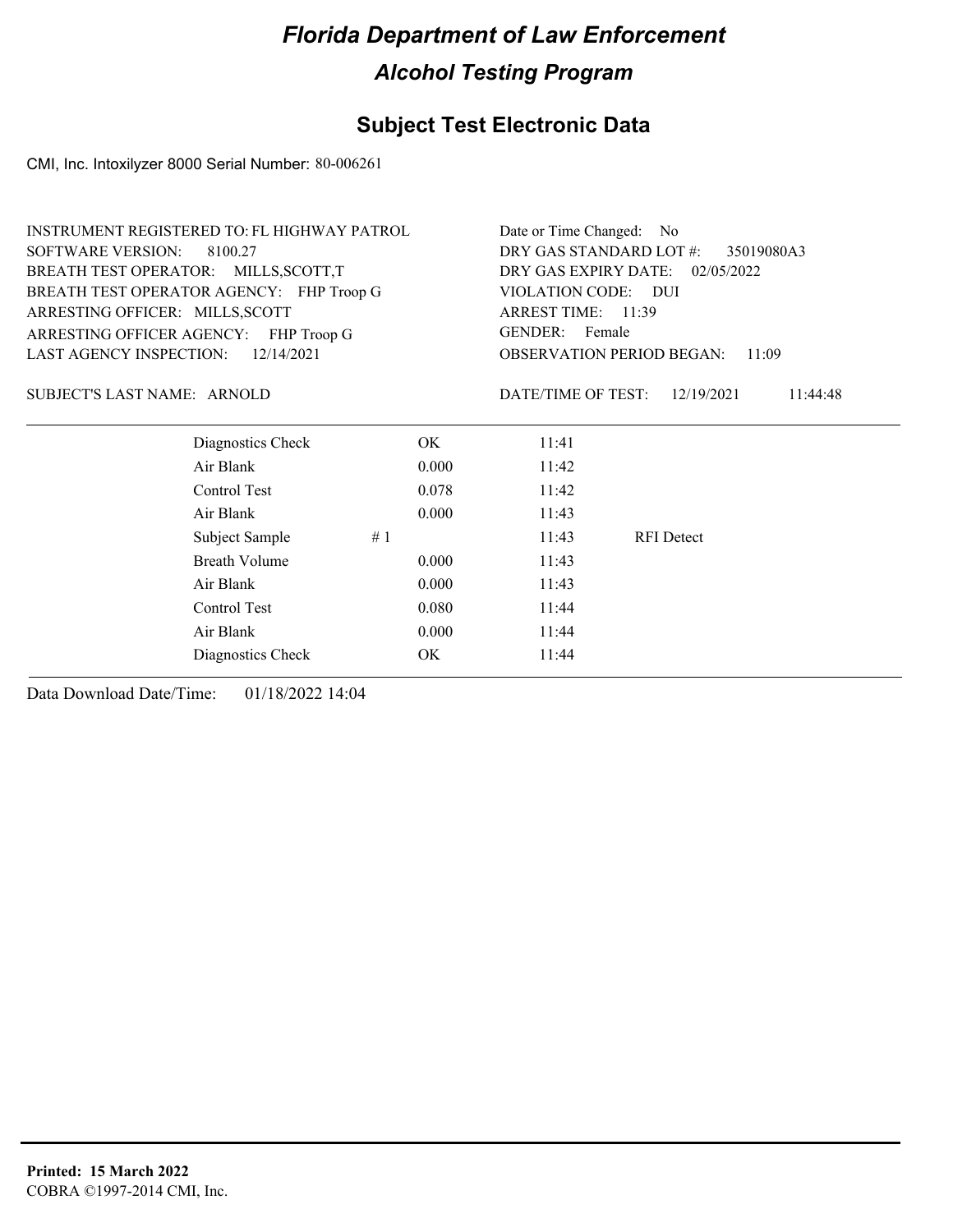## **Subject Test Electronic Data**

CMI, Inc. Intoxilyzer 8000 Serial Number: 80-006261

| INSTRUMENT REGISTERED TO: FL HIGHWAY PATROL | Date or Time Changed: No               |
|---------------------------------------------|----------------------------------------|
| SOFTWARE VERSION: 8100.27                   | DRY GAS STANDARD LOT #: 35019080A3     |
| BREATH TEST OPERATOR: MILLS, SCOTT, T       | DRY GAS EXPIRY DATE: 02/05/2022        |
| BREATH TEST OPERATOR AGENCY: FHP Troop G    | VIOLATION CODE: DUI                    |
| ARRESTING OFFICER: MILLS, SCOTT             | ARREST TIME: 11:39                     |
| ARRESTING OFFICER AGENCY: FHP Troop G       | GENDER: Female                         |
| LAST AGENCY INSPECTION: 12/14/2021          | <b>OBSERVATION PERIOD BEGAN: 11:09</b> |

SUBJECT'S LAST NAME: ARNOLD DATE/TIME OF TEST:

DATE/TIME OF TEST: 12/19/2021 11:53:37

| Diagnostics Check    |    | OK    | 11:46 |
|----------------------|----|-------|-------|
| Air Blank            |    | 0.000 | 11:46 |
| Control Test         |    | 0.078 | 11:46 |
| Air Blank            |    | 0.000 | 11:47 |
| Subject Sample       | #1 | 0.128 | 11:48 |
| <b>Breath Volume</b> |    | 1.832 | 11:48 |
| Air Blank            |    | 0.000 | 11:48 |
| Air Blank            |    | 0.000 | 11:50 |
| Subject Sample       | #2 | 0.115 | 11:52 |
| <b>Breath Volume</b> |    | 1.449 | 11:52 |
| Air Blank            |    | 0.000 | 11:52 |
| Control Test         |    | 0.077 | 11:52 |
| Air Blank            |    | 0.000 | 11:53 |
| Diagnostics Check    |    | OK    | 11:53 |
|                      |    |       |       |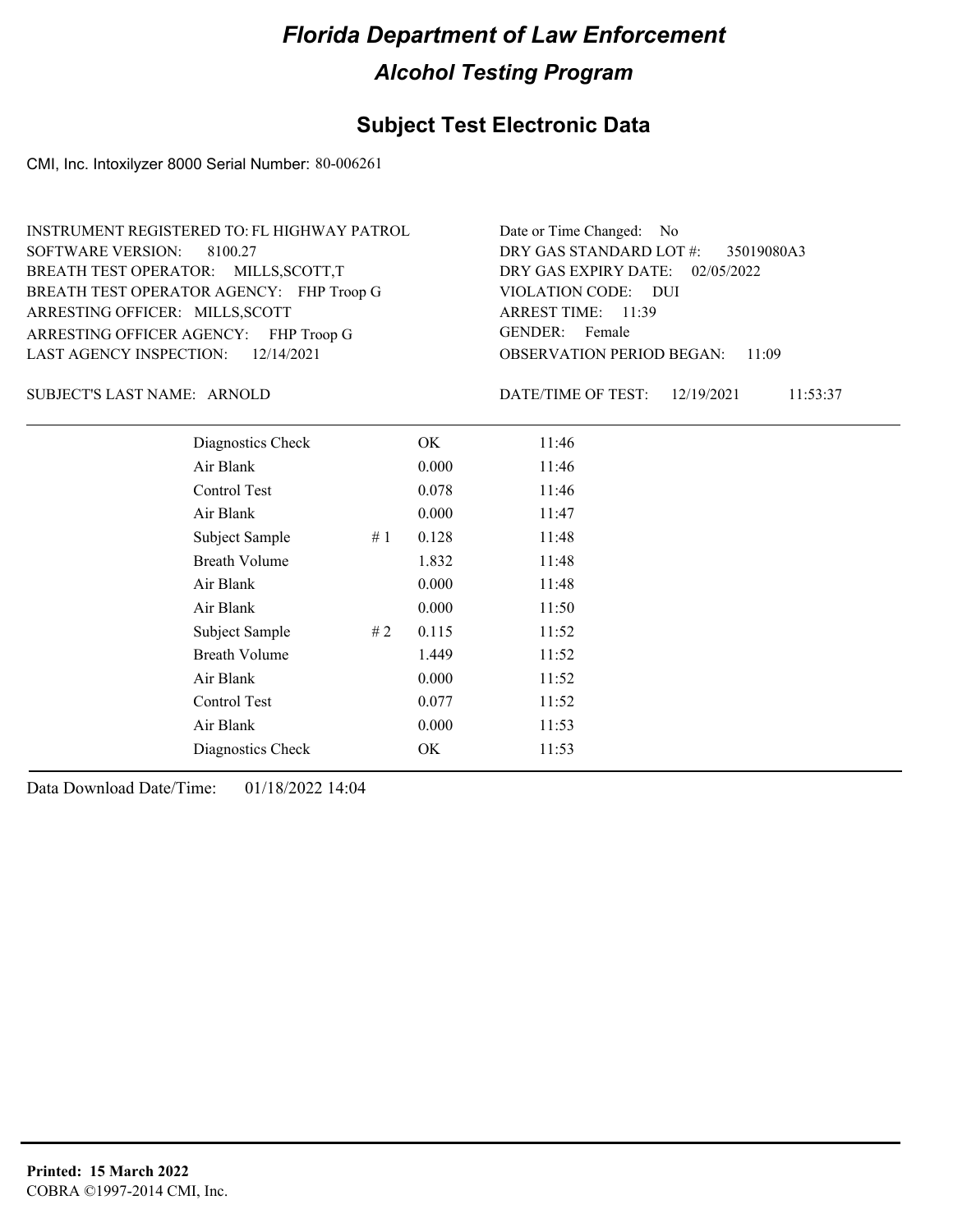## **Subject Test Electronic Data**

CMI, Inc. Intoxilyzer 8000 Serial Number: 80-006385

| INSTRUMENT REGISTERED TO: HILLSBOROUGH CO SO    | Date or Time Changed: No               |
|-------------------------------------------------|----------------------------------------|
| SOFTWARE VERSION: 8100.27                       | DRY GAS STANDARD LOT #: 18220080A2     |
| BREATH TEST OPERATOR: MONTGOMERY, ALECIA, L     | DRY GAS EXPIRY DATE: 08/05/2022        |
| BREATH TEST OPERATOR AGENCY: Hillsborough Co SO | VIOLATION CODE: DUI                    |
| ARRESTING OFFICER: LEISCH, B                    | ARREST TIME: 04:32                     |
| ARRESTING OFFICER AGENCY: Hillsborough Co SO    | GENDER: Male                           |
| LAST AGENCY INSPECTION: $11/04/2021$            | <b>OBSERVATION PERIOD BEGAN: 04:58</b> |

#### SUBJECT'S LAST NAME: ALEXANDER DATE/TIME OF TEST:

DATE/TIME OF TEST: 12/04/2021 05:30:31

| Diagnostics Check    |    | OK    | 05:22 |
|----------------------|----|-------|-------|
| Air Blank            |    | 0.000 | 05:23 |
| Control Test         |    | 0.080 | 05:23 |
| Air Blank            |    | 0.000 | 05:24 |
| Subject Sample       | #1 | 0.221 | 05:25 |
| <b>Breath Volume</b> |    | 2.468 | 05:25 |
| Air Blank            |    | 0.000 | 05:26 |
| Air Blank            |    | 0.000 | 05:28 |
| Subject Sample       | #2 | 0.215 | 05:28 |
| <b>Breath Volume</b> |    | 1.859 | 05:28 |
| Air Blank            |    | 0.000 | 05:29 |
| Control Test         |    | 0.078 | 05:29 |
| Air Blank            |    | 0.000 | 05:30 |
| Diagnostics Check    |    | OK    | 05:30 |
|                      |    |       |       |

Data Download Date/Time: 12/09/2021 14:42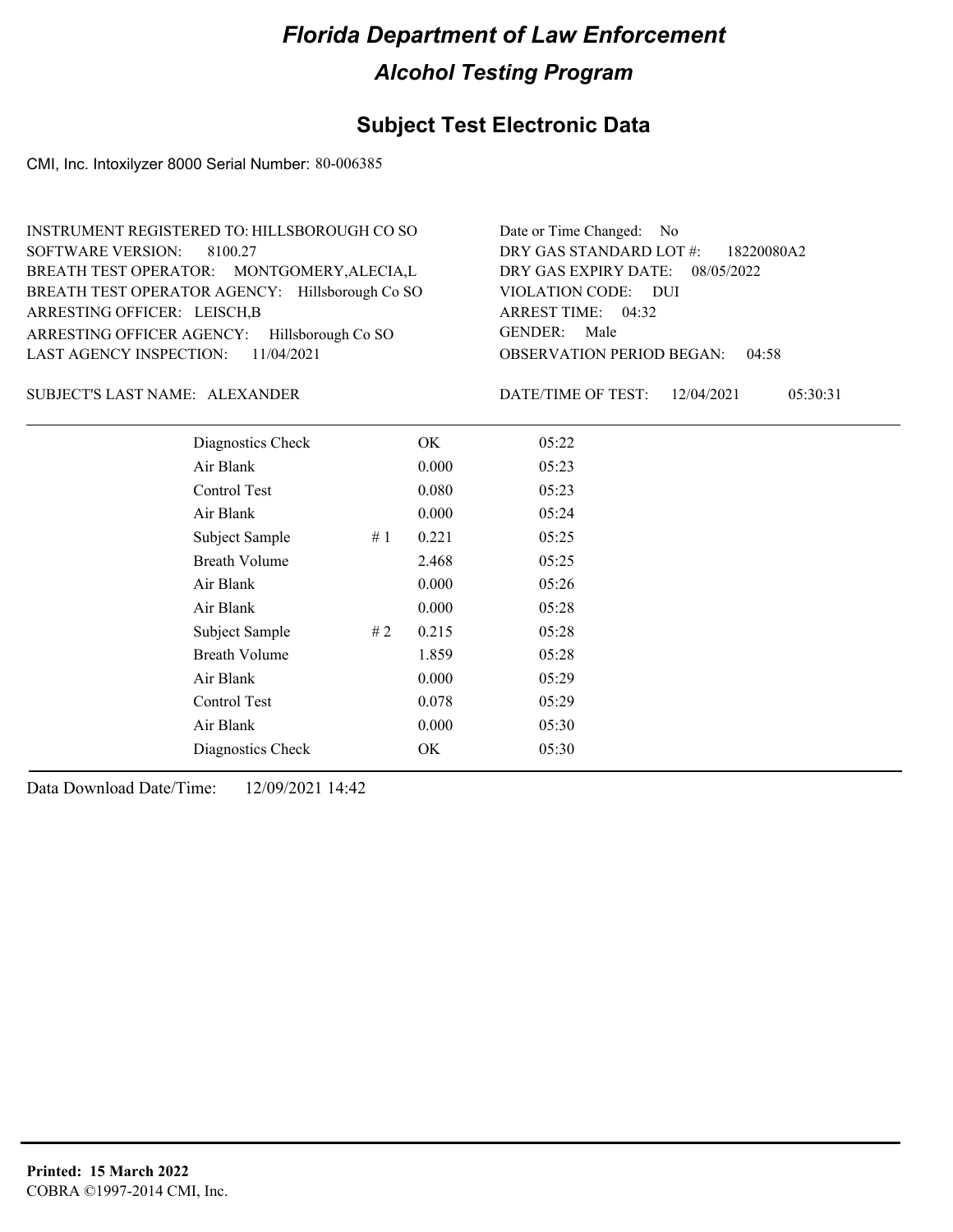### **Subject Test Electronic Data**

CMI, Inc. Intoxilyzer 8000 Serial Number: 80-006385

| INSTRUMENT REGISTERED TO: HILLSBOROUGH CO SO    | Date or Time Changed: No               |
|-------------------------------------------------|----------------------------------------|
| SOFTWARE VERSION: 8100.27                       | DRY GAS STANDARD LOT #: 18220080A2     |
| BREATH TEST OPERATOR: MASON, FRANCESCA, M       | DRY GAS EXPIRY DATE: 08/05/2022        |
| BREATH TEST OPERATOR AGENCY: Hillsborough Co SO | VIOLATION CODE: DUI                    |
| ARRESTING OFFICER: BARLAUG,G                    | ARREST TIME: 02:36                     |
| ARRESTING OFFICER AGENCY: Tampa PD              | GENDER: Male                           |
| LAST AGENCY INSPECTION: 12/09/2021              | <b>OBSERVATION PERIOD BEGAN: 03:16</b> |

SUBJECT'S LAST NAME: HARWELL DATE/TIME OF TEST:

DATE/TIME OF TEST: 12/16/2021 03:45:50

| Diagnostics Check    | OK    | 03:39 |
|----------------------|-------|-------|
| Air Blank            | 0.000 | 03:40 |
| Control Test         | 0.080 | 03:40 |
| Air Blank            | 0.000 | 03:40 |
| Subject Sample<br>#1 | 0.155 | 03:41 |
| <b>Breath Volume</b> | 1.390 | 03:41 |
| Air Blank            | 0.000 | 03:42 |
| Air Blank            | 0.000 | 03:43 |
| Subject Sample<br>#2 | 0.149 | 03:44 |
| <b>Breath Volume</b> | 1.277 | 03:44 |
| Air Blank            | 0.000 | 03:44 |
| Control Test         | 0.079 | 03:45 |
| Air Blank            | 0.000 | 03:45 |
| Diagnostics Check    | OK    | 03:45 |
|                      |       |       |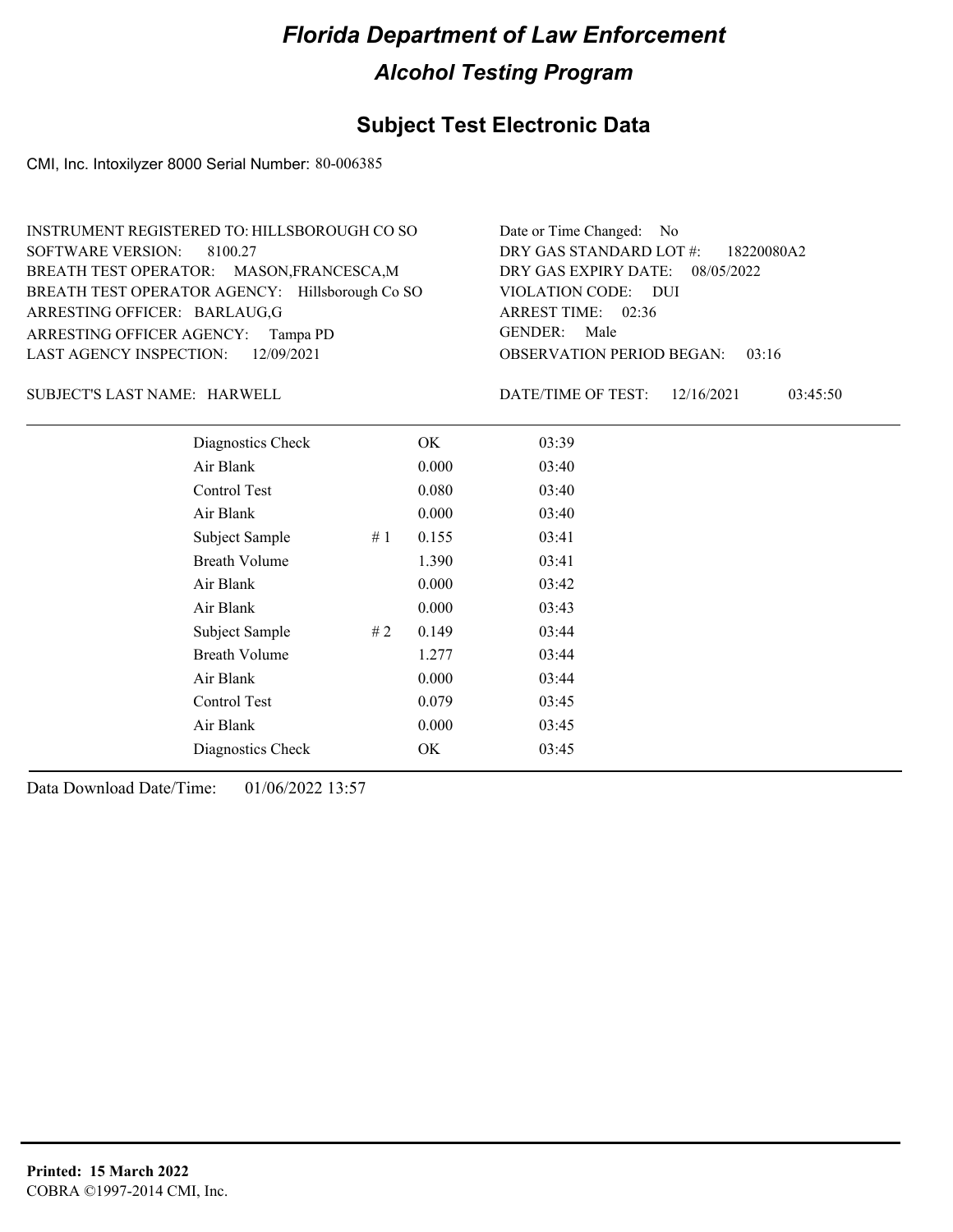### **Subject Test Electronic Data**

CMI, Inc. Intoxilyzer 8000 Serial Number: 80-006385

| INSTRUMENT REGISTERED TO: HILLSBOROUGH CO SO    | Date or Time Changed: No               |
|-------------------------------------------------|----------------------------------------|
| SOFTWARE VERSION: 8100.27                       | DRY GAS STANDARD LOT #: 18220080A2     |
| BREATH TEST OPERATOR: MONTGOMERY, ALECIA, L     | DRY GAS EXPIRY DATE: 08/05/2022        |
| BREATH TEST OPERATOR AGENCY: Hillsborough Co SO | VIOLATION CODE: DUI                    |
| ARRESTING OFFICER: SNAGGS,S                     | ARREST TIME: 20:24                     |
| ARRESTING OFFICER AGENCY: Tampa PD              | GENDER: Male                           |
| LAST AGENCY INSPECTION: 12/09/2021              | <b>OBSERVATION PERIOD BEGAN: 20:53</b> |

SUBJECT'S LAST NAME: SCIAME  $\blacksquare$ 

DATE/TIME OF TEST: 12/16/2021 21:21:17

| Diagnostics Check    | OK    | 21:13 |
|----------------------|-------|-------|
| Air Blank            | 0.000 | 21:14 |
| Control Test         | 0.079 | 21:14 |
| Air Blank            | 0.000 | 21:15 |
| Subject Sample<br>#1 | 0.436 | 21:16 |
| <b>Breath Volume</b> | 3.562 | 21:16 |
| Air Blank            | 0.000 | 21:17 |
| Air Blank            | 0.000 | 21:18 |
| Subject Sample<br>#2 | 0.441 | 21:19 |
| <b>Breath Volume</b> | 3.882 | 21:19 |
| Air Blank            | 0.000 | 21:20 |
| Control Test         | 0.077 | 21:20 |
| Air Blank            | 0.000 | 21:21 |
| Diagnostics Check    | OK    | 21:21 |
|                      |       |       |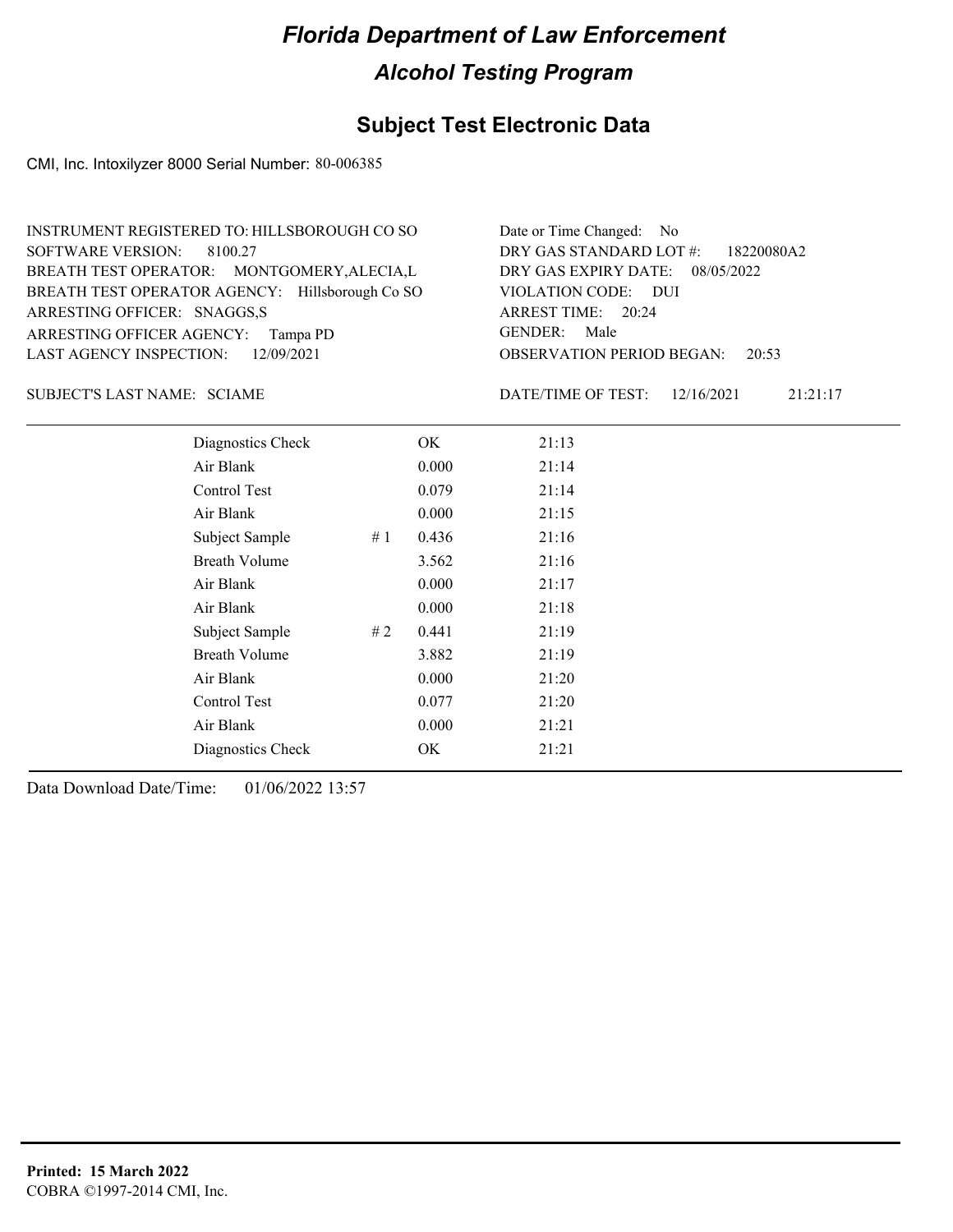### **Subject Test Electronic Data**

CMI, Inc. Intoxilyzer 8000 Serial Number: 80-006385

| INSTRUMENT REGISTERED TO: HILLSBOROUGH CO SO    | Date or Time Changed: No               |
|-------------------------------------------------|----------------------------------------|
| SOFTWARE VERSION: 8100.27                       | DRY GAS STANDARD LOT #: 18220080A2     |
| BREATH TEST OPERATOR: LONEY, ANIA, L            | DRY GAS EXPIRY DATE: 08/05/2022        |
| BREATH TEST OPERATOR AGENCY: Hillsborough Co SO | VIOLATION CODE: DUI                    |
| ARRESTING OFFICER: RENDON,D                     | ARREST TIME: 22:00                     |
| ARRESTING OFFICER AGENCY: Hillsborough Co SO    | GENDER: Male                           |
| LAST AGENCY INSPECTION: $12/09/2021$            | <b>OBSERVATION PERIOD BEGAN: 22:26</b> |

VASQUEZ-GONZALEZ SUBJECT'S LAST NAME: DATE/TIME OF TEST:

DATE/TIME OF TEST: 12/16/2021 22:54:34

| Diagnostics Check    |    | OK    | 22:47 |
|----------------------|----|-------|-------|
| Air Blank            |    | 0.000 | 22:47 |
| Control Test         |    | 0.079 | 22:48 |
| Air Blank            |    | 0.000 | 22:48 |
| Subject Sample       | #1 | 0.235 | 22:49 |
| <b>Breath Volume</b> |    | 2.265 | 22:49 |
| Air Blank            |    | 0.000 | 22:50 |
| Air Blank            |    | 0.000 | 22:52 |
| Subject Sample       | #2 | 0.242 | 22:52 |
| <b>Breath Volume</b> |    | 2.347 | 22:52 |
| Air Blank            |    | 0.000 | 22:53 |
| Control Test         |    | 0.077 | 22:53 |
| Air Blank            |    | 0.000 | 22:54 |
| Diagnostics Check    |    | OK    | 22:54 |
|                      |    |       |       |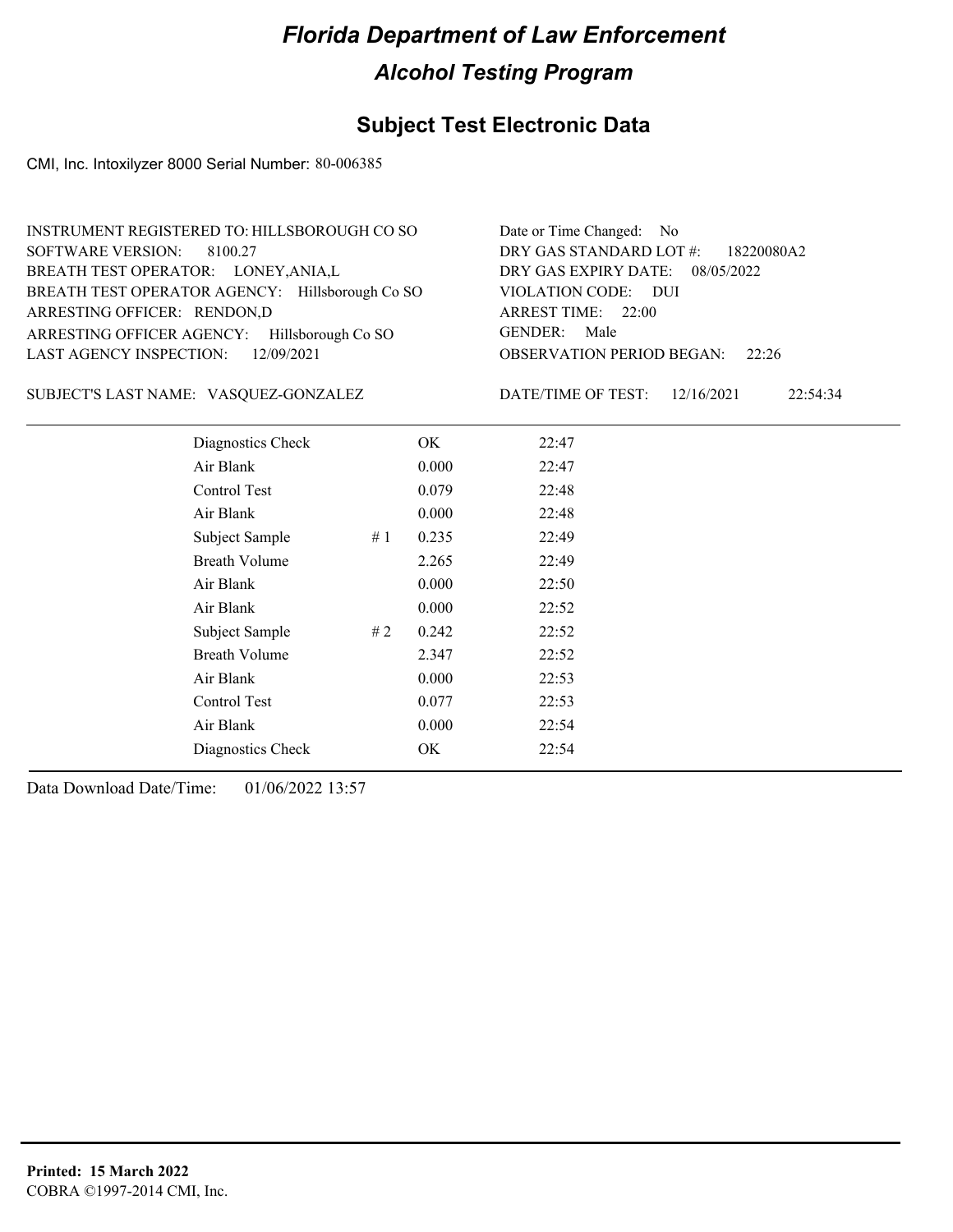### **Subject Test Electronic Data**

CMI, Inc. Intoxilyzer 8000 Serial Number: 80-006385

| INSTRUMENT REGISTERED TO: HILLSBOROUGH CO SO    | Date or Time Changed: No               |
|-------------------------------------------------|----------------------------------------|
| SOFTWARE VERSION: 8100.27                       | DRY GAS STANDARD LOT #: 18220080A2     |
| BREATH TEST OPERATOR: MONTGOMERY, ALECIA, L     | DRY GAS EXPIRY DATE: $08/05/2022$      |
| BREATH TEST OPERATOR AGENCY: Hillsborough Co SO | VIOLATION CODE: DUI                    |
| ARRESTING OFFICER: LEISCH, B                    | ARREST TIME: 23:29                     |
| ARRESTING OFFICER AGENCY: Hillsborough Co SO    | GENDER: Male                           |
| LAST AGENCY INSPECTION: $12/09/2021$            | <b>OBSERVATION PERIOD BEGAN: 00:01</b> |

BERDUO GOMEZ SUBJECT'S LAST NAME: DATE/TIME OF TEST:

DATE/TIME OF TEST: 12/18/2021 00:30:00

| Diagnostics Check    |    | OK    | 00:22 |  |
|----------------------|----|-------|-------|--|
| Air Blank            |    | 0.000 | 00:23 |  |
| Control Test         |    | 0.080 | 00:23 |  |
| Air Blank            |    | 0.000 | 00:24 |  |
| Subject Sample       | #1 | 0.216 | 00:25 |  |
| <b>Breath Volume</b> |    | 1.257 | 00:25 |  |
| Air Blank            |    | 0.000 | 00:25 |  |
| Air Blank            |    | 0.000 | 00:27 |  |
| Subject Sample       | #2 | 0.215 | 00:28 |  |
| <b>Breath Volume</b> |    | 2.378 | 00:28 |  |
| Air Blank            |    | 0.000 | 00:29 |  |
| Control Test         |    | 0.080 | 00:29 |  |
| Air Blank            |    | 0.000 | 00:29 |  |
| Diagnostics Check    |    | OK    | 00:30 |  |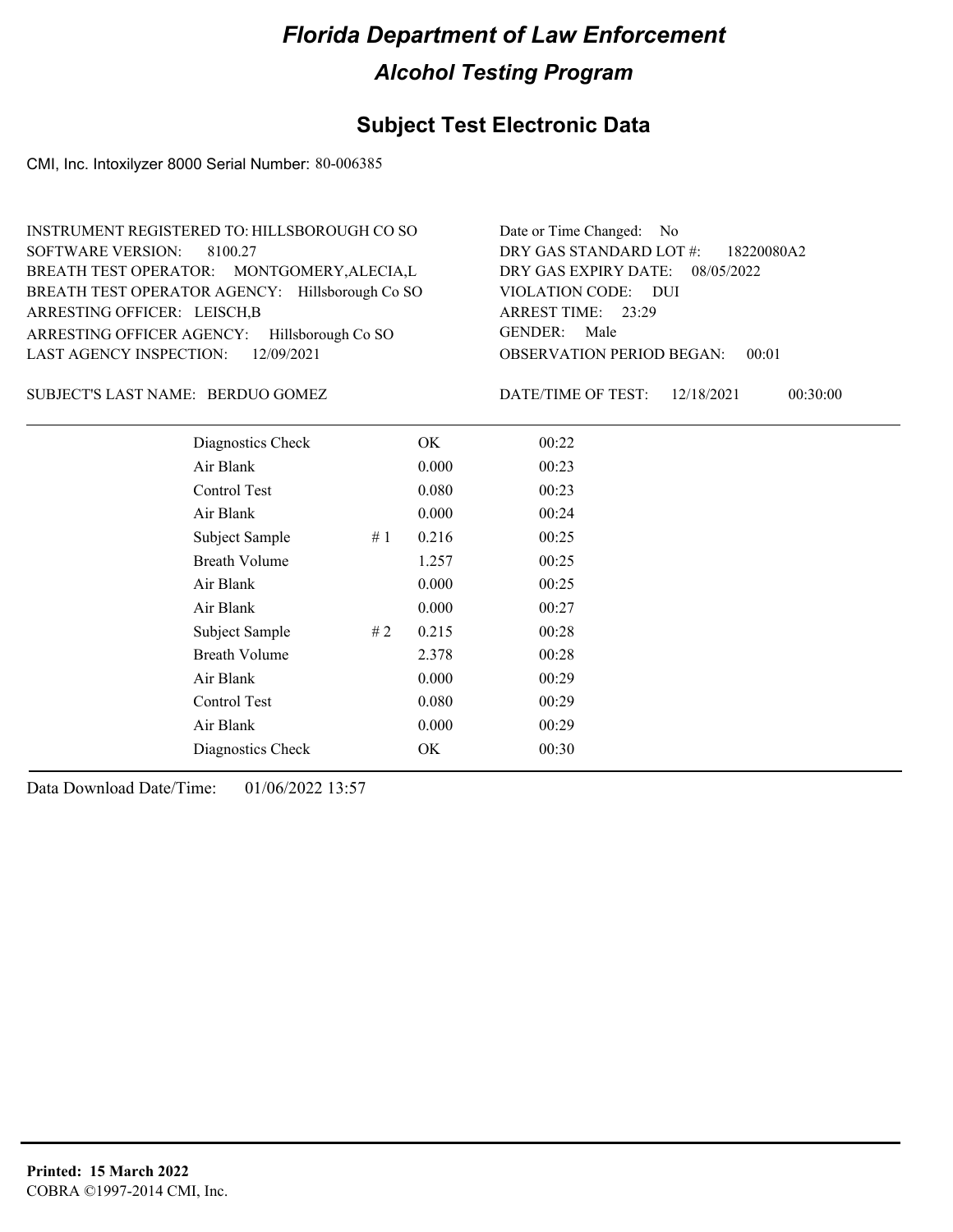### **Subject Test Electronic Data**

CMI, Inc. Intoxilyzer 8000 Serial Number: 80-006385

| INSTRUMENT REGISTERED TO: HILLSBOROUGH CO SO    | Date or Time Changed: No               |
|-------------------------------------------------|----------------------------------------|
| SOFTWARE VERSION: 8100.27                       | DRY GAS STANDARD LOT #: 18220080A2     |
| BREATH TEST OPERATOR: MONTGOMERY, ALECIA, L     | DRY GAS EXPIRY DATE: 08/05/2022        |
| BREATH TEST OPERATOR AGENCY: Hillsborough Co SO | VIOLATION CODE: DUI                    |
| ARRESTING OFFICER: BADEN,T                      | ARREST TIME: 00:04                     |
| ARRESTING OFFICER AGENCY: Tampa PD              | GENDER: Male                           |
| LAST AGENCY INSPECTION: 12/09/2021              | <b>OBSERVATION PERIOD BEGAN: 00:28</b> |

#### SUBJECT'S LAST NAME: KENNEDY DATE/TIME OF TEST:

DATE/TIME OF TEST: 12/18/2021 00:55:43

| Diagnostics Check    |    | OK    | 00:48 |
|----------------------|----|-------|-------|
| Air Blank            |    | 0.000 | 00:49 |
| Control Test         |    | 0.079 | 00:49 |
| Air Blank            |    | 0.000 | 00:50 |
| Subject Sample       | #1 | 0.234 | 00:50 |
| <b>Breath Volume</b> |    | 2.769 | 00:50 |
| Air Blank            |    | 0.000 | 00:51 |
| Air Blank            |    | 0.000 | 00:53 |
| Subject Sample       | #2 | 0.220 | 00:54 |
| <b>Breath Volume</b> |    | 2.785 | 00:54 |
| Air Blank            |    | 0.000 | 00:54 |
| Control Test         |    | 0.078 | 00:55 |
| Air Blank            |    | 0.000 | 00:55 |
| Diagnostics Check    |    | OK    | 00:55 |
|                      |    |       |       |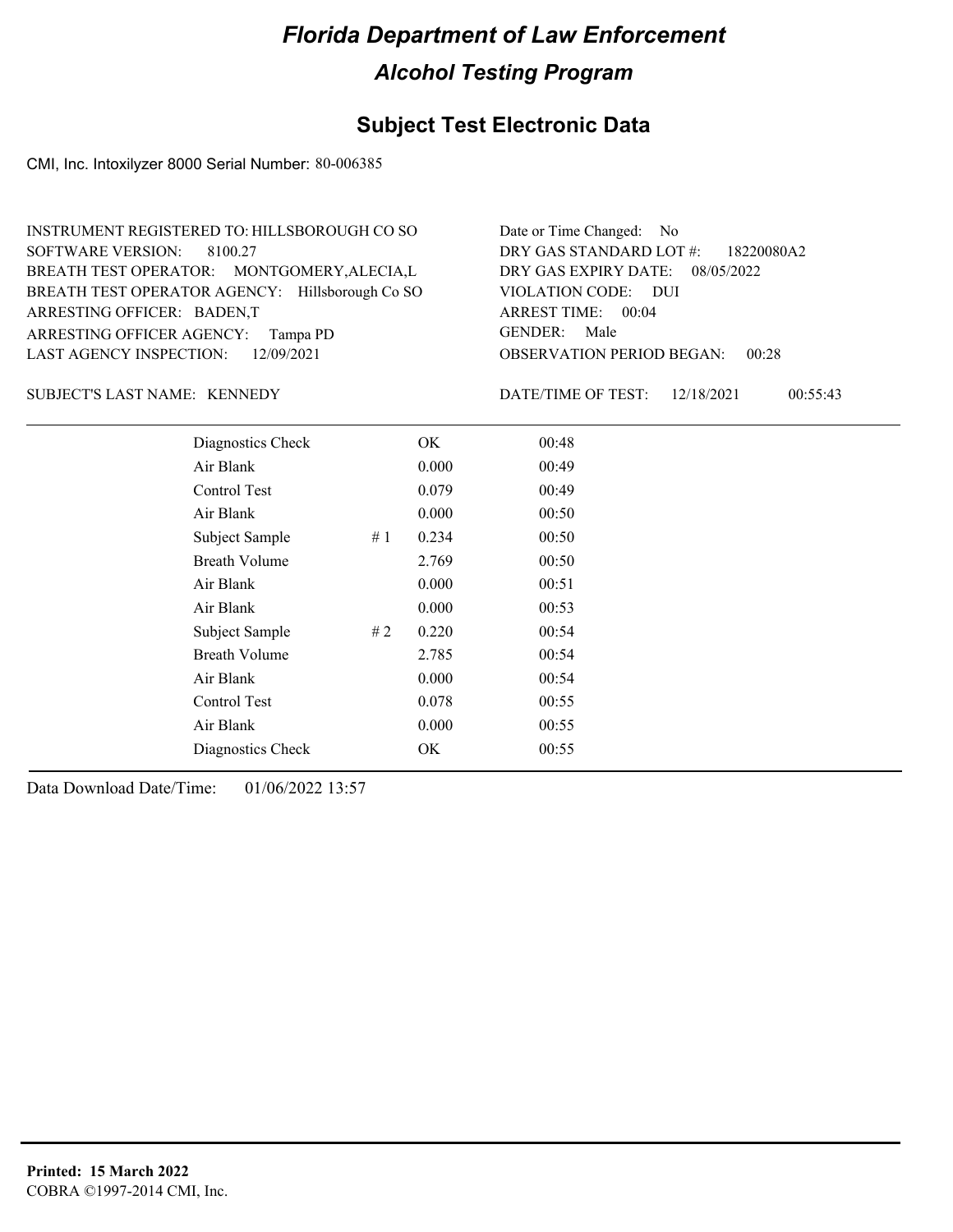### **Subject Test Electronic Data**

CMI, Inc. Intoxilyzer 8000 Serial Number: 80-006385

| INSTRUMENT REGISTERED TO: HILLSBOROUGH CO SO    | Date or Time Changed: No               |
|-------------------------------------------------|----------------------------------------|
| SOFTWARE VERSION: 8100.27                       | DRY GAS STANDARD LOT #: 18220080A2     |
| BREATH TEST OPERATOR: LONEY, ANIA, L            | DRY GAS EXPIRY DATE: 08/05/2022        |
| BREATH TEST OPERATOR AGENCY: Hillsborough Co SO | VIOLATION CODE: DUI                    |
| ARRESTING OFFICER: LEISCH, B                    | ARREST TIME: 02:54                     |
| ARRESTING OFFICER AGENCY: Hillsborough Co SO    | GENDER: Female                         |
| LAST AGENCY INSPECTION: 12/09/2021              | <b>OBSERVATION PERIOD BEGAN: 03:19</b> |

SUBJECT'S LAST NAME: ALLEN DATE/TIME OF TEST:

DATE/TIME OF TEST: 12/18/2021 03:47:05

| Diagnostics Check    | OK    | 03:39 |
|----------------------|-------|-------|
| Air Blank            | 0.000 | 03:39 |
| <b>Control Test</b>  | 0.080 | 03:40 |
| Air Blank            | 0.000 | 03:40 |
| Subject Sample<br>#1 | 0.104 | 03:41 |
| <b>Breath Volume</b> | 1.375 | 03:41 |
| Air Blank            | 0.000 | 03:42 |
| Air Blank            | 0.000 | 03:44 |
| Subject Sample<br>#2 | 0.102 | 03:45 |
| <b>Breath Volume</b> | 1.531 | 03:45 |
| Air Blank            | 0.000 | 03:46 |
| Control Test         | 0.079 | 03:46 |
| Air Blank            | 0.000 | 03:47 |
| Diagnostics Check    | OK    | 03:47 |
|                      |       |       |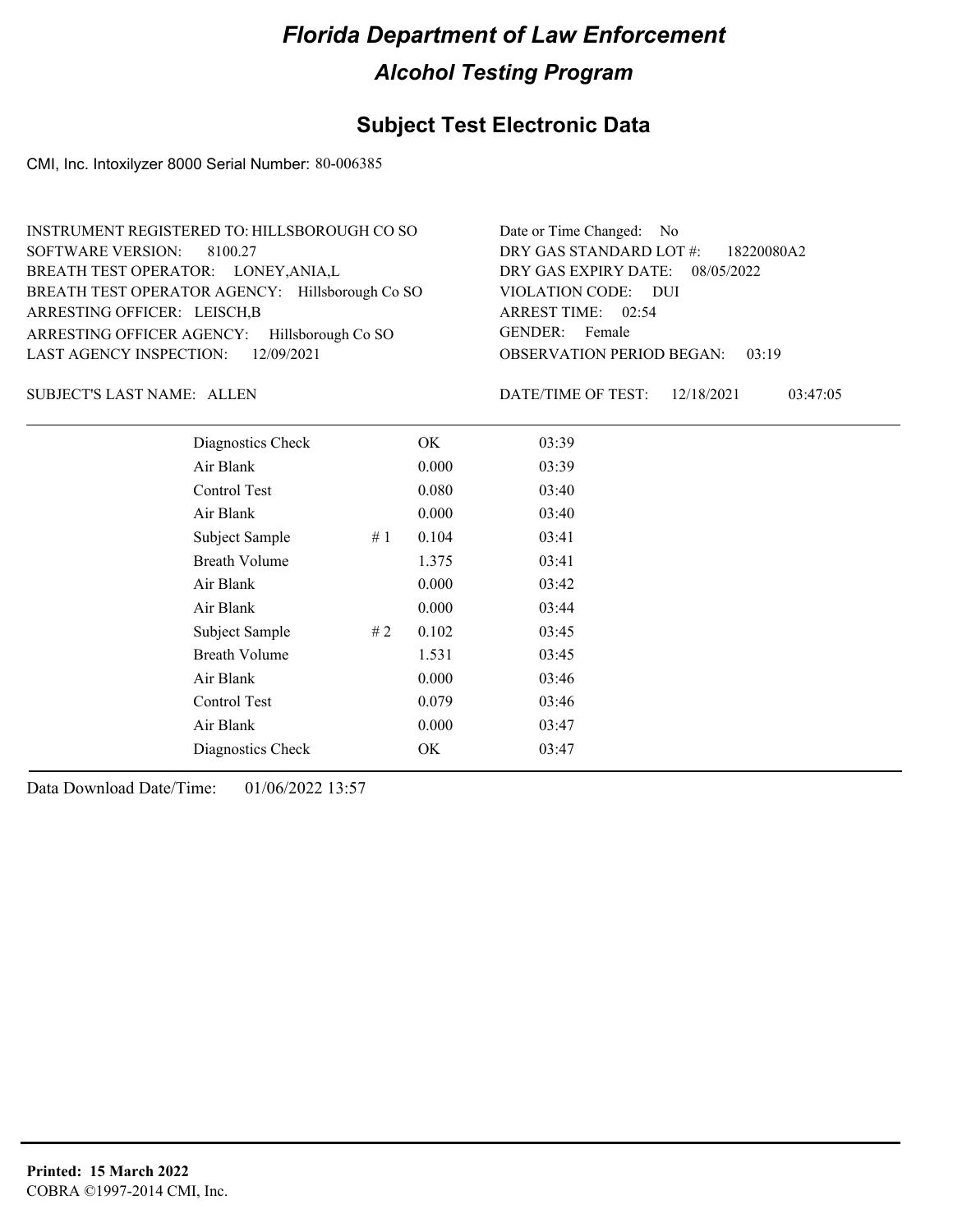### **Subject Test Electronic Data**

CMI, Inc. Intoxilyzer 8000 Serial Number: 80-006385

| INSTRUMENT REGISTERED TO: HILLSBOROUGH CO SO    | Date or Time Changed: No               |
|-------------------------------------------------|----------------------------------------|
| SOFTWARE VERSION: 8100.27                       | DRY GAS STANDARD LOT #: 18220080A2     |
| BREATH TEST OPERATOR: MONTGOMERY, ALECIA, L     | DRY GAS EXPIRY DATE: 08/05/2022        |
| BREATH TEST OPERATOR AGENCY: Hillsborough Co SO | VIOLATION CODE: DUI                    |
| ARRESTING OFFICER: BARLAUG,G                    | ARREST TIME: 03:04                     |
| ARRESTING OFFICER AGENCY: Tampa PD              | GENDER: Female                         |
| LAST AGENCY INSPECTION: 12/09/2021              | <b>OBSERVATION PERIOD BEGAN: 03:36</b> |

#### MORRONE SUBJECT'S LAST NAME: DATE/TIME OF TEST:

DATE/TIME OF TEST: 12/18/2021 04:11:50

| Diagnostics Check    |    | OK    | 03:56 |                |
|----------------------|----|-------|-------|----------------|
| Air Blank            |    | 0.000 | 03:56 |                |
| Control Test         |    | 0.079 | 03:56 |                |
| Air Blank            |    | 0.000 | 03:57 |                |
| Subject Sample       | #1 | 0.127 | 04:00 |                |
| <b>Breath Volume</b> |    | 1.300 | 04:00 |                |
| Air Blank            |    | 0.000 | 04:01 |                |
| Air Blank            |    | 0.000 | 04:03 |                |
| Subject Sample       | #2 | 0.112 | 04:06 | Volume Not Met |
| <b>Breath Volume</b> |    | 0.390 | 04:06 |                |
| Air Blank            |    | 0.000 | 04:07 |                |
| Air Blank            |    | 0.000 | 04:08 |                |
| Subject Sample       | #3 | 0.137 | 04:10 |                |
| <b>Breath Volume</b> |    | 2.035 | 04:10 |                |
| Air Blank            |    | 0.000 | 04:10 |                |
| Control Test         |    | 0.077 | 04:11 |                |
| Air Blank            |    | 0.000 | 04:11 |                |
| Diagnostics Check    |    | OK    | 04:11 |                |
|                      |    |       |       |                |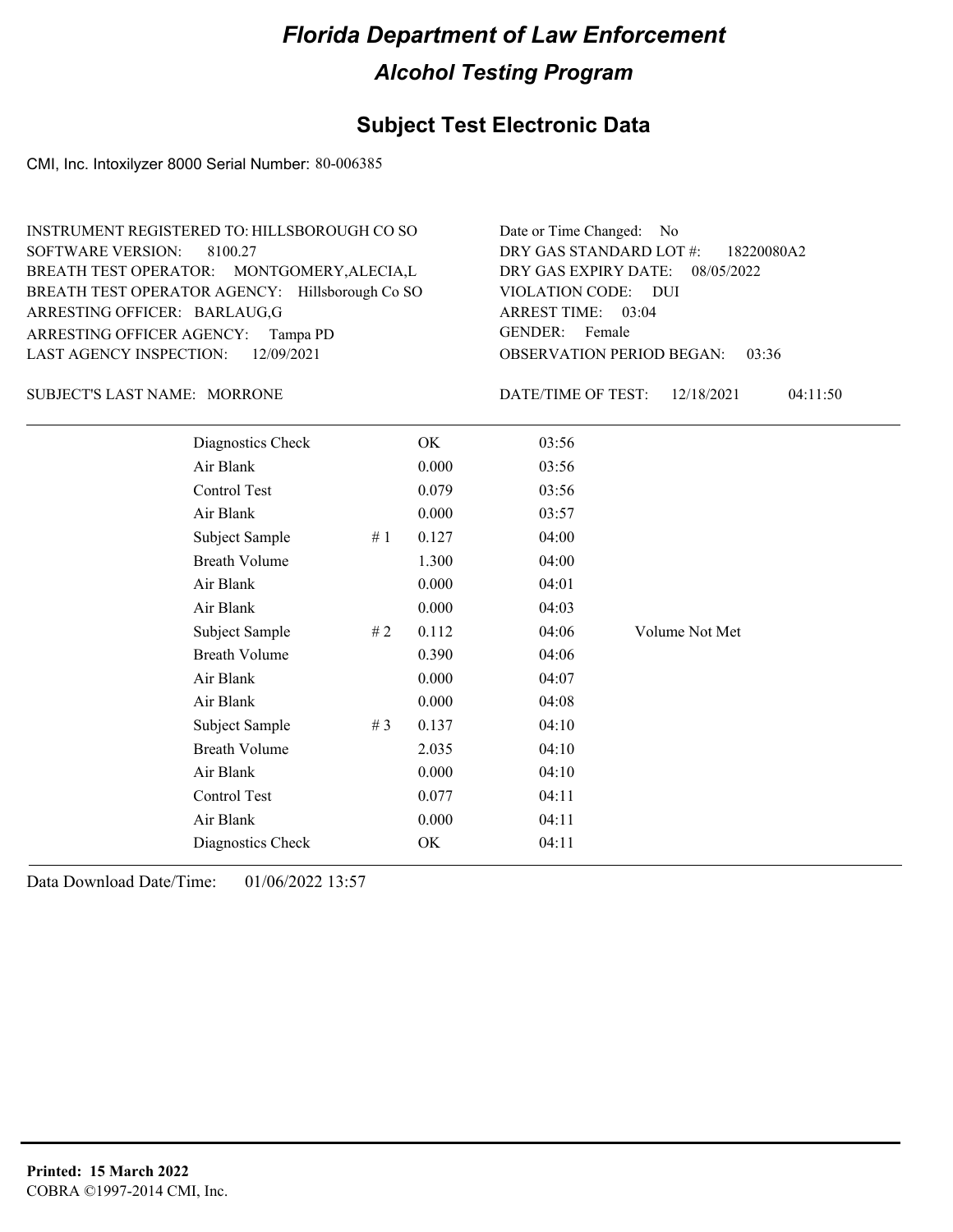### **Subject Test Electronic Data**

CMI, Inc. Intoxilyzer 8000 Serial Number: 80-006385

| INSTRUMENT REGISTERED TO: HILLSBOROUGH CO SO    | Date or Time Changed: No               |
|-------------------------------------------------|----------------------------------------|
| SOFTWARE VERSION: 8100.27                       | DRY GAS STANDARD LOT $\#$ : 18220080A2 |
| BREATH TEST OPERATOR: JONES, MINDY, L           | DRY GAS EXPIRY DATE: 08/05/2022        |
| BREATH TEST OPERATOR AGENCY: Hillsborough Co SO | VIOLATION CODE: DUI                    |
| ARRESTING OFFICER: TRIEGLAFF,M                  | ARREST TIME: 19:28                     |
| ARRESTING OFFICER AGENCY: Macdill Air Force Ba  | GENDER: Male                           |
| LAST AGENCY INSPECTION: 12/09/2021              | <b>OBSERVATION PERIOD BEGAN: 20:48</b> |

SUBJECT'S LAST NAME: FRIDAY DATE/TIME OF TEST:

DATE/TIME OF TEST: 12/18/2021 21:16:57

| Diagnostics Check    |    | OK    | 21:10 |
|----------------------|----|-------|-------|
| Air Blank            |    | 0.000 | 21:10 |
| Control Test         |    | 0.079 | 21:10 |
| Air Blank            |    | 0.000 | 21:11 |
| Subject Sample       | #1 | 0.312 | 21:12 |
| <b>Breath Volume</b> |    | 3.460 | 21:12 |
| Air Blank            |    | 0.000 | 21:13 |
| Air Blank            |    | 0.000 | 21:14 |
| Subject Sample       | #2 | 0.317 | 21:15 |
| <b>Breath Volume</b> |    | 2.226 | 21:15 |
| Air Blank            |    | 0.000 | 21:16 |
| Control Test         |    | 0.078 | 21:16 |
| Air Blank            |    | 0.000 | 21:16 |
| Diagnostics Check    |    | OK    | 21:16 |
|                      |    |       |       |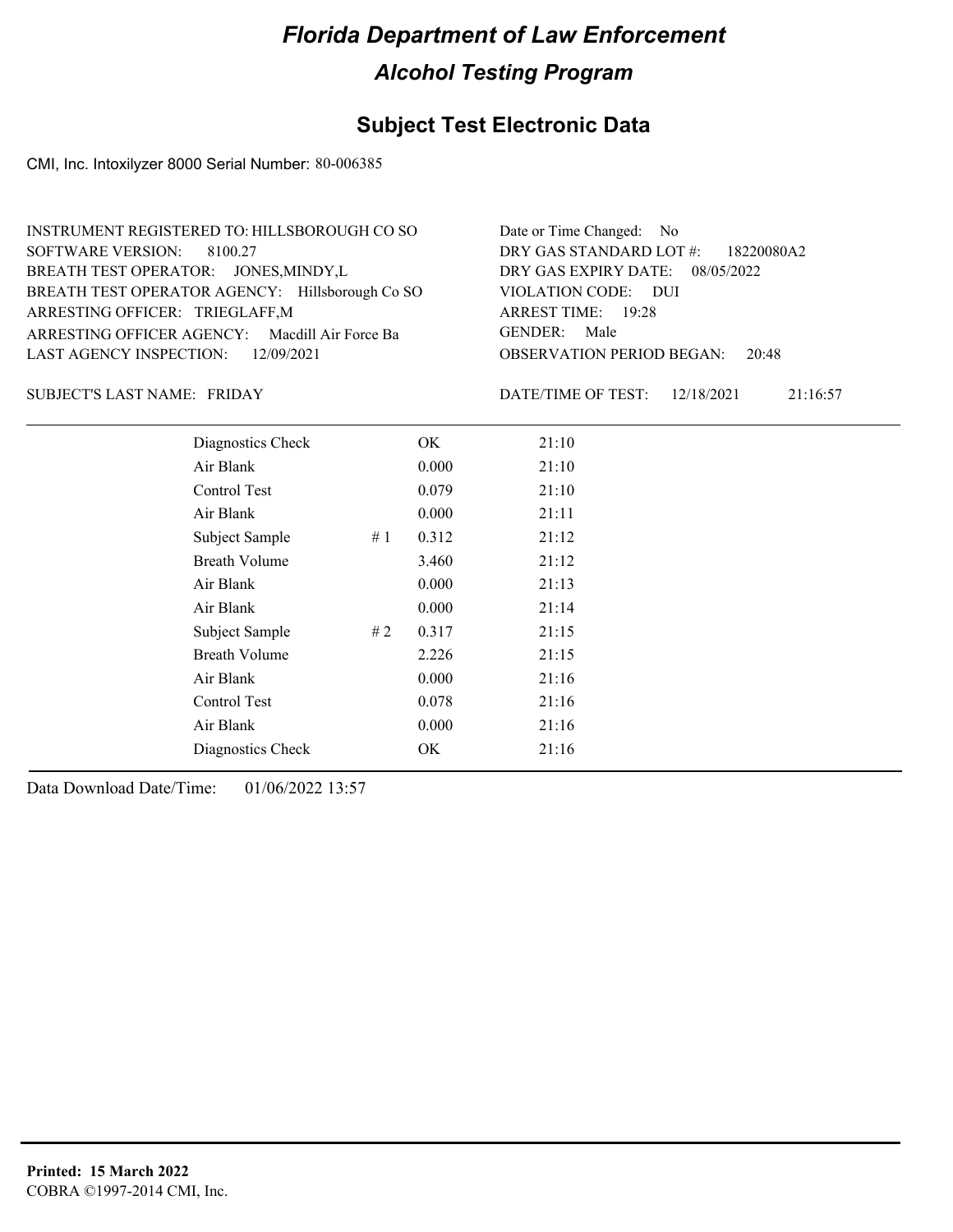### **Subject Test Electronic Data**

CMI, Inc. Intoxilyzer 8000 Serial Number: 80-006385

| INSTRUMENT REGISTERED TO: HILLSBOROUGH CO SO    | Date or Time Changed: No               |
|-------------------------------------------------|----------------------------------------|
| SOFTWARE VERSION: 8100.27                       | DRY GAS STANDARD LOT #: 18220080A2     |
| BREATH TEST OPERATOR: GREENLEE, NANCY, J        | DRY GAS EXPIRY DATE: 08/05/2022        |
| BREATH TEST OPERATOR AGENCY: Hillsborough Co SO | VIOLATION CODE: DUI                    |
| ARRESTING OFFICER: GUERRERO,D                   | ARREST TIME: 21:02                     |
| ARRESTING OFFICER AGENCY: Hillsborough Co SO    | GENDER: Male                           |
| LAST AGENCY INSPECTION: $12/09/2021$            | <b>OBSERVATION PERIOD BEGAN: 21:40</b> |

#### SUBJECT'S LAST NAME: ALBERICO DATE/TIME OF TEST:

DATE/TIME OF TEST: 12/18/2021 22:08:00

| Diagnostics Check    |    | OK    | 22:01 |
|----------------------|----|-------|-------|
| Air Blank            |    | 0.000 | 22:02 |
| Control Test         |    | 0.079 | 22:02 |
| Air Blank            |    | 0.000 | 22:02 |
| Subject Sample       | #1 | 0.217 | 22:03 |
| <b>Breath Volume</b> |    | 3.132 | 22:03 |
| Air Blank            |    | 0.000 | 22:04 |
| Air Blank            |    | 0.000 | 22:05 |
| Subject Sample       | #2 | 0.223 | 22:06 |
| <b>Breath Volume</b> |    | 3.058 | 22:06 |
| Air Blank            |    | 0.000 | 22:07 |
| Control Test         |    | 0.078 | 22:07 |
| Air Blank            |    | 0.000 | 22:07 |
| Diagnostics Check    |    | OK    | 22:08 |
|                      |    |       |       |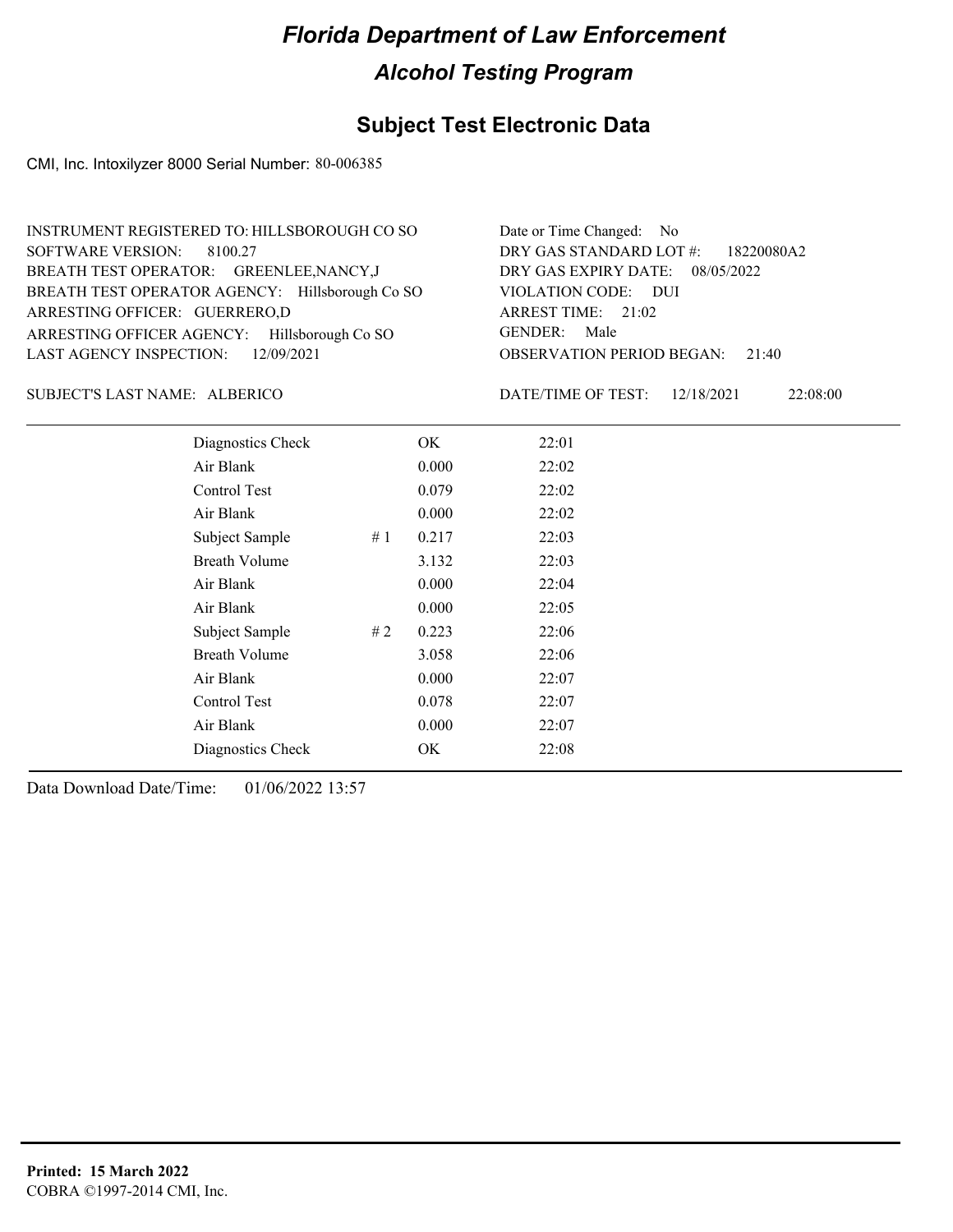## **Subject Test Electronic Data**

CMI, Inc. Intoxilyzer 8000 Serial Number: 80-006385

|                                     | <b>INSTRUMENT REGISTERED TO: HILLSBOROUGH CO SO</b> |       |                                       | Date or Time Changed: No                  |  |  |
|-------------------------------------|-----------------------------------------------------|-------|---------------------------------------|-------------------------------------------|--|--|
| <b>SOFTWARE VERSION:</b><br>8100.27 |                                                     |       | DRY GAS STANDARD LOT #:<br>18220080A2 |                                           |  |  |
|                                     | BREATH TEST OPERATOR: KIRKLAND, KYLIE, C            |       | DRY GAS EXPIRY DATE:                  | 08/05/2022                                |  |  |
|                                     | BREATH TEST OPERATOR AGENCY: Hillsborough Co SO     |       | VIOLATION CODE:                       | - DUI                                     |  |  |
| ARRESTING OFFICER: LEISCH, B        |                                                     |       | ARREST TIME: 23:23                    |                                           |  |  |
| ARRESTING OFFICER AGENCY:           | Hillsborough Co SO                                  |       | <b>GENDER:</b><br>Male                |                                           |  |  |
| <b>LAST AGENCY INSPECTION:</b>      | 12/09/2021                                          |       |                                       | <b>OBSERVATION PERIOD BEGAN:</b><br>23:44 |  |  |
| SUBJECT'S LAST NAME: DELGADO JR     |                                                     |       | DATE/TIME OF TEST:                    | 12/19/2021<br>00:08:44                    |  |  |
|                                     | Diagnostics Check                                   | OK.   | 00:04                                 |                                           |  |  |
|                                     | Air Blank                                           | 0.000 | 00:04                                 |                                           |  |  |
|                                     | Control Test                                        | 0.079 | 00:05                                 |                                           |  |  |
|                                     | Air Blank                                           | 0.000 | 00:05                                 |                                           |  |  |
|                                     | Subject Sample                                      | #1    | 00:08                                 | Sequence Aborted                          |  |  |
|                                     | <b>Breath Volume</b>                                | 0.000 | 00:08                                 |                                           |  |  |
|                                     | Air Blank                                           | 0.000 | 00:08                                 |                                           |  |  |
|                                     |                                                     |       |                                       |                                           |  |  |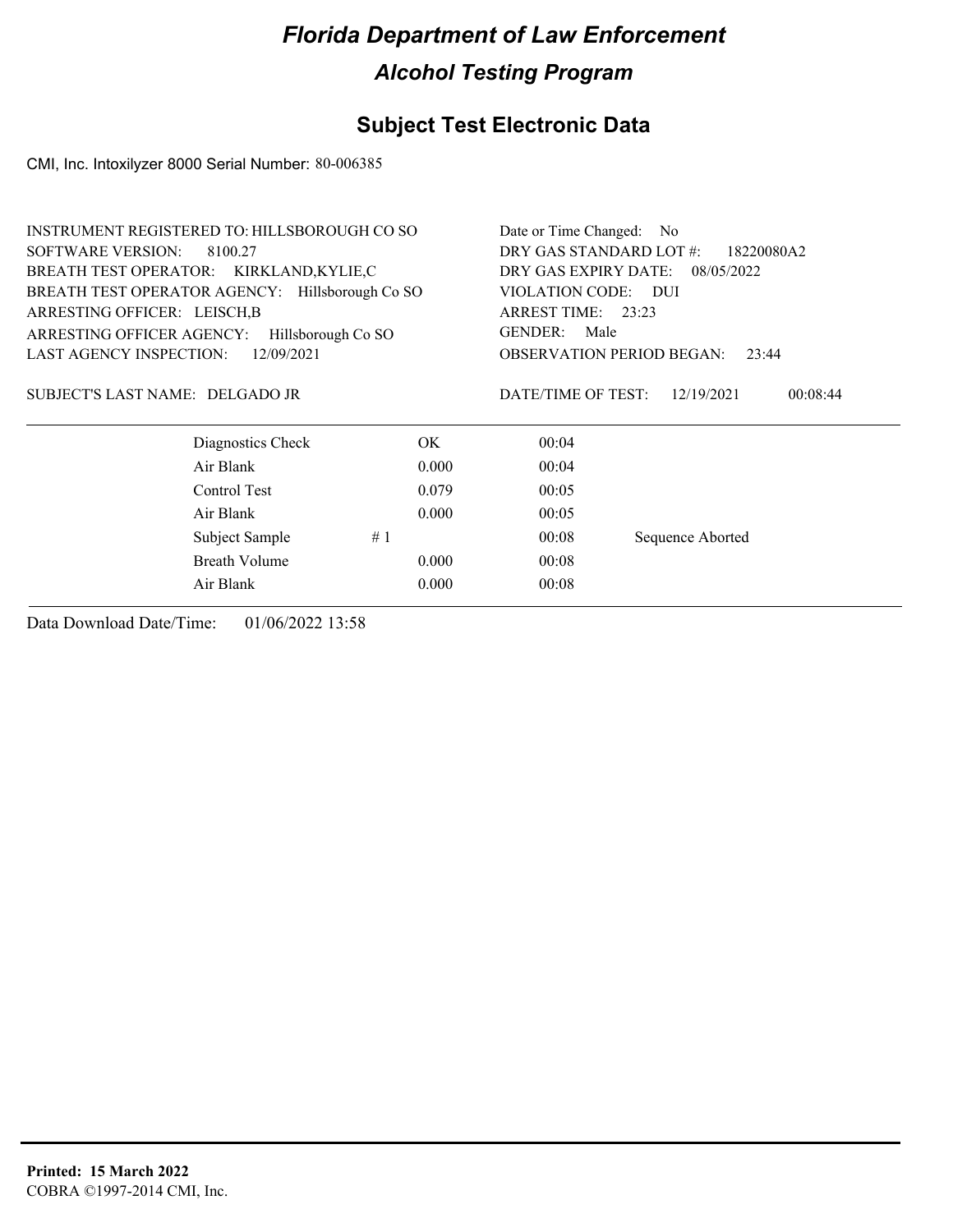### **Subject Test Electronic Data**

CMI, Inc. Intoxilyzer 8000 Serial Number: 80-006385

| INSTRUMENT REGISTERED TO: HILLSBOROUGH CO SO    | Date or Time Changed: No               |
|-------------------------------------------------|----------------------------------------|
| SOFTWARE VERSION: 8100.27                       | DRY GAS STANDARD LOT #: 18220080A2     |
| BREATH TEST OPERATOR: KIRKLAND,KYLIE,C          | DRY GAS EXPIRY DATE: $08/05/2022$      |
| BREATH TEST OPERATOR AGENCY: Hillsborough Co SO | VIOLATION CODE: DUI                    |
| ARRESTING OFFICER: LEISCH, B                    | ARREST TIME: 23:23                     |
| ARRESTING OFFICER AGENCY: Hillsborough Co SO    | GENDER: Male                           |
| LAST AGENCY INSPECTION: $12/09/2021$            | <b>OBSERVATION PERIOD BEGAN: 00:11</b> |

#### DELGADO JR SUBJECT'S LAST NAME: DATE/TIME OF TEST:

DATE/TIME OF TEST: 12/19/2021 00:38:44

| Diagnostics Check    |    | OK    | 00:31 |
|----------------------|----|-------|-------|
| Air Blank            |    | 0.000 | 00:32 |
| Control Test         |    | 0.079 | 00:32 |
| Air Blank            |    | 0.000 | 00:33 |
| Subject Sample       | #1 | 0.152 | 00:34 |
| <b>Breath Volume</b> |    | 2.117 | 00:34 |
| Air Blank            |    | 0.000 | 00:34 |
| Air Blank            |    | 0.000 | 00:36 |
| Subject Sample       | #2 | 0.147 | 00:37 |
| <b>Breath Volume</b> |    | 2.292 | 00:37 |
| Air Blank            |    | 0.000 | 00:37 |
| Control Test         |    | 0.079 | 00:38 |
| Air Blank            |    | 0.000 | 00:38 |
| Diagnostics Check    |    | OK    | 00:38 |
|                      |    |       |       |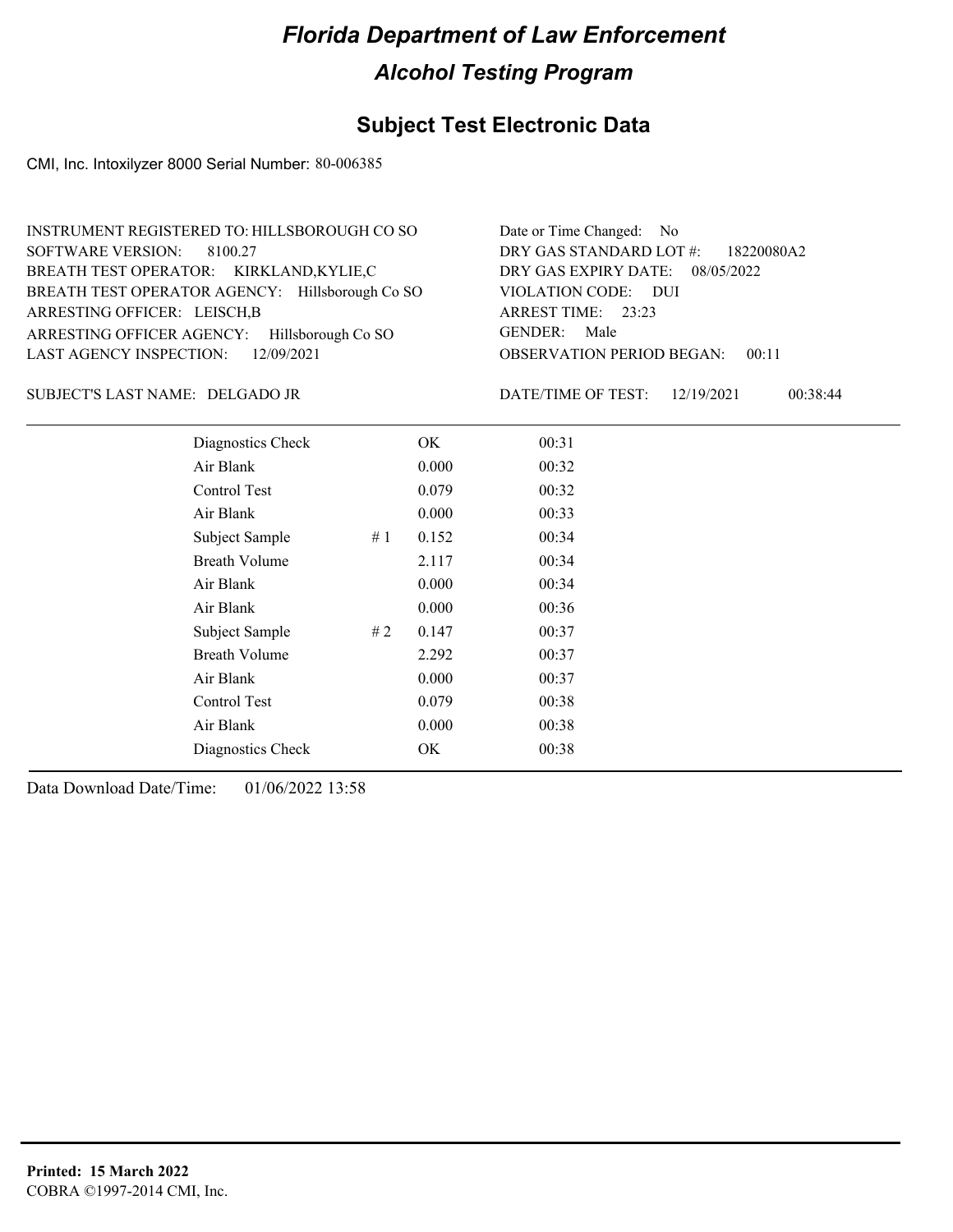### **Subject Test Electronic Data**

CMI, Inc. Intoxilyzer 8000 Serial Number: 80-006385

| INSTRUMENT REGISTERED TO: HILLSBOROUGH CO SO    | Date or Time Changed: No               |
|-------------------------------------------------|----------------------------------------|
| SOFTWARE VERSION: 8100.27                       | DRY GAS STANDARD LOT #: 18220080A2     |
| BREATH TEST OPERATOR: MASON, FRANCESCA, M       | DRY GAS EXPIRY DATE: 08/05/2022        |
| BREATH TEST OPERATOR AGENCY: Hillsborough Co SO | VIOLATION CODE: DUI                    |
| ARRESTING OFFICER: WINTER,C                     | ARREST TIME: 23:24                     |
| ARRESTING OFFICER AGENCY: FHP Troop C           | GENDER: Male                           |
| LAST AGENCY INSPECTION: 12/09/2021              | <b>OBSERVATION PERIOD BEGAN: 01:14</b> |

JOSIPOVIC SUBJECT'S LAST NAME: DATE/TIME OF TEST:

DATE/TIME OF TEST: 12/19/2021 01:42:46

| Diagnostics Check    |    | OK    | 01:36 |  |
|----------------------|----|-------|-------|--|
| Air Blank            |    | 0.000 | 01:36 |  |
| Control Test         |    | 0.079 | 01:37 |  |
| Air Blank            |    | 0.000 | 01:37 |  |
| Subject Sample       | #1 | 0.123 | 01:38 |  |
| <b>Breath Volume</b> |    | 1.828 | 01:38 |  |
| Air Blank            |    | 0.000 | 01:38 |  |
| Air Blank            |    | 0.000 | 01:40 |  |
| Subject Sample       | #2 | 0.121 | 01:41 |  |
| <b>Breath Volume</b> |    | 2.351 | 01:41 |  |
| Air Blank            |    | 0.000 | 01:41 |  |
| Control Test         |    | 0.078 | 01:42 |  |
| Air Blank            |    | 0.000 | 01:42 |  |
| Diagnostics Check    |    | OK    | 01:42 |  |
|                      |    |       |       |  |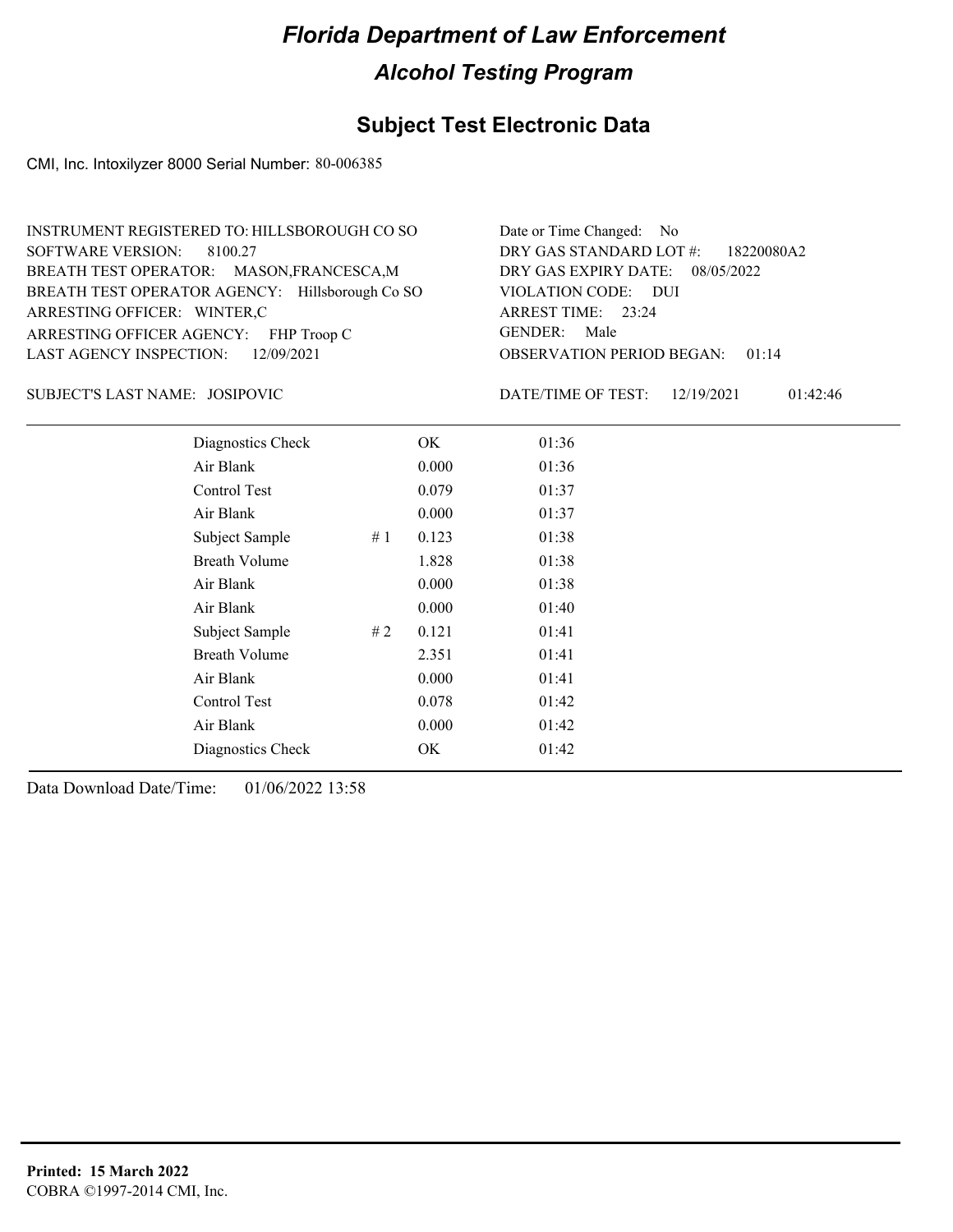### **Subject Test Electronic Data**

CMI, Inc. Intoxilyzer 8000 Serial Number: 80-006385

| INSTRUMENT REGISTERED TO: HILLSBOROUGH CO SO    | Date or Time Changed: No               |
|-------------------------------------------------|----------------------------------------|
| SOFTWARE VERSION: 8100.27                       | DRY GAS STANDARD LOT #: 18220080A2     |
| BREATH TEST OPERATOR: MASON, FRANCESCA, M       | DRY GAS EXPIRY DATE: 08/05/2022        |
| BREATH TEST OPERATOR AGENCY: Hillsborough Co SO | VIOLATION CODE: DUI                    |
| ARRESTING OFFICER: BURKE,B                      | ARREST TIME: 03:25                     |
| ARRESTING OFFICER AGENCY: Hillsborough Co SO    | GENDER: Male                           |
| LAST AGENCY INSPECTION: $12/09/2021$            | <b>OBSERVATION PERIOD BEGAN: 03:47</b> |

SUBJECT'S LAST NAME: GILLEY DATE/TIME OF TEST:

DATE/TIME OF TEST: 12/19/2021 04:14:12

| Diagnostics Check    |    | OK    | 04:07 |  |  |
|----------------------|----|-------|-------|--|--|
| Air Blank            |    | 0.000 | 04:08 |  |  |
| Control Test         |    | 0.079 | 04:08 |  |  |
| Air Blank            |    | 0.000 | 04:09 |  |  |
| Subject Sample       | #1 | 0.142 | 04:09 |  |  |
| <b>Breath Volume</b> |    | 1.156 | 04:09 |  |  |
| Air Blank            |    | 0.000 | 04:10 |  |  |
| Air Blank            |    | 0.000 | 04:12 |  |  |
| Subject Sample       | #2 | 0.142 | 04:12 |  |  |
| <b>Breath Volume</b> |    | 1.234 | 04:12 |  |  |
| Air Blank            |    | 0.000 | 04:13 |  |  |
| Control Test         |    | 0.077 | 04:13 |  |  |
| Air Blank            |    | 0.000 | 04:14 |  |  |
| Diagnostics Check    |    | OK    | 04:14 |  |  |
|                      |    |       |       |  |  |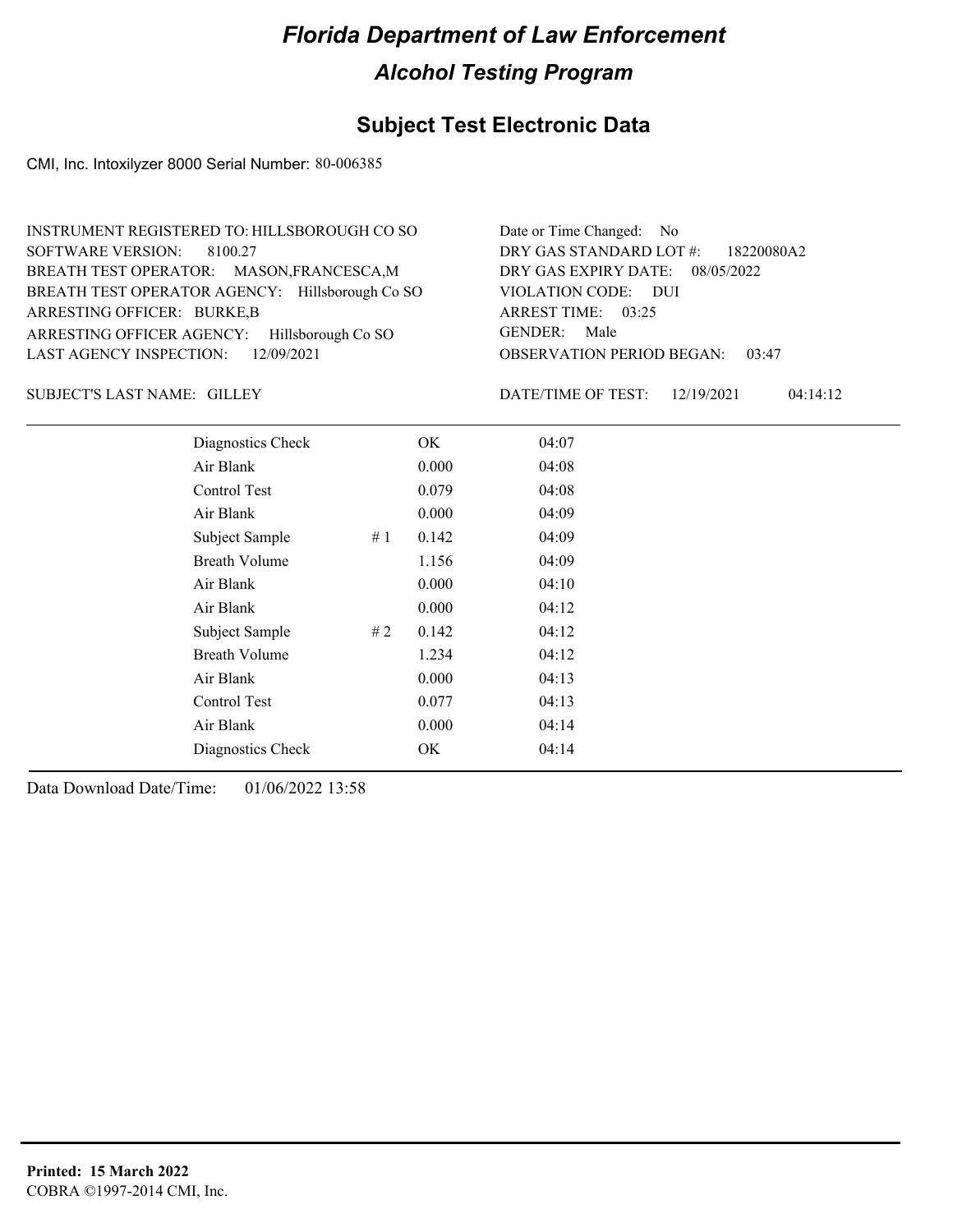### **Subject Test Electronic Data**

CMI, Inc. Intoxilyzer 8000 Serial Number: 80-006385

| INSTRUMENT REGISTERED TO: HILLSBOROUGH CO SO    | Date or Time Changed: No               |
|-------------------------------------------------|----------------------------------------|
| SOFTWARE VERSION: 8100.27                       | DRY GAS STANDARD LOT #: 18220080A2     |
| BREATH TEST OPERATOR: JONES, MINDY, L           | DRY GAS EXPIRY DATE: 08/05/2022        |
| BREATH TEST OPERATOR AGENCY: Hillsborough Co SO | VIOLATION CODE: DUI                    |
| ARRESTING OFFICER: GARNER, W                    | ARREST TIME: 04:25                     |
| ARRESTING OFFICER AGENCY: Hillsborough Co SO    | GENDER: Female                         |
| LAST AGENCY INSPECTION: 12/09/2021              | <b>OBSERVATION PERIOD BEGAN: 05:11</b> |

GARCIA SUBJECT'S LAST NAME: DATE/TIME OF TEST:

DATE/TIME OF TEST: 12/19/2021 05:37:41

| Diagnostics Check    |    | OK    | 05:31 |
|----------------------|----|-------|-------|
| Air Blank            |    | 0.000 | 05:31 |
| Control Test         |    | 0.079 | 05:32 |
| Air Blank            |    | 0.000 | 05:32 |
| Subject Sample       | #1 | 0.105 | 05:33 |
| <b>Breath Volume</b> |    | 2.070 | 05:33 |
| Air Blank            |    | 0.000 | 05:33 |
| Air Blank            |    | 0.000 | 05:35 |
| Subject Sample       | #2 | 0.108 | 05:36 |
| <b>Breath Volume</b> |    | 2.320 | 05:36 |
| Air Blank            |    | 0.000 | 05:36 |
| Control Test         |    | 0.078 | 05:37 |
| Air Blank            |    | 0.000 | 05:37 |
| Diagnostics Check    |    | OK    | 05:37 |
|                      |    |       |       |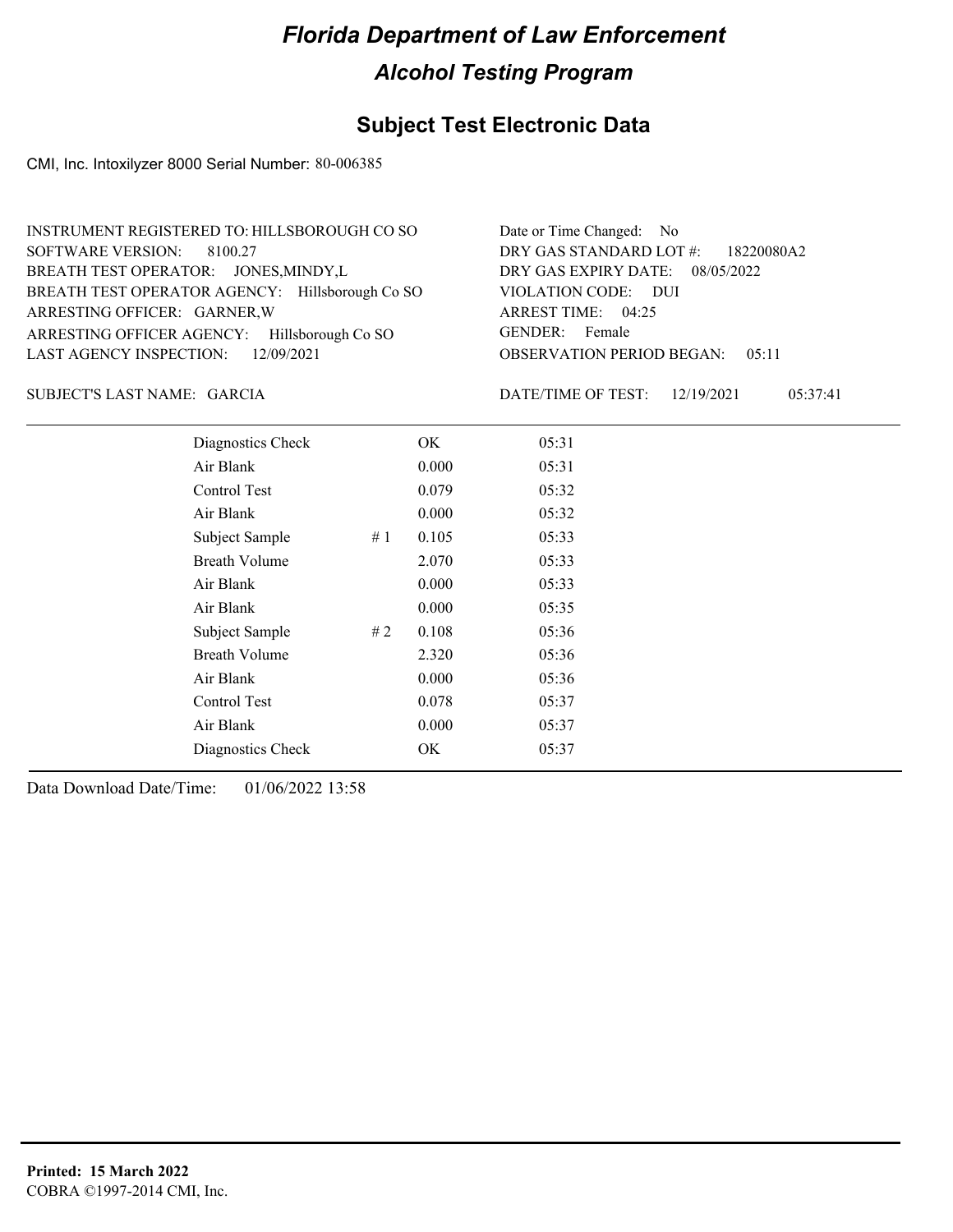### **Subject Test Electronic Data**

CMI, Inc. Intoxilyzer 8000 Serial Number: 80-006385

| INSTRUMENT REGISTERED TO: HILLSBOROUGH CO SO    | Date or Time Changed: No               |
|-------------------------------------------------|----------------------------------------|
| SOFTWARE VERSION: 8100.27                       | DRY GAS STANDARD LOT $\#$ : 18220080A2 |
| BREATH TEST OPERATOR: KNOX, STEPHANIE, R        | DRY GAS EXPIRY DATE: 08/05/2022        |
| BREATH TEST OPERATOR AGENCY: Hillsborough Co SO | VIOLATION CODE: DUI                    |
| ARRESTING OFFICER: SNYDER,A                     | ARREST TIME: 14:20                     |
| ARRESTING OFFICER AGENCY: FHP Troop C           | GENDER: Male                           |
| LAST AGENCY INSPECTION: 12/09/2021              | <b>OBSERVATION PERIOD BEGAN: 15:22</b> |

GOLEMBIEWSKI SUBJECT'S LAST NAME: DATE/TIME OF TEST:

DATE/TIME OF TEST: 12/20/2021 15:49:18

| Diagnostics Check    |    | OK    | 15:42 |
|----------------------|----|-------|-------|
| Air Blank            |    | 0.000 | 15:43 |
| Control Test         |    | 0.079 | 15:43 |
| Air Blank            |    | 0.000 | 15:43 |
| Subject Sample       | #1 | 0.198 | 15:44 |
| <b>Breath Volume</b> |    | 2.515 | 15:44 |
| Air Blank            |    | 0.000 | 15:45 |
| Air Blank            |    | 0.000 | 15:47 |
| Subject Sample       | #2 | 0.184 | 15:47 |
| <b>Breath Volume</b> |    | 1.781 | 15:47 |
| Air Blank            |    | 0.000 | 15:48 |
| Control Test         |    | 0.078 | 15:48 |
| Air Blank            |    | 0.000 | 15:49 |
| Diagnostics Check    |    | OK    | 15:49 |
|                      |    |       |       |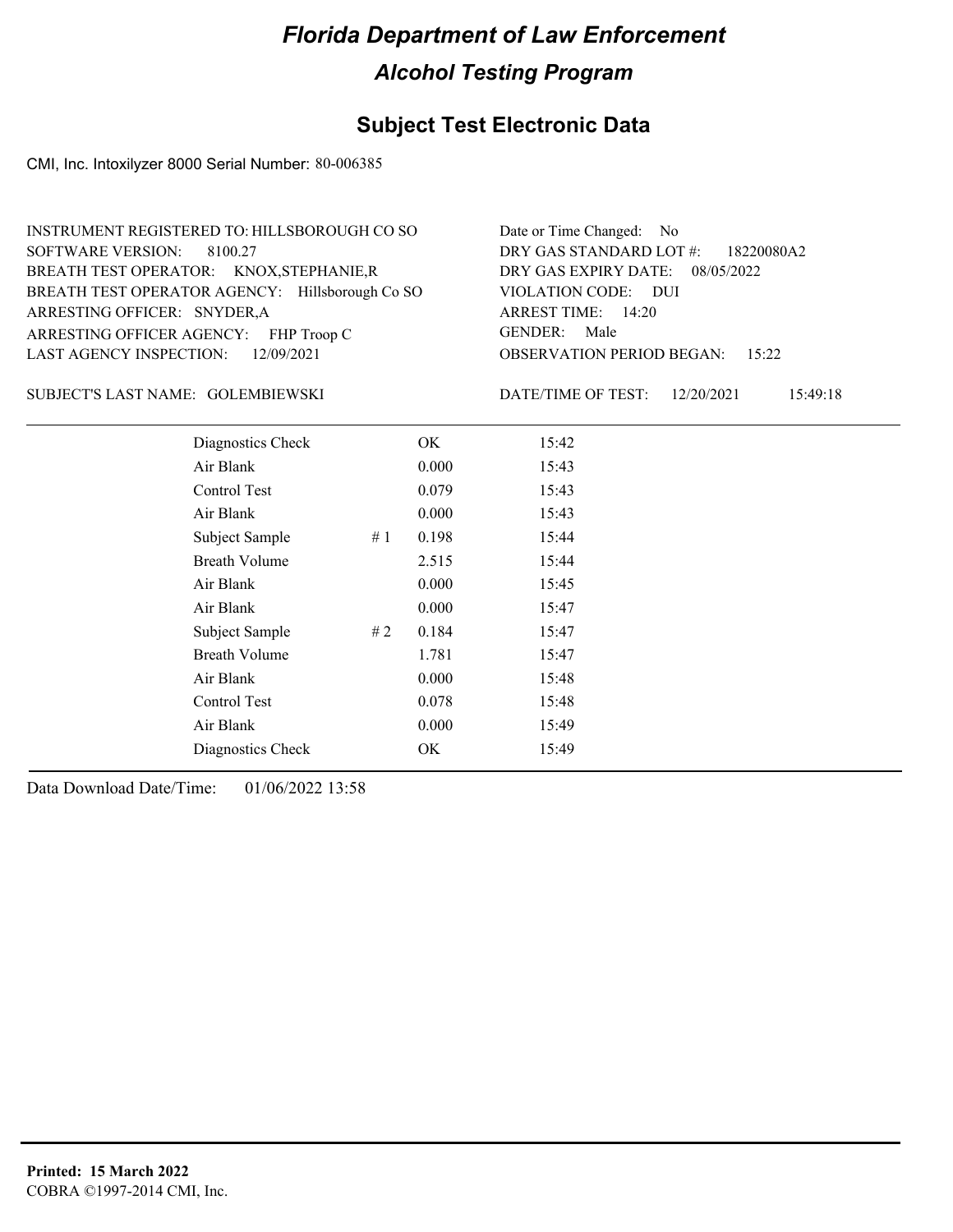### **Subject Test Electronic Data**

CMI, Inc. Intoxilyzer 8000 Serial Number: 80-006385

| INSTRUMENT REGISTERED TO: HILLSBOROUGH CO SO    | Date or Time Changed: No               |
|-------------------------------------------------|----------------------------------------|
| SOFTWARE VERSION: 8100.27                       | DRY GAS STANDARD LOT #: 18220080A2     |
| BREATH TEST OPERATOR: YUMAN ROMERO, ANGIE, A    | DRY GAS EXPIRY DATE: 08/05/2022        |
| BREATH TEST OPERATOR AGENCY: Hillsborough Co SO | VIOLATION CODE: DUI                    |
| ARRESTING OFFICER: LANDRY, G                    | ARREST TIME: 01:28                     |
| ARRESTING OFFICER AGENCY: Tampa PD              | GENDER: Male                           |
| LAST AGENCY INSPECTION: 12/09/2021              | <b>OBSERVATION PERIOD BEGAN: 02:03</b> |

#### SUBJECT'S LAST NAME: ELLIOTT DATE/TIME OF TEST:

DATE/TIME OF TEST: 12/22/2021 02:29:42

| Diagnostics Check    |    | OK    | 02:23 |
|----------------------|----|-------|-------|
| Air Blank            |    | 0.000 | 02:23 |
| Control Test         |    | 0.080 | 02:24 |
| Air Blank            |    | 0.000 | 02:24 |
| Subject Sample       | #1 | 0.000 | 02:25 |
| <b>Breath Volume</b> |    | 1.464 | 02:25 |
| Air Blank            |    | 0.000 | 02:25 |
| Air Blank            |    | 0.000 | 02:27 |
| Subject Sample       | #2 | 0.000 | 02:28 |
| <b>Breath Volume</b> |    | 1.804 | 02:28 |
| Air Blank            |    | 0.000 | 02:28 |
| <b>Control Test</b>  |    | 0.080 | 02:29 |
| Air Blank            |    | 0.000 | 02:29 |
| Diagnostics Check    |    | OK    | 02:29 |
|                      |    |       |       |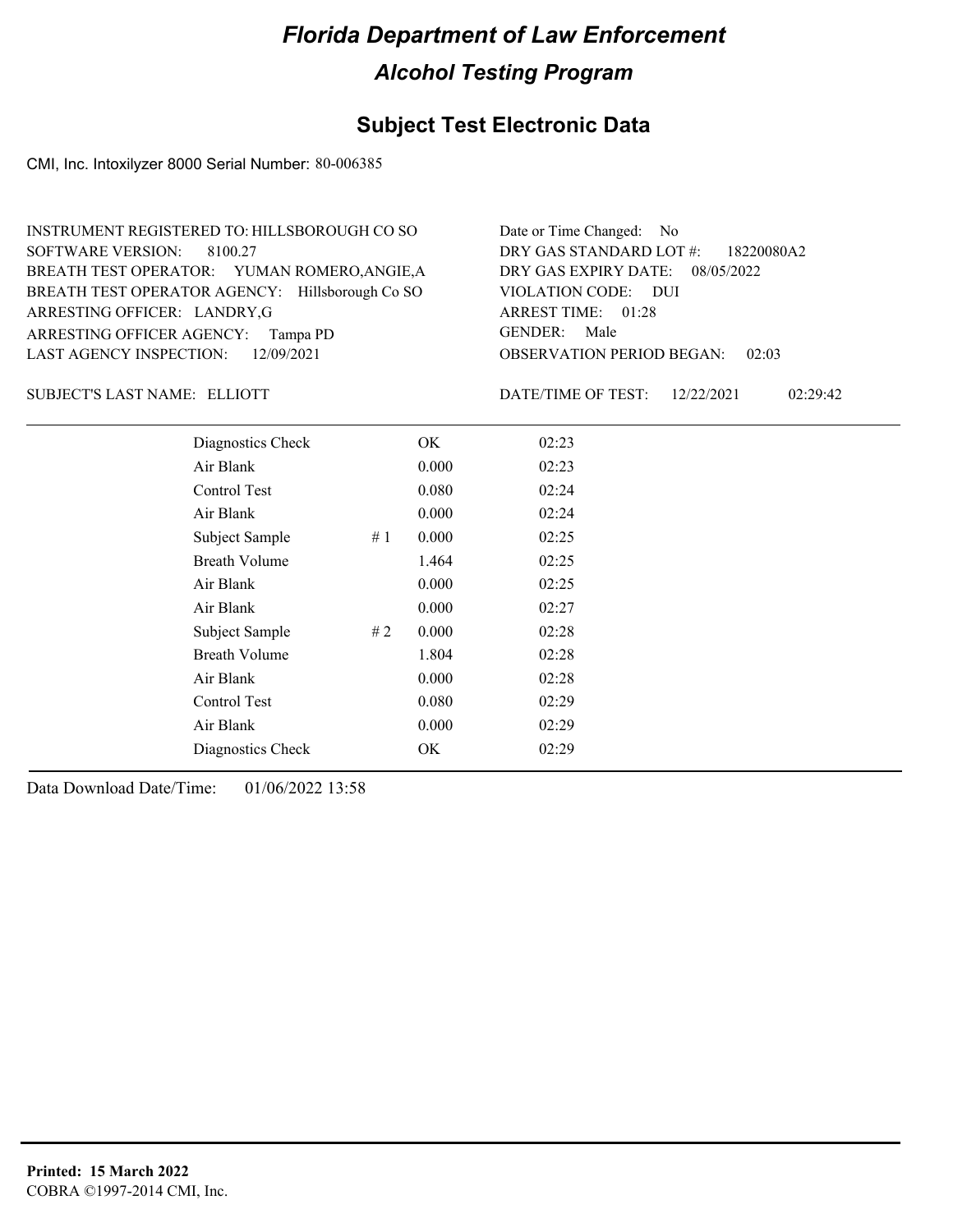### **Subject Test Electronic Data**

CMI, Inc. Intoxilyzer 8000 Serial Number: 80-006385

| INSTRUMENT REGISTERED TO: HILLSBOROUGH CO SO    | Date or Time Changed: No               |
|-------------------------------------------------|----------------------------------------|
| SOFTWARE VERSION: 8100.27                       | DRY GAS STANDARD LOT #: 18220080A2     |
| BREATH TEST OPERATOR: WASHINGTON, DESMAND, M    | DRY GAS EXPIRY DATE: 08/05/2022        |
| BREATH TEST OPERATOR AGENCY: Hillsborough Co SO | VIOLATION CODE: DUI                    |
| ARRESTING OFFICER: WASHINGTON,D                 | ARREST TIME: 06:09                     |
| ARRESTING OFFICER AGENCY: Hillsborough Co SO    | GENDER: Male                           |
| LAST AGENCY INSPECTION: $12/09/2021$            | <b>OBSERVATION PERIOD BEGAN: 06:48</b> |

GARCIA SUBJECT'S LAST NAME: DATE/TIME OF TEST:

DATE/TIME OF TEST: 12/22/2021 07:15:28

| Diagnostics Check    |    | OK    | 07:08 |
|----------------------|----|-------|-------|
| Air Blank            |    | 0.000 | 07:09 |
| Control Test         |    | 0.080 | 07:09 |
| Air Blank            |    | 0.000 | 07:10 |
| Subject Sample       | #1 | 0.000 | 07:10 |
| <b>Breath Volume</b> |    | 1.394 | 07:10 |
| Air Blank            |    | 0.000 | 07:11 |
| Air Blank            |    | 0.000 | 07:13 |
| Subject Sample       | #2 | 0.000 | 07:14 |
| <b>Breath Volume</b> |    | 1.367 | 07:14 |
| Air Blank            |    | 0.000 | 07:14 |
| Control Test         |    | 0.080 | 07:14 |
| Air Blank            |    | 0.000 | 07:15 |
| Diagnostics Check    |    | OK    | 07:15 |
|                      |    |       |       |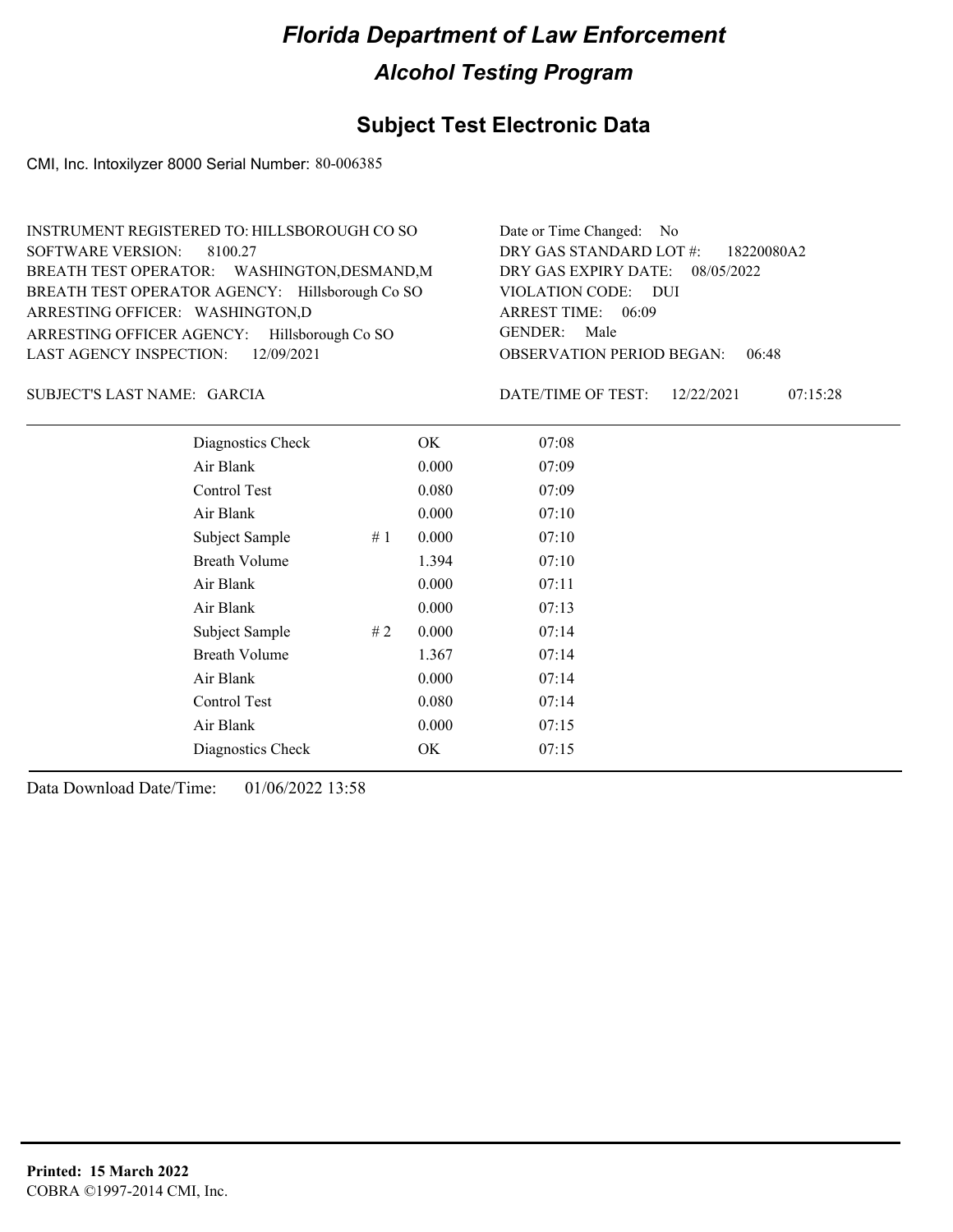## **Subject Test Electronic Data**

CMI, Inc. Intoxilyzer 8000 Serial Number: 80-006385

|                                       | INSTRUMENT REGISTERED TO: HILLSBOROUGH CO SO    | Date or Time Changed:<br>No.                                 |                                           |                    |                        |
|---------------------------------------|-------------------------------------------------|--------------------------------------------------------------|-------------------------------------------|--------------------|------------------------|
| <b>SOFTWARE VERSION:</b>              | 8100.27                                         | DRY GAS STANDARD LOT #:<br>18220080A2                        |                                           |                    |                        |
| BREATH TEST OPERATOR: LONEY, ANIA, L  |                                                 | DRY GAS EXPIRY DATE:<br>08/05/2022<br>VIOLATION CODE:<br>DUI |                                           |                    |                        |
|                                       | BREATH TEST OPERATOR AGENCY: Hillsborough Co SO |                                                              |                                           |                    |                        |
| ARRESTING OFFICER: GARNER, W          |                                                 | ARREST TIME:<br>00:21<br><b>GENDER:</b><br>Male              |                                           |                    |                        |
| ARRESTING OFFICER AGENCY:             | Hillsborough Co SO                              |                                                              |                                           |                    |                        |
| LAST AGENCY INSPECTION:<br>12/09/2021 |                                                 |                                                              | <b>OBSERVATION PERIOD BEGAN:</b><br>00:28 |                    |                        |
| SUBJECT'S LAST NAME: SANDOVAL JR.     |                                                 |                                                              |                                           | DATE/TIME OF TEST: | 00:56:50<br>12/23/2021 |
|                                       | Diagnostics Check                               |                                                              | OK.                                       | 00:48              |                        |
|                                       | Air Blank                                       |                                                              | 0.000                                     | 00:49              |                        |
|                                       | Control Test                                    |                                                              | 0.081                                     | 00:49              |                        |
|                                       | Air Blank                                       |                                                              | 0.000                                     | 00:50              |                        |
|                                       | Subject Sample                                  | #1                                                           | 0.092                                     | 00:53              | Slope Not Level        |
|                                       | <b>Breath Volume</b>                            |                                                              | 1.808                                     | 00:53              |                        |
|                                       | Air Blank                                       |                                                              | 0.000                                     | 00:54              |                        |
|                                       | Air Blank                                       |                                                              | 0.000                                     | 00:55              |                        |
|                                       | Subject Sample                                  | #2                                                           |                                           | 00:56              | Sequence Aborted       |
|                                       | <b>Breath Volume</b>                            |                                                              | 0.000                                     | 00:56              |                        |
|                                       | Air Blank                                       |                                                              | 0.000                                     | 00:56              |                        |
|                                       |                                                 |                                                              |                                           |                    |                        |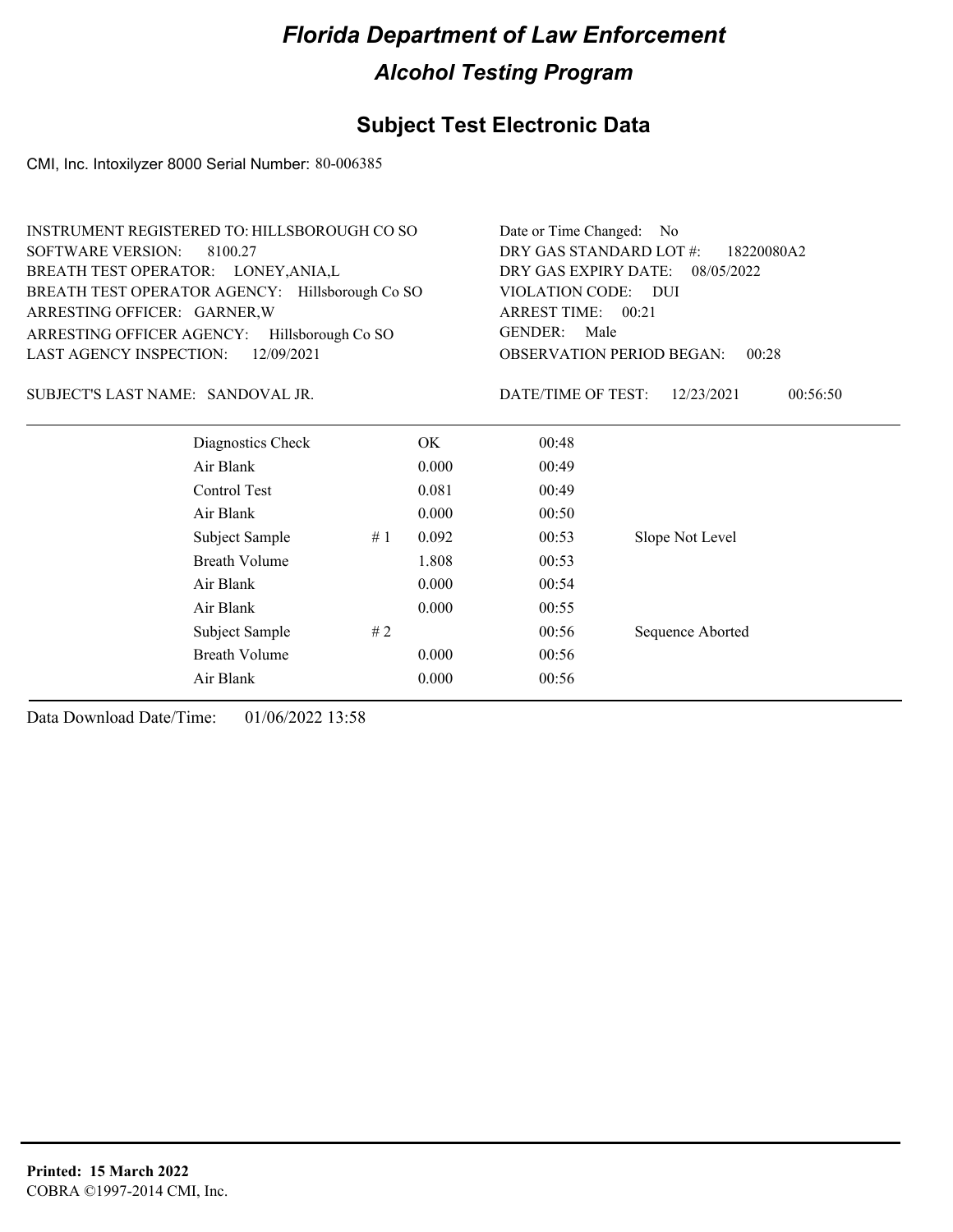### **Subject Test Electronic Data**

CMI, Inc. Intoxilyzer 8000 Serial Number: 80-006385

| INSTRUMENT REGISTERED TO: HILLSBOROUGH CO SO    |                    |                    | Date or Time Changed: No                  |  |  |
|-------------------------------------------------|--------------------|--------------------|-------------------------------------------|--|--|
| <b>SOFTWARE VERSION:</b><br>8100.27             |                    |                    | DRY GAS STANDARD LOT #:<br>18220080A2     |  |  |
| BREATH TEST OPERATOR: LONEY, ANIA, L            |                    |                    | DRY GAS EXPIRY DATE:<br>08/05/2022        |  |  |
| BREATH TEST OPERATOR AGENCY: Hillsborough Co SO |                    |                    | VIOLATION CODE:<br>DUI                    |  |  |
| ARRESTING OFFICER: GARNER, W                    |                    | ARREST TIME: 00:21 |                                           |  |  |
| ARRESTING OFFICER AGENCY:                       | Hillsborough Co SO | GENDER:            | Male                                      |  |  |
| <b>LAST AGENCY INSPECTION:</b>                  | 12/09/2021         |                    | <b>OBSERVATION PERIOD BEGAN:</b><br>00:28 |  |  |
| SUBJECT'S LAST NAME: SANDOVAL JR.               |                    | DATE/TIME OF TEST: | 12/23/2021<br>01:02:28                    |  |  |
| Diagnostics Check                               | OK.                | 00:58              |                                           |  |  |
| Air Blank                                       | 0.000              | 00:59              |                                           |  |  |
| Control Test                                    | 0.080              | 00:59              |                                           |  |  |
| Air Blank                                       | 0.000              | 00:59              |                                           |  |  |
| Subject Sample                                  | #1                 | 01:01              | Subject Test Refused                      |  |  |
| Breath Volume                                   | 0.000              | 01:01              |                                           |  |  |
| Air Blank                                       | 0.000              | 01:01              |                                           |  |  |
| Control Test                                    | 0.080              | 01:01              |                                           |  |  |

Air Blank 0.000 01:02 Diagnostics Check OK 01:02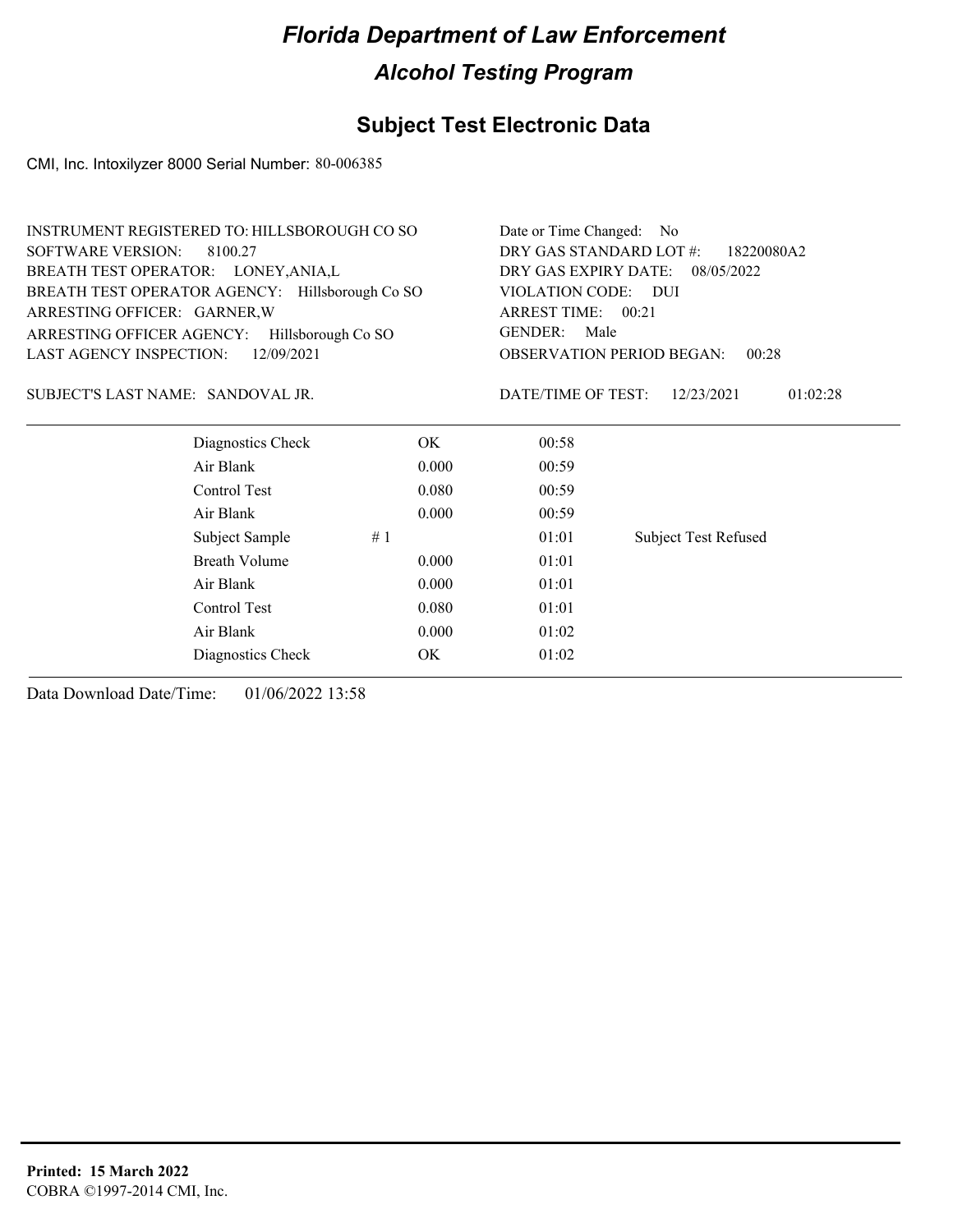### **Subject Test Electronic Data**

CMI, Inc. Intoxilyzer 8000 Serial Number: 80-006385

| INSTRUMENT REGISTERED TO: HILLSBOROUGH CO SO    | Date or Time Changed: No               |
|-------------------------------------------------|----------------------------------------|
| SOFTWARE VERSION: 8100.27                       | DRY GAS STANDARD LOT #: 18220080A2     |
| BREATH TEST OPERATOR: JONES, MINDY, L           | DRY GAS EXPIRY DATE: 08/05/2022        |
| BREATH TEST OPERATOR AGENCY: Hillsborough Co SO | VIOLATION CODE: DUI                    |
| ARRESTING OFFICER: BADEN,T                      | ARREST TIME: 02:26                     |
| ARRESTING OFFICER AGENCY: Tampa PD              | GENDER: Male                           |
| LAST AGENCY INSPECTION: 12/09/2021              | <b>OBSERVATION PERIOD BEGAN: 02:43</b> |

#### YAYLACI SUBJECT'S LAST NAME: DATE/TIME OF TEST:

DATE/TIME OF TEST: 12/24/2021 03:10:23

| Diagnostics Check    |    | OK    | 03:03 |
|----------------------|----|-------|-------|
| Air Blank            |    | 0.000 | 03:04 |
| Control Test         |    | 0.081 | 03:04 |
| Air Blank            |    | 0.000 | 03:05 |
| Subject Sample       | #1 | 0.222 | 03:05 |
| <b>Breath Volume</b> |    | 1.828 | 03:05 |
| Air Blank            |    | 0.000 | 03:06 |
| Air Blank            |    | 0.000 | 03:08 |
| Subject Sample       | #2 | 0.229 | 03:08 |
| <b>Breath Volume</b> |    | 1.707 | 03:08 |
| Air Blank            |    | 0.000 | 03:09 |
| Control Test         |    | 0.080 | 03:09 |
| Air Blank            |    | 0.000 | 03:10 |
| Diagnostics Check    |    | OK    | 03:10 |
|                      |    |       |       |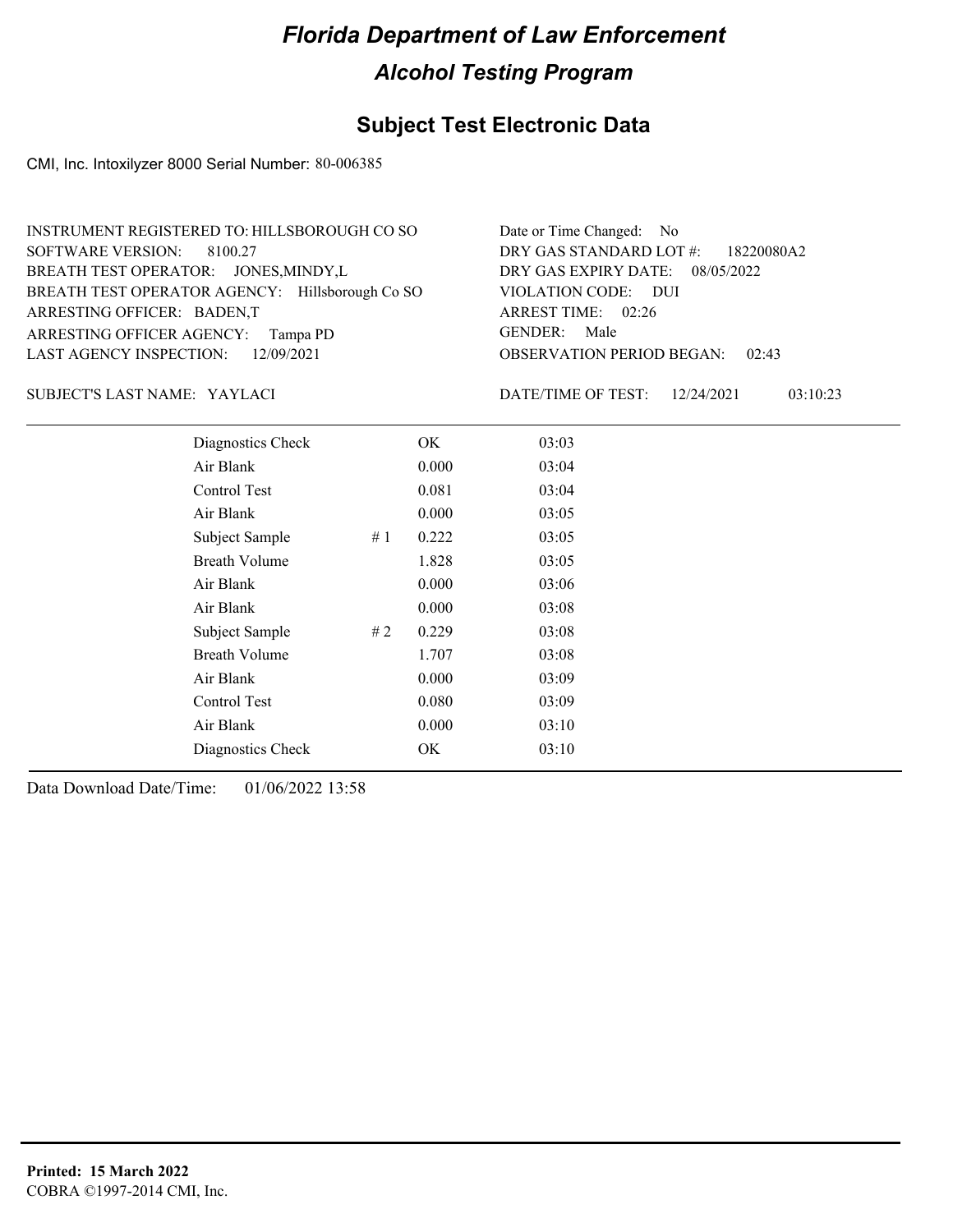### **Subject Test Electronic Data**

CMI, Inc. Intoxilyzer 8000 Serial Number: 80-006385

| INSTRUMENT REGISTERED TO: HILLSBOROUGH CO SO    | Date or Time Changed: No               |
|-------------------------------------------------|----------------------------------------|
| SOFTWARE VERSION: 8100.27                       | DRY GAS STANDARD LOT #: 18220080A2     |
| BREATH TEST OPERATOR: MASON, FRANCESCA, M       | DRY GAS EXPIRY DATE: 08/05/2022        |
| BREATH TEST OPERATOR AGENCY: Hillsborough Co SO | VIOLATION CODE: DUI                    |
| ARRESTING OFFICER: PORTER,S                     | ARREST TIME: 02:30                     |
| ARRESTING OFFICER AGENCY: Hillsborough Co SO    | GENDER: Female                         |
| LAST AGENCY INSPECTION: $12/09/2021$            | <b>OBSERVATION PERIOD BEGAN: 03:16</b> |

LOPEZ SUBJECT'S LAST NAME: DATE/TIME OF TEST:

DATE/TIME OF TEST: 12/24/2021 03:43:29

| Diagnostics Check     | OK    | 03:36 |
|-----------------------|-------|-------|
| Air Blank             | 0.000 | 03:37 |
| Control Test          | 0.081 | 03:37 |
| Air Blank             | 0.000 | 03:37 |
| Subject Sample<br>#1  | 0.235 | 03:38 |
| <b>Breath Volume</b>  | 1.792 | 03:38 |
| Air Blank             | 0.000 | 03:39 |
| Air Blank             | 0.000 | 03:41 |
| Subject Sample<br># 2 | 0.236 | 03:41 |
| <b>Breath Volume</b>  | 1.367 | 03:41 |
| Air Blank             | 0.000 | 03:42 |
| Control Test          | 0.080 | 03:42 |
| Air Blank             | 0.000 | 03:43 |
| Diagnostics Check     | OK    | 03:43 |
|                       |       |       |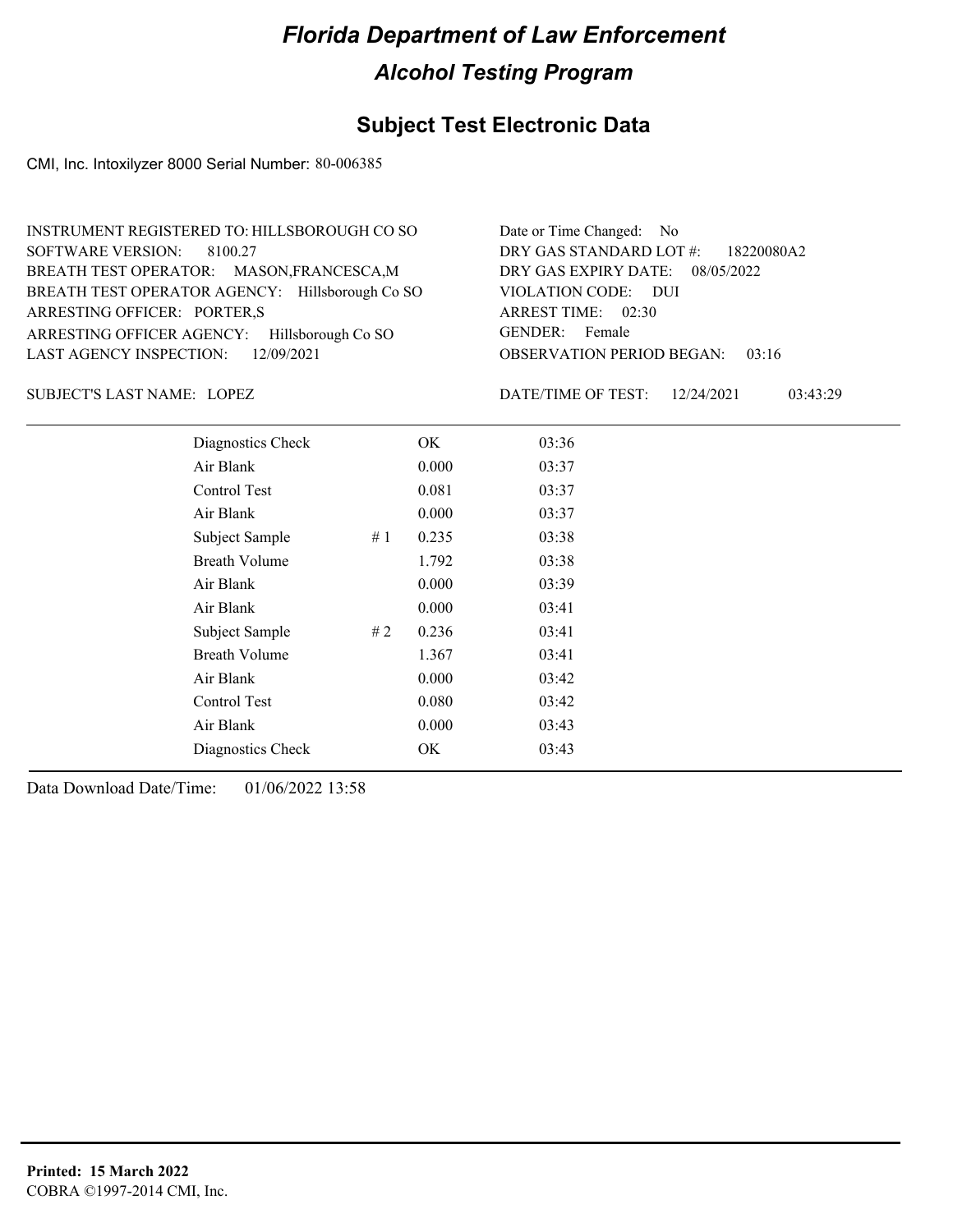### **Subject Test Electronic Data**

CMI, Inc. Intoxilyzer 8000 Serial Number: 80-006385

| INSTRUMENT REGISTERED TO: HILLSBOROUGH CO SO    | Date or Time Changed: No               |
|-------------------------------------------------|----------------------------------------|
| SOFTWARE VERSION: 8100.27                       | DRY GAS STANDARD LOT #: 18220080A2     |
| BREATH TEST OPERATOR: JONES, MINDY, L           | DRY GAS EXPIRY DATE: 08/05/2022        |
| BREATH TEST OPERATOR AGENCY: Hillsborough Co SO | VIOLATION CODE: DUI                    |
| ARRESTING OFFICER: SNAGGS,S                     | ARREST TIME: 22:37                     |
| ARRESTING OFFICER AGENCY: Tampa PD              | GENDER: Female                         |
| LAST AGENCY INSPECTION: 12/09/2021              | <b>OBSERVATION PERIOD BEGAN: 23:05</b> |

SUBJECT'S LAST NAME: KELLY DATE/TIME OF TEST:

DATE/TIME OF TEST: 12/24/2021 23:32:01

| Diagnostics Check    |    | OK    | 23:25 |
|----------------------|----|-------|-------|
| Air Blank            |    | 0.000 | 23:25 |
| Control Test         |    | 0.081 | 23:26 |
| Air Blank            |    | 0.000 | 23:26 |
| Subject Sample       | #1 | 0.192 | 23:27 |
| <b>Breath Volume</b> |    | 2.101 | 23:27 |
| Air Blank            |    | 0.000 | 23:27 |
| Air Blank            |    | 0.000 | 23:29 |
| Subject Sample       | #2 | 0.186 | 23:30 |
| <b>Breath Volume</b> |    | 1.394 | 23:30 |
| Air Blank            |    | 0.000 | 23:31 |
| <b>Control Test</b>  |    | 0.079 | 23:31 |
| Air Blank            |    | 0.000 | 23:31 |
| Diagnostics Check    |    | OK    | 23:32 |
|                      |    |       |       |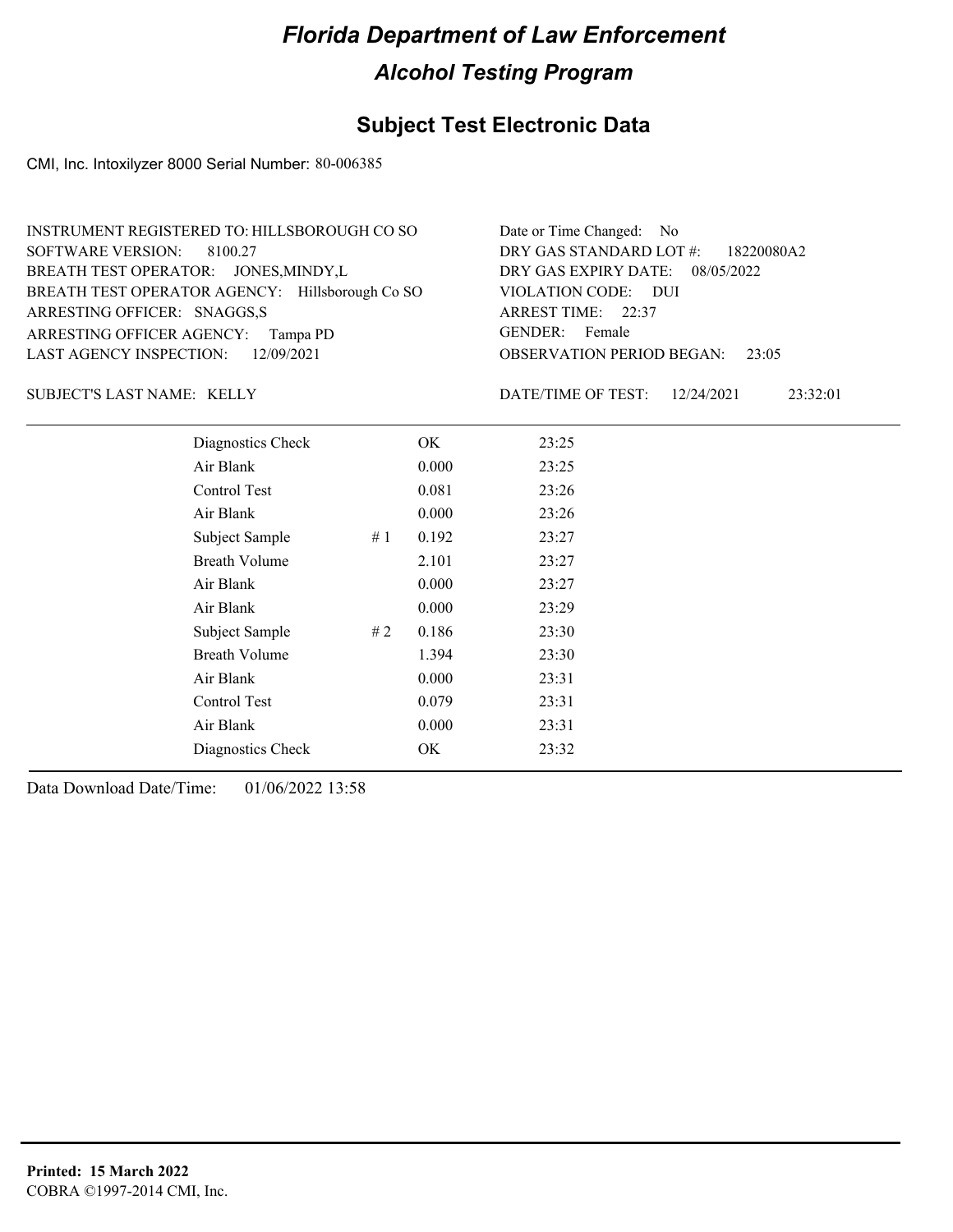### **Subject Test Electronic Data**

CMI, Inc. Intoxilyzer 8000 Serial Number: 80-006385

| INSTRUMENT REGISTERED TO: HILLSBOROUGH CO SO    | Date or Time Changed: No               |
|-------------------------------------------------|----------------------------------------|
| SOFTWARE VERSION: 8100.27                       | DRY GAS STANDARD LOT #: 18220080A2     |
| BREATH TEST OPERATOR: MASON, FRANCESCA, M       | DRY GAS EXPIRY DATE: 08/05/2022        |
| BREATH TEST OPERATOR AGENCY: Hillsborough Co SO | VIOLATION CODE: DUI                    |
| ARRESTING OFFICER: HALL,L                       | ARREST TIME: 04:33                     |
| ARRESTING OFFICER AGENCY: Hillsborough Co SO    | GENDER: Male                           |
| LAST AGENCY INSPECTION: 12/09/2021              | <b>OBSERVATION PERIOD BEGAN: 04:47</b> |

SUBJECT'S LAST NAME: SMITH **Example 2018** DATE/TIME OF TEST:

DATE/TIME OF TEST: 12/25/2021 05:14:45

| Diagnostics Check    |    | OK    | 05:07 |
|----------------------|----|-------|-------|
| Air Blank            |    | 0.000 | 05:08 |
| Control Test         |    | 0.081 | 05:08 |
| Air Blank            |    | 0.000 | 05:09 |
| Subject Sample       | #1 | 0.167 | 05:09 |
| <b>Breath Volume</b> |    | 2.371 | 05:09 |
| Air Blank            |    | 0.000 | 05:10 |
| Air Blank            |    | 0.000 | 05:12 |
| Subject Sample       | #2 | 0.161 | 05:13 |
| <b>Breath Volume</b> |    | 1.832 | 05:13 |
| Air Blank            |    | 0.000 | 05:13 |
| Control Test         |    | 0.079 | 05:14 |
| Air Blank            |    | 0.000 | 05:14 |
| Diagnostics Check    |    | OK    | 05:14 |
|                      |    |       |       |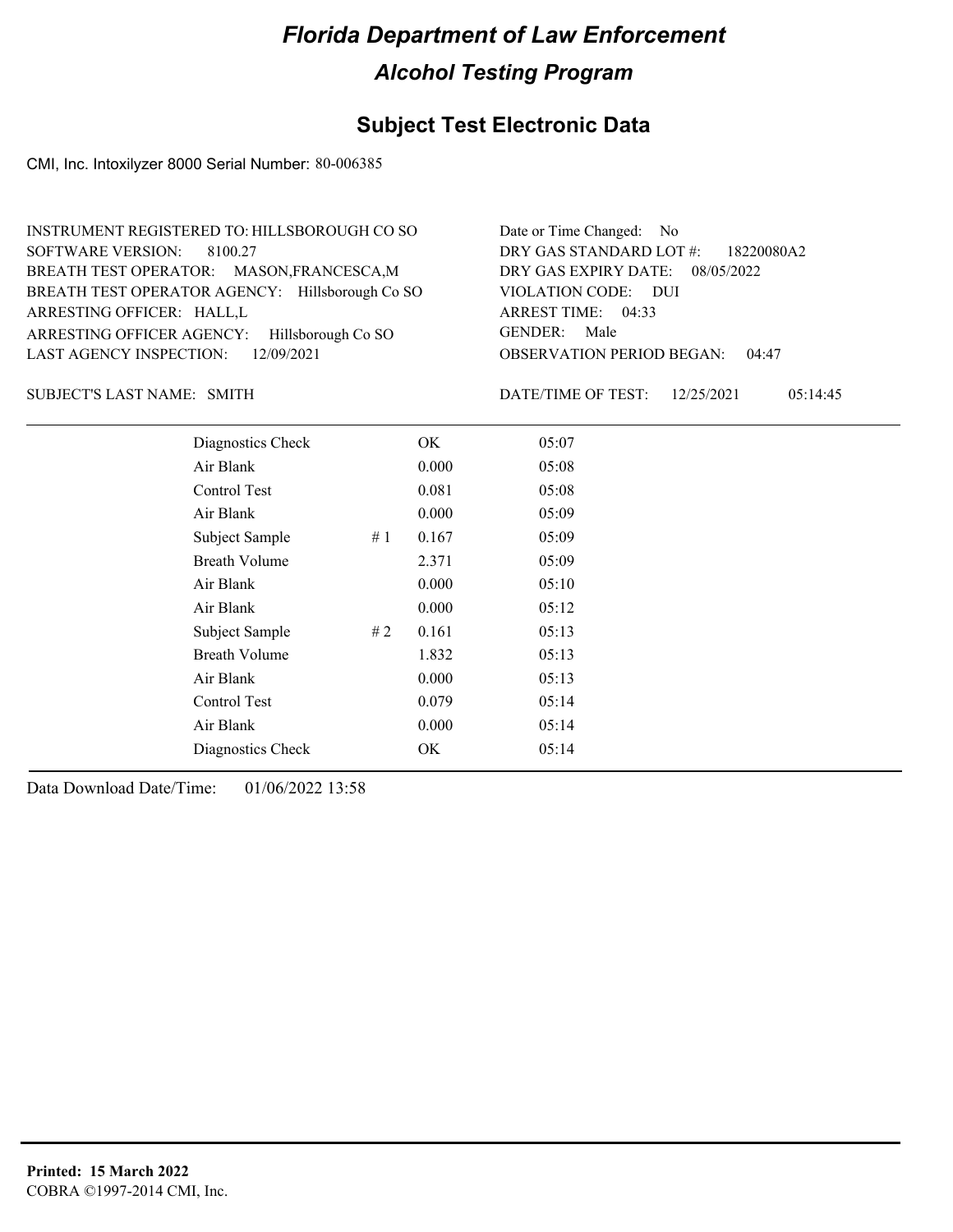### **Subject Test Electronic Data**

CMI, Inc. Intoxilyzer 8000 Serial Number: 80-006385

| INSTRUMENT REGISTERED TO: HILLSBOROUGH CO SO    | Date or Time Changed: No               |
|-------------------------------------------------|----------------------------------------|
| SOFTWARE VERSION: 8100.27                       | DRY GAS STANDARD LOT #: 18220080A2     |
| BREATH TEST OPERATOR: YUMAN ROMERO, ANGIE, A    | DRY GAS EXPIRY DATE: 08/05/2022        |
| BREATH TEST OPERATOR AGENCY: Hillsborough Co SO | VIOLATION CODE: DUI                    |
| ARRESTING OFFICER: SNAGGS,S                     | ARREST TIME: 00:04                     |
| ARRESTING OFFICER AGENCY: Tampa PD              | GENDER: Male                           |
| LAST AGENCY INSPECTION: 12/09/2021              | <b>OBSERVATION PERIOD BEGAN: 00:22</b> |

#### SUBJECT'S LAST NAME: GARRETT DATE/TIME OF TEST:

DATE/TIME OF TEST: 12/26/2021 00:50:54

| Diagnostics Check    |    | OK    | 00:43 |
|----------------------|----|-------|-------|
| Air Blank            |    | 0.000 | 00:43 |
| Control Test         |    | 0.081 | 00:44 |
| Air Blank            |    | 0.000 | 00:44 |
| Subject Sample       | #1 | 0.296 | 00:45 |
| <b>Breath Volume</b> |    | 2.304 | 00:45 |
| Air Blank            |    | 0.000 | 00:46 |
| Air Blank            |    | 0.000 | 00:48 |
| Subject Sample       | #2 | 0.285 | 00:49 |
| <b>Breath Volume</b> |    | 1.656 | 00:49 |
| Air Blank            |    | 0.000 | 00:49 |
| Control Test         |    | 0.079 | 00:50 |
| Air Blank            |    | 0.000 | 00:50 |
| Diagnostics Check    |    | OK    | 00:50 |
|                      |    |       |       |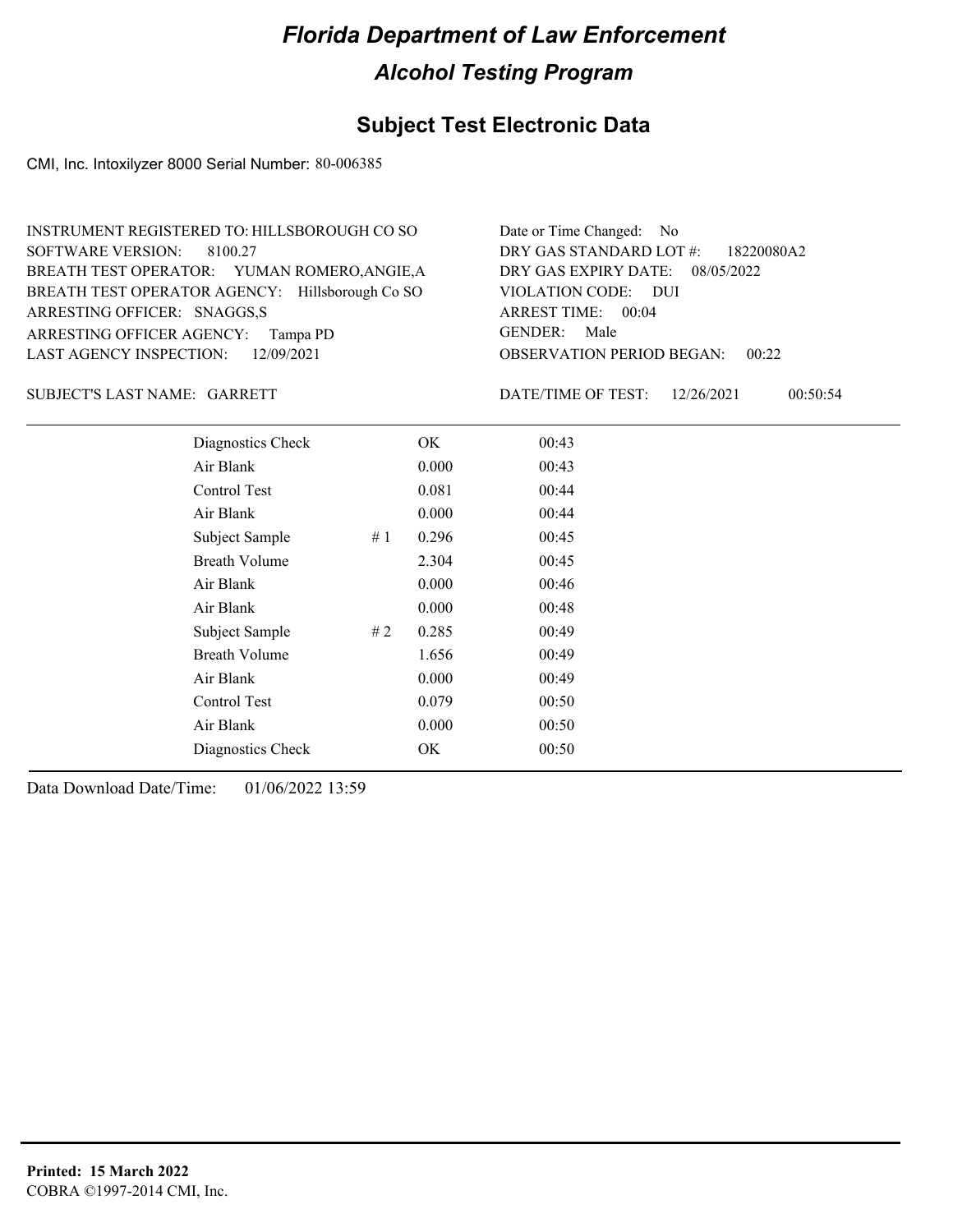### **Subject Test Electronic Data**

CMI, Inc. Intoxilyzer 8000 Serial Number: 80-006385

| INSTRUMENT REGISTERED TO: HILLSBOROUGH CO SO    | Date or Time Changed: No               |
|-------------------------------------------------|----------------------------------------|
| SOFTWARE VERSION: 8100.27                       | DRY GAS STANDARD LOT #: 18220080A2     |
| BREATH TEST OPERATOR: LONEY, ANIA, L            | DRY GAS EXPIRY DATE: 08/05/2022        |
| BREATH TEST OPERATOR AGENCY: Hillsborough Co SO | VIOLATION CODE: DUI                    |
| ARRESTING OFFICER: BADEN,T                      | ARREST TIME: 02:27                     |
| ARRESTING OFFICER AGENCY: Tampa PD              | GENDER: Male                           |
| LAST AGENCY INSPECTION: 12/09/2021              | <b>OBSERVATION PERIOD BEGAN: 02:46</b> |

MOLINA SUBJECT'S LAST NAME: DATE/TIME OF TEST:

DATE/TIME OF TEST: 12/26/2021 03:13:01

| Diagnostics Check    |    | OK.   | 03:06 |
|----------------------|----|-------|-------|
| Air Blank            |    | 0.000 | 03:06 |
| Control Test         |    | 0.080 | 03:07 |
| Air Blank            |    | 0.000 | 03:07 |
| Subject Sample       | #1 | 0.178 | 03:08 |
| <b>Breath Volume</b> |    | 1.855 | 03:08 |
| Air Blank            |    | 0.000 | 03:09 |
| Air Blank            |    | 0.000 | 03:10 |
| Subject Sample       | #2 | 0.167 | 03:11 |
| <b>Breath Volume</b> |    | 1.558 | 03:11 |
| Air Blank            |    | 0.000 | 03:12 |
| Control Test         |    | 0.079 | 03:12 |
| Air Blank            |    | 0.000 | 03:12 |
| Diagnostics Check    |    | OK    | 03:13 |
|                      |    |       |       |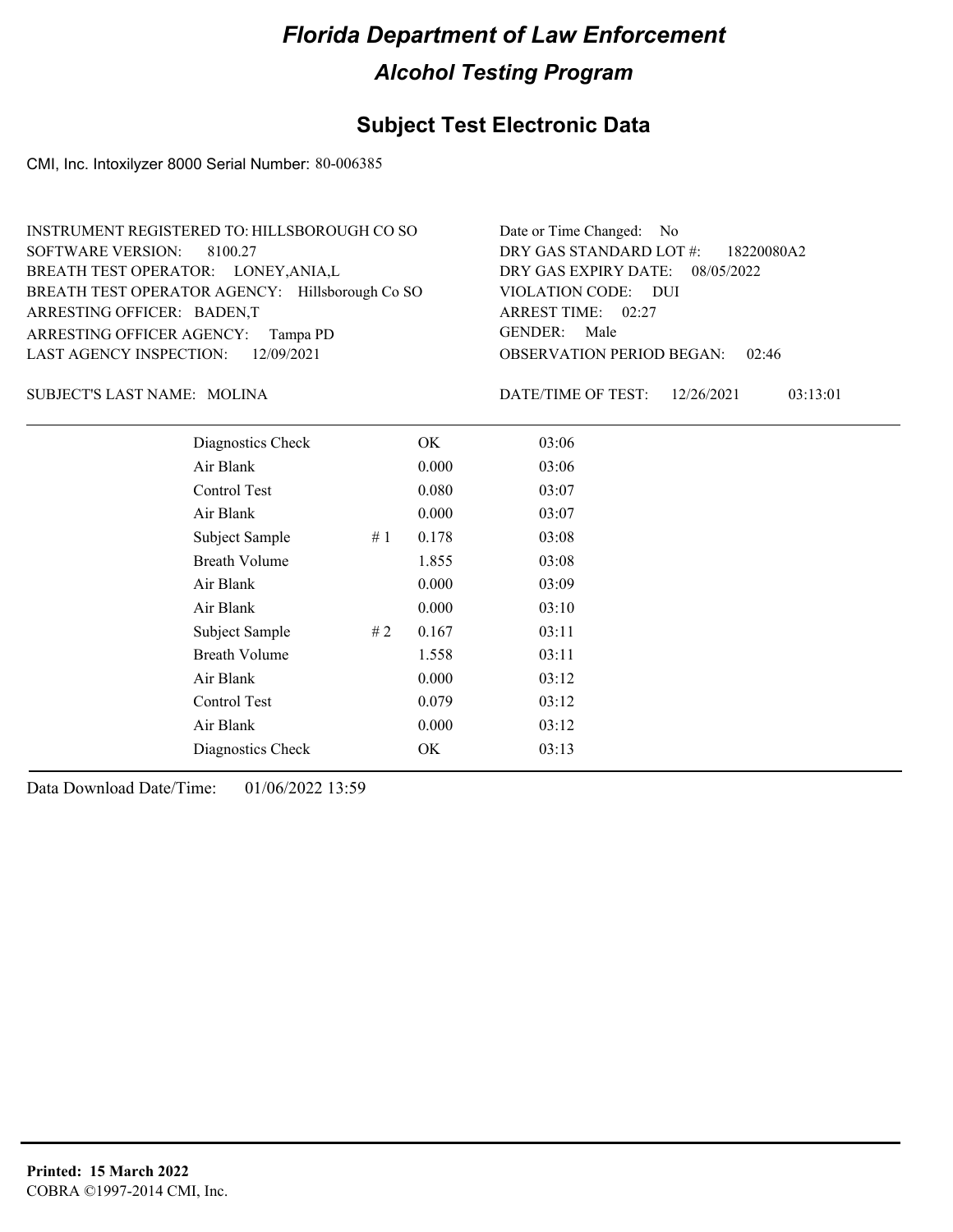### **Subject Test Electronic Data**

CMI, Inc. Intoxilyzer 8000 Serial Number: 80-006385

| INSTRUMENT REGISTERED TO: HILLSBOROUGH CO SO    | Date or Time Changed: No               |
|-------------------------------------------------|----------------------------------------|
| SOFTWARE VERSION: 8100.27                       | DRY GAS STANDARD LOT #: 18220080A2     |
| BREATH TEST OPERATOR: MONTGOMERY, ALECIA, L     | DRY GAS EXPIRY DATE: 08/05/2022        |
| BREATH TEST OPERATOR AGENCY: Hillsborough Co SO | VIOLATION CODE: DUI                    |
| ARRESTING OFFICER: ROBERTS, J                   | ARREST TIME: 03:41                     |
| ARRESTING OFFICER AGENCY: FHP Troop C           | GENDER: Male                           |
| LAST AGENCY INSPECTION: 12/09/2021              | <b>OBSERVATION PERIOD BEGAN: 04:34</b> |

SUBJECT'S LAST NAME: NAGY **Example 20** DATE/TIME OF TEST:

DATE/TIME OF TEST: 12/27/2021 05:01:33

| Diagnostics Check    |    | OK    | 04:54 |
|----------------------|----|-------|-------|
| Air Blank            |    | 0.000 | 04:54 |
| Control Test         |    | 0.079 | 04:55 |
| Air Blank            |    | 0.000 | 04:55 |
| Subject Sample       | #1 | 0.283 | 04:56 |
| <b>Breath Volume</b> |    | 2.246 | 04:56 |
| Air Blank            |    | 0.000 | 04:57 |
| Air Blank            |    | 0.000 | 04:59 |
| Subject Sample       | #2 | 0.274 | 04:59 |
| <b>Breath Volume</b> |    | 1.753 | 04:59 |
| Air Blank            |    | 0.000 | 05:00 |
| <b>Control Test</b>  |    | 0.079 | 05:00 |
| Air Blank            |    | 0.000 | 05:01 |
| Diagnostics Check    |    | OK    | 05:01 |
|                      |    |       |       |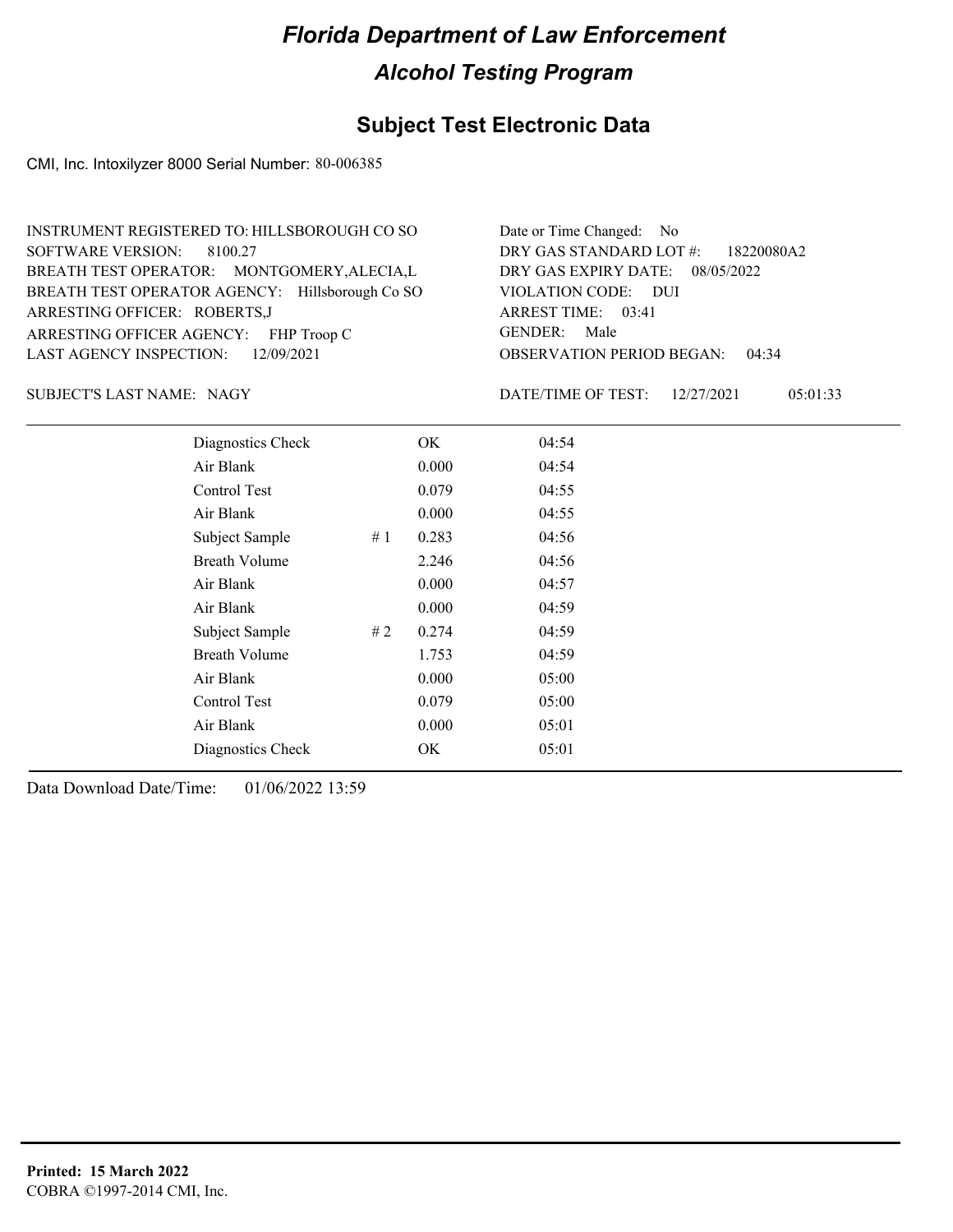### **Subject Test Electronic Data**

CMI, Inc. Intoxilyzer 8000 Serial Number: 80-006385

| INSTRUMENT REGISTERED TO: HILLSBOROUGH CO SO    | Date or Time Changed: No               |
|-------------------------------------------------|----------------------------------------|
| SOFTWARE VERSION: 8100.27                       | DRY GAS STANDARD LOT #: 18220080A2     |
| BREATH TEST OPERATOR: MONTGOMERY, ALECIA, L     | DRY GAS EXPIRY DATE: $08/05/2022$      |
| BREATH TEST OPERATOR AGENCY: Hillsborough Co SO | VIOLATION CODE: DUI                    |
| ARRESTING OFFICER: RIVERA, M                    | ARREST TIME: 02:00                     |
| ARRESTING OFFICER AGENCY: Hillsborough Co SO    | GENDER: Male                           |
| LAST AGENCY INSPECTION: $12/09/2021$            | <b>OBSERVATION PERIOD BEGAN: 02:30</b> |

#### REVILLA SUBJECT'S LAST NAME: DATE/TIME OF TEST:

DATE/TIME OF TEST: 12/28/2021 02:57:20

| Diagnostics Check    |    | OK    | 02:50 |  |
|----------------------|----|-------|-------|--|
| Air Blank            |    | 0.000 | 02:50 |  |
| Control Test         |    | 0.080 | 02:51 |  |
| Air Blank            |    | 0.000 | 02:51 |  |
| Subject Sample       | #1 | 0.160 | 02:52 |  |
| <b>Breath Volume</b> |    | 3.835 | 02:52 |  |
| Air Blank            |    | 0.000 | 02:53 |  |
| Air Blank            |    | 0.000 | 02:55 |  |
| Subject Sample       | #2 | 0.163 | 02:55 |  |
| <b>Breath Volume</b> |    | 2.988 | 02:55 |  |
| Air Blank            |    | 0.000 | 02:56 |  |
| Control Test         |    | 0.080 | 02:56 |  |
| Air Blank            |    | 0.000 | 02:57 |  |
| Diagnostics Check    |    | OK    | 02:57 |  |
|                      |    |       |       |  |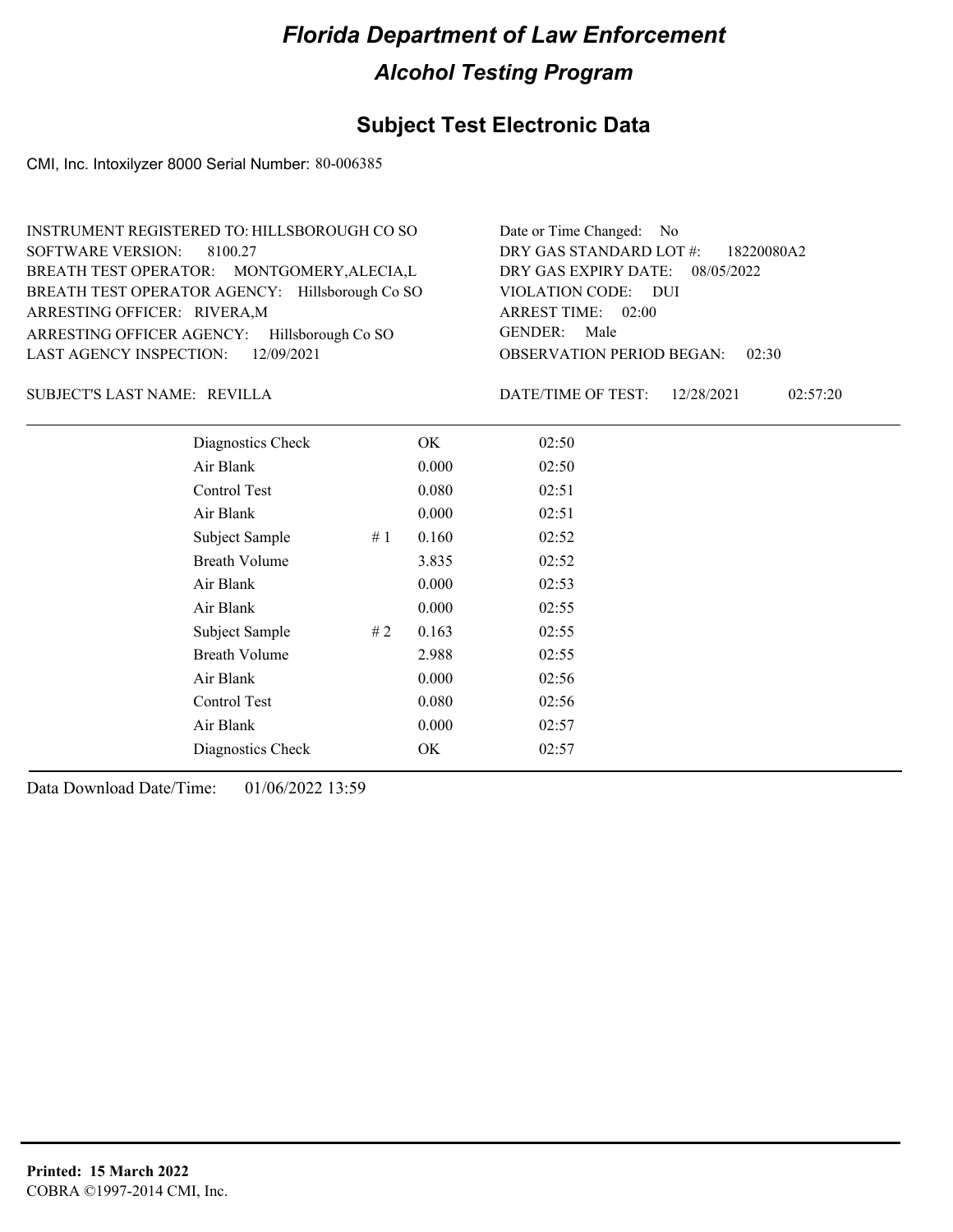## **Subject Test Electronic Data**

CMI, Inc. Intoxilyzer 8000 Serial Number: 80-006385

| <b>SOFTWARE VERSION:</b><br>ARRESTING OFFICER: VELAZQUEZ,B<br>ARRESTING OFFICER AGENCY: Tampa PD<br>LAST AGENCY INSPECTION: | INSTRUMENT REGISTERED TO: HILLSBOROUGH CO SO<br>8100.27<br>BREATH TEST OPERATOR: YUMAN ROMERO, ANGIE, A<br>BREATH TEST OPERATOR AGENCY: Hillsborough Co SO<br>12/09/2021 |    | Date or Time Changed:<br>DRY GAS STANDARD LOT #:<br>DRY GAS EXPIRY DATE:<br><b>VIOLATION CODE:</b><br>ARREST TIME: 02:11<br><b>GENDER:</b><br>Male<br><b>OBSERVATION PERIOD BEGAN:</b> | No.<br>18220080A2<br>08/05/2022<br>- DUI<br>03:11 |                |          |
|-----------------------------------------------------------------------------------------------------------------------------|--------------------------------------------------------------------------------------------------------------------------------------------------------------------------|----|----------------------------------------------------------------------------------------------------------------------------------------------------------------------------------------|---------------------------------------------------|----------------|----------|
|                                                                                                                             | SUBJECT'S LAST NAME: HERNANDEZ-GARCIA                                                                                                                                    |    |                                                                                                                                                                                        | DATE/TIME OF TEST:                                | 12/28/2021     | 03:43:41 |
|                                                                                                                             | Diagnostics Check                                                                                                                                                        |    | OK                                                                                                                                                                                     | 03:31                                             |                |          |
|                                                                                                                             | Air Blank                                                                                                                                                                |    | 0.000                                                                                                                                                                                  | 03:32                                             |                |          |
|                                                                                                                             | Control Test                                                                                                                                                             |    | 0.079                                                                                                                                                                                  | 03:32                                             |                |          |
|                                                                                                                             | Air Blank                                                                                                                                                                |    | 0.000                                                                                                                                                                                  | 03:33                                             |                |          |
|                                                                                                                             | Subject Sample                                                                                                                                                           | #1 | 0.148                                                                                                                                                                                  | 03:36                                             | Volume Not Met |          |
|                                                                                                                             | <b>Breath Volume</b>                                                                                                                                                     |    | 1.003                                                                                                                                                                                  | 03:36                                             |                |          |
|                                                                                                                             | Air Blank                                                                                                                                                                |    | 0.000                                                                                                                                                                                  | 03:37                                             |                |          |
|                                                                                                                             | Air Blank                                                                                                                                                                |    | 0.000                                                                                                                                                                                  | 03:38                                             |                |          |
|                                                                                                                             | Subject Sample                                                                                                                                                           | #2 | 0.117                                                                                                                                                                                  | 03:41                                             | Volume Not Met |          |
|                                                                                                                             | <b>Breath Volume</b>                                                                                                                                                     |    | 0.109                                                                                                                                                                                  | 03:41                                             |                |          |
|                                                                                                                             | Air Blank                                                                                                                                                                |    | 0.000                                                                                                                                                                                  | 03:42                                             |                |          |
|                                                                                                                             | Control Test                                                                                                                                                             |    | 0.078                                                                                                                                                                                  | 03:43                                             |                |          |
|                                                                                                                             | Air Blank                                                                                                                                                                |    | 0.000                                                                                                                                                                                  | 03:43                                             |                |          |
|                                                                                                                             | Diagnostics Check                                                                                                                                                        |    | <b>OK</b>                                                                                                                                                                              | 03:43                                             |                |          |
|                                                                                                                             |                                                                                                                                                                          |    |                                                                                                                                                                                        |                                                   |                |          |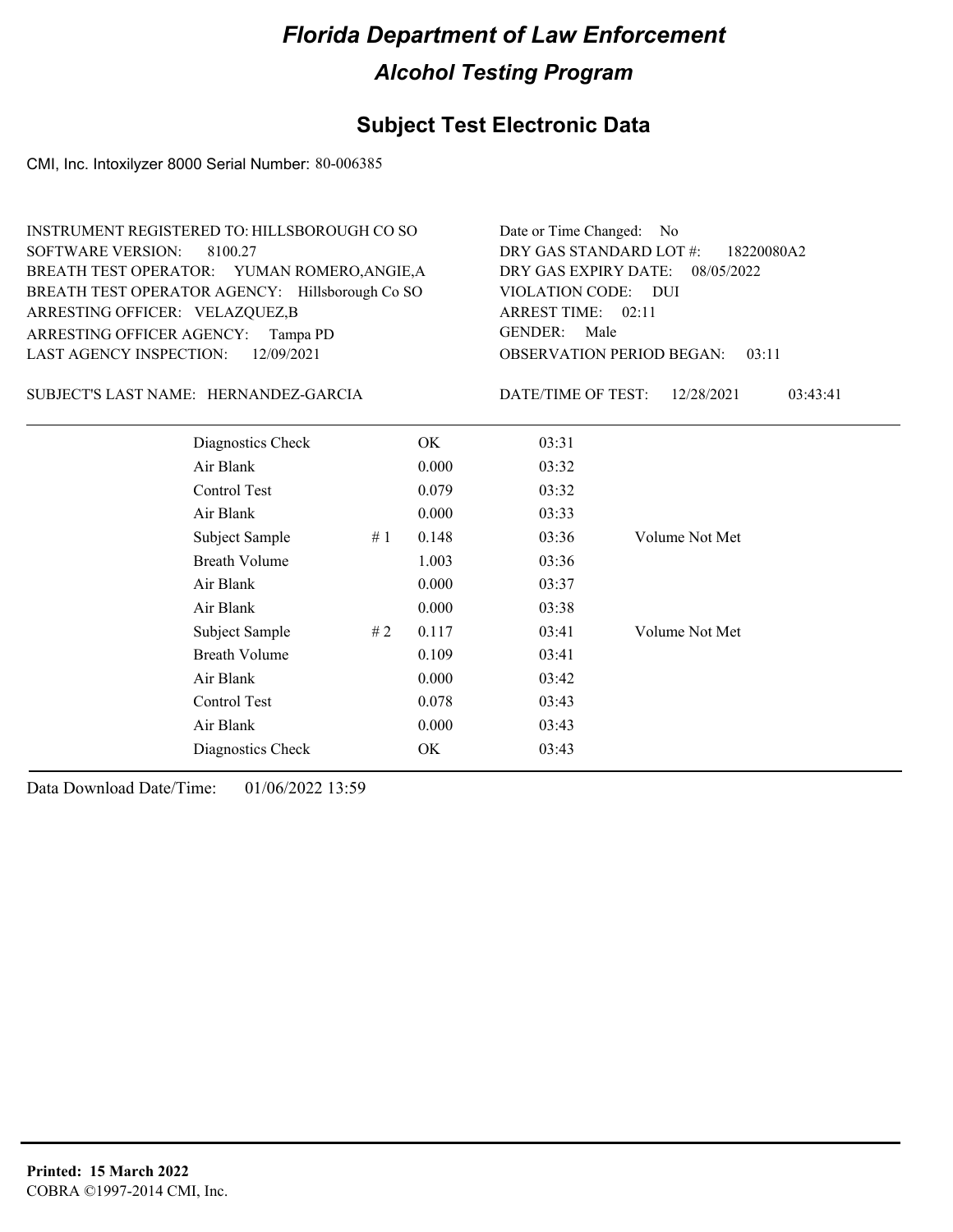### **Subject Test Electronic Data**

CMI, Inc. Intoxilyzer 8000 Serial Number: 80-006385

| INSTRUMENT REGISTERED TO: HILLSBOROUGH CO SO    | Date or Time Changed: No               |
|-------------------------------------------------|----------------------------------------|
| SOFTWARE VERSION: 8100.27                       | DRY GAS STANDARD LOT #: 18220080A2     |
| BREATH TEST OPERATOR: JONES, MINDY, L           | DRY GAS EXPIRY DATE: 08/05/2022        |
| BREATH TEST OPERATOR AGENCY: Hillsborough Co SO | VIOLATION CODE: DUI                    |
| ARRESTING OFFICER: BRABAND, M                   | ARREST TIME: 00:54                     |
| ARRESTING OFFICER AGENCY: Tampa PD              | GENDER: Female                         |
| LAST AGENCY INSPECTION: 12/09/2021              | <b>OBSERVATION PERIOD BEGAN: 01:23</b> |

SUBJECT'S LAST NAME: SMITH **Example 2018** DATE/TIME OF TEST:

DATE/TIME OF TEST: 12/29/2021 01:50:29

| Diagnostics Check    | OK    | 01:43 |
|----------------------|-------|-------|
| Air Blank            | 0.000 | 01:44 |
| Control Test         | 0.080 | 01:44 |
| Air Blank            | 0.000 | 01:45 |
| Subject Sample<br>#1 | 0.170 | 01:45 |
| <b>Breath Volume</b> | 2.375 | 01:45 |
| Air Blank            | 0.000 | 01:46 |
| Air Blank            | 0.000 | 01:48 |
| Subject Sample<br>#2 | 0.168 | 01:48 |
| <b>Breath Volume</b> | 1.636 | 01:48 |
| Air Blank            | 0.000 | 01:49 |
| Control Test         | 0.079 | 01:49 |
| Air Blank            | 0.000 | 01:50 |
| Diagnostics Check    | OK    | 01:50 |
|                      |       |       |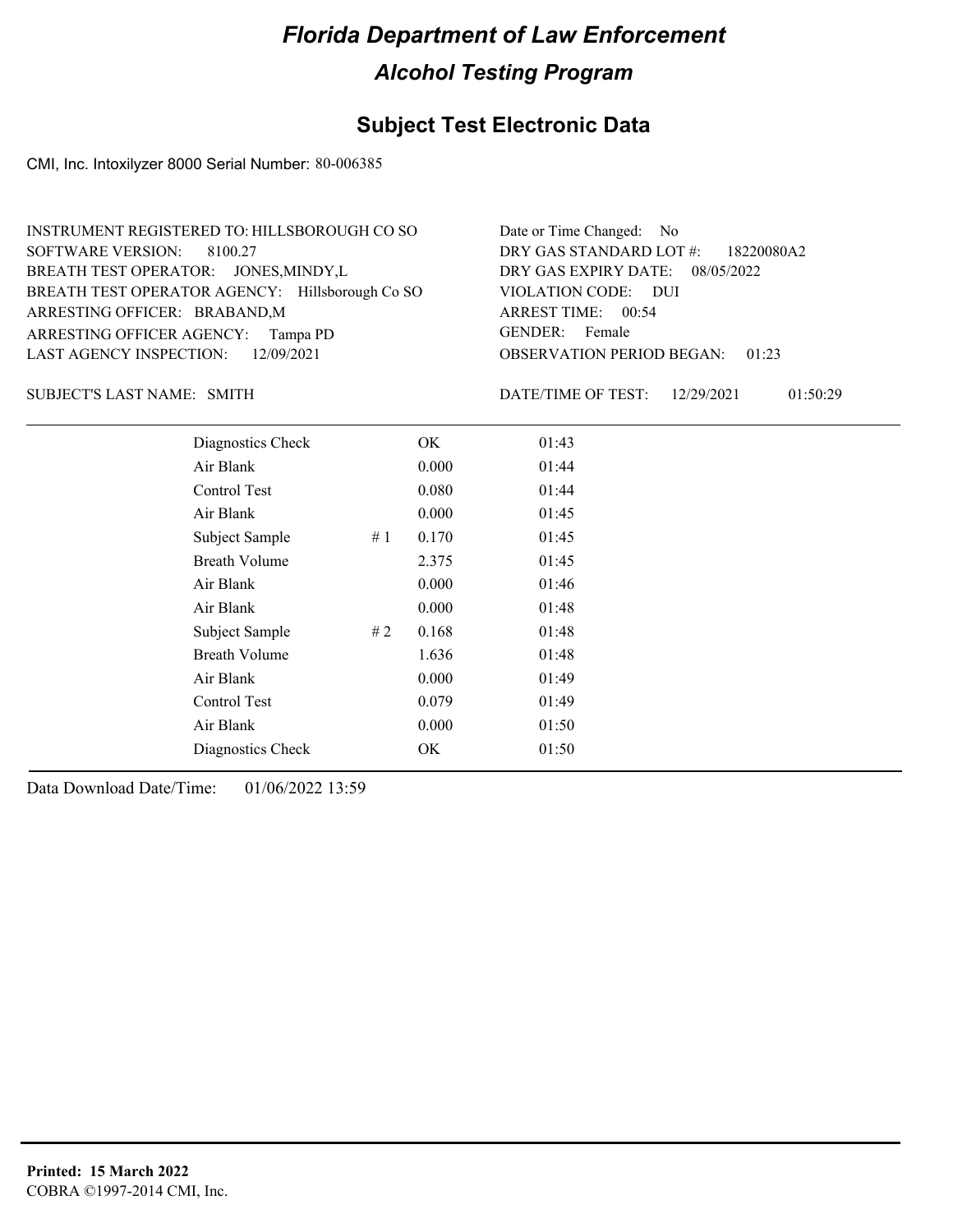### **Subject Test Electronic Data**

CMI, Inc. Intoxilyzer 8000 Serial Number: 80-006385

| INSTRUMENT REGISTERED TO: HILLSBOROUGH CO SO    | Date or Time Changed: No               |
|-------------------------------------------------|----------------------------------------|
| SOFTWARE VERSION: 8100.27                       | DRY GAS STANDARD LOT $\#$ : 18220080A2 |
| BREATH TEST OPERATOR: DENDY, HALEY, M           | DRY GAS EXPIRY DATE: 08/05/2022        |
| BREATH TEST OPERATOR AGENCY: Hillsborough Co SO | VIOLATION CODE: DUI                    |
| ARRESTING OFFICER: CHU,A                        | ARREST TIME: 11:39                     |
| ARRESTING OFFICER AGENCY: FHP Troop C           | GENDER: Male                           |
| LAST AGENCY INSPECTION: 12/09/2021              | <b>OBSERVATION PERIOD BEGAN:</b> 12:13 |

#### SUBJECT'S LAST NAME: PORRAS MONTERO DATE/TIME OF TEST:

DATE/TIME OF TEST: 12/29/2021 12:40:37

| Diagnostics Check    |    | OK    | 12:33 |
|----------------------|----|-------|-------|
| Air Blank            |    | 0.000 | 12:34 |
| Control Test         |    | 0.079 | 12:34 |
| Air Blank            |    | 0.000 | 12:34 |
| Subject Sample       | #1 | 0.134 | 12:35 |
| <b>Breath Volume</b> |    | 3.820 | 12:35 |
| Air Blank            |    | 0.000 | 12:36 |
| Air Blank            |    | 0.000 | 12:38 |
| Subject Sample       | #2 | 0.131 | 12:38 |
| <b>Breath Volume</b> |    | 3.800 | 12:38 |
| Air Blank            |    | 0.000 | 12:39 |
| Control Test         |    | 0.078 | 12:40 |
| Air Blank            |    | 0.000 | 12:40 |
| Diagnostics Check    |    | OK    | 12:40 |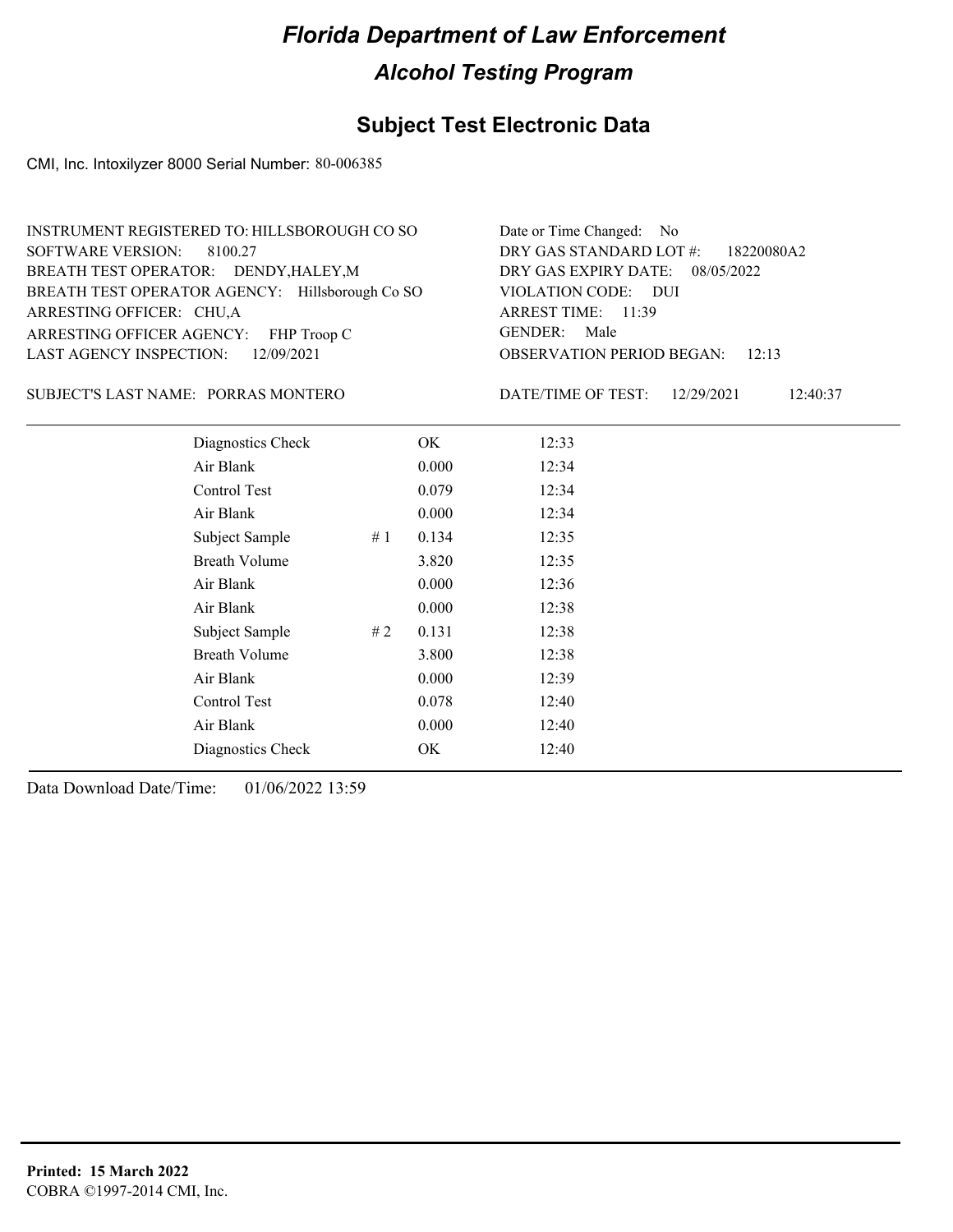### **Subject Test Electronic Data**

CMI, Inc. Intoxilyzer 8000 Serial Number: 80-006385

| INSTRUMENT REGISTERED TO: HILLSBOROUGH CO SO    | Date or Time Changed: No               |
|-------------------------------------------------|----------------------------------------|
| SOFTWARE VERSION: 8100.27                       | DRY GAS STANDARD LOT #: 18220080A2     |
| BREATH TEST OPERATOR: JONES, MINDY, L           | DRY GAS EXPIRY DATE: 08/05/2022        |
| BREATH TEST OPERATOR AGENCY: Hillsborough Co SO | VIOLATION CODE: DUI                    |
| ARRESTING OFFICER: ROBERTS, J                   | ARREST TIME: 20:49                     |
| ARRESTING OFFICER AGENCY: FHP Troop C           | GENDER: Male                           |
| LAST AGENCY INSPECTION: 12/09/2021              | <b>OBSERVATION PERIOD BEGAN: 21:44</b> |

#### STARGARDT SUBJECT'S LAST NAME: DATE/TIME OF TEST:

DATE/TIME OF TEST: 12/29/2021 22:11:29

| Diagnostics Check    |    | OK    | 22:04 |
|----------------------|----|-------|-------|
| Air Blank            |    | 0.000 | 22:05 |
| Control Test         |    | 0.080 | 22:05 |
| Air Blank            |    | 0.000 | 22:06 |
| Subject Sample       | #1 | 0.147 | 22:06 |
| <b>Breath Volume</b> |    | 1.996 | 22:06 |
| Air Blank            |    | 0.000 | 22:07 |
| Air Blank            |    | 0.000 | 22:09 |
| Subject Sample       | #2 | 0.134 | 22:09 |
| <b>Breath Volume</b> |    | 1.398 | 22:09 |
| Air Blank            |    | 0.000 | 22:10 |
| Control Test         |    | 0.079 | 22:10 |
| Air Blank            |    | 0.000 | 22:11 |
| Diagnostics Check    |    | OK    | 22:11 |
|                      |    |       |       |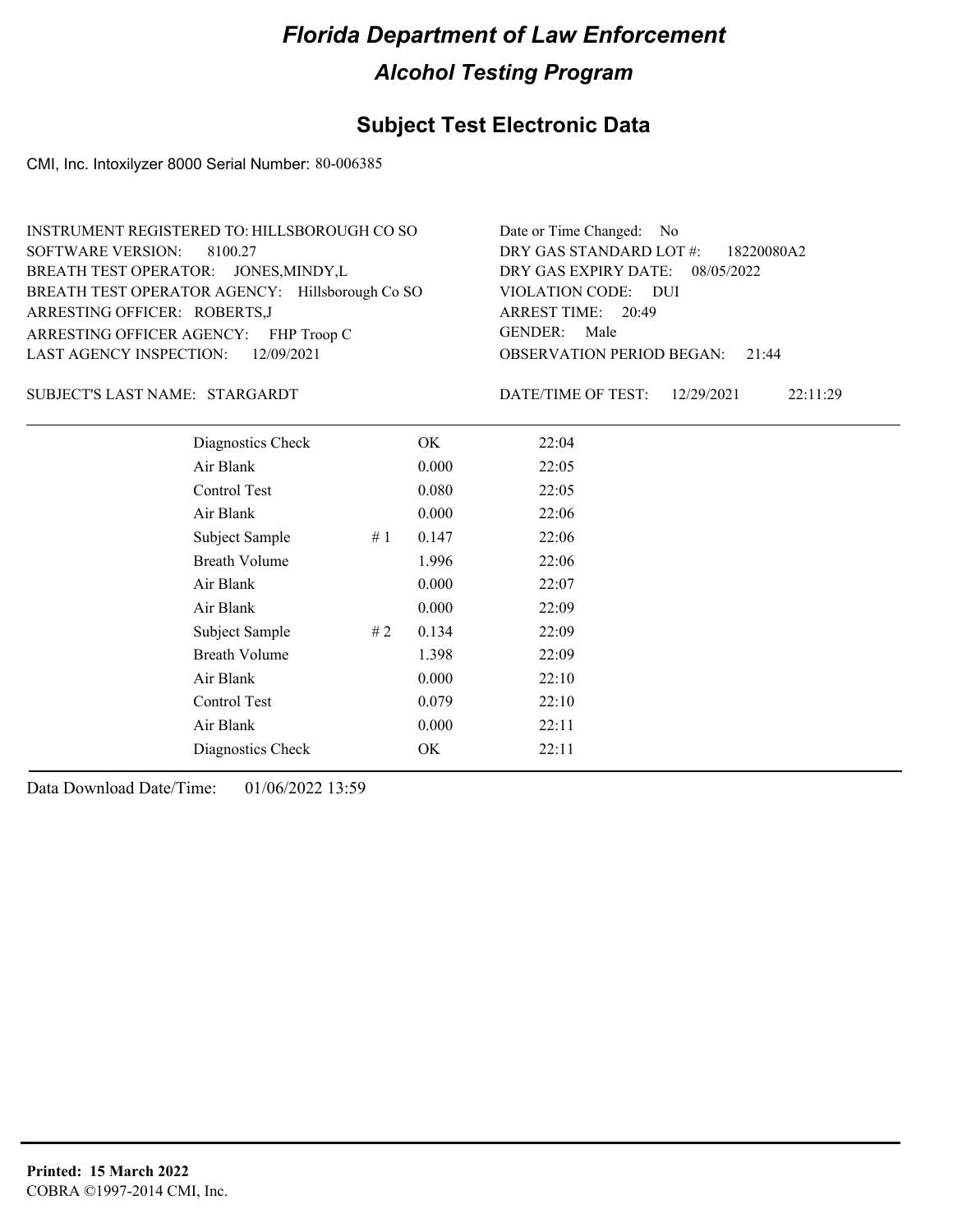### **Subject Test Electronic Data**

CMI, Inc. Intoxilyzer 8000 Serial Number: 80-006385

| INSTRUMENT REGISTERED TO: HILLSBOROUGH CO SO    | Date or Time Changed: No               |
|-------------------------------------------------|----------------------------------------|
| SOFTWARE VERSION: 8100.27                       | DRY GAS STANDARD LOT #: 18220080A2     |
| BREATH TEST OPERATOR: KIRKLAND,KYLIE,C          | DRY GAS EXPIRY DATE: 08/05/2022        |
| BREATH TEST OPERATOR AGENCY: Hillsborough Co SO | VIOLATION CODE: DUI                    |
| ARRESTING OFFICER: BLANCHARD,J                  | ARREST TIME: 02:39                     |
| ARRESTING OFFICER AGENCY: Tampa PD              | GENDER: Male                           |
| LAST AGENCY INSPECTION: 12/09/2021              | <b>OBSERVATION PERIOD BEGAN: 03:12</b> |

#### KRUCKENBERG SUBJECT'S LAST NAME: DATE/TIME OF TEST:

DATE/TIME OF TEST: 12/30/2021 03:42:36

| Diagnostics Check    |       | OK    | 03:32 |
|----------------------|-------|-------|-------|
| Air Blank            |       | 0.000 | 03:33 |
| Control Test         |       | 0.079 | 03:33 |
| Air Blank            |       | 0.000 | 03:34 |
| Subject Sample       | #1    | 0.249 | 03:34 |
| <b>Breath Volume</b> |       | 1.808 | 03:34 |
| Air Blank            |       | 0.000 | 03:35 |
| Air Blank            |       | 0.000 | 03:37 |
| Subject Sample       | #2    | 0.228 | 03:37 |
| <b>Breath Volume</b> |       | 1.214 | 03:37 |
| Air Blank            |       | 0.000 | 03:38 |
| Air Blank            |       | 0.000 | 03:40 |
| Subject Sample       | # $3$ | 0.237 | 03:40 |
| <b>Breath Volume</b> |       | 2.117 | 03:40 |
| Air Blank            |       | 0.000 | 03:41 |
| Control Test         |       | 0.078 | 03:41 |
| Air Blank            |       | 0.000 | 03:42 |
| Diagnostics Check    |       | OK    | 03:42 |
|                      |       |       |       |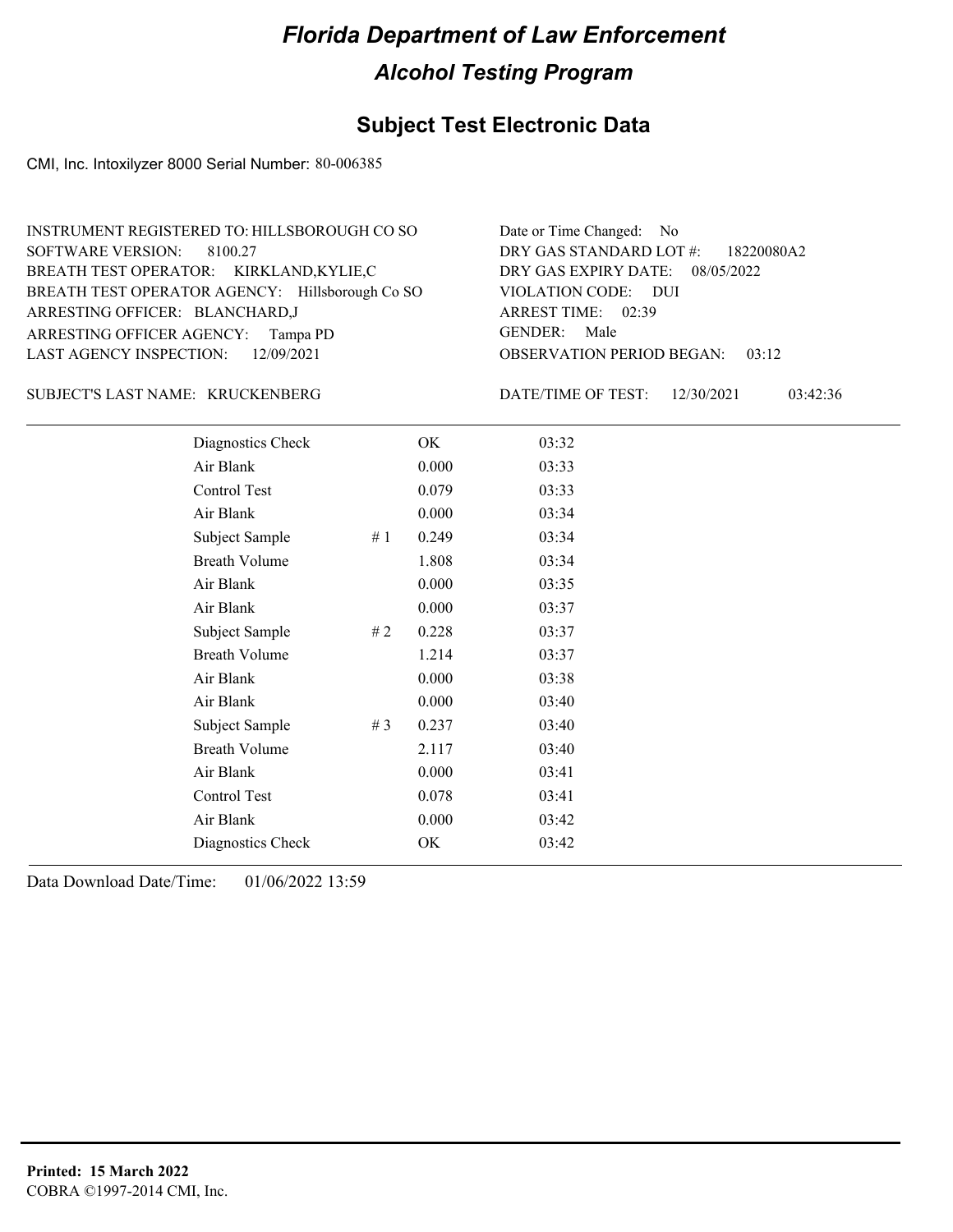### **Subject Test Electronic Data**

CMI, Inc. Intoxilyzer 8000 Serial Number: 80-006385

| INSTRUMENT REGISTERED TO: HILLSBOROUGH CO SO    | Date or Time Changed: No               |
|-------------------------------------------------|----------------------------------------|
| SOFTWARE VERSION: 8100.27                       | DRY GAS STANDARD LOT $\#$ : 18220080A2 |
| BREATH TEST OPERATOR: DENDY, HALEY, M           | DRY GAS EXPIRY DATE: 08/05/2022        |
| BREATH TEST OPERATOR AGENCY: Hillsborough Co SO | VIOLATION CODE: DUI                    |
| ARRESTING OFFICER: BADEN,T                      | ARREST TIME: 00:59                     |
| ARRESTING OFFICER AGENCY: Tampa PD              | GENDER: Male                           |
| LAST AGENCY INSPECTION: 12/09/2021              | <b>OBSERVATION PERIOD BEGAN: 01:22</b> |

#### MALDONADO SUBJECT'S LAST NAME: DATE/TIME OF TEST:

DATE/TIME OF TEST: 12/31/2021 01:51:06

| Diagnostics Check    |    | OK    | 01:43 |
|----------------------|----|-------|-------|
| Air Blank            |    | 0.000 | 01:44 |
| Control Test         |    | 0.080 | 01:44 |
| Air Blank            |    | 0.000 | 01:45 |
| Subject Sample       | #1 | 0.171 | 01:46 |
| <b>Breath Volume</b> |    | 3.765 | 01:46 |
| Air Blank            |    | 0.000 | 01:46 |
| Air Blank            |    | 0.000 | 01:48 |
| Subject Sample       | #2 | 0.163 | 01:49 |
| <b>Breath Volume</b> |    | 2.496 | 01:49 |
| Air Blank            |    | 0.000 | 01:50 |
| <b>Control Test</b>  |    | 0.078 | 01:50 |
| Air Blank            |    | 0.000 | 01:51 |
| Diagnostics Check    |    | OK    | 01:51 |
|                      |    |       |       |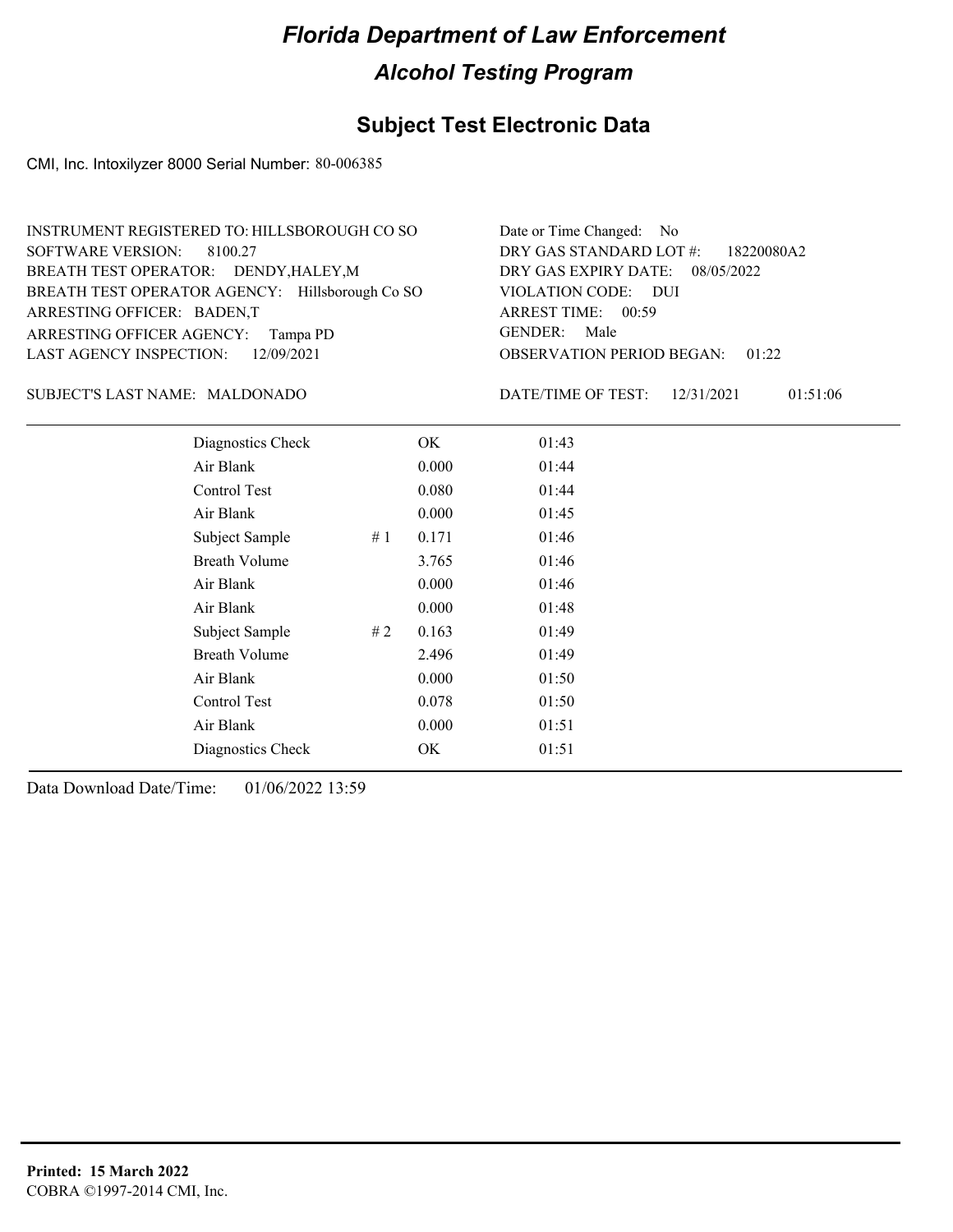### **Subject Test Electronic Data**

CMI, Inc. Intoxilyzer 8000 Serial Number: 80-006385

| INSTRUMENT REGISTERED TO: HILLSBOROUGH CO SO    | Date or Time Changed: No               |
|-------------------------------------------------|----------------------------------------|
| SOFTWARE VERSION: 8100.27                       | DRY GAS STANDARD LOT $\#$ : 18220080A2 |
| BREATH TEST OPERATOR: WASHINGTON, DESMAND, M    | DRY GAS EXPIRY DATE: 08/05/2022        |
| BREATH TEST OPERATOR AGENCY: Hillsborough Co SO | VIOLATION CODE: DUI                    |
| ARRESTING OFFICER: WASHINGTON,D                 | ARREST TIME: 20:51                     |
| ARRESTING OFFICER AGENCY: Hillsborough Co SO    | GENDER: Male                           |
| LAST AGENCY INSPECTION: $12/09/2021$            | <b>OBSERVATION PERIOD BEGAN:</b> 21:31 |

#### SUBJECT'S LAST NAME: WILLIAMS DATE/TIME OF TEST:

DATE/TIME OF TEST: 12/31/2021 21:59:09

| Diagnostics Check    |    | OK    | 21:51 |
|----------------------|----|-------|-------|
| Air Blank            |    | 0.000 | 21:52 |
| Control Test         |    | 0.080 | 21:52 |
| Air Blank            |    | 0.000 | 21:53 |
| Subject Sample       | #1 | 0.253 | 21:54 |
| <b>Breath Volume</b> |    | 2.117 | 21:54 |
| Air Blank            |    | 0.000 | 21:55 |
| Air Blank            |    | 0.000 | 21:56 |
| Subject Sample       | #2 | 0.244 | 21:57 |
| <b>Breath Volume</b> |    | 2.601 | 21:57 |
| Air Blank            |    | 0.000 | 21:58 |
| Control Test         |    | 0.077 | 21:58 |
| Air Blank            |    | 0.000 | 21:59 |
| Diagnostics Check    |    | OK    | 21:59 |
|                      |    |       |       |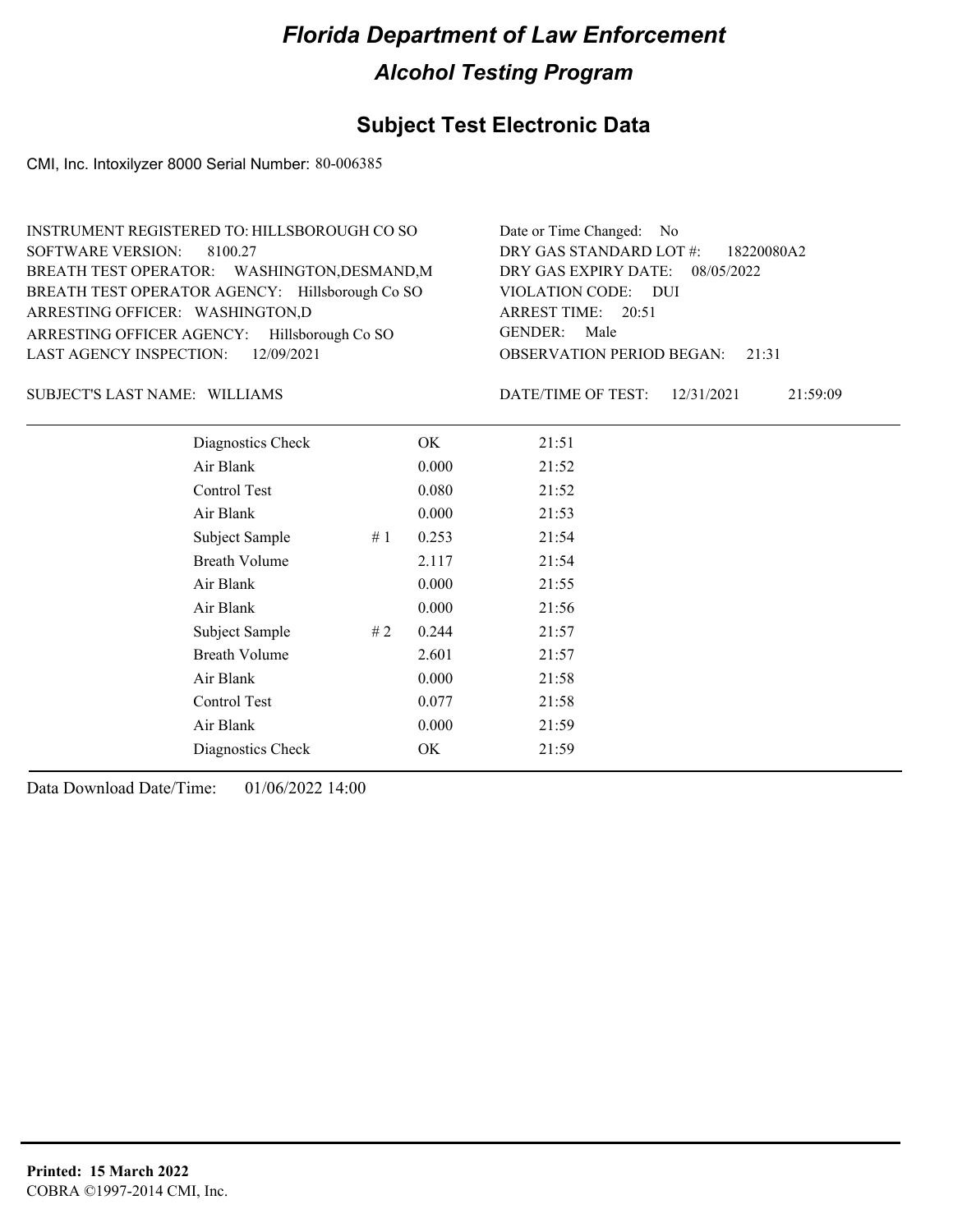## **Subject Test Electronic Data**

CMI, Inc. Intoxilyzer 8000 Serial Number: 80-006435

| <b>SOFTWARE VERSION:</b>       | INSTRUMENT REGISTERED TO: ESCAMBIA COUNTY SO<br>8100.27<br>BREATH TEST OPERATOR: GENTRY, BENJAMIN, W<br>BREATH TEST OPERATOR AGENCY: Pensacola PD<br>ARRESTING OFFICER: LEDBETTER, CALEB<br>ARRESTING OFFICER AGENCY:<br>Pensacola PD |    | Date or Time Changed: No<br>DRY GAS STANDARD LOT #:<br>1408275<br>DRY GAS EXPIRY DATE:<br>11/19/2023<br>VIOLATION CODE: DUI<br><b>ARREST TIME:</b><br>05:31<br><b>GENDER:</b><br>Male |                                  |                        |
|--------------------------------|---------------------------------------------------------------------------------------------------------------------------------------------------------------------------------------------------------------------------------------|----|---------------------------------------------------------------------------------------------------------------------------------------------------------------------------------------|----------------------------------|------------------------|
| <b>LAST AGENCY INSPECTION:</b> | 11/21/2021                                                                                                                                                                                                                            |    |                                                                                                                                                                                       | <b>OBSERVATION PERIOD BEGAN:</b> | 06:07                  |
|                                | SUBJECT'S LAST NAME: SANCHEZE TELLIS                                                                                                                                                                                                  |    |                                                                                                                                                                                       | DATE/TIME OF TEST:               | 12/04/2021<br>06:40:39 |
|                                | Diagnostics Check                                                                                                                                                                                                                     |    | OK                                                                                                                                                                                    | 06:29                            |                        |
|                                | Air Blank                                                                                                                                                                                                                             |    | 0.000                                                                                                                                                                                 | 06:29                            |                        |
|                                | Control Test                                                                                                                                                                                                                          |    | 0.081                                                                                                                                                                                 | 06:30                            |                        |
|                                | Air Blank                                                                                                                                                                                                                             |    | 0.000                                                                                                                                                                                 | 06:30                            |                        |
|                                | Subject Sample                                                                                                                                                                                                                        | #1 | 0.136                                                                                                                                                                                 | 06:33                            | Volume Not Met         |
|                                | <b>Breath Volume</b>                                                                                                                                                                                                                  |    | 0.117                                                                                                                                                                                 | 06:33                            |                        |
|                                | Air Blank                                                                                                                                                                                                                             |    | 0.000                                                                                                                                                                                 | 06:34                            |                        |
|                                | Air Blank                                                                                                                                                                                                                             |    | 0.000                                                                                                                                                                                 | 06:36                            |                        |
|                                | Subject Sample                                                                                                                                                                                                                        | #2 |                                                                                                                                                                                       | 06:39                            | No Sample Provided     |
|                                | <b>Breath Volume</b>                                                                                                                                                                                                                  |    | 0.000                                                                                                                                                                                 | 06:39                            |                        |
|                                | Air Blank                                                                                                                                                                                                                             |    | 0.000                                                                                                                                                                                 | 06:39                            |                        |
|                                | Control Test                                                                                                                                                                                                                          |    | 0.076                                                                                                                                                                                 | 06:40                            |                        |
|                                | Air Blank                                                                                                                                                                                                                             |    | 0.000                                                                                                                                                                                 | 06:40                            |                        |
|                                | Diagnostics Check                                                                                                                                                                                                                     |    | <b>OK</b>                                                                                                                                                                             | 06:40                            |                        |
|                                |                                                                                                                                                                                                                                       |    |                                                                                                                                                                                       |                                  |                        |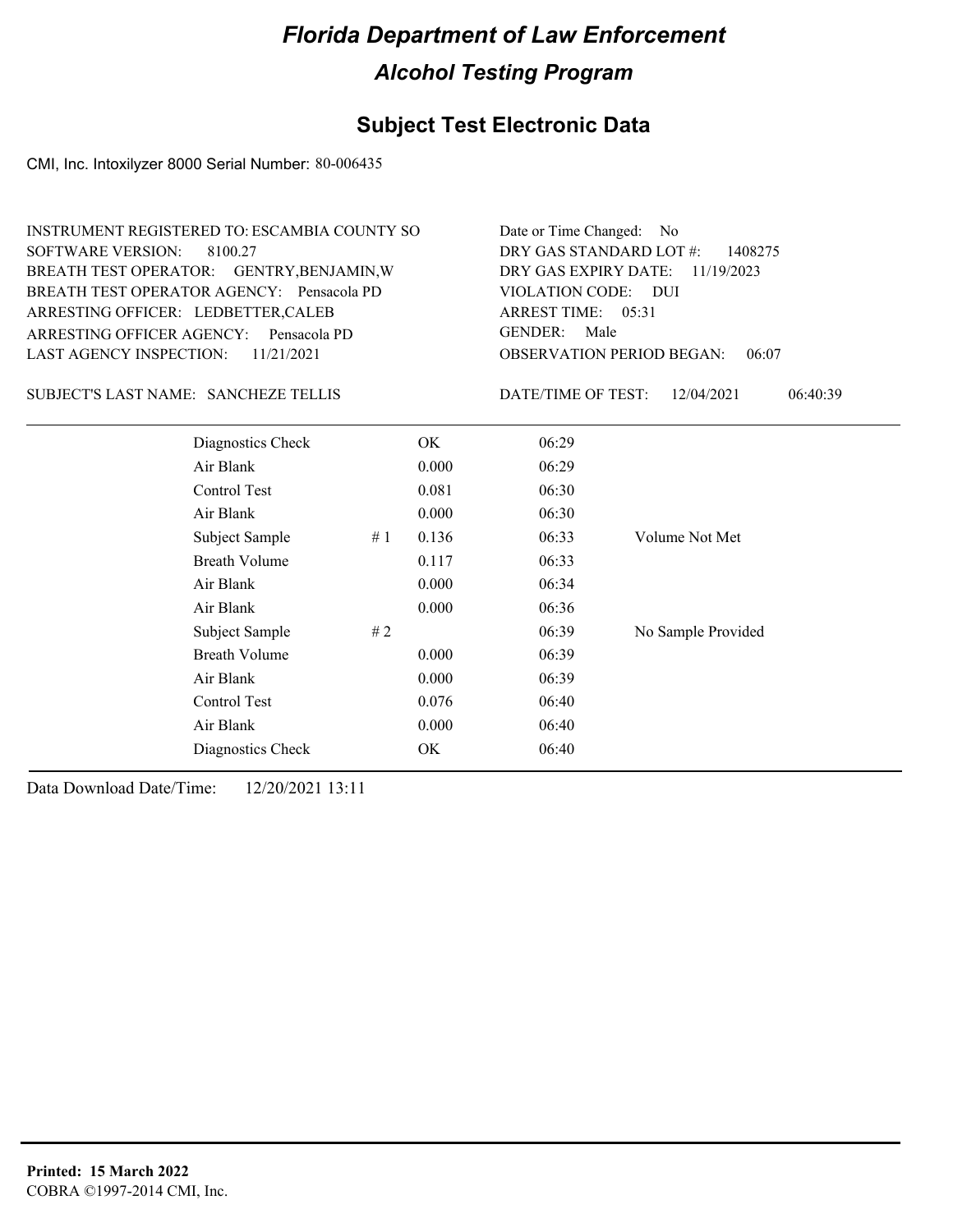### **Subject Test Electronic Data**

CMI, Inc. Intoxilyzer 8000 Serial Number: 80-006435

| INSTRUMENT REGISTERED TO: ESCAMBIA COUNTY SO | Date or Time Changed: No               |
|----------------------------------------------|----------------------------------------|
| SOFTWARE VERSION: 8100.27                    | DRY GAS STANDARD LOT $\#$ : 1408275    |
| BREATH TEST OPERATOR: GENTRY, BENJAMIN, W    | DRY GAS EXPIRY DATE: 11/19/2023        |
| BREATH TEST OPERATOR AGENCY: Pensacola PD    | VIOLATION CODE: DUI                    |
| ARRESTING OFFICER: LEDBETTER, CALEB          | ARREST TIME: $05:30$                   |
| ARRESTING OFFICER AGENCY: Pensacola PD       | GENDER: Female                         |
| LAST AGENCY INSPECTION: $11/21/2021$         | <b>OBSERVATION PERIOD BEGAN: 06:39</b> |
|                                              |                                        |

#### SANCHEZE TELLIS SUBJECT'S LAST NAME: DATE/TIME OF TEST:

DATE/TIME OF TEST: 12/04/2021 07:08:07

| Diagnostics Check    | OK    | 07:00 |
|----------------------|-------|-------|
| Air Blank            | 0.000 | 07:01 |
| Control Test         | 0.081 | 07:01 |
| Air Blank            | 0.000 | 07:02 |
| Subject Sample<br>#1 | 0.123 | 07:02 |
| <b>Breath Volume</b> | 1.886 | 07:02 |
| Air Blank            | 0.000 | 07:03 |
| Air Blank            | 0.000 | 07:05 |
| Subject Sample<br>#2 | 0.126 | 07:06 |
| <b>Breath Volume</b> | 1.867 | 07:06 |
| Air Blank            | 0.000 | 07:07 |
| Control Test         | 0.078 | 07:07 |
| Air Blank            | 0.000 | 07:08 |
| Diagnostics Check    | OK    | 07:08 |
|                      |       |       |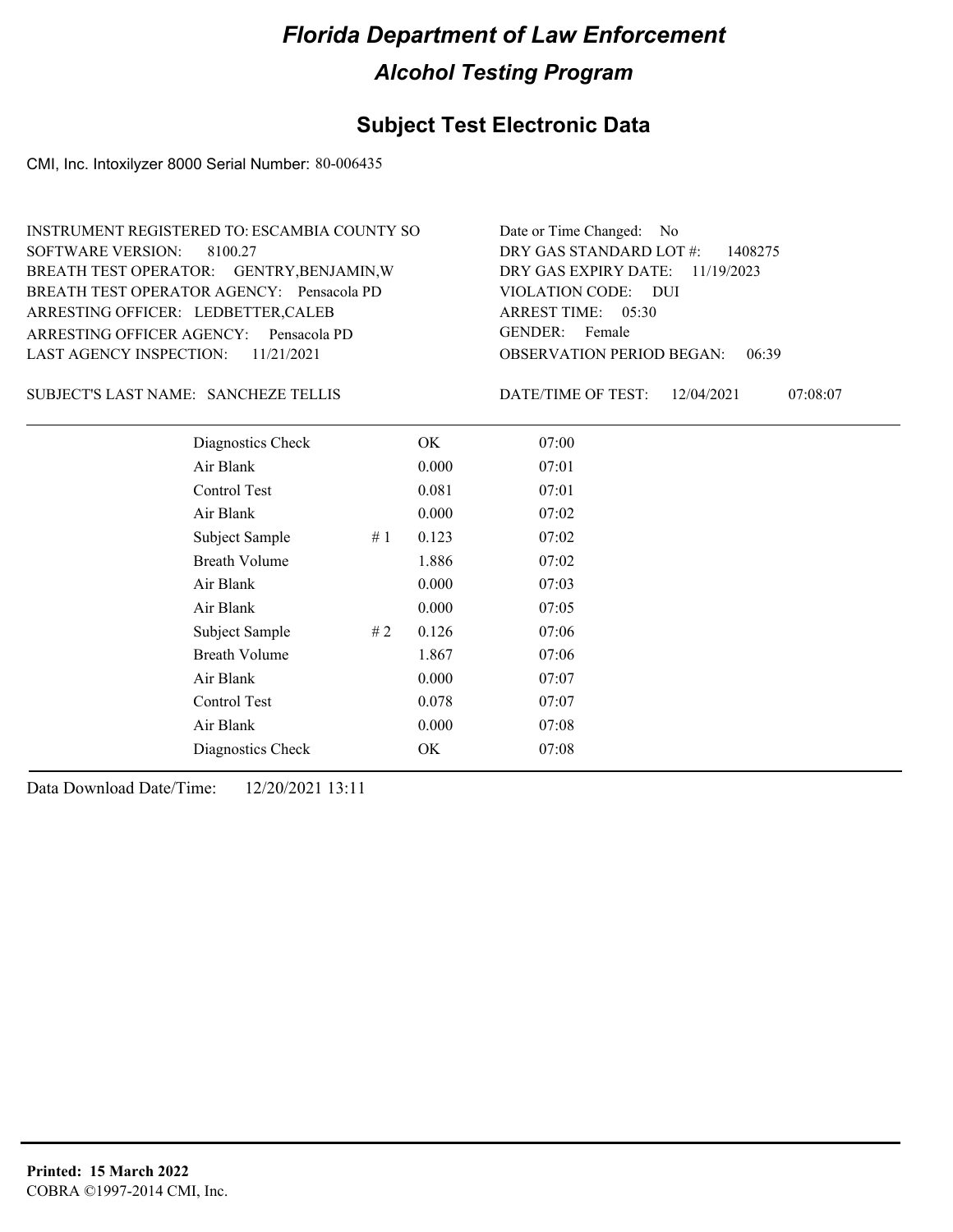### **Subject Test Electronic Data**

CMI, Inc. Intoxilyzer 8000 Serial Number: 80-006435

| Date or Time Changed: No               |
|----------------------------------------|
| DRY GAS STANDARD LOT $\#$ : 1408275    |
| DRY GAS EXPIRY DATE: 11/19/2023        |
| VIOLATION CODE: DUI                    |
| ARREST TIME: $12:50$                   |
| GENDER: Male                           |
| <b>OBSERVATION PERIOD BEGAN: 13:08</b> |
|                                        |

SUBJECT'S LAST NAME: HINDS DATE/TIME OF TEST:

DATE/TIME OF TEST: 12/05/2021 13:37:42

| Diagnostics Check    |    | OK    | 13:31 |
|----------------------|----|-------|-------|
| Air Blank            |    | 0.000 | 13:31 |
| Control Test         |    | 0.082 | 13:31 |
| Air Blank            |    | 0.000 | 13:32 |
| Subject Sample       | #1 | 0.000 | 13:33 |
| <b>Breath Volume</b> |    | 3.371 | 13:33 |
| Air Blank            |    | 0.000 | 13:33 |
| Air Blank            |    | 0.000 | 13:35 |
| Subject Sample       | #2 | 0.000 | 13:36 |
| <b>Breath Volume</b> |    | 2.144 | 13:36 |
| Air Blank            |    | 0.000 | 13:36 |
| Control Test         |    | 0.079 | 13:37 |
| Air Blank            |    | 0.000 | 13:37 |
| Diagnostics Check    |    | OK    | 13:37 |
|                      |    |       |       |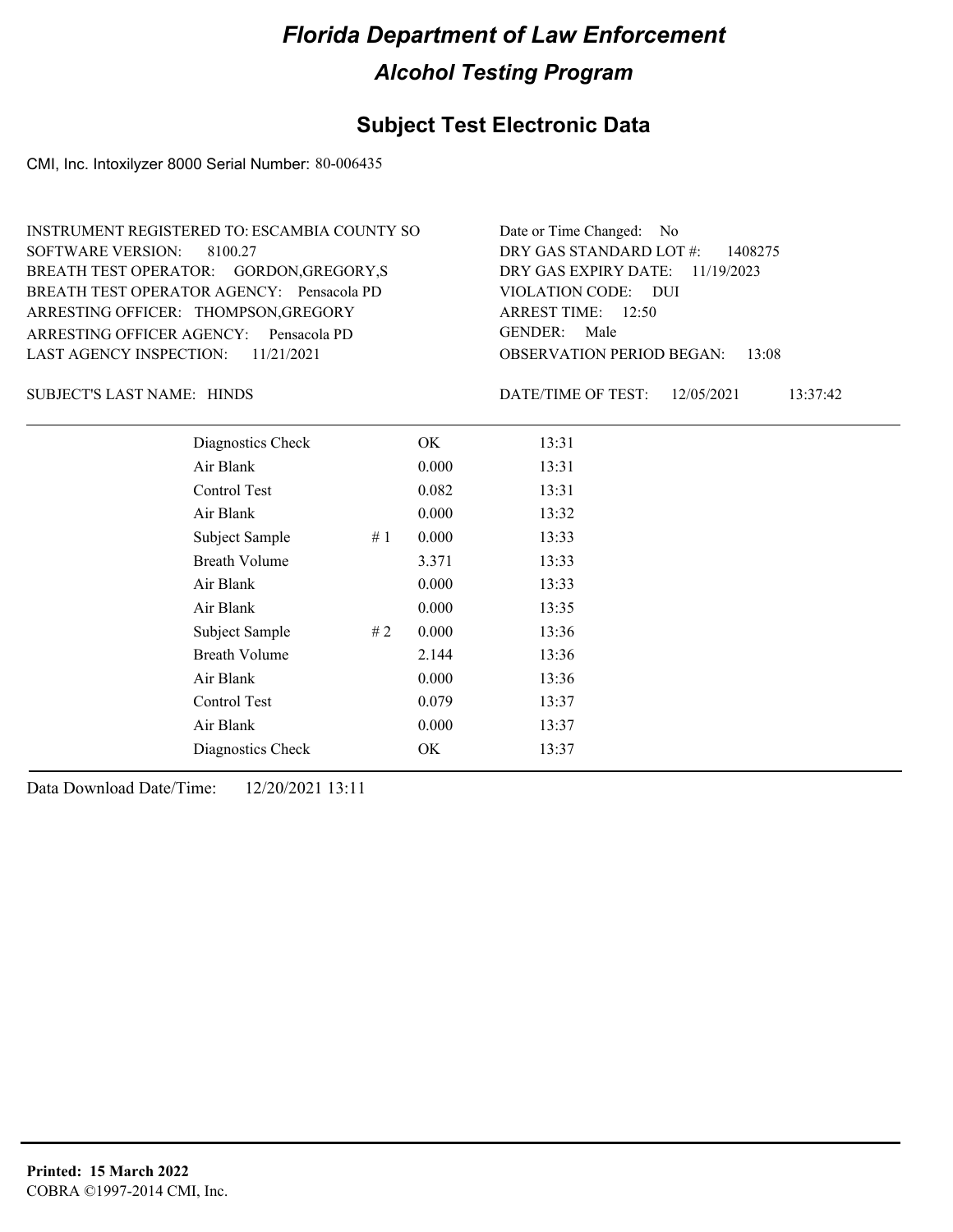### **Subject Test Electronic Data**

CMI, Inc. Intoxilyzer 8000 Serial Number: 80-006435

| INSTRUMENT REGISTERED TO: ESCAMBIA COUNTY SO | Date or Time Changed: No               |
|----------------------------------------------|----------------------------------------|
| SOFTWARE VERSION: 8100.27                    | DRY GAS STANDARD LOT $\#$ : 1408275    |
| BREATH TEST OPERATOR: BENNETT, ARETHA,       | DRY GAS EXPIRY DATE: $11/19/2023$      |
| BREATH TEST OPERATOR AGENCY: Pensacola PD    | VIOLATION CODE: DUI                    |
| ARRESTING OFFICER: TENA, MICHAEL             | ARREST TIME: 21:40                     |
| ARRESTING OFFICER AGENCY: Pensacola PD       | GENDER: Female                         |
| LAST AGENCY INSPECTION: $11/21/2021$         | <b>OBSERVATION PERIOD BEGAN: 22:17</b> |

### SUBJECT'S LAST NAME: BENNETT DATE/TIME OF TEST:

DATE/TIME OF TEST: 12/07/2021 23:10:42

| Diagnostics Check    | OK    | 23:04 |
|----------------------|-------|-------|
| Air Blank            | 0.000 | 23:04 |
| Control Test         | 0.081 | 23:04 |
| Air Blank            | 0.000 | 23:05 |
| Subject Sample<br>#1 | 0.166 | 23:06 |
| <b>Breath Volume</b> | 1.929 | 23:06 |
| Air Blank            | 0.000 | 23:06 |
| Air Blank            | 0.000 | 23:08 |
| Subject Sample<br>#2 | 0.163 | 23:09 |
| <b>Breath Volume</b> | 1.246 | 23:09 |
| Air Blank            | 0.000 | 23:09 |
| Control Test         | 0.079 | 23:10 |
| Air Blank            | 0.000 | 23:10 |
| Diagnostics Check    | OK    | 23:10 |
|                      |       |       |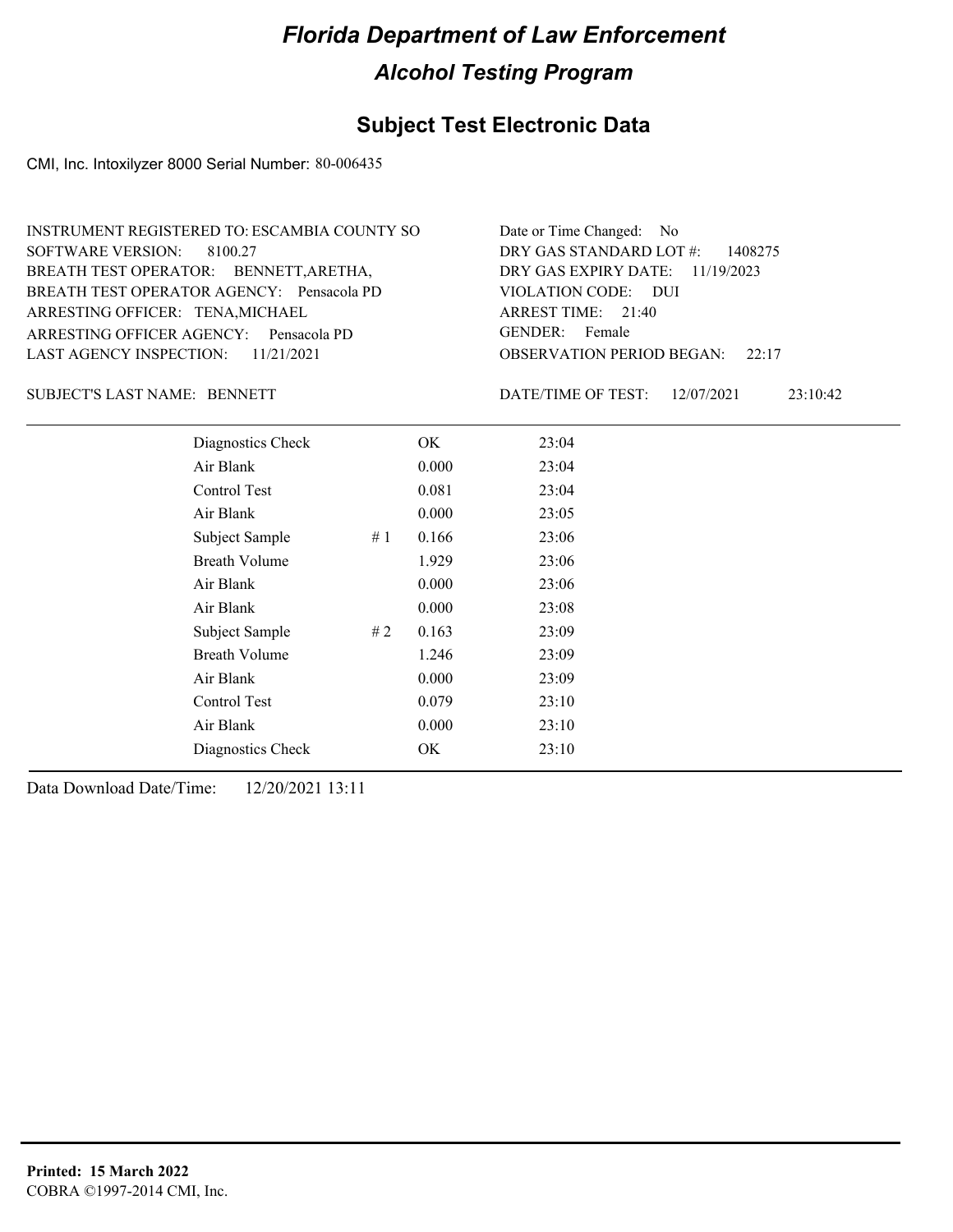### **Subject Test Electronic Data**

CMI, Inc. Intoxilyzer 8000 Serial Number: 80-006435

| INSTRUMENT REGISTERED TO: ESCAMBIA COUNTY SO | Date or Time Changed: No               |
|----------------------------------------------|----------------------------------------|
| SOFTWARE VERSION: 8100.27                    | DRY GAS STANDARD LOT $\#$ : 1408275    |
| BREATH TEST OPERATOR: BROWN, BRENDAN, D      | DRY GAS EXPIRY DATE: $11/19/2023$      |
| BREATH TEST OPERATOR AGENCY: Pensacola PD    | VIOLATION CODE: DUI                    |
| ARRESTING OFFICER: BERRY, JACOB              | ARREST TIME: 03:27                     |
| ARRESTING OFFICER AGENCY: Pensacola PD       | GENDER: Male                           |
| LAST AGENCY INSPECTION: $11/21/2021$         | <b>OBSERVATION PERIOD BEGAN: 03:40</b> |

CYR SUBJECT'S LAST NAME: DATE/TIME OF TEST:

DATE/TIME OF TEST: 12/09/2021 04:07:53

| Diagnostics Check    |    | OK.   | 04:00 |                           |
|----------------------|----|-------|-------|---------------------------|
| Air Blank            |    | 0.000 | 04:01 |                           |
| Control Test         |    | 0.081 | 04:01 |                           |
| Air Blank            |    | 0.000 | 04:02 |                           |
| Subject Sample       | #1 | 0.170 | 04:02 |                           |
| <b>Breath Volume</b> |    | 4.113 | 04:02 |                           |
| Air Blank            |    | 0.000 | 04:03 |                           |
| Air Blank            |    | 0.000 | 04:05 |                           |
| Subject Sample       | #2 | 0.159 | 04:06 |                           |
| <b>Breath Volume</b> |    | 3.164 | 04:06 |                           |
| Air Blank            |    | 0.000 | 04:06 |                           |
| Control Test         |    | 0.092 | 04:07 | Control Outside Tolerance |
| Air Blank            |    | 0.000 | 04:07 |                           |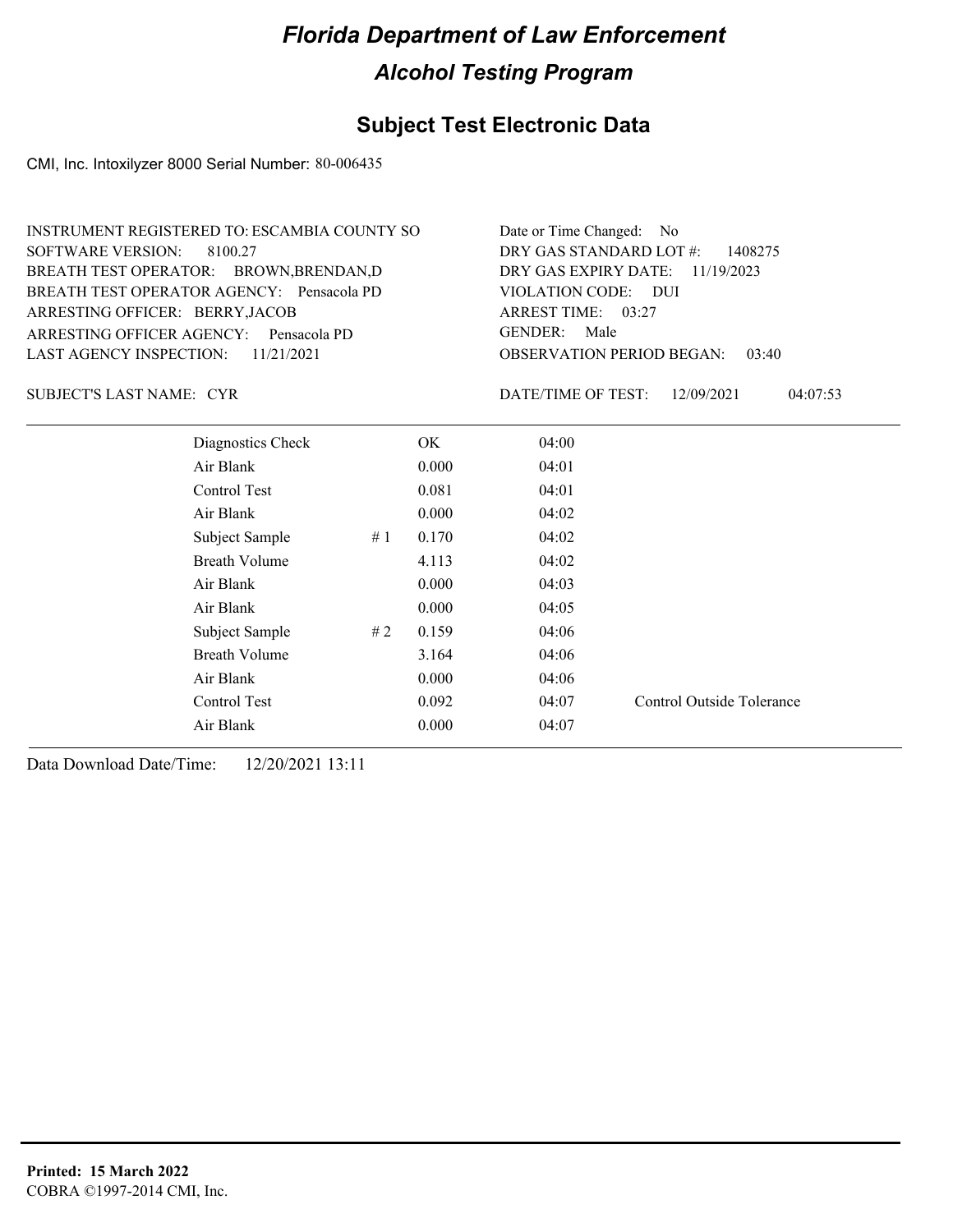### **Subject Test Electronic Data**

CMI, Inc. Intoxilyzer 8000 Serial Number: 80-006435

| INSTRUMENT REGISTERED TO: ESCAMBIA COUNTY SO | Date or Time Changed: No            |
|----------------------------------------------|-------------------------------------|
| SOFTWARE VERSION: 8100.27                    | DRY GAS STANDARD LOT $\#$ : 1408275 |
| BREATH TEST OPERATOR: MARTINEZ, HENDRICK, J  | DRY GAS EXPIRY DATE: $11/19/2023$   |
| BREATH TEST OPERATOR AGENCY: Pensacola PD    | VIOLATION CODE: DUI                 |
| ARRESTING OFFICER: MAYO,TREVOR               | ARREST TIME: $06:19$                |
| ARRESTING OFFICER AGENCY: Pensacola PD       | GENDER: Female                      |
| LAST AGENCY INSPECTION: $11/21/2021$         | OBSERVATION PERIOD BEGAN:<br>06:05  |

SUBJECT'S LAST NAME: RAMOS DATE/TIME OF TEST:

DATE/TIME OF TEST: 12/12/2021 06:41:33

| Diagnostics Check    |       | OK    | 06:35 |  |
|----------------------|-------|-------|-------|--|
| Air Blank            |       | 0.000 | 06:35 |  |
| Control Test         |       | 0.082 | 06:36 |  |
| Air Blank            |       | 0.000 | 06:36 |  |
| Subject Sample       | # $1$ | 0.000 | 06:37 |  |
| <b>Breath Volume</b> |       | 2.605 | 06:37 |  |
| Air Blank            |       | 0.000 | 06:37 |  |
| Air Blank            |       | 0.000 | 06:39 |  |
| Subject Sample       | #2    | 0.000 | 06:40 |  |
| <b>Breath Volume</b> |       | 2.550 | 06:40 |  |
| Air Blank            |       | 0.000 | 06:40 |  |
| <b>Control Test</b>  |       | 0.083 | 06:40 |  |
| Air Blank            |       | 0.000 | 06:41 |  |
| Diagnostics Check    |       | OK    | 06:41 |  |
|                      |       |       |       |  |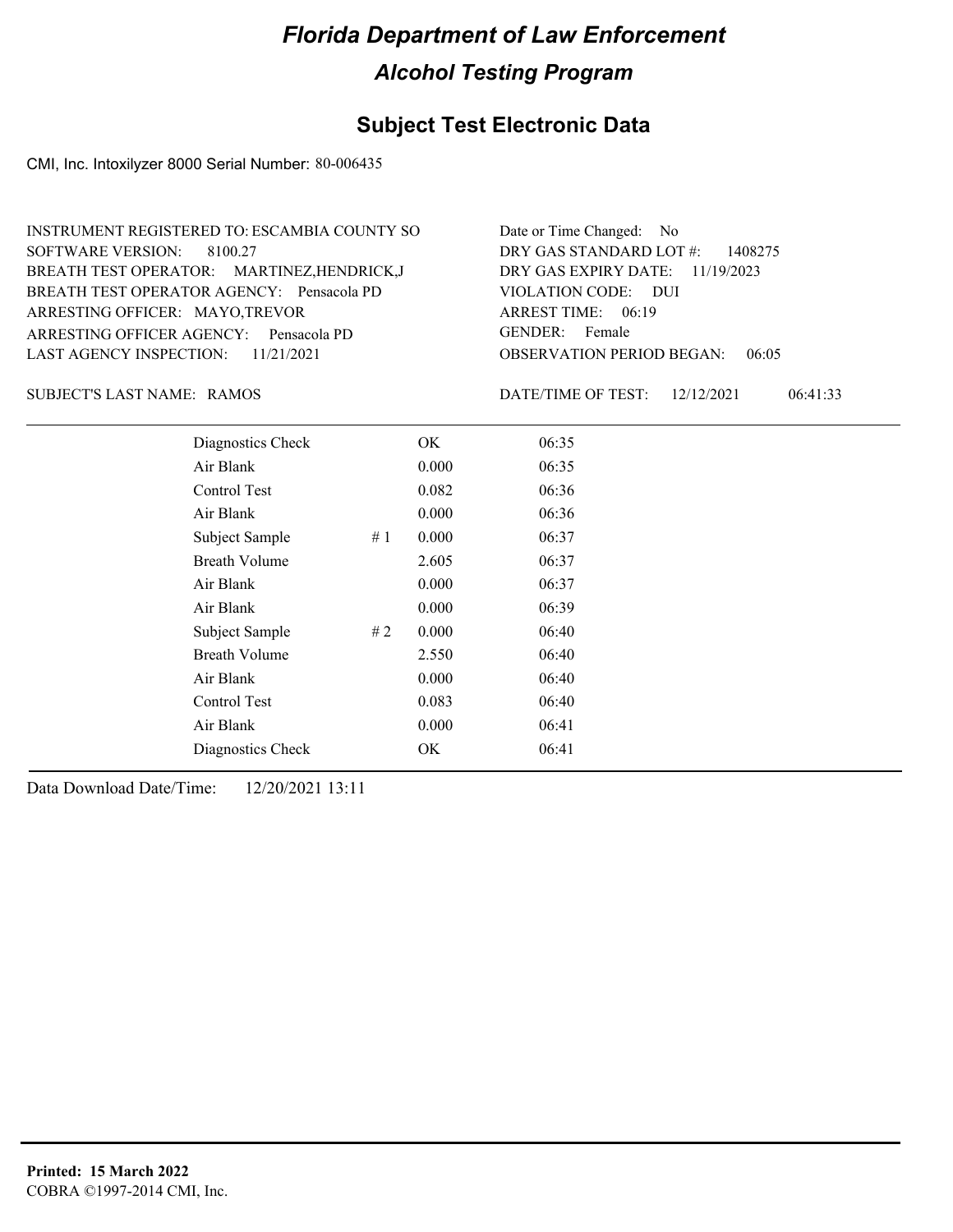### **Subject Test Electronic Data**

CMI, Inc. Intoxilyzer 8000 Serial Number: 80-006435

| INSTRUMENT REGISTERED TO: ESCAMBIA COUNTY SO | Date or Time Changed: No               |
|----------------------------------------------|----------------------------------------|
| SOFTWARE VERSION: 8100.27                    | DRY GAS STANDARD LOT $\#$ : 1408275    |
| BREATH TEST OPERATOR: GLASS, DREW, S         | DRY GAS EXPIRY DATE: $11/19/2023$      |
| BREATH TEST OPERATOR AGENCY: Pensacola PD    | VIOLATION CODE: DUI                    |
| ARRESTING OFFICER: GLASS, DREW               | ARREST TIME: $01:23$                   |
| ARRESTING OFFICER AGENCY: Pensacola PD       | GENDER: Female                         |
| LAST AGENCY INSPECTION: $12/17/2021$         | <b>OBSERVATION PERIOD BEGAN: 01:37</b> |

### SUBJECT'S LAST NAME: HOWARD DATE/TIME OF TEST:

DATE/TIME OF TEST: 12/18/2021 02:05:20

| Diagnostics Check    |    | OK    | 01:57 |
|----------------------|----|-------|-------|
| Air Blank            |    | 0.000 | 01:58 |
| Control Test         |    | 0.082 | 01:58 |
| Air Blank            |    | 0.000 | 01:59 |
| Subject Sample       | #1 | 0.179 | 02:00 |
| <b>Breath Volume</b> |    | 1.242 | 02:00 |
| Air Blank            |    | 0.000 | 02:00 |
| Air Blank            |    | 0.000 | 02:02 |
| Subject Sample       | #2 | 0.171 | 02:03 |
| <b>Breath Volume</b> |    | 1.398 | 02:03 |
| Air Blank            |    | 0.000 | 02:04 |
| Control Test         |    | 0.080 | 02:04 |
| Air Blank            |    | 0.000 | 02:05 |
| Diagnostics Check    |    | OK    | 02:05 |
|                      |    |       |       |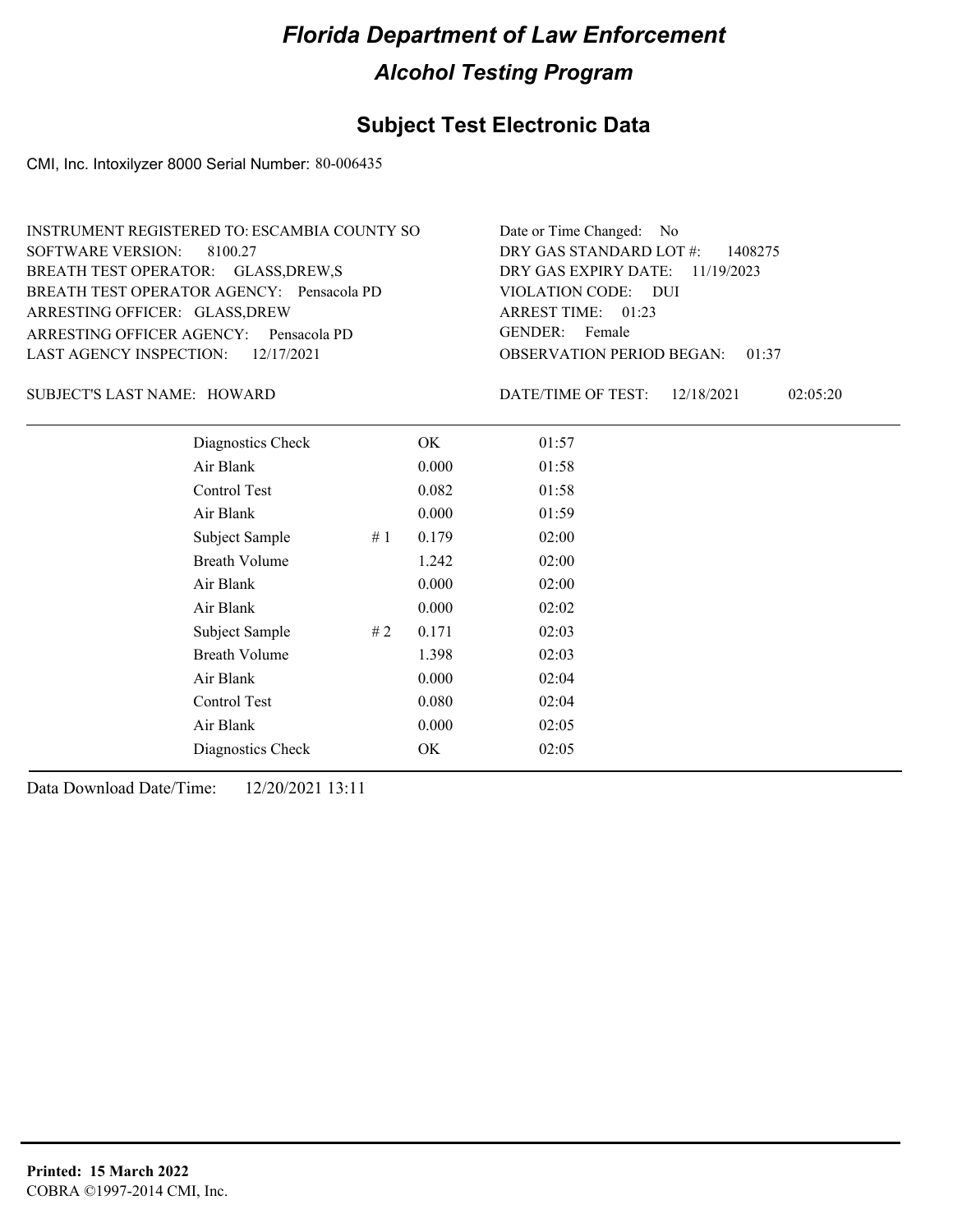### **Subject Test Electronic Data**

CMI, Inc. Intoxilyzer 8000 Serial Number: 80-006435

| INSTRUMENT REGISTERED TO: ESCAMBIA COUNTY SO | Date or Time Changed: No               |
|----------------------------------------------|----------------------------------------|
| SOFTWARE VERSION: 8100.27                    | DRY GAS STANDARD LOT $\#$ : 1408275    |
| BREATH TEST OPERATOR: BROWN, BRENDAN, D      | DRY GAS EXPIRY DATE: $11/19/2023$      |
| BREATH TEST OPERATOR AGENCY: Pensacola PD    | VIOLATION CODE: DUI                    |
| ARRESTING OFFICER: COTNER, STEVEN            | ARREST TIME: 02:13                     |
| ARRESTING OFFICER AGENCY: Pensacola PD       | GENDER: Male                           |
| LAST AGENCY INSPECTION: 12/17/2021           | <b>OBSERVATION PERIOD BEGAN: 02:36</b> |

### SUBJECT'S LAST NAME: NETTLES DATE/TIME OF TEST:

DATE/TIME OF TEST: 12/19/2021 03:04:19

| Diagnostics Check    |    | OK    | 02:57 |
|----------------------|----|-------|-------|
| Air Blank            |    | 0.000 | 02:57 |
| Control Test         |    | 0.082 | 02:58 |
| Air Blank            |    | 0.000 | 02:58 |
| Subject Sample       | #1 | 0.097 | 02:59 |
| <b>Breath Volume</b> |    | 3.417 | 02:59 |
| Air Blank            |    | 0.000 | 03:00 |
| Air Blank            |    | 0.000 | 03:02 |
| Subject Sample       | #2 | 0.098 | 03:02 |
| <b>Breath Volume</b> |    | 2.785 | 03:02 |
| Air Blank            |    | 0.000 | 03:03 |
| Control Test         |    | 0.081 | 03:03 |
| Air Blank            |    | 0.000 | 03:04 |
| Diagnostics Check    |    | OK    | 03:04 |
|                      |    |       |       |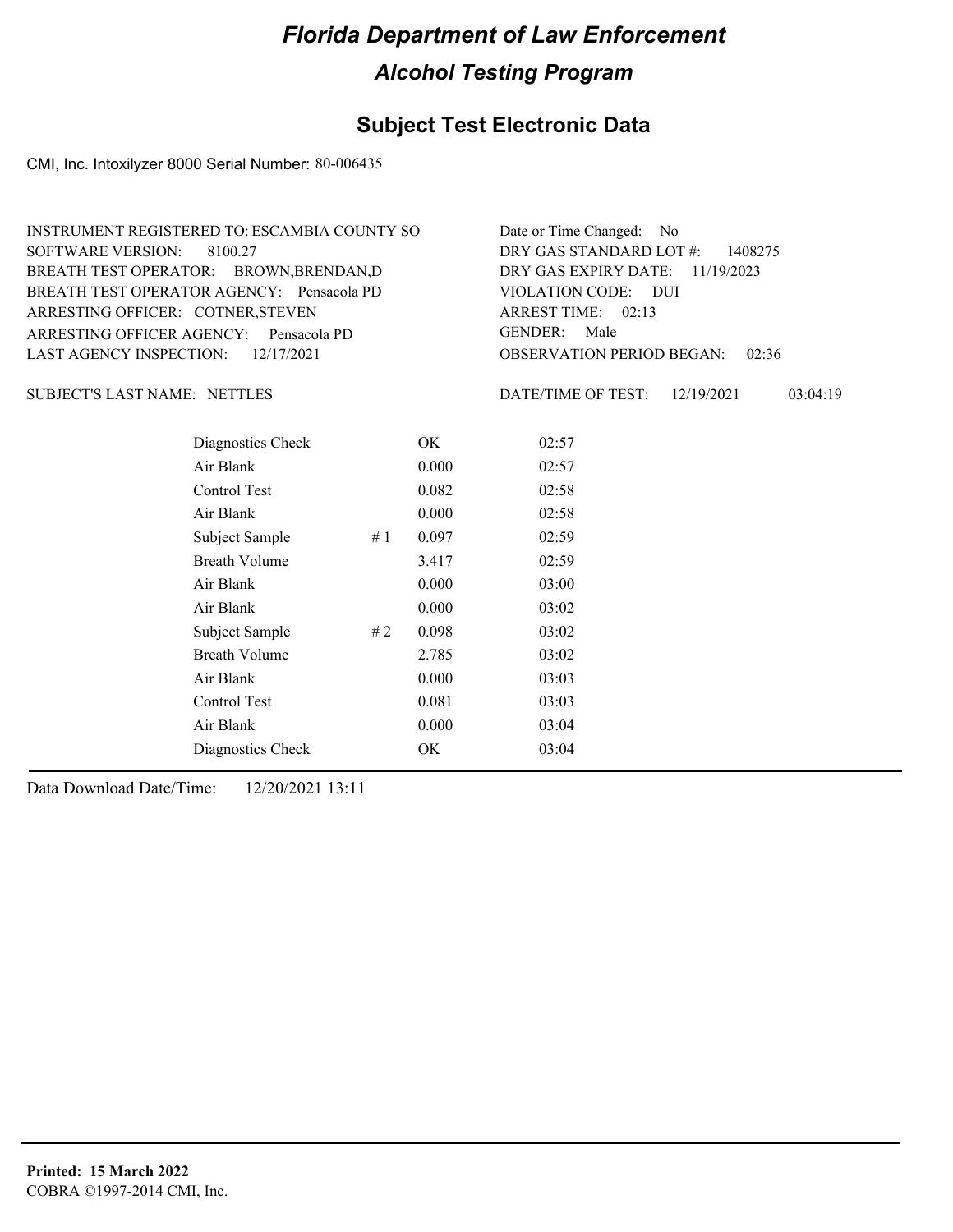### **Subject Test Electronic Data**

CMI, Inc. Intoxilyzer 8000 Serial Number: 80-006435

| INSTRUMENT REGISTERED TO: ESCAMBIA COUNTY SO | Date or Time Changed: No               |
|----------------------------------------------|----------------------------------------|
| SOFTWARE VERSION: 8100.27                    | DRY GAS STANDARD LOT $\#$ : 1408275    |
| BREATH TEST OPERATOR: GENTRY, BENJAMIN, W    | DRY GAS EXPIRY DATE: $11/19/2023$      |
| BREATH TEST OPERATOR AGENCY: Pensacola PD    | VIOLATION CODE: DUI                    |
| ARRESTING OFFICER: GLASS, DREW               | ARREST TIME: $04:44$                   |
| ARRESTING OFFICER AGENCY: Pensacola PD       | GENDER: Male                           |
| LAST AGENCY INSPECTION: $12/17/2021$         | <b>OBSERVATION PERIOD BEGAN: 04:47</b> |

CRUZ SUBJECT'S LAST NAME: DATE/TIME OF TEST:

DATE/TIME OF TEST: 12/19/2021 05:17:17

| Diagnostics Check    |    | OK    | 05:09 |
|----------------------|----|-------|-------|
| Air Blank            |    | 0.000 | 05:09 |
| Control Test         |    | 0.082 | 05:09 |
| Air Blank            |    | 0.000 | 05:10 |
| Subject Sample       | #1 | 0.222 | 05:11 |
| <b>Breath Volume</b> |    | 1.691 | 05:11 |
| Air Blank            |    | 0.000 | 05:12 |
| Air Blank            |    | 0.000 | 05:13 |
| Subject Sample       | #2 | 0.218 | 05:15 |
| <b>Breath Volume</b> |    | 2.132 | 05:15 |
| Air Blank            |    | 0.000 | 05:16 |
| Control Test         |    | 0.078 | 05:16 |
| Air Blank            |    | 0.000 | 05:17 |
| Diagnostics Check    |    | OK    | 05:17 |
|                      |    |       |       |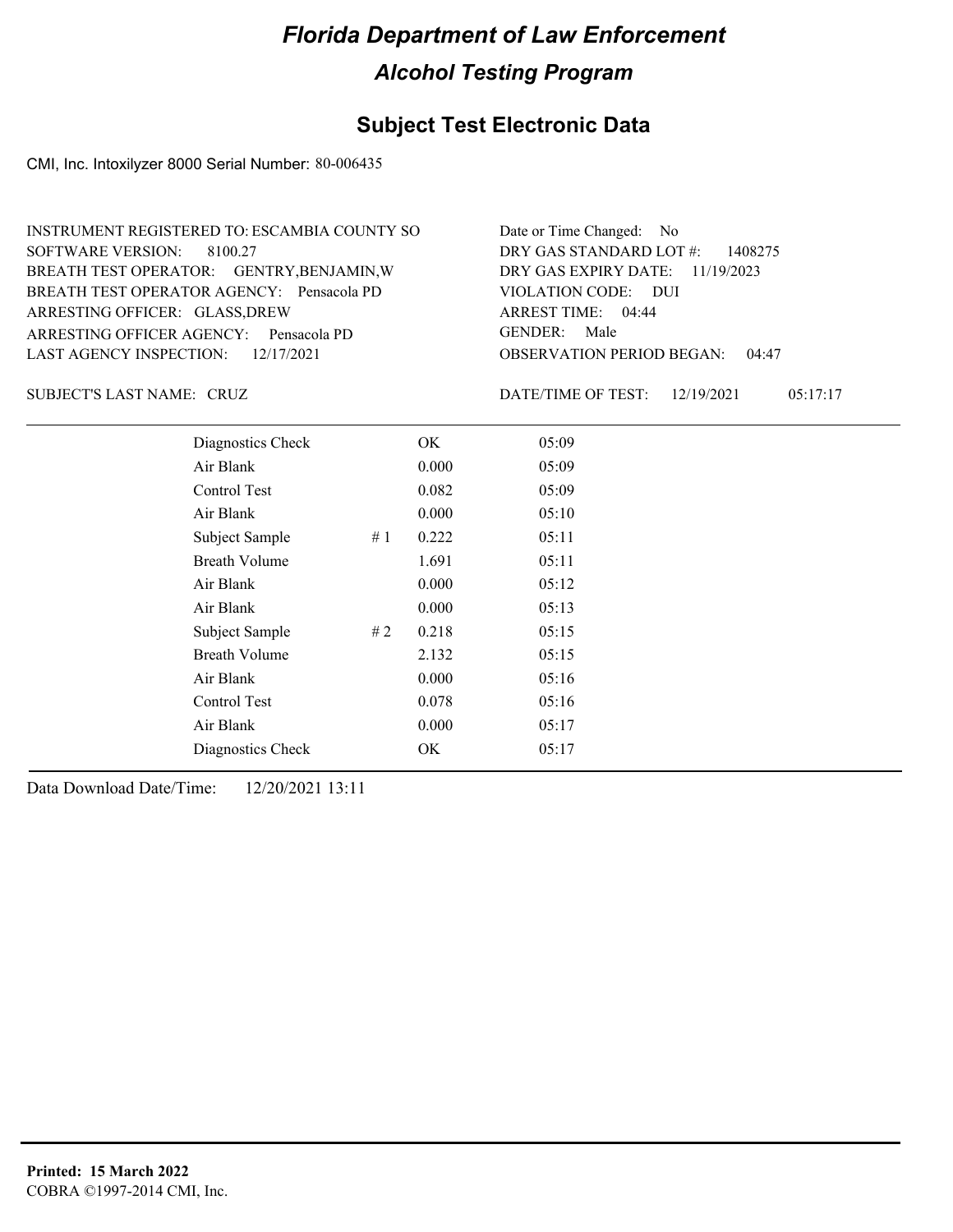### **Subject Test Electronic Data**

CMI, Inc. Intoxilyzer 8000 Serial Number: 80-006435

| INSTRUMENT REGISTERED TO: ESCAMBIA COUNTY SO | Date or Time Changed: No               |
|----------------------------------------------|----------------------------------------|
| SOFTWARE VERSION: 8100.27                    | DRY GAS STANDARD LOT $\#$ : 1408275    |
| BREATH TEST OPERATOR: TOMASEGOVICH, KODY, D  | DRY GAS EXPIRY DATE: $11/19/2023$      |
| BREATH TEST OPERATOR AGENCY: Pensacola PD    | VIOLATION CODE: DUI                    |
| ARRESTING OFFICER: PINO.R                    | ARREST TIME: 03:52                     |
| ARRESTING OFFICER AGENCY: Pensacola PD       | GENDER: Female                         |
| LAST AGENCY INSPECTION: $12/17/2021$         | <b>OBSERVATION PERIOD BEGAN: 04:06</b> |

### SUBJECT'S LAST NAME: ROBLES DATE/TIME OF TEST:

DATE/TIME OF TEST: 12/23/2021 04:36:08

| Diagnostics Check    |    | OK    | 04:28 |
|----------------------|----|-------|-------|
| Air Blank            |    | 0.000 | 04:29 |
| Control Test         |    | 0.082 | 04:29 |
| Air Blank            |    | 0.000 | 04:29 |
| Subject Sample       | #1 | 0.166 | 04:31 |
| <b>Breath Volume</b> |    | 1.492 | 04:31 |
| Air Blank            |    | 0.000 | 04:32 |
| Air Blank            |    | 0.000 | 04:34 |
| Subject Sample       | #2 | 0.160 | 04:34 |
| <b>Breath Volume</b> |    | 1.214 | 04:34 |
| Air Blank            |    | 0.000 | 04:35 |
| Control Test         |    | 0.082 | 04:35 |
| Air Blank            |    | 0.000 | 04:36 |
| Diagnostics Check    |    | OK    | 04:36 |
|                      |    |       |       |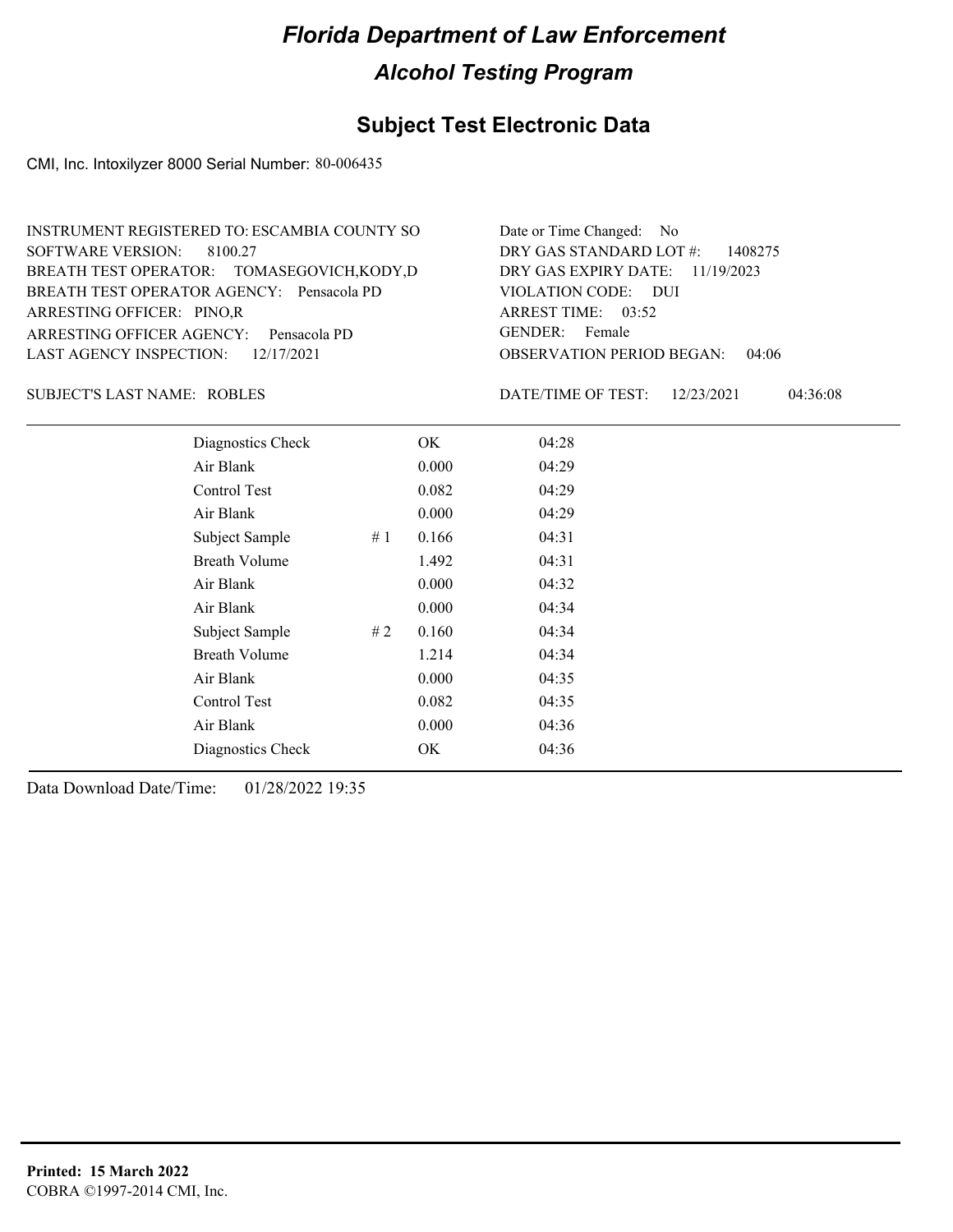### **Subject Test Electronic Data**

CMI, Inc. Intoxilyzer 8000 Serial Number: 80-006435

| INSTRUMENT REGISTERED TO: ESCAMBIA COUNTY SO | Date or Time Changed: No               |
|----------------------------------------------|----------------------------------------|
| SOFTWARE VERSION: 8100.27                    | DRY GAS STANDARD LOT $\#$ : 1408275    |
| BREATH TEST OPERATOR: MORALES, KARISSA, C    | DRY GAS EXPIRY DATE: $11/19/2023$      |
| BREATH TEST OPERATOR AGENCY: Pensacola PD    | VIOLATION CODE: DUI                    |
| ARRESTING OFFICER: MORALES, KARISSA          | ARREST TIME: $00:48$                   |
| ARRESTING OFFICER AGENCY: Pensacola PD       | GENDER: Male                           |
| LAST AGENCY INSPECTION: 12/17/2021           | <b>OBSERVATION PERIOD BEGAN: 00:48</b> |

SUBJECT'S LAST NAME: WILSON **Example 20 SUBJECT'S LAST NAME:** WILSON

DATE/TIME OF TEST: 12/25/2021 01:38:58

| Diagnostics Check    |    | OK    | 01:32 |
|----------------------|----|-------|-------|
| Air Blank            |    | 0.000 | 01:32 |
| Control Test         |    | 0.082 | 01:32 |
| Air Blank            |    | 0.000 | 01:33 |
| Subject Sample       | #1 | 0.159 | 01:34 |
| <b>Breath Volume</b> |    | 1.445 | 01:34 |
| Air Blank            |    | 0.000 | 01:35 |
| Air Blank            |    | 0.000 | 01:36 |
| Subject Sample       | #2 | 0.152 | 01:37 |
| <b>Breath Volume</b> |    | 1.250 | 01:37 |
| Air Blank            |    | 0.000 | 01:38 |
| Control Test         |    | 0.077 | 01:38 |
| Air Blank            |    | 0.000 | 01:38 |
| Diagnostics Check    |    | OK    | 01:38 |
|                      |    |       |       |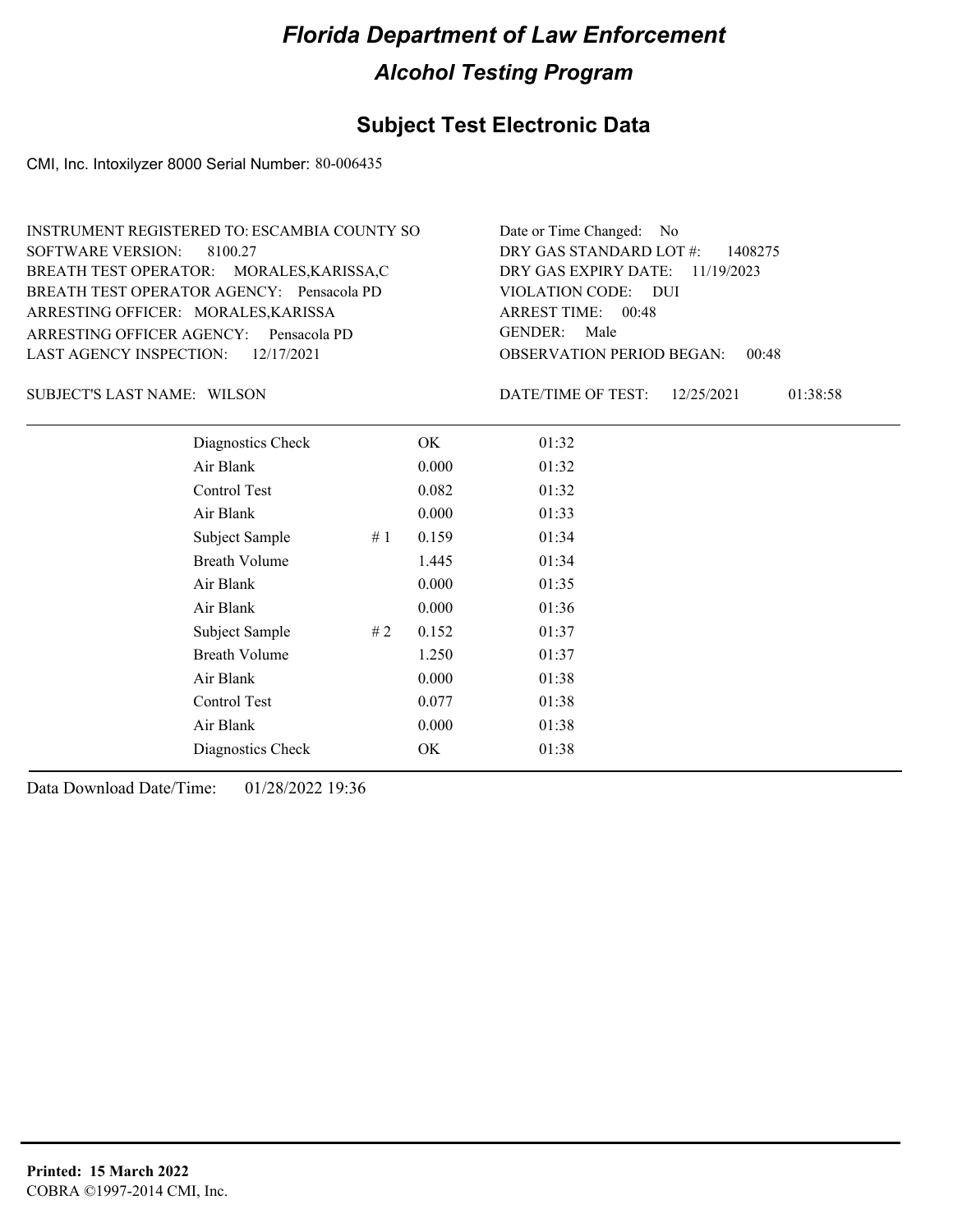### **Subject Test Electronic Data**

CMI, Inc. Intoxilyzer 8000 Serial Number: 80-006435

| Date or Time Changed: No               |
|----------------------------------------|
| DRY GAS STANDARD LOT $\#$ : 1408275    |
| DRY GAS EXPIRY DATE: $11/19/2023$      |
| VIOLATION CODE: DUI                    |
| ARREST TIME: 22:58                     |
| GENDER: Female                         |
| <b>OBSERVATION PERIOD BEGAN: 23:11</b> |
|                                        |

DAVIS SUBJECT'S LAST NAME: DATE/TIME OF TEST:

DATE/TIME OF TEST: 12/28/2021 23:38:11

| Diagnostics Check    |    | OK    | 23:32 |
|----------------------|----|-------|-------|
| Air Blank            |    | 0.000 | 23:32 |
| Control Test         |    | 0.082 | 23:32 |
| Air Blank            |    | 0.000 | 23:33 |
| Subject Sample       | #1 | 0.220 | 23:33 |
| <b>Breath Volume</b> |    | 2.250 | 23:33 |
| Air Blank            |    | 0.000 | 23:34 |
| Air Blank            |    | 0.000 | 23:36 |
| Subject Sample       | #2 | 0.236 | 23:36 |
| <b>Breath Volume</b> |    | 2.039 | 23:36 |
| Air Blank            |    | 0.000 | 23:37 |
| Control Test         |    | 0.080 | 23:37 |
| Air Blank            |    | 0.000 | 23:38 |
| Diagnostics Check    |    | OK    | 23:38 |
|                      |    |       |       |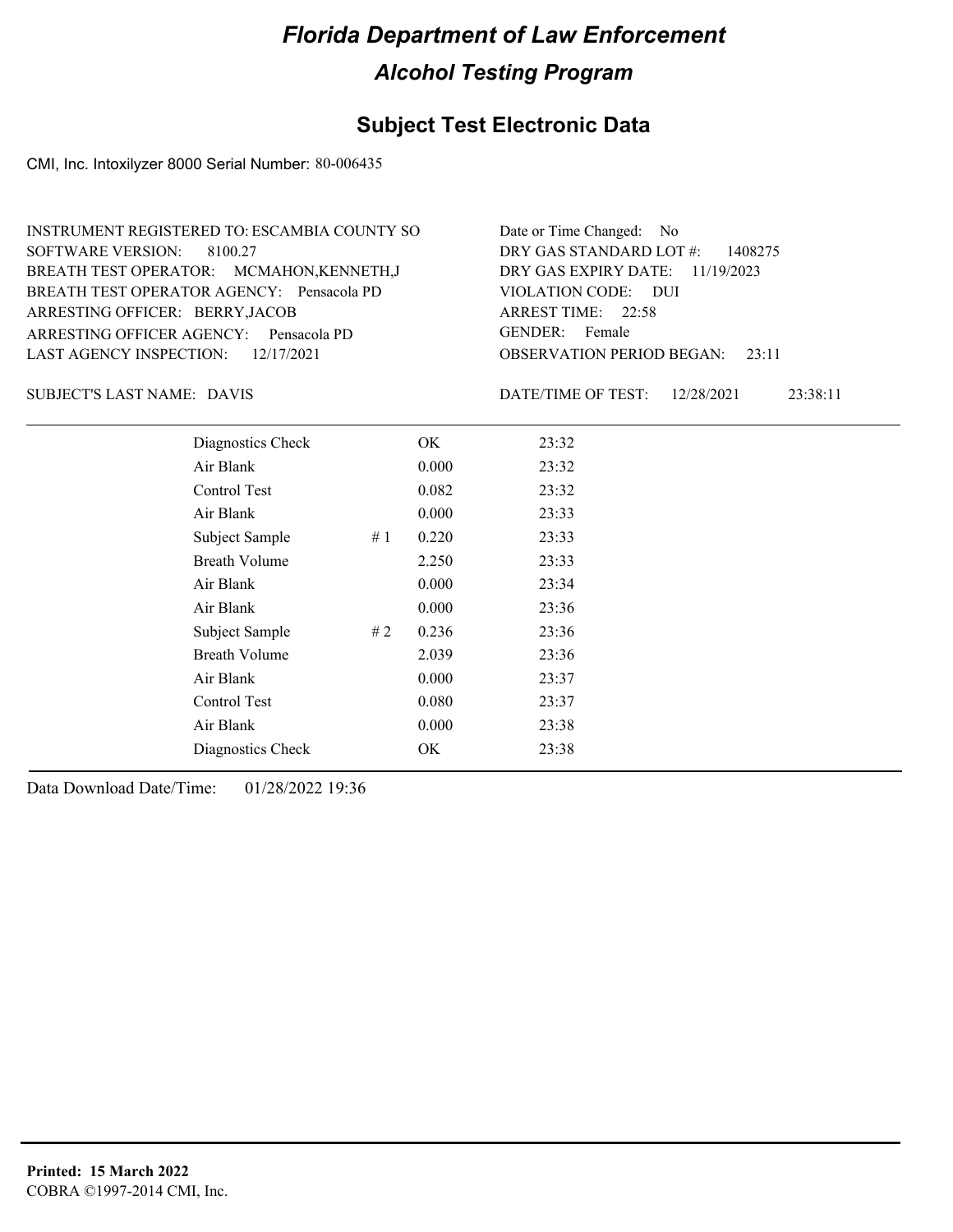### **Subject Test Electronic Data**

CMI, Inc. Intoxilyzer 8000 Serial Number: 80-006435

| INSTRUMENT REGISTERED TO: ESCAMBIA COUNTY SO | Date or Time Changed: No               |
|----------------------------------------------|----------------------------------------|
| SOFTWARE VERSION: 8100.27                    | DRY GAS STANDARD LOT #: 1408275        |
| BREATH TEST OPERATOR: LEACH, ZACHARY, M      | DRY GAS EXPIRY DATE: $11/19/2023$      |
| BREATH TEST OPERATOR AGENCY: Pensacola PD    | VIOLATION CODE: DUI                    |
| ARRESTING OFFICER: LEACH, ZACHARY            | ARREST TIME: 00:59                     |
| ARRESTING OFFICER AGENCY: Pensacola PD       | GENDER: Male                           |
| LAST AGENCY INSPECTION: $12/17/2021$         | <b>OBSERVATION PERIOD BEGAN: 00:59</b> |

SUBJECT'S LAST NAME: CRIDGE  $\overline{D}$  DATE/TIME OF TEST:

DATE/TIME OF TEST: 12/31/2021 01:34:58

| Diagnostics Check    |    | OK    | 01:27 |
|----------------------|----|-------|-------|
| Air Blank            |    | 0.000 | 01:28 |
| Control Test         |    | 0.082 | 01:28 |
| Air Blank            |    | 0.000 | 01:28 |
| Subject Sample       | #1 | 0.191 | 01:30 |
| <b>Breath Volume</b> |    | 1.519 | 01:30 |
| Air Blank            |    | 0.000 | 01:30 |
| Air Blank            |    | 0.000 | 01:32 |
| Subject Sample       | #2 | 0.199 | 01:33 |
| <b>Breath Volume</b> |    | 2.253 | 01:33 |
| Air Blank            |    | 0.000 | 01:34 |
| Control Test         |    | 0.078 | 01:34 |
| Air Blank            |    | 0.000 | 01:34 |
| Diagnostics Check    |    | OK    | 01:34 |
|                      |    |       |       |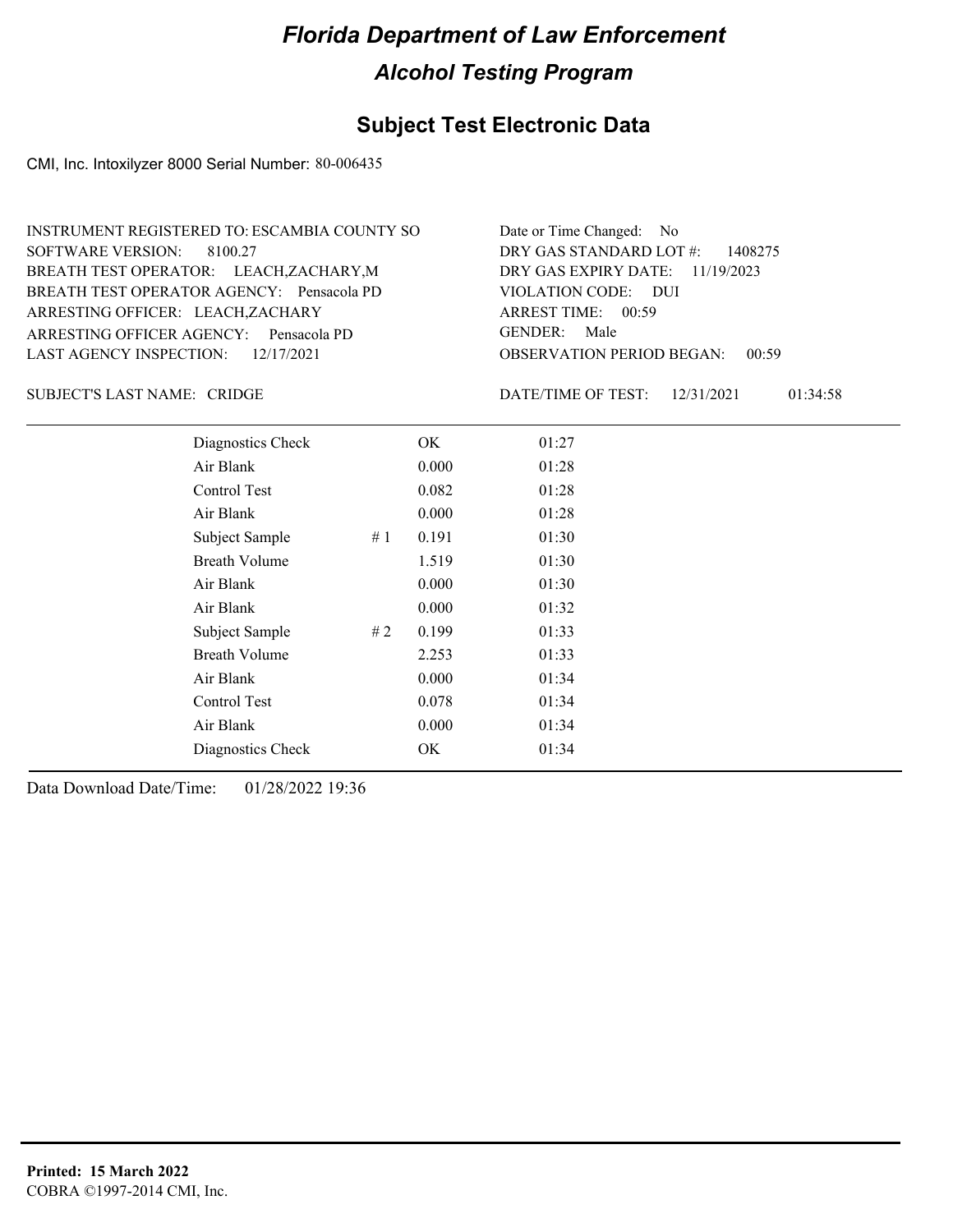### **Subject Test Electronic Data**

CMI, Inc. Intoxilyzer 8000 Serial Number: 80-006435

| INSTRUMENT REGISTERED TO: ESCAMBIA COUNTY SO | Date or Time Changed: No               |
|----------------------------------------------|----------------------------------------|
| SOFTWARE VERSION: 8100.27                    | DRY GAS STANDARD LOT $\#$ : 1408275    |
| BREATH TEST OPERATOR: TOMASEGOVICH, KODY, D  | DRY GAS EXPIRY DATE: $11/19/2023$      |
| BREATH TEST OPERATOR AGENCY: Pensacola PD    | VIOLATION CODE: DUI                    |
| ARRESTING OFFICER: BAUTISTA,J                | ARREST TIME: $21:05$                   |
| ARRESTING OFFICER AGENCY: Pensacola PD       | GENDER: Male                           |
| LAST AGENCY INSPECTION: $12/17/2021$         | <b>OBSERVATION PERIOD BEGAN:</b> 21:10 |

### SHORT-KONOPKA SUBJECT'S LAST NAME: DATE/TIME OF TEST:

DATE/TIME OF TEST: 12/31/2021 21:38:34

| Diagnostics Check    |    | OK    | 21:31 |
|----------------------|----|-------|-------|
| Air Blank            |    | 0.000 | 21:31 |
| Control Test         |    | 0.082 | 21:31 |
| Air Blank            |    | 0.000 | 21:32 |
| Subject Sample       | #1 | 0.202 | 21:33 |
| <b>Breath Volume</b> |    | 1.984 | 21:33 |
| Air Blank            |    | 0.000 | 21:34 |
| Air Blank            |    | 0.000 | 21:35 |
| Subject Sample       | #2 | 0.187 | 21:36 |
| <b>Breath Volume</b> |    | 1.921 | 21:36 |
| Air Blank            |    | 0.000 | 21:37 |
| Control Test         |    | 0.080 | 21:37 |
| Air Blank            |    | 0.000 | 21:38 |
| Diagnostics Check    |    | OK    | 21:38 |
|                      |    |       |       |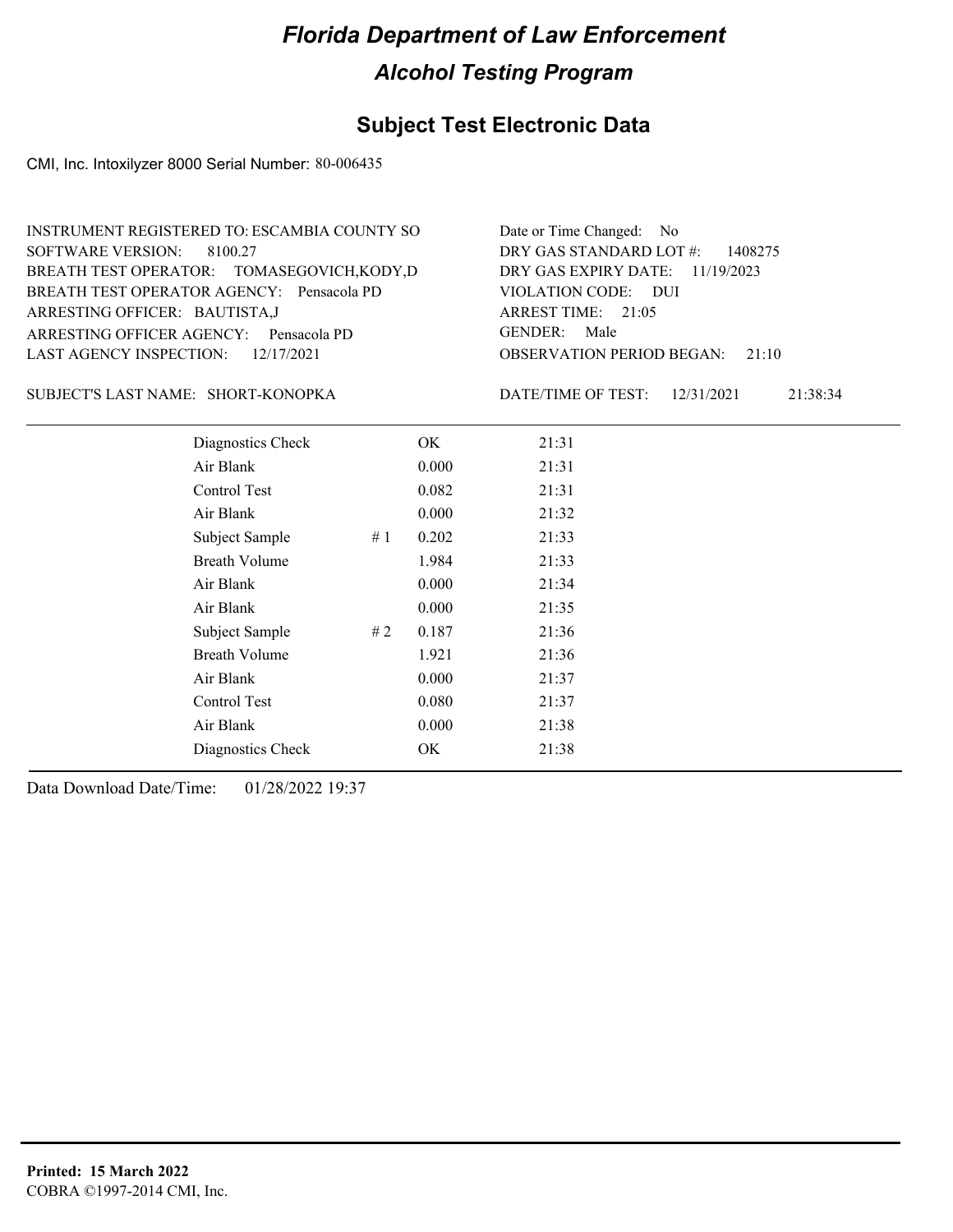### **Subject Test Electronic Data**

CMI, Inc. Intoxilyzer 8000 Serial Number: 80-006456

ARRESTING OFFICER AGENCY: Miami PD GENDER: BREATH TEST OPERATOR AGENCY: Miami PD VIOLATION CODE: SOFTWARE VERSION: 8100.27 ARRESTING OFFICER: PINO,BRYAN BREATH TEST OPERATOR: PINO,BRYAN,C LAST AGENCY INSPECTION: 11/29/2021 INSTRUMENT REGISTERED TO: MIAMI PD

OBSERVATION PERIOD BEGAN: 16:00 VIOLATION CODE: COURT ORD ARREST TIME: 15:45 DRY GAS EXPIRY DATE: 05/20/2024 DRY GAS STANDARD LOT #: 1497672 Date or Time Changed: No GENDER: Male

SUBJECT'S LAST NAME: WILLIAMS DATE/TIME OF TEST:

DATE/TIME OF TEST: 12/02/2021 16:42:04

| Diagnostics Check    |    | OK    | 16:35 |  |
|----------------------|----|-------|-------|--|
| Air Blank            |    | 0.000 | 16:36 |  |
| Control Test         |    | 0.082 | 16:36 |  |
| Air Blank            |    | 0.000 | 16:36 |  |
| Subject Sample       | #1 | 0.000 | 16:37 |  |
| <b>Breath Volume</b> |    | 1.996 | 16:37 |  |
| Air Blank            |    | 0.000 | 16:38 |  |
| Air Blank            |    | 0.000 | 16:40 |  |
| Subject Sample       | #2 | 0.000 | 16:40 |  |
| <b>Breath Volume</b> |    | 1.785 | 16:40 |  |
| Air Blank            |    | 0.000 | 16:41 |  |
| Control Test         |    | 0.080 | 16:41 |  |
| Air Blank            |    | 0.000 | 16:41 |  |
| Diagnostics Check    |    | OK    | 16:42 |  |
|                      |    |       |       |  |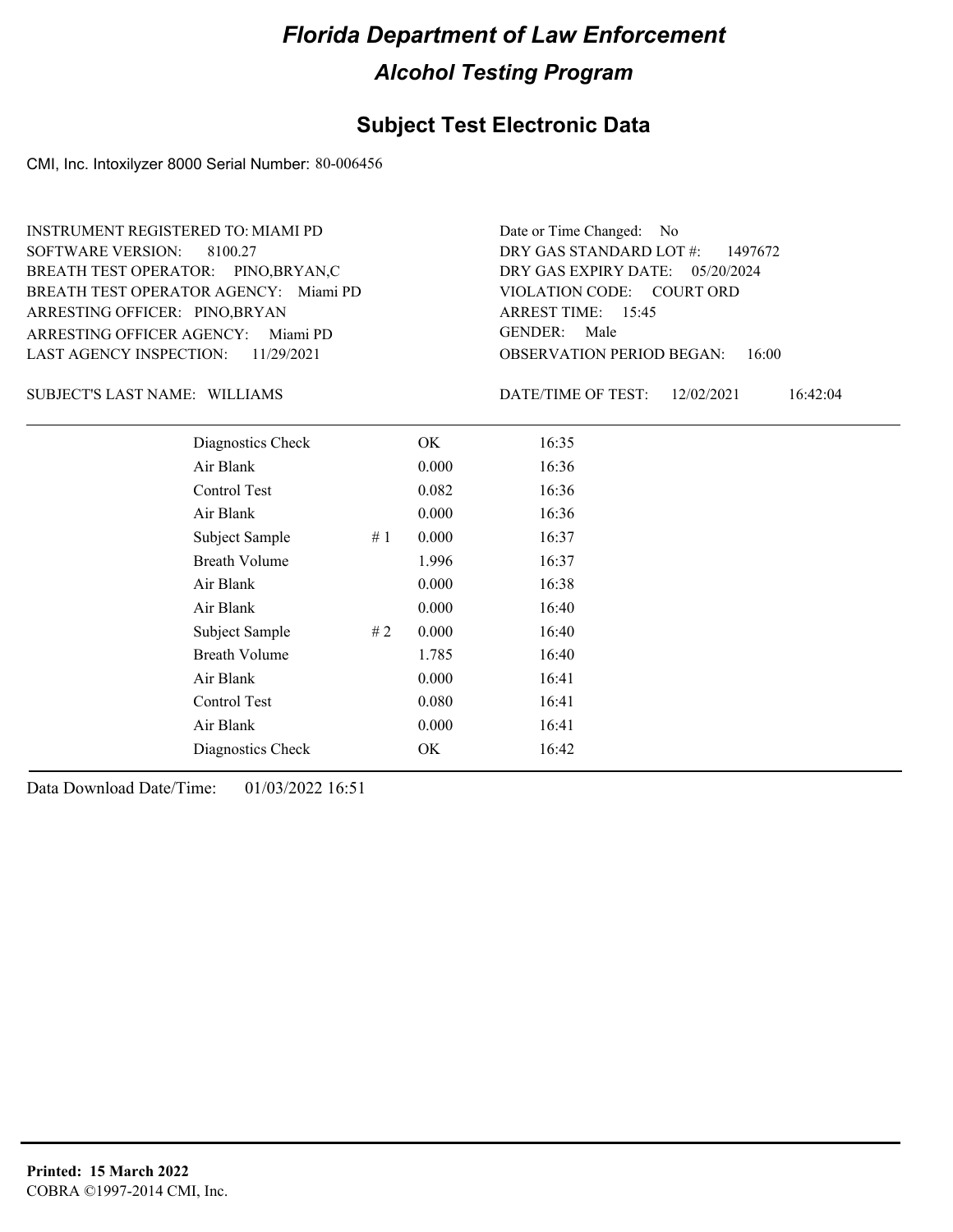### **Subject Test Electronic Data**

CMI, Inc. Intoxilyzer 8000 Serial Number: 80-006471

| INSTRUMENT REGISTERED TO: MONROE COUNTY S.O. | Date or Time Changed: No               |
|----------------------------------------------|----------------------------------------|
| SOFTWARE VERSION: 8100.27                    | DRY GAS STANDARD LOT $#$ : 1433248     |
| BREATH TEST OPERATOR: WILLIAMS, DAVID, E     | DRY GAS EXPIRY DATE: $01/06/2024$      |
| BREATH TEST OPERATOR AGENCY: FHP TROOP E     | VIOLATION CODE: DUI                    |
| ARRESTING OFFICER: WILLIAMS, DAVID           | ARREST TIME: 14:29                     |
| ARRESTING OFFICER AGENCY: FHP TROOP E        | GENDER: Male                           |
| LAST AGENCY INSPECTION: 11/09/2021           | <b>OBSERVATION PERIOD BEGAN: 15:34</b> |

SNYDER SUBJECT'S LAST NAME: DATE/TIME OF TEST:

DATE/TIME OF TEST: 12/01/2021 16:01:06

| Diagnostics Check    |    | OK    | 15:54 |
|----------------------|----|-------|-------|
| Air Blank            |    | 0.000 | 15:55 |
| Control Test         |    | 0.079 | 15:55 |
| Air Blank            |    | 0.000 | 15:55 |
| Subject Sample       | #1 | 0.000 | 15:56 |
| <b>Breath Volume</b> |    | 2.167 | 15:56 |
| Air Blank            |    | 0.000 | 15:57 |
| Air Blank            |    | 0.000 | 15:59 |
| Subject Sample       | #2 | 0.000 | 15:59 |
| <b>Breath Volume</b> |    | 2.390 | 15:59 |
| Air Blank            |    | 0.000 | 16:00 |
| Control Test         |    | 0.078 | 16:00 |
| Air Blank            |    | 0.000 | 16:01 |
| Diagnostics Check    |    | OK    | 16:01 |
|                      |    |       |       |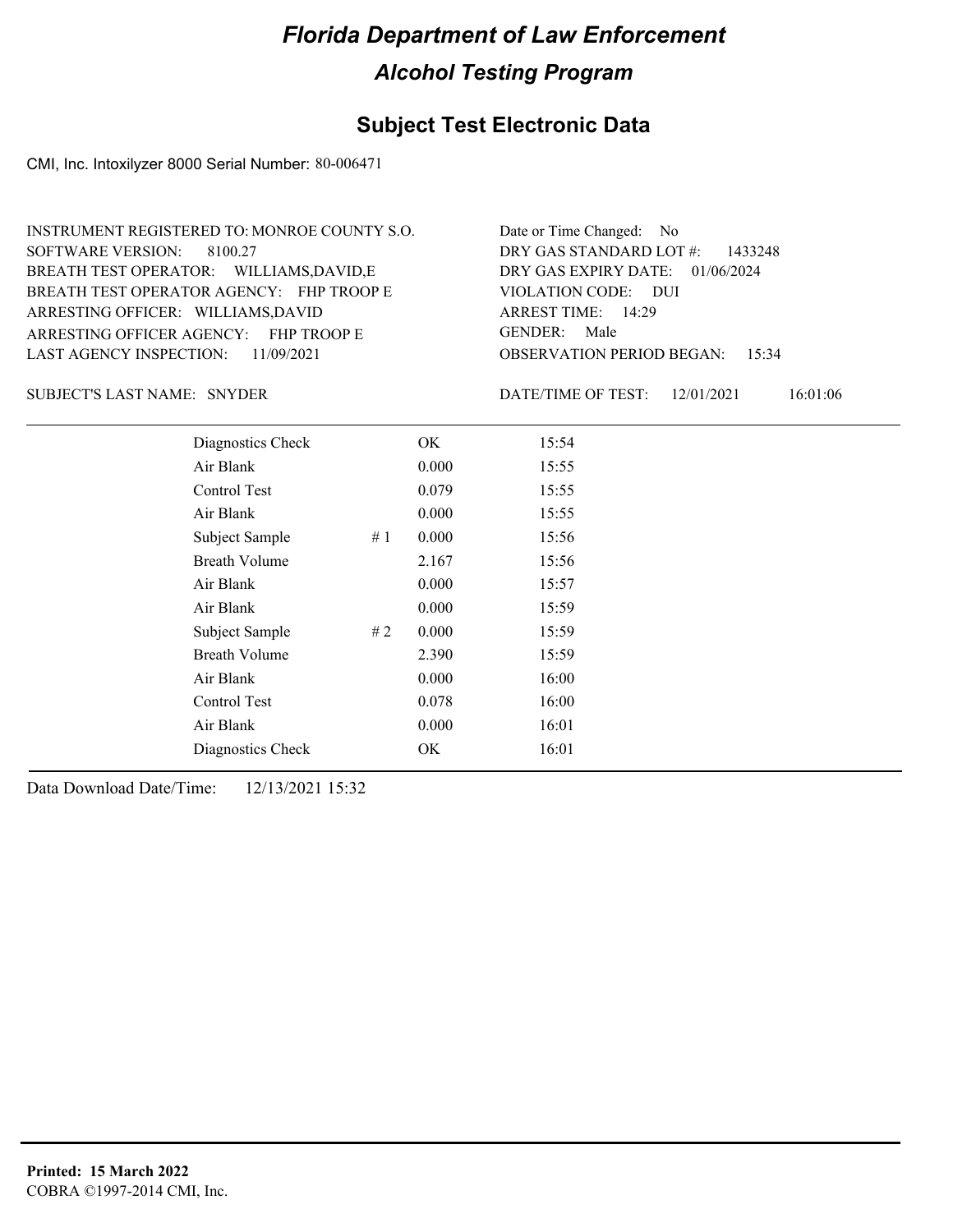### **Subject Test Electronic Data**

CMI, Inc. Intoxilyzer 8000 Serial Number: 80-006471

| INSTRUMENT REGISTERED TO: MONROE COUNTY S.O.  | Date or Time Changed: No               |
|-----------------------------------------------|----------------------------------------|
| SOFTWARE VERSION: 8100.27                     | DRY GAS STANDARD LOT #: 1433248        |
| BREATH TEST OPERATOR: HERNANDEZ, LANCE, P     | DRY GAS EXPIRY DATE: 01/06/2024        |
| BREATH TEST OPERATOR AGENCY: MONROE COUNTY SO | VIOLATION CODE: DUI                    |
| ARRESTING OFFICER: HERNANDEZ, LANCE           | ARREST TIME: $13:21$                   |
| ARRESTING OFFICER AGENCY: MONROE COUNTY SO    | GENDER: Male                           |
| LAST AGENCY INSPECTION: 11/09/2021            | <b>OBSERVATION PERIOD BEGAN: 13:45</b> |
|                                               |                                        |

OHARA SUBJECT'S LAST NAME: DATE/TIME OF TEST:

DATE/TIME OF TEST: 12/02/2021 14:16:55

| Diagnostics Check    |    | OK    | 14:05 |                |
|----------------------|----|-------|-------|----------------|
| Air Blank            |    | 0.000 | 14:05 |                |
| Control Test         |    | 0.078 | 14:06 |                |
| Air Blank            |    | 0.000 | 14:06 |                |
| Subject Sample       | #1 | 0.000 | 14:09 | Volume Not Met |
| <b>Breath Volume</b> |    | 0.175 | 14:09 |                |
| Air Blank            |    | 0.000 | 14:10 |                |
| Air Blank            |    | 0.000 | 14:12 |                |
| Subject Sample       | #2 | 0.000 | 14:15 | Volume Not Met |
| <b>Breath Volume</b> |    | 1.078 | 14:15 |                |
| Air Blank            |    | 0.000 | 14:15 |                |
| Control Test         |    | 0.078 | 14:16 |                |
| Air Blank            |    | 0.000 | 14:16 |                |
| Diagnostics Check    |    | OK    | 14:16 |                |
|                      |    |       |       |                |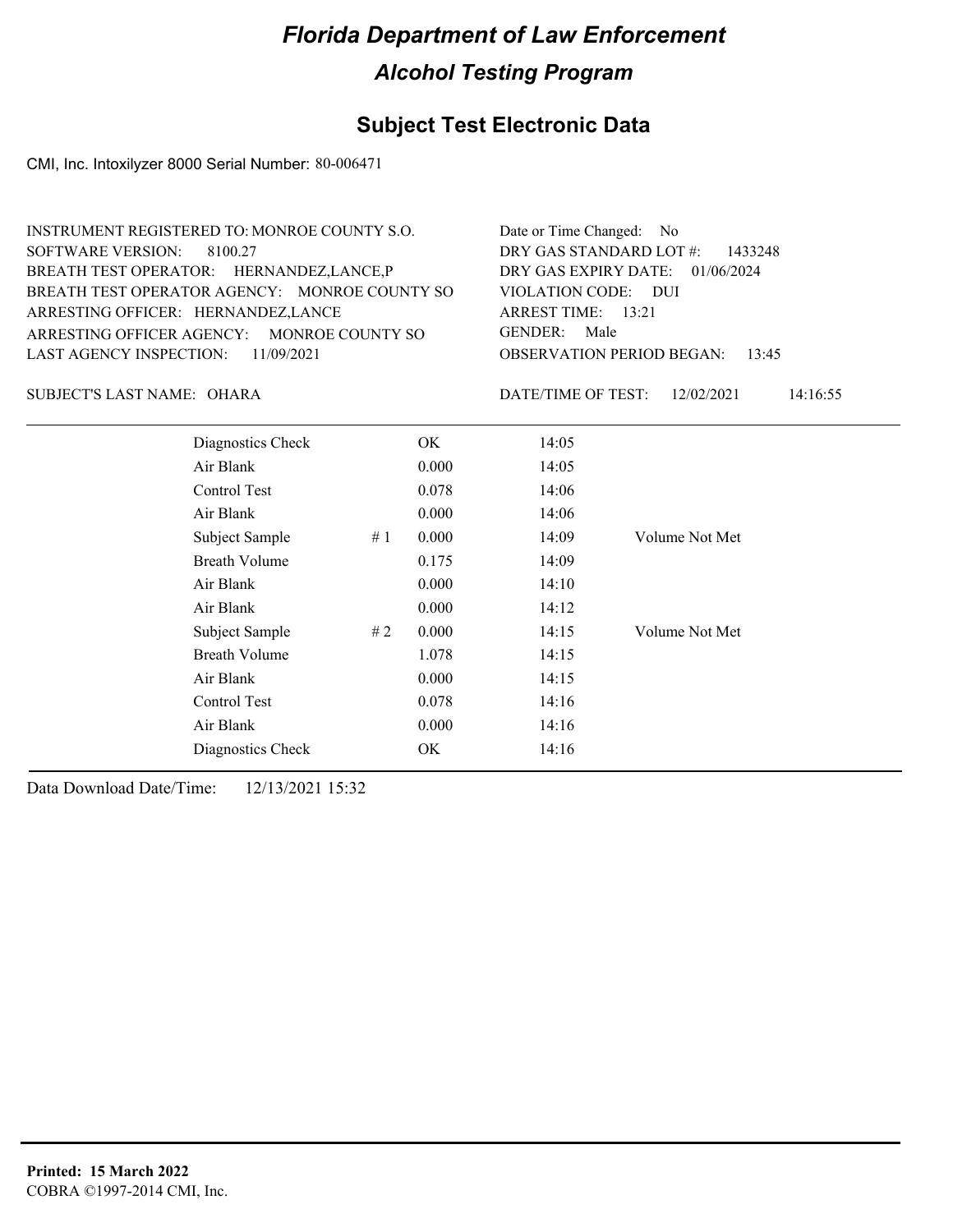### **Subject Test Electronic Data**

CMI, Inc. Intoxilyzer 8000 Serial Number: 80-006471

| INSTRUMENT REGISTERED TO: MONROE COUNTY S.O.  | Date or Time Changed: No               |
|-----------------------------------------------|----------------------------------------|
| SOFTWARE VERSION: 8100.27                     | DRY GAS STANDARD LOT #: 1433248        |
| BREATH TEST OPERATOR: HERNANDEZ, LANCE, P     | DRY GAS EXPIRY DATE: 01/06/2024        |
| BREATH TEST OPERATOR AGENCY: MONROE COUNTY SO | VIOLATION CODE: DUI                    |
| ARRESTING OFFICER: HERNANDEZ, LANCE           | ARREST TIME: $13:21$                   |
| ARRESTING OFFICER AGENCY: MONROE COUNTY SO    | GENDER: Male                           |
| LAST AGENCY INSPECTION: 11/09/2021            | <b>OBSERVATION PERIOD BEGAN:</b> 13:45 |
|                                               |                                        |

O'HARA SUBJECT'S LAST NAME: DATE/TIME OF TEST:

DATE/TIME OF TEST: 12/02/2021 14:44:01

| Diagnostics Check    |    | OK    | 14:35 |                   |
|----------------------|----|-------|-------|-------------------|
| Air Blank            |    | 0.000 | 14:35 |                   |
| Control Test         |    | 0.078 | 14:35 |                   |
| Air Blank            |    | 0.000 | 14:36 |                   |
| Subject Sample<br>#1 |    | 0.000 | 14:39 | Volume Not Met    |
| <b>Breath Volume</b> |    | 0.082 | 14:39 |                   |
| Air Blank            |    | 0.000 | 14:39 |                   |
| Air Blank            |    | 0.000 | 14:41 |                   |
| Subject Sample       | #2 | 0.000 | 14:42 |                   |
| <b>Breath Volume</b> |    | 1.152 | 14:42 |                   |
| Air Blank            |    |       | 14:42 | <b>RFI</b> Detect |
| Air Blank            |    | 0.000 | 14:43 |                   |
| Control Test         |    | 0.078 | 14:43 |                   |
| Air Blank            |    | 0.000 | 14:43 |                   |
| Diagnostics Check    |    | OK    | 14:44 |                   |
|                      |    |       |       |                   |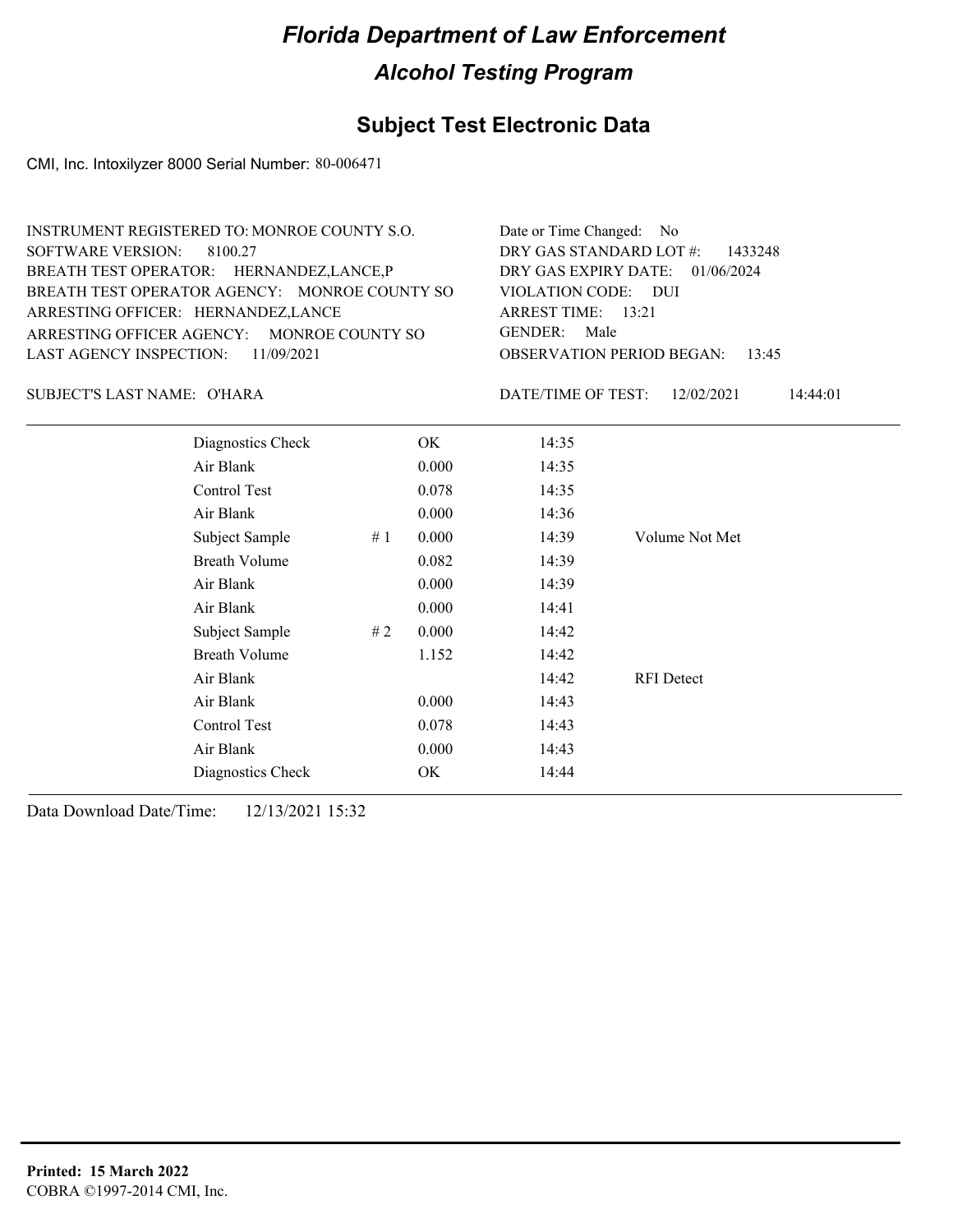## **Subject Test Electronic Data**

CMI, Inc. Intoxilyzer 8000 Serial Number: 80-006471

| INSTRUMENT REGISTERED TO: MONROE COUNTY S.O.<br><b>SOFTWARE VERSION:</b><br>8100.27<br>BREATH TEST OPERATOR: HERNANDEZ, LANCE, P<br>BREATH TEST OPERATOR AGENCY: MONROE COUNTY SO<br>ARRESTING OFFICER: HERNANDEZ,LANCE<br>ARRESTING OFFICER AGENCY: MONROE COUNTY SO<br><b>LAST AGENCY INSPECTION:</b> | 11/09/2021 | Date or Time Changed: No<br>DRY GAS STANDARD LOT #:<br>1433248<br>DRY GAS EXPIRY DATE:<br>01/06/2024<br>VIOLATION CODE: DUI<br>ARREST TIME: 13:21<br><b>GENDER:</b><br>Male<br><b>OBSERVATION PERIOD BEGAN:</b><br>13:45 |                    |                        |
|---------------------------------------------------------------------------------------------------------------------------------------------------------------------------------------------------------------------------------------------------------------------------------------------------------|------------|--------------------------------------------------------------------------------------------------------------------------------------------------------------------------------------------------------------------------|--------------------|------------------------|
| SUBJECT'S LAST NAME: O'HARA                                                                                                                                                                                                                                                                             |            |                                                                                                                                                                                                                          | DATE/TIME OF TEST: | 12/02/2021<br>15:10:42 |
| Diagnostics Check                                                                                                                                                                                                                                                                                       |            | <b>OK</b>                                                                                                                                                                                                                | 15:03              |                        |
| Air Blank                                                                                                                                                                                                                                                                                               |            | 0.000                                                                                                                                                                                                                    | 15:03              |                        |
| Control Test                                                                                                                                                                                                                                                                                            |            | 0.078                                                                                                                                                                                                                    | 15:03              |                        |
| Air Blank                                                                                                                                                                                                                                                                                               |            | 0.000                                                                                                                                                                                                                    | 15:04              |                        |
| Subject Sample                                                                                                                                                                                                                                                                                          | #1         | 0.000                                                                                                                                                                                                                    | 15:07              | Volume Not Met         |
| <b>Breath Volume</b>                                                                                                                                                                                                                                                                                    |            | 0.058                                                                                                                                                                                                                    | 15:07              |                        |
| Air Blank                                                                                                                                                                                                                                                                                               |            | 0.000                                                                                                                                                                                                                    | 15:07              |                        |
| Air Blank                                                                                                                                                                                                                                                                                               |            | 0.000                                                                                                                                                                                                                    | 15:09              |                        |
| Subject Sample                                                                                                                                                                                                                                                                                          | #2         |                                                                                                                                                                                                                          | 15:10              | <b>RFI</b> Detect      |
| <b>Breath Volume</b>                                                                                                                                                                                                                                                                                    |            | 0.000                                                                                                                                                                                                                    | 15:10              |                        |
| Air Blank                                                                                                                                                                                                                                                                                               |            |                                                                                                                                                                                                                          | 15:10              | <b>RFI</b> Detect      |
| Air Blank                                                                                                                                                                                                                                                                                               |            | 0.000                                                                                                                                                                                                                    | 15:10              |                        |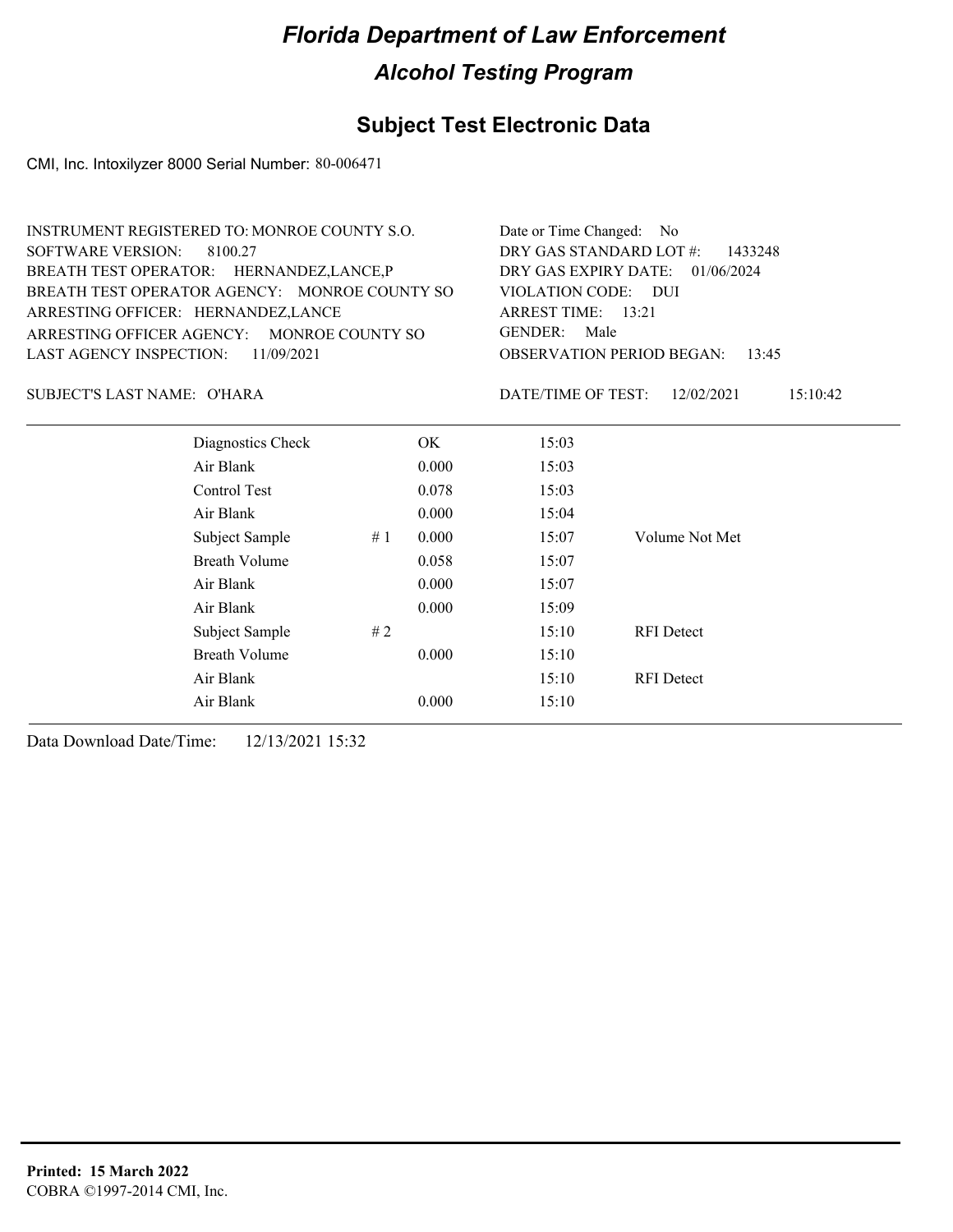### **Subject Test Electronic Data**

CMI, Inc. Intoxilyzer 8000 Serial Number: 80-006471

| <b>INSTRUMENT REGISTERED TO: MONROE COUNTY S.O.</b> |       | Date or Time Changed: No                                     |                             |  |  |
|-----------------------------------------------------|-------|--------------------------------------------------------------|-----------------------------|--|--|
| <b>SOFTWARE VERSION:</b><br>8100.27                 |       | DRY GAS STANDARD LOT #:<br>1433248                           |                             |  |  |
| BREATH TEST OPERATOR: MORENO, JORGE,                |       | DRY GAS EXPIRY DATE:<br>01/06/2024                           |                             |  |  |
| BREATH TEST OPERATOR AGENCY: MONROE COUNTY SO       |       | VIOLATION CODE: DUI<br>ARREST TIME: 01:03<br>GENDER:<br>Male |                             |  |  |
| ARRESTING OFFICER: MORENO, JORGE                    |       |                                                              |                             |  |  |
| ARRESTING OFFICER AGENCY: MONROE COUNTY SO          |       |                                                              |                             |  |  |
| LAST AGENCY INSPECTION:<br>11/09/2021               |       | <b>OBSERVATION PERIOD BEGAN:</b><br>01:12                    |                             |  |  |
| SUBJECT'S LAST NAME: YAGERMAN                       |       | DATE/TIME OF TEST:                                           | 12/04/2021<br>01:36:24      |  |  |
| Diagnostics Check                                   | OK.   | 01:33                                                        |                             |  |  |
| Air Blank                                           | 0.000 | 01:33                                                        |                             |  |  |
| Control Test                                        | 0.079 | 01:34                                                        |                             |  |  |
| Air Blank                                           | 0.000 | 01:34                                                        |                             |  |  |
| Subject Sample                                      | #1    | 01:35                                                        | <b>Subject Test Refused</b> |  |  |
| <b>Breath Volume</b>                                | 0.000 | 01:35                                                        |                             |  |  |

Air Blank 0.000 01:35 Control Test 0.078 01:35 Air Blank 0.000 01:36 Diagnostics Check OK 01:36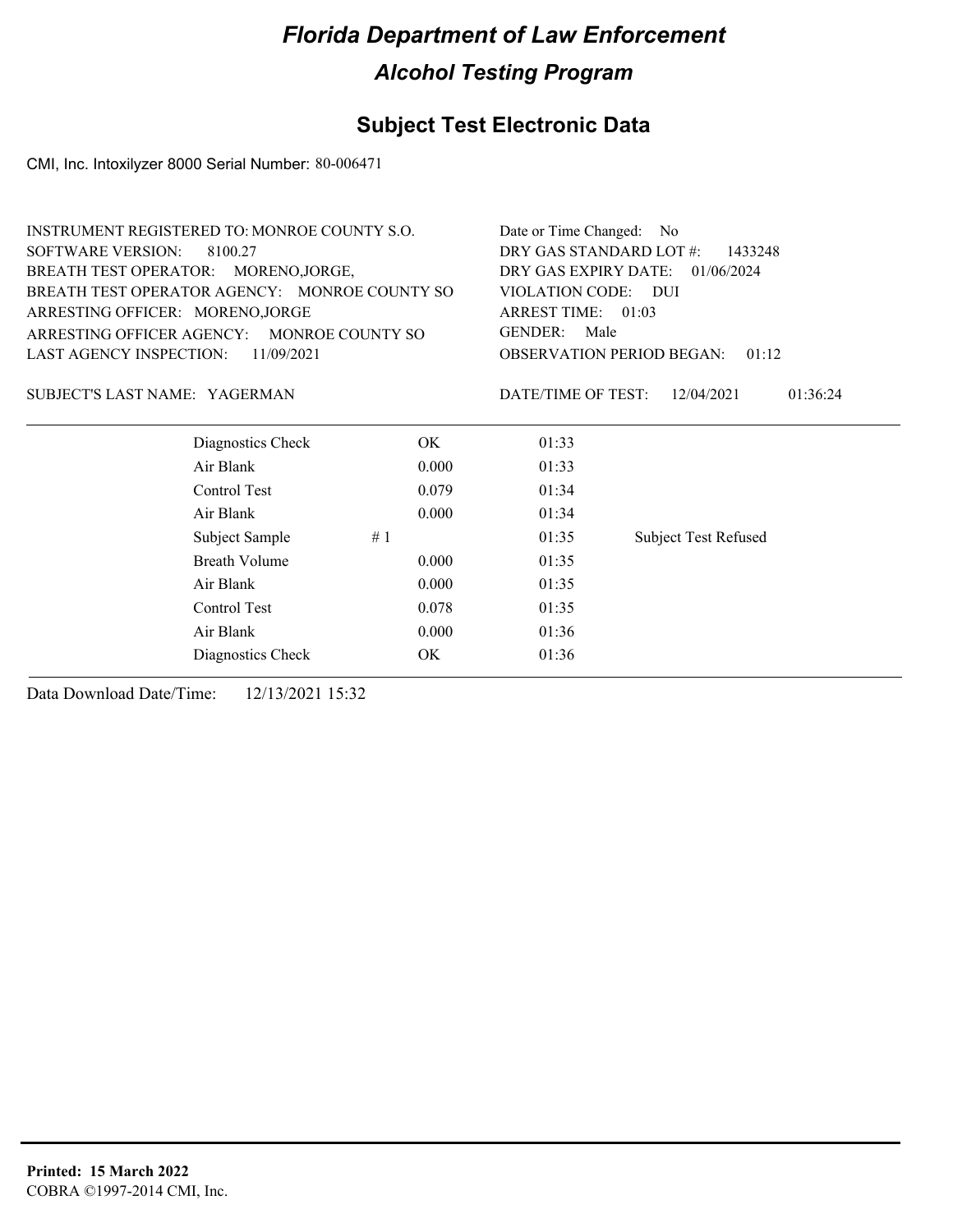### **Subject Test Electronic Data**

CMI, Inc. Intoxilyzer 8000 Serial Number: 80-006471

| <b>INSTRUMENT REGISTERED TO: MONROE COUNTY S.O.</b> | Date or Time Changed: No           |                                              |  |  |  |  |
|-----------------------------------------------------|------------------------------------|----------------------------------------------|--|--|--|--|
| SOFTWARE VERSION: 8100.27                           | DRY GAS STANDARD LOT #:<br>1433248 |                                              |  |  |  |  |
| BREATH TEST OPERATOR: MORENOJORGE.                  |                                    | DRY GAS EXPIRY DATE: $01/06/2024$            |  |  |  |  |
| BREATH TEST OPERATOR AGENCY: MONROE COUNTY SO       |                                    | VIOLATION CODE: DUI                          |  |  |  |  |
| ARRESTING OFFICER: HRADECKY,CORBIN                  |                                    | ARREST TIME: 20:14                           |  |  |  |  |
| ARRESTING OFFICER AGENCY: MONROE COUNTY SO          |                                    | GENDER: Female                               |  |  |  |  |
| LAST AGENCY INSPECTION: 11/09/2021                  |                                    | <b>OBSERVATION PERIOD BEGAN:</b><br>20:36    |  |  |  |  |
| <b>SUBJECT'S LAST NAME: PEREZ</b>                   |                                    | 20:59:49<br>DATE/TIME OF TEST:<br>12/04/2021 |  |  |  |  |
| Diagnostics Check                                   | OK.                                | 20:56                                        |  |  |  |  |
| Air Blank                                           | 20:57                              |                                              |  |  |  |  |
| Control Test                                        | 0.079                              | 20:57                                        |  |  |  |  |

Subject Sample # 1  $20:58$  Subject Test Refused

Air Blank 0.000 20:58

Breath Volume 0.000 20:58 Air Blank 0.000 20:58

| Control Test      | 0.079 | 20:59 |
|-------------------|-------|-------|
| Air Blank         | 0.000 | 20:59 |
| Diagnostics Check | OK    | 20:59 |
|                   |       |       |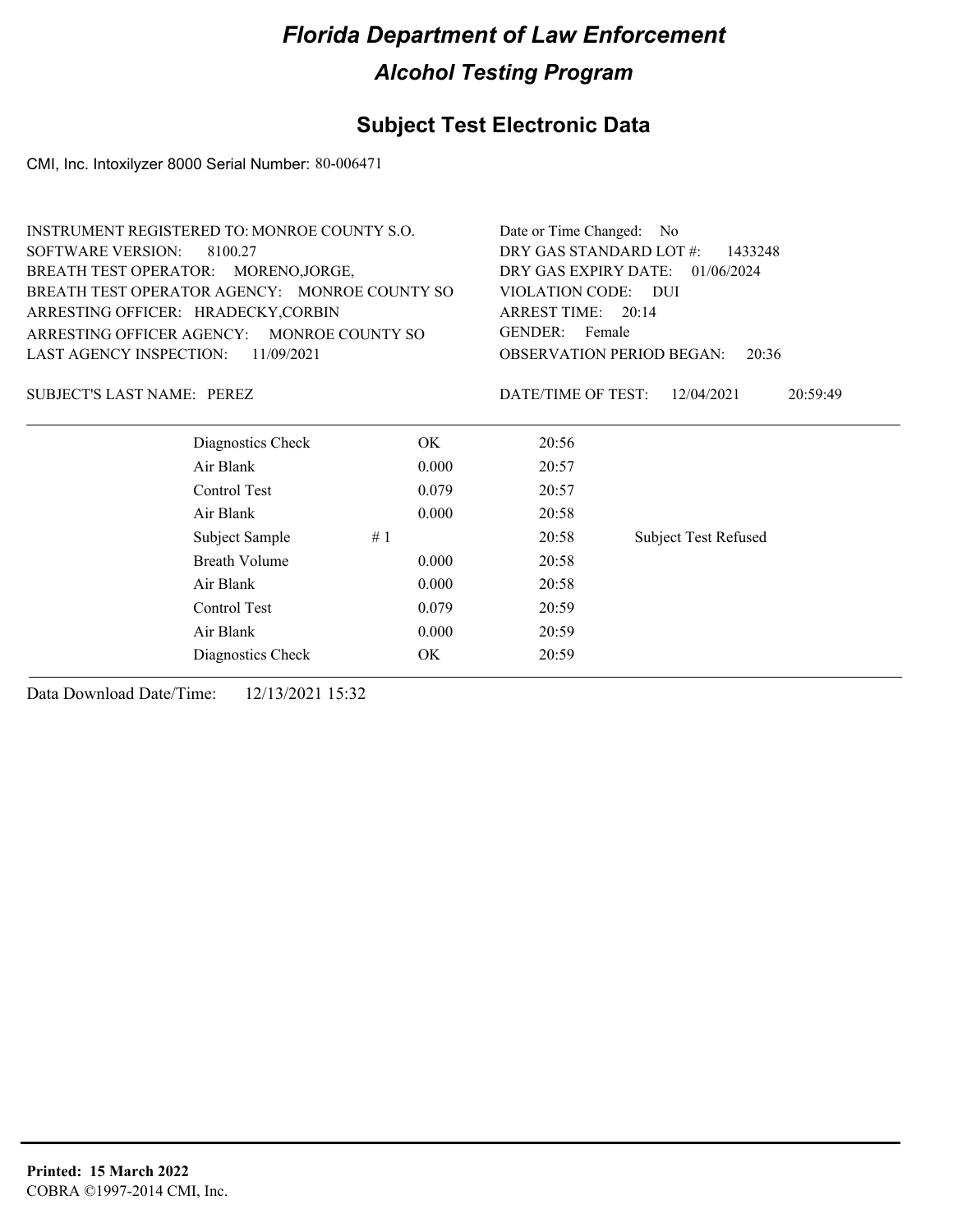### **Subject Test Electronic Data**

CMI, Inc. Intoxilyzer 8000 Serial Number: 80-006471

| <b>INSTRUMENT REGISTERED TO: MONROE COUNTY S.O.</b> |       | Date or Time Changed: No                     |
|-----------------------------------------------------|-------|----------------------------------------------|
| SOFTWARE VERSION: 8100.27                           |       | DRY GAS STANDARD LOT #:<br>1433248           |
| BREATH TEST OPERATOR: LUNA, ANGEL,                  |       | DRY GAS EXPIRY DATE: 01/06/2024              |
| BREATH TEST OPERATOR AGENCY: FHP TROOP E            |       | VIOLATION CODE: DUI                          |
| ARRESTING OFFICER: LUNA, ANGEL                      |       | ARREST TIME: 20:26                           |
| ARRESTING OFFICER AGENCY: FHP TROOP E               |       | GENDER: Female                               |
| LAST AGENCY INSPECTION: $11/09/2021$                |       | OBSERVATION PERIOD BEGAN:<br>21:25           |
| SUBJECT'S LAST NAME: RADECKA                        |       | DATE/TIME OF TEST:<br>21:51:29<br>12/04/2021 |
| Diagnostics Check                                   | OK.   | 21:45                                        |
| Air Blank                                           | 0.000 | 21:46                                        |

Subject Sample # 1 21:49 Slope Not Met

Control Test 0.079 21:46 Air Blank 0.000 21:47

Breath Volume 1.214 21:49 Air Blank 0.000 21:50 Control Test 0.079 21:50 Air Blank 0.000 21:51

| Diagnostics Check |  |
|-------------------|--|
|                   |  |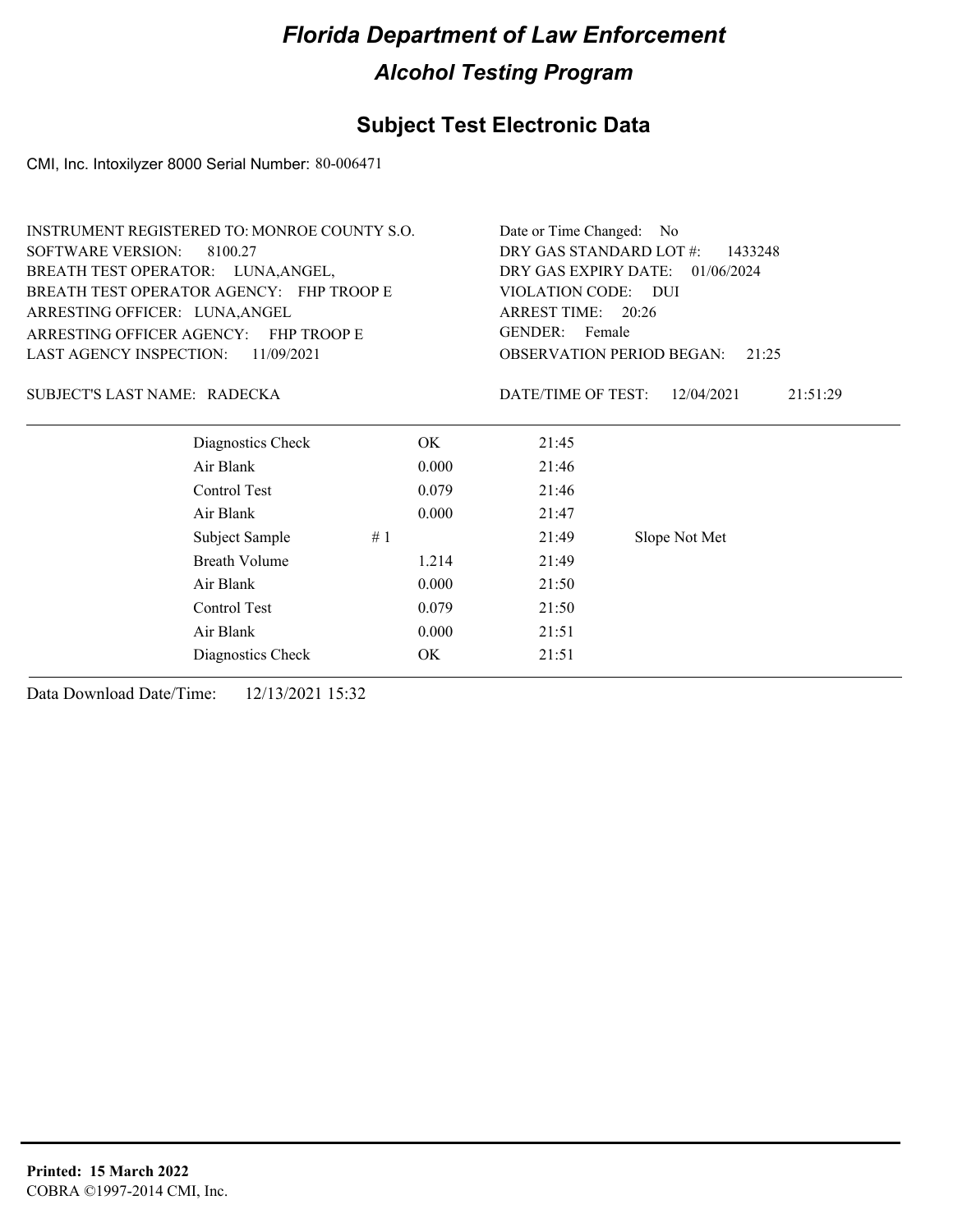### **Subject Test Electronic Data**

CMI, Inc. Intoxilyzer 8000 Serial Number: 80-006471

| INSTRUMENT REGISTERED TO: MONROE COUNTY S.O. | Date or Time Changed: No               |
|----------------------------------------------|----------------------------------------|
| SOFTWARE VERSION: 8100.27                    | DRY GAS STANDARD LOT $#$ : 1433248     |
| BREATH TEST OPERATOR: LUNA, ANGEL,           | DRY GAS EXPIRY DATE: 01/06/2024        |
| BREATH TEST OPERATOR AGENCY: FHP TROOP E     | VIOLATION CODE: DUI                    |
| ARRESTING OFFICER: LUNA, ANGEL               | ARREST TIME: 20:26                     |
| ARRESTING OFFICER AGENCY: FHP TROOP E        | GENDER: Female                         |
| LAST AGENCY INSPECTION: $11/09/2021$         | <b>OBSERVATION PERIOD BEGAN: 21:25</b> |

### RADECKA SUBJECT'S LAST NAME: DATE/TIME OF TEST:

DATE/TIME OF TEST: 12/04/2021 22:01:41

| Diagnostics Check    |       | OK    | 21:54 |
|----------------------|-------|-------|-------|
| Air Blank            |       | 0.000 | 21:54 |
| Control Test         |       | 0.078 | 21:55 |
| Air Blank            |       | 0.000 | 21:55 |
| Subject Sample       | #1    | 0.300 | 21:56 |
| <b>Breath Volume</b> |       | 2.488 | 21:56 |
| Air Blank            |       | 0.000 | 21:57 |
| Air Blank            |       | 0.000 | 21:59 |
| Subject Sample       | # $2$ | 0.283 | 22:00 |
| <b>Breath Volume</b> |       | 1.265 | 22:00 |
| Air Blank            |       | 0.000 | 22:00 |
| Control Test         |       | 0.077 | 22:01 |
| Air Blank            |       | 0.000 | 22:01 |
| Diagnostics Check    |       | OK    | 22:01 |
|                      |       |       |       |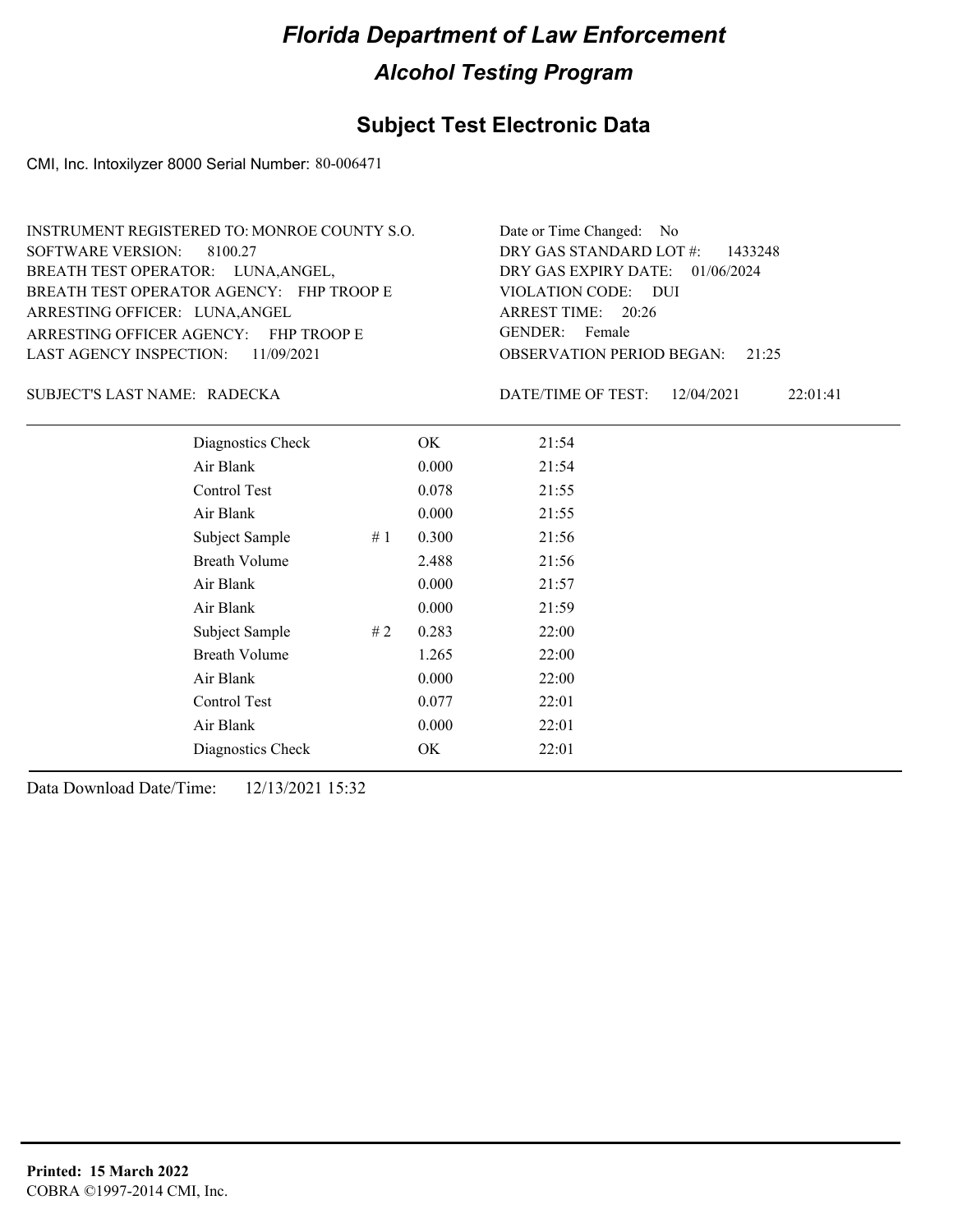### **Subject Test Electronic Data**

CMI, Inc. Intoxilyzer 8000 Serial Number: 80-006471

| <b>INSTRUMENT REGISTERED TO: MONROE COUNTY S.O.</b> |       | Date or Time Changed: No |                                           |
|-----------------------------------------------------|-------|--------------------------|-------------------------------------------|
| <b>SOFTWARE VERSION:</b><br>8100.27                 |       | DRY GAS STANDARD LOT #:  | 1433248                                   |
| BREATH TEST OPERATOR: HRADECKY,CORBIN,J             |       | DRY GAS EXPIRY DATE:     | 01/06/2024                                |
| BREATH TEST OPERATOR AGENCY: MONROE COUNTY SO       |       | VIOLATION CODE: DUI      |                                           |
| ARRESTING OFFICER: VALDES,D                         |       | ARREST TIME: 02:03       |                                           |
| ARRESTING OFFICER AGENCY: MONROE COUNTY SO          |       | Male<br>GENDER:          |                                           |
| <b>LAST AGENCY INSPECTION:</b><br>11/09/2021        |       |                          | <b>OBSERVATION PERIOD BEGAN:</b><br>02:03 |
| SUBJECT'S LAST NAME: MCKEOWN                        |       | DATE/TIME OF TEST:       | 12/05/2021<br>02:45:43                    |
| Diagnostics Check                                   | OK.   | 02:42                    |                                           |
| Air Blank                                           | 0.000 | 02:43                    |                                           |
| Control Test                                        | 0.079 | 02:43                    |                                           |
| Air Blank                                           | 0.000 | 02:44                    |                                           |
| Subject Sample                                      | #1    | 02:44                    | <b>Subject Test Refused</b>               |

Breath Volume 0.000 02:44 Air Blank 0.000 02:44 Control Test 0.078 02:45 Air Blank 0.000 02:45

Diagnostics Check OK 02:45 Data Download Date/Time: 12/13/2021 15:33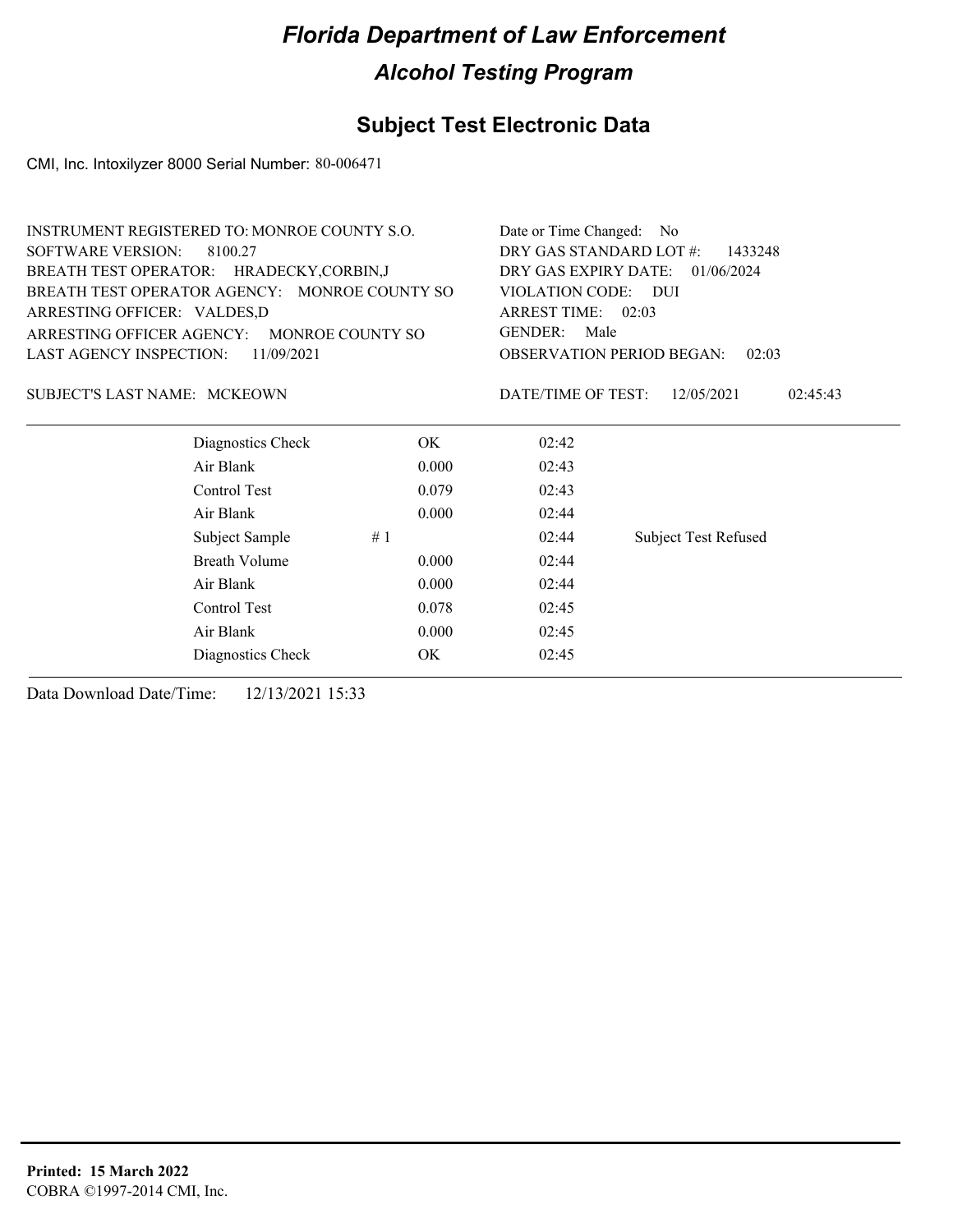### **Subject Test Electronic Data**

CMI, Inc. Intoxilyzer 8000 Serial Number: 80-006471

| INSTRUMENT REGISTERED TO: MONROE COUNTY S.O.  | Date or Time Changed: No               |
|-----------------------------------------------|----------------------------------------|
| SOFTWARE VERSION: 8100.27                     | DRY GAS STANDARD LOT $#$ : 1433248     |
| BREATH TEST OPERATOR: LONES, SHAUN, G         | DRY GAS EXPIRY DATE: 01/06/2024        |
| BREATH TEST OPERATOR AGENCY: MONROE COUNTY SO | VIOLATION CODE: DUI                    |
| ARRESTING OFFICER: LONES, SHAUN               | ARREST TIME: 13:16                     |
| ARRESTING OFFICER AGENCY: MONROE COUNTY SO    | GENDER: Female                         |
| LAST AGENCY INSPECTION: $11/09/2021$          | <b>OBSERVATION PERIOD BEGAN:</b> 13:31 |
|                                               |                                        |

SUBJECT'S LAST NAME: KEENEY DATE/TIME OF TEST:

DATE/TIME OF TEST: 12/10/2021 13:58:18

| Diagnostics Check    |    | OK    | 13:51 |
|----------------------|----|-------|-------|
| Air Blank            |    | 0.000 | 13:52 |
| Control Test         |    | 0.078 | 13:52 |
| Air Blank            |    | 0.000 | 13:52 |
| Subject Sample       | #1 | 0.237 | 13:53 |
| <b>Breath Volume</b> |    | 1.519 | 13:53 |
| Air Blank            |    | 0.000 | 13:54 |
| Air Blank            |    | 0.000 | 13:56 |
| Subject Sample       | #2 | 0.239 | 13:56 |
| <b>Breath Volume</b> |    | 1.847 | 13:56 |
| Air Blank            |    | 0.000 | 13:57 |
| Control Test         |    | 0.077 | 13:57 |
| Air Blank            |    | 0.000 | 13:58 |
| Diagnostics Check    |    | OK    | 13:58 |
|                      |    |       |       |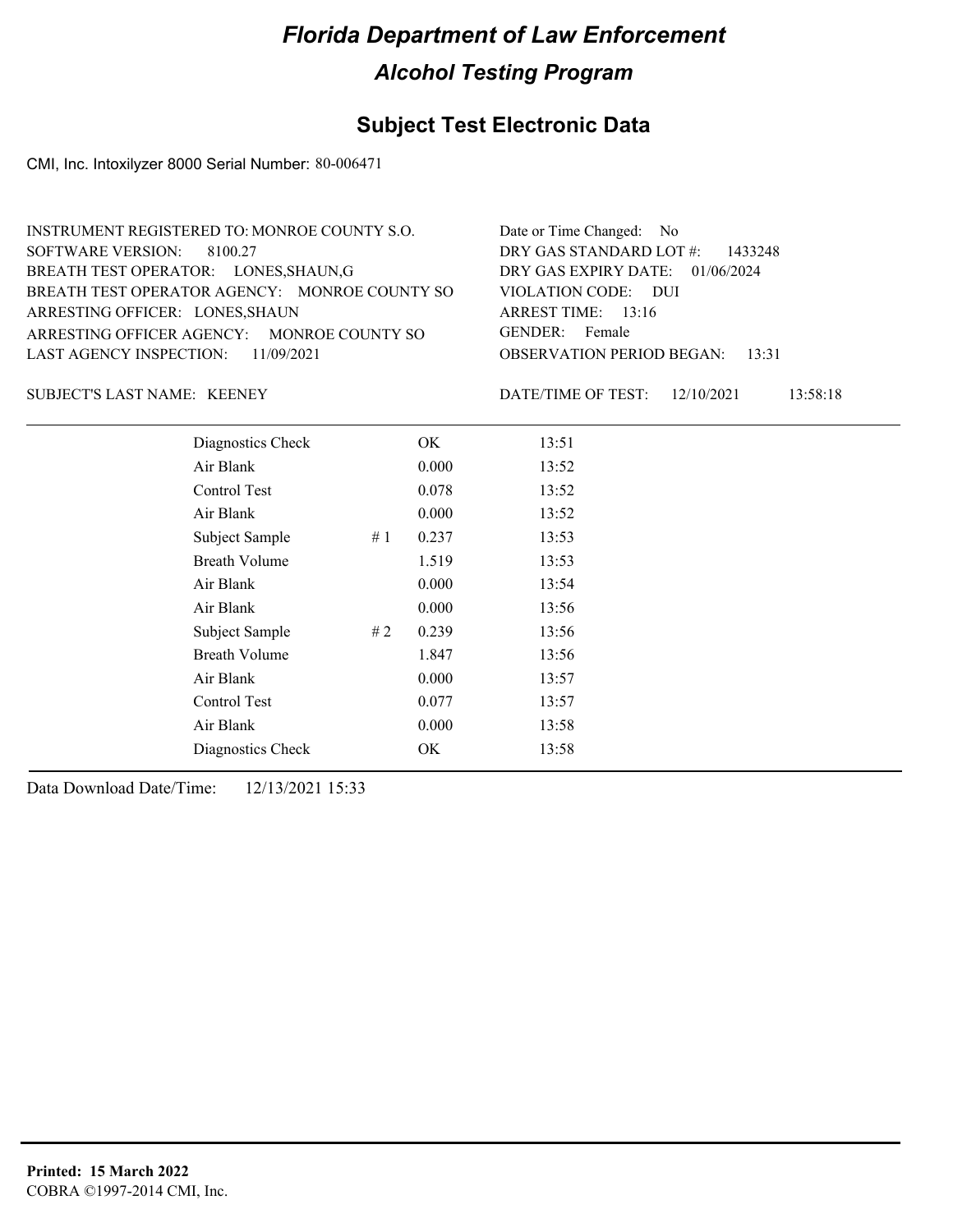### **Subject Test Electronic Data**

CMI, Inc. Intoxilyzer 8000 Serial Number: 80-006471

| <b>INSTRUMENT REGISTERED TO: MONROE COUNTY S.O.</b> |                                            |           | Date or Time Changed:                        | N <sub>0</sub>              |  |
|-----------------------------------------------------|--------------------------------------------|-----------|----------------------------------------------|-----------------------------|--|
| <b>SOFTWARE VERSION:</b><br>8100.27                 |                                            |           | DRY GAS STANDARD LOT #:                      | 1433248                     |  |
|                                                     | BREATH TEST OPERATOR: MATTHEWS,CASEY,A     |           | DRY GAS EXPIRY DATE:                         | 01/06/2024                  |  |
| BREATH TEST OPERATOR AGENCY: MONROE COUNTY SO       |                                            |           | <b>VIOLATION CODE:</b><br>- DUI              |                             |  |
|                                                     | ARRESTING OFFICER: DOMINGUEZ, OSCAR        |           | ARREST TIME: 18:26<br><b>GENDER:</b><br>Male |                             |  |
|                                                     | ARRESTING OFFICER AGENCY: MONROE COUNTY SO |           |                                              |                             |  |
| LAST AGENCY INSPECTION:                             | 12/13/2021                                 |           | <b>OBSERVATION PERIOD BEGAN:</b><br>18:46    |                             |  |
| SUBJECT'S LAST NAME: COSME                          |                                            |           | DATE/TIME OF TEST:                           | 12/13/2021<br>19:09:58      |  |
|                                                     | Diagnostics Check                          | OK.       | 19:06                                        |                             |  |
|                                                     | Air Blank                                  | 0.000     | 19:07                                        |                             |  |
|                                                     | Control Test                               | 0.079     | 19:07                                        |                             |  |
|                                                     | Air Blank                                  | 0.000     | 19:08                                        |                             |  |
|                                                     | Subject Sample                             | #1        | 19:08                                        | <b>Subject Test Refused</b> |  |
|                                                     | <b>Breath Volume</b>                       | 0.000     | 19:08                                        |                             |  |
|                                                     | Air Blank                                  | 0.000     | 19:09                                        |                             |  |
|                                                     | Control Test                               | 0.080     | 19:09                                        |                             |  |
|                                                     | Air Blank                                  | 0.000     | 19:09                                        |                             |  |
|                                                     | Diagnostics Check                          | <b>OK</b> | 19:09                                        |                             |  |
|                                                     |                                            |           |                                              |                             |  |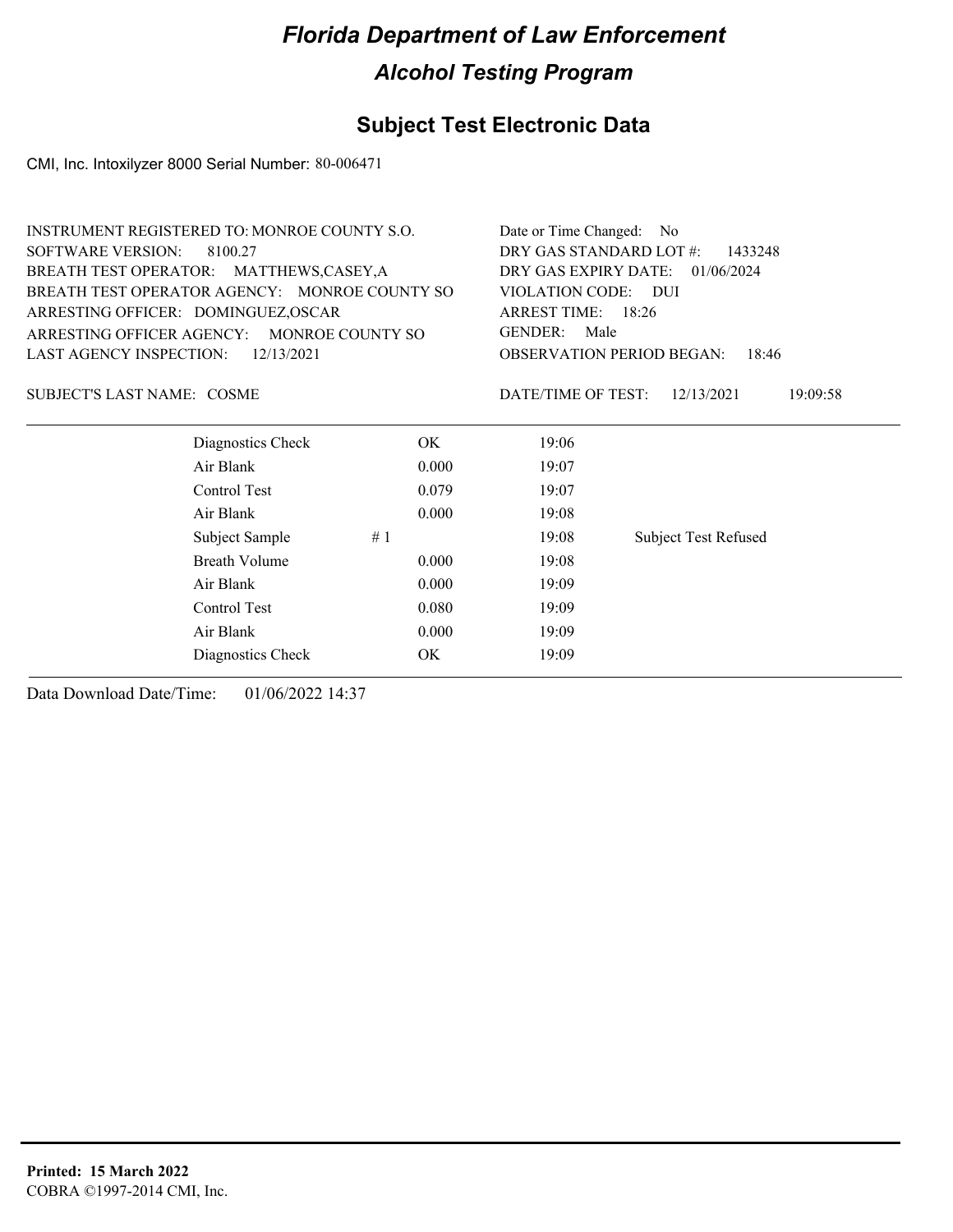### **Subject Test Electronic Data**

CMI, Inc. Intoxilyzer 8000 Serial Number: 80-006471

| INSTRUMENT REGISTERED TO: MONROE COUNTY S.O.  | Date or Time Changed: No               |
|-----------------------------------------------|----------------------------------------|
| SOFTWARE VERSION: 8100.27                     | DRY GAS STANDARD LOT $\#$ : 1433248    |
| BREATH TEST OPERATOR: RODRIGUEZ, RICHARD,     | DRY GAS EXPIRY DATE: 01/06/2024        |
| BREATH TEST OPERATOR AGENCY: MONROE COUNTY SO | VIOLATION CODE: DUI                    |
| ARRESTING OFFICER: RODRIGUEZ, RICHARD         | ARREST TIME: $23:42$                   |
| ARRESTING OFFICER AGENCY: MONROE COUNTY SO    | GENDER: Female                         |
| LAST AGENCY INSPECTION: $12/13/2021$          | <b>OBSERVATION PERIOD BEGAN: 23:56</b> |
|                                               |                                        |

RIVERA SUBJECT'S LAST NAME: DATE/TIME OF TEST:

DATE/TIME OF TEST: 12/17/2021 00:23:06

| Diagnostics Check    |    | OK    | 00:17 |
|----------------------|----|-------|-------|
| Air Blank            |    | 0.000 | 00:17 |
| Control Test         |    | 0.079 | 00:17 |
| Air Blank            |    | 0.000 | 00:18 |
| Subject Sample       | #1 | 0.180 | 00:18 |
| <b>Breath Volume</b> |    | 1.207 | 00:18 |
| Air Blank            |    | 0.000 | 00:19 |
| Air Blank            |    | 0.000 | 00:21 |
| Subject Sample       | #2 | 0.194 | 00:21 |
| <b>Breath Volume</b> |    | 1.652 | 00:21 |
| Air Blank            |    | 0.000 | 00:22 |
| Control Test         |    | 0.078 | 00:22 |
| Air Blank            |    | 0.000 | 00:23 |
| Diagnostics Check    |    | OK    | 00:23 |
|                      |    |       |       |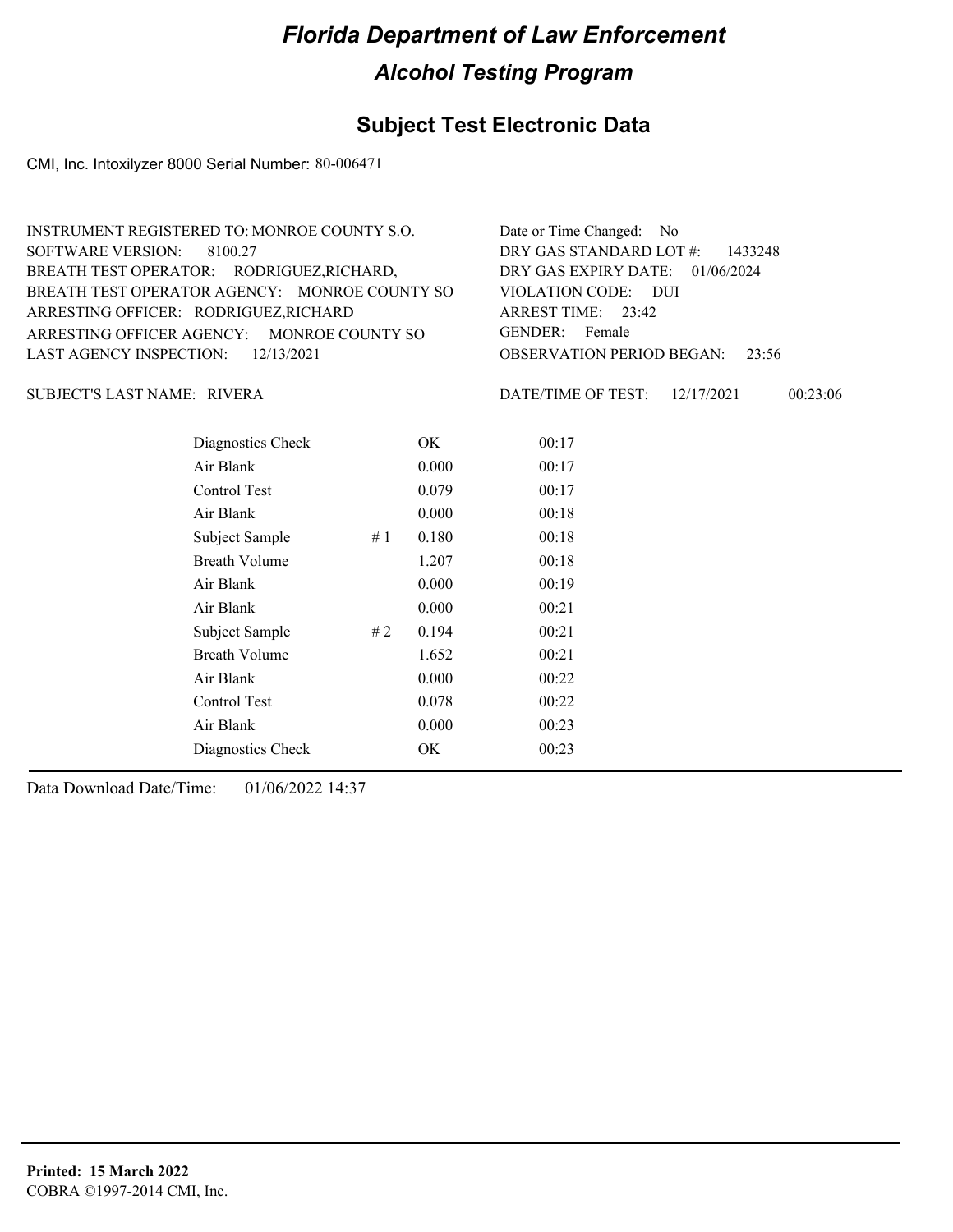### **Subject Test Electronic Data**

CMI, Inc. Intoxilyzer 8000 Serial Number: 80-006471

| <b>INSTRUMENT REGISTERED TO: MONROE COUNTY S.O.</b> |                      | Date or Time Changed: No           |                    |                                           |
|-----------------------------------------------------|----------------------|------------------------------------|--------------------|-------------------------------------------|
| <b>SOFTWARE VERSION:</b>                            | 8100.27              | DRY GAS STANDARD LOT #:            | 1433248            |                                           |
| BREATH TEST OPERATOR: MORENO, JORGE,                |                      | DRY GAS EXPIRY DATE:<br>01/06/2024 |                    |                                           |
| BREATH TEST OPERATOR AGENCY: MONROE COUNTY SO       |                      | VIOLATION CODE: DUI                |                    |                                           |
| ARRESTING OFFICER: DOMINGUEZ, OSCAR                 |                      |                                    | ARREST TIME: 23:14 |                                           |
| ARRESTING OFFICER AGENCY: MONROE COUNTY SO          |                      | GENDER:<br>Male                    |                    |                                           |
| LAST AGENCY INSPECTION:                             | 12/13/2021           |                                    |                    | <b>OBSERVATION PERIOD BEGAN:</b><br>23:35 |
| <b>SUBJECT'S LAST NAME: BUTLER</b>                  |                      |                                    | DATE/TIME OF TEST: | 12/17/2021<br>23:59:27                    |
|                                                     | Diagnostics Check    | OK.                                | 23:56              |                                           |
|                                                     | Air Blank            | 0.000                              | 23:57              |                                           |
|                                                     | Control Test         | 0.079                              | 23:57              |                                           |
|                                                     | Air Blank            | 0.000                              | 23:57              |                                           |
|                                                     | #1<br>Subject Sample |                                    | 23:58              | <b>Subject Test Refused</b>               |
|                                                     | <b>Breath Volume</b> | 0.000                              | 23:58              |                                           |
|                                                     | Air Blank            | 0.000                              | 23:58              |                                           |
|                                                     | Control Test         | 0.079                              | 23:58              |                                           |
|                                                     | Air Blank            | 0.000                              | 23:59              |                                           |

Diagnostics Check OK 23:59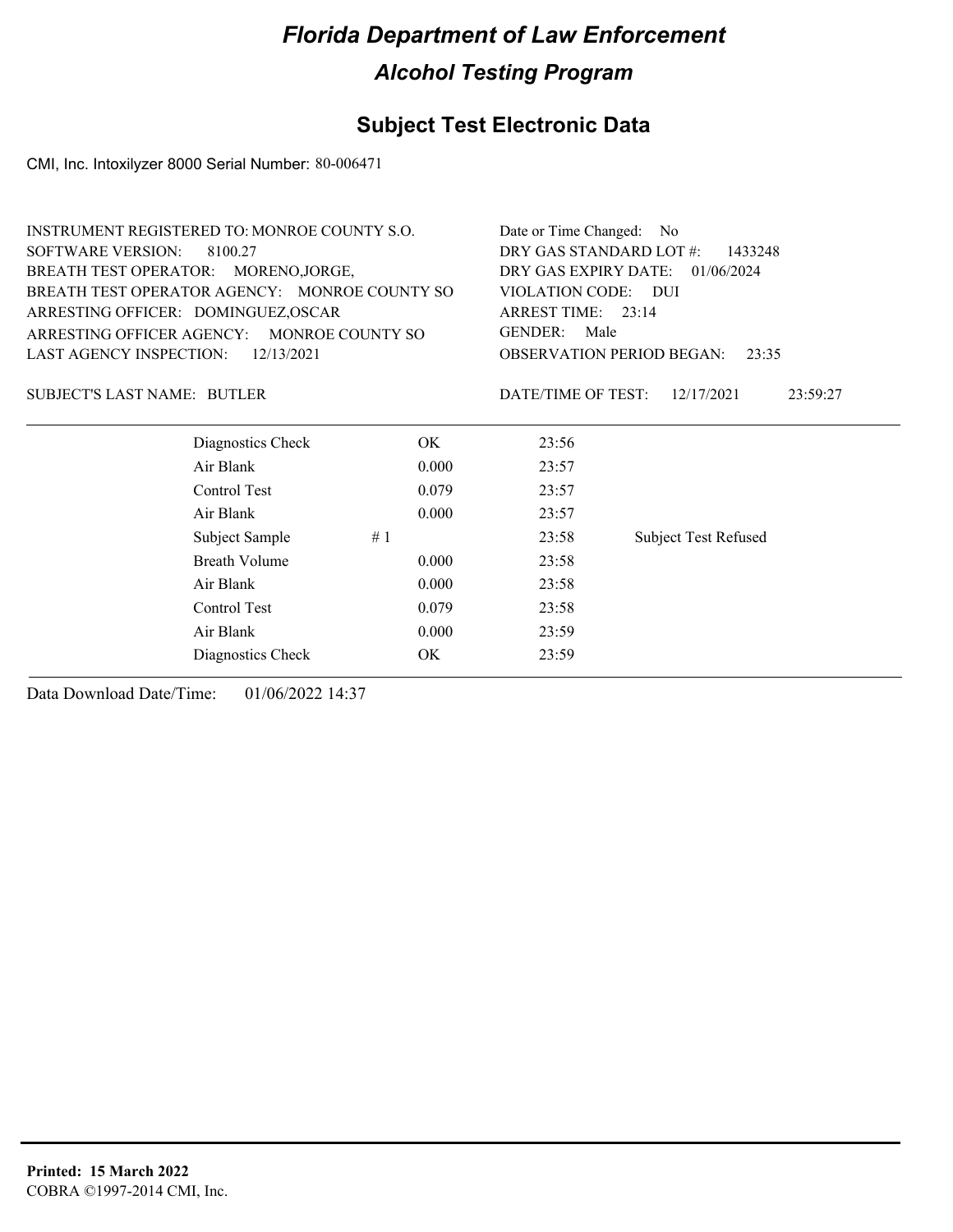### **Subject Test Electronic Data**

CMI, Inc. Intoxilyzer 8000 Serial Number: 80-006471

| INSTRUMENT REGISTERED TO: MONROE COUNTY S.O.  | Date or Time Changed: No               |
|-----------------------------------------------|----------------------------------------|
| SOFTWARE VERSION: 8100.27                     | DRY GAS STANDARD LOT $\#$ : 1433248    |
| BREATH TEST OPERATOR: TORRES, JOEL, M         | DRY GAS EXPIRY DATE: $01/06/2024$      |
| BREATH TEST OPERATOR AGENCY: MONROE COUNTY SO | VIOLATION CODE: DUI                    |
| ARRESTING OFFICER: DOMINGUEZ, OSCAR           | ARREST TIME: $22:04$                   |
| ARRESTING OFFICER AGENCY: MONROE COUNTY SO    | GENDER: Male                           |
| LAST AGENCY INSPECTION: $12/13/2021$          | <b>OBSERVATION PERIOD BEGAN:</b> 22:17 |
|                                               |                                        |

ARIAS SUBJECT'S LAST NAME: DATE/TIME OF TEST:

DATE/TIME OF TEST: 12/18/2021 22:44:09

| Diagnostics Check    |    | OK    | 22:37 |
|----------------------|----|-------|-------|
| Air Blank            |    | 0.000 | 22:38 |
| Control Test         |    | 0.078 | 22:38 |
| Air Blank            |    | 0.000 | 22:39 |
| Subject Sample       | #1 | 0.138 | 22:39 |
| <b>Breath Volume</b> |    | 1.976 | 22:39 |
| Air Blank            |    | 0.000 | 22:40 |
| Air Blank            |    | 0.000 | 22:42 |
| Subject Sample       | #2 | 0.140 | 22:42 |
| <b>Breath Volume</b> |    | 1.750 | 22:42 |
| Air Blank            |    | 0.000 | 22:43 |
| Control Test         |    | 0.079 | 22:43 |
| Air Blank            |    | 0.000 | 22:44 |
| Diagnostics Check    |    | OK    | 22:44 |
|                      |    |       |       |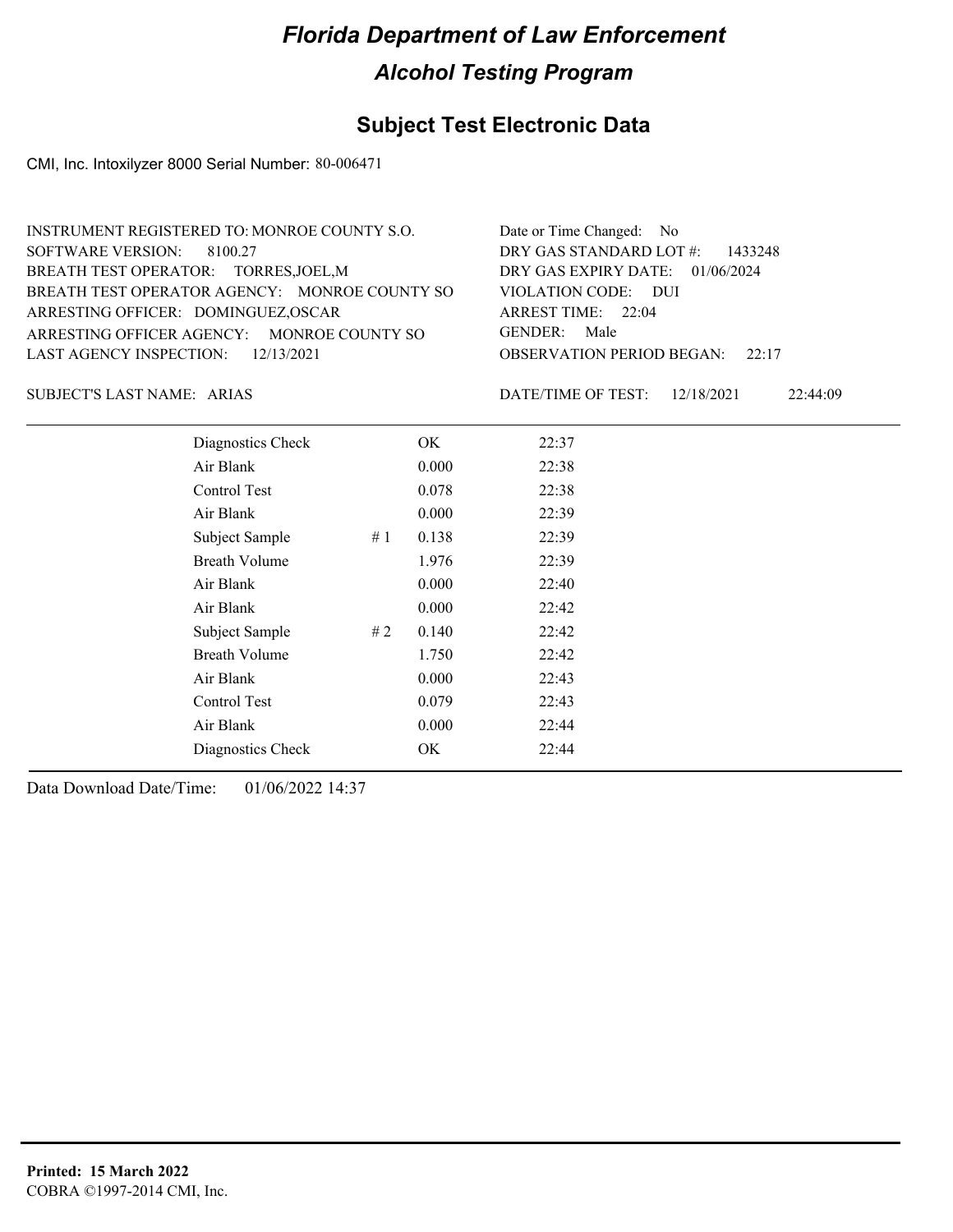### **Subject Test Electronic Data**

CMI, Inc. Intoxilyzer 8000 Serial Number: 80-006471

| INSTRUMENT REGISTERED TO: MONROE COUNTY S.O.  | Date or Time Changed: No               |
|-----------------------------------------------|----------------------------------------|
| SOFTWARE VERSION: 8100.27                     | DRY GAS STANDARD LOT $#$ : 1433248     |
| BREATH TEST OPERATOR: HANNA, WARDELL, P       | DRY GAS EXPIRY DATE: $01/06/2024$      |
| BREATH TEST OPERATOR AGENCY: MONROE COUNTY SO | VIOLATION CODE: DUI                    |
| ARRESTING OFFICER: HANNA, WARDELL             | ARREST TIME: $21:46$                   |
| ARRESTING OFFICER AGENCY: MONROE COUNTY SO    | GENDER: Male                           |
| LAST AGENCY INSPECTION: $12/13/2021$          | <b>OBSERVATION PERIOD BEGAN: 22:08</b> |
|                                               |                                        |

MOLINA SUBJECT'S LAST NAME: DATE/TIME OF TEST:

DATE/TIME OF TEST: 12/19/2021 22:35:21

| Diagnostics Check    |    | OK    | 22:28 |
|----------------------|----|-------|-------|
| Air Blank            |    | 0.000 | 22:29 |
| Control Test         |    | 0.079 | 22:29 |
| Air Blank            |    | 0.000 | 22:30 |
| Subject Sample       | #1 | 0.090 | 22:30 |
| <b>Breath Volume</b> |    | 1.230 | 22:30 |
| Air Blank            |    | 0.000 | 22:31 |
| Air Blank            |    | 0.000 | 22:33 |
| Subject Sample       | #2 | 0.090 | 22:33 |
| <b>Breath Volume</b> |    | 1.218 | 22:33 |
| Air Blank            |    | 0.000 | 22:34 |
| <b>Control Test</b>  |    | 0.079 | 22:34 |
| Air Blank            |    | 0.000 | 22:35 |
| Diagnostics Check    |    | OK    | 22:35 |
|                      |    |       |       |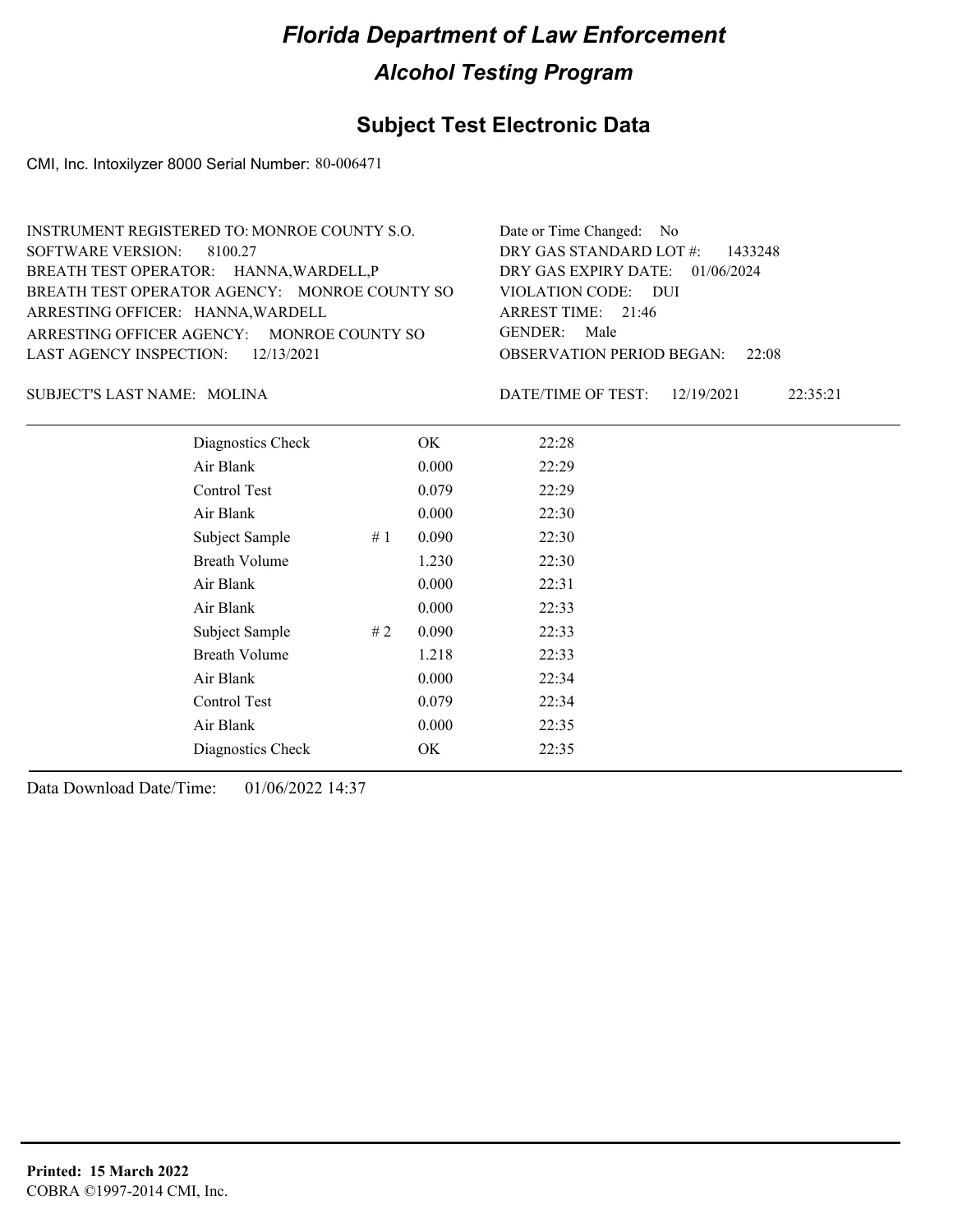### **Subject Test Electronic Data**

CMI, Inc. Intoxilyzer 8000 Serial Number: 80-006471

| INSTRUMENT REGISTERED TO: MONROE COUNTY S.O. |                                               |       | Date or Time Changed:                        | N <sub>0</sub>                            |  |
|----------------------------------------------|-----------------------------------------------|-------|----------------------------------------------|-------------------------------------------|--|
| <b>SOFTWARE VERSION:</b><br>8100.27          |                                               |       | DRY GAS STANDARD LOT #:<br>1433248           |                                           |  |
|                                              | BREATH TEST OPERATOR: RODRIGUEZ, RICHARD,     |       |                                              | DRY GAS EXPIRY DATE:<br>01/06/2024        |  |
|                                              | BREATH TEST OPERATOR AGENCY: MONROE COUNTY SO |       | VIOLATION CODE: DUI                          |                                           |  |
|                                              | ARRESTING OFFICER: RODRIGUEZ, RICHARD         |       | ARREST TIME: 00:01<br><b>GENDER:</b><br>Male |                                           |  |
|                                              | ARRESTING OFFICER AGENCY: MONROE COUNTY SO    |       |                                              |                                           |  |
| LAST AGENCY INSPECTION:                      | 12/13/2021                                    |       |                                              | <b>OBSERVATION PERIOD BEGAN:</b><br>00:20 |  |
| SUBJECT'S LAST NAME: MANCUSO                 |                                               |       | DATE/TIME OF TEST:                           | 12/21/2021<br>00:43:58                    |  |
|                                              | Diagnostics Check                             | OK.   | 00:40                                        |                                           |  |
|                                              | Air Blank                                     | 0.000 | 00:41                                        |                                           |  |
|                                              | Control Test                                  | 0.079 | 00:41                                        |                                           |  |
|                                              | Air Blank                                     | 0.000 | 00:42                                        |                                           |  |
|                                              | Subject Sample                                | #1    | 00:42                                        | <b>Subject Test Refused</b>               |  |
|                                              | <b>Breath Volume</b>                          | 0.000 | 00:42                                        |                                           |  |
|                                              | Air Blank                                     | 0.000 | 00:43                                        |                                           |  |
|                                              | Control Test                                  | 0.079 | 00:43                                        |                                           |  |
|                                              | Air Blank                                     | 0.000 | 00:43                                        |                                           |  |
|                                              | Diagnostics Check                             | OK.   | 00:43                                        |                                           |  |
|                                              |                                               |       |                                              |                                           |  |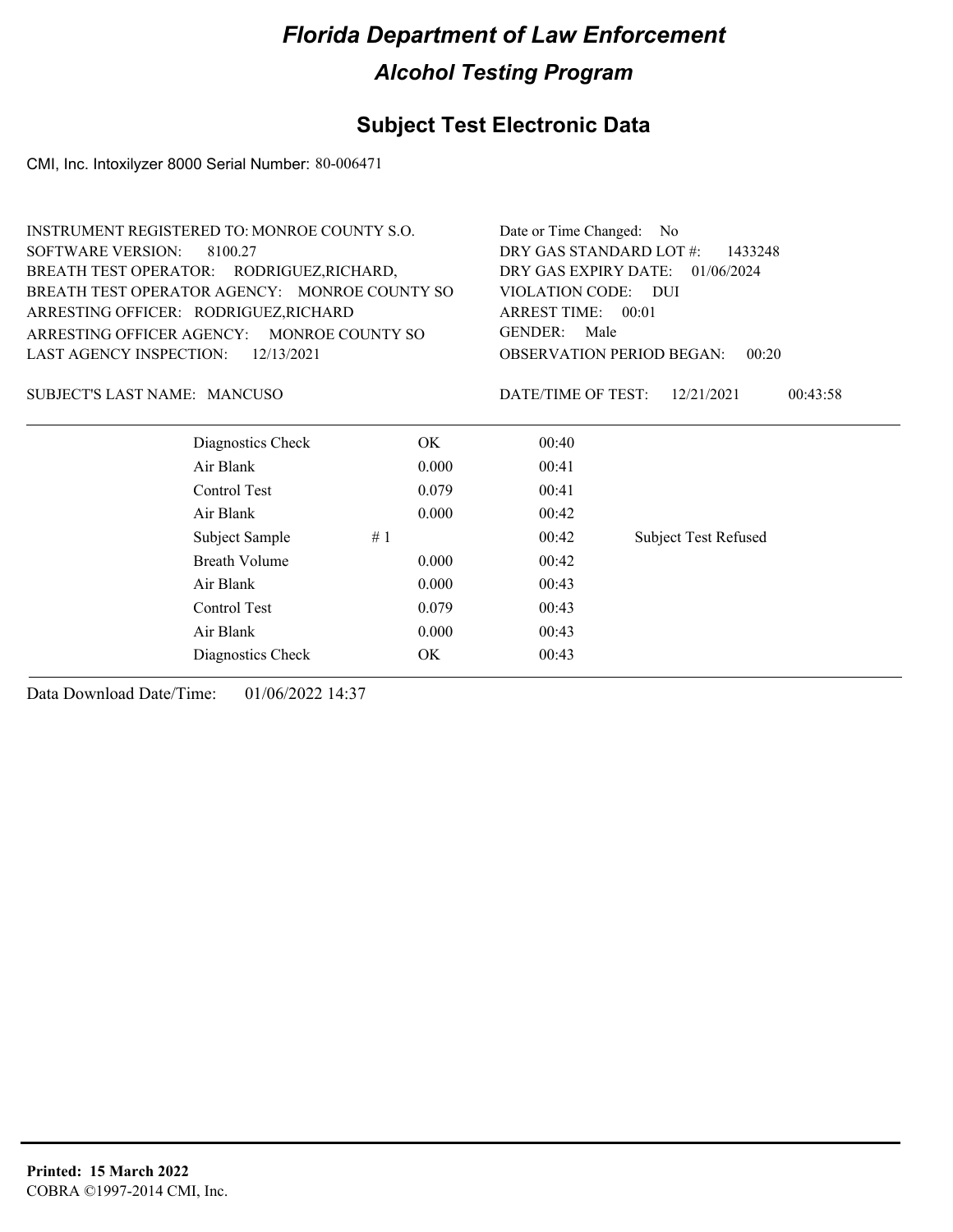### **Subject Test Electronic Data**

CMI, Inc. Intoxilyzer 8000 Serial Number: 80-006471

| INSTRUMENT REGISTERED TO: MONROE COUNTY S.O.  | Date or Time Changed: No               |
|-----------------------------------------------|----------------------------------------|
| SOFTWARE VERSION: 8100.27                     | DRY GAS STANDARD LOT #: 1433248        |
| BREATH TEST OPERATOR: TORRES, JOEL, M         | DRY GAS EXPIRY DATE: 01/06/2024        |
| BREATH TEST OPERATOR AGENCY: MONROE COUNTY SO | VIOLATION CODE: DUI                    |
| ARRESTING OFFICER: TORRES, JOEL               | ARREST TIME: 02:17                     |
| ARRESTING OFFICER AGENCY: MONROE COUNTY SO    | GENDER: Female                         |
| LAST AGENCY INSPECTION: 12/13/2021            | <b>OBSERVATION PERIOD BEGAN: 03:10</b> |
|                                               |                                        |

SUBJECT'S LAST NAME: HODGES DATE/TIME OF TEST:

DATE/TIME OF TEST: 12/23/2021 03:36:40

| Diagnostics Check    |    | OK    | 03:30 |                             |
|----------------------|----|-------|-------|-----------------------------|
| Air Blank            |    | 0.000 | 03:30 |                             |
| Control Test         |    | 0.077 | 03:30 |                             |
| Air Blank            |    | 0.000 | 03:31 |                             |
| Subject Sample       | #1 | 0.099 | 03:32 |                             |
| <b>Breath Volume</b> |    | 1.187 | 03:32 |                             |
| Air Blank            |    | 0.000 | 03:33 |                             |
| Air Blank            |    | 0.000 | 03:35 |                             |
| Subject Sample       | #2 |       | 03:35 | <b>Subject Test Refused</b> |
| <b>Breath Volume</b> |    | 0.000 | 03:35 |                             |
| Air Blank            |    | 0.000 | 03:35 |                             |
| Control Test         |    | 0.076 | 03:36 |                             |
| Air Blank            |    | 0.000 | 03:36 |                             |
| Diagnostics Check    |    | OK    | 03:36 |                             |
|                      |    |       |       |                             |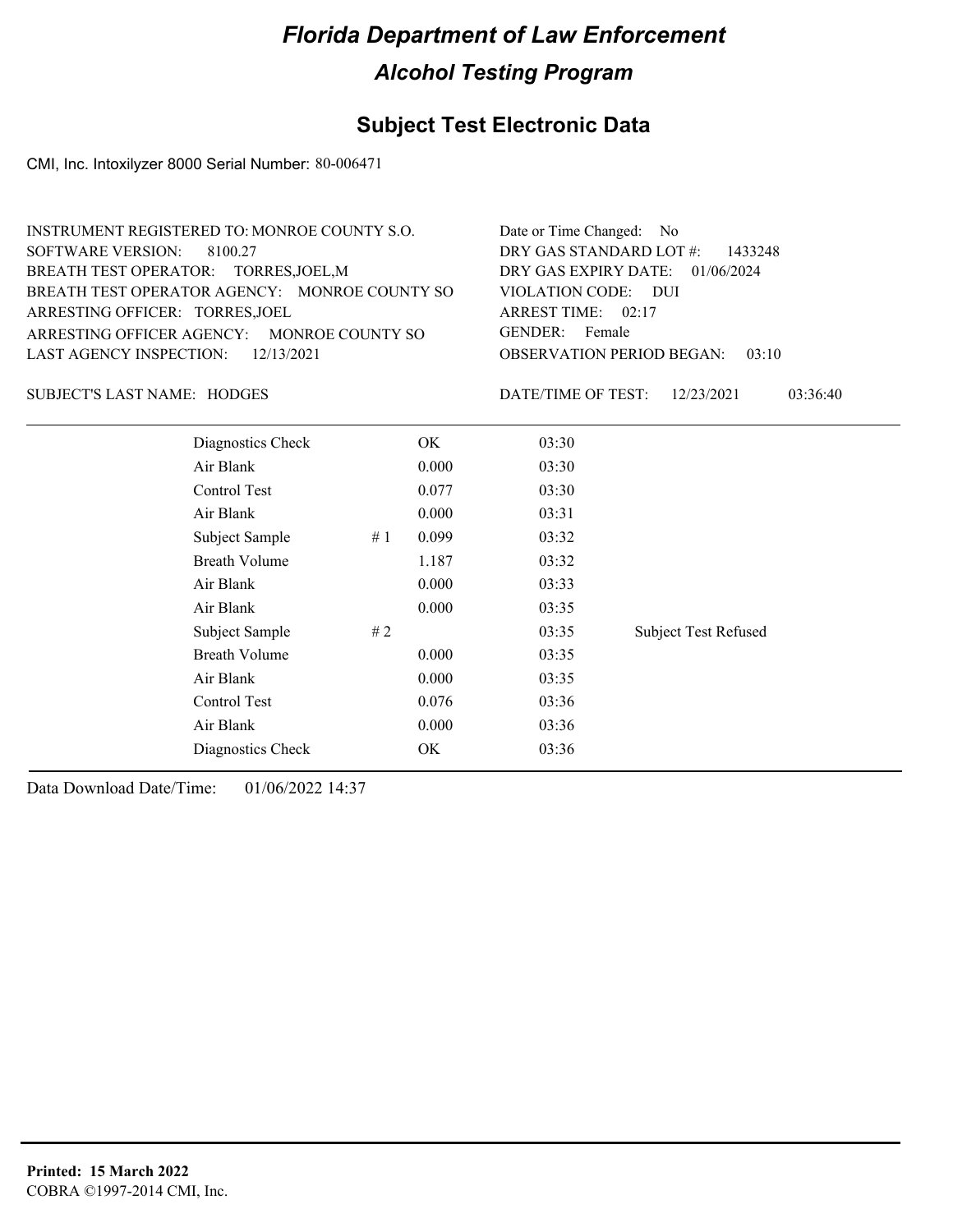### **Subject Test Electronic Data**

CMI, Inc. Intoxilyzer 8000 Serial Number: 80-006471

| INSTRUMENT REGISTERED TO: MONROE COUNTY S.O.  | Date or Time Changed: No               |
|-----------------------------------------------|----------------------------------------|
| SOFTWARE VERSION: 8100.27                     | DRY GAS STANDARD LOT $\#$ : 1433248    |
| BREATH TEST OPERATOR: MORALES, VICTOR, M      | DRY GAS EXPIRY DATE: 01/06/2024        |
| BREATH TEST OPERATOR AGENCY: MONROE COUNTY SO | VIOLATION CODE: DUI                    |
| ARRESTING OFFICER: MORALES, VICTOR            | ARREST TIME: $06:15$                   |
| ARRESTING OFFICER AGENCY: MONROE COUNTY SO    | GENDER: Female                         |
| LAST AGENCY INSPECTION: $12/13/2021$          | <b>OBSERVATION PERIOD BEGAN: 06:33</b> |
|                                               |                                        |

VELASQUEZ SUBJECT'S LAST NAME: DATE/TIME OF TEST:

DATE/TIME OF TEST: 12/24/2021 07:00:44

| Diagnostics Check    |    | OK    | 06:53 |
|----------------------|----|-------|-------|
| Air Blank            |    | 0.000 | 06:54 |
| Control Test         |    | 0.078 | 06:54 |
| Air Blank            |    | 0.000 | 06:55 |
| Subject Sample       | #1 | 0.130 | 06:56 |
| <b>Breath Volume</b> |    | 1.605 | 06:56 |
| Air Blank            |    | 0.000 | 06:56 |
| Air Blank            |    | 0.000 | 06:58 |
| Subject Sample       | #2 | 0.133 | 06:59 |
| <b>Breath Volume</b> |    | 1.492 | 06:59 |
| Air Blank            |    | 0.000 | 06:59 |
| Control Test         |    | 0.078 | 07:00 |
| Air Blank            |    | 0.000 | 07:00 |
| Diagnostics Check    |    | OK    | 07:00 |
|                      |    |       |       |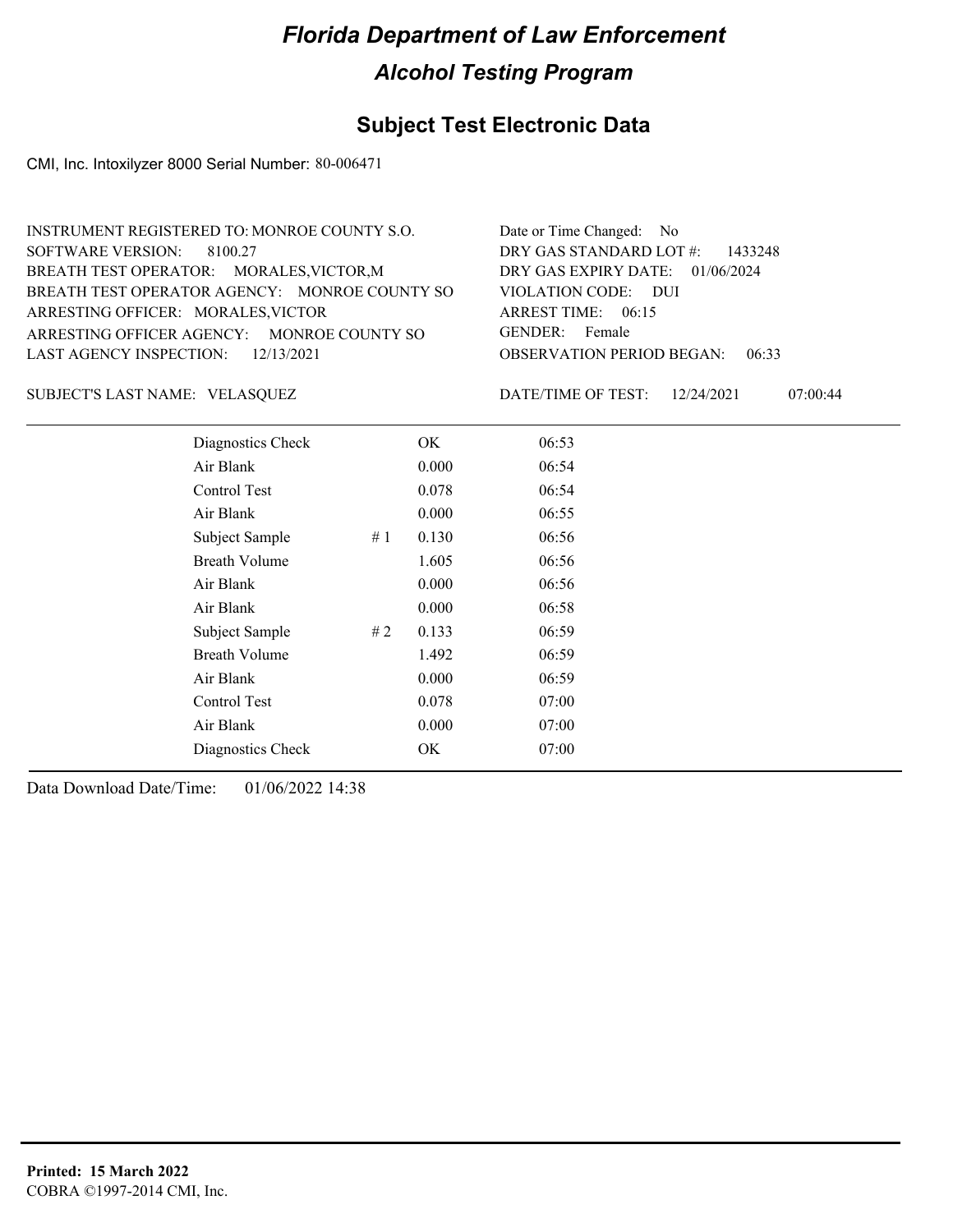### **Subject Test Electronic Data**

CMI, Inc. Intoxilyzer 8000 Serial Number: 80-006471

| INSTRUMENT REGISTERED TO: MONROE COUNTY S.O.  | Date or Time Changed: No               |
|-----------------------------------------------|----------------------------------------|
| SOFTWARE VERSION: 8100.27                     | DRY GAS STANDARD LOT $#$ : 1433248     |
| BREATH TEST OPERATOR: MORENO, JORGE,          | DRY GAS EXPIRY DATE: 01/06/2024        |
| BREATH TEST OPERATOR AGENCY: MONROE COUNTY SO | VIOLATION CODE: DUI                    |
| ARRESTING OFFICER: MORENO, JORGE              | ARREST TIME: $22:32$                   |
| ARRESTING OFFICER AGENCY: MONROE COUNTY SO    | GENDER: Male                           |
| LAST AGENCY INSPECTION: 12/13/2021            | <b>OBSERVATION PERIOD BEGAN:</b> 22:55 |
|                                               |                                        |

ENGLISH SUBJECT'S LAST NAME: DATE/TIME OF TEST:

DATE/TIME OF TEST: 12/28/2021 23:24:18

| Diagnostics Check    | OK    | 23:17 |
|----------------------|-------|-------|
| Air Blank            | 0.000 | 23:18 |
| Control Test         | 0.079 | 23:18 |
| Air Blank            | 0.000 | 23:18 |
| Subject Sample<br>#1 | 0.027 | 23:19 |
| <b>Breath Volume</b> | 1.144 | 23:19 |
| Air Blank            | 0.000 | 23:20 |
| Air Blank            | 0.000 | 23:21 |
| Subject Sample<br>#2 | 0.025 | 23:22 |
| <b>Breath Volume</b> | 2.007 | 23:22 |
| Air Blank            | 0.000 | 23:23 |
| Control Test         | 0.079 | 23:23 |
| Air Blank            | 0.000 | 23:24 |
| Diagnostics Check    | OK    | 23:24 |
|                      |       |       |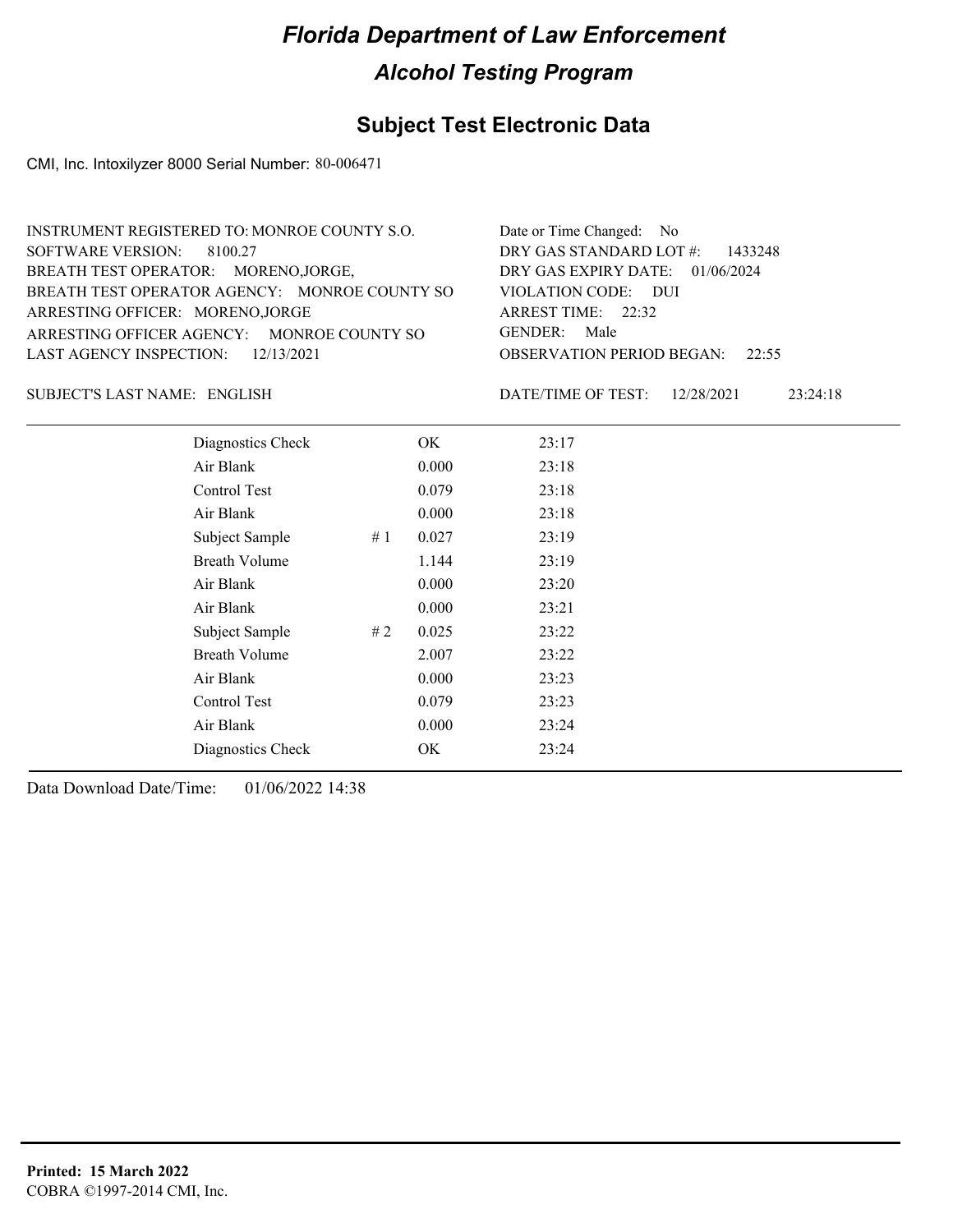### **Subject Test Electronic Data**

CMI, Inc. Intoxilyzer 8000 Serial Number: 80-006471

| INSTRUMENT REGISTERED TO: MONROE COUNTY S.O.  | Date or Time Changed: No               |
|-----------------------------------------------|----------------------------------------|
| SOFTWARE VERSION: 8100.27                     | DRY GAS STANDARD LOT $#$ : 1433248     |
| BREATH TEST OPERATOR: TORRES, JOEL, M         | DRY GAS EXPIRY DATE: 01/06/2024        |
| BREATH TEST OPERATOR AGENCY: MONROE COUNTY SO | VIOLATION CODE: DUI                    |
| ARRESTING OFFICER: TORRES, JOEL               | ARREST TIME: $23:54$                   |
| ARRESTING OFFICER AGENCY: MONROE COUNTY SO    | GENDER: Female                         |
| LAST AGENCY INSPECTION: 12/13/2021            | <b>OBSERVATION PERIOD BEGAN: 00:14</b> |
|                                               |                                        |

STRANDQUIST SUBJECT'S LAST NAME: DATE/TIME OF TEST:

DATE/TIME OF TEST: 12/30/2021 00:41:05

| Diagnostics Check    |     | OK    | 00:34 |
|----------------------|-----|-------|-------|
| Air Blank            |     | 0.000 | 00:34 |
| Control Test         |     | 0.079 | 00:35 |
| Air Blank            |     | 0.000 | 00:35 |
| Subject Sample       | #1  | 0.201 | 00:36 |
| <b>Breath Volume</b> |     | 1.898 | 00:36 |
| Air Blank            |     | 0.000 | 00:37 |
| Air Blank            |     | 0.000 | 00:39 |
| Subject Sample       | # 2 | 0.201 | 00:39 |
| <b>Breath Volume</b> |     | 1.769 | 00:39 |
| Air Blank            |     | 0.000 | 00:40 |
| Control Test         |     | 0.079 | 00:40 |
| Air Blank            |     | 0.000 | 00:41 |
| Diagnostics Check    |     | OK    | 00:41 |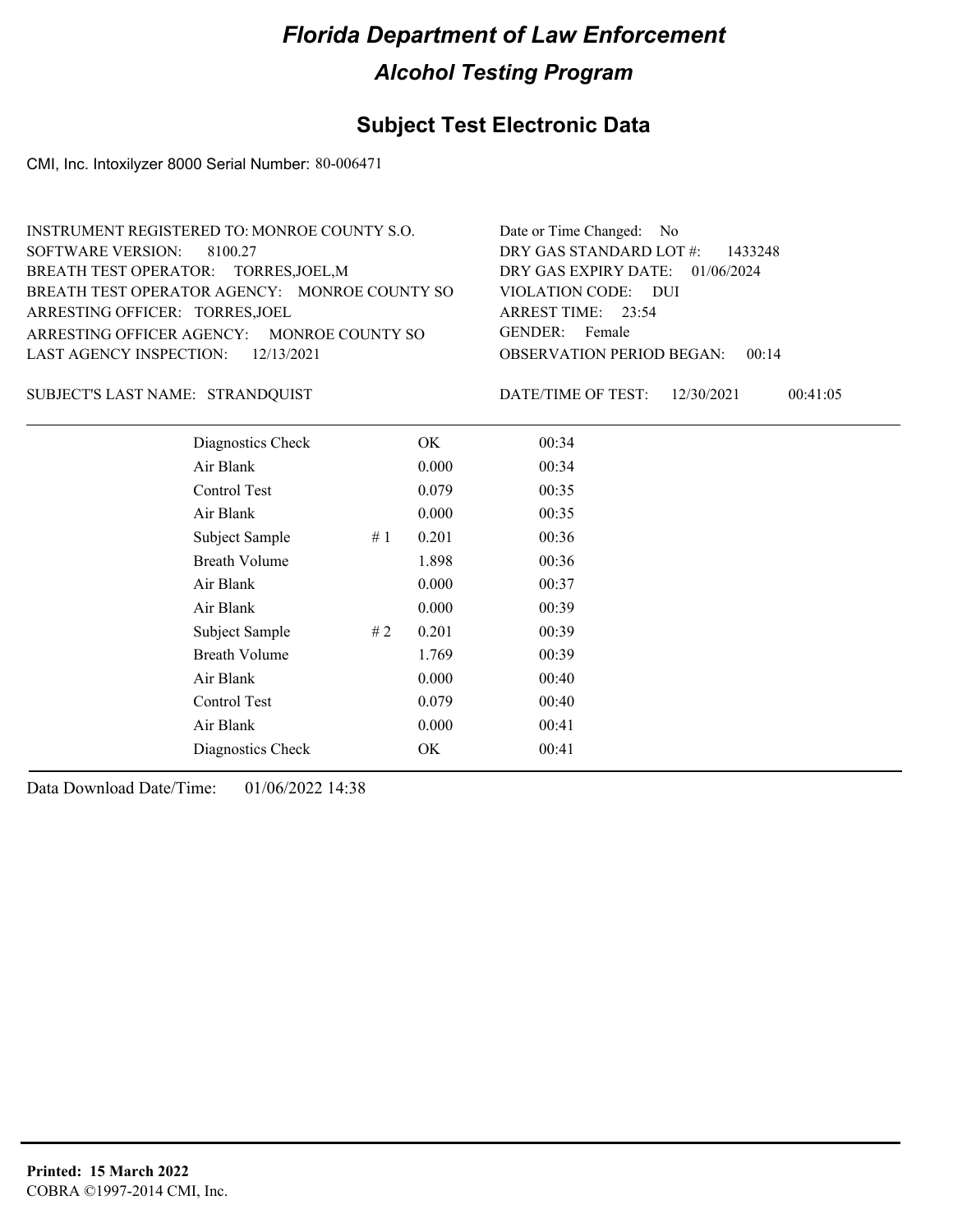### **Subject Test Electronic Data**

CMI, Inc. Intoxilyzer 8000 Serial Number: 80-006471

| INSTRUMENT REGISTERED TO: MONROE COUNTY S.O.  | Date or Time Changed: No               |
|-----------------------------------------------|----------------------------------------|
| SOFTWARE VERSION: 8100.27                     | DRY GAS STANDARD LOT $#$ : 1433248     |
| BREATH TEST OPERATOR: TORRES, JOEL, M         | DRY GAS EXPIRY DATE: 01/06/2024        |
| BREATH TEST OPERATOR AGENCY: MONROE COUNTY SO | VIOLATION CODE: DUI                    |
| ARRESTING OFFICER: RAMIREZ, ANDRES            | ARREST TIME: 00:31                     |
| ARRESTING OFFICER AGENCY: MONROE COUNTY SO    | GENDER: Male                           |
| LAST AGENCY INSPECTION: $12/13/2021$          | <b>OBSERVATION PERIOD BEGAN: 01:01</b> |
|                                               |                                        |

CARVAJAL CARVAJAL SUBJECT'S LAST NAME: DATE/TIME OF TEST:

DATE/TIME OF TEST: 12/30/2021 01:27:57

| Diagnostics Check    |    | OK    | 01:21 |
|----------------------|----|-------|-------|
| Air Blank            |    | 0.000 | 01:22 |
| Control Test         |    | 0.079 | 01:22 |
| Air Blank            |    | 0.000 | 01:23 |
| Subject Sample       | #1 | 0.104 | 01:23 |
| <b>Breath Volume</b> |    | 1.582 | 01:23 |
| Air Blank            |    | 0.000 | 01:24 |
| Air Blank            |    | 0.000 | 01:25 |
| Subject Sample       | #2 | 0.103 | 01:26 |
| <b>Breath Volume</b> |    | 1.500 | 01:26 |
| Air Blank            |    | 0.000 | 01:27 |
| Control Test         |    | 0.078 | 01:27 |
| Air Blank            |    | 0.000 | 01:27 |
| Diagnostics Check    |    | OK    | 01:27 |
|                      |    |       |       |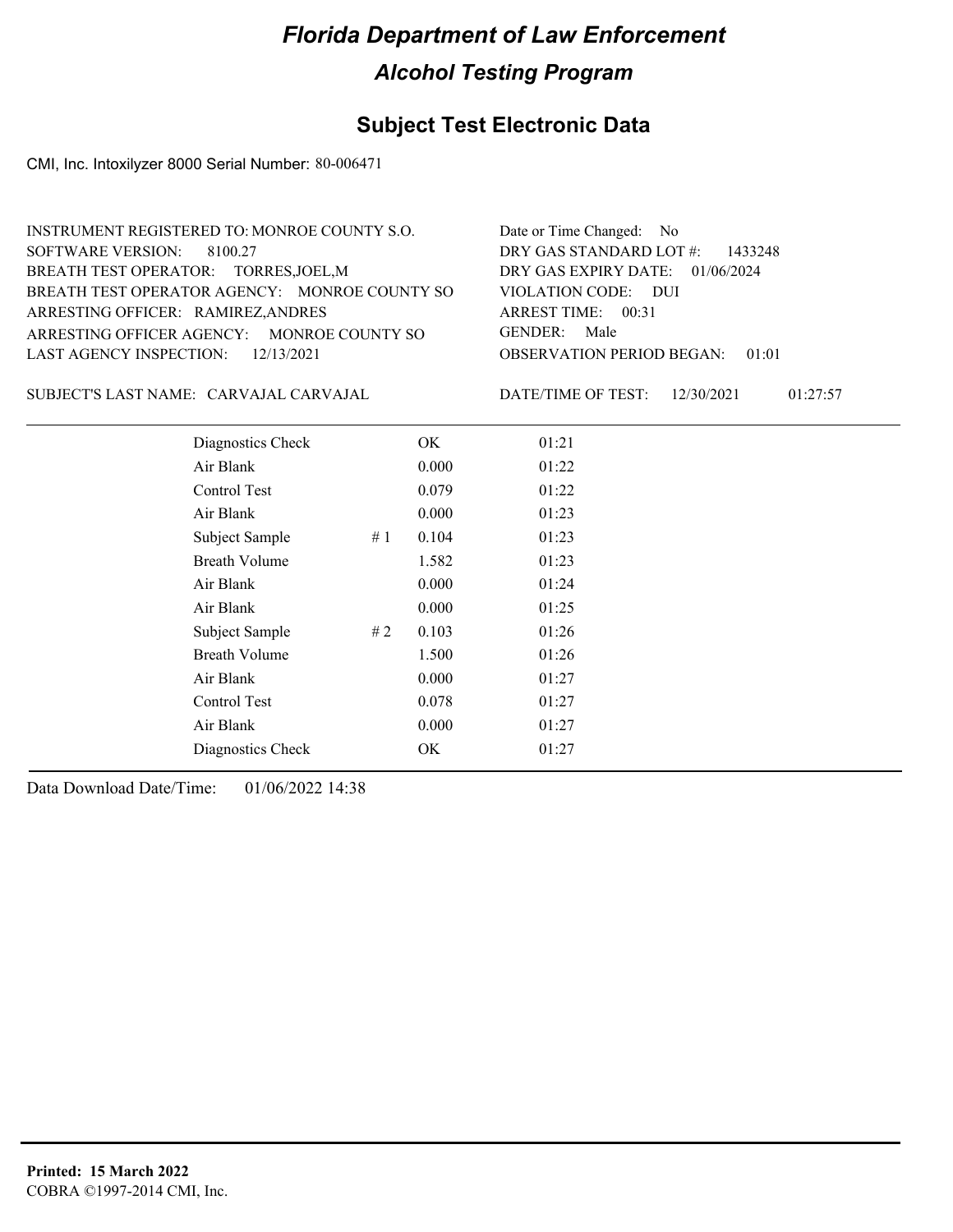### **Subject Test Electronic Data**

CMI, Inc. Intoxilyzer 8000 Serial Number: 80-006471

| INSTRUMENT REGISTERED TO: MONROE COUNTY S.O. | Date or Time Changed: Yes                   |
|----------------------------------------------|---------------------------------------------|
| SOFTWARE VERSION: 8100.27                    | DRY GAS STANDARD LOT $#$ : 1433248          |
| BREATH TEST OPERATOR: RUIZ, PABLO, R         | DRY GAS EXPIRY DATE: 01/06/2024             |
| BREATH TEST OPERATOR AGENCY: FFWCC (SOUTH A) | VIOLATION CODE: BUI                         |
| ARRESTING OFFICER: RUIZ, PABLO               | ARREST TIME: 14:36                          |
| ARRESTING OFFICER AGENCY: FFWCC (SOUTH A)    | GENDER: Male                                |
| LAST AGENCY INSPECTION: $12/13/2021$         | <b>OBSERVATION PERIOD BEGAN: 16:26</b>      |
|                                              |                                             |
| SUBJECT'S LAST NAME: FINCH                   | 16:51:55<br>DATE/TIME OF TEST: $12/30/2021$ |

| Diagnostics Check | OK    | 16:48 |                             |
|-------------------|-------|-------|-----------------------------|
| Air Blank         | 0.000 | 16:49 |                             |
| Control Test      | 0.078 | 16:49 |                             |
| Air Blank         | 0.000 | 16:50 |                             |
| Subject Sample    | #1    | 16:50 | <b>Subject Test Refused</b> |
| Breath Volume     | 0.000 | 16:50 |                             |
| Air Blank         | 0.000 | 16:50 |                             |
| Control Test      | 0.079 | 16:51 |                             |
| Air Blank         | 0.000 | 16:51 |                             |
| Diagnostics Check | OK    | 16:51 |                             |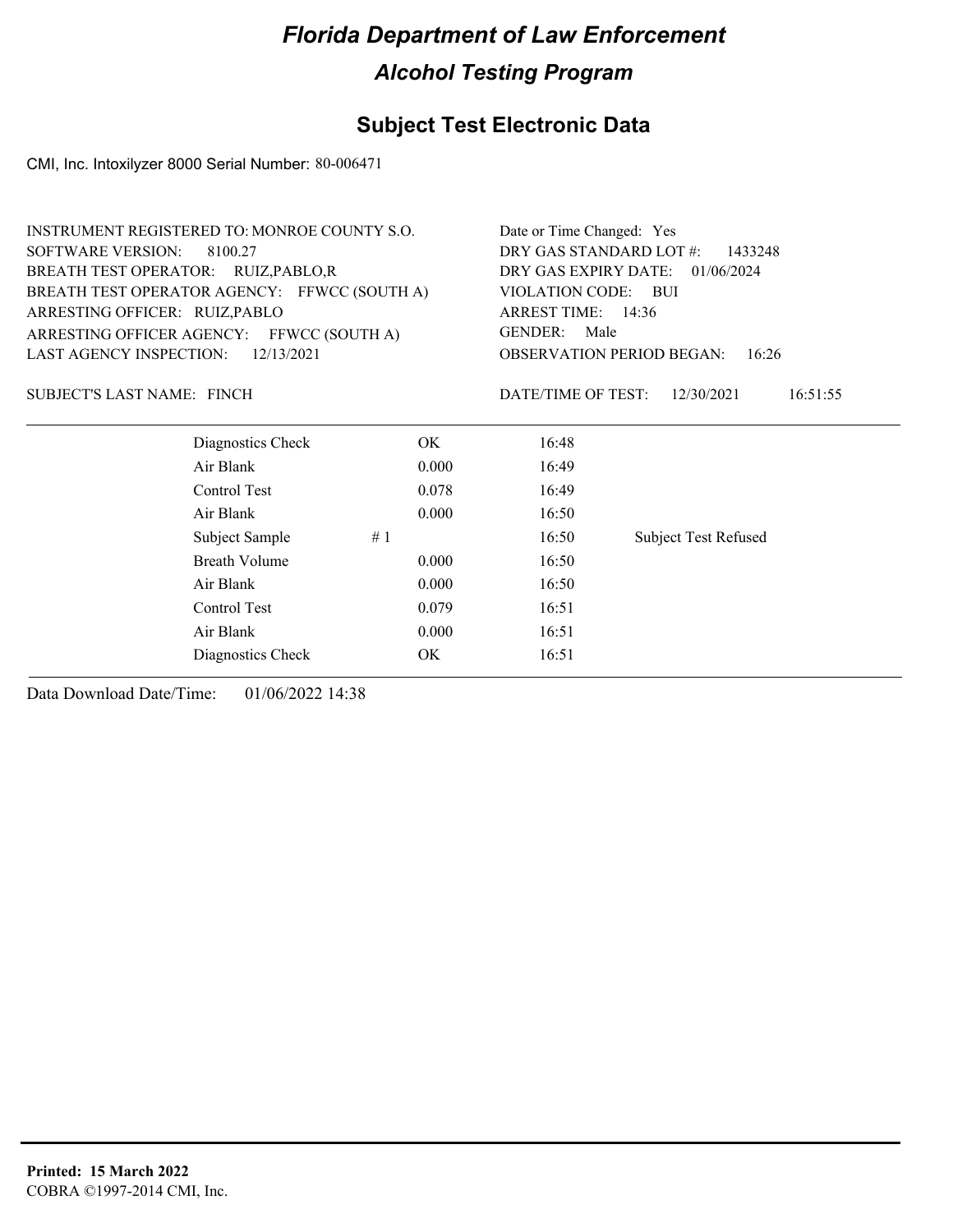### **Subject Test Electronic Data**

CMI, Inc. Intoxilyzer 8000 Serial Number: 80-006472

| INSTRUMENT REGISTERED TO: FL HIGHWAY PATROL | Date or Time Changed: No               |
|---------------------------------------------|----------------------------------------|
| SOFTWARE VERSION: 8100.27                   | DRY GAS STANDARD LOT #: 1355293        |
| BREATH TEST OPERATOR: BOGGAN, MARLON, M     | DRY GAS EXPIRY DATE: 07/29/2023        |
| BREATH TEST OPERATOR AGENCY: FHP Troop A    | VIOLATION CODE: DUI                    |
| ARRESTING OFFICER: BOGGAN, MARLON           | ARREST TIME: 19:58                     |
| ARRESTING OFFICER AGENCY: FHP Troop A       | GENDER: Male                           |
| LAST AGENCY INSPECTION: $12/10/2021$        | <b>OBSERVATION PERIOD BEGAN: 19:58</b> |

SUBJECT'S LAST NAME: TEUTON DATE/TIME OF TEST:

DATE/TIME OF TEST: 12/10/2021 20:30:26

| Diagnostics Check    | OK    | 20:19 |                    |
|----------------------|-------|-------|--------------------|
| Air Blank            | 0.000 | 20:19 |                    |
| Control Test         | 0.078 | 20:19 |                    |
| Air Blank            | 0.000 | 20:20 |                    |
| Subject Sample<br>#1 |       | 20:23 | No Sample Provided |
| <b>Breath Volume</b> | 0.000 | 20:23 |                    |
| Air Blank            | 0.000 | 20:23 |                    |
| Air Blank            | 0.000 | 20:25 |                    |
| Subject Sample<br>#2 |       | 20:29 | No Sample Provided |
| <b>Breath Volume</b> | 0.000 | 20:29 |                    |
| Air Blank            | 0.000 | 20:29 |                    |
| Control Test         | 0.078 | 20:29 |                    |
| Air Blank            | 0.000 | 20:30 |                    |
| Diagnostics Check    | OK    | 20:30 |                    |
|                      |       |       |                    |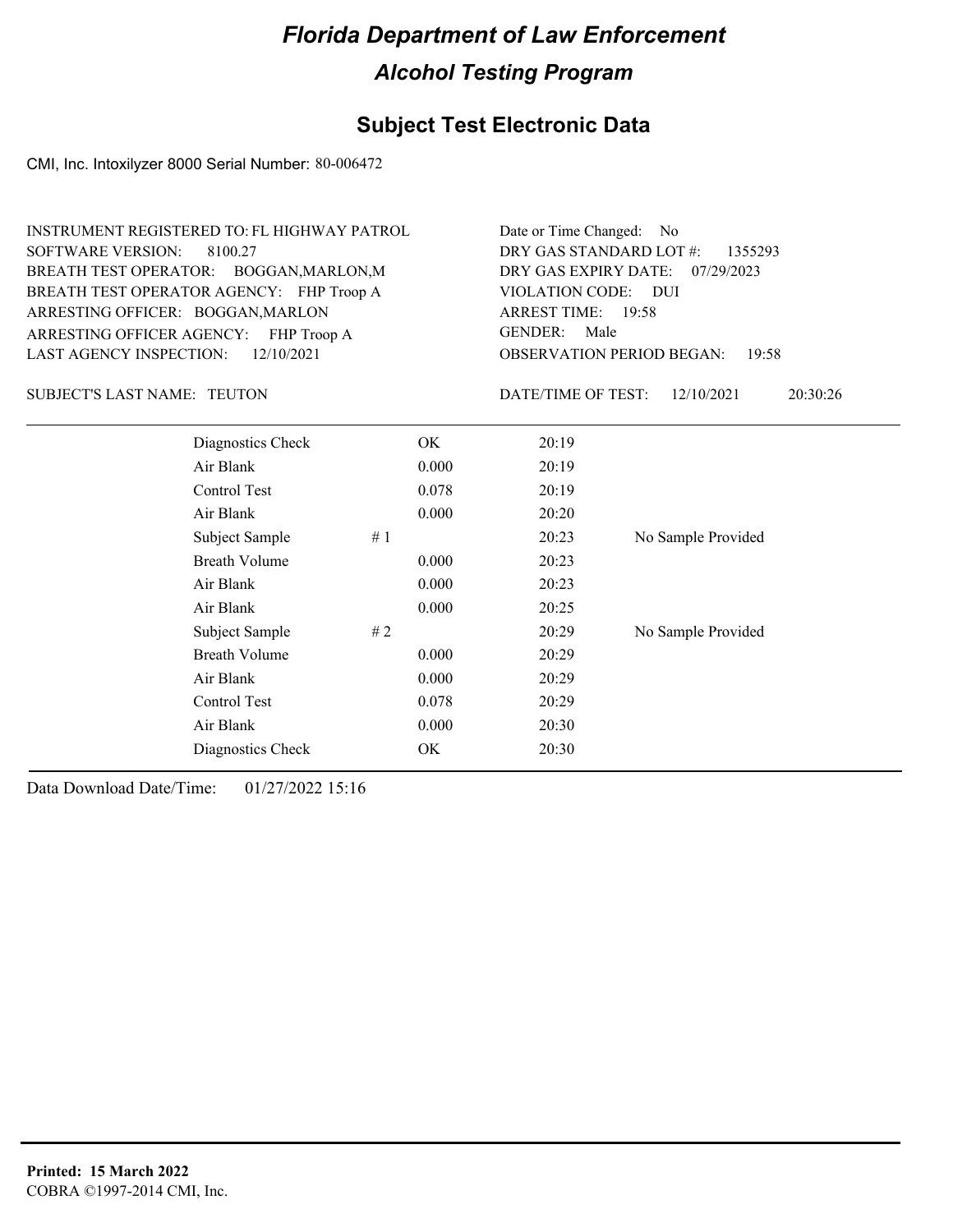## **Subject Test Electronic Data**

CMI, Inc. Intoxilyzer 8000 Serial Number: 80-006475

| <b>INSTRUMENT REGISTERED TO: BROWARD COUNTY SO</b>    | Date or Time Changed: No |                      |                                           |  |  |
|-------------------------------------------------------|--------------------------|----------------------|-------------------------------------------|--|--|
| SOFTWARE VERSION:<br>8100.27                          | DRY GAS STANDARD LOT #:  | 1157961              |                                           |  |  |
| BREATH TEST OPERATOR: O'DOR, ROBERT, J                |                          | DRY GAS EXPIRY DATE: | 06/17/2022                                |  |  |
| BREATH TEST OPERATOR AGENCY: Broward County SO        |                          | VIOLATION CODE: DUI  |                                           |  |  |
| ARRESTING OFFICER: O'DOR, ROBERT                      |                          |                      | ARREST TIME: 21:50                        |  |  |
| ARRESTING OFFICER AGENCY:<br><b>Broward County SO</b> |                          | <b>GENDER:</b>       | Male                                      |  |  |
| <b>LAST AGENCY INSPECTION:</b><br>12/01/2021          |                          |                      | <b>OBSERVATION PERIOD BEGAN:</b><br>21:53 |  |  |
| SUBJECT'S LAST NAME: GONZALEZ GUTIERREZ               |                          | DATE/TIME OF TEST:   | 22:17:44<br>12/10/2021                    |  |  |
| Diagnostics Check                                     | OK.                      | 22:16                |                                           |  |  |
| Air Blank                                             | 0.000                    | 22:16                |                                           |  |  |
| Control Test<br>0.074                                 |                          | 22:17                | Control Outside Tolerance                 |  |  |
| Air Blank                                             | 0.000                    | 22:17                |                                           |  |  |
|                                                       |                          |                      |                                           |  |  |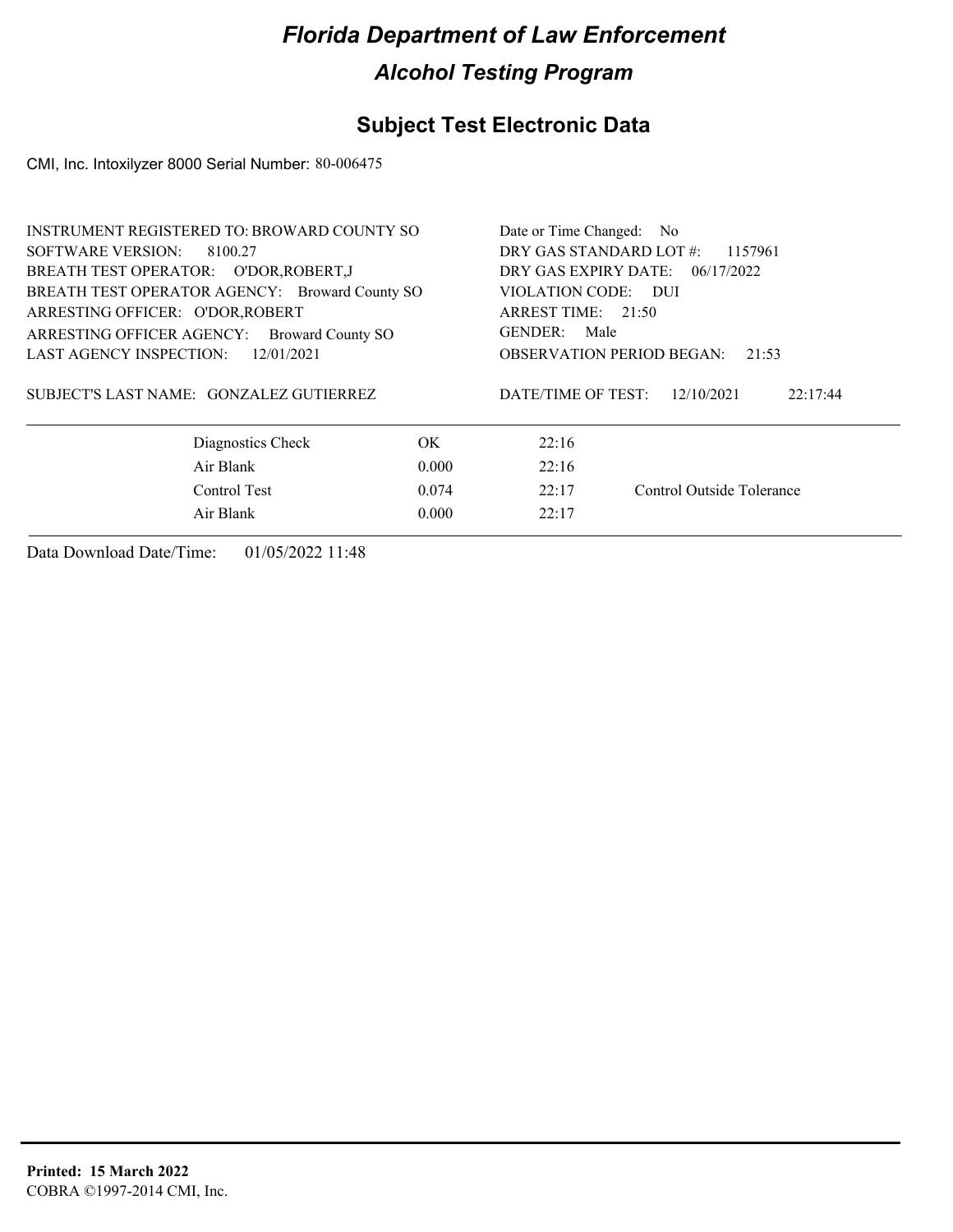## **Subject Test Electronic Data**

CMI, Inc. Intoxilyzer 8000 Serial Number: 80-006475

| <b>INSTRUMENT REGISTERED TO: BROWARD COUNTY SO</b> |       | Date or Time Changed: No |                                  |          |
|----------------------------------------------------|-------|--------------------------|----------------------------------|----------|
| <b>SOFTWARE VERSION:</b><br>8100.27                |       | DRY GAS STANDARD LOT #:  | 1157961                          |          |
| BREATH TEST OPERATOR: O'DOR, ROBERT, J             |       |                          | DRY GAS EXPIRY DATE: 06/17/2022  |          |
| BREATH TEST OPERATOR AGENCY: Broward County SO     |       | VIOLATION CODE: DUI      |                                  |          |
| ARRESTING OFFICER: O'DOR, ROBERT                   |       | ARREST TIME: 21:50       |                                  |          |
| ARRESTING OFFICER AGENCY: Broward County SO        |       | GENDER:<br>Male          |                                  |          |
| <b>LAST AGENCY INSPECTION:</b><br>12/01/2021       |       |                          | <b>OBSERVATION PERIOD BEGAN:</b> | 21:53    |
| SUBJECT'S LAST NAME: GONZALEZ GUTIERREZ            |       | DATE/TIME OF TEST:       | 12/10/2021                       | 22:48:04 |
| Diagnostics Check                                  | OK.   | 22:45                    |                                  |          |
| Air Blank                                          | 0.000 | 22:46                    |                                  |          |
| Control Test                                       | 0.078 | 22:46                    |                                  |          |
| Air Blank                                          | 0.000 | 22:46                    |                                  |          |
| Subject Sample                                     | #1    | 22:47                    | <b>RFI</b> Detect                |          |
| Breath Volume                                      | 0.000 | 22:47                    |                                  |          |
| Air Blank                                          | 0.000 | 22:47                    |                                  |          |
|                                                    |       | 22:47                    | <b>RFI</b> Detect                |          |
| Air Blank                                          |       | 22:48                    | <b>RFI</b> Detect                |          |
|                                                    |       |                          |                                  |          |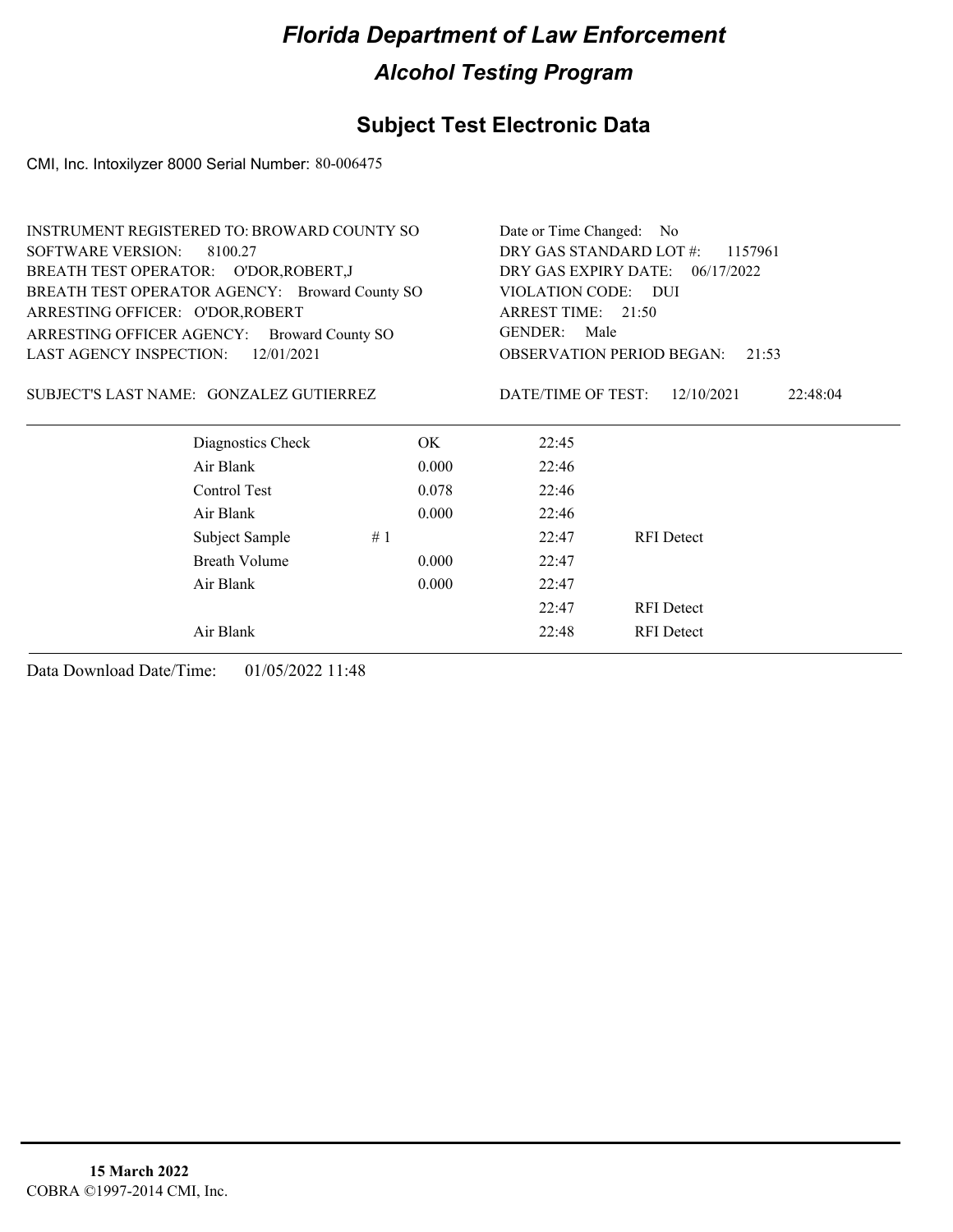## **Subject Test Electronic Data**

CMI, Inc. Intoxilyzer 8000 Serial Number: 80-006477

| INSTRUMENT REGISTERED TO: PALM BEACH CO SO        | Date or Time Changed: No               |
|---------------------------------------------------|----------------------------------------|
| SOFTWARE VERSION: 8100.27                         | DRY GAS STANDARD LOT $\#$ : 19021080A2 |
| BREATH TEST OPERATOR: LEAHEY, THOMAS, H           | DRY GAS EXPIRY DATE: 09/05/2023        |
| BREATH TEST OPERATOR AGENCY: Palm Beach County SO | VIOLATION CODE: DUI                    |
| ARRESTING OFFICER: WHITE, EDWARD                  | ARREST TIME: 21:31                     |
| ARRESTING OFFICER AGENCY: Palm Beach County SO    | GENDER: Male                           |
| LAST AGENCY INSPECTION: $11/12/2021$              | <b>OBSERVATION PERIOD BEGAN: 22:15</b> |
|                                                   |                                        |

### SUBJECT'S LAST NAME: BOIVERT **Example 2018** DATE/TIME OF TEST:

DATE/TIME OF TEST: 12/03/2021 22:48:35

| Diagnostics Check    |    | OK    | 22:41 |
|----------------------|----|-------|-------|
| Air Blank            |    | 0.000 | 22:41 |
| Control Test         |    | 0.080 | 22:41 |
| Air Blank            |    | 0.000 | 22:42 |
| Subject Sample       | #1 | 0.137 | 22:43 |
| <b>Breath Volume</b> |    | 1.667 | 22:43 |
| Air Blank            |    | 0.000 | 22:44 |
| Air Blank            |    | 0.000 | 22:46 |
| Subject Sample       | #2 | 0.139 | 22:46 |
| <b>Breath Volume</b> |    | 1.753 | 22:46 |
| Air Blank            |    | 0.000 | 22:47 |
| Control Test         |    | 0.079 | 22:47 |
| Air Blank            |    | 0.000 | 22:48 |
| Diagnostics Check    |    | OK.   | 22:48 |
|                      |    |       |       |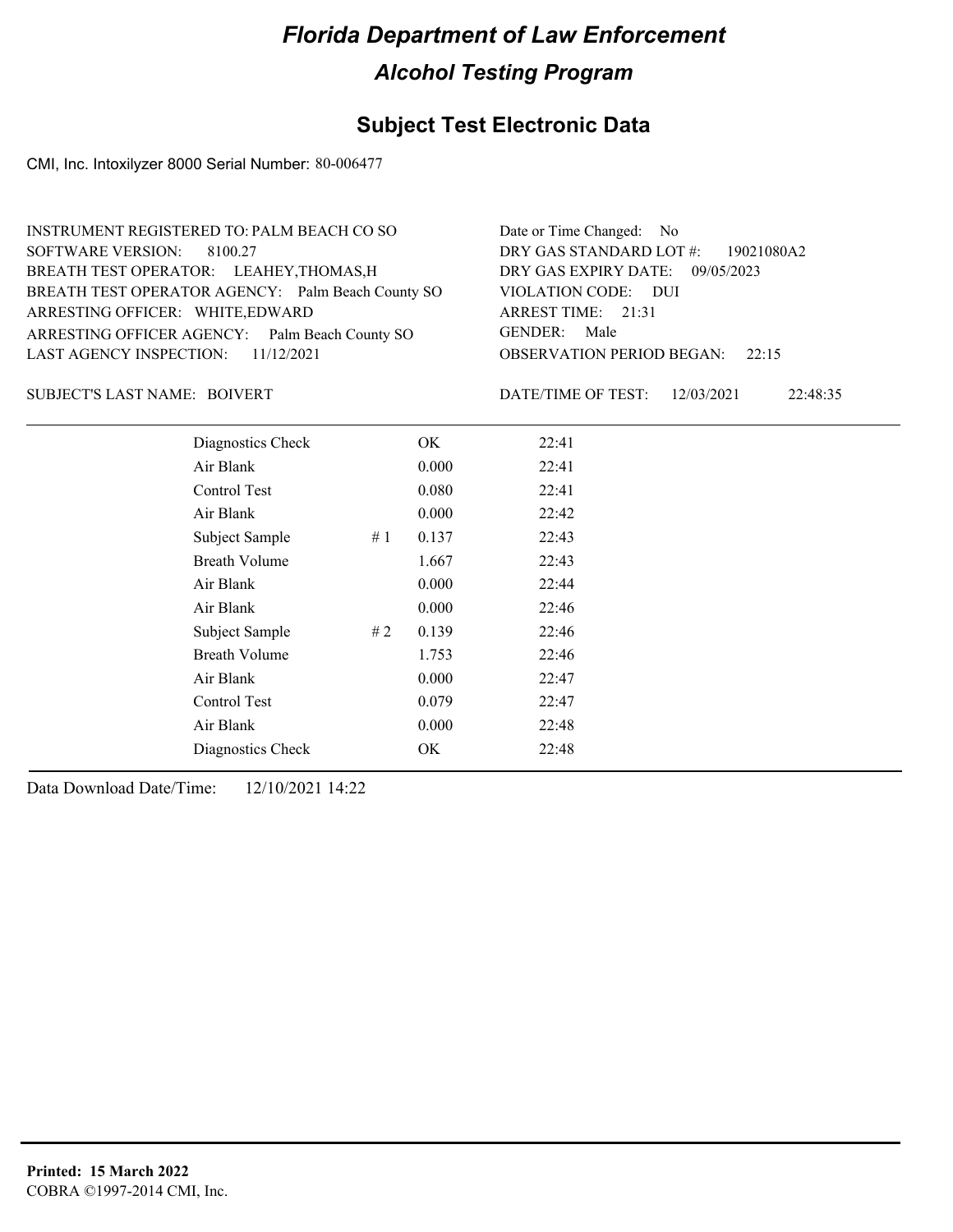## **Subject Test Electronic Data**

CMI, Inc. Intoxilyzer 8000 Serial Number: 80-006477

| INSTRUMENT REGISTERED TO: PALM BEACH CO SO        | Date or Time Changed: No               |
|---------------------------------------------------|----------------------------------------|
| SOFTWARE VERSION: 8100.27                         | DRY GAS STANDARD LOT #: 19021080A2     |
| BREATH TEST OPERATOR: BELL, JOSHUA, J             | DRY GAS EXPIRY DATE: 09/05/2023        |
| BREATH TEST OPERATOR AGENCY: Palm Beach County SO | VIOLATION CODE: DUI                    |
| ARRESTING OFFICER: CISSON, JACKIE                 | ARREST TIME: 23:03                     |
| ARRESTING OFFICER AGENCY: Palm Beach County SO    | GENDER: Male                           |
| LAST AGENCY INSPECTION: 11/12/2021                | <b>OBSERVATION PERIOD BEGAN: 23:38</b> |
|                                                   |                                        |

SUBJECT'S LAST NAME: YANICK DATE/TIME OF TEST:

DATE/TIME OF TEST: 12/04/2021 00:21:42

| Diagnostics Check    |    | OK    | 00:15 |  |
|----------------------|----|-------|-------|--|
| Air Blank            |    | 0.000 | 00:15 |  |
| Control Test         |    | 0.080 | 00:15 |  |
| Air Blank            |    | 0.000 | 00:16 |  |
| Subject Sample       | #1 | 0.061 | 00:17 |  |
| <b>Breath Volume</b> |    | 1.593 | 00:17 |  |
| Air Blank            |    | 0.000 | 00:17 |  |
| Air Blank            |    | 0.000 | 00:19 |  |
| Subject Sample       | #2 | 0.060 | 00:20 |  |
| <b>Breath Volume</b> |    | 1.218 | 00:20 |  |
| Air Blank            |    | 0.000 | 00:20 |  |
| Control Test         |    | 0.080 | 00:21 |  |
| Air Blank            |    | 0.000 | 00:21 |  |
| Diagnostics Check    |    | OK    | 00:21 |  |
|                      |    |       |       |  |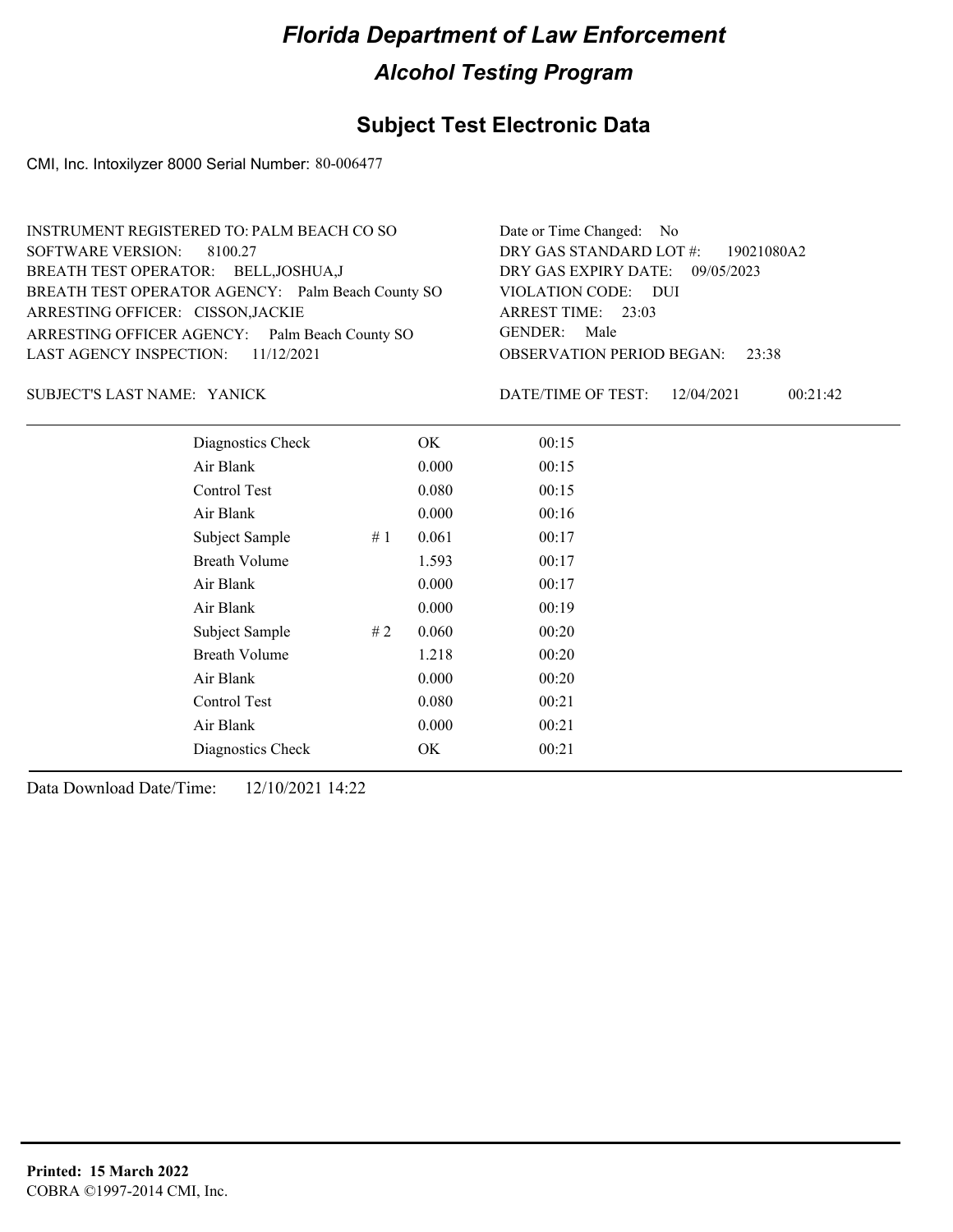## **Subject Test Electronic Data**

CMI, Inc. Intoxilyzer 8000 Serial Number: 80-006477

| INSTRUMENT REGISTERED TO: PALM BEACH CO SO        | Date or Time Changed: No               |
|---------------------------------------------------|----------------------------------------|
| SOFTWARE VERSION: 8100.27                         | DRY GAS STANDARD LOT #: 19021080A2     |
| BREATH TEST OPERATOR: LEAHEY, THOMAS, H           | DRY GAS EXPIRY DATE: 09/05/2023        |
| BREATH TEST OPERATOR AGENCY: Palm Beach County SO | VIOLATION CODE: DUI                    |
| ARRESTING OFFICER: WALDKOETTER, ELIZABETH         | ARREST TIME: 00:33                     |
| ARRESTING OFFICER AGENCY: Lantana PD              | GENDER: Male                           |
| LAST AGENCY INSPECTION: $11/12/2021$              | <b>OBSERVATION PERIOD BEGAN: 01:04</b> |
|                                                   |                                        |

SIERRA SUBJECT'S LAST NAME: DATE/TIME OF TEST:

DATE/TIME OF TEST: 12/04/2021 01:39:35

| Diagnostics Check    |    | OK    | 01:32 |
|----------------------|----|-------|-------|
| Air Blank            |    | 0.000 | 01:33 |
| Control Test         |    | 0.079 | 01:33 |
| Air Blank            |    | 0.000 | 01:34 |
| Subject Sample       | #1 | 0.227 | 01:34 |
| <b>Breath Volume</b> |    | 1.968 | 01:34 |
| Air Blank            |    | 0.000 | 01:35 |
| Air Blank            |    | 0.000 | 01:37 |
| Subject Sample       | #2 | 0.232 | 01:37 |
| <b>Breath Volume</b> |    | 1.949 | 01:37 |
| Air Blank            |    | 0.000 | 01:38 |
| <b>Control Test</b>  |    | 0.079 | 01:38 |
| Air Blank            |    | 0.000 | 01:39 |
| Diagnostics Check    |    | OK    | 01:39 |
|                      |    |       |       |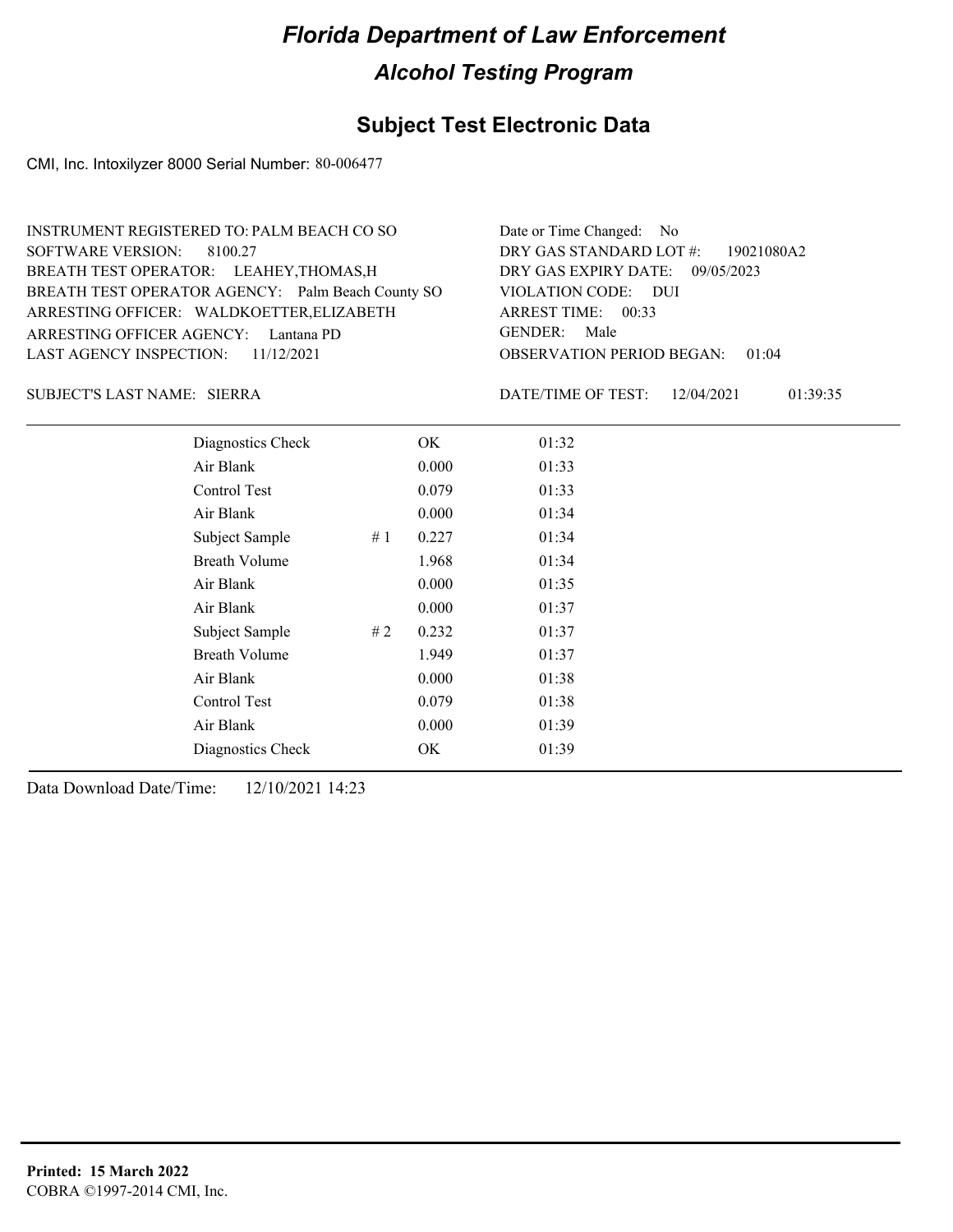## **Subject Test Electronic Data**

CMI, Inc. Intoxilyzer 8000 Serial Number: 80-006477

| INSTRUMENT REGISTERED TO: PALM BEACH CO SO        | Date or Time Changed: No               |
|---------------------------------------------------|----------------------------------------|
| SOFTWARE VERSION: 8100.27                         | DRY GAS STANDARD LOT $\#$ : 19021080A2 |
| BREATH TEST OPERATOR: LEAHEY, THOMAS, H           | DRY GAS EXPIRY DATE: 09/05/2023        |
| BREATH TEST OPERATOR AGENCY: Palm Beach County SO | VIOLATION CODE: DUI                    |
| ARRESTING OFFICER: AMADON, WILL                   | ARREST TIME: 02:21                     |
| ARRESTING OFFICER AGENCY: Palm Beach County SO    | GENDER: Male                           |
| LAST AGENCY INSPECTION: 11/12/2021                | <b>OBSERVATION PERIOD BEGAN: 02:32</b> |
|                                                   |                                        |

SUBJECT'S LAST NAME: VARGAS RAMIREZ DATE/TIME OF TEST:

DATE/TIME OF TEST: 12/04/2021 03:08:27

| Diagnostics Check    |    | OK    | 02:59 |
|----------------------|----|-------|-------|
| Air Blank            |    | 0.000 | 03:00 |
| Control Test         |    | 0.080 | 03:00 |
| Air Blank            |    | 0.000 | 03:01 |
| Subject Sample       | #1 | 0.213 | 03:03 |
| <b>Breath Volume</b> |    | 1.695 | 03:03 |
| Air Blank            |    | 0.000 | 03:04 |
| Air Blank            |    | 0.000 | 03:05 |
| Subject Sample       | #2 | 0.212 | 03:06 |
| <b>Breath Volume</b> |    | 1.847 | 03:06 |
| Air Blank            |    | 0.000 | 03:07 |
| Control Test         |    | 0.076 | 03:07 |
| Air Blank            |    | 0.000 | 03:08 |
| Diagnostics Check    |    | OK    | 03:08 |
|                      |    |       |       |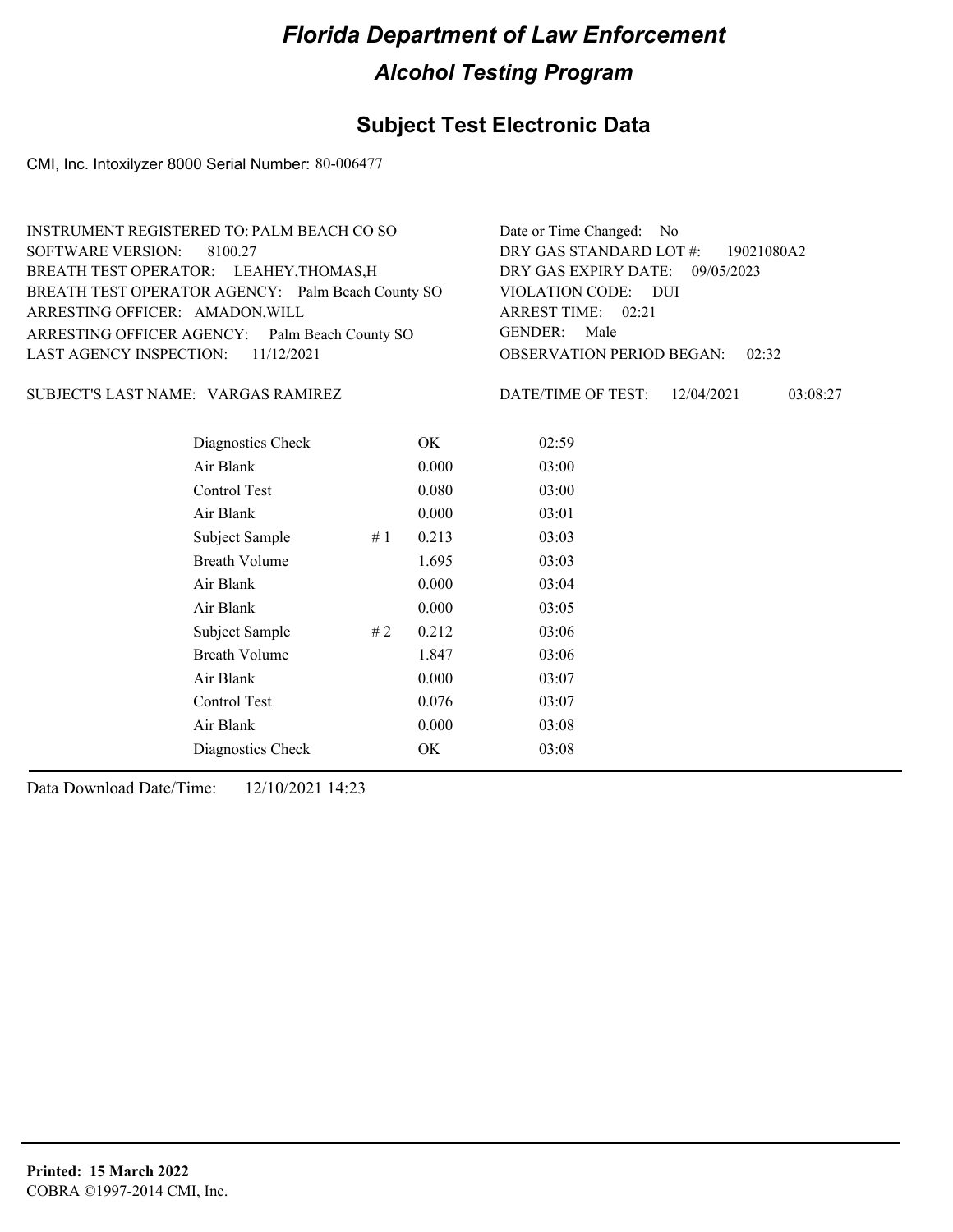## **Subject Test Electronic Data**

CMI, Inc. Intoxilyzer 8000 Serial Number: 80-006477

| INSTRUMENT REGISTERED TO: PALM BEACH CO SO        | Date or Time Changed: No               |
|---------------------------------------------------|----------------------------------------|
| SOFTWARE VERSION: 8100.27                         | DRY GAS STANDARD LOT #: 19021080A2     |
| BREATH TEST OPERATOR: BELL, JOSHUA, J             | DRY GAS EXPIRY DATE: 09/05/2023        |
| BREATH TEST OPERATOR AGENCY: Palm Beach County SO | VIOLATION CODE: DUI                    |
| ARRESTING OFFICER: SOLOWAY, ALAN                  | ARREST TIME: 02:40                     |
| ARRESTING OFFICER AGENCY: Palm Beach County SO    | GENDER: Male                           |
| LAST AGENCY INSPECTION: 11/12/2021                | <b>OBSERVATION PERIOD BEGAN: 02:50</b> |
|                                                   |                                        |

### ZELAYA CARDONA SUBJECT'S LAST NAME: DATE/TIME OF TEST:

DATE/TIME OF TEST: 12/04/2021 03:31:54

| Diagnostics Check    |    | OK    | 03:25 |
|----------------------|----|-------|-------|
| Air Blank            |    | 0.000 | 03:25 |
| Control Test         |    | 0.079 | 03:25 |
| Air Blank            |    | 0.000 | 03:26 |
| Subject Sample       | #1 | 0.168 | 03:27 |
| <b>Breath Volume</b> |    | 2.355 | 03:27 |
| Air Blank            |    | 0.000 | 03:28 |
| Air Blank            |    | 0.000 | 03:29 |
| Subject Sample       | #2 | 0.159 | 03:30 |
| <b>Breath Volume</b> |    | 1.289 | 03:30 |
| Air Blank            |    | 0.000 | 03:30 |
| <b>Control Test</b>  |    | 0.079 | 03:31 |
| Air Blank            |    | 0.000 | 03:31 |
| Diagnostics Check    |    | OK    | 03:31 |
|                      |    |       |       |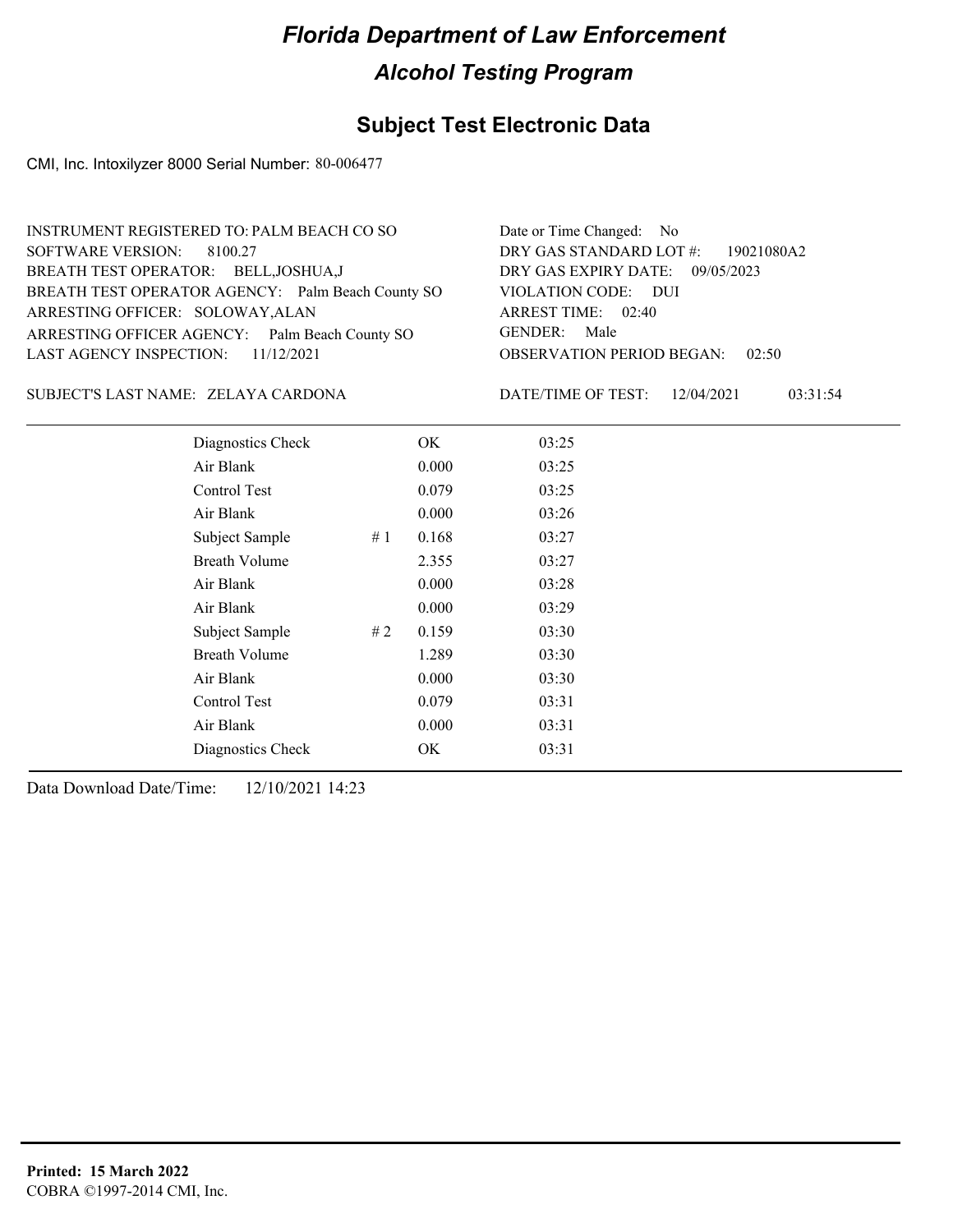## **Subject Test Electronic Data**

CMI, Inc. Intoxilyzer 8000 Serial Number: 80-006477

| INSTRUMENT REGISTERED TO: PALM BEACH CO SO        | Date or Time Changed: No               |
|---------------------------------------------------|----------------------------------------|
| SOFTWARE VERSION: 8100.27                         | DRY GAS STANDARD LOT #: 19021080A2     |
| BREATH TEST OPERATOR: BELL, JOSHUA, J             | DRY GAS EXPIRY DATE: 09/05/2023        |
| BREATH TEST OPERATOR AGENCY: Palm Beach County SO | VIOLATION CODE: DUI                    |
| ARRESTING OFFICER: TRINIDAD, OSCAR                | ARREST TIME: 04:43                     |
| ARRESTING OFFICER AGENCY: Palm Beach County SO    | GENDER: Male                           |
| LAST AGENCY INSPECTION: $11/12/2021$              | <b>OBSERVATION PERIOD BEGAN: 06:14</b> |
|                                                   |                                        |

### SUBJECT'S LAST NAME: MURPHY DATE/TIME OF TEST:

DATE/TIME OF TEST: 12/04/2021 06:49:18

| Diagnostics Check    |    | OK    | 06:42 |  |
|----------------------|----|-------|-------|--|
| Air Blank            |    | 0.000 | 06:43 |  |
| Control Test         |    | 0.079 | 06:43 |  |
| Air Blank            |    | 0.000 | 06:44 |  |
| Subject Sample       | #1 | 0.105 | 06:44 |  |
| <b>Breath Volume</b> |    | 1.644 | 06:44 |  |
| Air Blank            |    | 0.000 | 06:45 |  |
| Air Blank            |    | 0.000 | 06:47 |  |
| Subject Sample       | #2 | 0.109 | 06:47 |  |
| <b>Breath Volume</b> |    | 3.550 | 06:47 |  |
| Air Blank            |    | 0.000 | 06:48 |  |
| Control Test         |    | 0.080 | 06:48 |  |
| Air Blank            |    | 0.000 | 06:49 |  |
| Diagnostics Check    |    | OK    | 06:49 |  |
|                      |    |       |       |  |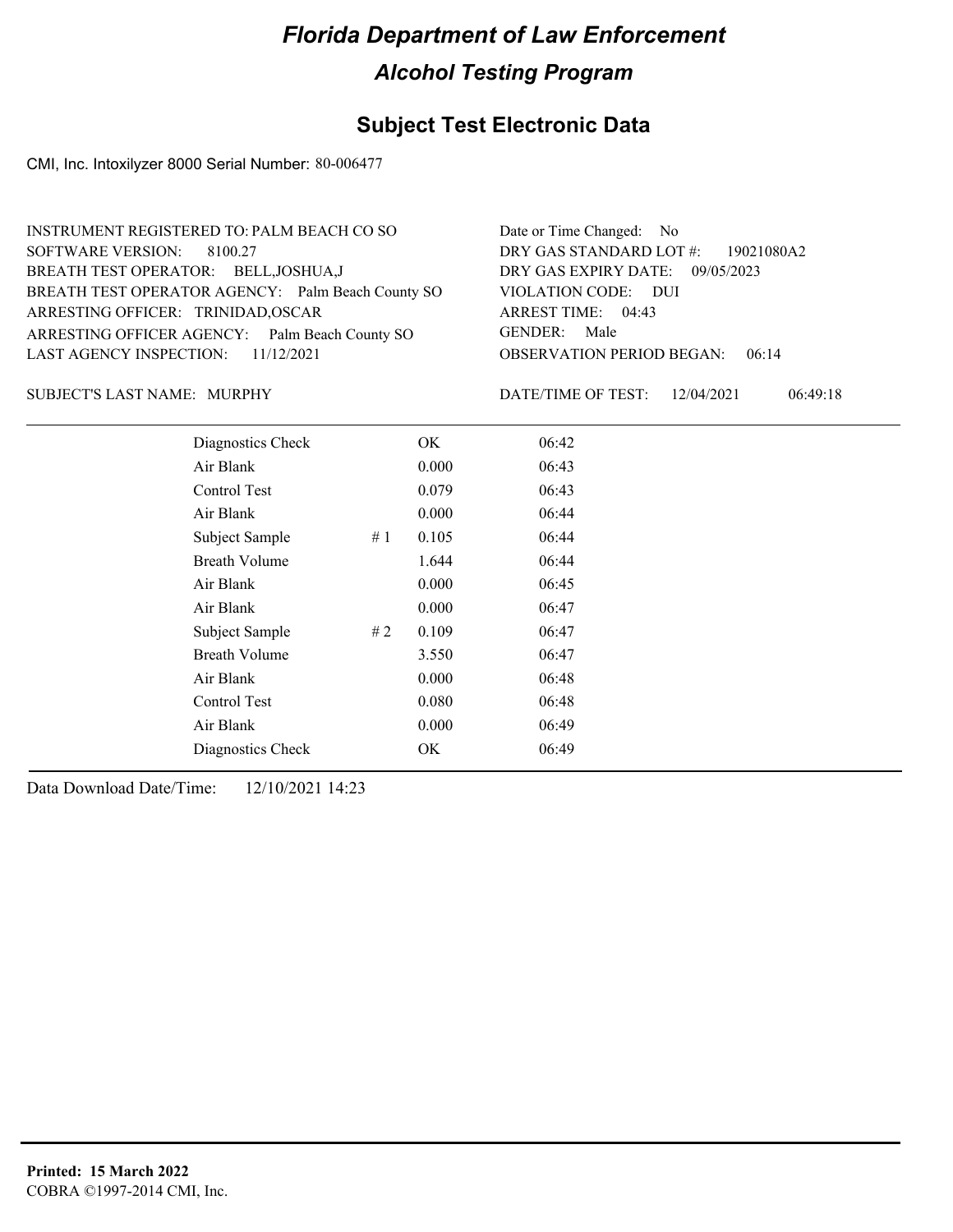## **Subject Test Electronic Data**

CMI, Inc. Intoxilyzer 8000 Serial Number: 80-006477

| INSTRUMENT REGISTERED TO: PALM BEACH CO SO        | Date or Time Changed: No               |
|---------------------------------------------------|----------------------------------------|
| SOFTWARE VERSION: 8100.27                         | DRY GAS STANDARD LOT #: 19021080A2     |
| BREATH TEST OPERATOR: O'NEAL, SHARI, L            | DRY GAS EXPIRY DATE: 09/05/2023        |
| BREATH TEST OPERATOR AGENCY: Palm Beach County SO | VIOLATION CODE: DUI                    |
| ARRESTING OFFICER: AMADON, WILL                   | ARREST TIME: 19:43                     |
| ARRESTING OFFICER AGENCY: Palm Beach County SO    | GENDER: Male                           |
| LAST AGENCY INSPECTION: $11/12/2021$              | <b>OBSERVATION PERIOD BEGAN: 21:13</b> |
|                                                   |                                        |

### SUBJECT'S LAST NAME: AJTUM IXCOY DATE/TIME OF TEST:

DATE/TIME OF TEST: 12/04/2021 21:52:43

| Diagnostics Check    | OK    | 21:46 |
|----------------------|-------|-------|
| Air Blank            | 0.000 | 21:47 |
| Control Test         | 0.080 | 21:47 |
| Air Blank            | 0.000 | 21:47 |
| Subject Sample<br>#1 | 0.231 | 21:48 |
| <b>Breath Volume</b> | 1.679 | 21:48 |
| Air Blank            | 0.000 | 21:48 |
| Air Blank            | 0.000 | 21:50 |
| Subject Sample<br>#2 | 0.229 | 21:51 |
| <b>Breath Volume</b> | 2.441 | 21:51 |
| Air Blank            | 0.000 | 21:51 |
| Control Test         | 0.079 | 21:52 |
| Air Blank            | 0.000 | 21:52 |
| Diagnostics Check    | OK    | 21:52 |
|                      |       |       |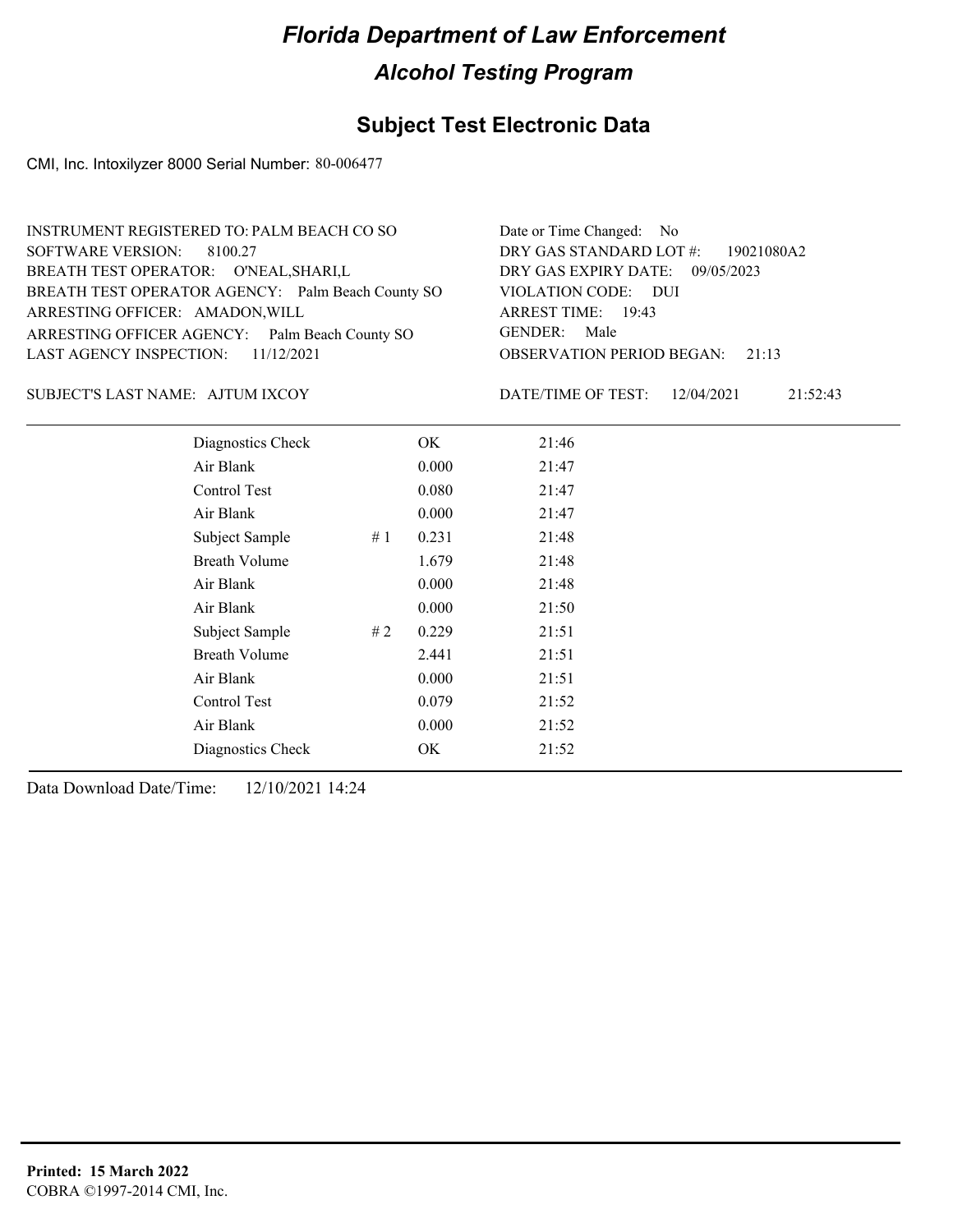## **Subject Test Electronic Data**

CMI, Inc. Intoxilyzer 8000 Serial Number: 80-006477

| INSTRUMENT REGISTERED TO: PALM BEACH CO SO        | Date or Time Changed: No               |
|---------------------------------------------------|----------------------------------------|
| SOFTWARE VERSION: 8100.27                         | DRY GAS STANDARD LOT #: 19021080A2     |
| BREATH TEST OPERATOR: BELL, JOSHUA, J             | DRY GAS EXPIRY DATE: 09/05/2023        |
| BREATH TEST OPERATOR AGENCY: Palm Beach County SO | VIOLATION CODE: DUI                    |
| ARRESTING OFFICER: TAVERAS, JOSUE                 | ARREST TIME: 01:28                     |
| ARRESTING OFFICER AGENCY: West Palm Beach PD      | GENDER: Male                           |
| LAST AGENCY INSPECTION: $11/12/2021$              | <b>OBSERVATION PERIOD BEGAN: 01:52</b> |
|                                                   |                                        |

### SUBJECT'S LAST NAME: JIMENEZ RAMIREZ **Frank CONTACT DESCRIPTION** DATE/TIME OF TEST:

DATE/TIME OF TEST: 12/05/2021 02:37:24

| Diagnostics Check    | OK    | 02:30 |
|----------------------|-------|-------|
| Air Blank            | 0.000 | 02:31 |
| Control Test         | 0.080 | 02:31 |
| Air Blank            | 0.000 | 02:32 |
| Subject Sample<br>#1 | 0.189 | 02:32 |
| <b>Breath Volume</b> | 1.976 | 02:32 |
| Air Blank            | 0.000 | 02:33 |
| Air Blank            | 0.000 | 02:35 |
| Subject Sample<br>#2 | 0.193 | 02:35 |
| <b>Breath Volume</b> | 2.359 | 02:35 |
| Air Blank            | 0.000 | 02:36 |
| Control Test         | 0.078 | 02:36 |
| Air Blank            | 0.000 | 02:37 |
| Diagnostics Check    | OK    | 02:37 |
|                      |       |       |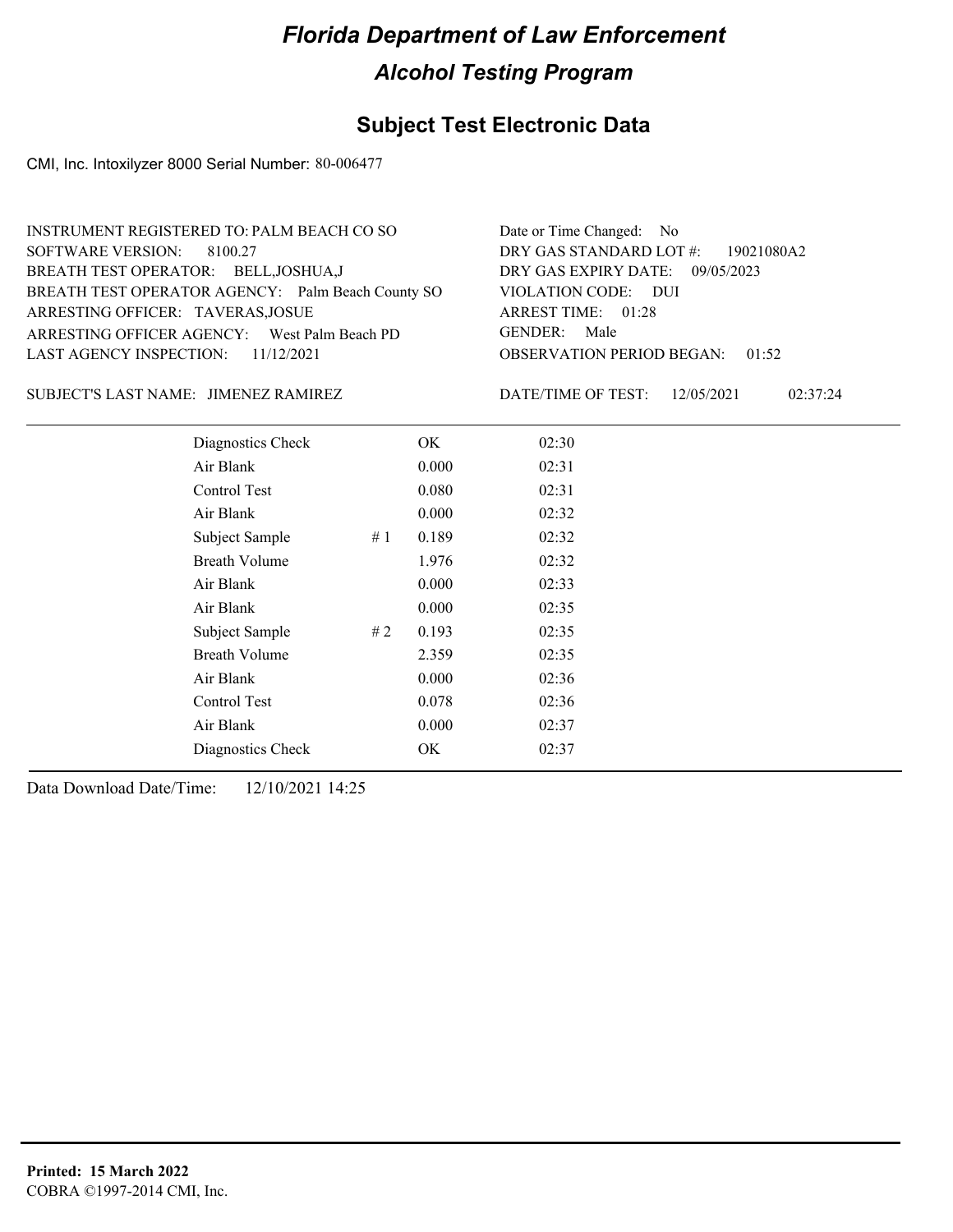## **Subject Test Electronic Data**

CMI, Inc. Intoxilyzer 8000 Serial Number: 80-006477

| INSTRUMENT REGISTERED TO: PALM BEACH CO SO        | Date or Time Changed: No               |
|---------------------------------------------------|----------------------------------------|
| SOFTWARE VERSION: 8100.27                         | DRY GAS STANDARD LOT #: 19021080A2     |
| BREATH TEST OPERATOR: BELL, JOSHUA, J             | DRY GAS EXPIRY DATE: 09/05/2023        |
| BREATH TEST OPERATOR AGENCY: Palm Beach County SO | VIOLATION CODE: DUI                    |
| ARRESTING OFFICER: FANDREY, CHRISTOPHER           | ARREST TIME: 00:43                     |
| ARRESTING OFFICER AGENCY: Jupiter PD              | GENDER: Female                         |
| LAST AGENCY INSPECTION: $11/12/2021$              | <b>OBSERVATION PERIOD BEGAN: 02:49</b> |
|                                                   |                                        |

SUBJECT'S LAST NAME: BROWN DATE/TIME OF TEST:

DATE/TIME OF TEST: 12/05/2021 03:28:00

| Diagnostics Check    |    | OK    | 03:20 |
|----------------------|----|-------|-------|
| Air Blank            |    | 0.000 | 03:20 |
| Control Test         |    | 0.079 | 03:21 |
| Air Blank            |    | 0.000 | 03:21 |
| Subject Sample       | #1 | 0.146 | 03:22 |
| <b>Breath Volume</b> |    | 1.636 | 03:22 |
| Air Blank            |    | 0.000 | 03:23 |
| Air Blank            |    | 0.000 | 03:25 |
| Subject Sample       | #2 | 0.144 | 03:26 |
| <b>Breath Volume</b> |    | 1.714 | 03:26 |
| Air Blank            |    | 0.000 | 03:27 |
| Control Test         |    | 0.079 | 03:27 |
| Air Blank            |    | 0.000 | 03:27 |
| Diagnostics Check    |    | OK    | 03:28 |
|                      |    |       |       |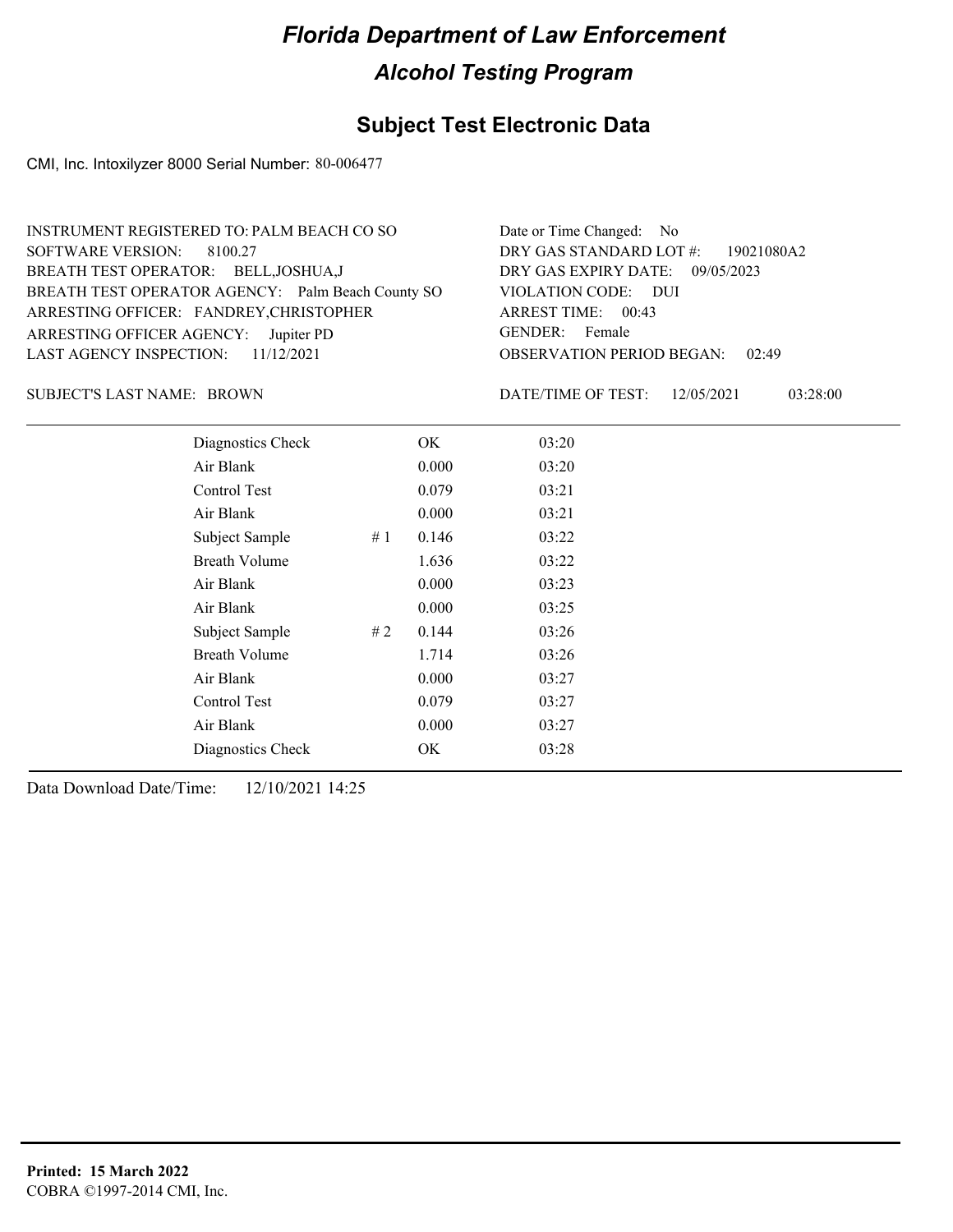## **Subject Test Electronic Data**

CMI, Inc. Intoxilyzer 8000 Serial Number: 80-006477

| INSTRUMENT REGISTERED TO: PALM BEACH CO SO        | Date or Time Changed: No               |
|---------------------------------------------------|----------------------------------------|
| SOFTWARE VERSION: 8100.27                         | DRY GAS STANDARD LOT #: 19021080A2     |
| BREATH TEST OPERATOR: BELL, JOSHUA, J             | DRY GAS EXPIRY DATE: 09/05/2023        |
| BREATH TEST OPERATOR AGENCY: Palm Beach County SO | VIOLATION CODE: DUI                    |
| ARRESTING OFFICER: WINDSOR, NICHOLAS              | ARREST TIME: 02:54                     |
| ARRESTING OFFICER AGENCY: Delray Beach PD         | GENDER: Male                           |
| LAST AGENCY INSPECTION: $11/12/2021$              | <b>OBSERVATION PERIOD BEGAN: 03:19</b> |
|                                                   |                                        |

### ROCHEMONT SUBJECT'S LAST NAME: DATE/TIME OF TEST:

DATE/TIME OF TEST: 12/05/2021 04:03:18

| Diagnostics Check    |    | OK    | 03:56 |
|----------------------|----|-------|-------|
| Air Blank            |    | 0.000 | 03:56 |
| Control Test         |    | 0.078 | 03:56 |
| Air Blank            |    | 0.000 | 03:57 |
| Subject Sample       | #1 | 0.169 | 03:58 |
| <b>Breath Volume</b> |    | 2.843 | 03:58 |
| Air Blank            |    | 0.000 | 03:59 |
| Air Blank            |    | 0.000 | 04:01 |
| Subject Sample       | #2 | 0.161 | 04:01 |
| <b>Breath Volume</b> |    | 2.617 | 04:01 |
| Air Blank            |    | 0.000 | 04:02 |
| Control Test         |    | 0.078 | 04:02 |
| Air Blank            |    | 0.000 | 04:03 |
| Diagnostics Check    |    | OK    | 04:03 |
|                      |    |       |       |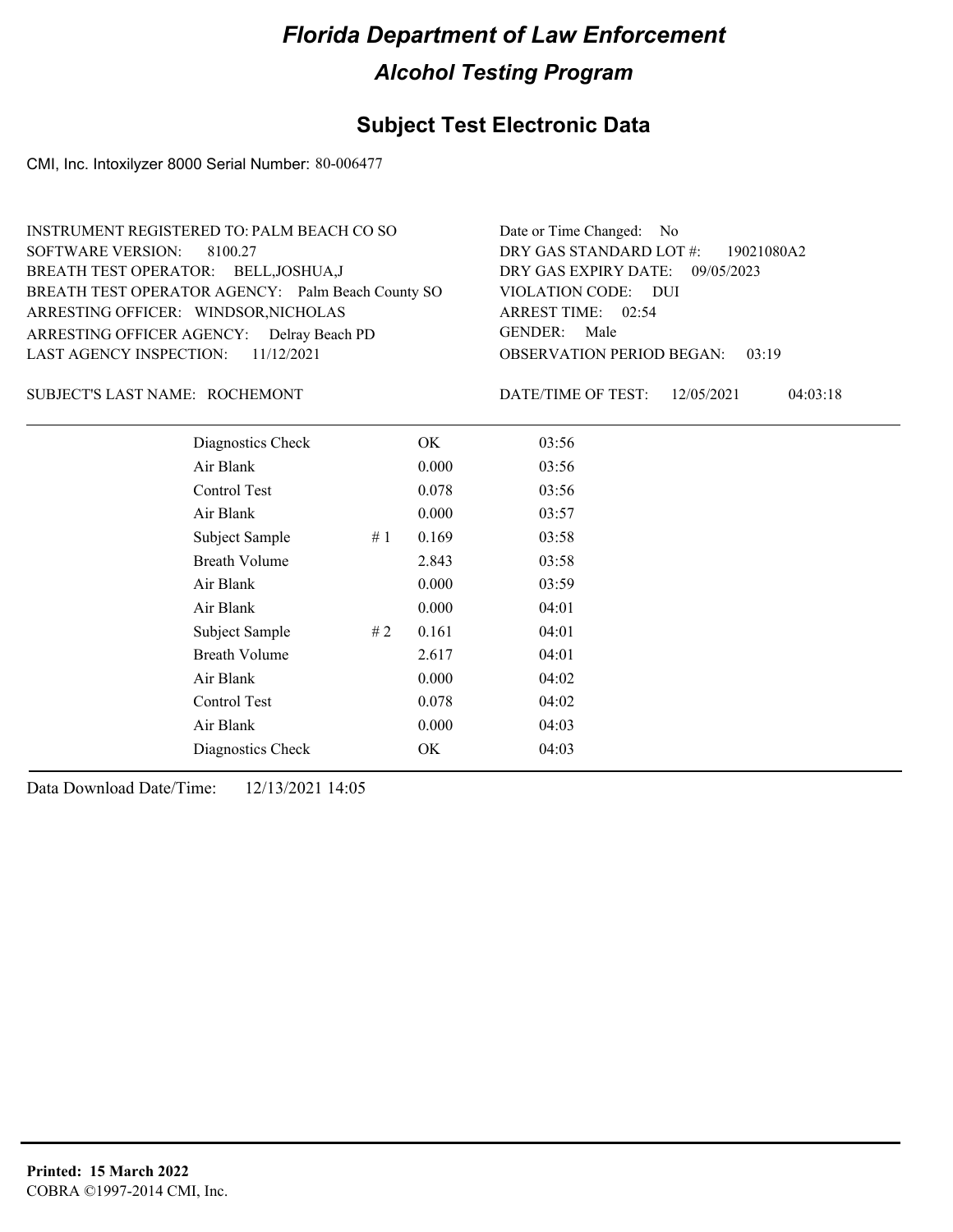## **Subject Test Electronic Data**

CMI, Inc. Intoxilyzer 8000 Serial Number: 80-006477

| Date or Time Changed: No               |
|----------------------------------------|
| DRY GAS STANDARD LOT #: 19021080A2     |
| DRY GAS EXPIRY DATE: 09/05/2023        |
| VIOLATION CODE: DUI                    |
| ARREST TIME: 03:08                     |
| GENDER: Male                           |
| <b>OBSERVATION PERIOD BEGAN: 03:30</b> |
|                                        |

SUBJECT'S LAST NAME: PEREZ DATE/TIME OF TEST:

DATE/TIME OF TEST: 12/05/2021 04:28:31

| Diagnostics Check    |    | OK    | 04:20 |
|----------------------|----|-------|-------|
| Air Blank            |    | 0.000 | 04:21 |
| Control Test         |    | 0.080 | 04:21 |
| Air Blank            |    | 0.000 | 04:22 |
| Subject Sample       | #1 | 0.177 | 04:23 |
| <b>Breath Volume</b> |    | 1.605 | 04:23 |
| Air Blank            |    | 0.000 | 04:24 |
| Air Blank            |    | 0.000 | 04:25 |
| Subject Sample       | #2 | 0.166 | 04:26 |
| <b>Breath Volume</b> |    | 1.371 | 04:26 |
| Air Blank            |    | 0.000 | 04:27 |
| Control Test         |    | 0.078 | 04:27 |
| Air Blank            |    | 0.000 | 04:28 |
| Diagnostics Check    |    | OK    | 04:28 |
|                      |    |       |       |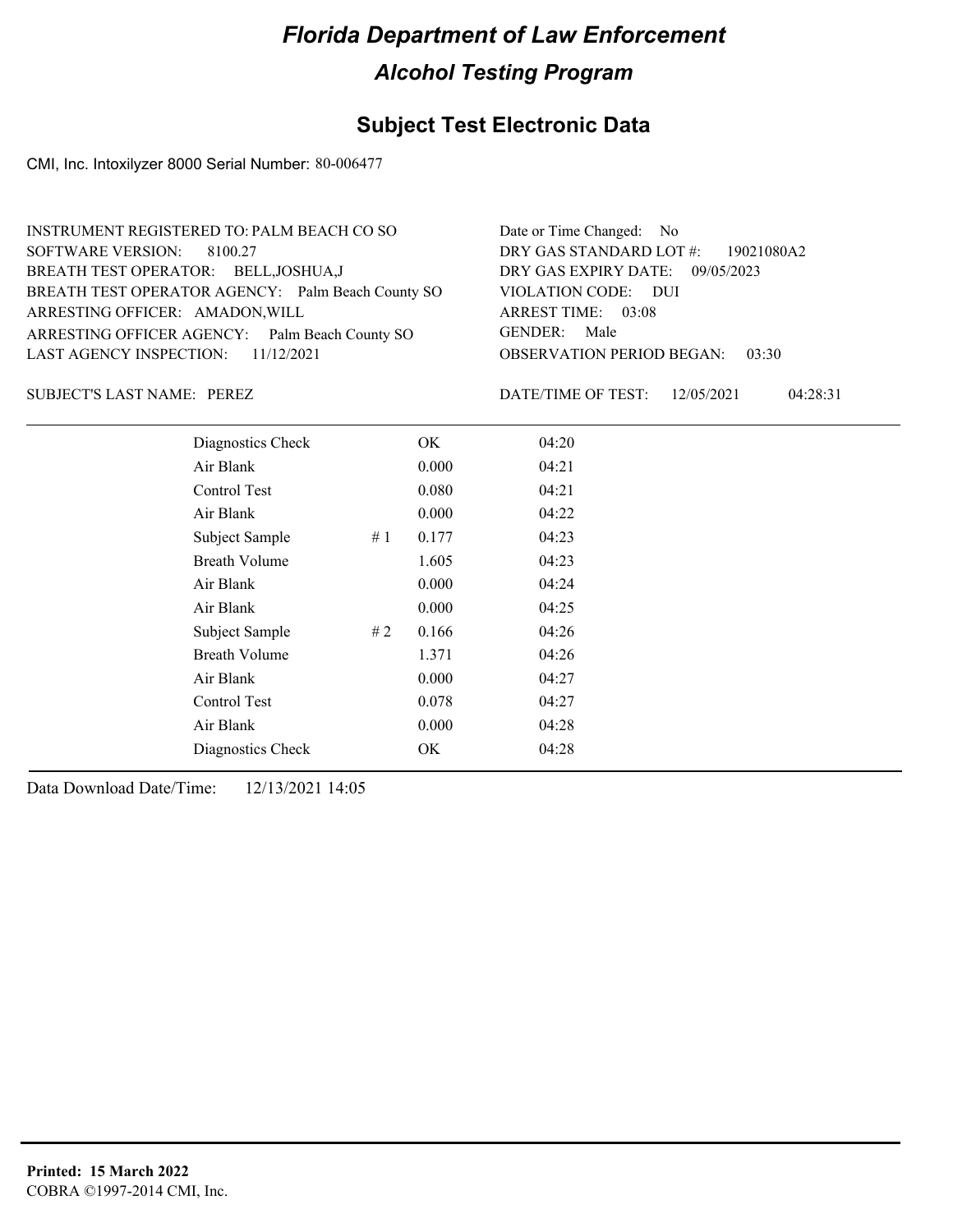## **Subject Test Electronic Data**

CMI, Inc. Intoxilyzer 8000 Serial Number: 80-006477

| INSTRUMENT REGISTERED TO: PALM BEACH CO SO        | Date or Time Changed: No               |
|---------------------------------------------------|----------------------------------------|
| SOFTWARE VERSION: 8100.27                         | DRY GAS STANDARD LOT #: 19021080A2     |
| BREATH TEST OPERATOR: BELL, JOSHUA, J             | DRY GAS EXPIRY DATE: 09/05/2023        |
| BREATH TEST OPERATOR AGENCY: Palm Beach County SO | VIOLATION CODE: DUI                    |
| ARRESTING OFFICER: SAGET, HORLKINS                | ARREST TIME: 06:39                     |
| ARRESTING OFFICER AGENCY: FHP Troop L             | GENDER: Male                           |
| LAST AGENCY INSPECTION: $11/12/2021$              | <b>OBSERVATION PERIOD BEGAN: 07:00</b> |
|                                                   |                                        |

SUBJECT'S LAST NAME: SAVAGE DATE/TIME OF TEST:

DATE/TIME OF TEST: 12/05/2021 07:38:56

| Diagnostics Check    |    | OK    | 07:32 |
|----------------------|----|-------|-------|
| Air Blank            |    | 0.000 | 07:32 |
| Control Test         |    | 0.079 | 07:33 |
| Air Blank            |    | 0.000 | 07:33 |
| Subject Sample       | #1 | 0.070 | 07:34 |
| <b>Breath Volume</b> |    | 1.929 | 07:34 |
| Air Blank            |    | 0.000 | 07:34 |
| Air Blank            |    | 0.000 | 07:36 |
| Subject Sample       | #2 | 0.074 | 07:37 |
| <b>Breath Volume</b> |    | 2.457 | 07:37 |
| Air Blank            |    | 0.000 | 07:38 |
| <b>Control Test</b>  |    | 0.080 | 07:38 |
| Air Blank            |    | 0.000 | 07:38 |
| Diagnostics Check    |    | OK    | 07:38 |
|                      |    |       |       |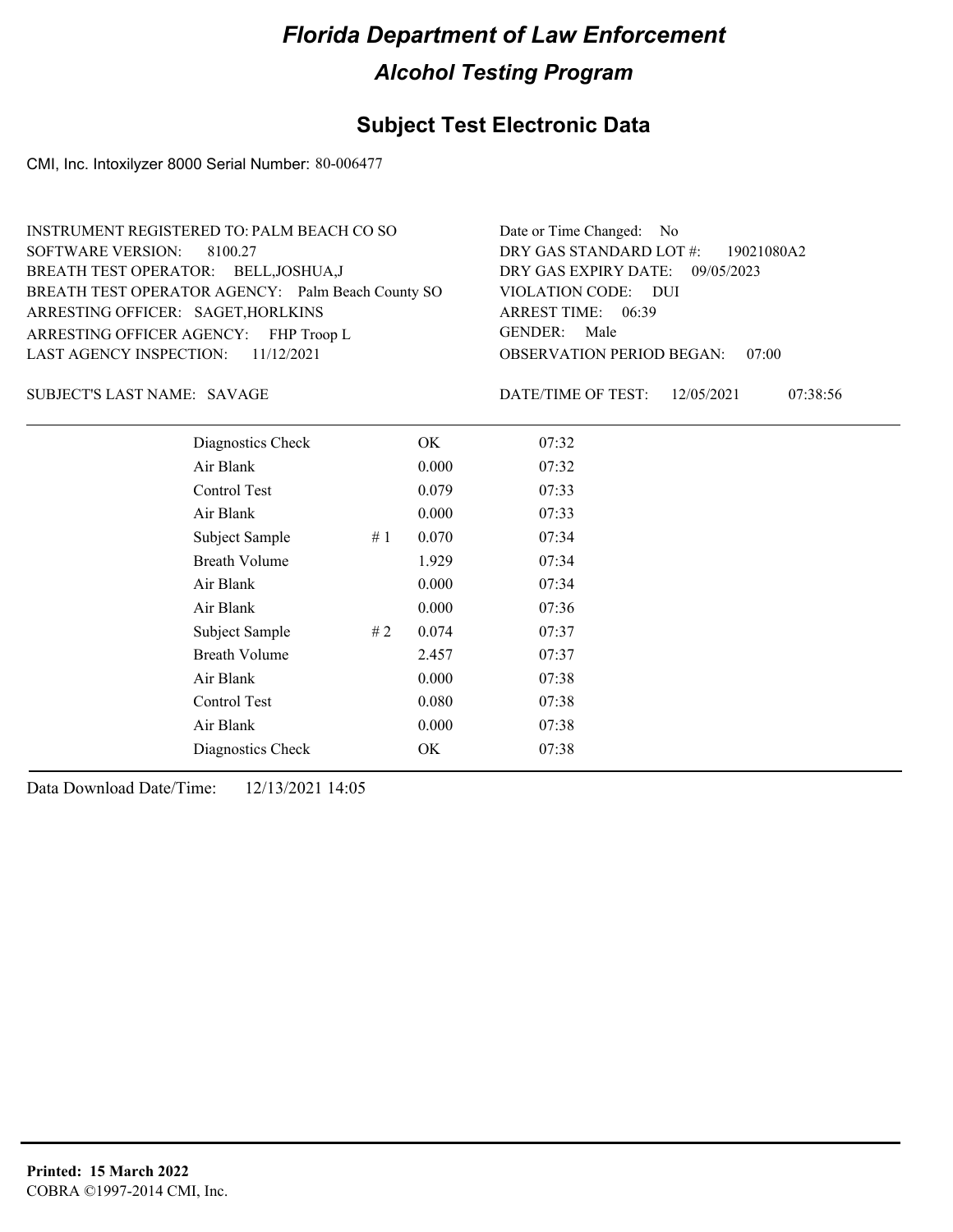## **Subject Test Electronic Data**

CMI, Inc. Intoxilyzer 8000 Serial Number: 80-006477

| INSTRUMENT REGISTERED TO: PALM BEACH CO SO        | Date or Time Changed: No               |
|---------------------------------------------------|----------------------------------------|
| SOFTWARE VERSION: 8100.27                         | DRY GAS STANDARD LOT #: 19021080A2     |
| BREATH TEST OPERATOR: OWEN, SUE,                  | DRY GAS EXPIRY DATE: 09/05/2023        |
| BREATH TEST OPERATOR AGENCY: Palm Beach County SO | VIOLATION CODE: DUI                    |
| ARRESTING OFFICER: WINDSOR, NICHOLAS              | ARREST TIME: 19:33                     |
| ARRESTING OFFICER AGENCY: Delray Beach PD         | GENDER: Male                           |
| LAST AGENCY INSPECTION: $11/12/2021$              | <b>OBSERVATION PERIOD BEGAN: 20:00</b> |
|                                                   |                                        |

### SUBJECT'S LAST NAME: CEDENO DATE/TIME OF TEST:

DATE/TIME OF TEST: 12/05/2021 20:32:46

| Diagnostics Check    |    | OK    | 20:25 |
|----------------------|----|-------|-------|
| Air Blank            |    | 0.000 | 20:26 |
| Control Test         |    | 0.080 | 20:26 |
| Air Blank            |    | 0.000 | 20:26 |
| Subject Sample       | #1 | 0.171 | 20:27 |
| <b>Breath Volume</b> |    | 1.343 | 20:27 |
| Air Blank            |    | 0.000 | 20:28 |
| Air Blank            |    | 0.000 | 20:30 |
| Subject Sample       | #2 | 0.184 | 20:31 |
| <b>Breath Volume</b> |    | 3.156 | 20:31 |
| Air Blank            |    | 0.000 | 20:31 |
| Control Test         |    | 0.079 | 20:32 |
| Air Blank            |    | 0.000 | 20:32 |
| Diagnostics Check    |    | OK    | 20:32 |
|                      |    |       |       |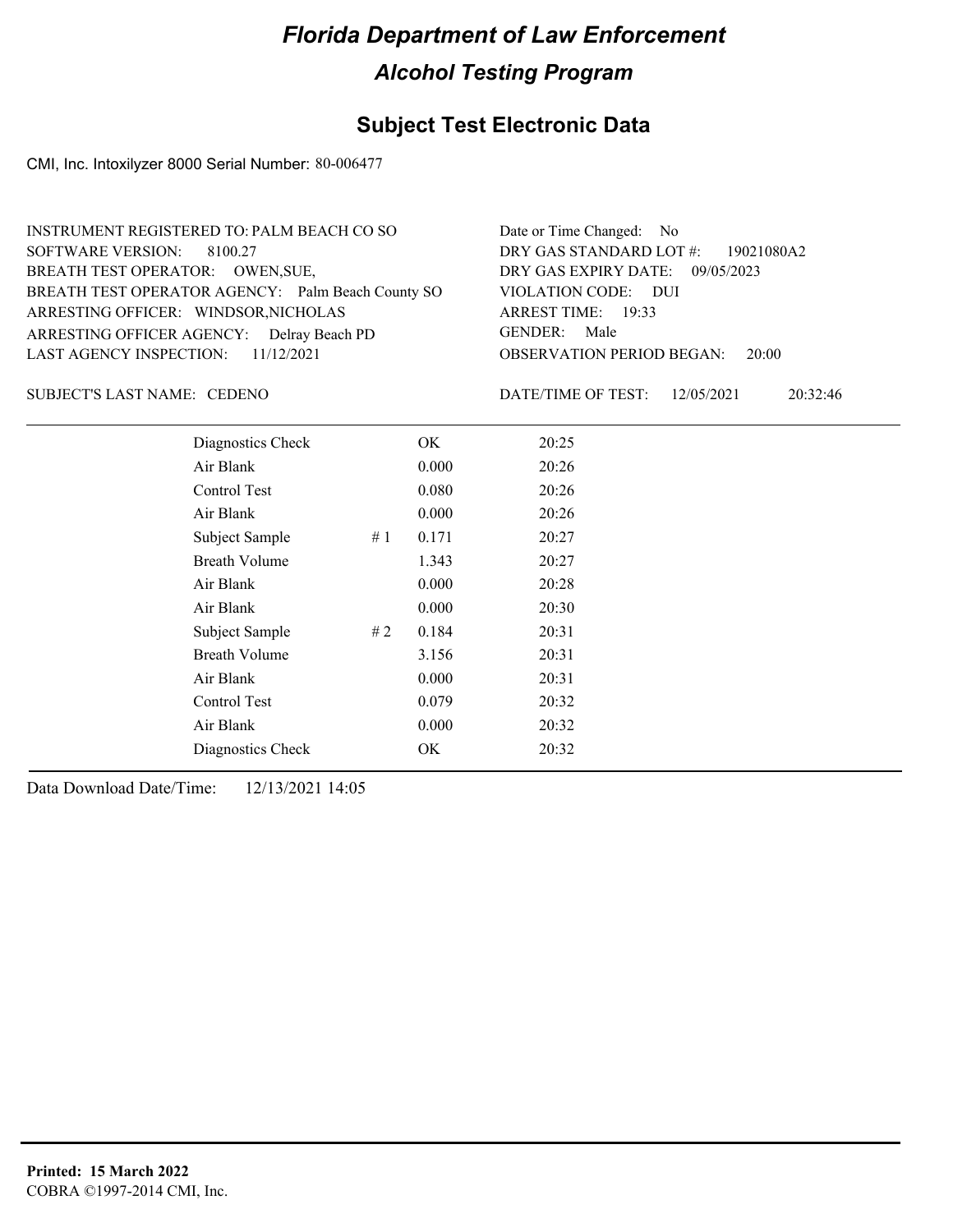## **Subject Test Electronic Data**

CMI, Inc. Intoxilyzer 8000 Serial Number: 80-006477

| INSTRUMENT REGISTERED TO: PALM BEACH CO SO        | Date or Time Changed: No               |
|---------------------------------------------------|----------------------------------------|
| SOFTWARE VERSION: 8100.27                         | DRY GAS STANDARD LOT #: 19021080A2     |
| BREATH TEST OPERATOR: OWEN, SUE,                  | DRY GAS EXPIRY DATE: 09/05/2023        |
| BREATH TEST OPERATOR AGENCY: Palm Beach County SO | VIOLATION CODE: DUI                    |
| ARRESTING OFFICER: LOVETT, JAMES                  | ARREST TIME: 21:14                     |
| ARRESTING OFFICER AGENCY: Palm Beach Gardens      | GENDER: Male                           |
| LAST AGENCY INSPECTION: $11/12/2021$              | <b>OBSERVATION PERIOD BEGAN: 21:35</b> |
|                                                   |                                        |

GONZALEZ SUBJECT'S LAST NAME: DATE/TIME OF TEST:

DATE/TIME OF TEST: 12/05/2021 22:08:26

| Diagnostics Check    |    | OK    | 22:01 |
|----------------------|----|-------|-------|
| Air Blank            |    | 0.000 | 22:01 |
| Control Test         |    | 0.079 | 22:02 |
| Air Blank            |    | 0.000 | 22:02 |
| Subject Sample       | #1 | 0.145 | 22:04 |
| <b>Breath Volume</b> |    | 1.605 | 22:04 |
| Air Blank            |    | 0.000 | 22:04 |
| Air Blank            |    | 0.000 | 22:06 |
| Subject Sample       | #2 | 0.153 | 22:06 |
| <b>Breath Volume</b> |    | 1.593 | 22:06 |
| Air Blank            |    | 0.000 | 22:07 |
| Control Test         |    | 0.080 | 22:07 |
| Air Blank            |    | 0.000 | 22:08 |
| Diagnostics Check    |    | OK    | 22:08 |
|                      |    |       |       |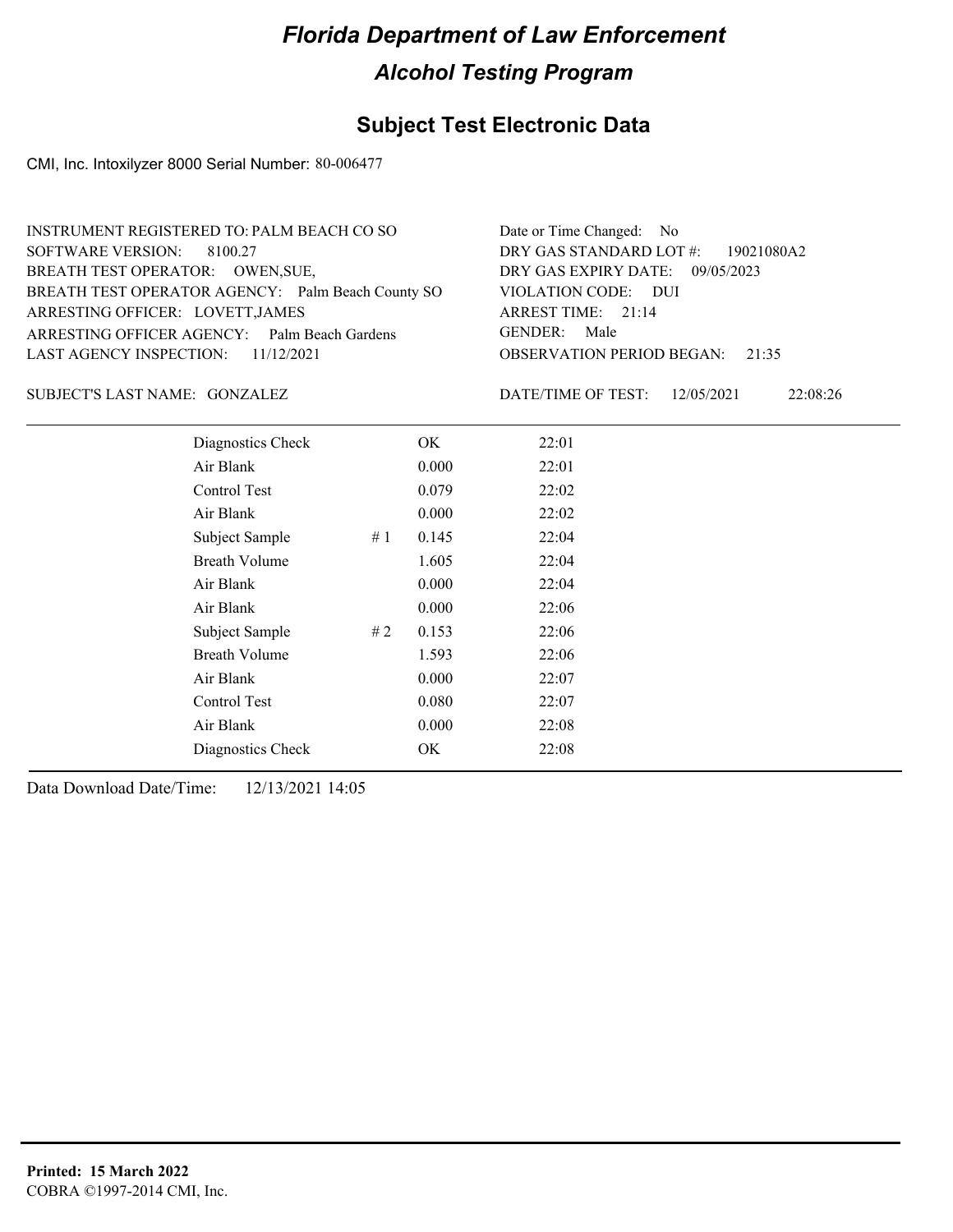## **Subject Test Electronic Data**

CMI, Inc. Intoxilyzer 8000 Serial Number: 80-006477

| INSTRUMENT REGISTERED TO: PALM BEACH CO SO        | Date or Time Changed: No               |
|---------------------------------------------------|----------------------------------------|
| SOFTWARE VERSION: 8100.27                         | DRY GAS STANDARD LOT #: 19021080A2     |
| BREATH TEST OPERATOR: BELL, JOSHUA, J             | DRY GAS EXPIRY DATE: $09/05/2023$      |
| BREATH TEST OPERATOR AGENCY: Palm Beach County SO | VIOLATION CODE: DUI                    |
| ARRESTING OFFICER: BUTZBACH, WILLIAM              | ARREST TIME: 00:58                     |
| ARRESTING OFFICER AGENCY: Palm Beach Gardens      | GENDER: Male                           |
| LAST AGENCY INSPECTION: $11/12/2021$              | <b>OBSERVATION PERIOD BEGAN: 01:23</b> |
|                                                   |                                        |

SUBJECT'S LAST NAME: OLSON DATE/TIME OF TEST:

DATE/TIME OF TEST: 12/06/2021 01:56:37

| Diagnostics Check    |    | OK    | 01:49 |
|----------------------|----|-------|-------|
| Air Blank            |    | 0.000 | 01:49 |
| Control Test         |    | 0.080 | 01:50 |
| Air Blank            |    | 0.000 | 01:50 |
| Subject Sample       | #1 | 0.085 | 01:51 |
| <b>Breath Volume</b> |    | 1.628 | 01:51 |
| Air Blank            |    | 0.000 | 01:52 |
| Air Blank            |    | 0.000 | 01:54 |
| Subject Sample       | #2 | 0.076 | 01:55 |
| <b>Breath Volume</b> |    | 2.449 | 01:55 |
| Air Blank            |    | 0.000 | 01:55 |
| Control Test         |    | 0.078 | 01:56 |
| Air Blank            |    | 0.000 | 01:56 |
| Diagnostics Check    |    | OK    | 01:56 |
|                      |    |       |       |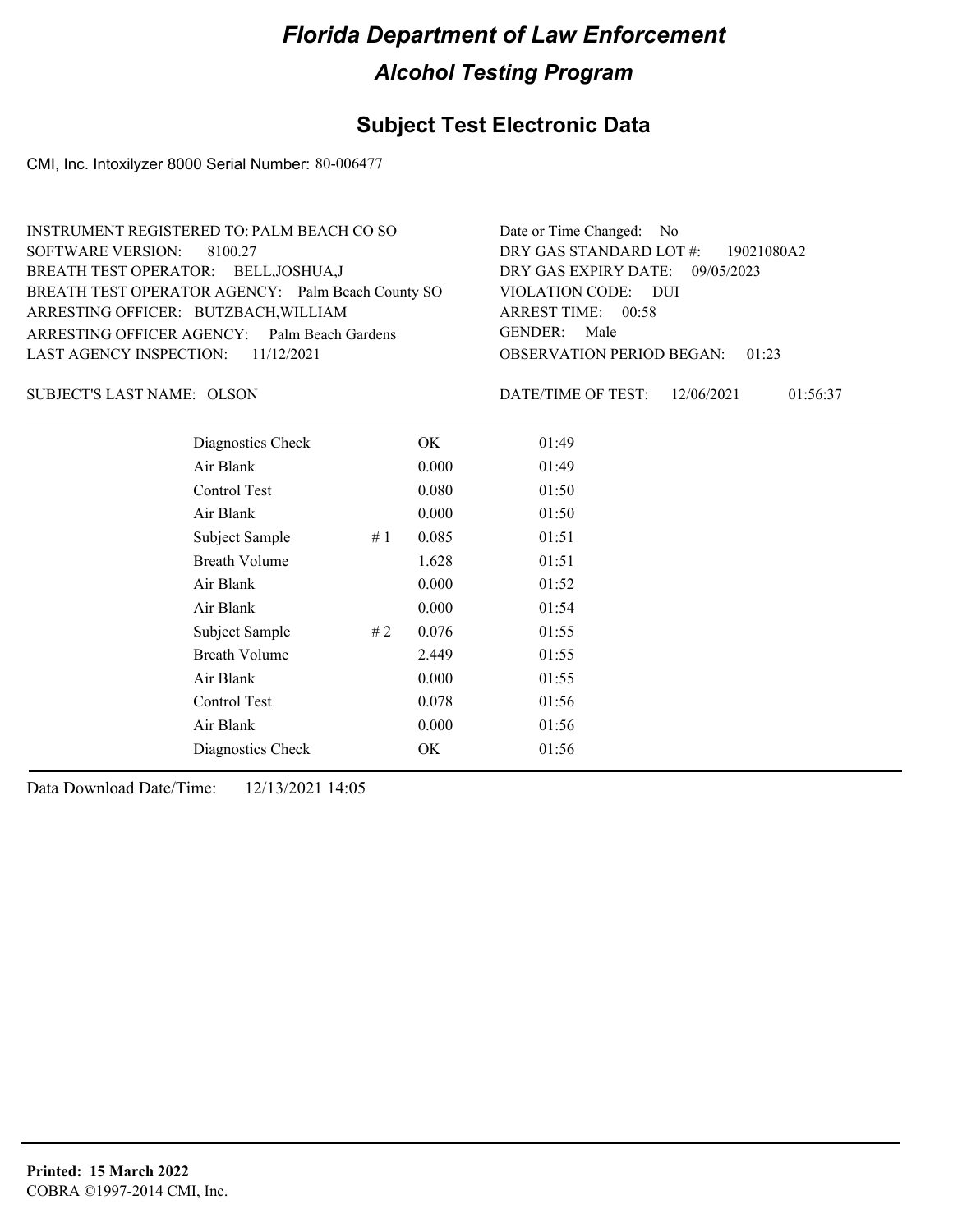## **Subject Test Electronic Data**

CMI, Inc. Intoxilyzer 8000 Serial Number: 80-006477

|                                           | <b>INSTRUMENT REGISTERED TO: PALM BEACH CO SO</b> |       | Date or Time Changed: No              |                                           |
|-------------------------------------------|---------------------------------------------------|-------|---------------------------------------|-------------------------------------------|
| <b>SOFTWARE VERSION:</b>                  | 8100.27                                           |       | DRY GAS STANDARD LOT #:<br>19021080A2 |                                           |
|                                           | BREATH TEST OPERATOR: OWEN, SUE,                  |       | DRY GAS EXPIRY DATE: 09/05/2023       |                                           |
|                                           | BREATH TEST OPERATOR AGENCY: Palm Beach County SO |       | VIOLATION CODE: DUI                   |                                           |
| ARRESTING OFFICER: HERNANDEZ,EDWIN        |                                                   |       | ARREST TIME: 16:47                    |                                           |
| ARRESTING OFFICER AGENCY: Delray Beach PD |                                                   |       | GENDER: Female                        |                                           |
| <b>LAST AGENCY INSPECTION:</b>            | 11/12/2021                                        |       |                                       | <b>OBSERVATION PERIOD BEGAN:</b><br>17:45 |
| <b>SUBJECT'S LAST NAME: STUBBS</b>        |                                                   |       | DATE/TIME OF TEST:                    | 18:18:14<br>12/06/2021                    |
|                                           | Diagnostics Check                                 | OK.   | 18:12                                 |                                           |
|                                           | Air Blank                                         | 0.000 | 18:13                                 |                                           |
|                                           | Control Test                                      | 0.080 | 18:13                                 |                                           |
|                                           | Air Blank                                         | 0.000 | 18:14                                 |                                           |
|                                           | #1<br>Subject Sample                              |       | 18:16                                 | <b>Subject Test Refused</b>               |
|                                           | <b>Breath Volume</b>                              | 0.000 | 18:16                                 |                                           |
|                                           | Air Blank                                         | 0.000 | 18:17                                 |                                           |
|                                           | Control Test                                      | 0.080 | 18:17                                 |                                           |
|                                           | Air Blank                                         | 0.000 | 18:18                                 |                                           |
|                                           | Diagnostics Check                                 | OK    | 18:18                                 |                                           |
|                                           |                                                   |       |                                       |                                           |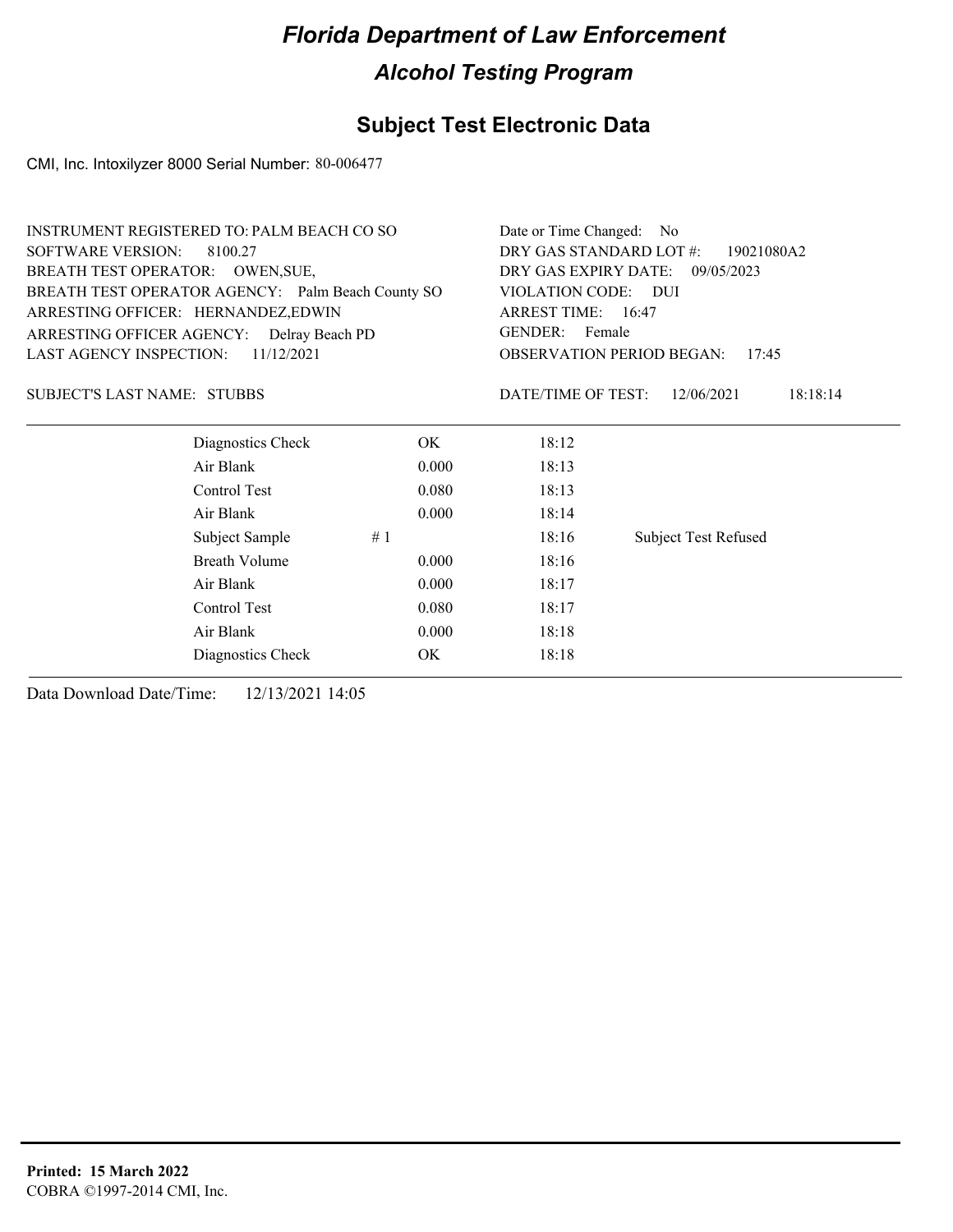## **Subject Test Electronic Data**

CMI, Inc. Intoxilyzer 8000 Serial Number: 80-006477

| INSTRUMENT REGISTERED TO: PALM BEACH CO SO        | Date or Time Changed: No               |
|---------------------------------------------------|----------------------------------------|
| SOFTWARE VERSION: 8100.27                         | DRY GAS STANDARD LOT #: 19021080A2     |
| BREATH TEST OPERATOR: OWEN, SUE,                  | DRY GAS EXPIRY DATE: 09/05/2023        |
| BREATH TEST OPERATOR AGENCY: Palm Beach County SO | VIOLATION CODE: DUI                    |
| ARRESTING OFFICER: AMADON, WILL                   | ARREST TIME: 20:04                     |
| ARRESTING OFFICER AGENCY: Palm Beach County SO    | GENDER: Male                           |
| LAST AGENCY INSPECTION: $11/12/2021$              | <b>OBSERVATION PERIOD BEGAN: 20:30</b> |
|                                                   |                                        |

### MANSOLILLO SUBJECT'S LAST NAME: DATE/TIME OF TEST:

DATE/TIME OF TEST: 12/06/2021 21:02:39

| Diagnostics Check    |       | OK    | 20:56 |
|----------------------|-------|-------|-------|
| Air Blank            |       | 0.000 | 20:56 |
| Control Test         |       | 0.080 | 20:56 |
| Air Blank            |       | 0.000 | 20:57 |
| Subject Sample       | # $1$ | 0.173 | 20:58 |
| <b>Breath Volume</b> |       | 1.363 | 20:58 |
| Air Blank            |       | 0.000 | 20:58 |
| Air Blank            |       | 0.000 | 21:00 |
| Subject Sample       | #2    | 0.159 | 21:00 |
| <b>Breath Volume</b> |       | 1.351 | 21:00 |
| Air Blank            |       | 0.000 | 21:01 |
| Control Test         |       | 0.079 | 21:02 |
| Air Blank            |       | 0.000 | 21:02 |
| Diagnostics Check    |       | OK    | 21:02 |
|                      |       |       |       |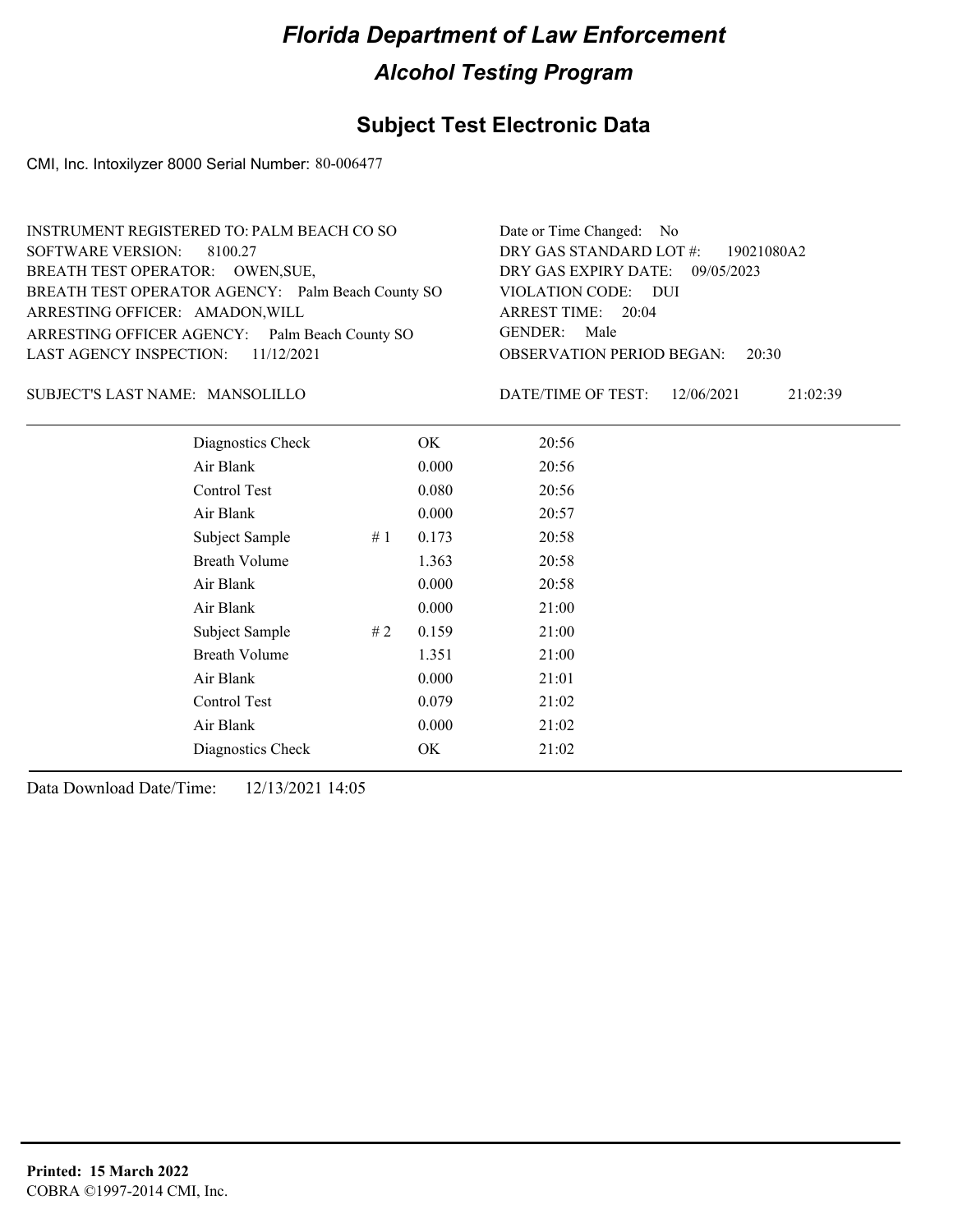## **Subject Test Electronic Data**

CMI, Inc. Intoxilyzer 8000 Serial Number: 80-006477

| INSTRUMENT REGISTERED TO: PALM BEACH CO SO        | Date or Time Changed: No               |
|---------------------------------------------------|----------------------------------------|
| SOFTWARE VERSION: 8100.27                         | DRY GAS STANDARD LOT $\#$ : 19021080A2 |
| BREATH TEST OPERATOR: O'NEAL, SHARI, L            | DRY GAS EXPIRY DATE: 09/05/2023        |
| BREATH TEST OPERATOR AGENCY: Palm Beach County SO | VIOLATION CODE: DUI                    |
| ARRESTING OFFICER: TEJEDA, ANTHONY                | ARREST TIME: 02:53                     |
| ARRESTING OFFICER AGENCY: Palm Beach County SO    | GENDER: Male                           |
| LAST AGENCY INSPECTION: $11/12/2021$              | <b>OBSERVATION PERIOD BEGAN: 03:10</b> |
|                                                   |                                        |

### SACUJ TIAN SUBJECT'S LAST NAME: DATE/TIME OF TEST:

DATE/TIME OF TEST: 12/07/2021 03:41:10

| Diagnostics Check    |    | OK    | 03:34 |  |
|----------------------|----|-------|-------|--|
| Air Blank            |    | 0.000 | 03:34 |  |
| Control Test         |    | 0.081 | 03:35 |  |
| Air Blank            |    | 0.000 | 03:35 |  |
| Subject Sample       | #1 | 0.233 | 03:36 |  |
| <b>Breath Volume</b> |    | 1.277 | 03:36 |  |
| Air Blank            |    | 0.000 | 03:36 |  |
| Air Blank            |    | 0.000 | 03:38 |  |
| Subject Sample       | #2 | 0.233 | 03:39 |  |
| <b>Breath Volume</b> |    | 1.875 | 03:39 |  |
| Air Blank            |    | 0.000 | 03:40 |  |
| Control Test         |    | 0.079 | 03:40 |  |
| Air Blank            |    | 0.000 | 03:41 |  |
| Diagnostics Check    |    | OK    | 03:41 |  |
|                      |    |       |       |  |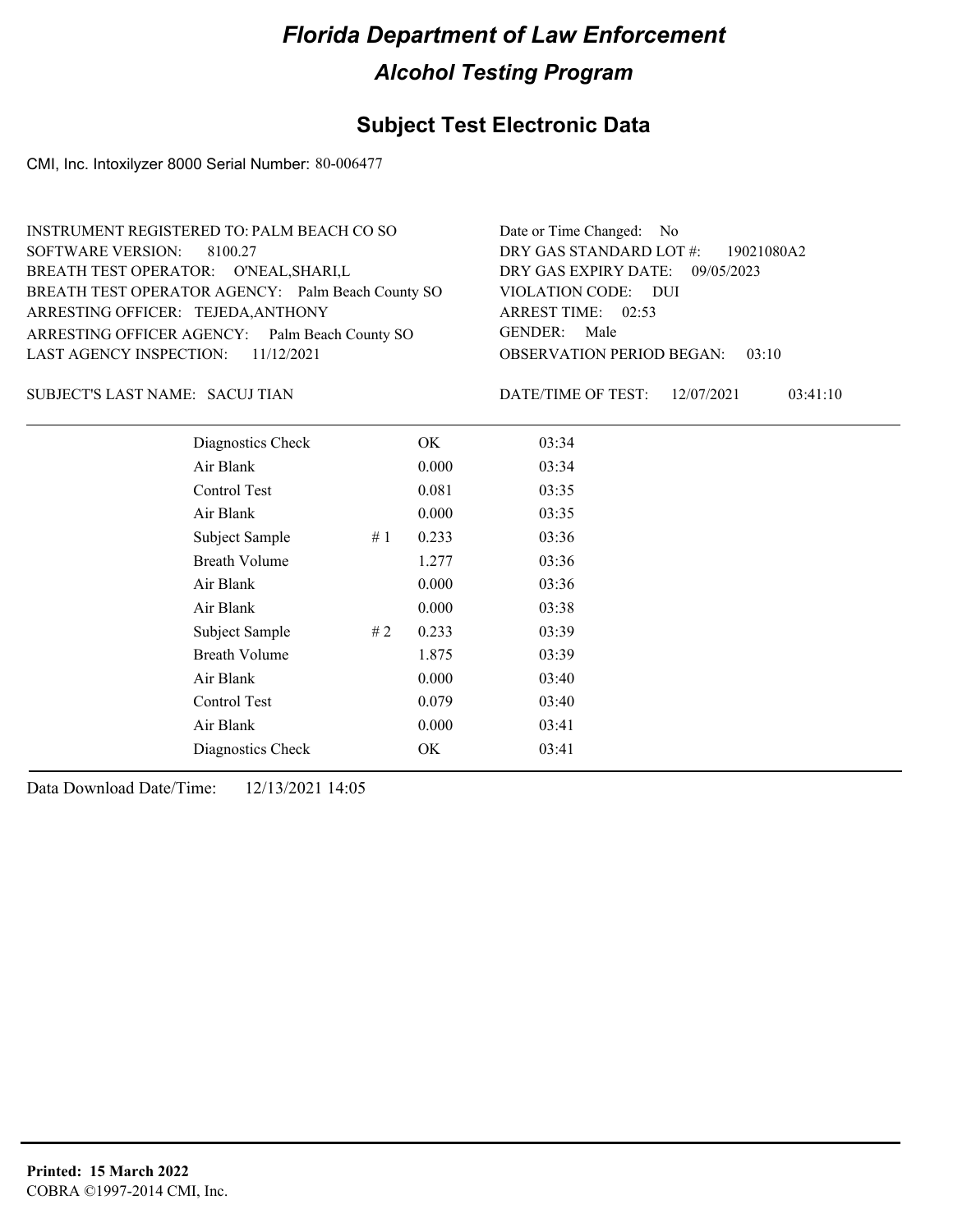## **Subject Test Electronic Data**

CMI, Inc. Intoxilyzer 8000 Serial Number: 80-006477

| INSTRUMENT REGISTERED TO: PALM BEACH CO SO        | Date or Time Changed: No               |
|---------------------------------------------------|----------------------------------------|
| SOFTWARE VERSION: 8100.27                         | DRY GAS STANDARD LOT #: 19021080A2     |
| BREATH TEST OPERATOR: BELL, JOSHUA, J             | DRY GAS EXPIRY DATE: 09/05/2023        |
| BREATH TEST OPERATOR AGENCY: Palm Beach County SO | VIOLATION CODE: DUI                    |
| ARRESTING OFFICER: HERNANDEZ, EDWIN               | ARREST TIME: $11:02$                   |
| ARRESTING OFFICER AGENCY: Delray Beach PD         | GENDER: Female                         |
| LAST AGENCY INSPECTION: $11/12/2021$              | <b>OBSERVATION PERIOD BEGAN: 12:05</b> |
|                                                   |                                        |

SUBJECT'S LAST NAME: NASSIFF **Example 20 SUBJECT'S LAST NAME:** NASSIFF **EXAMPLE OF TEST:** 

DATE/TIME OF TEST: 12/07/2021 12:34:46

| Diagnostics Check    |    | OK    | 12:28 |
|----------------------|----|-------|-------|
| Air Blank            |    | 0.000 | 12:28 |
| Control Test         |    | 0.080 | 12:28 |
| Air Blank            |    | 0.000 | 12:29 |
| Subject Sample       | #1 | 0.000 | 12:30 |
| <b>Breath Volume</b> |    | 2.347 | 12:30 |
| Air Blank            |    | 0.000 | 12:30 |
| Air Blank            |    | 0.000 | 12:32 |
| Subject Sample       | #2 | 0.000 | 12:33 |
| <b>Breath Volume</b> |    | 2.648 | 12:33 |
| Air Blank            |    | 0.000 | 12:33 |
| Control Test         |    | 0.081 | 12:34 |
| Air Blank            |    | 0.000 | 12:34 |
| Diagnostics Check    |    | OK    | 12:34 |
|                      |    |       |       |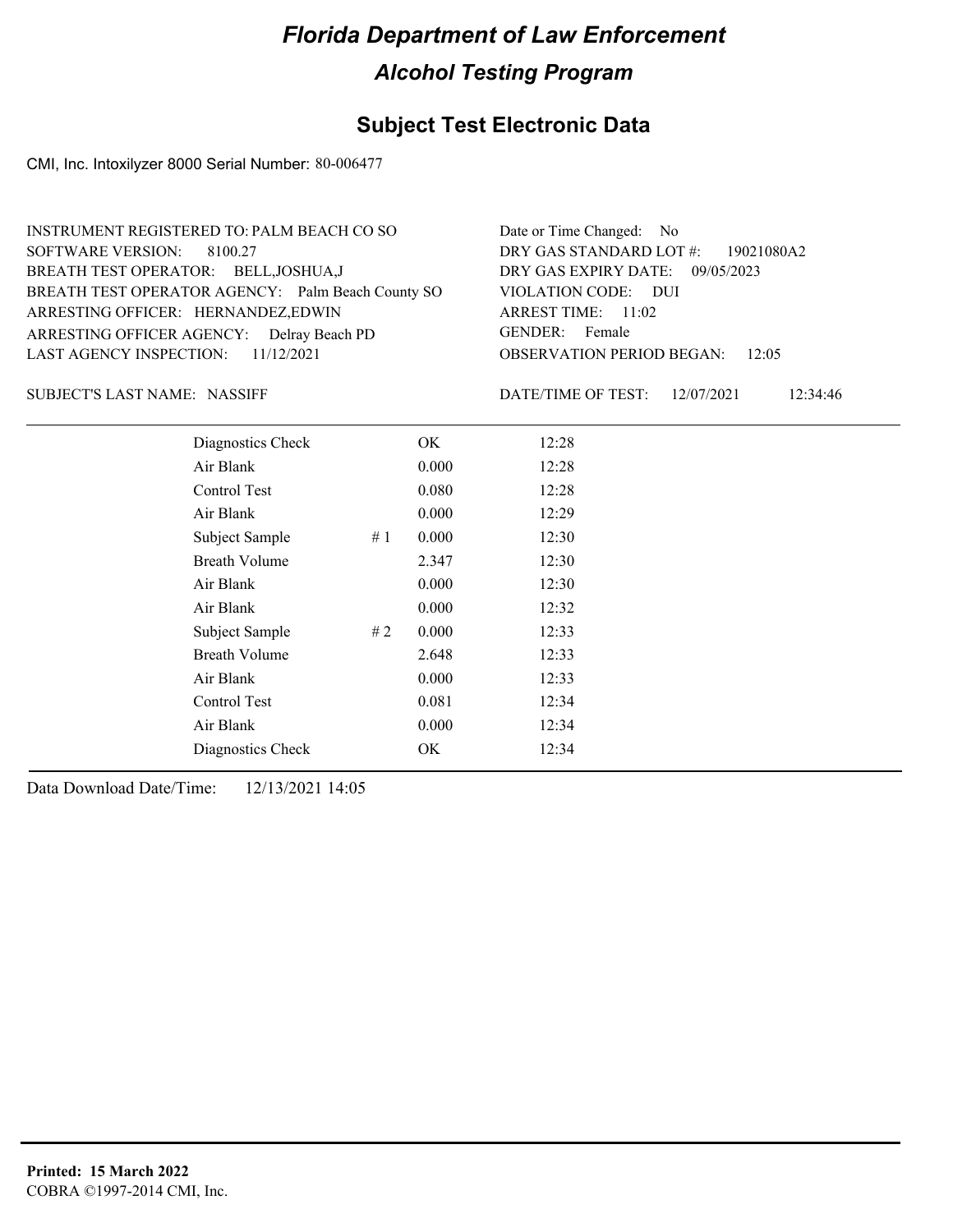## **Subject Test Electronic Data**

CMI, Inc. Intoxilyzer 8000 Serial Number: 80-006477

| INSTRUMENT REGISTERED TO: PALM BEACH CO SO        | Date or Time Changed: No               |
|---------------------------------------------------|----------------------------------------|
| SOFTWARE VERSION: 8100.27                         | DRY GAS STANDARD LOT #: 19021080A2     |
| BREATH TEST OPERATOR: O'NEAL, SHARI, L            | DRY GAS EXPIRY DATE: 09/05/2023        |
| BREATH TEST OPERATOR AGENCY: Palm Beach County SO | VIOLATION CODE: DUI                    |
| ARRESTING OFFICER: JOHNSON, TONRICA               | ARREST TIME: 00:59                     |
| ARRESTING OFFICER AGENCY: Riviera Beach PD        | GENDER: Female                         |
| LAST AGENCY INSPECTION: $11/12/2021$              | <b>OBSERVATION PERIOD BEGAN: 01:40</b> |
|                                                   |                                        |

### PEREIRA SUBJECT'S LAST NAME: DATE/TIME OF TEST:

DATE/TIME OF TEST: 12/08/2021 02:19:32

| Diagnostics Check    |    | OK    | 02:13 |
|----------------------|----|-------|-------|
| Air Blank            |    | 0.000 | 02:13 |
| Control Test         |    | 0.080 | 02:14 |
| Air Blank            |    | 0.000 | 02:14 |
| Subject Sample       | #1 | 0.109 | 02:15 |
| <b>Breath Volume</b> |    | 1.578 | 02:15 |
| Air Blank            |    | 0.000 | 02:15 |
| Air Blank            |    | 0.000 | 02:17 |
| Subject Sample       | #2 | 0.104 | 02:17 |
| <b>Breath Volume</b> |    | 1.839 | 02:17 |
| Air Blank            |    | 0.000 | 02:18 |
| Control Test         |    | 0.080 | 02:18 |
| Air Blank            |    | 0.000 | 02:19 |
| Diagnostics Check    |    | OK    | 02:19 |
|                      |    |       |       |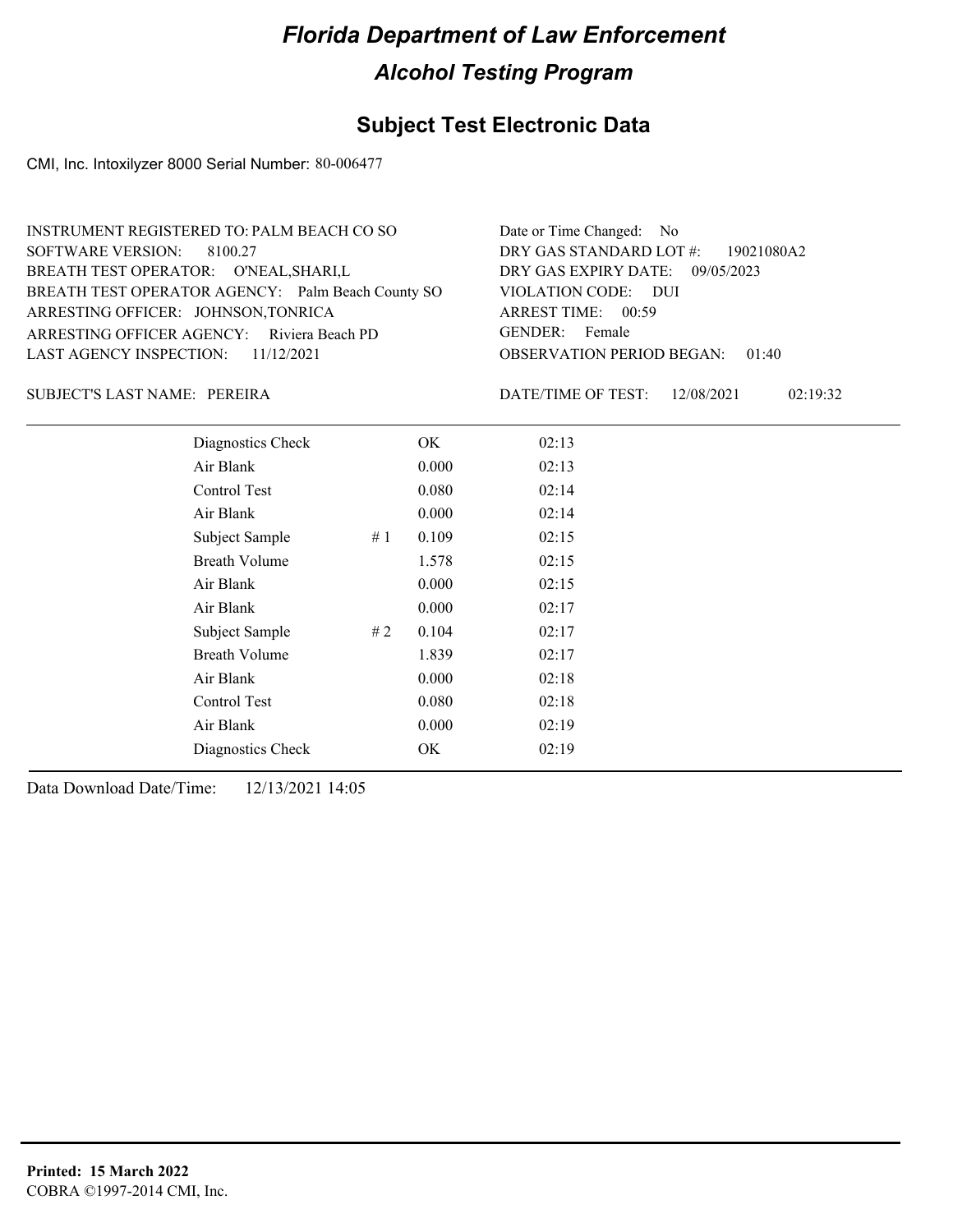## **Subject Test Electronic Data**

CMI, Inc. Intoxilyzer 8000 Serial Number: 80-006477

| INSTRUMENT REGISTERED TO: PALM BEACH CO SO        | Date or Time Changed: No               |
|---------------------------------------------------|----------------------------------------|
| SOFTWARE VERSION: 8100.27                         | DRY GAS STANDARD LOT #: 19021080A2     |
| BREATH TEST OPERATOR: OWEN, SUE,                  | DRY GAS EXPIRY DATE: 09/05/2023        |
| BREATH TEST OPERATOR AGENCY: Palm Beach County SO | VIOLATION CODE: DUI                    |
| ARRESTING OFFICER: NALERIO, LUIS                  | ARREST TIME: 16:30                     |
| ARRESTING OFFICER AGENCY: Boynton Beach PD        | GENDER: Female                         |
| LAST AGENCY INSPECTION: $11/12/2021$              | <b>OBSERVATION PERIOD BEGAN: 17:10</b> |
|                                                   |                                        |

### BARTALINI SUBJECT'S LAST NAME: DATE/TIME OF TEST:

DATE/TIME OF TEST: 12/08/2021 17:44:11

| Diagnostics Check    |    | OK    | 17:36 |
|----------------------|----|-------|-------|
| Air Blank            |    | 0.000 | 17:36 |
| Control Test         |    | 0.080 | 17:37 |
| Air Blank            |    | 0.000 | 17:37 |
| Subject Sample       | #1 | 0.000 | 17:38 |
| <b>Breath Volume</b> |    | 3.226 | 17:38 |
| Air Blank            |    | 0.000 | 17:38 |
| Air Blank            |    | 0.000 | 17:40 |
| Subject Sample       | #2 | 0.000 | 17:42 |
| <b>Breath Volume</b> |    | 1.664 | 17:42 |
| Air Blank            |    | 0.000 | 17:43 |
| Control Test         |    | 0.080 | 17:43 |
| Air Blank            |    | 0.000 | 17:44 |
| Diagnostics Check    |    | OK    | 17:44 |
|                      |    |       |       |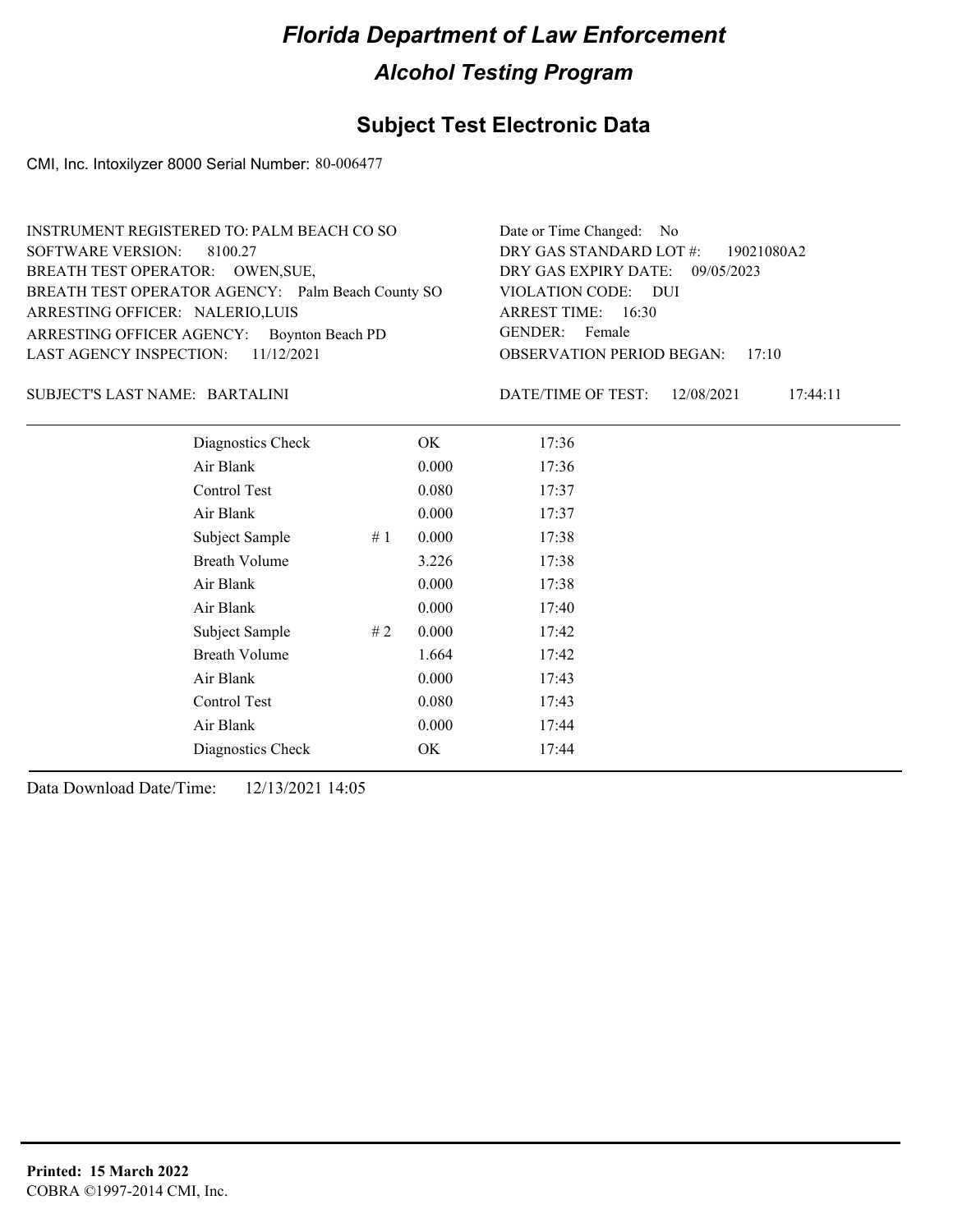## **Subject Test Electronic Data**

CMI, Inc. Intoxilyzer 8000 Serial Number: 80-006477

| INSTRUMENT REGISTERED TO: PALM BEACH CO SO        | Date or Time Changed: No               |
|---------------------------------------------------|----------------------------------------|
| SOFTWARE VERSION: 8100.27                         | DRY GAS STANDARD LOT #: 19021080A2     |
| BREATH TEST OPERATOR: OWEN, SUE,                  | DRY GAS EXPIRY DATE: 09/05/2023        |
| BREATH TEST OPERATOR AGENCY: Palm Beach County SO | VIOLATION CODE: DUI                    |
| ARRESTING OFFICER: FLINK, ANDREW                  | ARREST TIME: 21:24                     |
| ARRESTING OFFICER AGENCY: Palm Beach Gardens      | GENDER: Male                           |
| LAST AGENCY INSPECTION: $11/12/2021$              | <b>OBSERVATION PERIOD BEGAN:</b> 22:05 |
|                                                   |                                        |

### SUBJECT'S LAST NAME: LLOYD DATE/TIME OF TEST:

DATE/TIME OF TEST: 12/08/2021 22:35:35

| Diagnostics Check    |    | OK    | 22:29 |
|----------------------|----|-------|-------|
| Air Blank            |    | 0.000 | 22:29 |
| Control Test         |    | 0.080 | 22:29 |
| Air Blank            |    | 0.000 | 22:30 |
| Subject Sample       | #1 | 0.000 | 22:31 |
| <b>Breath Volume</b> |    | 3.191 | 22:31 |
| Air Blank            |    | 0.000 | 22:31 |
| Air Blank            |    | 0.000 | 22:33 |
| Subject Sample       | #2 | 0.000 | 22:34 |
| <b>Breath Volume</b> |    | 3.691 | 22:34 |
| Air Blank            |    | 0.000 | 22:34 |
| Control Test         |    | 0.080 | 22:34 |
| Air Blank            |    | 0.000 | 22:35 |
| Diagnostics Check    |    | OK    | 22:35 |
|                      |    |       |       |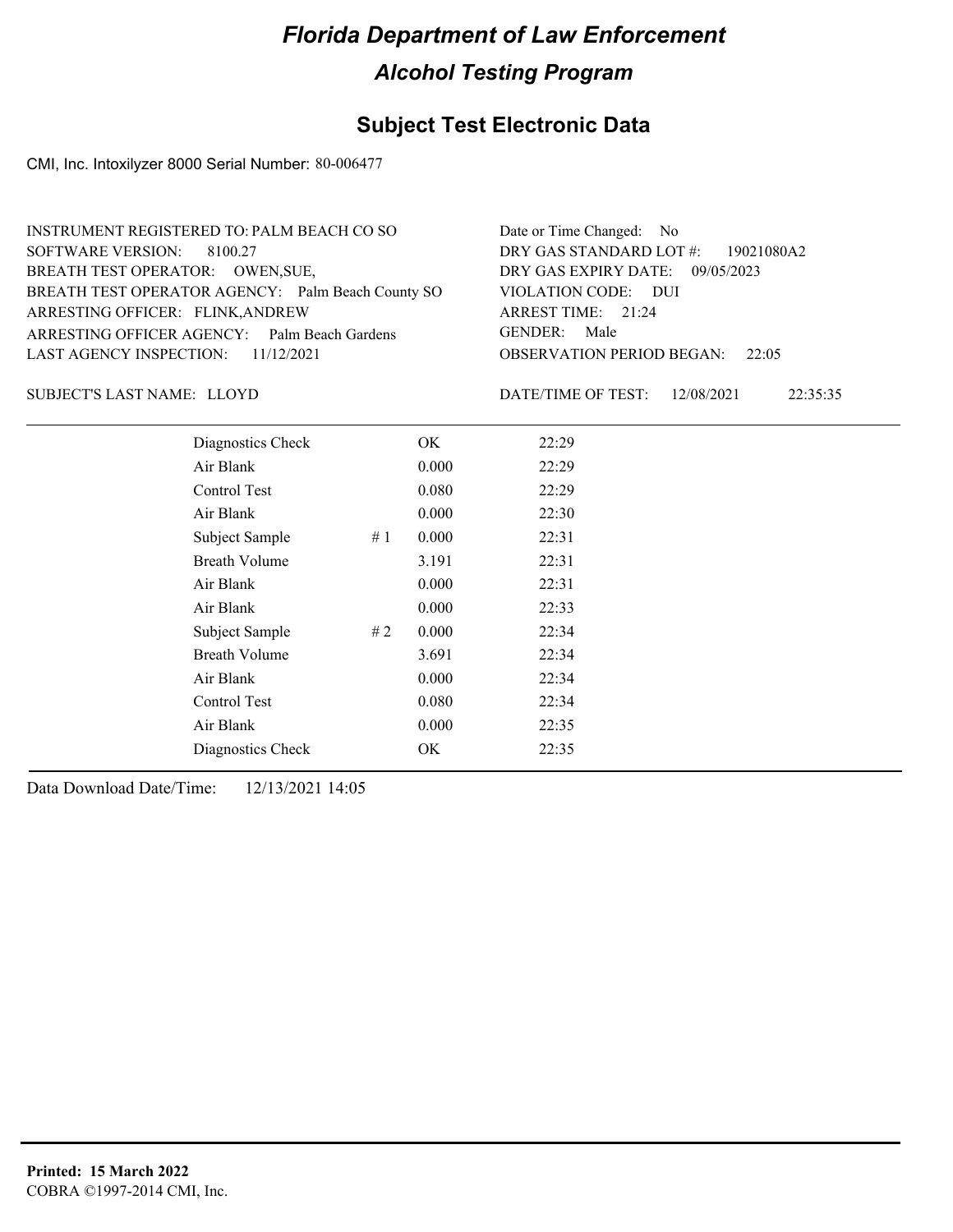## **Subject Test Electronic Data**

CMI, Inc. Intoxilyzer 8000 Serial Number: 80-006477

| INSTRUMENT REGISTERED TO: PALM BEACH CO SO        | Date or Time Changed: No               |
|---------------------------------------------------|----------------------------------------|
| SOFTWARE VERSION: 8100.27                         | DRY GAS STANDARD LOT #: 19021080A2     |
| BREATH TEST OPERATOR: RAGIN, RENEE, M             | DRY GAS EXPIRY DATE: 09/05/2023        |
| BREATH TEST OPERATOR AGENCY: Palm Beach County SO | VIOLATION CODE: DUI                    |
| ARRESTING OFFICER: WINDSOR, NICHOLAS              | ARREST TIME: 23:33                     |
| ARRESTING OFFICER AGENCY: Delray Beach PD         | GENDER: Female                         |
| LAST AGENCY INSPECTION: 11/12/2021                | <b>OBSERVATION PERIOD BEGAN: 00:37</b> |
|                                                   |                                        |

### HERMAN SUBJECT'S LAST NAME: DATE/TIME OF TEST:

DATE/TIME OF TEST: 12/09/2021 01:16:51

| Diagnostics Check    |    | OK    | 01:05 |                |
|----------------------|----|-------|-------|----------------|
| Air Blank            |    | 0.000 | 01:05 |                |
| Control Test         |    | 0.080 | 01:05 |                |
| Air Blank            |    | 0.000 | 01:06 |                |
| Subject Sample       | #1 | 0.129 | 01:09 | Volume Not Met |
| <b>Breath Volume</b> |    | 0.558 | 01:09 |                |
| Air Blank            |    | 0.000 | 01:10 |                |
| Air Blank            |    | 0.000 | 01:12 |                |
| Subject Sample       | #2 | 0.116 | 01:15 | Volume Not Met |
| <b>Breath Volume</b> |    | 0.312 | 01:15 |                |
| Air Blank            |    | 0.000 | 01:15 |                |
| Control Test         |    | 0.078 | 01:16 |                |
| Air Blank            |    | 0.000 | 01:16 |                |
| Diagnostics Check    |    | OK    | 01:16 |                |
|                      |    |       |       |                |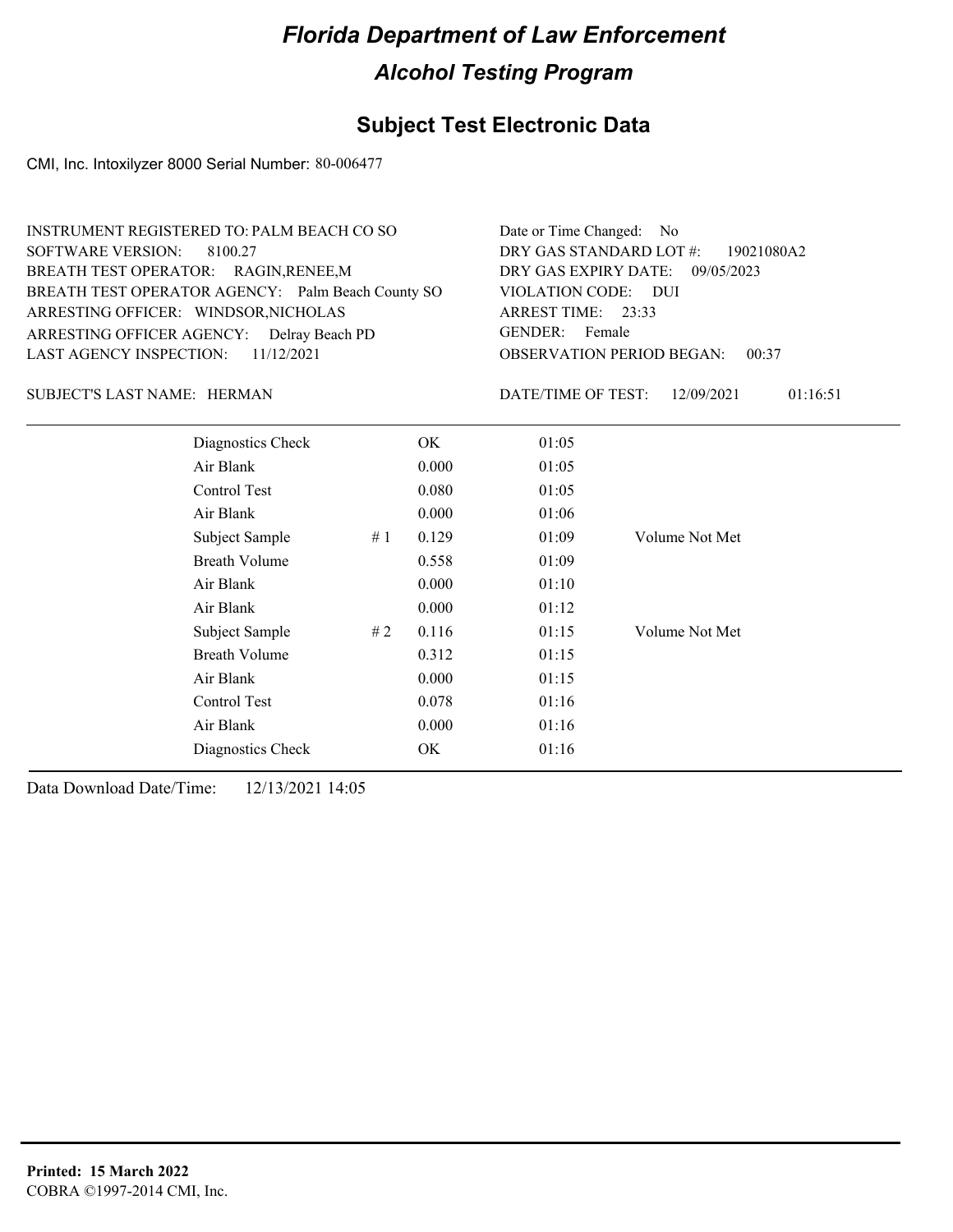## **Subject Test Electronic Data**

CMI, Inc. Intoxilyzer 8000 Serial Number: 80-006477

| INSTRUMENT REGISTERED TO: PALM BEACH CO SO        | Date or Time Changed: No               |
|---------------------------------------------------|----------------------------------------|
| SOFTWARE VERSION: 8100.27                         | DRY GAS STANDARD LOT #: 19021080A2     |
| BREATH TEST OPERATOR: POUND, PARIS, D             | DRY GAS EXPIRY DATE: 09/05/2023        |
| BREATH TEST OPERATOR AGENCY: Palm Beach County SO | VIOLATION CODE: DUI                    |
| ARRESTING OFFICER: POINTU, PATRICK                | ARREST TIME: 02:20                     |
| ARRESTING OFFICER AGENCY: Palm Beach County SO    | GENDER: Male                           |
| LAST AGENCY INSPECTION: 12/09/2021                | <b>OBSERVATION PERIOD BEGAN: 02:45</b> |
|                                                   |                                        |

### MEULEMAN SUBJECT'S LAST NAME: DATE/TIME OF TEST:

DATE/TIME OF TEST: 12/14/2021 03:20:06

| Diagnostics Check    |    | OK    | 03:13 |
|----------------------|----|-------|-------|
| Air Blank            |    | 0.000 | 03:13 |
| Control Test         |    | 0.080 | 03:14 |
| Air Blank            |    | 0.000 | 03:14 |
| Subject Sample       | #1 | 0.172 | 03:15 |
| <b>Breath Volume</b> |    | 2.234 | 03:15 |
| Air Blank            |    | 0.000 | 03:16 |
| Air Blank            |    | 0.000 | 03:17 |
| Subject Sample       | #2 | 0.171 | 03:18 |
| <b>Breath Volume</b> |    | 1.453 | 03:18 |
| Air Blank            |    | 0.000 | 03:19 |
| Control Test         |    | 0.079 | 03:19 |
| Air Blank            |    | 0.000 | 03:20 |
| Diagnostics Check    |    | OK    | 03:20 |
|                      |    |       |       |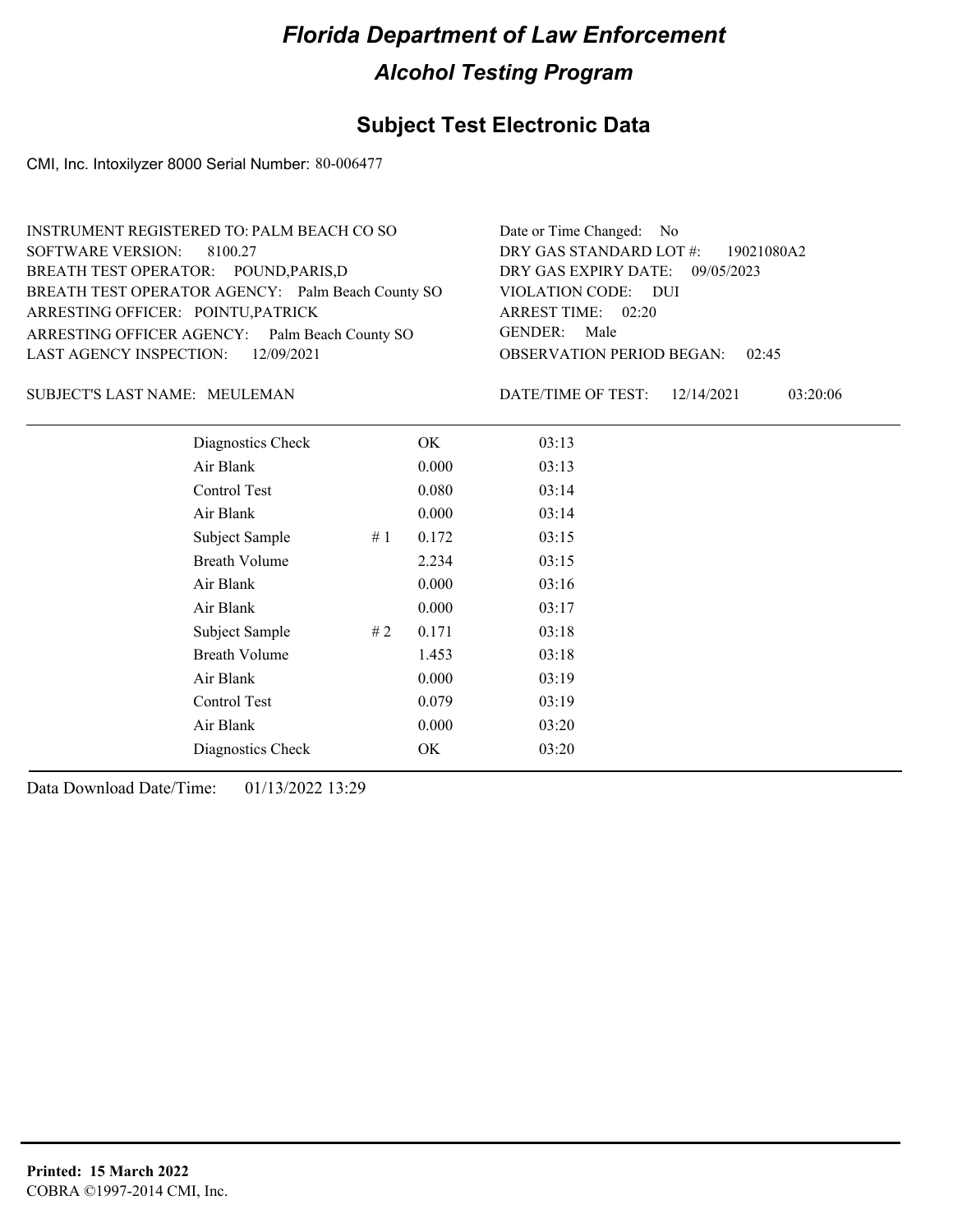## **Subject Test Electronic Data**

CMI, Inc. Intoxilyzer 8000 Serial Number: 80-006477

| INSTRUMENT REGISTERED TO: PALM BEACH CO SO        | Date or Time Changed: No               |
|---------------------------------------------------|----------------------------------------|
| SOFTWARE VERSION: 8100.27                         | DRY GAS STANDARD LOT #: 19021080A2     |
| BREATH TEST OPERATOR: POUND, PARIS, D             | DRY GAS EXPIRY DATE: 09/05/2023        |
| BREATH TEST OPERATOR AGENCY: Palm Beach County SO | VIOLATION CODE: DUI                    |
| ARRESTING OFFICER: WHITE, EDWARD                  | ARREST TIME: 00:20                     |
| ARRESTING OFFICER AGENCY: Palm Beach County SO    | GENDER: Male                           |
| LAST AGENCY INSPECTION: 12/09/2021                | <b>OBSERVATION PERIOD BEGAN: 00:57</b> |
|                                                   |                                        |

### VICENTE IXMAY SUBJECT'S LAST NAME: DATE/TIME OF TEST:

DATE/TIME OF TEST: 12/15/2021 01:31:54

| Diagnostics Check    |    | OK    | 01:24 |
|----------------------|----|-------|-------|
| Air Blank            |    | 0.000 | 01:25 |
| Control Test         |    | 0.081 | 01:25 |
| Air Blank            |    | 0.000 | 01:25 |
| Subject Sample<br>#1 |    | 0.174 | 01:27 |
| <b>Breath Volume</b> |    | 1.906 | 01:27 |
| Air Blank            |    | 0.000 | 01:28 |
| Air Blank            |    | 0.000 | 01:29 |
| Subject Sample       | #2 | 0.164 | 01:30 |
| <b>Breath Volume</b> |    | 1.121 | 01:30 |
| Air Blank            |    | 0.000 | 01:30 |
| Control Test         |    | 0.079 | 01:31 |
| Air Blank            |    | 0.000 | 01:31 |
| Diagnostics Check    |    | OK    | 01:31 |
|                      |    |       |       |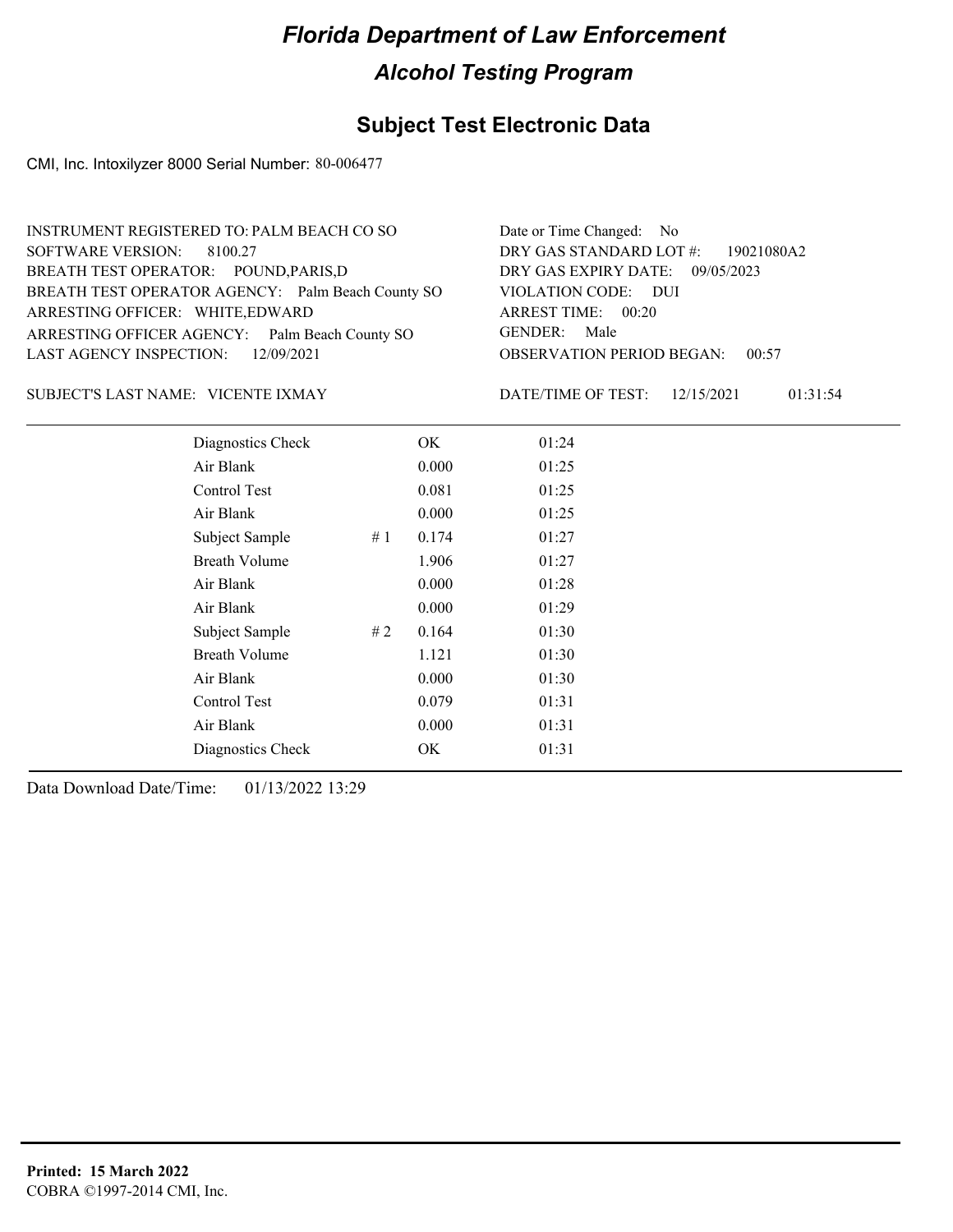## **Subject Test Electronic Data**

CMI, Inc. Intoxilyzer 8000 Serial Number: 80-006477

| INSTRUMENT REGISTERED TO: PALM BEACH CO SO        | Date or Time Changed: No               |
|---------------------------------------------------|----------------------------------------|
| SOFTWARE VERSION: 8100.27                         | DRY GAS STANDARD LOT #: 19021080A2     |
| BREATH TEST OPERATOR: BELL, JOSHUA, J             | DRY GAS EXPIRY DATE: 09/05/2023        |
| BREATH TEST OPERATOR AGENCY: Palm Beach County SO | VIOLATION CODE: DUI                    |
| ARRESTING OFFICER: FLINK, ANDREW                  | ARREST TIME: 03:48                     |
| ARRESTING OFFICER AGENCY: Palm Beach Gardens      | GENDER: Male                           |
| LAST AGENCY INSPECTION: 12/09/2021                | <b>OBSERVATION PERIOD BEGAN: 04:14</b> |
|                                                   |                                        |

### CEDENO PICO SUBJECT'S LAST NAME: DATE/TIME OF TEST:

DATE/TIME OF TEST: 12/17/2021 04:51:11

| Diagnostics Check    |    | OK    | 04:44 |  |
|----------------------|----|-------|-------|--|
| Air Blank            |    | 0.000 | 04:44 |  |
| Control Test         |    | 0.080 | 04:44 |  |
| Air Blank            |    | 0.000 | 04:45 |  |
| Subject Sample       | #1 | 0.126 | 04:46 |  |
| <b>Breath Volume</b> |    | 2.554 | 04:46 |  |
| Air Blank            |    | 0.000 | 04:47 |  |
| Air Blank            |    | 0.000 | 04:49 |  |
| Subject Sample       | #2 | 0.126 | 04:49 |  |
| <b>Breath Volume</b> |    | 2.839 | 04:49 |  |
| Air Blank            |    | 0.000 | 04:50 |  |
| Control Test         |    | 0.080 | 04:50 |  |
| Air Blank            |    | 0.000 | 04:51 |  |
| Diagnostics Check    |    | OK    | 04:51 |  |
|                      |    |       |       |  |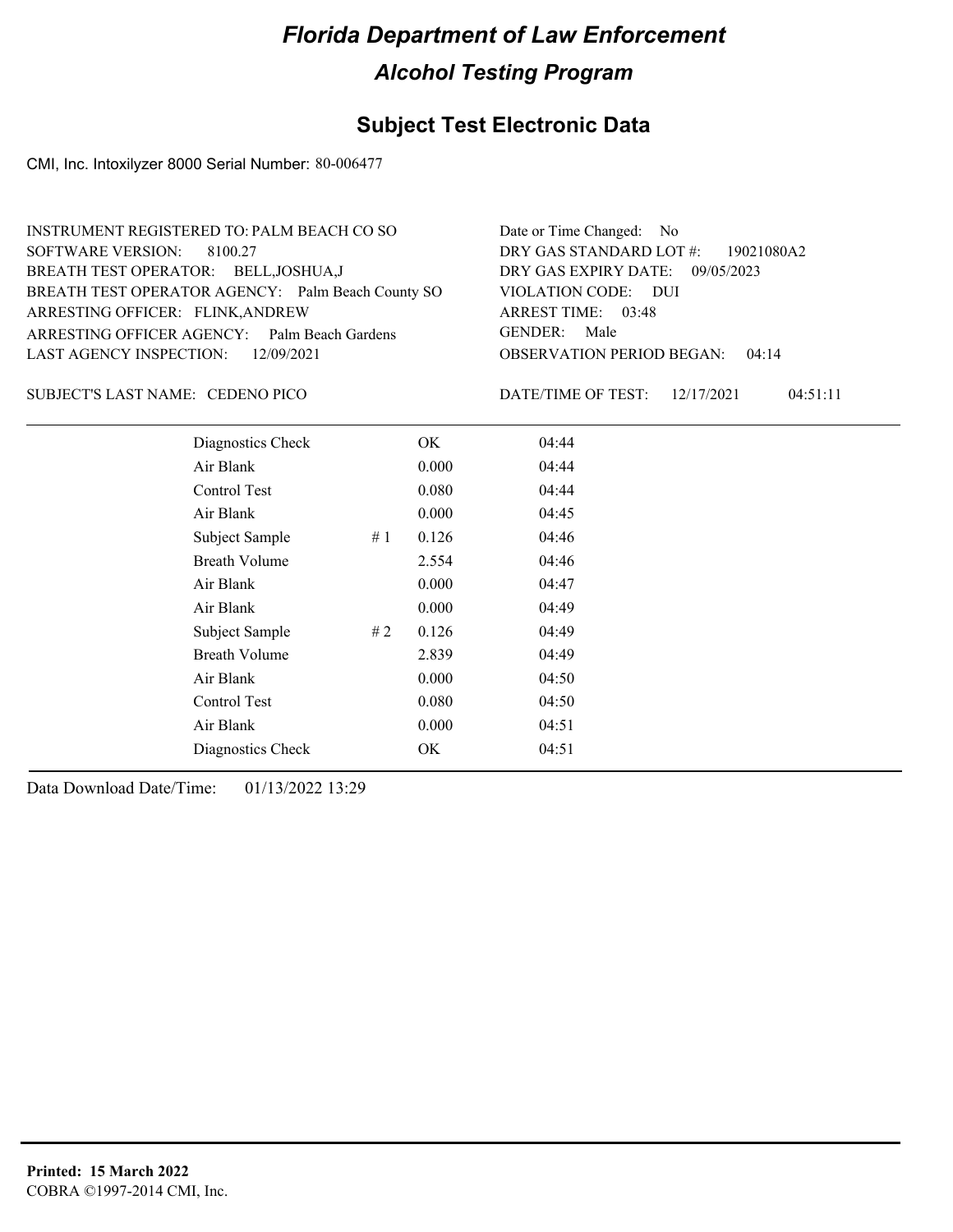## **Subject Test Electronic Data**

CMI, Inc. Intoxilyzer 8000 Serial Number: 80-006477

| INSTRUMENT REGISTERED TO: PALM BEACH CO SO        | Date or Time Changed: No               |
|---------------------------------------------------|----------------------------------------|
| SOFTWARE VERSION: 8100.27                         | DRY GAS STANDARD LOT $\#$ : 19021080A2 |
| BREATH TEST OPERATOR: BELL, JOSHUA, J             | DRY GAS EXPIRY DATE: 09/05/2023        |
| BREATH TEST OPERATOR AGENCY: Palm Beach County SO | VIOLATION CODE: DUI                    |
| ARRESTING OFFICER: POINTU, PATRICK                | ARREST TIME: 00:48                     |
| ARRESTING OFFICER AGENCY: Palm Beach County SO    | GENDER: Male                           |
| LAST AGENCY INSPECTION: 12/09/2021                | <b>OBSERVATION PERIOD BEGAN: 01:03</b> |
|                                                   |                                        |

SUBJECT'S LAST NAME: SMITH **Example 2018** DATE/TIME OF TEST:

DATE/TIME OF TEST: 12/18/2021 01:32:56

| Diagnostics Check    |    | OK    | 01:26 |
|----------------------|----|-------|-------|
| Air Blank            |    | 0.000 | 01:26 |
| Control Test         |    | 0.081 | 01:27 |
| Air Blank            |    | 0.000 | 01:27 |
| Subject Sample       | #1 | 0.178 | 01:28 |
| <b>Breath Volume</b> |    | 2.890 | 01:28 |
| Air Blank            |    | 0.000 | 01:29 |
| Air Blank            |    | 0.000 | 01:30 |
| Subject Sample       | #2 | 0.180 | 01:31 |
| <b>Breath Volume</b> |    | 3.277 | 01:31 |
| Air Blank            |    | 0.000 | 01:32 |
| <b>Control Test</b>  |    | 0.079 | 01:32 |
| Air Blank            |    | 0.000 | 01:32 |
| Diagnostics Check    |    | OK    | 01:32 |
|                      |    |       |       |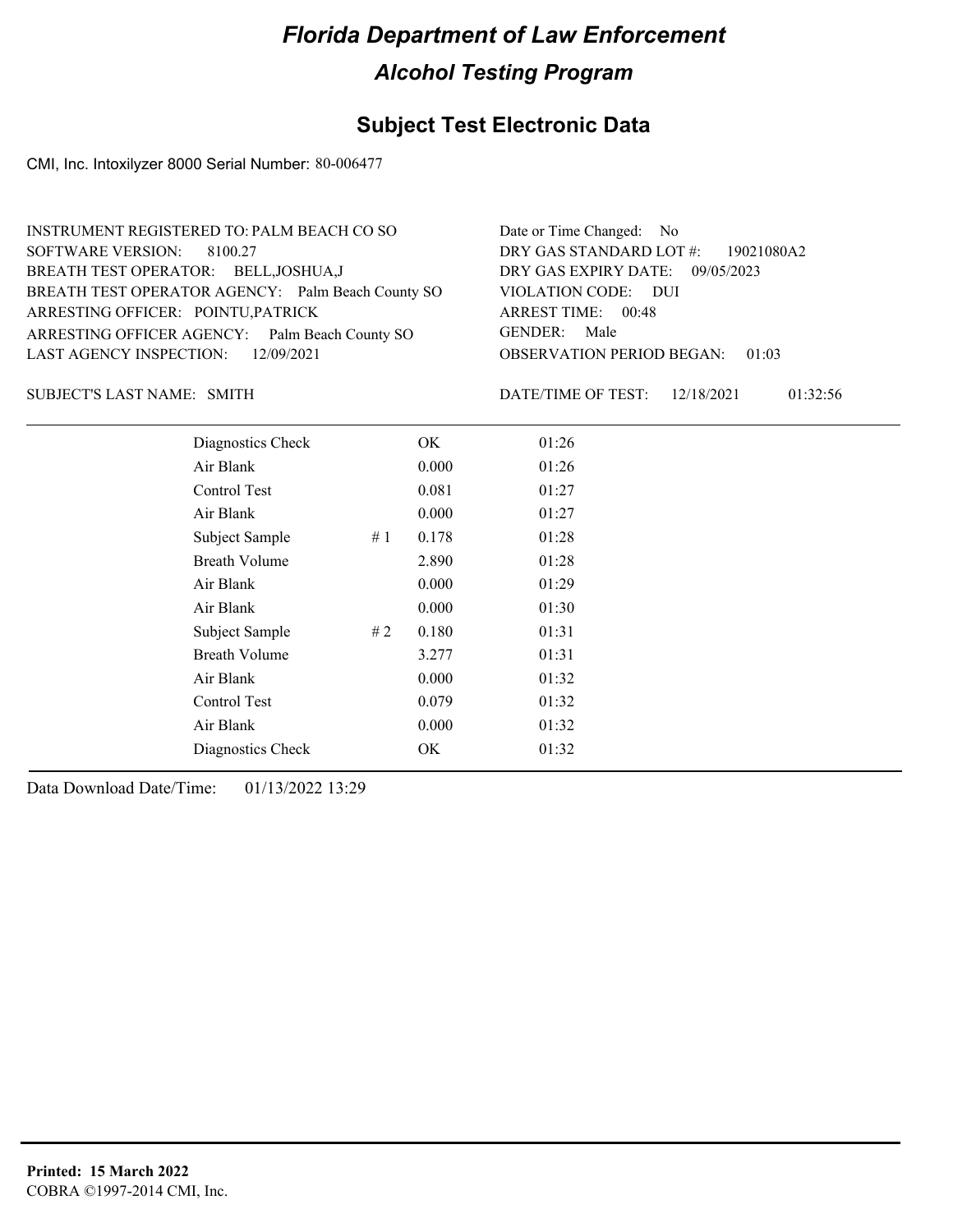## **Subject Test Electronic Data**

CMI, Inc. Intoxilyzer 8000 Serial Number: 80-006477

| INSTRUMENT REGISTERED TO: PALM BEACH CO SO        | Date or Time Changed: No               |
|---------------------------------------------------|----------------------------------------|
| SOFTWARE VERSION: 8100.27                         | DRY GAS STANDARD LOT #: 19021080A2     |
| BREATH TEST OPERATOR: BELL, JOSHUA, J             | DRY GAS EXPIRY DATE: 09/05/2023        |
| BREATH TEST OPERATOR AGENCY: Palm Beach County SO | VIOLATION CODE: DUI                    |
| ARRESTING OFFICER: POINTU, PATRICK                | ARREST TIME: 03:50                     |
| ARRESTING OFFICER AGENCY: Palm Beach County SO    | GENDER: Male                           |
| LAST AGENCY INSPECTION: 12/09/2021                | <b>OBSERVATION PERIOD BEGAN: 04:14</b> |
|                                                   |                                        |

SUBJECT'S LAST NAME: CREARY DATE/TIME OF TEST:

DATE/TIME OF TEST: 12/18/2021 04:51:22

| Diagnostics Check    |    | OK    | 04:44 |
|----------------------|----|-------|-------|
| Air Blank            |    | 0.000 | 04:45 |
| Control Test         |    | 0.080 | 04:45 |
| Air Blank            |    | 0.000 | 04:46 |
| Subject Sample       | #1 | 0.173 | 04:46 |
| <b>Breath Volume</b> |    | 1.800 | 04:46 |
| Air Blank            |    | 0.000 | 04:47 |
| Air Blank            |    | 0.000 | 04:49 |
| Subject Sample       | #2 | 0.174 | 04:49 |
| <b>Breath Volume</b> |    | 2.140 | 04:49 |
| Air Blank            |    | 0.000 | 04:50 |
| <b>Control Test</b>  |    | 0.080 | 04:50 |
| Air Blank            |    | 0.000 | 04:51 |
| Diagnostics Check    |    | OK    | 04:51 |
|                      |    |       |       |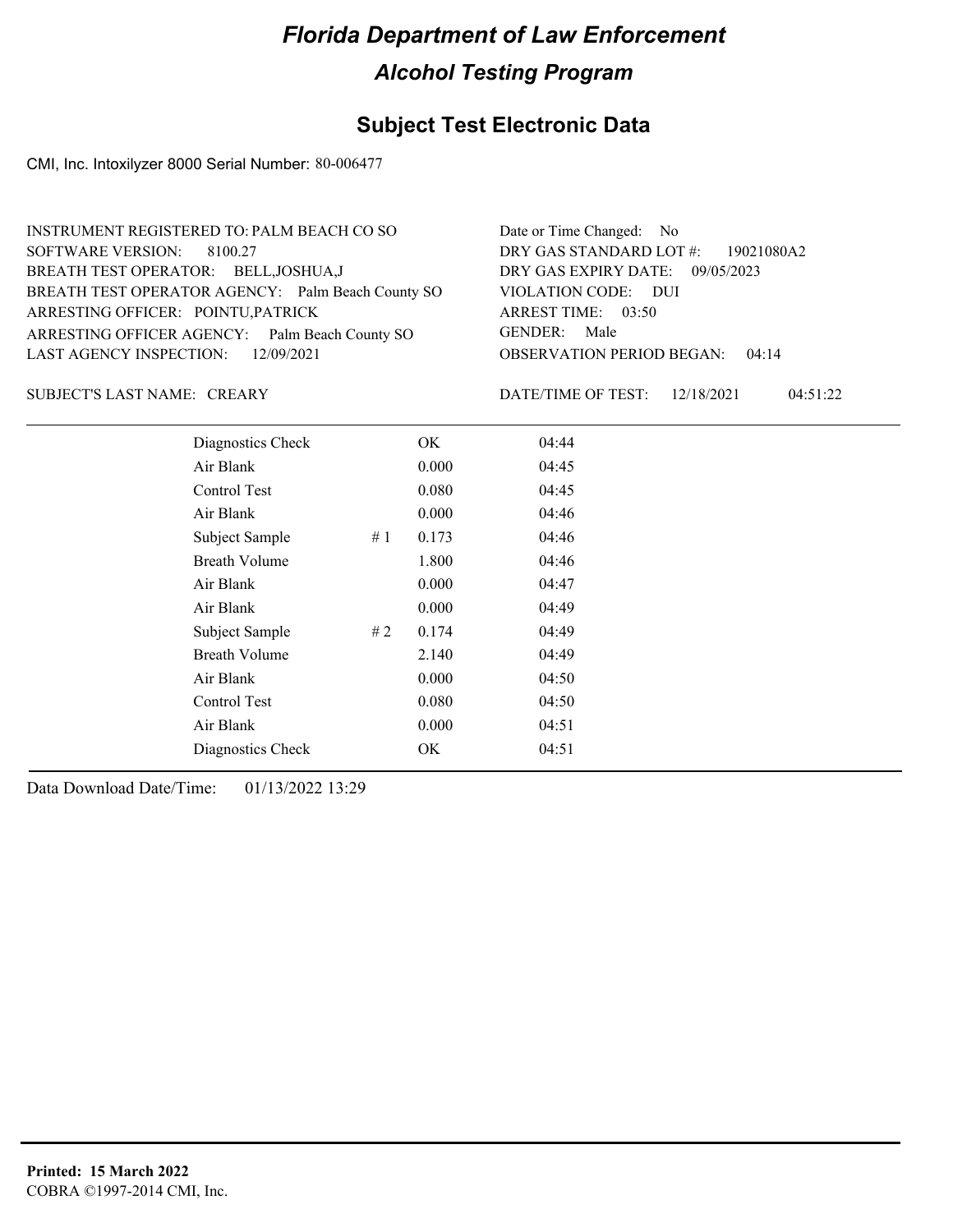## **Subject Test Electronic Data**

CMI, Inc. Intoxilyzer 8000 Serial Number: 80-006477

| INSTRUMENT REGISTERED TO: PALM BEACH CO SO        | Date or Time Changed: No               |
|---------------------------------------------------|----------------------------------------|
| SOFTWARE VERSION: 8100.27                         | DRY GAS STANDARD LOT #: 19021080A2     |
| BREATH TEST OPERATOR: BELL, JOSHUA, J             | DRY GAS EXPIRY DATE: 09/05/2023        |
| BREATH TEST OPERATOR AGENCY: Palm Beach County SO | VIOLATION CODE: DUI                    |
| ARRESTING OFFICER: POINTU, PATRICK                | ARREST TIME: 21:53                     |
| ARRESTING OFFICER AGENCY: Palm Beach County SO    | GENDER: Male                           |
| LAST AGENCY INSPECTION: 12/09/2021                | <b>OBSERVATION PERIOD BEGAN: 22:07</b> |
|                                                   |                                        |

VASQUEZ LOPEZ SUBJECT'S LAST NAME: DATE/TIME OF TEST:

DATE/TIME OF TEST: 12/18/2021 22:42:40

| Diagnostics Check    |    | OK    | 22:33 |
|----------------------|----|-------|-------|
| Air Blank            |    | 0.000 | 22:34 |
| Control Test         |    | 0.080 | 22:34 |
| Air Blank            |    | 0.000 | 22:34 |
| Subject Sample       | #1 | 0.120 | 22:37 |
| <b>Breath Volume</b> |    | 1.667 | 22:37 |
| Air Blank            |    | 0.000 | 22:38 |
| Air Blank            |    | 0.000 | 22:39 |
| Subject Sample       | #2 | 0.117 | 22:41 |
| <b>Breath Volume</b> |    | 1.363 | 22:41 |
| Air Blank            |    | 0.000 | 22:41 |
| Control Test         |    | 0.079 | 22:42 |
| Air Blank            |    | 0.000 | 22:42 |
| Diagnostics Check    |    | OK    | 22:42 |
|                      |    |       |       |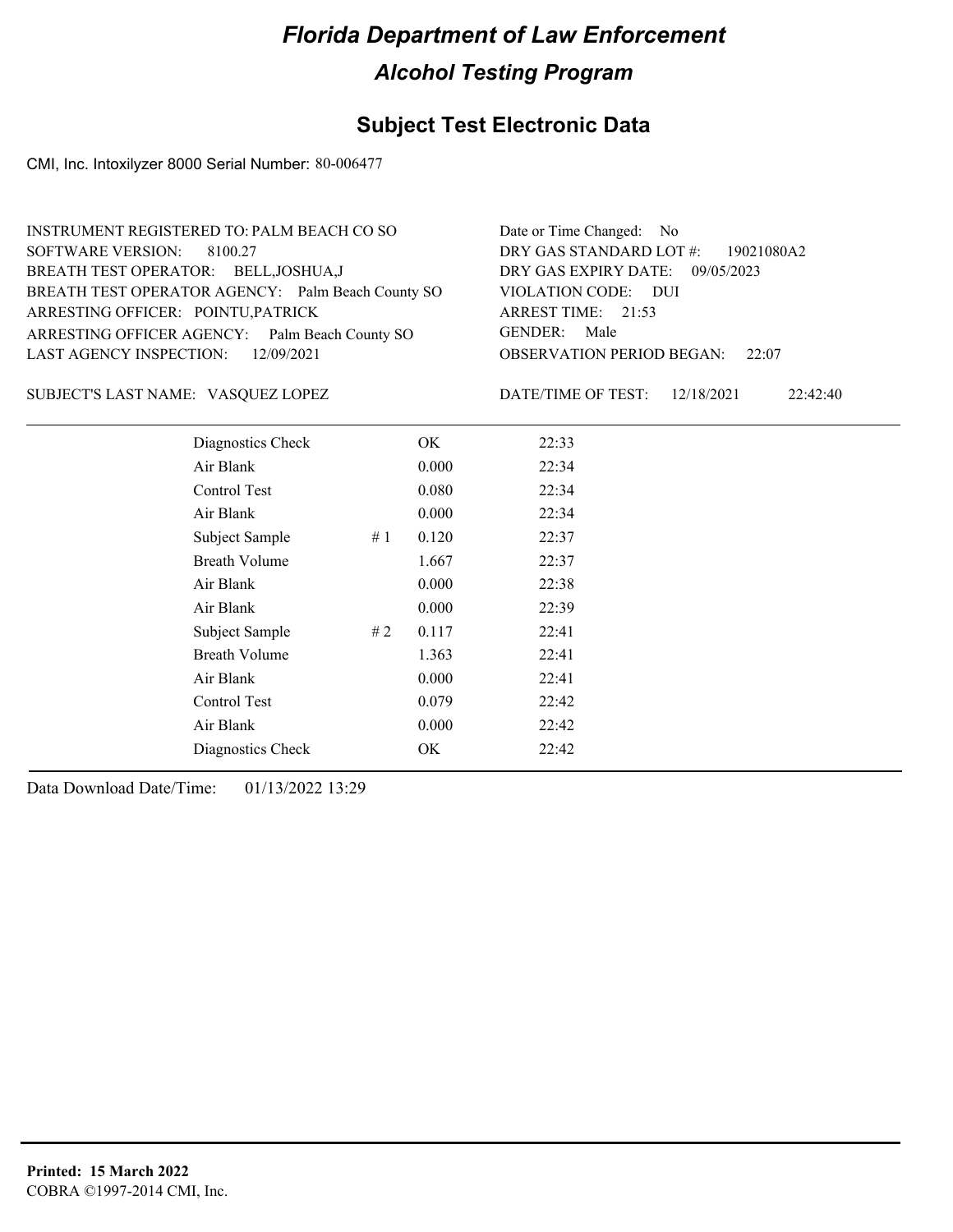## **Subject Test Electronic Data**

CMI, Inc. Intoxilyzer 8000 Serial Number: 80-006477

| INSTRUMENT REGISTERED TO: PALM BEACH CO SO        | Date or Time Changed: No               |
|---------------------------------------------------|----------------------------------------|
| SOFTWARE VERSION: 8100.27                         | DRY GAS STANDARD LOT #: 19021080A2     |
| BREATH TEST OPERATOR: BELL, JOSHUA, J             | DRY GAS EXPIRY DATE: 09/05/2023        |
| BREATH TEST OPERATOR AGENCY: Palm Beach County SO | VIOLATION CODE: DUI                    |
| ARRESTING OFFICER: JEFFRIES, MICHAEL              | ARREST TIME: 00:29                     |
| ARRESTING OFFICER AGENCY: FHP Troop K             | GENDER: Male                           |
| LAST AGENCY INSPECTION: 12/09/2021                | <b>OBSERVATION PERIOD BEGAN: 00:58</b> |
|                                                   |                                        |

### WALKER SUBJECT'S LAST NAME: DATE/TIME OF TEST:

DATE/TIME OF TEST: 12/19/2021 01:41:09

| Diagnostics Check    | OK    | 01:34 |
|----------------------|-------|-------|
| Air Blank            | 0.000 | 01:35 |
| Control Test         | 0.080 | 01:35 |
| Air Blank            | 0.000 | 01:36 |
| Subject Sample<br>#1 | 0.000 | 01:36 |
| <b>Breath Volume</b> | 2.664 | 01:36 |
| Air Blank            | 0.000 | 01:37 |
| Air Blank            | 0.000 | 01:39 |
| Subject Sample<br>#2 | 0.000 | 01:39 |
| <b>Breath Volume</b> | 1.156 | 01:39 |
| Air Blank            | 0.000 | 01:40 |
| Control Test         | 0.080 | 01:40 |
| Air Blank            | 0.000 | 01:41 |
| Diagnostics Check    | OK    | 01:41 |
|                      |       |       |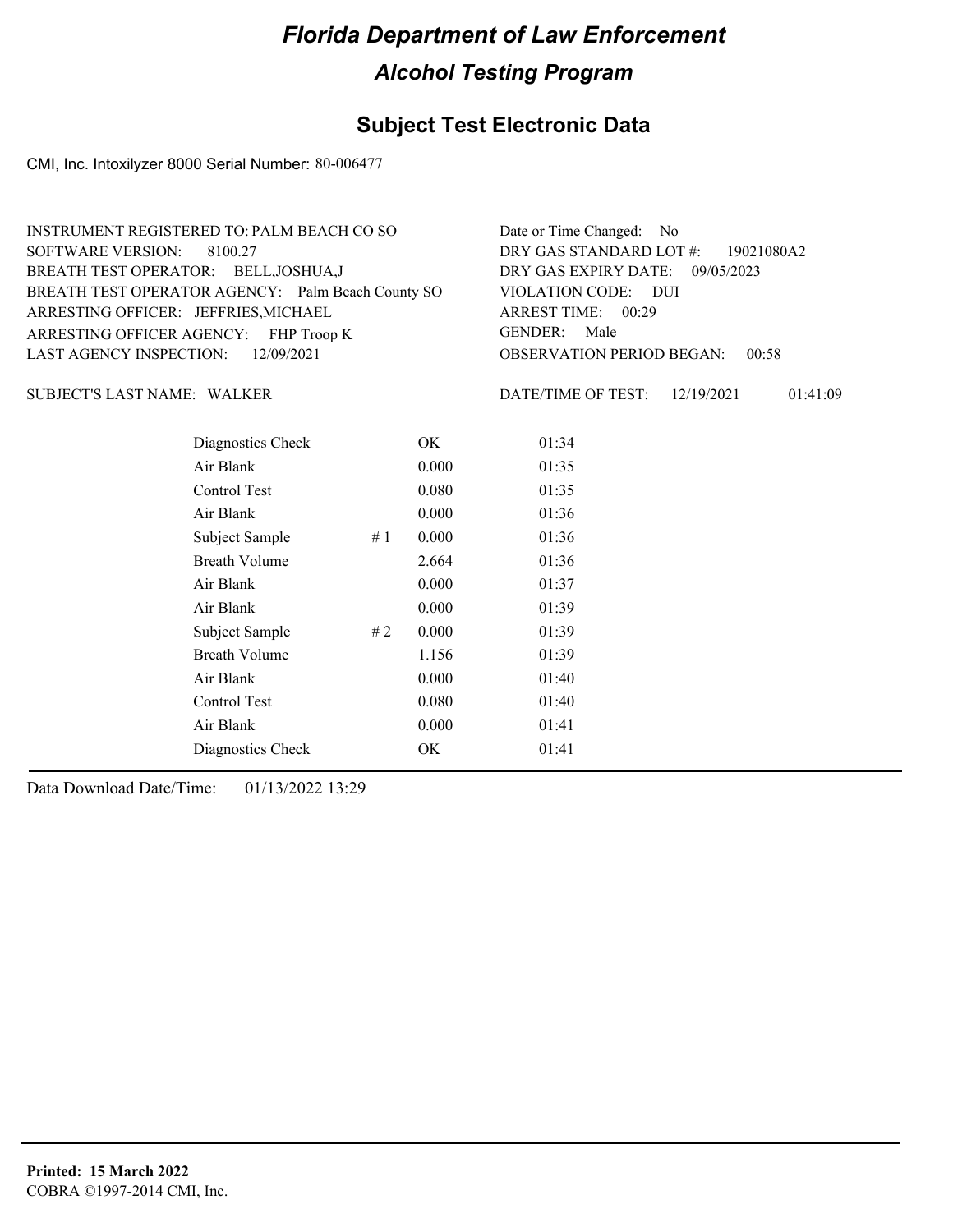## **Subject Test Electronic Data**

CMI, Inc. Intoxilyzer 8000 Serial Number: 80-006477

| INSTRUMENT REGISTERED TO: PALM BEACH CO SO        | Date or Time Changed: No               |
|---------------------------------------------------|----------------------------------------|
| SOFTWARE VERSION: 8100.27                         | DRY GAS STANDARD LOT #: 19021080A2     |
| BREATH TEST OPERATOR: BELL, JOSHUA, J             | DRY GAS EXPIRY DATE: 09/05/2023        |
| BREATH TEST OPERATOR AGENCY: Palm Beach County SO | VIOLATION CODE: DUI                    |
| ARRESTING OFFICER: NALERIO, LUIS                  | ARREST TIME: 01:52                     |
| ARRESTING OFFICER AGENCY: Boynton Beach PD        | GENDER: Male                           |
| LAST AGENCY INSPECTION: $12/09/2021$              | <b>OBSERVATION PERIOD BEGAN: 02:14</b> |
|                                                   |                                        |

### MARCHENA SUBJECT'S LAST NAME: DATE/TIME OF TEST:

DATE/TIME OF TEST: 12/19/2021 02:55:30

| Diagnostics Check    |    | OK    | 02:45 |
|----------------------|----|-------|-------|
| Air Blank            |    | 0.000 | 02:45 |
| Control Test         |    | 0.079 | 02:46 |
| Air Blank            |    | 0.000 | 02:46 |
| Subject Sample       | #1 | 0.168 | 02:49 |
| <b>Breath Volume</b> |    | 1.753 | 02:49 |
| Air Blank            |    | 0.000 | 02:49 |
| Air Blank            |    | 0.000 | 02:51 |
| Subject Sample       | #2 | 0.170 | 02:53 |
| <b>Breath Volume</b> |    | 1.238 | 02:53 |
| Air Blank            |    | 0.000 | 02:54 |
| Control Test         |    | 0.078 | 02:54 |
| Air Blank            |    | 0.000 | 02:55 |
| Diagnostics Check    |    | OK    | 02:55 |
|                      |    |       |       |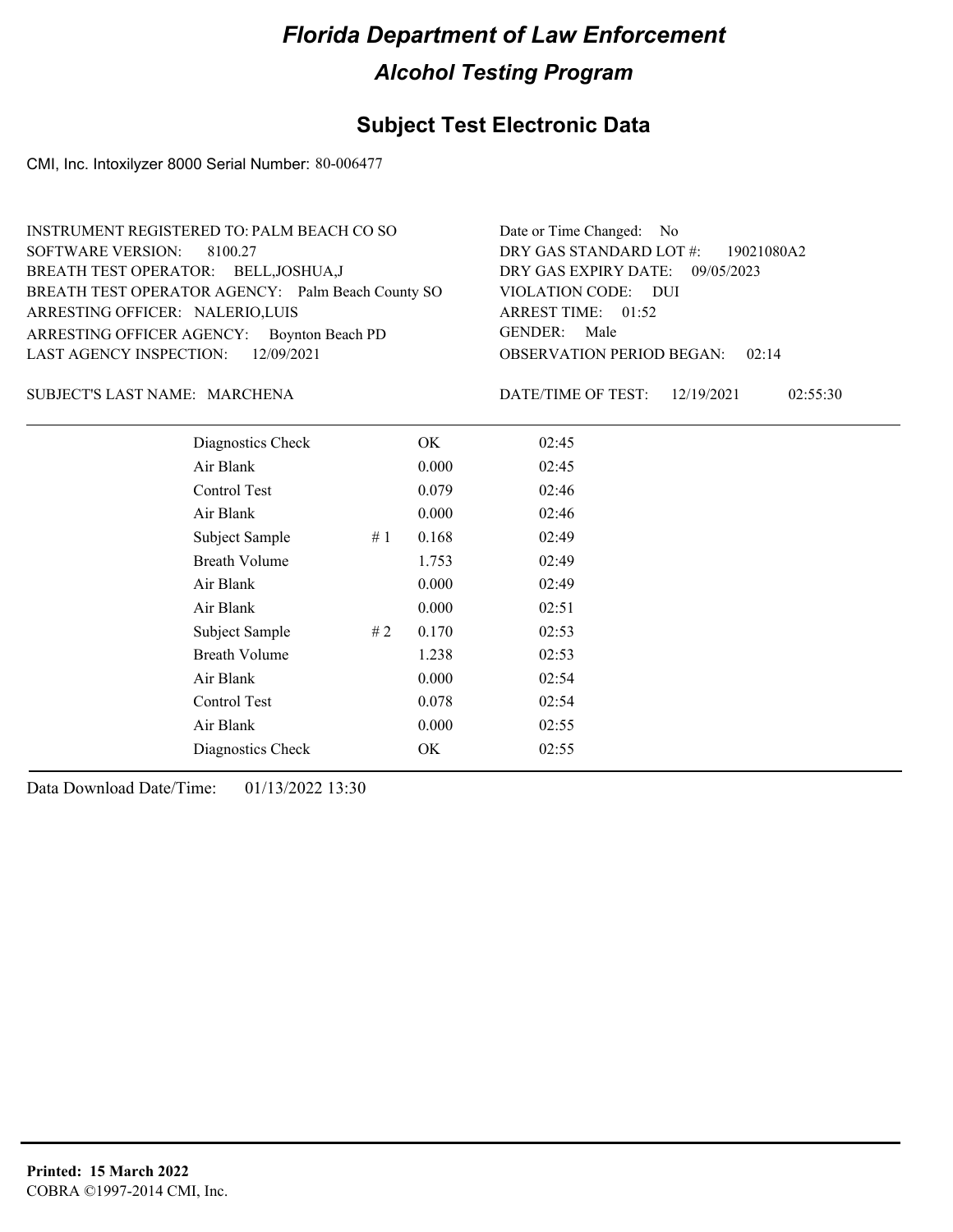## **Subject Test Electronic Data**

CMI, Inc. Intoxilyzer 8000 Serial Number: 80-006477

| INSTRUMENT REGISTERED TO: PALM BEACH CO SO        | Date or Time Changed: No               |
|---------------------------------------------------|----------------------------------------|
| SOFTWARE VERSION: 8100.27                         | DRY GAS STANDARD LOT #: 19021080A2     |
| BREATH TEST OPERATOR: BELL, JOSHUA, J             | DRY GAS EXPIRY DATE: 09/05/2023        |
| BREATH TEST OPERATOR AGENCY: Palm Beach County SO | VIOLATION CODE: DUI                    |
| ARRESTING OFFICER: CISSON, JACKIE                 | ARREST TIME: 03:27                     |
| ARRESTING OFFICER AGENCY: Palm Beach County SO    | GENDER: Male                           |
| LAST AGENCY INSPECTION: 12/09/2021                | <b>OBSERVATION PERIOD BEGAN: 03:39</b> |
|                                                   |                                        |

CRISTOBAL SUBJECT'S LAST NAME: DATE/TIME OF TEST:

DATE/TIME OF TEST: 12/19/2021 04:19:40

| Diagnostics Check    | OK    | 04:12 |
|----------------------|-------|-------|
| Air Blank            | 0.000 | 04:13 |
| Control Test         | 0.079 | 04:13 |
| Air Blank            | 0.000 | 04:14 |
| Subject Sample<br>#1 | 0.185 | 04:15 |
| <b>Breath Volume</b> | 3.253 | 04:15 |
| Air Blank            | 0.000 | 04:15 |
| Air Blank            | 0.000 | 04:17 |
| Subject Sample<br>#2 | 0.177 | 04:18 |
| <b>Breath Volume</b> | 3.437 | 04:18 |
| Air Blank            | 0.000 | 04:18 |
| Control Test         | 0.078 | 04:19 |
| Air Blank            | 0.000 | 04:19 |
| Diagnostics Check    | OK    | 04:19 |
|                      |       |       |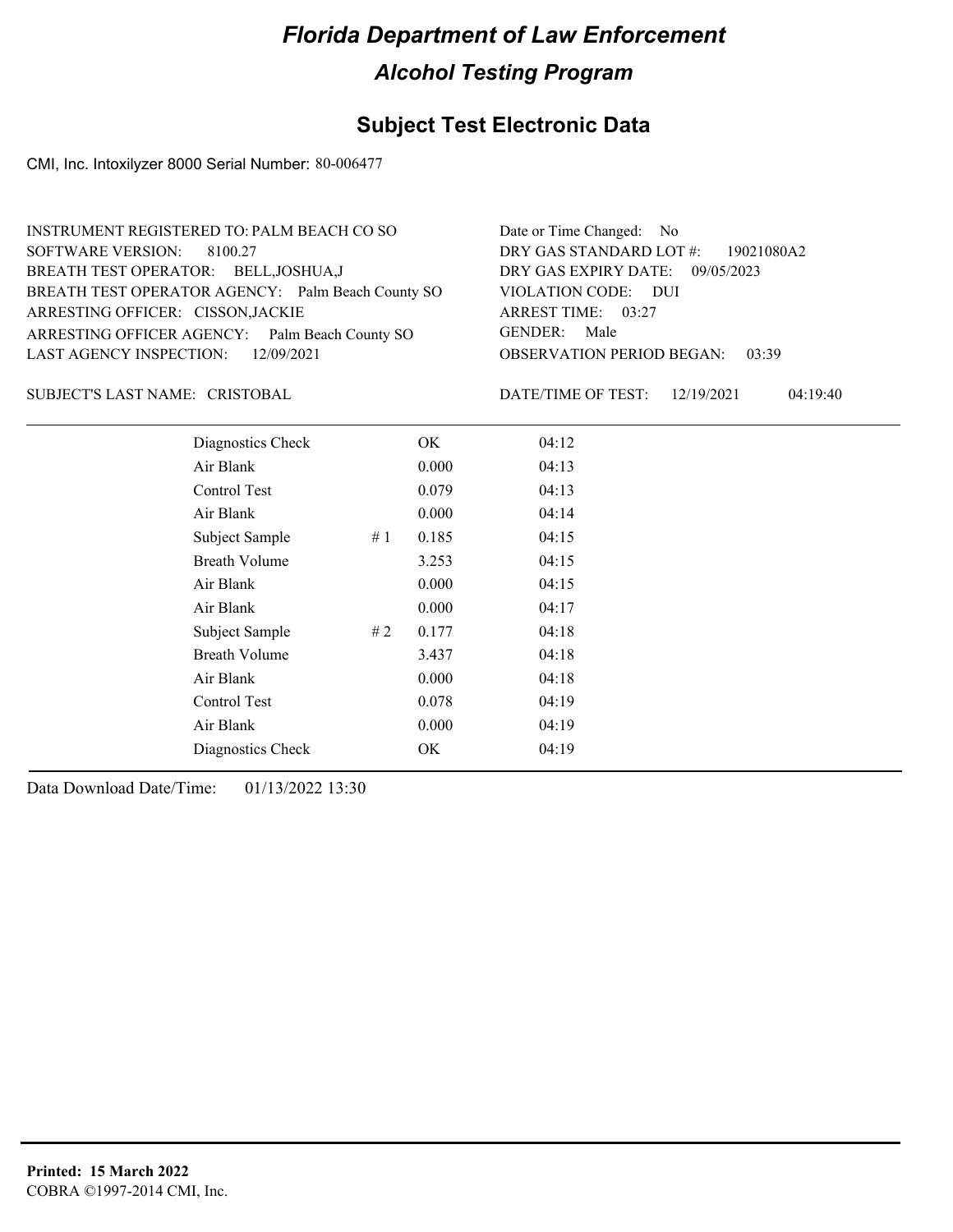## **Subject Test Electronic Data**

CMI, Inc. Intoxilyzer 8000 Serial Number: 80-006477

| INSTRUMENT REGISTERED TO: PALM BEACH CO SO        | Date or Time Changed: No               |
|---------------------------------------------------|----------------------------------------|
| SOFTWARE VERSION: 8100.27                         | DRY GAS STANDARD LOT #: 19021080A2     |
| BREATH TEST OPERATOR: POUND, PARIS, D             | DRY GAS EXPIRY DATE: 09/05/2023        |
| BREATH TEST OPERATOR AGENCY: Palm Beach County SO | VIOLATION CODE: DUI                    |
| ARRESTING OFFICER: FLINK, ANDREW                  | ARREST TIME: 22:21                     |
| ARRESTING OFFICER AGENCY: Palm Beach Gardens      | GENDER: Male                           |
| LAST AGENCY INSPECTION: 12/09/2021                | <b>OBSERVATION PERIOD BEGAN: 23:03</b> |
|                                                   |                                        |

### SUBJECT'S LAST NAME: HOLLOWAY DATE/TIME OF TEST:

DATE/TIME OF TEST: 12/21/2021 23:37:12

| Diagnostics Check    |    | OK    | 23:30 |
|----------------------|----|-------|-------|
| Air Blank            |    | 0.000 | 23:31 |
| Control Test         |    | 0.080 | 23:31 |
| Air Blank            |    | 0.000 | 23:32 |
| Subject Sample       | #1 | 0.253 | 23:32 |
| <b>Breath Volume</b> |    | 3.144 | 23:32 |
| Air Blank            |    | 0.000 | 23:33 |
| Air Blank            |    | 0.000 | 23:35 |
| Subject Sample       | #2 | 0.253 | 23:35 |
| <b>Breath Volume</b> |    | 3.183 | 23:35 |
| Air Blank            |    | 0.000 | 23:36 |
| Control Test         |    | 0.080 | 23:36 |
| Air Blank            |    | 0.000 | 23:37 |
| Diagnostics Check    |    | OK    | 23:37 |
|                      |    |       |       |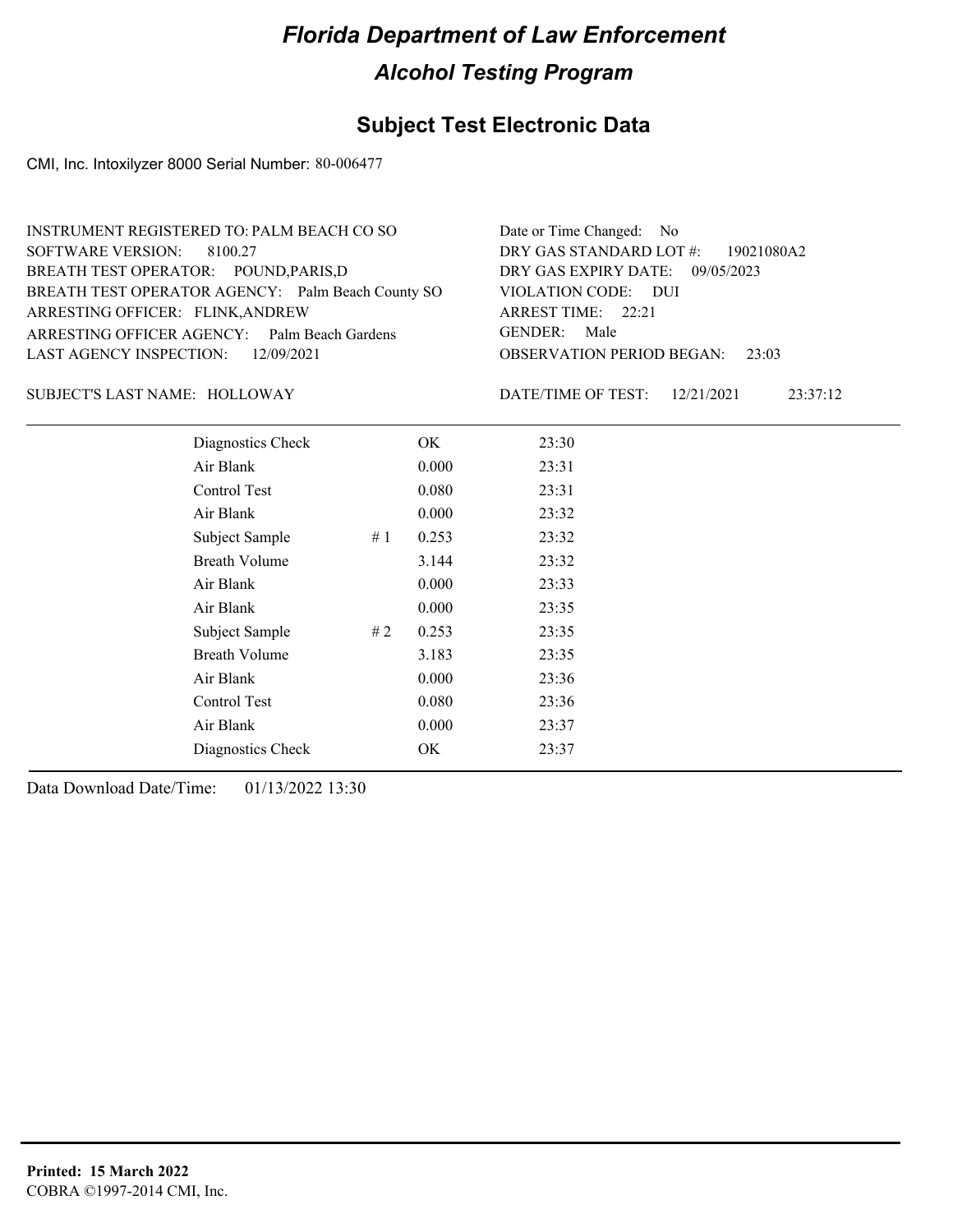## **Subject Test Electronic Data**

CMI, Inc. Intoxilyzer 8000 Serial Number: 80-006477

| INSTRUMENT REGISTERED TO: PALM BEACH CO SO        | Date or Time Changed: No               |
|---------------------------------------------------|----------------------------------------|
| SOFTWARE VERSION: 8100.27                         | DRY GAS STANDARD LOT $\#$ : 19021080A2 |
| BREATH TEST OPERATOR: RAGIN, RENEE, M             | DRY GAS EXPIRY DATE: 09/05/2023        |
| BREATH TEST OPERATOR AGENCY: Palm Beach County SO | VIOLATION CODE: DUI                    |
| ARRESTING OFFICER: FLINK, A                       | ARREST TIME: 02:42                     |
| ARRESTING OFFICER AGENCY: Palm Beach Gardens      | GENDER: Male                           |
| LAST AGENCY INSPECTION: 12/09/2021                | <b>OBSERVATION PERIOD BEGAN: 03:21</b> |
|                                                   |                                        |

### SCHUCHMANN SUBJECT'S LAST NAME: DATE/TIME OF TEST:

DATE/TIME OF TEST: 12/22/2021 04:00:22

| Diagnostics Check    |       | OK    | 03:50 |
|----------------------|-------|-------|-------|
| Air Blank            |       | 0.000 | 03:50 |
| Control Test         |       | 0.080 | 03:50 |
| Air Blank            |       | 0.000 | 03:51 |
| Subject Sample       | #1    | 0.182 | 03:52 |
| <b>Breath Volume</b> |       | 1.503 | 03:52 |
| Air Blank            |       | 0.000 | 03:52 |
| Air Blank            |       | 0.000 | 03:54 |
| Subject Sample       | #2    | 0.204 | 03:55 |
| <b>Breath Volume</b> |       | 2.667 | 03:55 |
| Air Blank            |       | 0.000 | 03:56 |
| Air Blank            |       | 0.000 | 03:58 |
| Subject Sample       | # $3$ | 0.184 | 03:58 |
| <b>Breath Volume</b> |       | 2.062 | 03:58 |
| Air Blank            |       | 0.000 | 03:59 |
| Control Test         |       | 0.079 | 03:59 |
| Air Blank            |       | 0.000 | 04:00 |
| Diagnostics Check    |       | OK    | 04:00 |
|                      |       |       |       |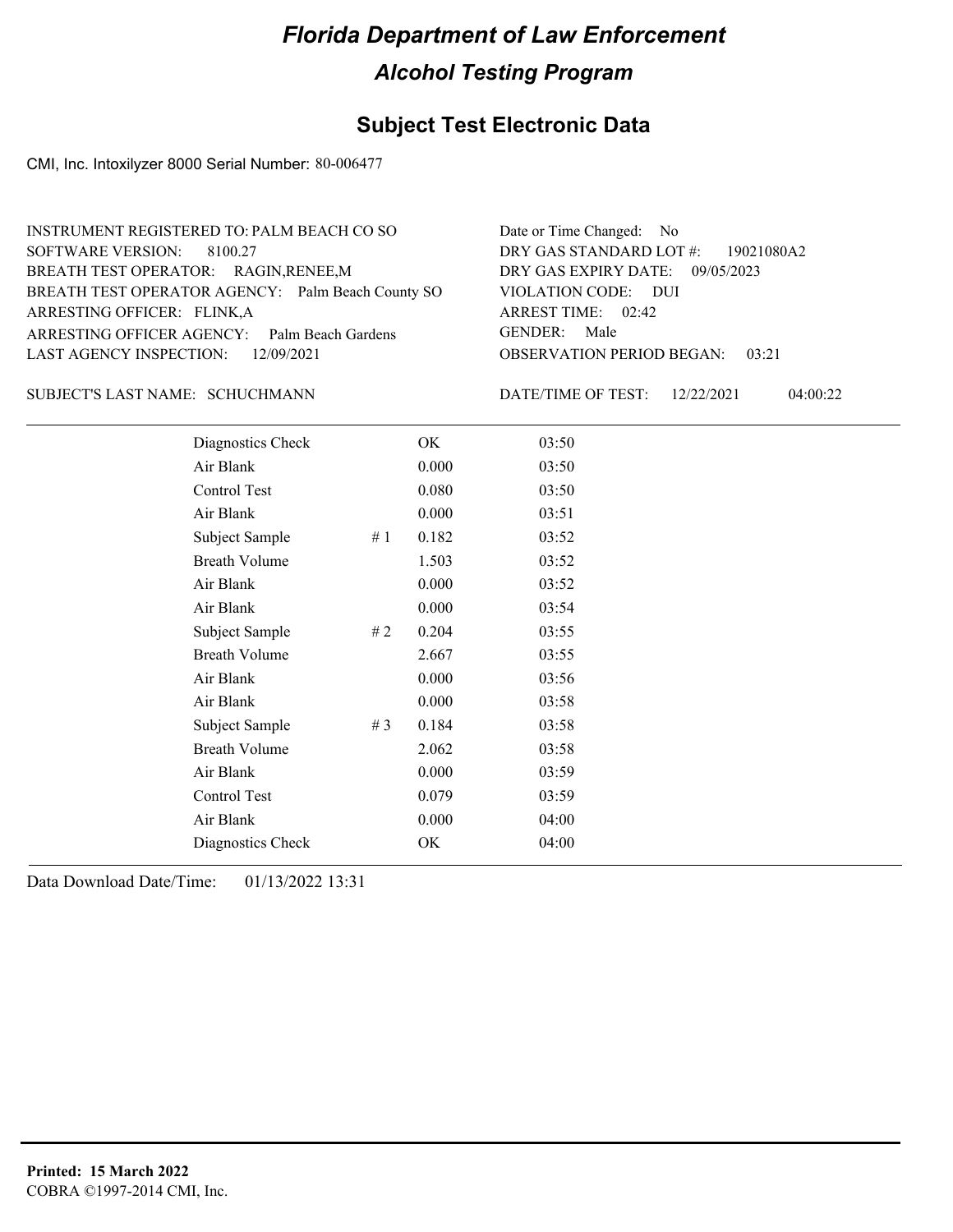#### **Subject Test Electronic Data**

CMI, Inc. Intoxilyzer 8000 Serial Number: 80-006477

OBSERVATION PERIOD BEGAN: 18:05 ARRESTING OFFICER AGENCY: FHP Troop L GENDER: BREATH TEST OPERATOR AGENCY: Palm Beach County SO VIOLATION CODE: SOFTWARE VERSION: VIOLATION CODE: DUI ARREST TIME: 16:55 ARRESTING OFFICER: ROBINSON, HAROLD DRY GAS EXPIRY DATE: 09/05/2023 19021080A2 BREATH TEST OPERATOR: OWEN, SUE, LAST AGENCY INSPECTION: 12/09/2021 8100.27 INSTRUMENT REGISTERED TO: PALM BEACH CO SO DRY GAS STANDARD LOT #: Date or Time Changed: No GENDER: Female

#### FITZGERALD SUBJECT'S LAST NAME: DATE/TIME OF TEST:

DATE/TIME OF TEST: 12/22/2021 18:39:32

| Diagnostics Check    |    | OK    | 18:29 |
|----------------------|----|-------|-------|
| Air Blank            |    | 0.000 | 18:30 |
| Control Test         |    | 0.080 | 18:30 |
| Air Blank            |    | 0.000 | 18:31 |
| Subject Sample       | #1 | 0.289 | 18:31 |
| <b>Breath Volume</b> |    | 2.046 | 18:31 |
| Air Blank            |    | 0.000 | 18:32 |
| Air Blank            |    | 0.000 | 18:34 |
| Subject Sample       | #2 | 0.259 | 18:34 |
| <b>Breath Volume</b> |    | 2.242 | 18:34 |
| Air Blank            |    | 0.000 | 18:35 |
| Air Blank            |    | 0.000 | 18:37 |
| Subject Sample       | #3 | 0.240 | 18:37 |
| <b>Breath Volume</b> |    | 1.699 | 18:37 |
| Air Blank            |    | 0.000 | 18:38 |
| Control Test         |    | 0.078 | 18:38 |
| Air Blank            |    | 0.000 | 18:39 |
| Diagnostics Check    |    | OK    | 18:39 |
|                      |    |       |       |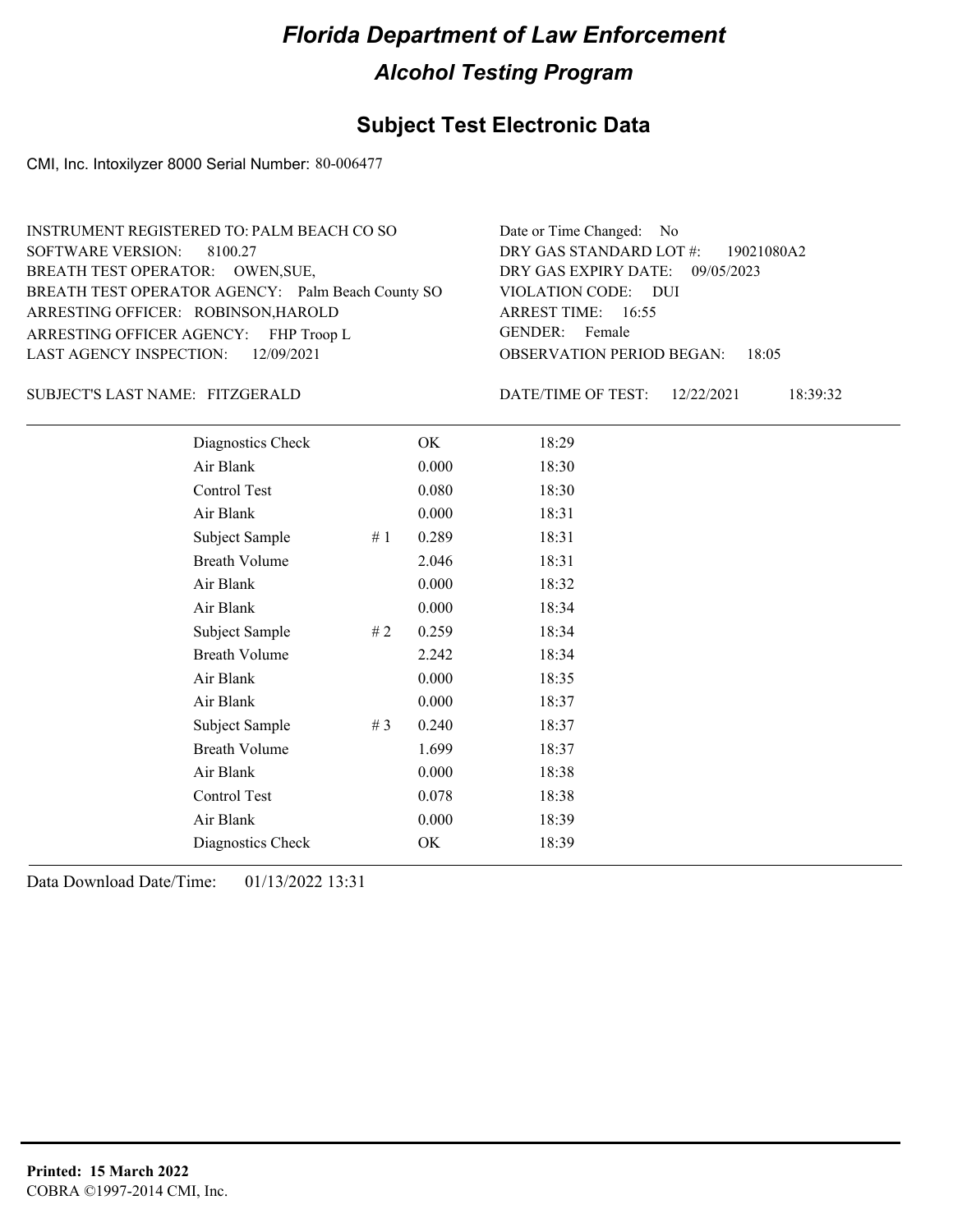### **Subject Test Electronic Data**

CMI, Inc. Intoxilyzer 8000 Serial Number: 80-006477

| INSTRUMENT REGISTERED TO: PALM BEACH CO SO        | Date or Time Changed: No               |
|---------------------------------------------------|----------------------------------------|
| SOFTWARE VERSION: 8100.27                         | DRY GAS STANDARD LOT #: 19021080A2     |
| BREATH TEST OPERATOR: RAGIN, RENEE, M             | DRY GAS EXPIRY DATE: 09/05/2023        |
| BREATH TEST OPERATOR AGENCY: Palm Beach County SO | VIOLATION CODE: DUI                    |
| ARRESTING OFFICER: NALERIO, LUIS                  | ARREST TIME: 01:25                     |
| ARRESTING OFFICER AGENCY: Boynton Beach PD        | GENDER: Male                           |
| LAST AGENCY INSPECTION: $12/09/2021$              | <b>OBSERVATION PERIOD BEGAN: 01:42</b> |
|                                                   |                                        |

#### BERRY SUBJECT'S LAST NAME: DATE/TIME OF TEST:

DATE/TIME OF TEST: 12/23/2021 02:18:31

| Diagnostics Check    |    | OK    | 02:11 |
|----------------------|----|-------|-------|
| Air Blank            |    | 0.000 | 02:11 |
| Control Test         |    | 0.080 | 02:11 |
| Air Blank            |    | 0.000 | 02:12 |
| Subject Sample       | #1 | 0.245 | 02:13 |
| <b>Breath Volume</b> |    | 2.035 | 02:13 |
| Air Blank            |    | 0.000 | 02:14 |
| Air Blank            |    | 0.000 | 02:16 |
| Subject Sample       | #2 | 0.249 | 02:16 |
| <b>Breath Volume</b> |    | 1.511 | 02:16 |
| Air Blank            |    | 0.000 | 02:17 |
| Control Test         |    | 0.078 | 02:17 |
| Air Blank            |    | 0.000 | 02:18 |
| Diagnostics Check    |    | OK    | 02:18 |
|                      |    |       |       |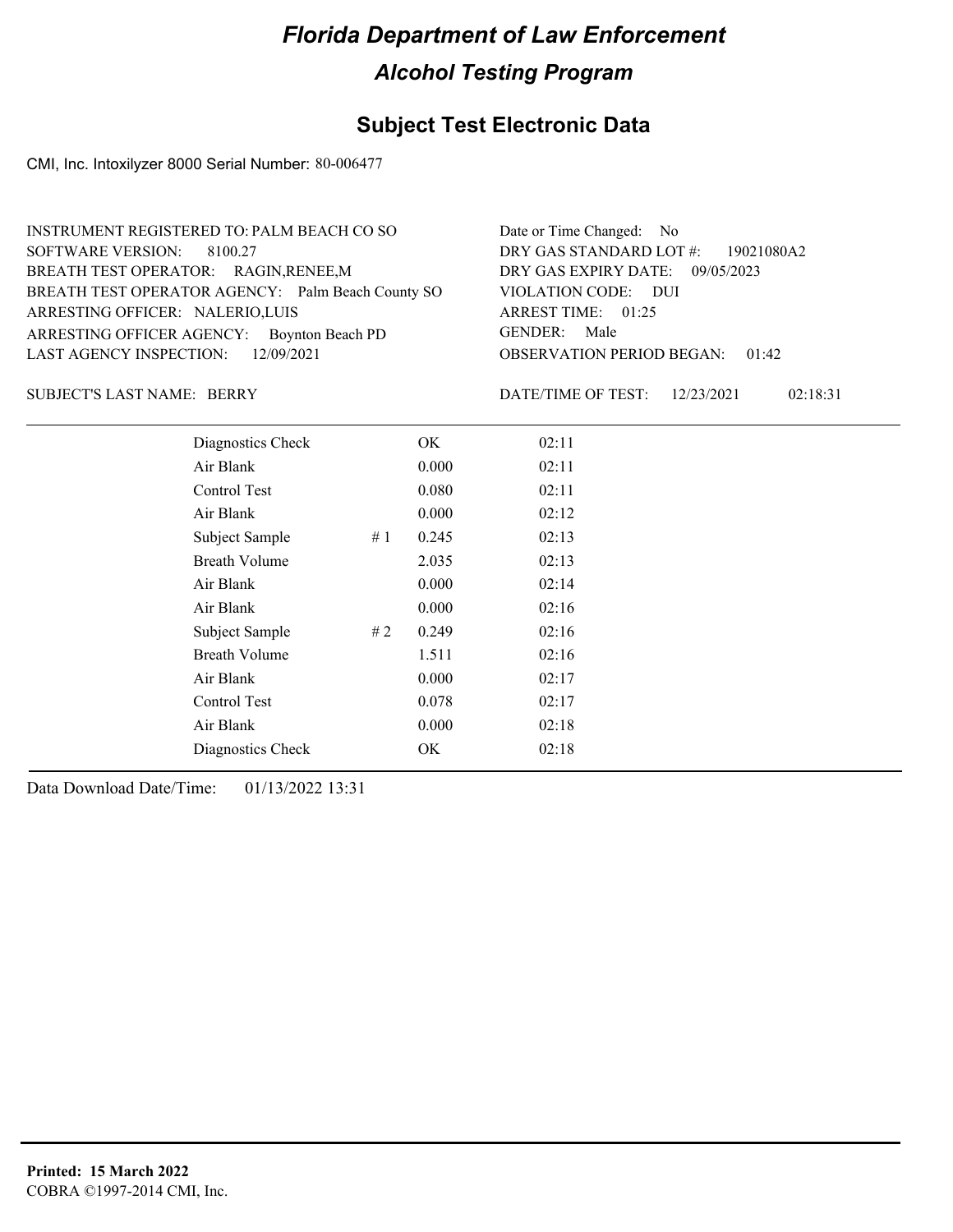### **Subject Test Electronic Data**

CMI, Inc. Intoxilyzer 8000 Serial Number: 80-006477

| INSTRUMENT REGISTERED TO: PALM BEACH CO SO                                         | Date or Time Changed: No                                       |
|------------------------------------------------------------------------------------|----------------------------------------------------------------|
| SOFTWARE VERSION: 8100.27                                                          | DRY GAS STANDARD LOT #: 19021080A2                             |
| BREATH TEST OPERATOR: RAGIN, RENEE, M                                              | DRY GAS EXPIRY DATE: 09/05/2023                                |
| BREATH TEST OPERATOR AGENCY: Palm Beach County SO                                  | VIOLATION CODE: DUI                                            |
| ARRESTING OFFICER: LOPEZ, NATALIE                                                  | ARREST TIME: 17:46                                             |
| ARRESTING OFFICER AGENCY: West Palm Beach PD<br>LAST AGENCY INSPECTION: 12/09/2021 | GENDER: Female<br><b>OBSERVATION PERIOD BEGAN:</b><br>$-18:06$ |

SUBJECT'S LAST NAME: RANCIC DATE/TIME OF TEST:

DATE/TIME OF TEST: 12/23/2021 18:46:27

| Diagnostics Check       | OK    | 18:34 |                    |
|-------------------------|-------|-------|--------------------|
| Air Blank               | 0.000 | 18:35 |                    |
| Control Test            | 0.080 | 18:35 |                    |
| Air Blank               | 0.000 | 18:35 |                    |
| # $1$<br>Subject Sample |       | 18:39 | No Sample Provided |
| <b>Breath Volume</b>    | 0.000 | 18:39 |                    |
| Air Blank               | 0.000 | 18:39 |                    |
| Air Blank               | 0.000 | 18:41 |                    |
| Subject Sample<br>#2    | 0.213 | 18:44 | Volume Not Met     |
| <b>Breath Volume</b>    | 0.359 | 18:44 |                    |
| Air Blank               | 0.000 | 18:45 |                    |
| Control Test            | 0.079 | 18:45 |                    |
| Air Blank               | 0.000 | 18:46 |                    |
| Diagnostics Check       | OK    | 18:46 |                    |
|                         |       |       |                    |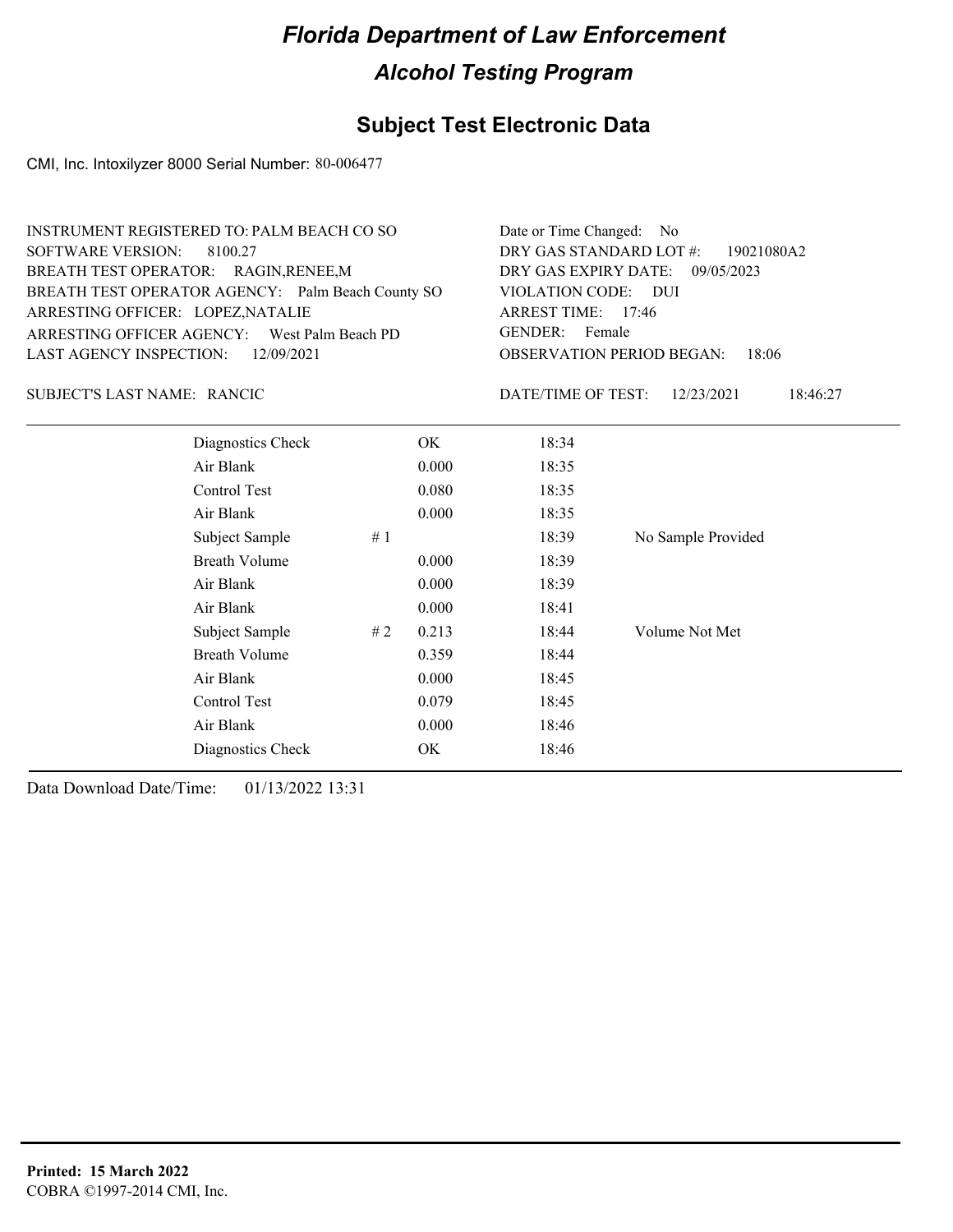### **Subject Test Electronic Data**

CMI, Inc. Intoxilyzer 8000 Serial Number: 80-006477

| INSTRUMENT REGISTERED TO: PALM BEACH CO SO        | Date or Time Changed: No               |
|---------------------------------------------------|----------------------------------------|
| SOFTWARE VERSION: 8100.27                         | DRY GAS STANDARD LOT #: 19021080A2     |
| BREATH TEST OPERATOR: RAGIN, RENEE, M             | DRY GAS EXPIRY DATE: 09/05/2023        |
| BREATH TEST OPERATOR AGENCY: Palm Beach County SO | VIOLATION CODE: DUI                    |
| ARRESTING OFFICER: TEJEDA, ANTHONY                | ARREST TIME: 22:52                     |
| ARRESTING OFFICER AGENCY: Palm Beach County SO    | GENDER: Male                           |
| LAST AGENCY INSPECTION: 12/09/2021                | <b>OBSERVATION PERIOD BEGAN: 23:08</b> |
|                                                   |                                        |

#### RODRIGUEZ SUBJECT'S LAST NAME: DATE/TIME OF TEST:

DATE/TIME OF TEST: 12/23/2021 23:40:32

| Diagnostics Check    |    | OK    | 23:33 |  |
|----------------------|----|-------|-------|--|
| Air Blank            |    | 0.000 | 23:34 |  |
| Control Test         |    | 0.079 | 23:34 |  |
| Air Blank            |    | 0.000 | 23:35 |  |
| Subject Sample       | #1 | 0.178 | 23:35 |  |
| <b>Breath Volume</b> |    | 1.859 | 23:35 |  |
| Air Blank            |    | 0.000 | 23:36 |  |
| Air Blank            |    | 0.000 | 23:38 |  |
| Subject Sample       | #2 | 0.174 | 23:38 |  |
| <b>Breath Volume</b> |    | 1.550 | 23:38 |  |
| Air Blank            |    | 0.000 | 23:39 |  |
| Control Test         |    | 0.079 | 23:39 |  |
| Air Blank            |    | 0.000 | 23:40 |  |
| Diagnostics Check    |    | OK    | 23:40 |  |
|                      |    |       |       |  |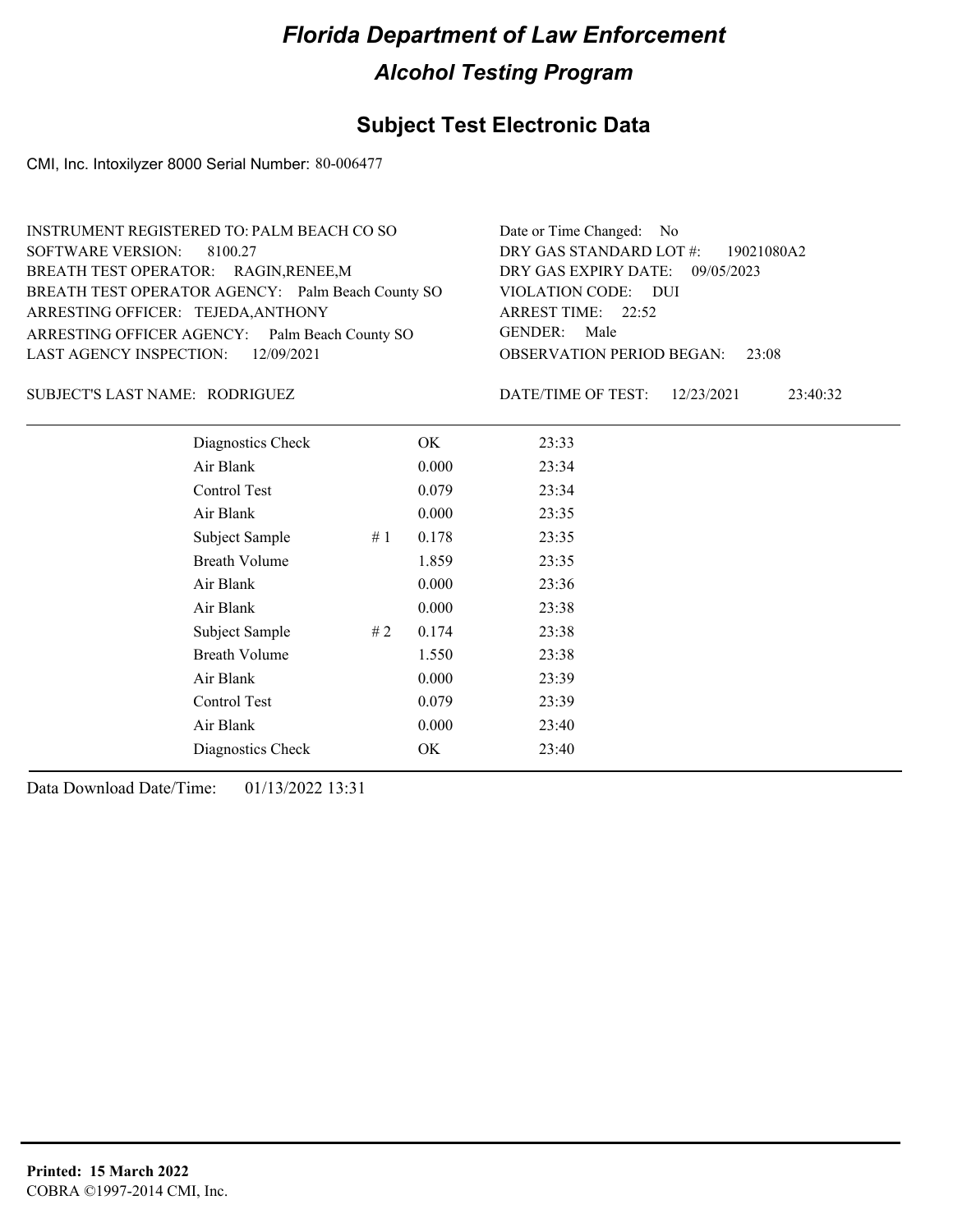### **Subject Test Electronic Data**

CMI, Inc. Intoxilyzer 8000 Serial Number: 80-006477

| INSTRUMENT REGISTERED TO: PALM BEACH CO SO        | Date or Time Changed: No               |
|---------------------------------------------------|----------------------------------------|
| SOFTWARE VERSION: 8100.27                         | DRY GAS STANDARD LOT #: 19021080A2     |
| BREATH TEST OPERATOR: RAGIN, RENEE, M             | DRY GAS EXPIRY DATE: 09/05/2023        |
| BREATH TEST OPERATOR AGENCY: Palm Beach County SO | VIOLATION CODE: DUI                    |
| ARRESTING OFFICER: POINTU, PATRICK                | ARREST TIME: 23:15                     |
| ARRESTING OFFICER AGENCY: Palm Beach County SO    | GENDER: Male                           |
| LAST AGENCY INSPECTION: 12/09/2021                | <b>OBSERVATION PERIOD BEGAN: 23:45</b> |
|                                                   |                                        |

LAYNEZ-RAMIREZ SUBJECT'S LAST NAME: DATE/TIME OF TEST:

DATE/TIME OF TEST: 12/25/2021 00:19:25

| Diagnostics Check    |    | OK    | 00:11 |  |
|----------------------|----|-------|-------|--|
| Air Blank            |    | 0.000 | 00:12 |  |
| Control Test         |    | 0.080 | 00:12 |  |
| Air Blank            |    | 0.000 | 00:12 |  |
| Subject Sample       | #1 | 0.324 | 00:14 |  |
| <b>Breath Volume</b> |    | 1.824 | 00:14 |  |
| Air Blank            |    | 0.000 | 00:14 |  |
| Air Blank            |    | 0.000 | 00:16 |  |
| Subject Sample       | #2 | 0.307 | 00:17 |  |
| <b>Breath Volume</b> |    | 1.101 | 00:17 |  |
| Air Blank            |    | 0.000 | 00:18 |  |
| Control Test         |    | 0.078 | 00:18 |  |
| Air Blank            |    | 0.000 | 00:19 |  |
| Diagnostics Check    |    | OK    | 00:19 |  |
|                      |    |       |       |  |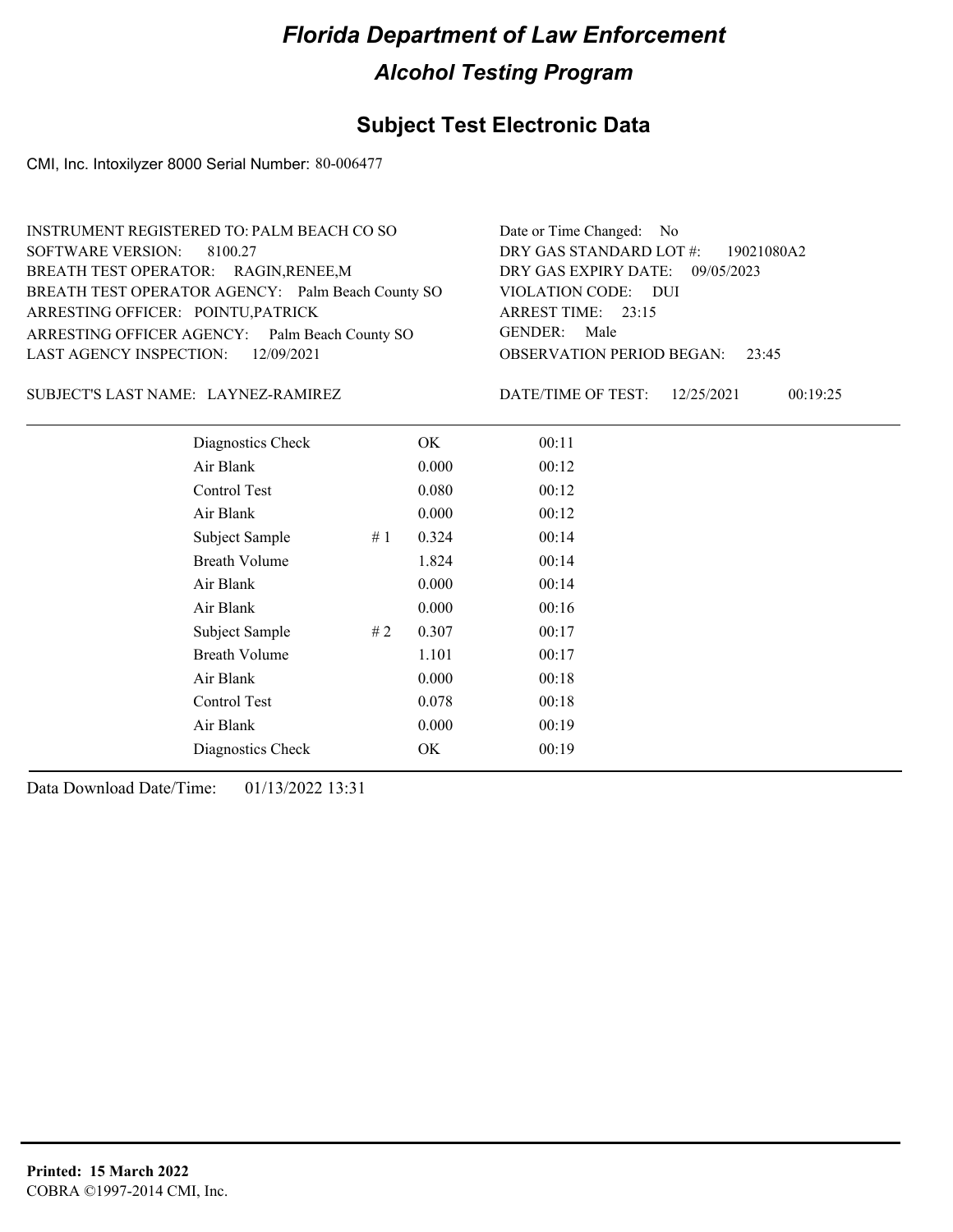### **Subject Test Electronic Data**

CMI, Inc. Intoxilyzer 8000 Serial Number: 80-006477

| INSTRUMENT REGISTERED TO: PALM BEACH CO SO        | Date or Time Changed: No               |
|---------------------------------------------------|----------------------------------------|
| SOFTWARE VERSION: 8100.27                         | DRY GAS STANDARD LOT #: 19021080A2     |
| BREATH TEST OPERATOR: RAGIN, RENEE, M             | DRY GAS EXPIRY DATE: 09/05/2023        |
| BREATH TEST OPERATOR AGENCY: Palm Beach County SO | VIOLATION CODE: DUI                    |
| ARRESTING OFFICER: DELHOMME, SHAWN                | ARREST TIME: 01:52                     |
| ARRESTING OFFICER AGENCY: Palm Beach County SO    | GENDER: Male                           |
| LAST AGENCY INSPECTION: 12/09/2021                | <b>OBSERVATION PERIOD BEGAN: 02:37</b> |
|                                                   |                                        |

#### SUBJECT'S LAST NAME: COLEMAN DATE/TIME OF TEST:

DATE/TIME OF TEST: 12/25/2021 03:09:26

| Diagnostics Check    |    | OK    | 03:02 |
|----------------------|----|-------|-------|
| Air Blank            |    | 0.000 | 03:03 |
| Control Test         |    | 0.079 | 03:03 |
| Air Blank            |    | 0.000 | 03:04 |
| Subject Sample       | #1 | 0.083 | 03:04 |
| <b>Breath Volume</b> |    | 3.199 | 03:04 |
| Air Blank            |    | 0.000 | 03:05 |
| Air Blank            |    | 0.000 | 03:07 |
| Subject Sample       | #2 | 0.080 | 03:07 |
| <b>Breath Volume</b> |    | 3.289 | 03:07 |
| Air Blank            |    | 0.000 | 03:08 |
| <b>Control Test</b>  |    | 0.079 | 03:08 |
| Air Blank            |    | 0.000 | 03:09 |
| Diagnostics Check    |    | OK    | 03:09 |
|                      |    |       |       |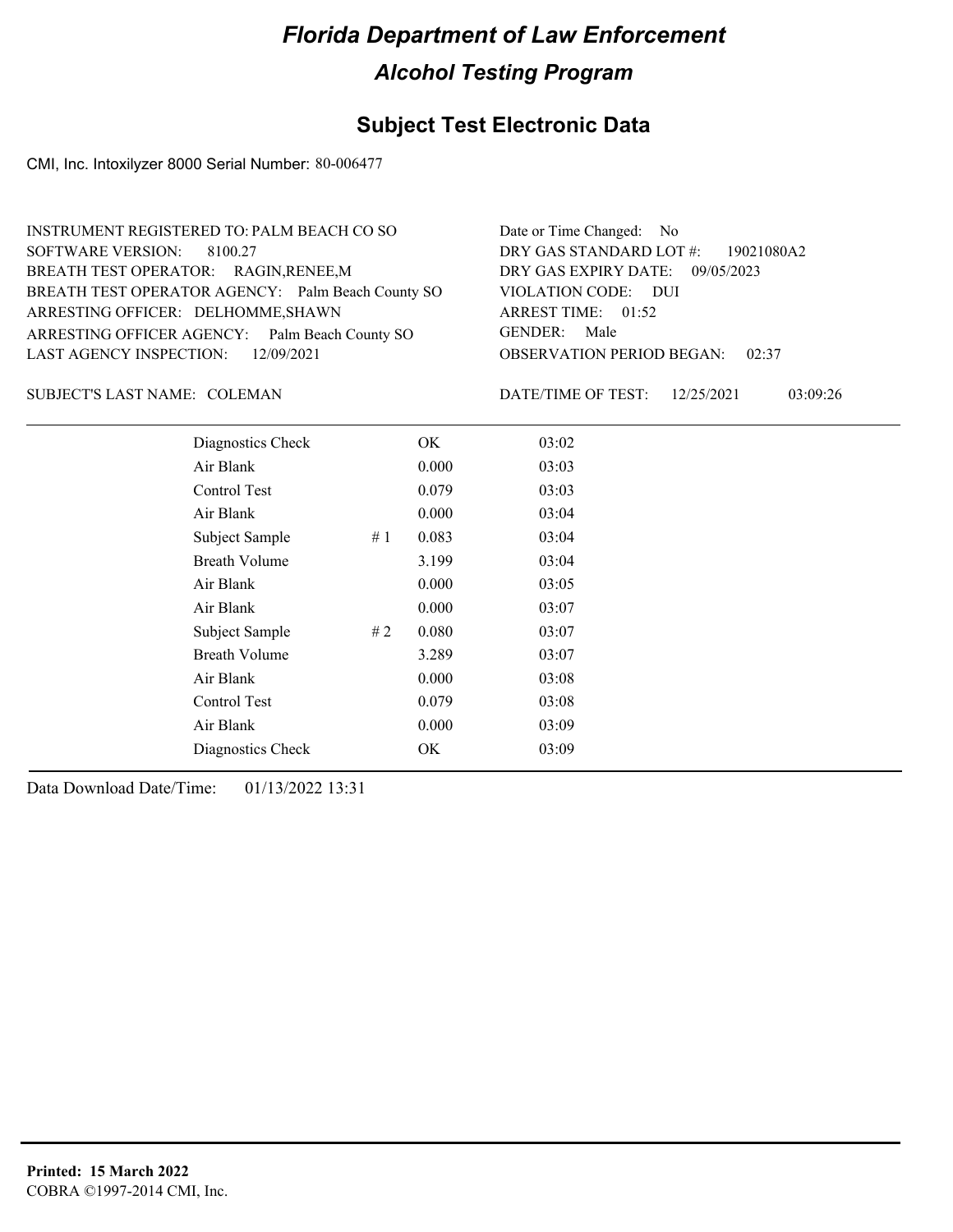### **Subject Test Electronic Data**

CMI, Inc. Intoxilyzer 8000 Serial Number: 80-006477

| <b>INSTRUMENT REGISTERED TO: PALM BEACH CO SO</b> |       | Date or Time Changed: No                     |                             |  |
|---------------------------------------------------|-------|----------------------------------------------|-----------------------------|--|
| <b>SOFTWARE VERSION:</b><br>8100.27               |       | DRY GAS STANDARD LOT #:<br>19021080A2        |                             |  |
| BREATH TEST OPERATOR: RAGIN, RENEE, M             |       | DRY GAS EXPIRY DATE: 09/05/2023              |                             |  |
| BREATH TEST OPERATOR AGENCY: Palm Beach County SO |       | VIOLATION CODE: DUI                          |                             |  |
| ARRESTING OFFICER: JENNINGL, DAVON                |       | ARREST TIME: 03:07<br><b>GENDER:</b><br>Male |                             |  |
| ARRESTING OFFICER AGENCY: Boynton Beach PD        |       |                                              |                             |  |
| LAST AGENCY INSPECTION:<br>12/09/2021             |       | <b>OBSERVATION PERIOD BEGAN:</b><br>03:26    |                             |  |
| SUBJECT'S LAST NAME: SCHIFFMAN                    |       | DATE/TIME OF TEST:                           | 12/25/2021<br>03:59:02      |  |
| Diagnostics Check                                 | OK    | 03:55                                        |                             |  |
| Air Blank                                         | 0.000 | 03:55                                        |                             |  |
| Control Test                                      | 0.079 | 03:55                                        |                             |  |
| Air Blank                                         | 0.000 | 03:56                                        |                             |  |
| Subject Sample                                    | #1    | 03:57                                        | <b>Subject Test Refused</b> |  |
| <b>Breath Volume</b>                              | 0.000 | 03:57                                        |                             |  |
| Air Blank                                         | 0.000 | 03:58                                        |                             |  |
| Control Test                                      | 0.080 | 03:58                                        |                             |  |
| Air Blank                                         | 0.000 | 03:58                                        |                             |  |
| Diagnostics Check                                 | OK    | 03:59                                        |                             |  |
|                                                   |       |                                              |                             |  |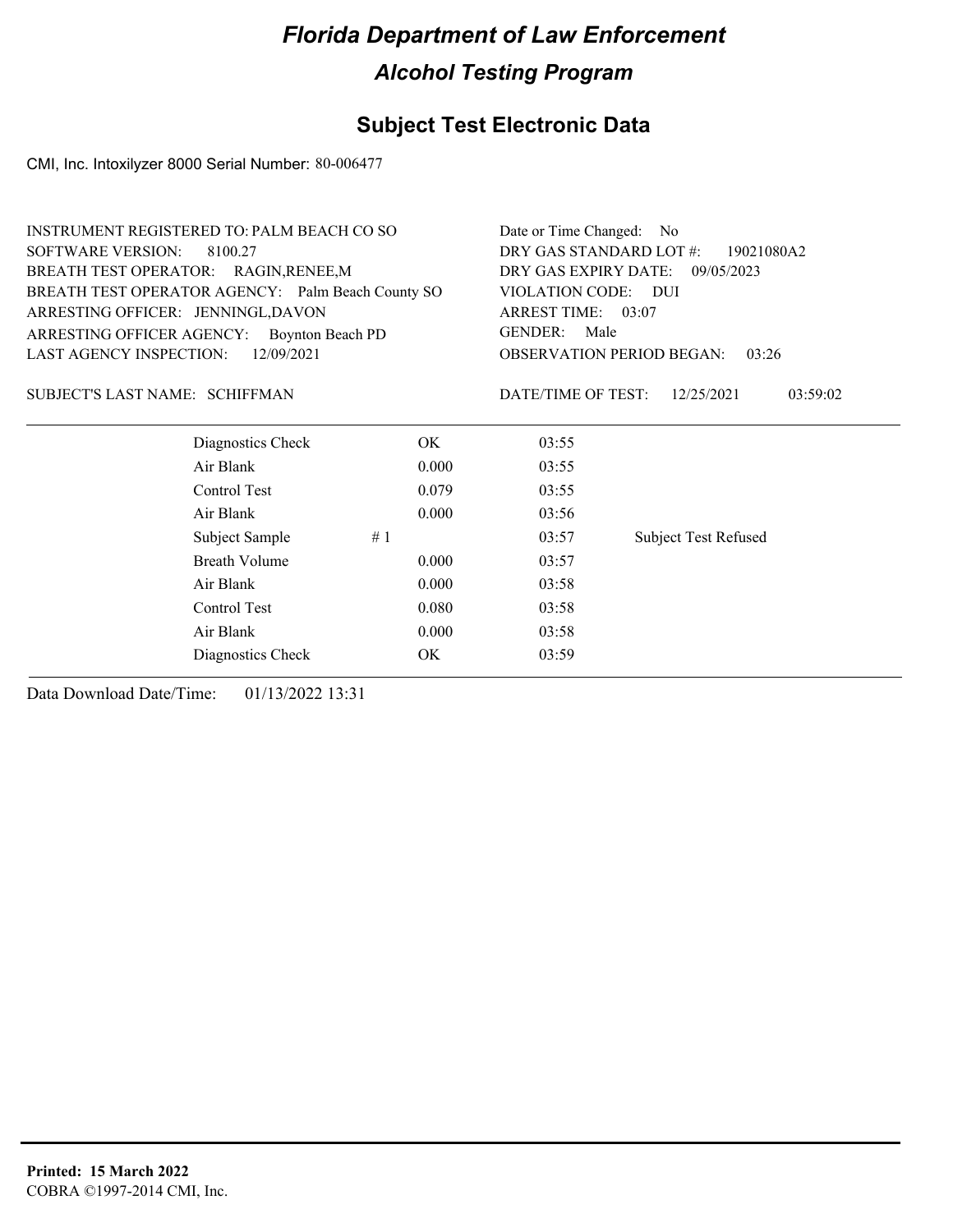### **Subject Test Electronic Data**

CMI, Inc. Intoxilyzer 8000 Serial Number: 80-006477

| <b>INSTRUMENT REGISTERED TO: PALM BEACH CO SO</b> |                                                   |           | Date or Time Changed: No                                            |                                           |  |
|---------------------------------------------------|---------------------------------------------------|-----------|---------------------------------------------------------------------|-------------------------------------------|--|
| <b>SOFTWARE VERSION:</b><br>8100.27               |                                                   |           | DRY GAS STANDARD LOT #:<br>19021080A2                               |                                           |  |
| BREATH TEST OPERATOR: POUND, PARIS, D             |                                                   |           | DRY GAS EXPIRY DATE: 09/05/2023                                     |                                           |  |
|                                                   | BREATH TEST OPERATOR AGENCY: Palm Beach County SO |           | VIOLATION CODE: DUI<br>ARREST TIME: 18:36<br><b>GENDER:</b><br>Male |                                           |  |
| ARRESTING OFFICER: HARTY, WARREN                  |                                                   |           |                                                                     |                                           |  |
|                                                   | ARRESTING OFFICER AGENCY: FHP Troop L             |           |                                                                     |                                           |  |
| <b>LAST AGENCY INSPECTION:</b><br>12/09/2021      |                                                   |           |                                                                     | <b>OBSERVATION PERIOD BEGAN:</b><br>19:14 |  |
| SUBJECT'S LAST NAME: WALCOTT                      |                                                   |           | DATE/TIME OF TEST:                                                  | 12/25/2021<br>19:57:58                    |  |
|                                                   | Diagnostics Check                                 | OK.       | 19:55                                                               |                                           |  |
|                                                   | Air Blank                                         | 0.000     | 19:55                                                               |                                           |  |
|                                                   | Control Test                                      | 0.080     | 19:55                                                               |                                           |  |
|                                                   | Air Blank                                         | 0.000     | 19:56                                                               |                                           |  |
|                                                   | Subject Sample                                    | #1        | 19:56                                                               | <b>Subject Test Refused</b>               |  |
|                                                   | <b>Breath Volume</b>                              | 0.000     | 19:56                                                               |                                           |  |
|                                                   | Air Blank                                         | 0.000     | 19:57                                                               |                                           |  |
|                                                   | Control Test                                      | 0.079     | 19:57                                                               |                                           |  |
|                                                   | Air Blank                                         | 0.000     | 19:57                                                               |                                           |  |
|                                                   | Diagnostics Check                                 | <b>OK</b> | 19:57                                                               |                                           |  |
|                                                   |                                                   |           |                                                                     |                                           |  |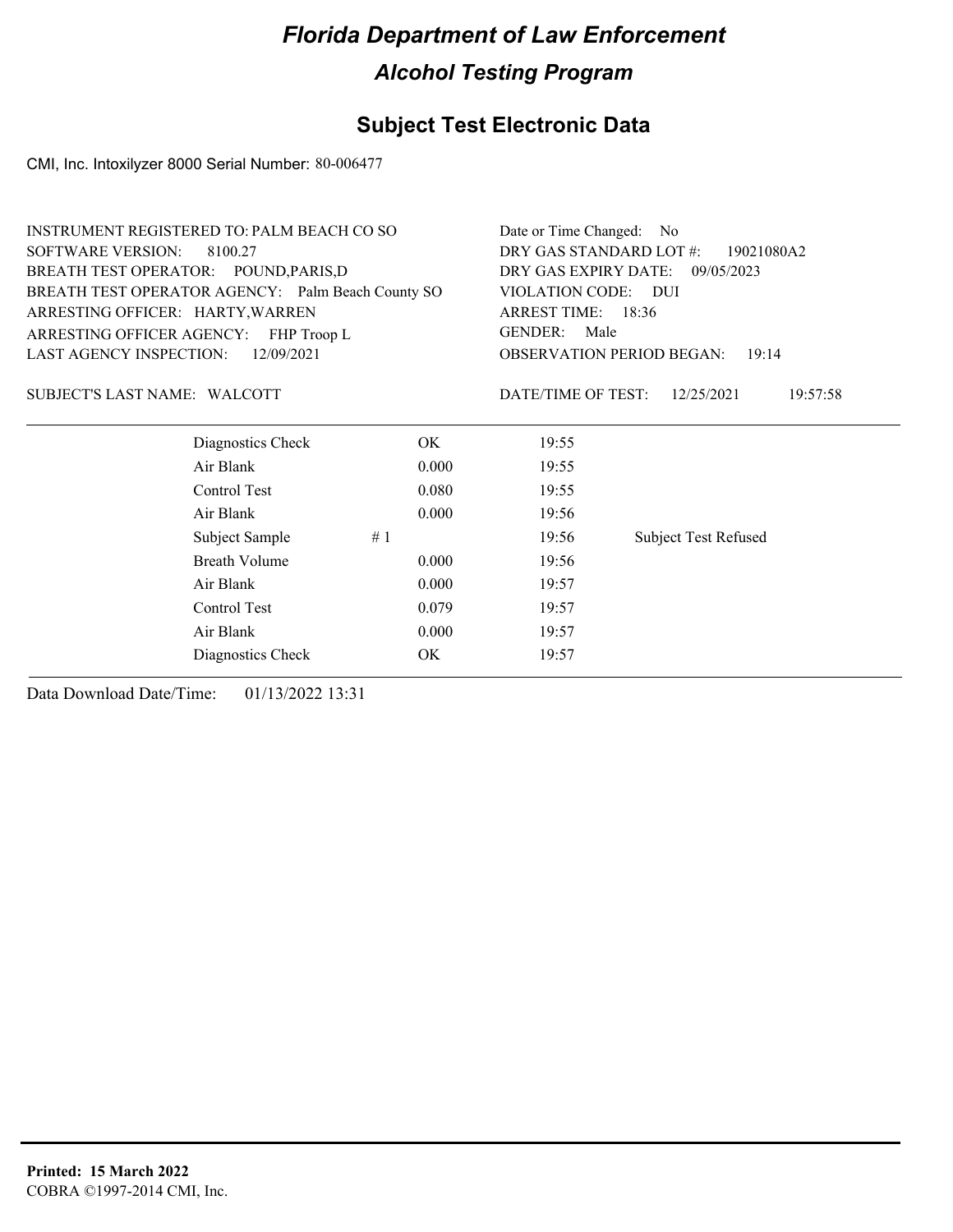### **Subject Test Electronic Data**

CMI, Inc. Intoxilyzer 8000 Serial Number: 80-006477

| INSTRUMENT REGISTERED TO: PALM BEACH CO SO                                 | Date or Time Changed: No               |
|----------------------------------------------------------------------------|----------------------------------------|
| SOFTWARE VERSION: 8100.27                                                  | DRY GAS STANDARD LOT #: 19021080A2     |
| BREATH TEST OPERATOR: POUND, PARIS, D                                      | DRY GAS EXPIRY DATE: 09/05/2023        |
|                                                                            | VIOLATION CODE: DUI                    |
| BREATH TEST OPERATOR AGENCY: Palm Beach County SO                          | ARREST TIME: 20:14                     |
| ARRESTING OFFICER: MCGILLICUDDY, STEVEN                                    | GENDER: Male                           |
| ARRESTING OFFICER AGENCY: Jupiter PD<br>LAST AGENCY INSPECTION: 12/09/2021 | <b>OBSERVATION PERIOD BEGAN: 20:45</b> |

SUBJECT'S LAST NAME: CAMPOSECOPEREZ DATE/TIME OF TEST:

DATE/TIME OF TEST: 12/25/2021 21:21:13

| Diagnostics Check    | OK    | 21:14 |
|----------------------|-------|-------|
| Air Blank            | 0.000 | 21:15 |
| Control Test         | 0.080 | 21:15 |
| Air Blank            | 0.000 | 21:15 |
| Subject Sample<br>#1 | 0.097 | 21:16 |
| <b>Breath Volume</b> | 3.421 | 21:16 |
| Air Blank            | 0.000 | 21:17 |
| Air Blank            | 0.000 | 21:19 |
| Subject Sample<br>#2 | 0.094 | 21:19 |
| <b>Breath Volume</b> | 2.695 | 21:19 |
| Air Blank            | 0.000 | 21:20 |
| Control Test         | 0.079 | 21:20 |
| Air Blank            | 0.000 | 21:21 |
| Diagnostics Check    | OK    | 21:21 |
|                      |       |       |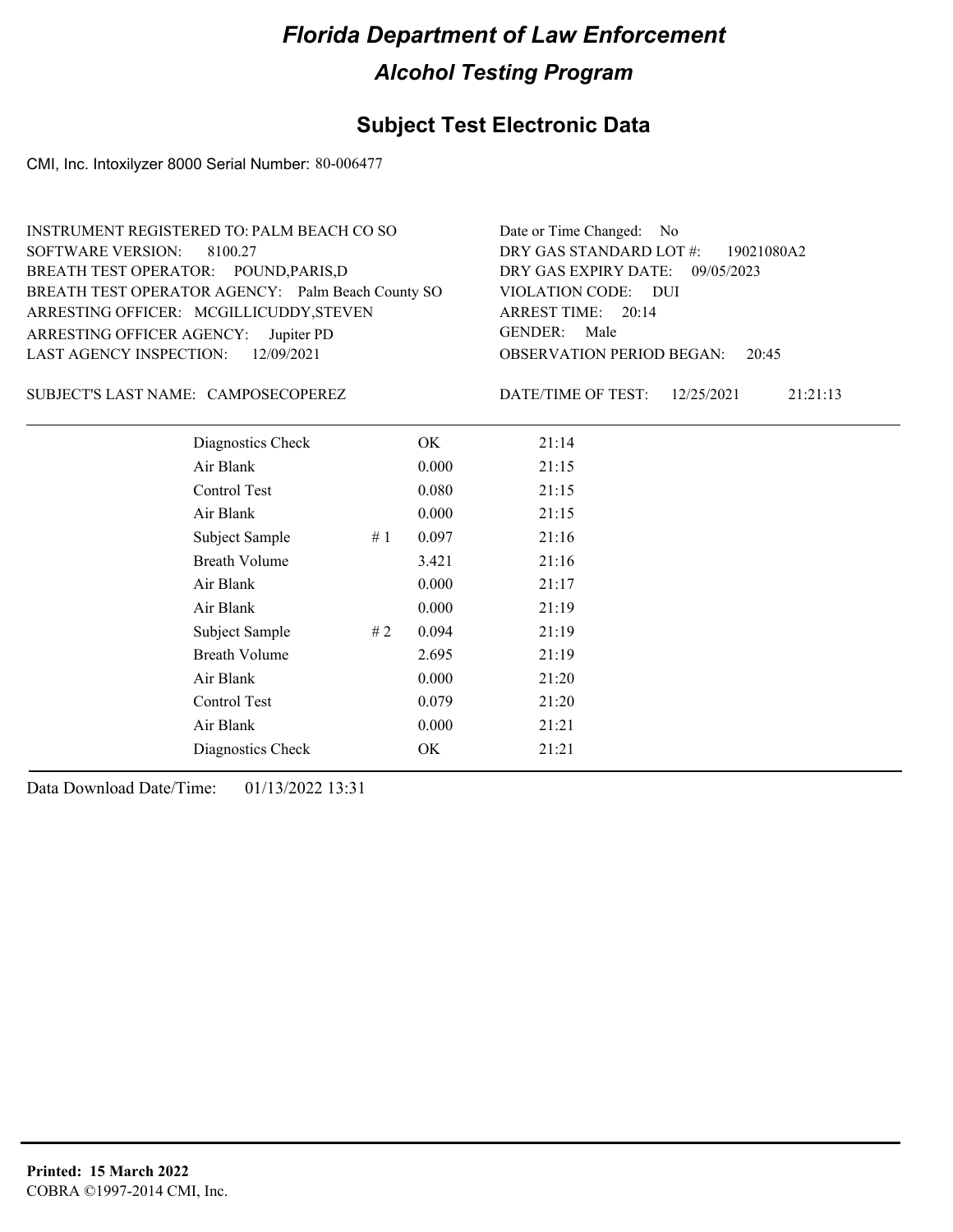### **Subject Test Electronic Data**

CMI, Inc. Intoxilyzer 8000 Serial Number: 80-006477

| INSTRUMENT REGISTERED TO: PALM BEACH CO SO        | Date or Time Changed: No               |
|---------------------------------------------------|----------------------------------------|
| SOFTWARE VERSION: 8100.27                         | DRY GAS STANDARD LOT #: 19021080A2     |
| BREATH TEST OPERATOR: POUND, PARIS, D             | DRY GAS EXPIRY DATE: 09/05/2023        |
| BREATH TEST OPERATOR AGENCY: Palm Beach County SO | VIOLATION CODE: DUI                    |
| ARRESTING OFFICER: SOLOWAY, ALAN                  | ARREST TIME: 23:10                     |
| ARRESTING OFFICER AGENCY: Palm Beach County SO    | GENDER: Female                         |
| LAST AGENCY INSPECTION: 12/09/2021                | <b>OBSERVATION PERIOD BEGAN:</b> 23:17 |
|                                                   |                                        |

VILLAFUERTE SUBJECT'S LAST NAME: DATE/TIME OF TEST:

DATE/TIME OF TEST: 12/25/2021 23:50:46

| Diagnostics Check    |    | OK    | 23:43 |
|----------------------|----|-------|-------|
| Air Blank            |    | 0.000 | 23:44 |
| Control Test         |    | 0.080 | 23:44 |
| Air Blank            |    | 0.000 | 23:45 |
| Subject Sample       | #1 | 0.238 | 23:46 |
| <b>Breath Volume</b> |    | 1.988 | 23:46 |
| Air Blank            |    | 0.000 | 23:46 |
| Air Blank            |    | 0.000 | 23:48 |
| Subject Sample       | #2 | 0.229 | 23:49 |
| <b>Breath Volume</b> |    | 1.816 | 23:49 |
| Air Blank            |    | 0.000 | 23:49 |
| Control Test         |    | 0.079 | 23:50 |
| Air Blank            |    | 0.000 | 23:50 |
| Diagnostics Check    |    | OK    | 23:50 |
|                      |    |       |       |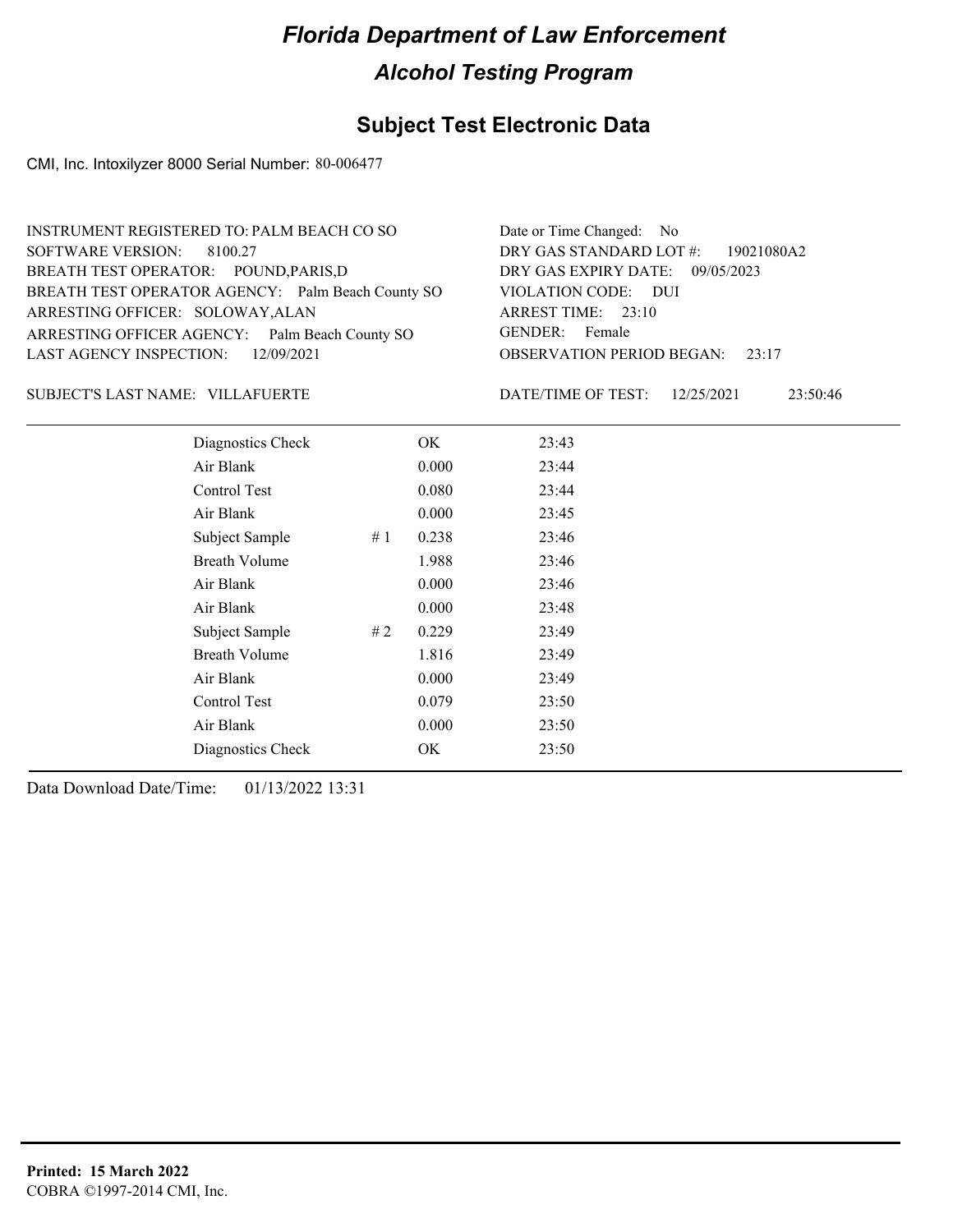### **Subject Test Electronic Data**

CMI, Inc. Intoxilyzer 8000 Serial Number: 80-006477

| INSTRUMENT REGISTERED TO: PALM BEACH CO SO        | Date or Time Changed: No               |
|---------------------------------------------------|----------------------------------------|
| SOFTWARE VERSION: 8100.27                         | DRY GAS STANDARD LOT #: 19021080A2     |
| BREATH TEST OPERATOR: POUND, PARIS, D             | DRY GAS EXPIRY DATE: 09/05/2023        |
| BREATH TEST OPERATOR AGENCY: Palm Beach County SO | VIOLATION CODE: DUI                    |
| ARRESTING OFFICER: BRUNO, SNYDER                  | ARREST TIME: 23:17                     |
| ARRESTING OFFICER AGENCY: Delray Beach PD         | GENDER: Female                         |
| LAST AGENCY INSPECTION: $12/09/2021$              | <b>OBSERVATION PERIOD BEGAN: 00:07</b> |
|                                                   |                                        |

SUBJECT'S LAST NAME: COOK DATE/TIME OF TEST:

DATE/TIME OF TEST: 12/26/2021 00:41:13

| Diagnostics Check    |    | OK    | 00:34 |  |
|----------------------|----|-------|-------|--|
| Air Blank            |    | 0.000 | 00:34 |  |
| Control Test         |    | 0.080 | 00:35 |  |
| Air Blank            |    | 0.000 | 00:35 |  |
| Subject Sample       | #1 | 0.175 | 00:36 |  |
| <b>Breath Volume</b> |    | 1.441 | 00:36 |  |
| Air Blank            |    | 0.000 | 00:37 |  |
| Air Blank            |    | 0.000 | 00:39 |  |
| Subject Sample       | #2 | 0.184 | 00:39 |  |
| <b>Breath Volume</b> |    | 1.964 | 00:39 |  |
| Air Blank            |    | 0.000 | 00:40 |  |
| <b>Control Test</b>  |    | 0.079 | 00:40 |  |
| Air Blank            |    | 0.000 | 00:41 |  |
| Diagnostics Check    |    | OK    | 00:41 |  |
|                      |    |       |       |  |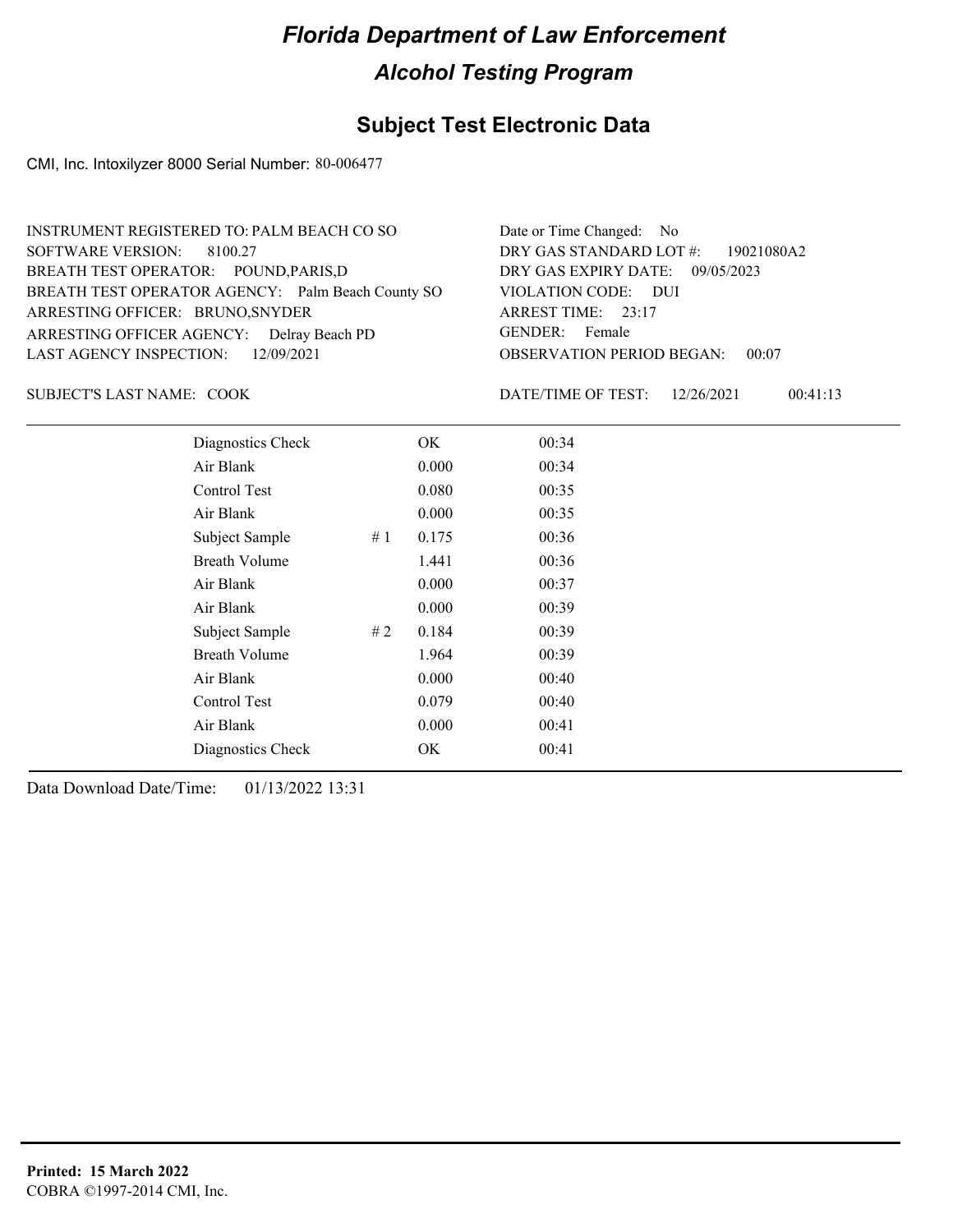### **Subject Test Electronic Data**

CMI, Inc. Intoxilyzer 8000 Serial Number: 80-006477

| INSTRUMENT REGISTERED TO: PALM BEACH CO SO        | Date or Time Changed: No               |
|---------------------------------------------------|----------------------------------------|
| SOFTWARE VERSION: 8100.27                         | DRY GAS STANDARD LOT #: 19021080A2     |
| BREATH TEST OPERATOR: POUND, PARIS, D             | DRY GAS EXPIRY DATE: 09/05/2023        |
| BREATH TEST OPERATOR AGENCY: Palm Beach County SO | VIOLATION CODE: DUI                    |
| ARRESTING OFFICER: WHITE, EDWARD                  | ARREST TIME: 01:15                     |
| ARRESTING OFFICER AGENCY: Palm Beach County SO    | GENDER: Female                         |
| LAST AGENCY INSPECTION: 12/09/2021                | <b>OBSERVATION PERIOD BEGAN: 02:07</b> |
|                                                   |                                        |

#### SUBJECT'S LAST NAME: COUNIHAN DATE/TIME OF TEST:

DATE/TIME OF TEST: 12/26/2021 02:39:07

| Diagnostics Check    | OK    | 02:32 |
|----------------------|-------|-------|
| Air Blank            | 0.000 | 02:33 |
| Control Test         | 0.079 | 02:33 |
| Air Blank            | 0.000 | 02:34 |
| Subject Sample<br>#1 | 0.226 | 02:34 |
| <b>Breath Volume</b> | 1.429 | 02:34 |
| Air Blank            | 0.000 | 02:35 |
| Air Blank            | 0.000 | 02:37 |
| Subject Sample<br>#2 | 0.211 | 02:37 |
| <b>Breath Volume</b> | 1.289 | 02:37 |
| Air Blank            | 0.000 | 02:38 |
| Control Test         | 0.079 | 02:38 |
| Air Blank            | 0.000 | 02:39 |
| Diagnostics Check    | OK    | 02:39 |
|                      |       |       |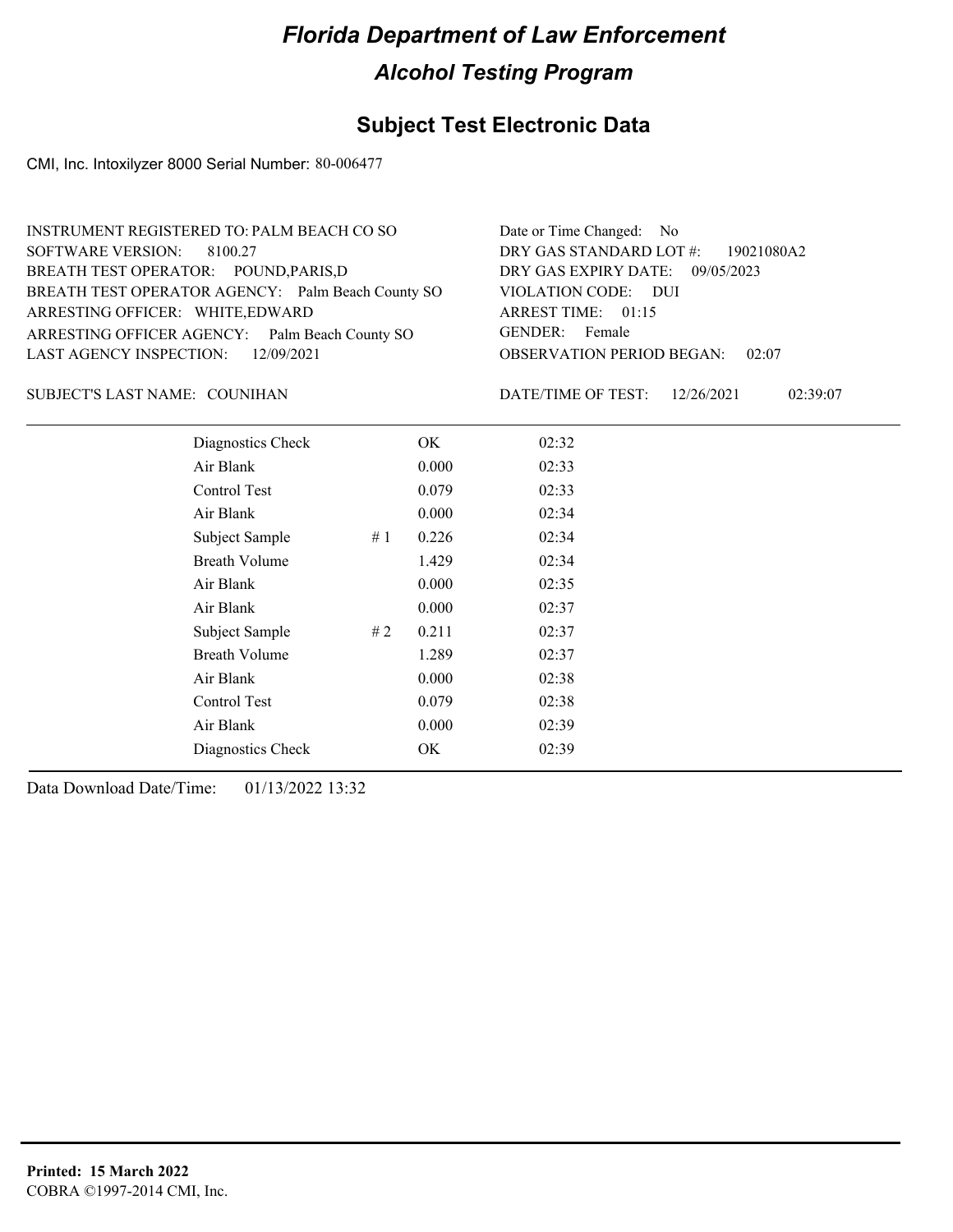### **Subject Test Electronic Data**

CMI, Inc. Intoxilyzer 8000 Serial Number: 80-006477

| INSTRUMENT REGISTERED TO: PALM BEACH CO SO        | Date or Time Changed: No               |
|---------------------------------------------------|----------------------------------------|
| SOFTWARE VERSION: 8100.27                         | DRY GAS STANDARD LOT #: 19021080A2     |
| BREATH TEST OPERATOR: POUND, PARIS, D             | DRY GAS EXPIRY DATE: 09/05/2023        |
| BREATH TEST OPERATOR AGENCY: Palm Beach County SO | VIOLATION CODE: DUI                    |
| ARRESTING OFFICER: FESTA, JESSI                   | ARREST TIME: 23:10                     |
| ARRESTING OFFICER AGENCY: Boynton Beach PD        | GENDER: Male                           |
| LAST AGENCY INSPECTION: 12/09/2021                | <b>OBSERVATION PERIOD BEGAN: 23:35</b> |
|                                                   |                                        |

SUBJECT'S LAST NAME: SMITH **Example 2018** DATE/TIME OF TEST:

DATE/TIME OF TEST: 12/27/2021 00:11:48

| Diagnostics Check    | OK    | 00:05 |
|----------------------|-------|-------|
| Air Blank            | 0.000 | 00:06 |
| <b>Control Test</b>  | 0.080 | 00:06 |
| Air Blank            | 0.000 | 00:06 |
| Subject Sample<br>#1 | 0.000 | 00:07 |
| <b>Breath Volume</b> | 2.414 | 00:07 |
| Air Blank            | 0.000 | 00:07 |
| Air Blank            | 0.000 | 00:09 |
| Subject Sample<br>#2 | 0.000 | 00:10 |
| <b>Breath Volume</b> | 1.847 | 00:10 |
| Air Blank            | 0.000 | 00:10 |
| Control Test         | 0.080 | 00:11 |
| Air Blank            | 0.000 | 00:11 |
| Diagnostics Check    | OK    | 00:11 |
|                      |       |       |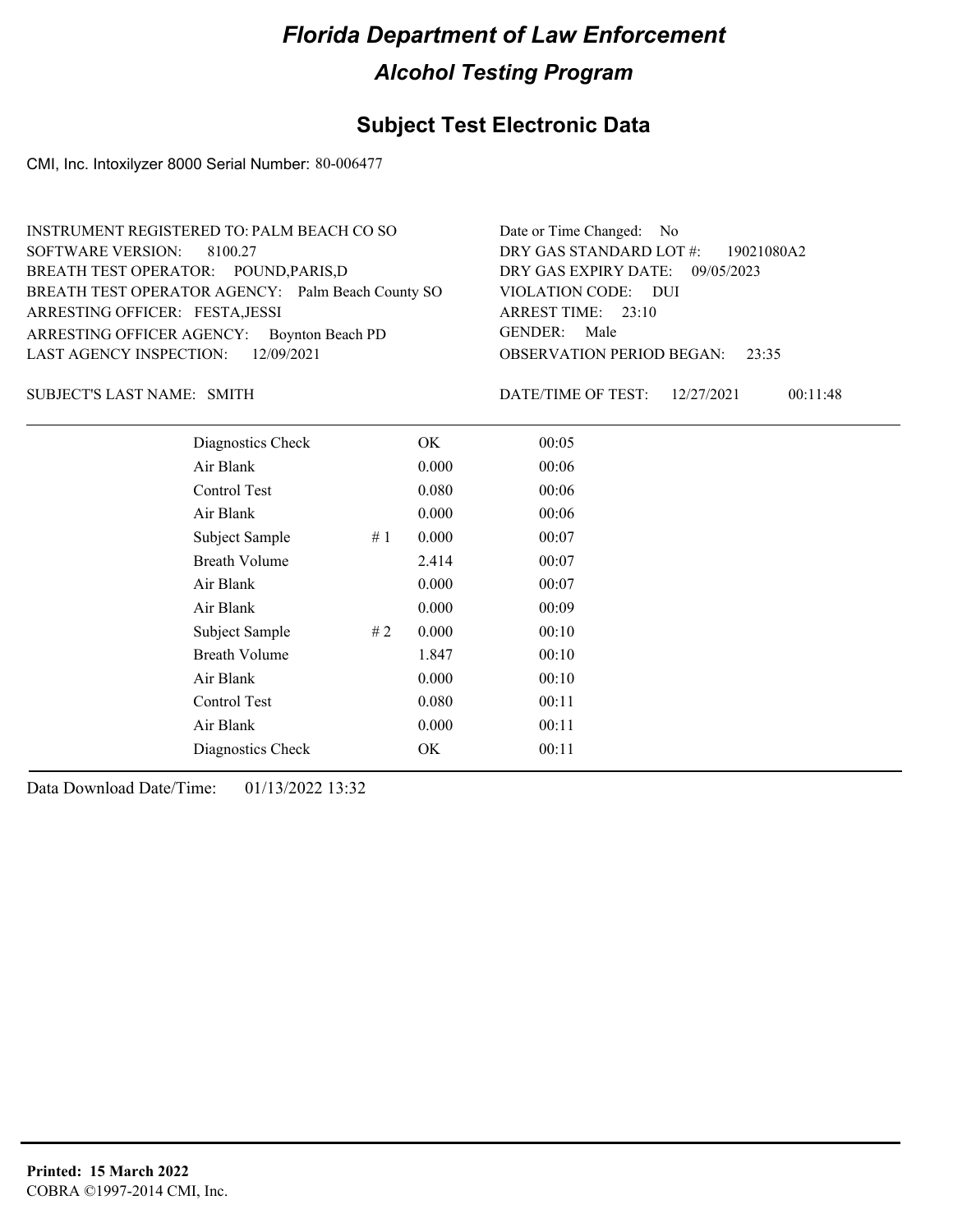### **Subject Test Electronic Data**

CMI, Inc. Intoxilyzer 8000 Serial Number: 80-006477

| INSTRUMENT REGISTERED TO: PALM BEACH CO SO        | Date or Time Changed: No               |
|---------------------------------------------------|----------------------------------------|
| SOFTWARE VERSION: 8100.27                         | DRY GAS STANDARD LOT #: 19021080A2     |
| BREATH TEST OPERATOR: RAGIN, RENEE, M             | DRY GAS EXPIRY DATE: 09/05/2023        |
| BREATH TEST OPERATOR AGENCY: Palm Beach County SO | VIOLATION CODE: DUI                    |
| ARRESTING OFFICER: SOLOWAY, ALAN                  | ARREST TIME: 00:54                     |
| ARRESTING OFFICER AGENCY: Palm Beach County SO    | GENDER: Male                           |
| LAST AGENCY INSPECTION: 12/09/2021                | <b>OBSERVATION PERIOD BEGAN: 01:06</b> |
|                                                   |                                        |

VAZQUEZ PEREZ SUBJECT'S LAST NAME: DATE/TIME OF TEST:

DATE/TIME OF TEST: 12/27/2021 01:41:38

| Diagnostics Check    |    | OK    | 01:35 |  |
|----------------------|----|-------|-------|--|
| Air Blank            |    | 0.000 | 01:35 |  |
| Control Test         |    | 0.080 | 01:35 |  |
| Air Blank            |    | 0.000 | 01:36 |  |
| Subject Sample       | #1 | 0.177 | 01:37 |  |
| <b>Breath Volume</b> |    | 2.613 | 01:37 |  |
| Air Blank            |    | 0.000 | 01:37 |  |
| Air Blank            |    | 0.000 | 01:39 |  |
| Subject Sample       | #2 | 0.175 | 01:40 |  |
| <b>Breath Volume</b> |    | 2.753 | 01:40 |  |
| Air Blank            |    | 0.000 | 01:40 |  |
| Control Test         |    | 0.079 | 01:41 |  |
| Air Blank            |    | 0.000 | 01:41 |  |
| Diagnostics Check    |    | OK    | 01:41 |  |
|                      |    |       |       |  |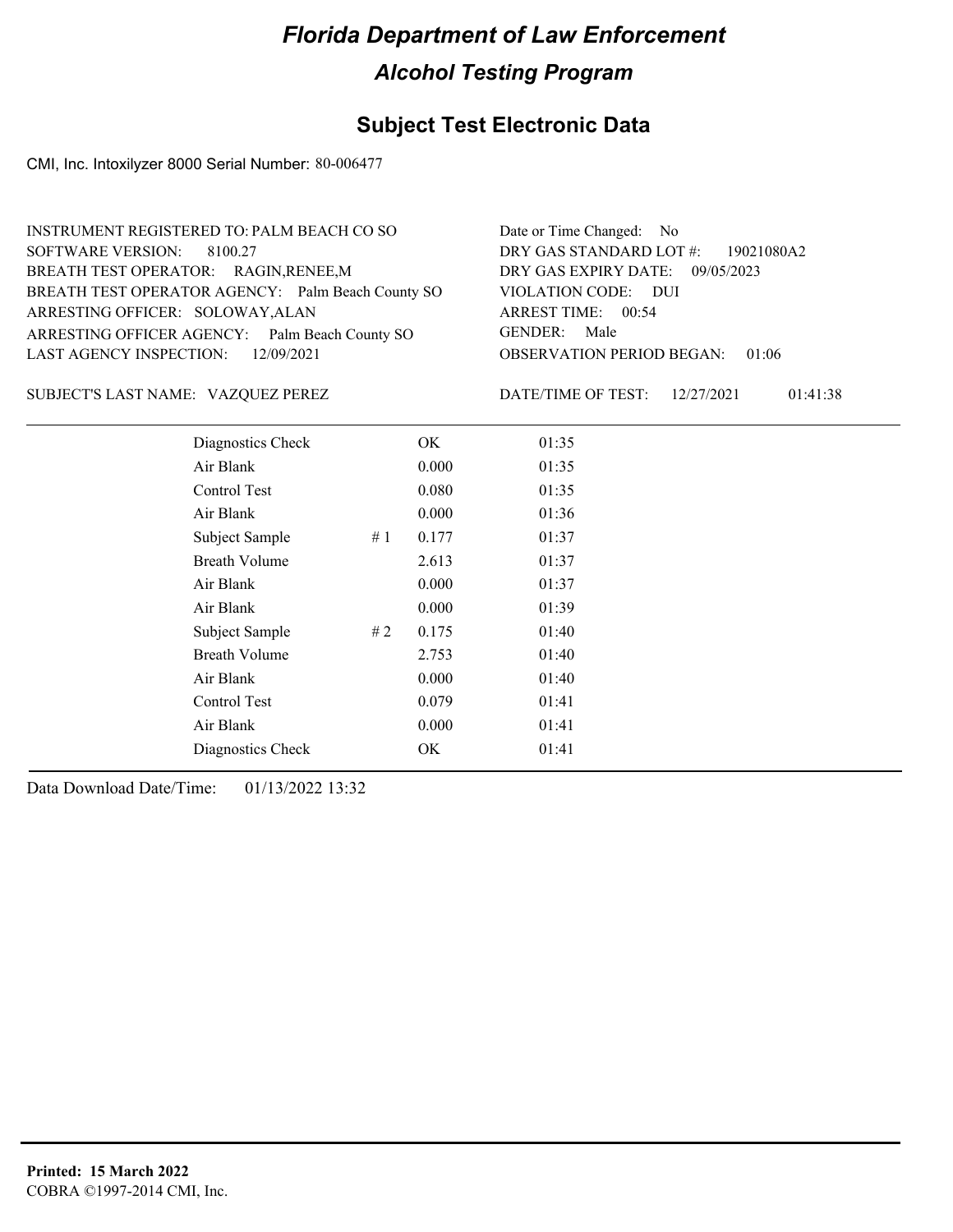### **Subject Test Electronic Data**

CMI, Inc. Intoxilyzer 8000 Serial Number: 80-006477

| INSTRUMENT REGISTERED TO: PALM BEACH CO SO        | Date or Time Changed: No               |
|---------------------------------------------------|----------------------------------------|
| SOFTWARE VERSION: 8100.27                         | DRY GAS STANDARD LOT #: 19021080A2     |
| BREATH TEST OPERATOR: POUND, PARIS, D             | DRY GAS EXPIRY DATE: 09/05/2023        |
| BREATH TEST OPERATOR AGENCY: Palm Beach County SO | VIOLATION CODE: DUI                    |
| ARRESTING OFFICER: WARD, CHRISTOPHER              | ARREST TIME: 05:11                     |
| ARRESTING OFFICER AGENCY: Palm Beach County SO    | GENDER: Female                         |
| LAST AGENCY INSPECTION: $12/09/2021$              | <b>OBSERVATION PERIOD BEGAN: 05:45</b> |
|                                                   |                                        |

#### SUBJECT'S LAST NAME: METHELUS DATE/TIME OF TEST:

DATE/TIME OF TEST: 12/27/2021 06:18:26

| Diagnostics Check    |    | OK    | 06:11 |
|----------------------|----|-------|-------|
| Air Blank            |    | 0.000 | 06:11 |
| Control Test         |    | 0.080 | 06:12 |
| Air Blank            |    | 0.000 | 06:12 |
| Subject Sample       | #1 | 0.096 | 06:13 |
| <b>Breath Volume</b> |    | 1.140 | 06:13 |
| Air Blank            |    | 0.000 | 06:14 |
| Air Blank            |    | 0.000 | 06:15 |
| Subject Sample       | #2 | 0.094 | 06:16 |
| <b>Breath Volume</b> |    | 1.167 | 06:16 |
| Air Blank            |    | 0.000 | 06:17 |
| Control Test         |    | 0.080 | 06:17 |
| Air Blank            |    | 0.000 | 06:18 |
| Diagnostics Check    |    | OK    | 06:18 |
|                      |    |       |       |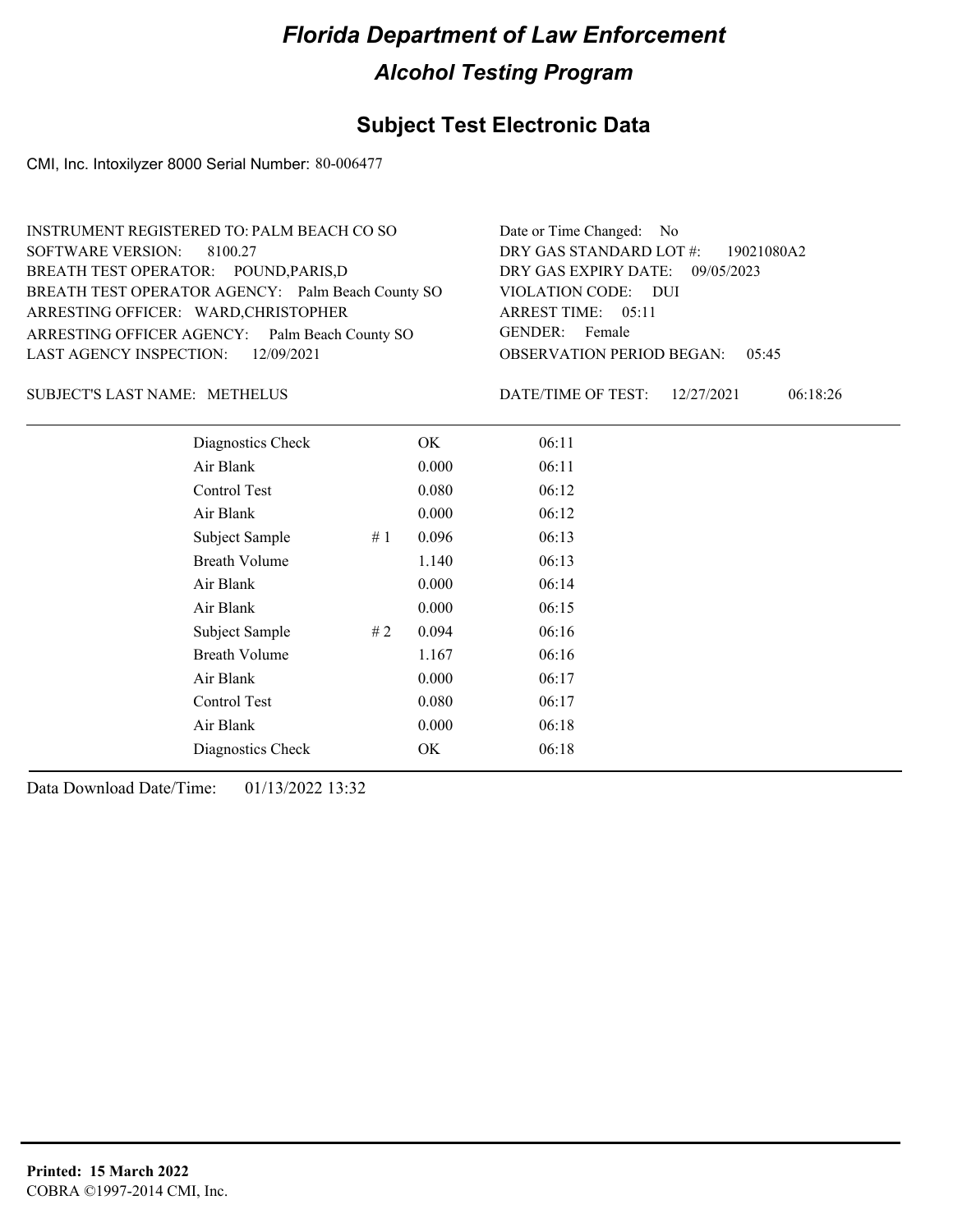### **Subject Test Electronic Data**

CMI, Inc. Intoxilyzer 8000 Serial Number: 80-006477

| INSTRUMENT REGISTERED TO: PALM BEACH CO SO        | Date or Time Changed: No               |
|---------------------------------------------------|----------------------------------------|
| SOFTWARE VERSION: 8100.27                         | DRY GAS STANDARD LOT #: 19021080A2     |
| BREATH TEST OPERATOR: OWEN, SUE,                  | DRY GAS EXPIRY DATE: 09/05/2023        |
| BREATH TEST OPERATOR AGENCY: Palm Beach County SO | VIOLATION CODE: DUI                    |
| ARRESTING OFFICER: PALMER, GLENN                  | ARREST TIME: 09:41                     |
| ARRESTING OFFICER AGENCY: Palm Beach County SO    | GENDER: Male                           |
| LAST AGENCY INSPECTION: 12/09/2021                | <b>OBSERVATION PERIOD BEGAN: 10:20</b> |
|                                                   |                                        |

#### ACKERMAN SUBJECT'S LAST NAME: DATE/TIME OF TEST:

DATE/TIME OF TEST: 12/28/2021 10:53:30

| Diagnostics Check    |    | OK    | 10:47 |  |
|----------------------|----|-------|-------|--|
| Air Blank            |    | 0.000 | 10:47 |  |
| Control Test         |    | 0.080 | 10:48 |  |
| Air Blank            |    | 0.000 | 10:48 |  |
| Subject Sample       | #1 | 0.000 | 10:49 |  |
| <b>Breath Volume</b> |    | 2.972 | 10:49 |  |
| Air Blank            |    | 0.000 | 10:49 |  |
| Air Blank            |    | 0.000 | 10:51 |  |
| Subject Sample       | #2 | 0.000 | 10:52 |  |
| <b>Breath Volume</b> |    | 2.343 | 10:52 |  |
| Air Blank            |    | 0.000 | 10:52 |  |
| Control Test         |    | 0.080 | 10:52 |  |
| Air Blank            |    | 0.000 | 10:53 |  |
| Diagnostics Check    |    | OK    | 10:53 |  |
|                      |    |       |       |  |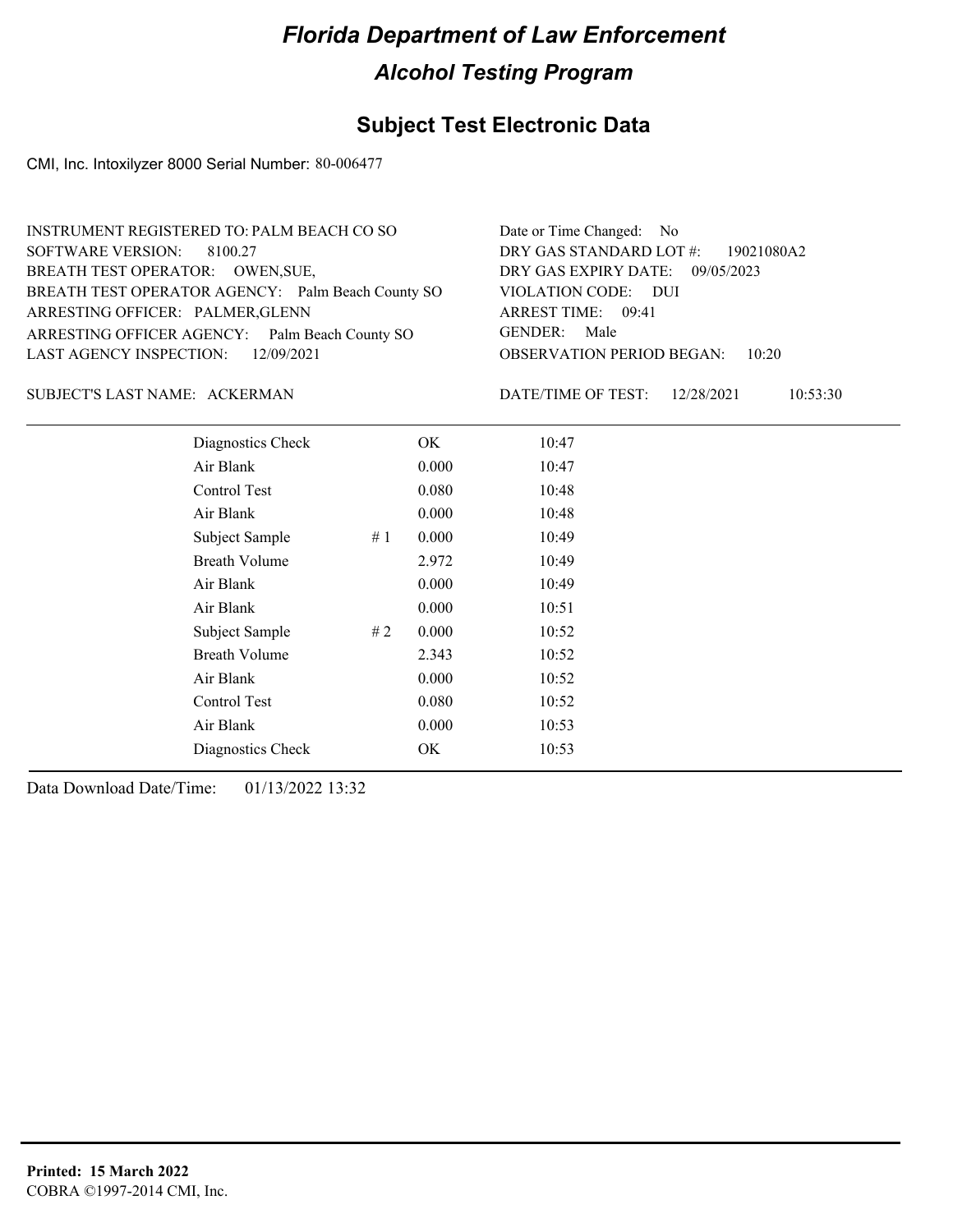### **Subject Test Electronic Data**

CMI, Inc. Intoxilyzer 8000 Serial Number: 80-006477

| INSTRUMENT REGISTERED TO: PALM BEACH CO SO        | Date or Time Changed: No               |
|---------------------------------------------------|----------------------------------------|
| SOFTWARE VERSION: 8100.27                         | DRY GAS STANDARD LOT #: 19021080A2     |
| BREATH TEST OPERATOR: RAGIN, RENEE, M             | DRY GAS EXPIRY DATE: 09/05/2023        |
| BREATH TEST OPERATOR AGENCY: Palm Beach County SO | VIOLATION CODE: DUI                    |
| ARRESTING OFFICER: LOVETT, JAMES                  | ARREST TIME: 02:52                     |
| ARRESTING OFFICER AGENCY: Palm Beach Gardens      | GENDER: Male                           |
| LAST AGENCY INSPECTION: 12/09/2021                | <b>OBSERVATION PERIOD BEGAN: 03:18</b> |
|                                                   |                                        |

#### SUBJECT'S LAST NAME: GOLDSTEIN DATE/TIME OF TEST:

DATE/TIME OF TEST: 12/30/2021 04:01:22

| Diagnostics Check    |       | OK    | 03:49 |                    |
|----------------------|-------|-------|-------|--------------------|
| Air Blank            |       | 0.000 | 03:49 |                    |
| Control Test         |       | 0.079 | 03:50 |                    |
| Air Blank            |       | 0.000 | 03:50 |                    |
| Subject Sample       | #1    |       | 03:53 | No Sample Provided |
| <b>Breath Volume</b> |       | 0.000 | 03:53 |                    |
| Air Blank            |       | 0.000 | 03:54 |                    |
| Air Blank            |       | 0.000 | 03:56 |                    |
| Subject Sample       | # 2   | 0.176 | 03:56 |                    |
| <b>Breath Volume</b> |       | 1.328 | 03:56 |                    |
| Air Blank            |       | 0.000 | 03:57 |                    |
| Air Blank            |       | 0.000 | 03:59 |                    |
| Subject Sample       | # $3$ | 0.178 | 03:59 |                    |
| <b>Breath Volume</b> |       | 1.351 | 03:59 |                    |
| Air Blank            |       | 0.000 | 04:00 |                    |
| Control Test         |       | 0.078 | 04:00 |                    |
| Air Blank            |       | 0.000 | 04:01 |                    |
| Diagnostics Check    |       | OK    | 04:01 |                    |
|                      |       |       |       |                    |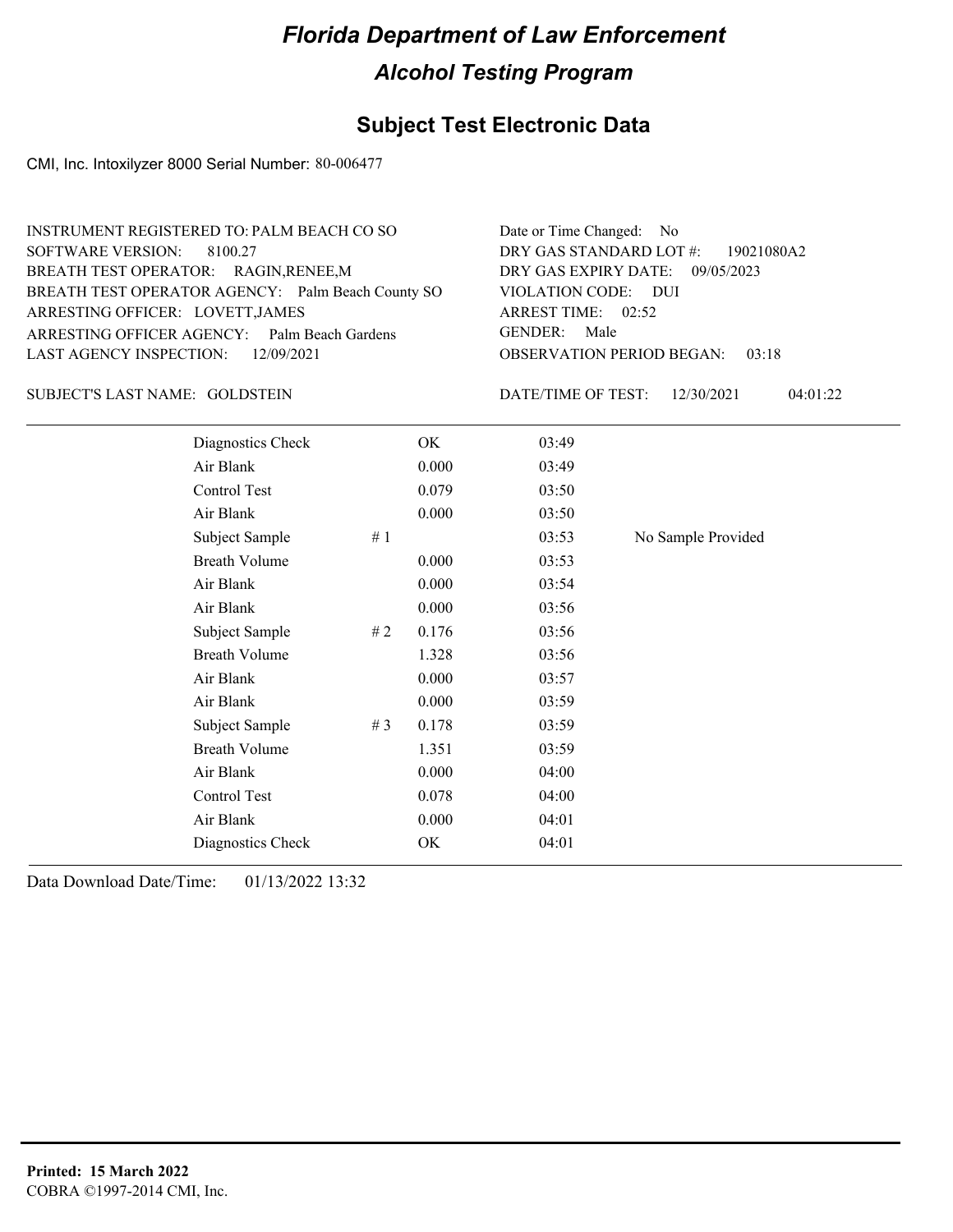### **Subject Test Electronic Data**

CMI, Inc. Intoxilyzer 8000 Serial Number: 80-006477

| INSTRUMENT REGISTERED TO: PALM BEACH CO SO        | Date or Time Changed: No               |
|---------------------------------------------------|----------------------------------------|
| SOFTWARE VERSION: 8100.27                         | DRY GAS STANDARD LOT #: 19021080A2     |
| BREATH TEST OPERATOR: RAGIN, RENEE, M             | DRY GAS EXPIRY DATE: 09/05/2023        |
| BREATH TEST OPERATOR AGENCY: Palm Beach County SO | VIOLATION CODE: DUI                    |
| ARRESTING OFFICER: WHITE, EDWARD                  | ARREST TIME: 22:07                     |
| ARRESTING OFFICER AGENCY: Palm Beach County SO    | GENDER: Male                           |
| LAST AGENCY INSPECTION: 12/09/2021                | <b>OBSERVATION PERIOD BEGAN: 22:48</b> |
|                                                   |                                        |

#### SUBJECT'S LAST NAME: POSNICK  $\begin{array}{ccc} \text{DATE/TIME OF TEST:} \end{array}$

DATE/TIME OF TEST: 12/30/2021 23:28:00

| Diagnostics Check    |       | OK    | 23:13 |                |
|----------------------|-------|-------|-------|----------------|
| Air Blank            |       | 0.000 | 23:14 |                |
| Control Test         |       | 0.080 | 23:14 |                |
| Air Blank            |       | 0.000 | 23:15 |                |
| Subject Sample       | #1    | 0.139 | 23:16 |                |
| <b>Breath Volume</b> |       | 1.136 | 23:16 |                |
| Air Blank            |       | 0.000 | 23:17 |                |
| Air Blank            |       | 0.000 | 23:19 |                |
| Subject Sample       | # 2   | 0.131 | 23:22 | Volume Not Met |
| <b>Breath Volume</b> |       | 0.906 | 23:22 |                |
| Air Blank            |       | 0.000 | 23:23 |                |
| Air Blank            |       | 0.000 | 23:25 |                |
| Subject Sample       | # $3$ | 0.133 | 23:26 |                |
| <b>Breath Volume</b> |       | 1.386 | 23:26 |                |
| Air Blank            |       | 0.000 | 23:27 |                |
| Control Test         |       | 0.077 | 23:27 |                |
| Air Blank            |       | 0.000 | 23:27 |                |
| Diagnostics Check    |       | OK    | 23:28 |                |
|                      |       |       |       |                |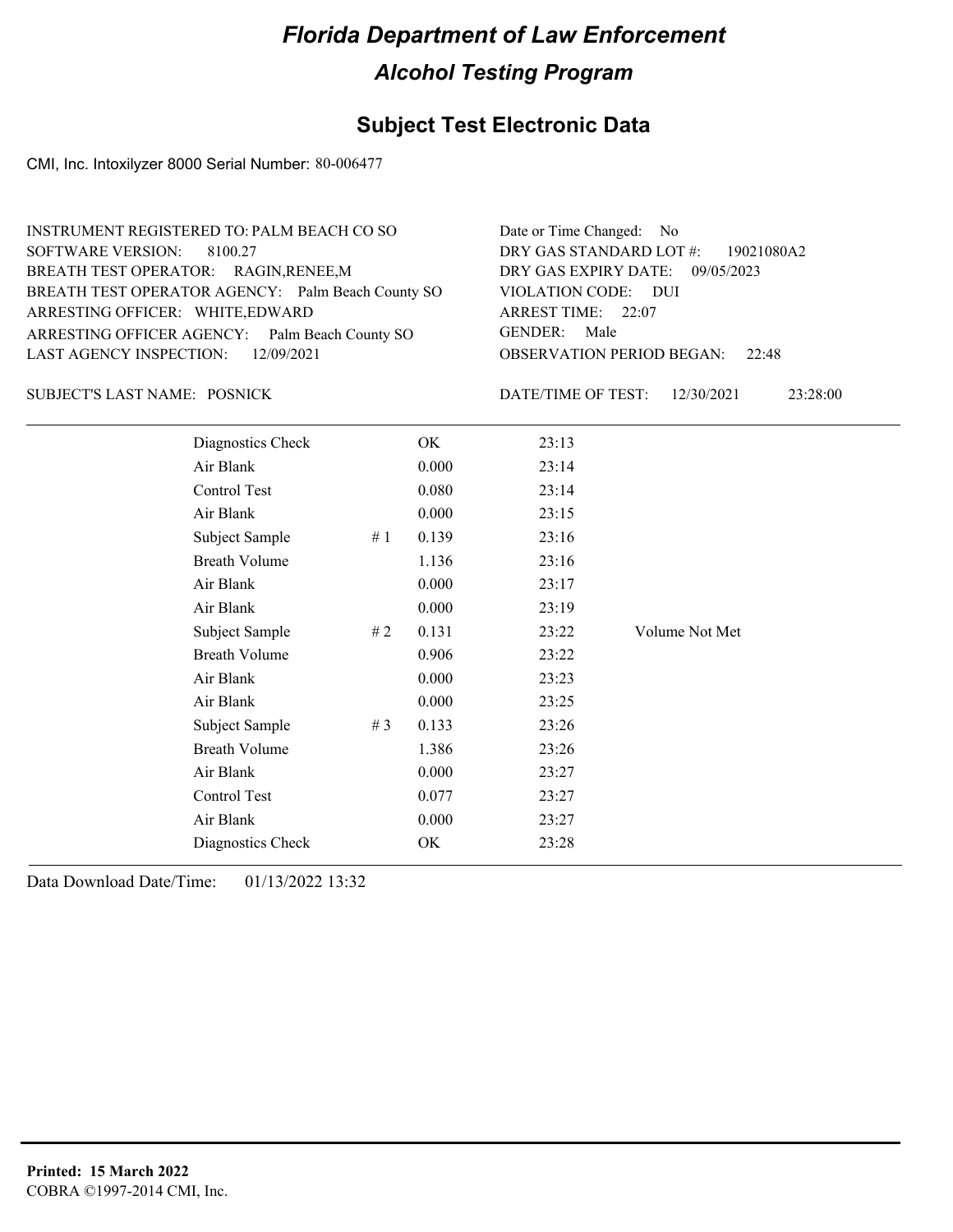#### **Subject Test Electronic Data**

CMI, Inc. Intoxilyzer 8000 Serial Number: 80-006477

OBSERVATION PERIOD BEGAN: 00:29 ARRESTING OFFICER AGENCY: Riviera Beach PD GENDER: BREATH TEST OPERATOR AGENCY: Palm Beach County SO VIOLATION CODE: SOFTWARE VERSION: VIOLATION CODE: DUI 23:48 ARREST TIME: ARRESTING OFFICER: SPRAROW, BRADLEY DRY GAS EXPIRY DATE: 09/05/2023 DRY GAS STANDARD LOT #: 19021080A2 BREATH TEST OPERATOR: RAGIN,RENEE,M LAST AGENCY INSPECTION: 12/09/2021 8100.27 INSTRUMENT REGISTERED TO: PALM BEACH CO SO Date or Time Changed: No GENDER: Male

SUBJECT'S LAST NAME: CRUZ PEREZ DATE/TIME OF TEST:

DATE/TIME OF TEST: 12/31/2021 01:14:38

| Diagnostics Check    |    | OK    | 01:06 |  |
|----------------------|----|-------|-------|--|
| Air Blank            |    | 0.000 | 01:07 |  |
| Control Test         |    | 0.079 | 01:07 |  |
| Air Blank            |    | 0.000 | 01:07 |  |
| Subject Sample       | #1 | 0.224 | 01:10 |  |
| <b>Breath Volume</b> |    | 2.156 | 01:10 |  |
| Air Blank            |    | 0.000 | 01:10 |  |
| Air Blank            |    | 0.000 | 01:12 |  |
| Subject Sample       | #2 | 0.215 | 01:12 |  |
| <b>Breath Volume</b> |    | 3.109 | 01:12 |  |
| Air Blank            |    | 0.000 | 01:13 |  |
| Control Test         |    | 0.077 | 01:14 |  |
| Air Blank            |    | 0.000 | 01:14 |  |
| Diagnostics Check    |    | OK    | 01:14 |  |
|                      |    |       |       |  |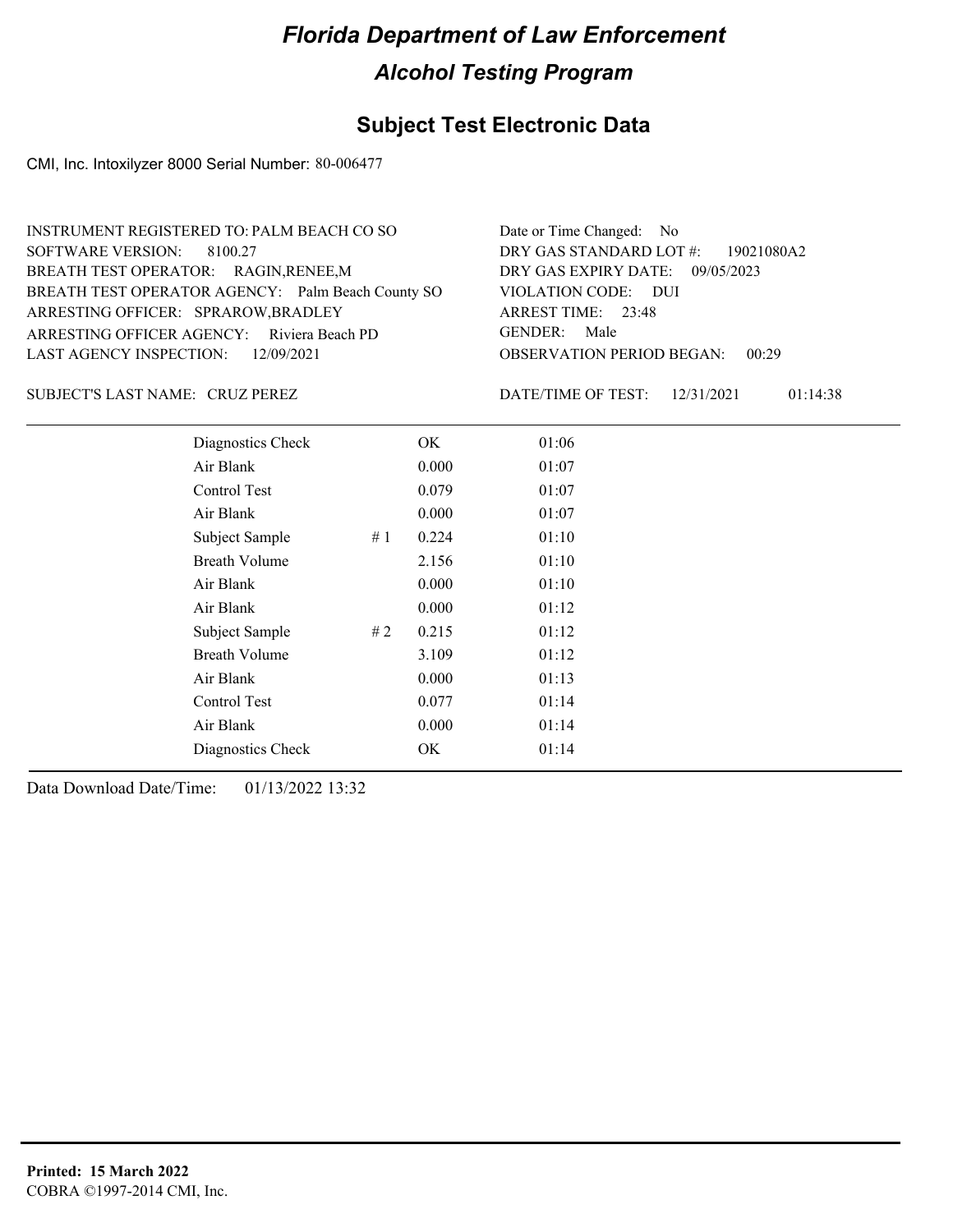### **Subject Test Electronic Data**

CMI, Inc. Intoxilyzer 8000 Serial Number: 80-006477

| INSTRUMENT REGISTERED TO: PALM BEACH CO SO        | Date or Time Changed: No               |
|---------------------------------------------------|----------------------------------------|
| SOFTWARE VERSION: 8100.27                         | DRY GAS STANDARD LOT #: 19021080A2     |
| BREATH TEST OPERATOR: RAGIN, RENEE, M             | DRY GAS EXPIRY DATE: 09/05/2023        |
| BREATH TEST OPERATOR AGENCY: Palm Beach County SO | VIOLATION CODE: DUI                    |
| ARRESTING OFFICER: MARTINEZ, JACOB                | ARREST TIME: 01:39                     |
| ARRESTING OFFICER AGENCY: West Palm Beach PD      | GENDER: Female                         |
| LAST AGENCY INSPECTION: 12/09/2021                | <b>OBSERVATION PERIOD BEGAN: 02:00</b> |
|                                                   |                                        |

SUBJECT'S LAST NAME: ELAM DATE/TIME OF TEST:

DATE/TIME OF TEST: 12/31/2021 02:37:06

| Diagnostics Check    |    | OK    | 02:26 |
|----------------------|----|-------|-------|
| Air Blank            |    | 0.000 | 02:26 |
| Control Test         |    | 0.079 | 02:27 |
| Air Blank            |    | 0.000 | 02:27 |
| Subject Sample       | #1 | 0.178 | 02:29 |
| <b>Breath Volume</b> |    | 1.613 | 02:29 |
| Air Blank            |    | 0.000 | 02:30 |
| Air Blank            |    | 0.000 | 02:32 |
| Subject Sample       | #2 | 0.170 | 02:35 |
| <b>Breath Volume</b> |    | 1.468 | 02:35 |
| Air Blank            |    | 0.000 | 02:36 |
| Control Test         |    | 0.078 | 02:36 |
| Air Blank            |    | 0.000 | 02:37 |
| Diagnostics Check    |    | OK    | 02:37 |
|                      |    |       |       |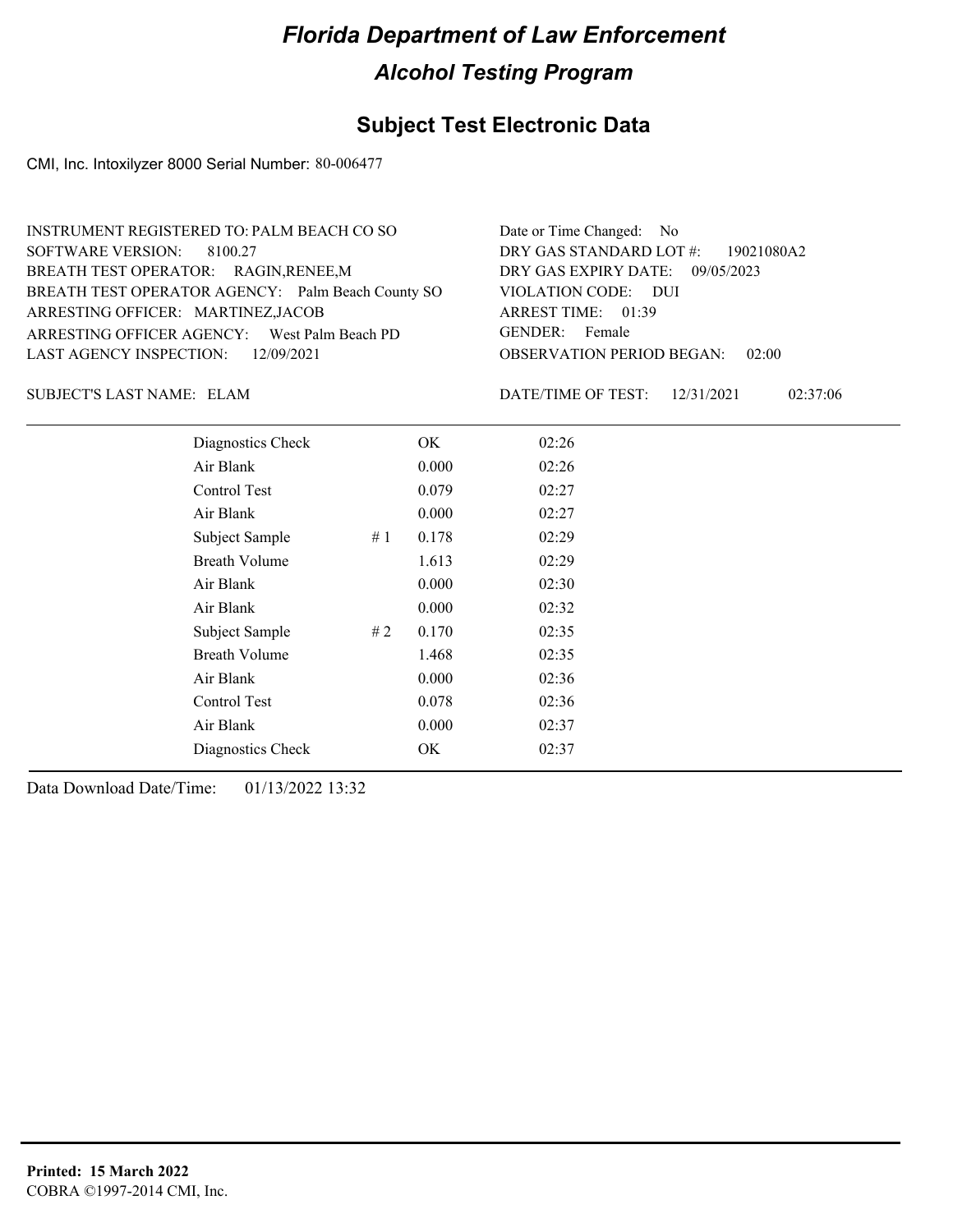### **Subject Test Electronic Data**

CMI, Inc. Intoxilyzer 8000 Serial Number: 80-006477

| <b>INSTRUMENT REGISTERED TO: PALM BEACH CO SO</b> | Date or Time Changed: No               |
|---------------------------------------------------|----------------------------------------|
| SOFTWARE VERSION: 8100.27                         | DRY GAS STANDARD LOT $\#$ : 19021080A2 |
| BREATH TEST OPERATOR: RAGIN, RENEE, M             | DRY GAS EXPIRY DATE: 09/05/2023        |
| BREATH TEST OPERATOR AGENCY: Palm Beach County SO | VIOLATION CODE: DUI                    |
| ARRESTING OFFICER: ROBINSON, HAROLD               | ARREST TIME: 02:21                     |
| ARRESTING OFFICER AGENCY: FHP Troop L             | GENDER: Male                           |
| LAST AGENCY INSPECTION: 12/09/2021                | <b>OBSERVATION PERIOD BEGAN: 03:07</b> |
|                                                   |                                        |

#### MARUQUIN CHAVEZ SUBJECT'S LAST NAME: DATE/TIME OF TEST:

DATE/TIME OF TEST: 12/31/2021 03:46:57

| Diagnostics Check    |    | OK    | 03:40 |  |
|----------------------|----|-------|-------|--|
| Air Blank            |    | 0.000 | 03:40 |  |
| Control Test         |    | 0.079 | 03:40 |  |
| Air Blank            |    | 0.000 | 03:41 |  |
| Subject Sample       | #1 | 0.139 | 03:42 |  |
| <b>Breath Volume</b> |    | 2.867 | 03:42 |  |
| Air Blank            |    | 0.000 | 03:43 |  |
| Air Blank            |    | 0.000 | 03:44 |  |
| Subject Sample       | #2 | 0.138 | 03:45 |  |
| <b>Breath Volume</b> |    | 2.777 | 03:45 |  |
| Air Blank            |    | 0.000 | 03:46 |  |
| Control Test         |    | 0.079 | 03:46 |  |
| Air Blank            |    | 0.000 | 03:46 |  |
| Diagnostics Check    |    | OK    | 03:46 |  |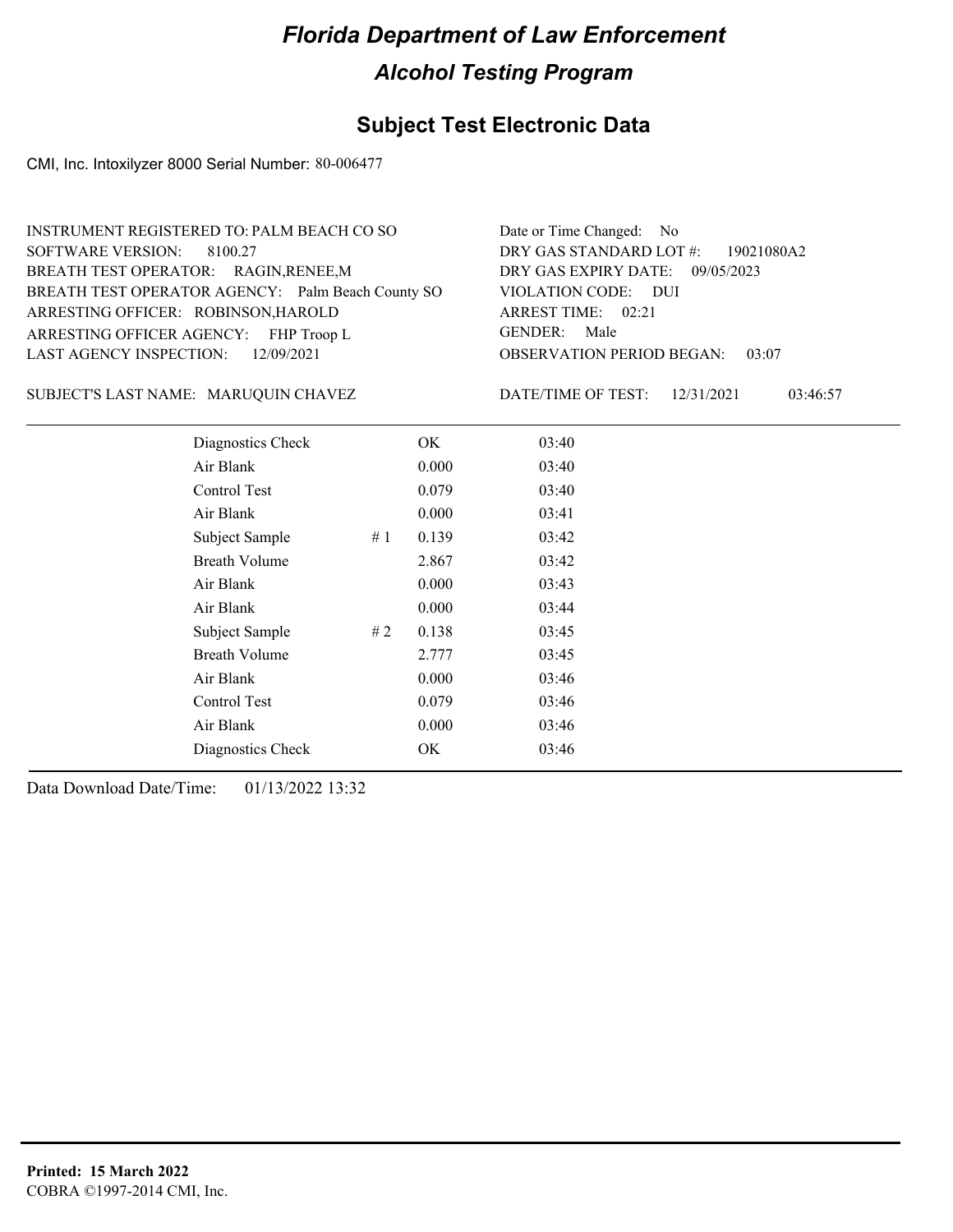### **Subject Test Electronic Data**

CMI, Inc. Intoxilyzer 8000 Serial Number: 80-006477

| INSTRUMENT REGISTERED TO: PALM BEACH CO SO        | Date or Time Changed: No               |
|---------------------------------------------------|----------------------------------------|
| SOFTWARE VERSION: 8100.27                         | DRY GAS STANDARD LOT #: 19021080A2     |
| BREATH TEST OPERATOR: POUND, PARIS, D             | DRY GAS EXPIRY DATE: 09/05/2023        |
| BREATH TEST OPERATOR AGENCY: Palm Beach County SO | VIOLATION CODE: DUI                    |
| ARRESTING OFFICER: HUDSON, DILLAN                 | ARREST TIME: 14:00                     |
| ARRESTING OFFICER AGENCY: FFWCC (West Palm)       | GENDER: Male                           |
| LAST AGENCY INSPECTION: 12/09/2021                | <b>OBSERVATION PERIOD BEGAN: 15:10</b> |
|                                                   |                                        |

#### WALKER SUBJECT'S LAST NAME: DATE/TIME OF TEST:

DATE/TIME OF TEST: 12/31/2021 15:56:49

| Diagnostics Check    |    | OK    | 15:50 |  |  |
|----------------------|----|-------|-------|--|--|
| Air Blank            |    | 0.000 | 15:50 |  |  |
| Control Test         |    | 0.080 | 15:50 |  |  |
| Air Blank            |    | 0.000 | 15:51 |  |  |
| Subject Sample       | #1 | 0.013 | 15:52 |  |  |
| <b>Breath Volume</b> |    | 1.757 | 15:52 |  |  |
| Air Blank            |    | 0.000 | 15:52 |  |  |
| Air Blank            |    | 0.000 | 15:54 |  |  |
| Subject Sample       | #2 | 0.012 | 15:55 |  |  |
| <b>Breath Volume</b> |    | 2.171 | 15:55 |  |  |
| Air Blank            |    | 0.000 | 15:55 |  |  |
| Control Test         |    | 0.079 | 15:56 |  |  |
| Air Blank            |    | 0.000 | 15:56 |  |  |
| Diagnostics Check    |    | OK    | 15:56 |  |  |
|                      |    |       |       |  |  |